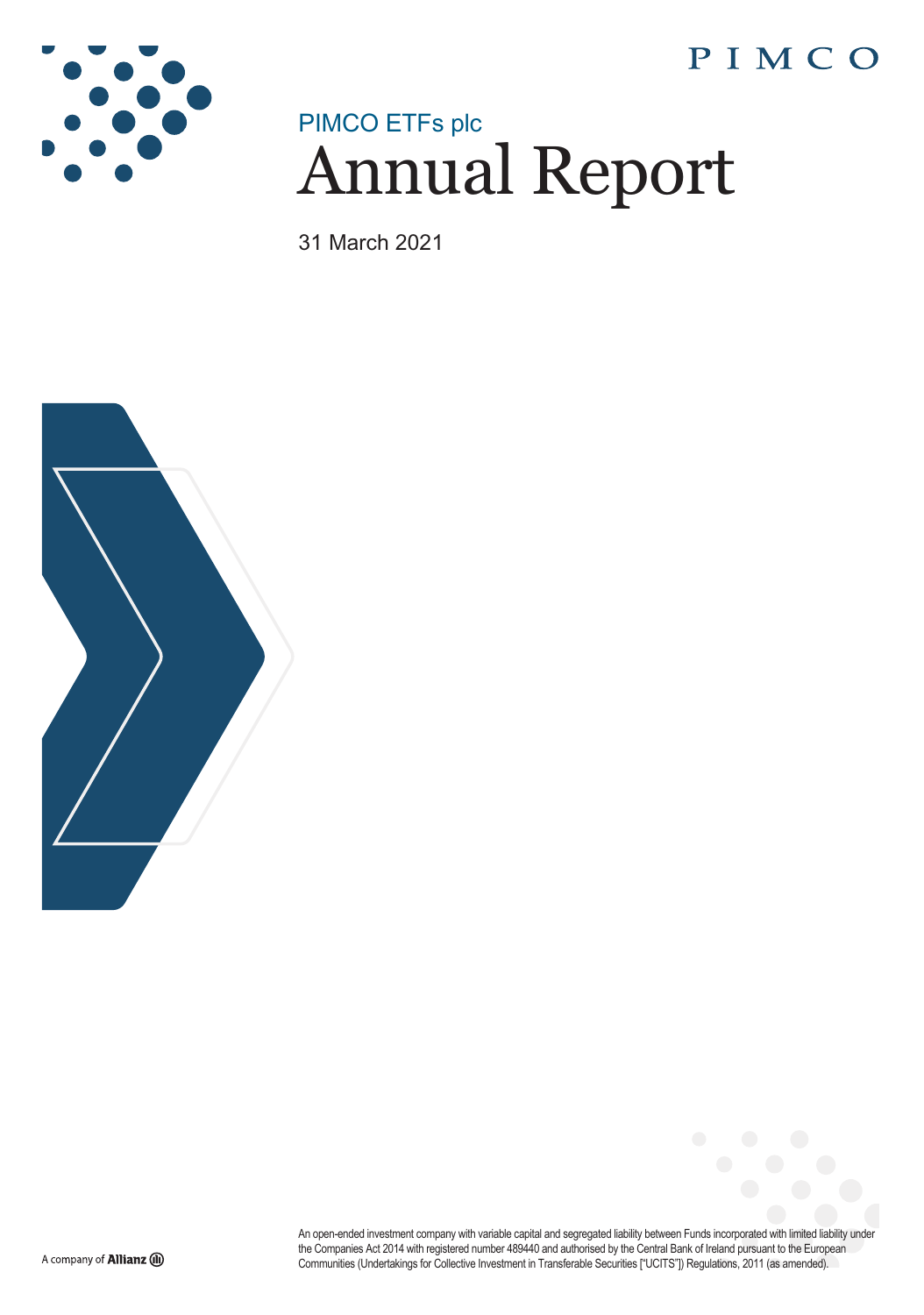### GENERAL CHARACTERISTICS

#### **Fund Type:** UCITS

**Number of Funds offered in the Company:** 9 Funds

### **Classes of Shares offered in the Company\*:**

CHF (Hedged) Accumulation EUR Accumulation EUR Income EUR (Hedged) Accumulation EUR (Hedged) Income GBP Income GBP (Hedged) Accumulation GBP (Hedged) Income USD Accumulation USD Income

### **Types of Shares:**

Within each Class, subject to the relevant Supplement to the Prospectus (the "Supplement"), the Company may issue either or both Income Shares (Shares which distribute income) and Accumulation Shares (Shares which accumulate income).

#### **Net Assets (Amounts in thousands):** EUR 8,328,252

#### **Minimum Subscription:**

The PIMCO Emerging Markets Advantage Local Bond Index UCITS ETF, the PIMCO US Dollar Short Maturity UCITS ETF and the PIMCO US Low Duration Corporate Bond UCITS ETF require each investor to subscribe a minimum of USD 1,000,000 or one Primary Share. The PIMCO US Short-Term High Yield Corporate Bond Index UCITS ETF requires each investor to subscribe a minimum of USD 1,000,000 (or its equivalent in the relevant Share Class currency).

The PIMCO Covered Bond UCITS ETF, the PIMCO Euro Low Duration Corporate Bond UCITS ETF and the PIMCO Euro Short Maturity UCITS ETF require each investor to subscribe a minimum of EUR 1,000,000 or one Primary Share. The PIMCO Euro Short-Term High Yield Corporate Bond Index UCITS ETF requires each investor to subscribe a minimum of EUR 1,000,000 (or its equivalent in the relevant Share Class currency).

The PIMCO Sterling Short Maturity UCITS ETF requires each investor to subscribe a minimum of GBP 1,000,000 or one Primary Share.

The Directors reserve the right to differentiate between Shareholders as to the Minimum Initial Subscription amount and waive or reduce the Minimum Initial Subscription and Minimum Transaction Size for certain investors.

### **Dealing Day:**

Dealing day for the PIMCO Emerging Markets Advantage Local Bond Index UCITS ETF is any day on which banks are open for business in England. Dealing day for the PIMCO Euro Low Duration Corporate Bond UCITS ETF, the PIMCO Sterling Short Maturity UCITS ETF and the PIMCO US Low Duration Corporate Bond UCITS ETF is any day on which banks in London are open for business. Dealing day for the PIMCO Covered Bond UCITS ETF, the PIMCO Euro Short-Term High Yield Corporate Bond Index UCITS ETF and the PIMCO Euro Short Maturity UCITS ETF is any day on which the Deutsche Börse AG and banks in London are open for business. Dealing day for the PIMCO US Dollar Short Maturity UCITS ETF and the PIMCO US Short-Term High Yield Corporate Bond Index UCITS ETF is any day on which the NYSE Arca and banks in London are open for business. Notwithstanding the foregoing, it will not be a Dealing Day for the Funds where either as a result of public holidays or market/stock exchange closures in any jurisdiction, it makes it difficult (i) to administer the Fund or (ii) value a proportion of a Fund's assets. The Funds will be closed on 01 January and 24, 25, 26 December each year.

Dealing day for each Fund may also be such other days as may be specified by the Company and notified to Shareholders in advance provided there shall be one Dealing Day per fortnight.

### **Funds' Functional Currency:**

The functional currency of the PIMCO Emerging Markets Advantage Local Bond Index UCITS ETF, the PIMCO US Dollar Short Maturity UCITS ETF, the PIMCO US Low Duration Corporate Bond UCITS ETF, and PIMCO US Short-Term High Yield Corporate Bond Index UCITS ETF is USD (\$). The functional currency of the PIMCO Covered Bond UCITS ETF, the PIMCO Euro Low Duration Corporate Bond UCITS ETF, the PIMCO Euro Short-Term High Yield Corporate Bond Index UCITS ETF and the PIMCO Euro Short Maturity UCITS ETF is EUR  $(\epsilon)$  and the functional currency of the PIMCO Sterling Short Maturity UCITS ETF is GBP (£).

### **Co-Promoters:**

PIMCO Europe Ltd. and Invesco UK Services Limited acted as co-promoters of the Company up to 11 June 2020, from which date PIMCO Europe Ltd. became the sole promoter of the Company. Invesco UK Services Limited is registered as a limited Company in England and Wales. Both PIMCO Europe Ltd. and Invesco UK Services Limited are authorised and regulated by the UK Financial Conduct Authority.

\* Refer to Note 18 for a full list of all Share Classes that are currently in issue during the current and prior reporting period. Refer to the Prospectus for a list of all Share Classes that are offered by each Fund.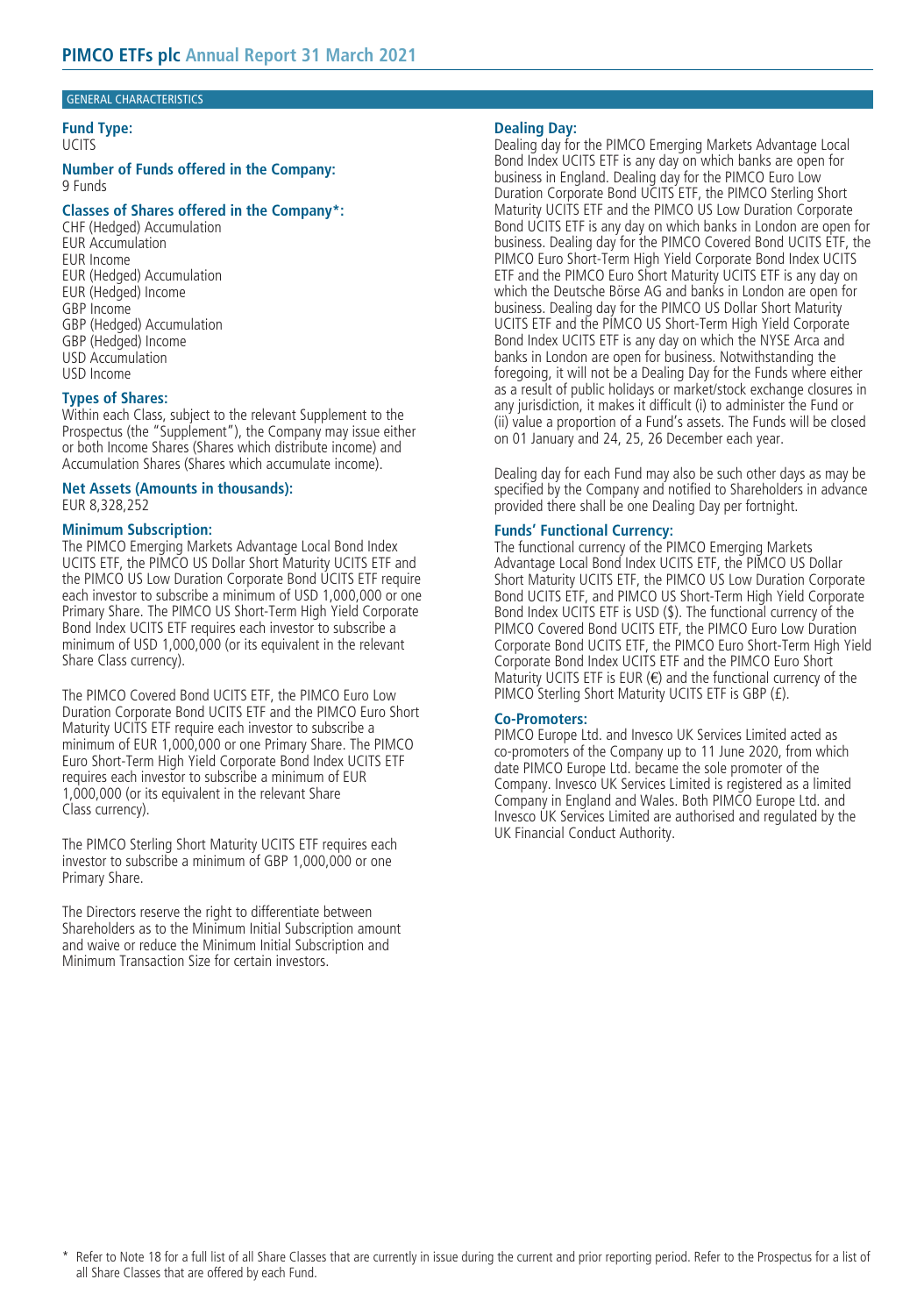| Chairman's Letter*                                       | $\overline{2}$ |
|----------------------------------------------------------|----------------|
| Important Information About the Funds                    | 3              |
| <b>Benchmark Descriptions</b>                            | 14             |
| Statement of Assets and Liabilities                      | 16             |
| Statement of Operations                                  | 20             |
| Statement of Changes in Net Assets                       | 24             |
| Schedule of Investments                                  | 26             |
| Notes to Financial Statements                            | 75             |
| Directors' Report                                        | 98             |
| Independent Auditor's Report                             | 101            |
| Depositary's Report                                      | 106            |
| Remuneration Disclosures (Unaudited)                     | 107            |
| Significant Changes in Portfolio Composition (Unaudited) | 108            |
| Shareholder Rights Directive II (Unaudited)              | 118            |
| Glossary (Unaudited)                                     | 119            |
| General Information (Unaudited)                          | 120            |

| <b>Fund</b>                                                               | Fund<br>Summary* | Schedule of<br><b>Investments</b> |
|---------------------------------------------------------------------------|------------------|-----------------------------------|
|                                                                           |                  |                                   |
| PIMCO Covered Bond UCITS ETF                                              | 5                | 26                                |
| PIMCO Emerging Markets Advantage Local Bond Index UCITS ETF               | 6                | 30                                |
| PIMCO Euro Low Duration Corporate Bond UCITS ETF                          | $\overline{7}$   | 33                                |
| PIMCO Euro Short-Term High Yield Corporate Bond Index<br><b>UCITS ETF</b> | 8                | 39                                |
| PIMCO Euro Short Maturity UCITS ETF                                       | 9                | 45                                |
| PIMCO Sterling Short Maturity UCITS ETF                                   | 10               | 52                                |
| PIMCO US Dollar Short Maturity UCITS ETF                                  | 11               | 56                                |
| PIMCO US Low Duration Corporate Bond UCITS ETF                            | 12               | 61                                |
| PIMCO US Short-Term High Yield Corporate Bond Index<br><b>UCITS ETF</b>   | 13               | 69                                |

This annual report and audited financial statements (the "Annual Report") may be translated into other languages. Any such translation shall only contain the same information and have the same meaning as the English language Annual Report. To the extent that there is any inconsistency between the English language Annual Report and the Annual Report in another language, the English language Annual Report will prevail, except to the extent (and only to the extent) that it is required by law of any jurisdiction where the shares are sold, that in an action based upon disclosure in an Annual Report in a language other than English, the language of the Annual Report on which such action is based shall prevail. Any disputes as to the terms of the Annual Report, regardless of the language of the Annual Report, shall be governed by and construed in accordance with the laws of Ireland.

This material contains the opinions of the Manager and such opinions are subject to change without notice. This material has been distributed for informational purposes only. Forecasts, estimates and certain information contained herein are based upon proprietary research and should not be considered as investment advice or a recommendation of any particular security, strategy or investment product. It is not possible to invest directly in an unmanaged index. Information contained herein has been obtained from sources believed to be reliable, but not guaranteed. No part of this material may be reproduced in any form, or referred to in any other publication, without express written permission. PIMCO is a trademark of Allianz Asset Management of America L.P. in the United States and throughout the world. ©2021, PIMCO.

Page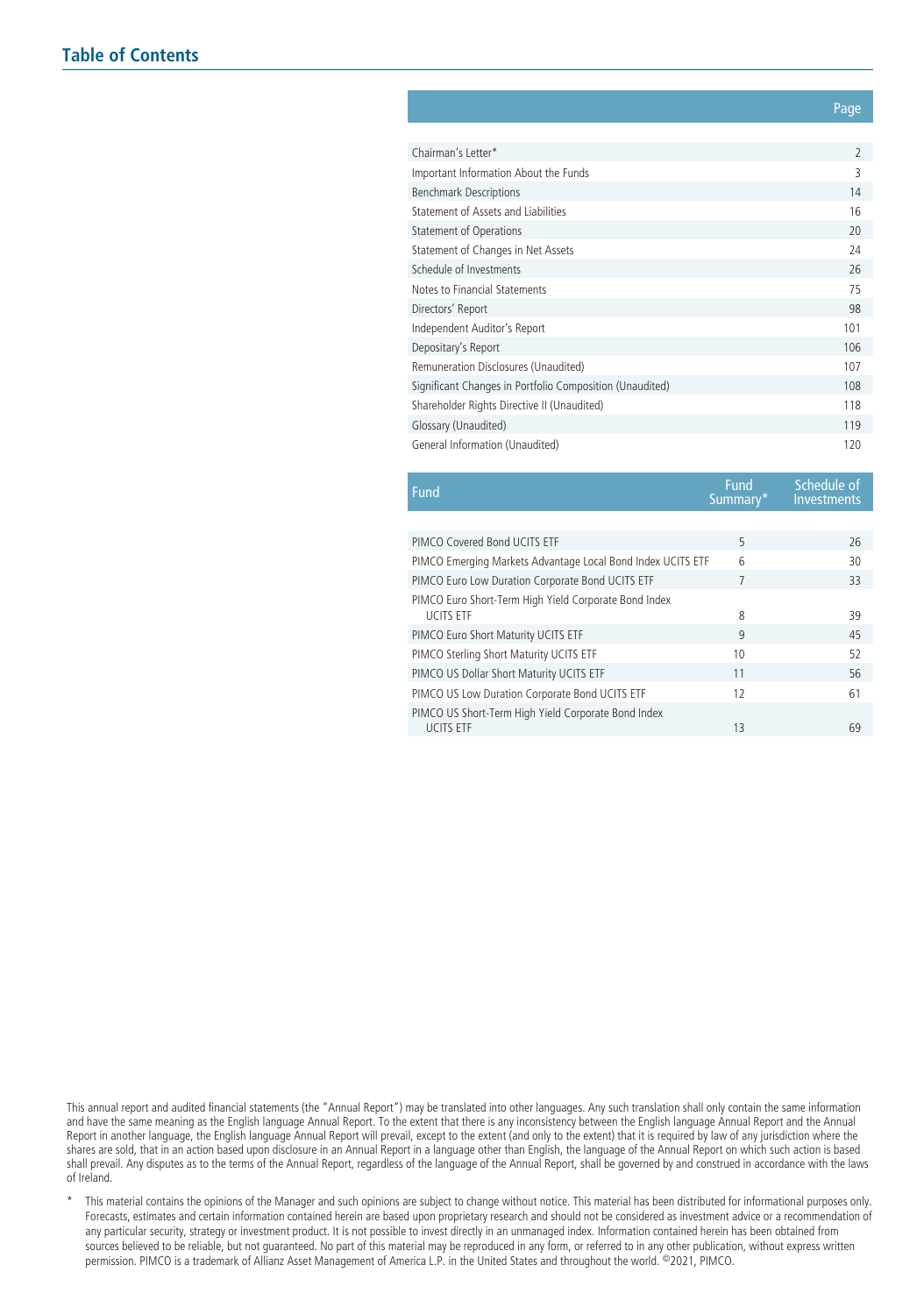### **Dear Shareholder,**

We hope that you and your family are staying safe and healthy during these challenging times. We continue to work tirelessly to navigate markets and manage the assets that you have entrusted with us. Following this letter is the PIMCO ETFs plc Annual Report, which covers the 12-month reporting period ended 31 March 2021. On the subsequent pages, you will find specific details regarding investment results and discussion of the factors that most affected performance during the reporting period.

### **For the 12-month reporting period ended 31 March 2021**

The global economy was severely impacted by the repercussions related to the COVID-19 pandemic. In its April 2021 World Economic Outlook Update — released after the reporting period ended — the International Monetary Fund ("IMF") expects U.S. gross domestic product ("GDP") growth of 6.4% in 2021, compared to a 3.5% contraction in 2020. Elsewhere, the IMF expects 2021 GDP growth in the eurozone, U.K. and Japan will be 4.4%, 5.3% and 3.3%, respectively. For comparison purposes, the GDP of these economies were projected to be -6.6%, -9.9% and -4.8%, respectively, in 2020.

Against this backdrop, central banks and governments around the world took a number of aggressive actions. Looking back, in March 2020, the European Central Bank (the "ECB") unveiled a new  $E$ 750 billion bond-buying program, which was subsequently expanded by another €600 billion in June 2020. In July, the European Union agreed on a €1.8 trillion spending package to bolster its economy. In December 2020, the ECB expanded its monetary stimulus program by another €500 billion. The Bank of England reduced its key lending rate to 0.10% — a record low — in March, added £100 billion to its quantitative easing program in June and increased its bond-buying program by £150 billion to £895 billion in November. Finally, toward the end of the year, the U.K. and the European Union agreed to a long-awaited Brexit deal. Elsewhere, the Bank of Japan maintained its short-term interest rate at -0.10%, while increasing the target for its holdings of corporate bonds to ¥4.2 trillion from ¥3.2 trillion. In May 2020, the Japanese government doubled its stimulus measures with a ¥117 trillion package. Finally, in December 2020, the Bank of Japan announced a new ¥73.6 trillion stimulus package.

The Federal Reserve (the "Fed") took unprecedented actions to support the economy and keep markets functioning properly. In early March 2020, before the reporting period began, the Fed lowered the federal funds rate to a range between 1.00% and 1.25%. Later in the month, the Fed lowered the rate to a range between 0.00% and 0.25%. On 23 March, the Fed announced that it would make unlimited purchases of Treasury and mortgage securities and, for the first time, it would purchase corporate bonds on the open market. In August 2020, Fed Chair Jerome Powell said the central bank had changed how it viewed the trade-off between lower unemployment and higher inflation. Per Powell's statement, the Fed's new approach to setting U.S. monetary policy will entail letting inflation run higher, which could mean that interest rates remain low for an extended period. Meanwhile, in March 2020, the U.S. government passed a total of roughly \$2.8 trillion in fiscal stimulus measures to aid the economy. A subsequent \$900 billion stimulus package was finalized in December 2020, and a \$1.9 trillion stimulus package was finalized in February 2021. Finally, the Biden administration unveiled a \$2.25 trillion infrastructure spending proposal in late March 2021.

Short-term U.S. Treasury yields edged lower, whereas long-term yields moved sharply higher, albeit from a very low level during the reporting period. The yield on the benchmark 10-year U.S. Treasury note was 1.74% at the end of the reporting period, versus 0.70% on 31 March 2020. The Bloomberg Barclays Global Treasury Index (USD Hedged), which tracks fixed-rate, local currency government debt of investment grade countries, including both developed and emerging markets, returned -1.03%. Meanwhile, the Bloomberg Barclays Global Aggregate Credit Index (USD Hedged), a widely used index of global investment grade credit bonds, returned 7.98%. Riskier fixed income asset classes, including high yield corporate bonds and emerging market debt, produced stronger returns. The ICE BofAML Developed Markets High Yield Constrained Index (USD Hedged), a widely used index of below-investment-grade bonds, returned 23.34%, whereas emerging market external debt, as represented by the JPMorgan Emerging Markets Bond Index (EMBI) Global (USD Hedged), returned 14.29%. Emerging market local bonds, as represented by the JPMorgan Government Bond Index-Emerging Markets Global Diversified Index (Unhedged), returned 13.03%.

Despite the headwinds from the pandemic and periods of volatility, global equities produced exceptionally strong results. All told, U.S. equities, as represented by the S&P 500 Index, returned 56.35%, fueled by accommodative monetary and fiscal policy and improved investor sentiment after positive COVID-19 vaccine news. Global equities, as represented by the MSCI World Index, returned 54.03%, whereas emerging market equities, as measured by the MSCI Emerging Markets Index, returned 58.39%. Meanwhile, Japanese equities, as represented by the Nikkei 225 Index (in JPY), returned 56.62% and European equities, as represented by the MSCI Europe Index (in EUR), returned 35.32%.

Commodity prices were volatile but produced positive results. When the reporting period began, Brent crude oil was approximately \$22 a barrel but ended the reporting period at roughly \$63 a barrel. We believe that oil prices rallied because producers reduced their output and investors anticipated stronger demand as global growth improved. Elsewhere, copper and gold prices also moved higher.

Finally, there were also periods of volatility in the foreign exchange markets, in our view due to fluctuating economic growth, trade conflicts and changing central bank monetary policies, along with the U.S. election and several geopolitical events. The U.S. dollar weakened against several major currencies. For example, the U.S. dollar returned -6.34% and -10.97% versus the euro and the British pound, respectively. However, the U.S. dollar appreciated 2.87% versus the Japanese yen.

Thank you for the trust you have placed in PIMCO. We are privileged to serve you through our global ETF offerings. You can expect from our ETF products PIMCO's continued commitment to excellence in managing risk and delivering returns. If you have questions regarding the PIMCO ETFs plc, please contact the London office at +44 (0) 20 3640 1000, or for fund operation questions, the Administrator at **+353 (0)1 776 9990**. We also invite you to visit https://www.pimco.co.uk/en-gb/investments/etfs for additional information.

Stay safe and healthy,

Craig A. Dawson Chairman

Past performance is no guarantee of future results. Unless otherwise noted, index returns reflect the reinvestment of income distributions and capital gains, if any, but do not reflect fees, brokerage commissions or other expenses of investing. It is not possible to invest directly in an unmanaged index.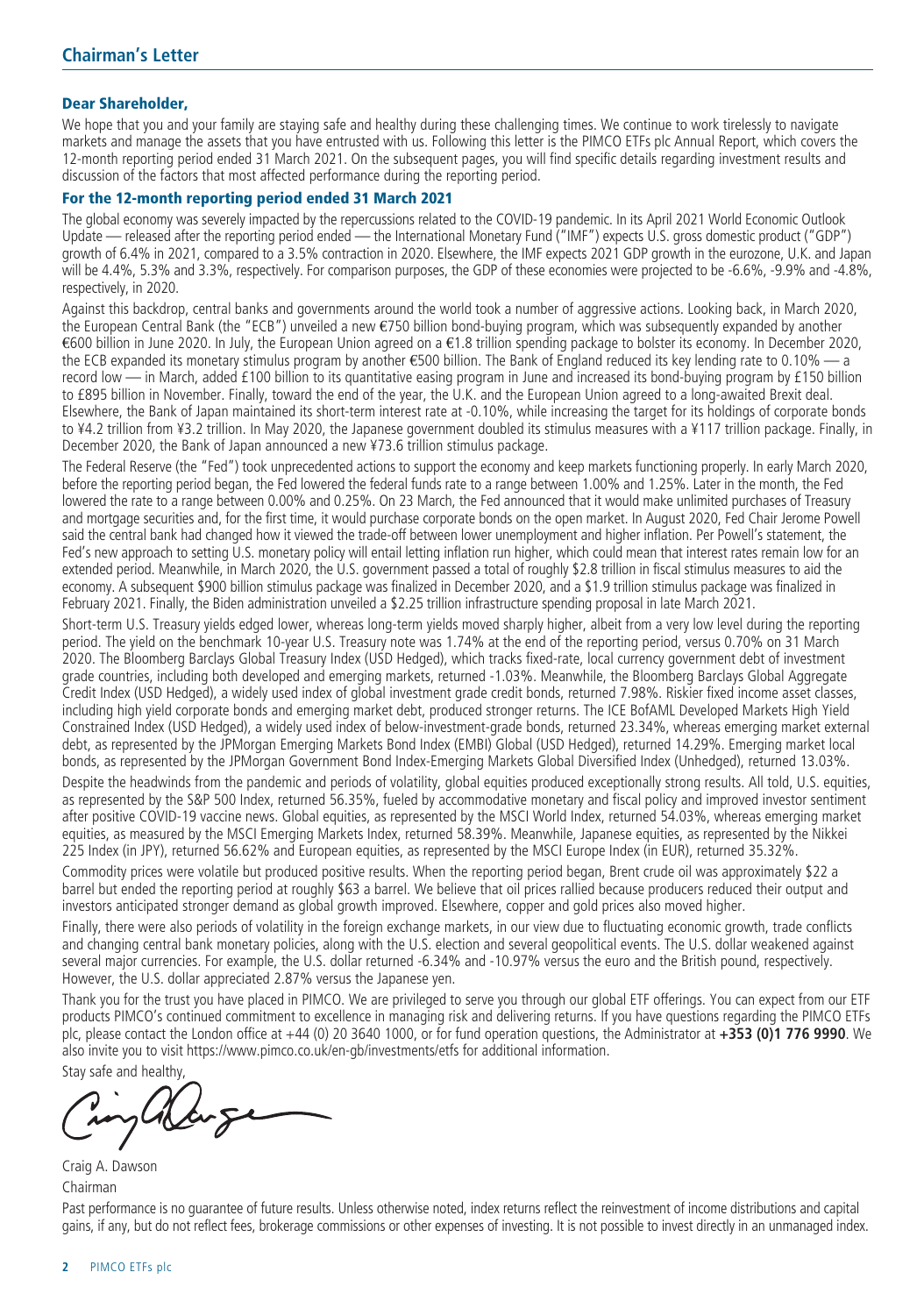This material is authorised for use only when preceded or accompanied by the Company's current Prospectus. Investors should consider the investment objectives, risks, charges and expenses of each Fund carefully before investing. This and other information is contained in the Prospectus. Please read the Prospectus carefully before you invest or send money.

The PIMCO Emerging Markets Advantage Local Bond Index UCITS ETF, PIMCO Euro Short-Term High Yield Corporate Bond Index UCITS ETF and the PIMCO US Short-Term High Yield Corporate Bond Index UCITS ETF are exchange-traded Funds ("ETFs") that seek to provide a return that closely corresponds, before fees and expenses, to the total return of a specified index (collectively, the "Passive Funds"). The Passive Funds employ a representative sampling strategy in seeking to achieve their investment objectives and as a result may not hold all of the securities that are included in the underlying index. The PIMCO Covered Bond UCITS ETF, the PIMCO Euro Low Duration Corporate Bond UCITS ETF, the PIMCO Euro Short Maturity UCITS ETF, the PIMCO Sterling Short Maturity UCITS ETF, the PIMCO US Dollar Short Maturity UCITS ETF and the PIMCO US Low Duration Corporate Bond UCITS ETF, unlike Passive Funds, are actively managed ETFs that do not seek to track the performance of a specified index (collectively, the "Active Funds" and together with the Passive Funds, the "Funds"). The PIMCO Emerging Markets Advantage Local Bond Index UCITS ETF, the PIMCO Sterling Short Maturity UCITS ETF, the PIMCO US Dollar Short Maturity UCITS ETF the PIMCO US Low Duration Corporate Bond UCITS ETF and the PIMCO US Short-Term High Yield Corporate Bond Index UCITS ETF are listed on the Euronext Dublin ("Euronext") and traded on the London Stock Exchange. Shares of the PIMCO Covered Bond UCITS ETF, the PIMCO Euro Low Duration Corporate Bond UCITS ETF, the PIMCO Euro Short-Term High Yield Corporate Bond Index UCITS ETF and the PIMCO Euro Short Maturity UCITS ETF are listed and traded at market prices on the Deutsche Börse AG. The Funds are also listed and traded on other secondary markets. The market price for each Fund's Shares may be different from the Fund's Net Asset Value ("NAV"). Each Fund issues (with the exception of the PIMCO Euro Short-Term High Yield Corporate Bond Index UCITS ETF and the PIMCO US Short-Term High Yield Corporate Bond Index UCITS ETF) and redeems Shares at its NAV only in blocks of a specified number of shares ("Primary Shares"). Only certain large institutional investors may purchase or redeem Primary Shares directly with the Funds at NAV ("Authorised Participants"). Secondary market investors may redeem Shares directly in circumstances where the stock exchange value of the Shares significantly varies from its NAV. These transactions are in exchange for certain securities similar to a Fund's portfolio and/or cash.

The Funds invest in particular segments of the securities markets, which are not representative of the broader securities markets. While we believe that bond Funds have an important role to play in a well-diversified investment portfolio, an investment in a Fund alone should not constitute an entire investment program. It is important to note that in an environment where interest rates may trend upward, rising rates would negatively impact the performance of most bond Funds, and fixed income securities held by the Funds are likely to decrease in value. The price volatility of fixed income securities can also increase during periods of rising interest rates resulting in increased losses to the Funds. Bond Funds and individual bonds with a longer duration (a measure of the expected life of a security) tend to be more sensitive to changes in interest rates, usually making them more volatile than securities or funds with shorter durations.

The Funds may be subject to various risks in addition to those described above, in the Funds' Prospectus and in the Financial Risks in the Notes to the Financial Statements. Some of these risks may include, but are not limited to, the following: secondary market trading risk, interest rate risk, credit risk, market risk, liquidity risk, derivatives risk, leveraging risk, issuer risk, mortgage-related and other asset backed risk, foreign investment risk, emerging markets risk and management risk. A complete description of these and other risks is contained in the Prospectus of the Company. The Funds may use financial derivative instruments for hedging purposes or as part of an investment strategy. Use of these instruments may involve certain costs and risks such as liquidity risk, interest rate risk, market risk, credit risk, management risk and the risk that a Fund could not close out a position when it would be most advantageous to do so. A Fund could lose more than the principal amount invested in these financial derivative instruments. The credit quality of a particular security or group of securities does not ensure the stability or safety of the overall portfolio.

Classifications of Fund portfolio holdings in this report are made according to financial reporting regulations. The classification of a particular portfolio holding as shown in the Schedule of Investments sections of this report may differ from the classification used for the Fund's compliance calculations, including those used in the Fund's prospectus, investment objectives, regulatory, and other investment limitations and policies, which may be based on different asset class, sector or geographical classifications. All Funds are separately monitored for compliance with respect to prospectus and regulatory requirements.

The geographical classifications of securities in this report are classified by the country of incorporation of a holding. In certain instances, a security's country of incorporation may be different from its country of economic exposure.

Certain securities and instruments in which a Fund may invest rely in some fashion upon the London Interbank Offered Rate ("LIBOR"). LIBOR is an average interest rate, determined by the ICE Benchmark Administration, that banks charge one another for the use of short-term money. The United Kingdom's Financial Conduct Authority ("FCA"), which regulates LIBOR, has announced plans to phase out the use of LIBOR by the end of 2021. There remains uncertainty regarding the future utilisation of LIBOR and the nature of any replacement rate (e.g., the Secured Overnight Financing Rate, which is intended to replace U.S. dollar LIBOR and measures the cost of overnight borrowings through repurchase agreement transactions collateralised with U.S. Treasury securities). Any potential effects of the transition away from LIBOR on a Fund or on certain securities and instruments in which a Fund invests can be difficult to ascertain, and they may vary depending on factors that include, but are not limited to: (i) existing fallback or termination provisions in individual contracts and (ii) whether, how, and when industry participants develop and adopt new reference rates and fallbacks for both legacy and new products and instruments. For example, certain of a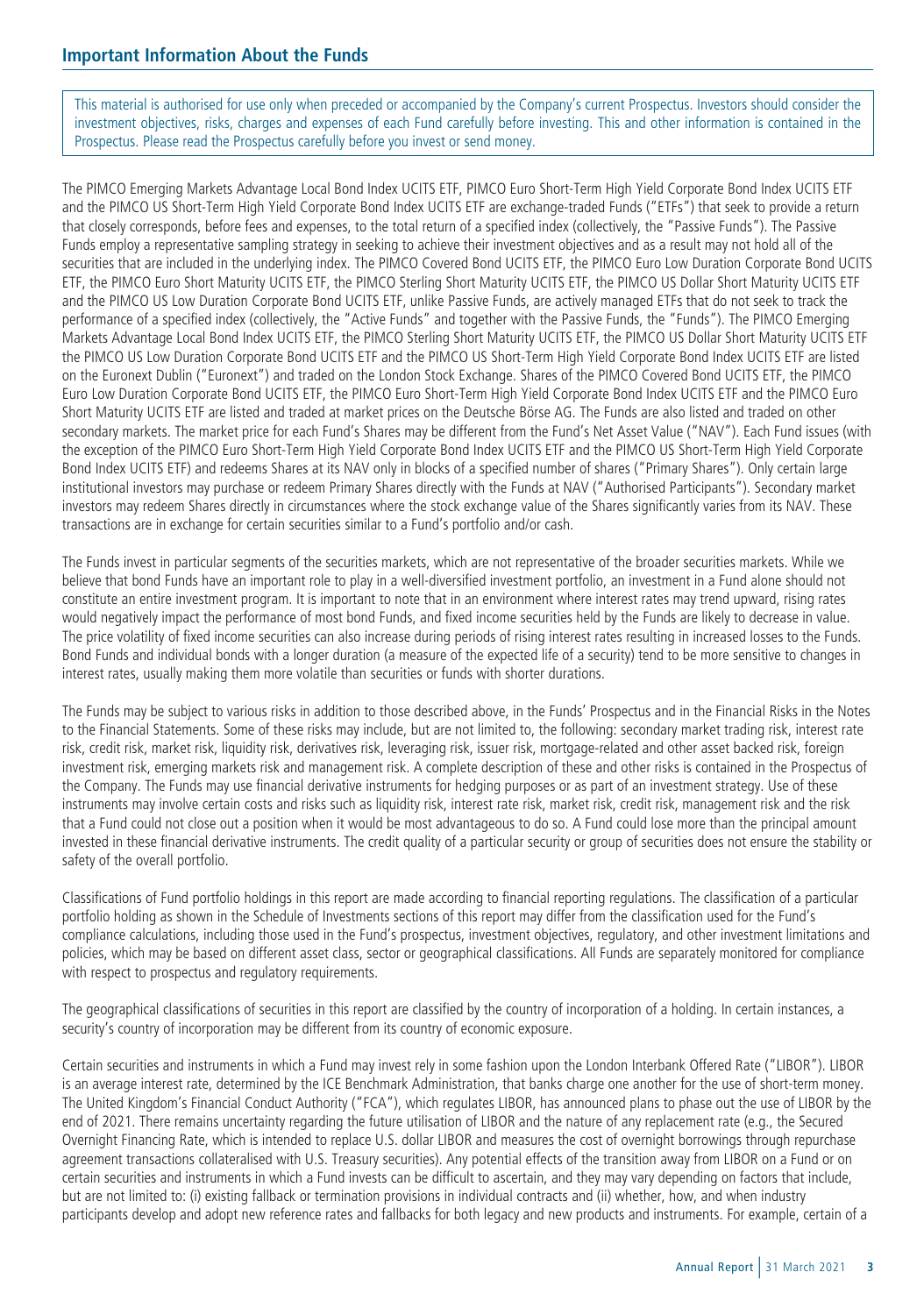### **Important Information About the Funds (Cont.)**

Fund's securities and investments may involve individual contracts that have no existing fallback provision or language that contemplates the discontinuation of LIBOR, and those investments could experience increased volatility or reduced liquidity as a result of the transition process. In addition, interest rate provisions included in such contracts may need to be renegotiated in contemplation of the transition away from LIBOR. The transition may also result in a reduction in the value of certain investments held by a Fund or a reduction in the effectiveness of related Fund transactions such as hedges. Furthermore, the transition process may also require changes to be made to a Fund's investment objective and policies. Any such effects of the transition away from LIBOR, as well as other unforeseen effects, could result in losses to a Fund or in additional costs being borne by the Fund.

On each individual Fund Summary page in this annual report, the net performance chart measures performance assuming that all dividend and capital gain distributions were reinvested. Returns do not reflect the deduction of taxes that a shareholder would pay on: (i) Fund distributions; or (ii) the redemption of Fund Shares. The net performance chart measures each Fund's performance against the performance of a broad-based securities market index (benchmark index). Each Fund's past performance, before and after taxes, is not necessarily an indication of how the Fund will perform in the future. An investment in a Fund is not a deposit of a bank and is not guaranteed or insured by the Federal Deposit Insurance Corporation or any other government agency. It is possible to lose money on investments in the Funds.

An investment in a Fund is not a deposit in a bank and is not guaranteed or insured by any government agency. The value of and income from Shares in the Fund may go up or down and you may not get back the amount you have invested in the Funds.

The Funds may make available a complete schedule of portfolio holdings and the percentages they represent of the Funds' net assets. On each Business Day, before commencement of trading on Relevant Stock Exchanges (as defined in the Prospectus), each Fund will disclose on https://www.pimco.co.uk/en-gb/investments/etfs the identities and quantities of the Fund's portfolio holdings that will form the basis for the Fund's calculation of NAV in respect of the previous Dealing Day. Fund fact sheets provide additional information regarding a Fund and may be requested by calling +44 (0) 20 3640 1000.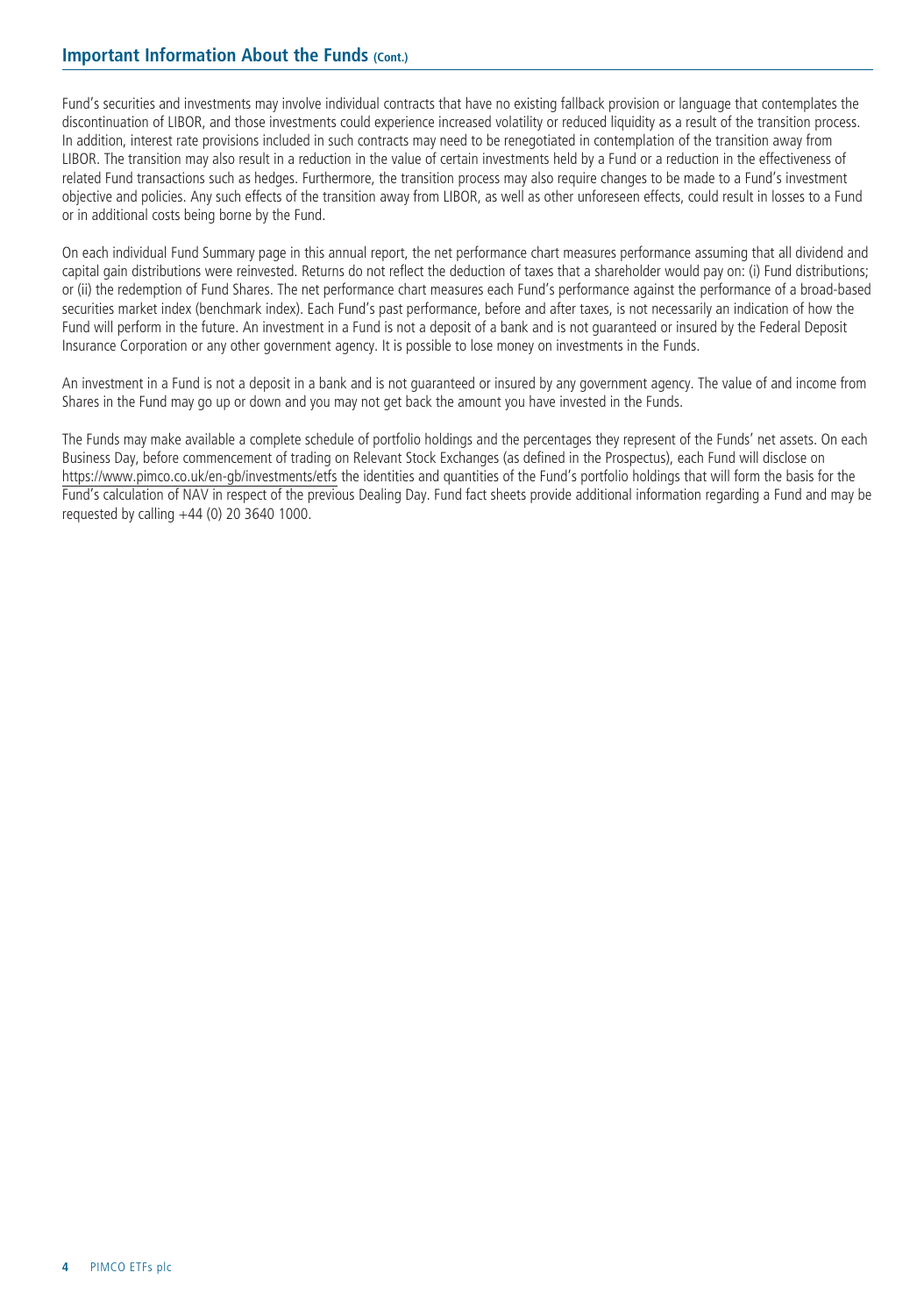### **PIMCO Covered Bond UCITS ETF**

### Average Annual Total Return for the Period Ended 31 March 20211

|                                                  | 1 Year | Class<br>Inception |
|--------------------------------------------------|--------|--------------------|
| <b>Classes denominated in EUR</b>                |        |                    |
| EUR Income (Inception 17-Dec-2013)               | 2.69%  | 2.63%              |
| Bloomberg Barclays Euro Aggregate Covered 3% Cap | 1.05%  | 1.96%              |

<sup>1</sup> Annualised performance for periods of at least one year, otherwise cumulative.

### Investment Objective and Strategic Overview

The investment objective of the Fund is to seek to maximise total return, consistent with prudent investment management. The Fund will seek to achieve its investment objective by investing in an actively managed portfolio of Fixed Income Securities (as defined in the Prospectus) of which at least 80% will be invested in covered bonds in accordance with the policies set out in the Fund's Prospectus. Covered bonds are securities issued by a financial institution and backed by a group of loans residing on the balance sheet of the financial institution known as the "cover pool".

#### Fund Insights

- » Overweight covered bond spread exposure versus the benchmark led to outperformance, as spreads tightened.
- » Swap spread exposure, specifically positioning in long-end Bund futures versus European swaps between 30 September 2020 – 31 March 2021.
- » Overweight exposure to Danish mortgages contributed to performance, as spreads tightened.
- » Overweight exposure to Danish duration detracted from performance, as long-end yields rose.
- » Long the U.S. dollar versus the euro detracted from performance as the euro appreciated versus the U.S. dollar.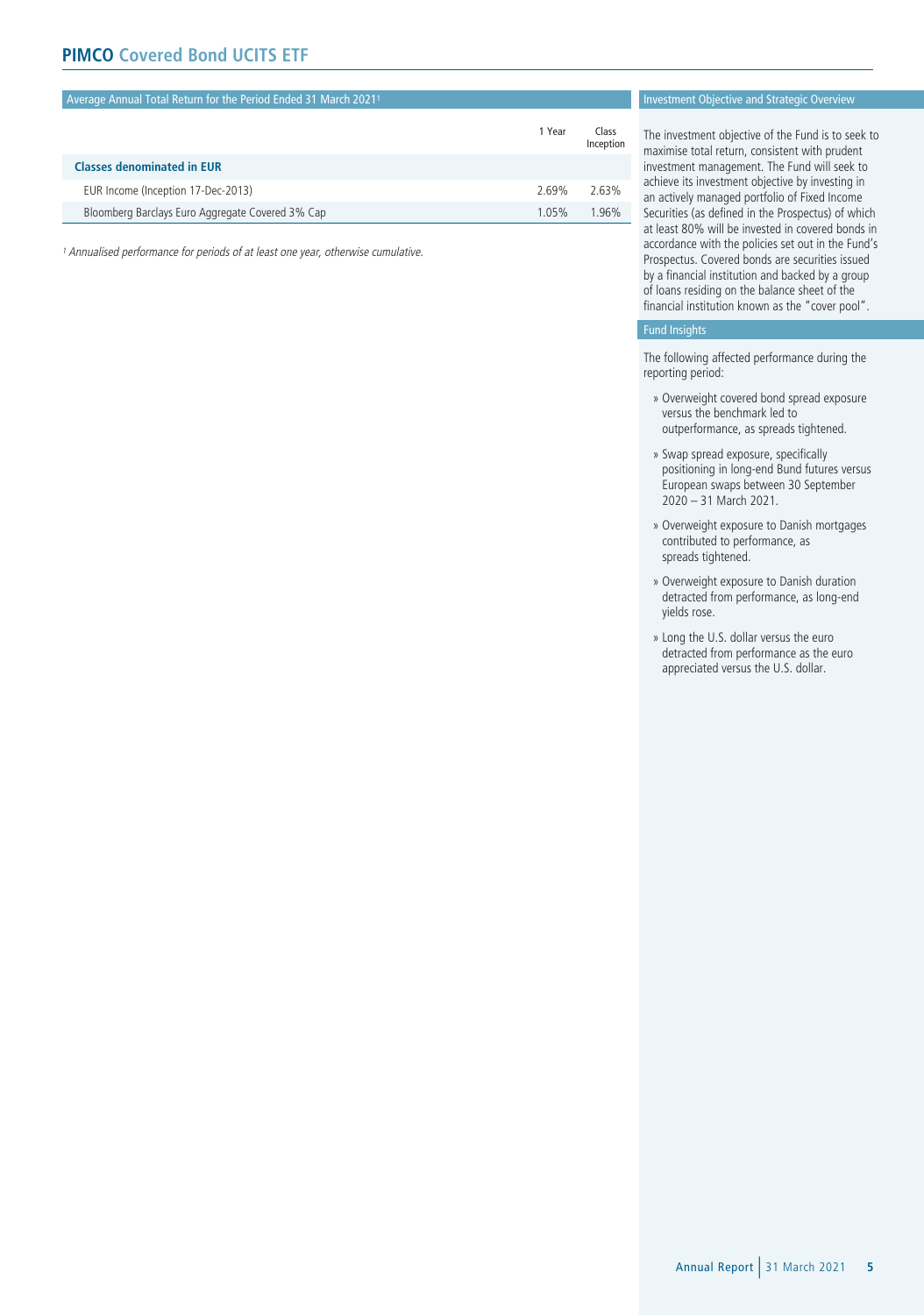### **PIMCO Emerging Markets Advantage Local Bond Index UCITS ETF**

| Average Annual Total Return for the Period Ended 31 March 2021 <sup>1</sup> |        |                       |
|-----------------------------------------------------------------------------|--------|-----------------------|
|                                                                             | 1 Year | Class<br>Inception    |
| <b>Classes denominated in USD</b>                                           |        |                       |
| USD Accumulation (Inception 19-Sep-2011)                                    | 11.70% | 0.38%                 |
| USD Income (Inception 23-Jan-2014)                                          | 11.66% | 0.64%                 |
| PIMCO Emerging Markets Advantage Local Currency Bond Index                  | 11.83% | $0.94\%$ <sup>2</sup> |

<sup>1</sup> Annualised performance for periods of at least one year, otherwise cumulative.

<sup>2</sup> Benchmark inception performance is calculated from the inception date of the oldest share class.

### Investment Objective and Strategic Overview

The investment objective of the Fund is to seek to provide a return that closely corresponds, before fees and expenses, to the total return of the PIMCO Emerging Markets Advantage Local Currency Bond Index (the "Index"). The Fund will invest its assets in a diversified portfolio of non-US Dollar denominated Fixed Income Instruments (as defined in the Prospectus) that, as far as possible and practicable, consist of the component securities of the Index. The Fund may invest directly in the component securities of the Index or gain an indirect exposure to those securities through derivative instruments such as swaps. The Index tracks the performance of a GDP-weighted basket of emerging market local government bonds, currencies, or currency forwards, subject to a maximum exposure of 15% per country.

#### Fund Insights

- » The Fund's exposure to emerging market local currencies such as the Mexican peso, Indonesian rupiah, Chinese yuan, Russian ruble, and Indian rupee was positive for performance, as these currencies appreciated against the U.S. dollar.
- » The Fund's exposure to the Brazilian real was negative for performance, as the currency depreciated against the U.S. dollar.
- » The Fund's exposure to emerging market local duration in Indonesia, South Africa, and Brazil was positive for performance, as local yields fell.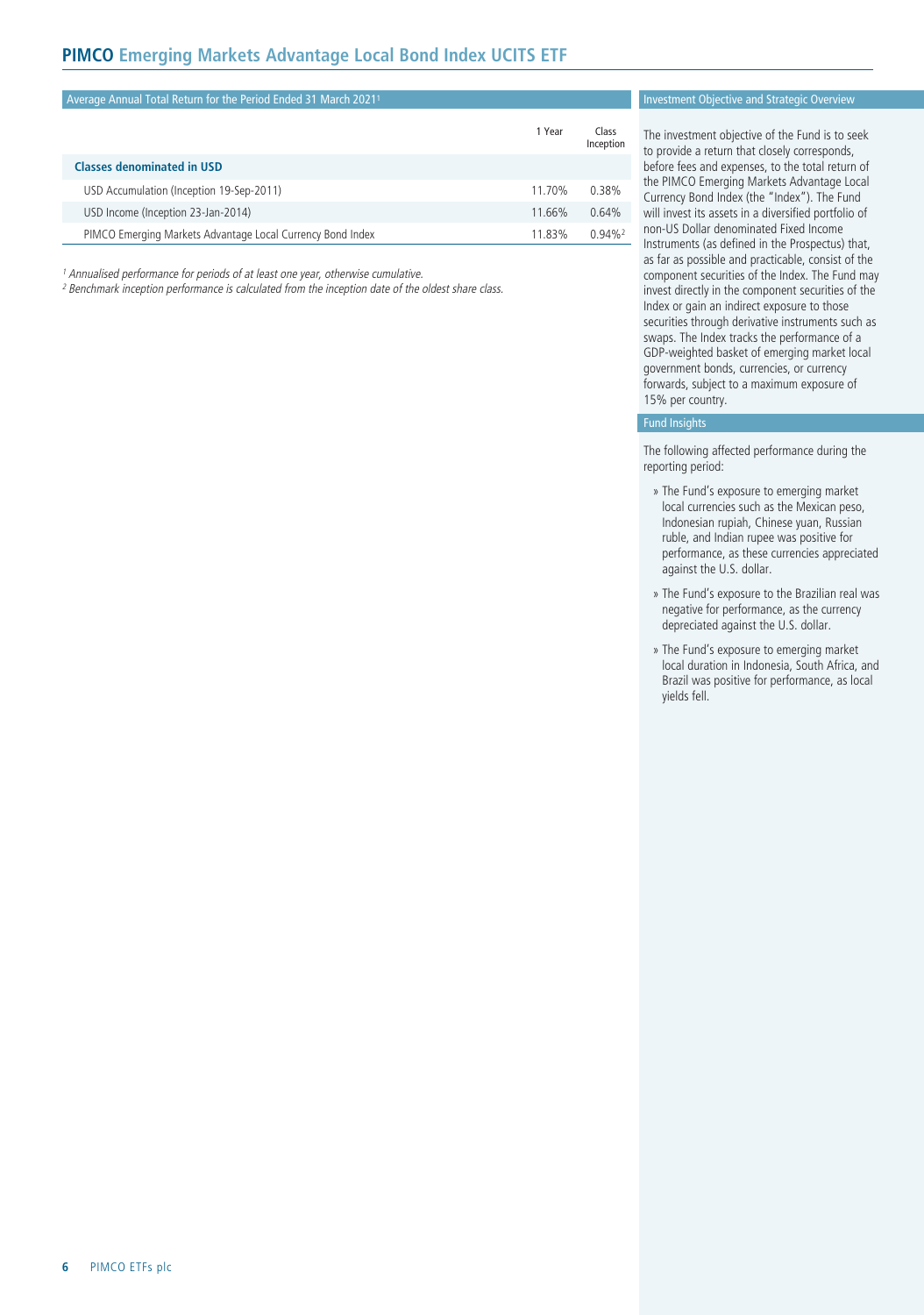### **PIMCO Euro Low Duration Corporate Bond UCITS ETF**

| Average Annual Total Return for the Period Ended 31 March 2021 <sup>1</sup> |                                               |        |                    |
|-----------------------------------------------------------------------------|-----------------------------------------------|--------|--------------------|
|                                                                             |                                               | 1 Year | Class<br>Inception |
|                                                                             | <b>Classes denominated in EUR</b>             |        |                    |
|                                                                             | EUR Income (Inception 17-Nov-2014)            | 6.50%  | 1.53%              |
|                                                                             | ICE BofAML Euro Corporate Bond 1-5 Year Index | 5.38%  | $1.23\%$           |

<sup>1</sup> Annualised performance for periods of at least one year, otherwise cumulative.

### Investment Objective and Strategic Overview

The investment objective of the Fund is to seek to maximise total return, consistent with prudent investment management. The Fund will seek to achieve its investment objective by investing primarily in an actively managed diversified portfolio of Euro denominated investment grade corporate Fixed Income Instruments (as defined in the Prospectus). The Fund will seek to apply the Investment Adviser's total return investment process and philosophy in its selection of investments. Top-down and bottom-up strategies are used to identify multiple diversified sources of value to generate consistent returns. Top-down strategies are deployed taking into account a macro view of the forces likely to influence the global economy and financial markets over the medium term. Bottom-up strategies drive the security selection process and facilitate the identification and analysis of undervalued securities.

#### Fund Insights

- » Security selection within the banking sector contributed to performance, as select issuers outperformed.
- » Overweight exposure to the automotive sector contributed to performance, as the sector outperformed the benchmark.
- » Underweight exposure to the utility sector contributed to performance, as the sector underperformed the benchmark.
- » Security selection within the REITS sector detracted from performance, as select issuers underperformed.
- » Security selection within the transportation sector detracted from performance, as select issuers underperformed.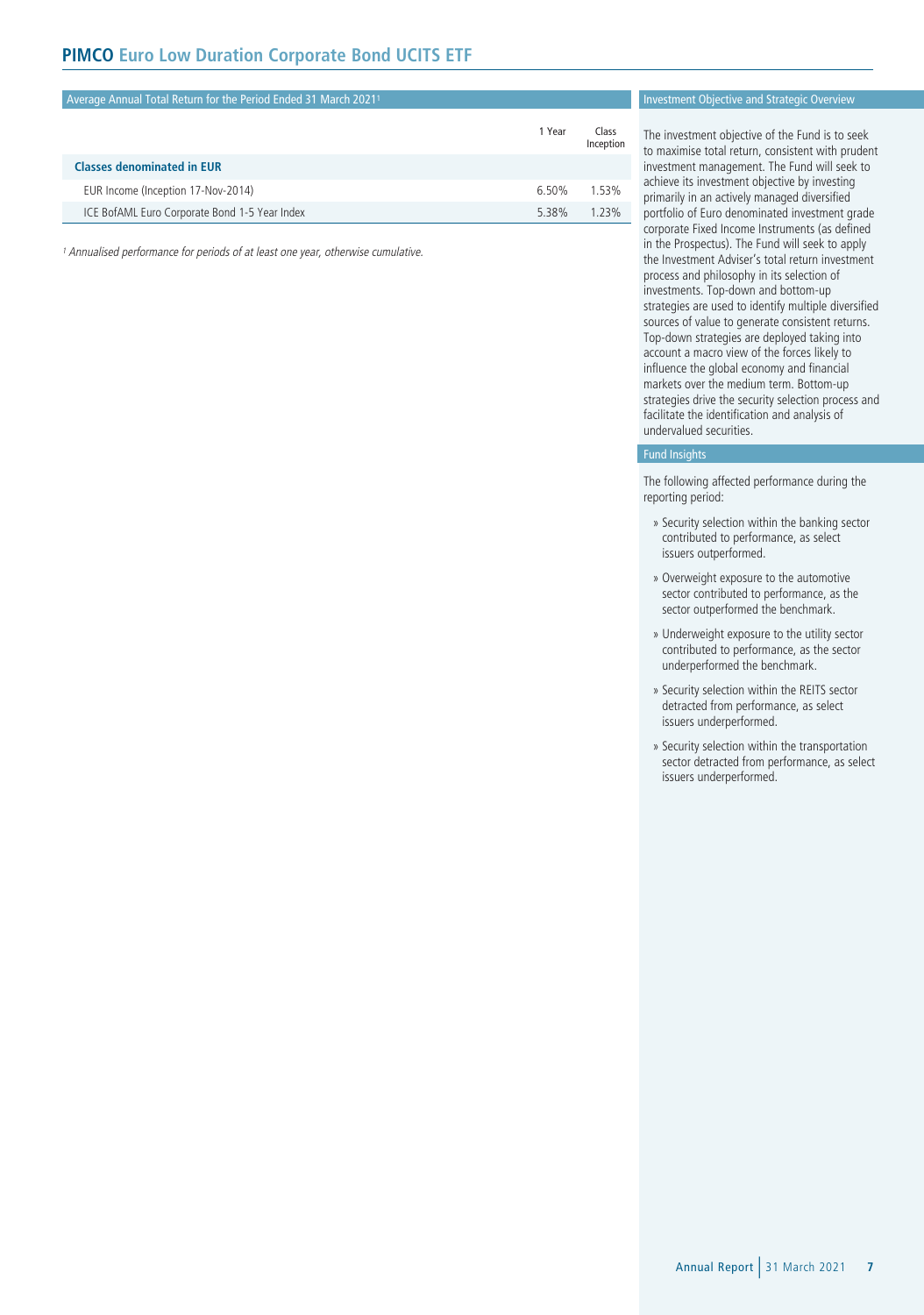### **PIMCO Euro Short-Term High Yield Corporate Bond Index UCITS ETF**

### Average Annual Total Return for the Period Ended 31 March 20211

|                                                                            | 1 Year | Class<br>Inception |
|----------------------------------------------------------------------------|--------|--------------------|
| <b>Classes denominated in EUR</b>                                          |        |                    |
| EUR Accumulation (Inception 09-Oct-2017)                                   | 20.05% | 1.86%              |
| EUR Income (Inception 09-Oct-2017)                                         | 20.14% | 1.88%              |
| ICE BofAML 0-5 Year Euro Developed Markets High Yield 2% Constrained Index | 20.08% | 2.45%              |

<sup>1</sup> Annualised performance for periods of at least one year, otherwise cumulative.

### Investment Objective and Strategic Overview

The investment objective of the Fund is to seek to provide a return that closely corresponds, before fees and expenses, to the total return of the ICE BofAML 0-5 Year Euro Developed Markets High Yield 2% Constrained Index (the "Index"). The Fund will invest its assets in a diversified portfolio of EUR denominated Fixed Income Instruments (as defined in the Prospectus) that, as far as possible and practicable, consist of the component securities of the Index. The Fund may invest directly in the component securities of the Index or gain an indirect exposure to those securities through derivative instruments such as swaps. The Index tracks the performance of short-term EUR denominated below investment grade corporate debt publicly issued in the Euro domestic market or Eurobonds markets including bonds and pay-in-kind securities including Toggle Notes. Qualifying securities must have less than five years remaining term to final maturity, a below investment grade rating (based on an average of Moody's, S&P and Fitch), a fixed coupon schedule and a minimum amount outstanding of €250 million. In addition, issuers of qualifying securities must be located in or have substantial business operations in investment grade countries that are members of the FX G10, Western Europe or territories of the U.S. and Western Europe.

#### Fund Insights

- » Security selection within the transportation sector contributed to performance, as selected issuers outperformed.
- » Underweight exposure to the healthcare sector contributed to performance, as the sector underperformed the benchmark.
- » Overweight exposure to the gaming and lodging sector contributed to performance, as the sector outperformed the benchmark.
- » Security selection within the support services sector detracted from performance, as select issuers underperformed.
- » Security selection within the utilities sector detracted from performance, as select issuers underperformed.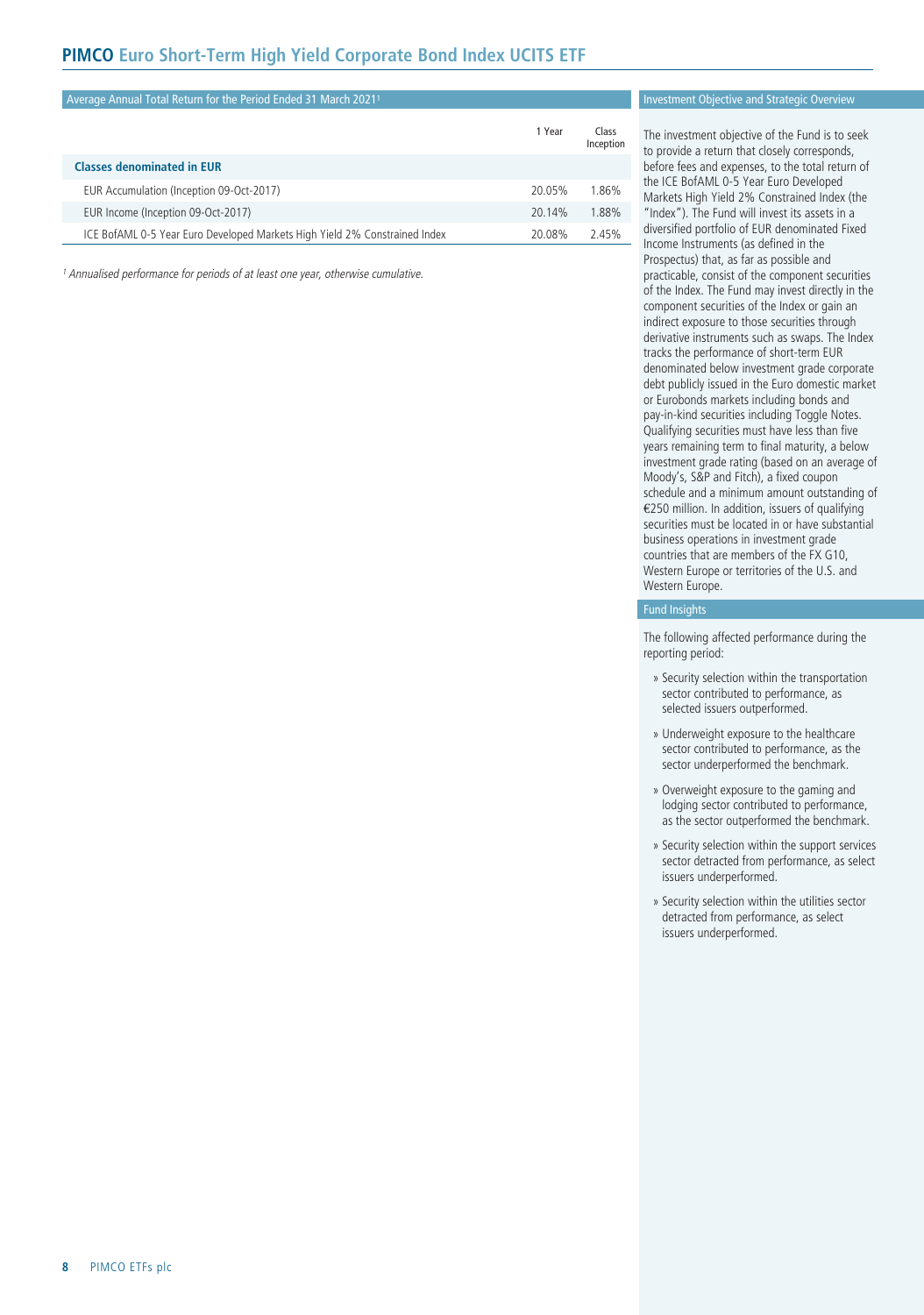### **PIMCO Euro Short Maturity UCITS ETF**

| Average Annual Total Return for the Period Ended 31 March 2021 <sup>1</sup> |            |                         |
|-----------------------------------------------------------------------------|------------|-------------------------|
|                                                                             | 1 Year     | Class<br>Inception      |
| <b>Classes denominated in EUR</b>                                           |            |                         |
| EUR Accumulation (Inception 30-Apr-2015)                                    | $0.96\%$   | $(0.37\%)$              |
| EUR Income (Inception 11-Jan-2011)                                          | 0.96%      | 0.28%                   |
| Euro Short-Term Rate (ESTER)                                                | $(0.56\%)$ | $(0.10\%)$ <sup>2</sup> |

<sup>1</sup> Annualised performance for periods of at least one year, otherwise cumulative.

<sup>2</sup> Benchmark inception performance is calculated from the inception date of the oldest share class.

#### Investment Objective and Strategic Overview

The investment objective of the Fund is to seek to generate maximum current income, consistent with preservation of capital and daily liquidity. The Fund will invest primarily in an actively managed diversified portfolio of Eurodenominated Fixed Income Securities (as defined in the Prospectus) of varying maturities including government bonds and securities issued or guaranteed by governments, their sub-divisions, agencies or instrumentalities, corporate debt securities and mortgage or other asset-backed securities. The Fund may seek to obtain market exposure to the securities in which it primarily invests by entering into a series of purchase and sale contracts or by using other investment techniques (such as buy backs). The Fund's weighted average maturity is not expected to exceed 3 years. The average portfolio duration of the Fund will be up to one year based on the Investment Adviser's forecast for interest rates. The Fund invests only in investment grade securities that are rated at least Baa3 by Moody's or BBB- by S&P or equivalently rated by Fitch (or, if unrated, determined by the Investment Adviser to be of comparable quality). The Fund may invest up to a maximum of 5% of its assets in emerging market Fixed Income Securities.

#### Fund Insights

- » Long exposure to investment grade corporate credit, primarily in the financial sector, contributed to absolute performance, as spreads tightened.
- » Security selection in securitised credit, primarily European RMBS (residential mortgage-backed securities), contributed to absolute performance.
- » Modest long exposure to emerging market external debt, contributed to absolute performance, as spreads tightened.
- » Exposure to the negative euro cash rate detracted from absolute performance.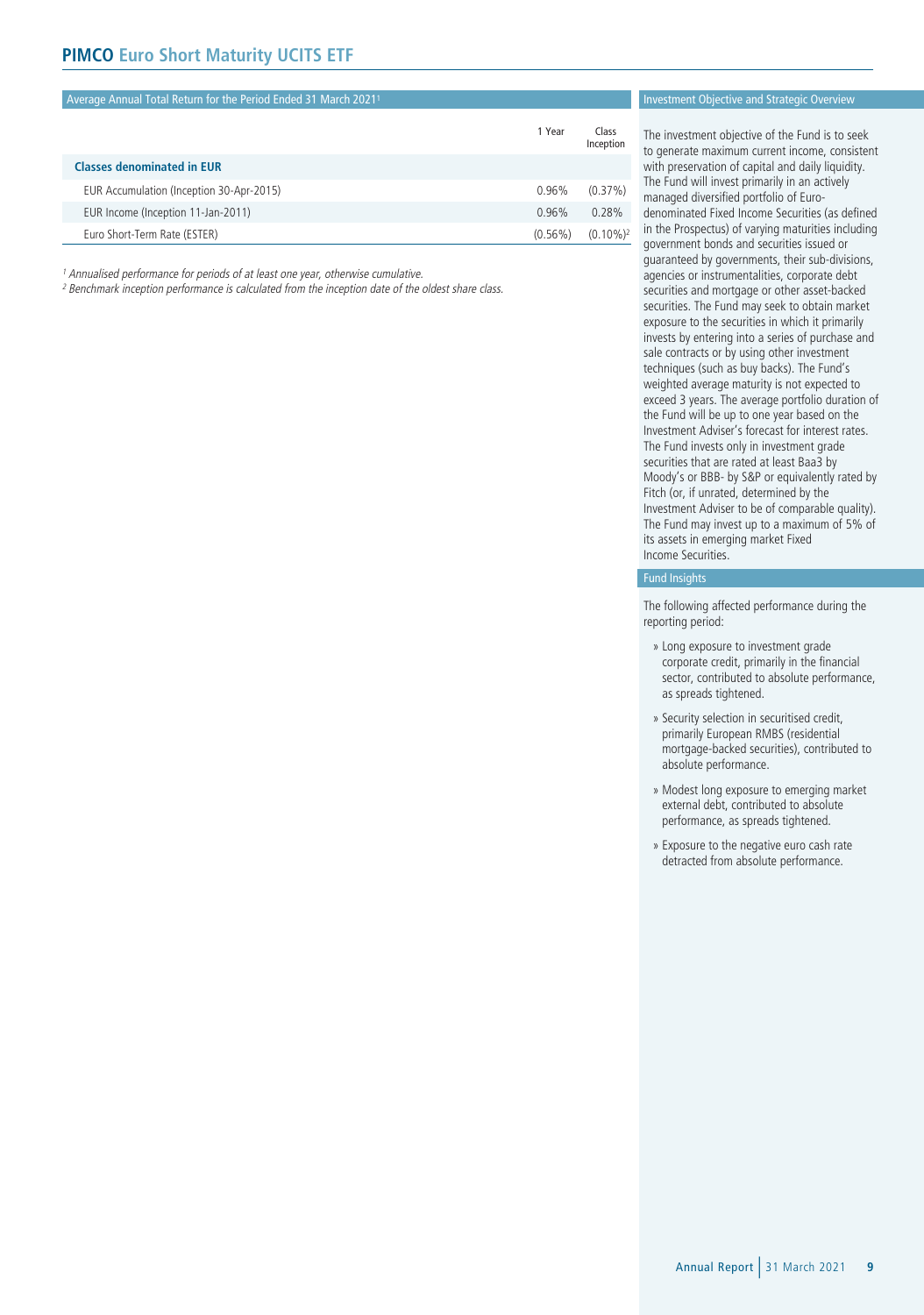### **PIMCO Sterling Short Maturity UCITS ETF**

| Average Annual Total Return for the Period Ended 31 March 2021 <sup>1</sup> |          |                    |
|-----------------------------------------------------------------------------|----------|--------------------|
|                                                                             | 1 Year   | Class<br>Inception |
| <b>Classes denominated in GBP</b>                                           |          |                    |
| GBP Income (Inception 10-Jun-2011)                                          | 1.52%    | 0.79%              |
| ICE BofAML Sterling Govt Bill Index                                         | $0.04\%$ | 0.52%              |

<sup>1</sup> Annualised performance for periods of at least one year, otherwise cumulative.

#### Investment Objective and Strategic Overview

The investment objective of the Fund is to seek to generate maximum current income, consistent with preservation of capital and daily liquidity. The Fund will invest primarily in an actively managed diversified portfolio of UK Sterlingdenominated Fixed Income Securities (as defined in the Prospectus) of varying maturities including government bonds and securities issued or guaranteed by governments, their subdivisions, agencies or instrumentalities, corporate debt securities and unleveraged mortgage or other asset-backed securities. The Fund may seek to obtain market exposure to the securities in which it primarily invests by entering into a series of purchase and sale contracts or by using other investment techniques (such as buy backs). The Fund may invest without limit in mortgage or other asset-backed securities. The Fund's weighted average maturity is not expected to exceed 3 years. The average portfolio duration of the Fund will be up to one year based on the Investment Adviser's forecast for interest rates. The Fund invests only in investment grade securities that are rated at least Baa3 by Moody's or BBB- by S&P or equivalently rated by Fitch (or, if unrated, determined by the Investment Adviser to be of comparable quality). The Fund may invest up to a maximum of 5% of its assets in emerging market Fixed Income Securities.

### Fund Insights

- » Long exposure to investment grade corporate credit, primarily in the financial sector, contributed to absolute performance, as spreads tightened.
- » Security selection in securitised credit and covered bonds, primarily European RMBS (residential mortgage-backed securities), contributed to absolute performance.
- » Curve positioning in U.K. interest rates contributed to performance, as shorter-end yields fell.
- » There were no significant detractors from absolute performance over the last 12 months.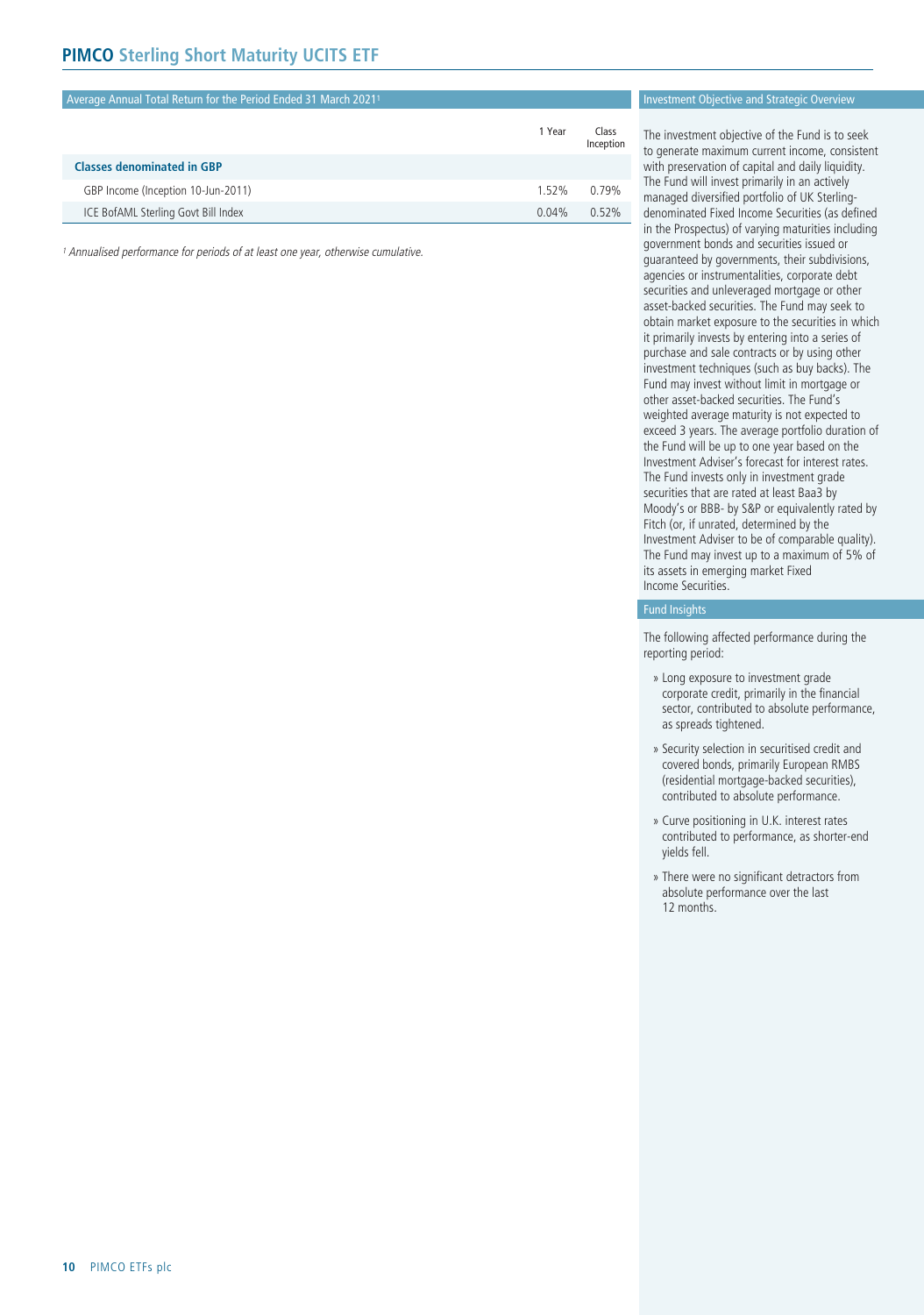### **PIMCO US Dollar Short Maturity UCITS ETF**

| Average Annual Total Return for the Period Ended 31 March 2021 <sup>1</sup> |            |                    |
|-----------------------------------------------------------------------------|------------|--------------------|
|                                                                             | 1 Year     | Class<br>Inception |
| <b>Classes denominated in USD</b>                                           |            |                    |
| USD Income (Inception 22-Feb-2011)                                          | 2.99%      | 1.40%              |
| FTSE 3-Month Treasury Bill Index                                            | 0.21%      | 0.60%              |
| <b>Classes denominated in GBP</b>                                           |            |                    |
| GBP (Hedged) Accumulation (Inception 25-Sep-2019)                           | 2.61%      | 0.51%              |
| ICE BofAML US 3-Month Treasury Bill Index (GBP Hedged)                      | $(0.19\%)$ | 0.15%              |

<sup>1</sup> Annualised performance for periods of at least one year, otherwise cumulative.

#### Investment Objective and Strategic Overview

The investment objective of the Fund is to seek to generate maximum current income, consistent with preservation of capital and daily liquidity, by investing primarily in an actively managed diversified portfolio of US Dollar-denominated Fixed Income Securities (as defined in the Prospectus) of varying maturities including government bonds and securities issued or guaranteed by governments, their sub-divisions, agencies or instrumentalities, corporate debt securities and mortgage or other asset-backed securities. The Fund may seek to obtain market exposure to the securities in which it primarily invests by entering into a series of purchase and sale contracts or by using other investment techniques (such as buy backs). The Fund may invest without limit in mortgage or other assetbacked securities. The Fund's weighted average maturity is not expected to exceed 3 years. The average portfolio duration of the Fund will be up to one year based on the Investment Adviser's forecast for interest rates. The Fund may invest up to a maximum of 5 percent of its assets in emerging market Fixed Income Securities and the Fund invests only in investment grade securities that are rated at least Baa3 by Moody's or BBBby S&P or equivalently rated by Fitch (or, if unrated, determined by the Investment Adviser to be of comparable quality).

### Fund Insights

- » Holdings of investment grade corporate credit contributed to relative performance, as spreads tightened.
- » Overweight exposure to U.S. duration on the front end of the curve contributed to relative performance, as rates fell.
- » Holdings of select CDO/CLOs contributed to relative performance due to positive performance of the sector.
- » There were no notable detractors.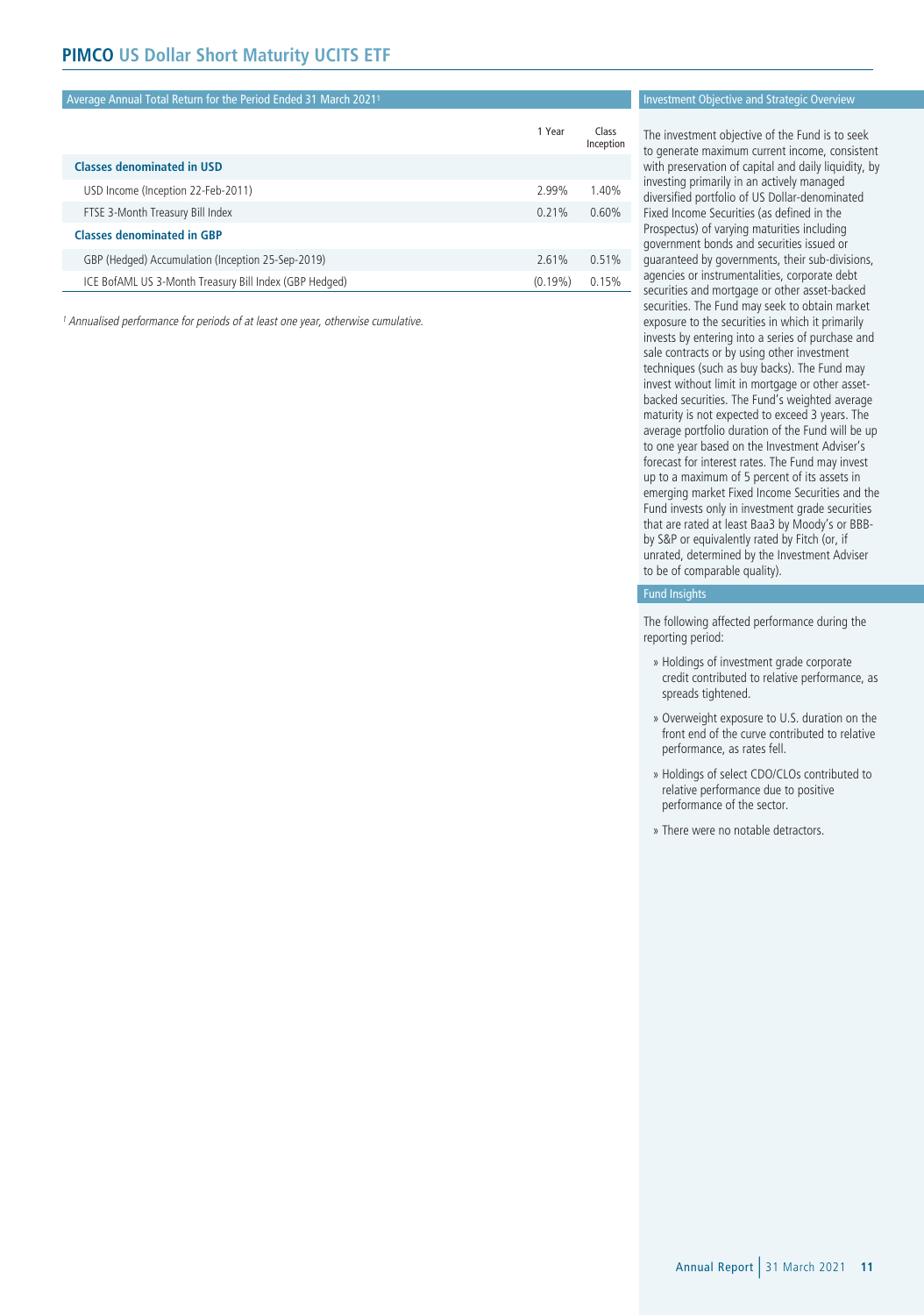### **PIMCO US Low Duration Corporate Bond UCITS ETF**

#### Average Annual Total Return for the Period Ended 31 March 20211

|                                                          | 1 Year | Class<br>Inception |
|----------------------------------------------------------|--------|--------------------|
| <b>Classes denominated in USD</b>                        |        |                    |
| USD Income (Inception 17-Nov-2014)                       | 6.97%  | 3.34%              |
| ICE BofAML US Corporate Bond 1-5 Year Index              | 7.71%  | 3.12%              |
| <b>Classes denominated in CHF</b>                        |        |                    |
| CHF (Hedged) Accumulation (Inception 30-Apr-2015)        | 5.46%  | $0.90\%$           |
| ICE BofAML US Corporate Bond 1-5 Year Index (CHF Hedged) | 6.32%  | 0.72%              |

<sup>1</sup> Annualised performance for periods of at least one year, otherwise cumulative.

### Investment Objective and Strategic Overview

The investment objective of the Fund is to seek to maximise total return, consistent with prudent investment management. The Fund will seek to achieve its investment objective by investing primarily in an actively managed diversified portfolio of US Dollar denominated investment grade corporate Fixed Income Instruments (as defined in the Prospectus). The Fund will seek to apply the Investment Adviser's total return investment process and philosophy in its selection of investments. Top-down and bottom-up strategies are used to identify multiple diversified sources of value to generate consistent returns. Top-down strategies are deployed taking into account a macro view of the forces likely to influence the global economy and financial markets over the medium term. Bottom-up strategies drive the security selection process and facilitate the identification and analysis of undervalued securities.

#### Fund Insights

- » Macro strategies and in particular an underweight to duration contributed to performance, as interest rates increased.
- » Security selection within the food and beverage sector contributed to performance, as select overweight issuers outperformed.
- » Security selection within the transportation sector detracted from performance, as select overweight issuers underperformed.
- » Security selection within the financials sector detracted from performance, as select underweight issuers outperformed.
- » Underweight exposure to the aerospace and defense sector detracted from performance, as the sector outperformed the benchmark.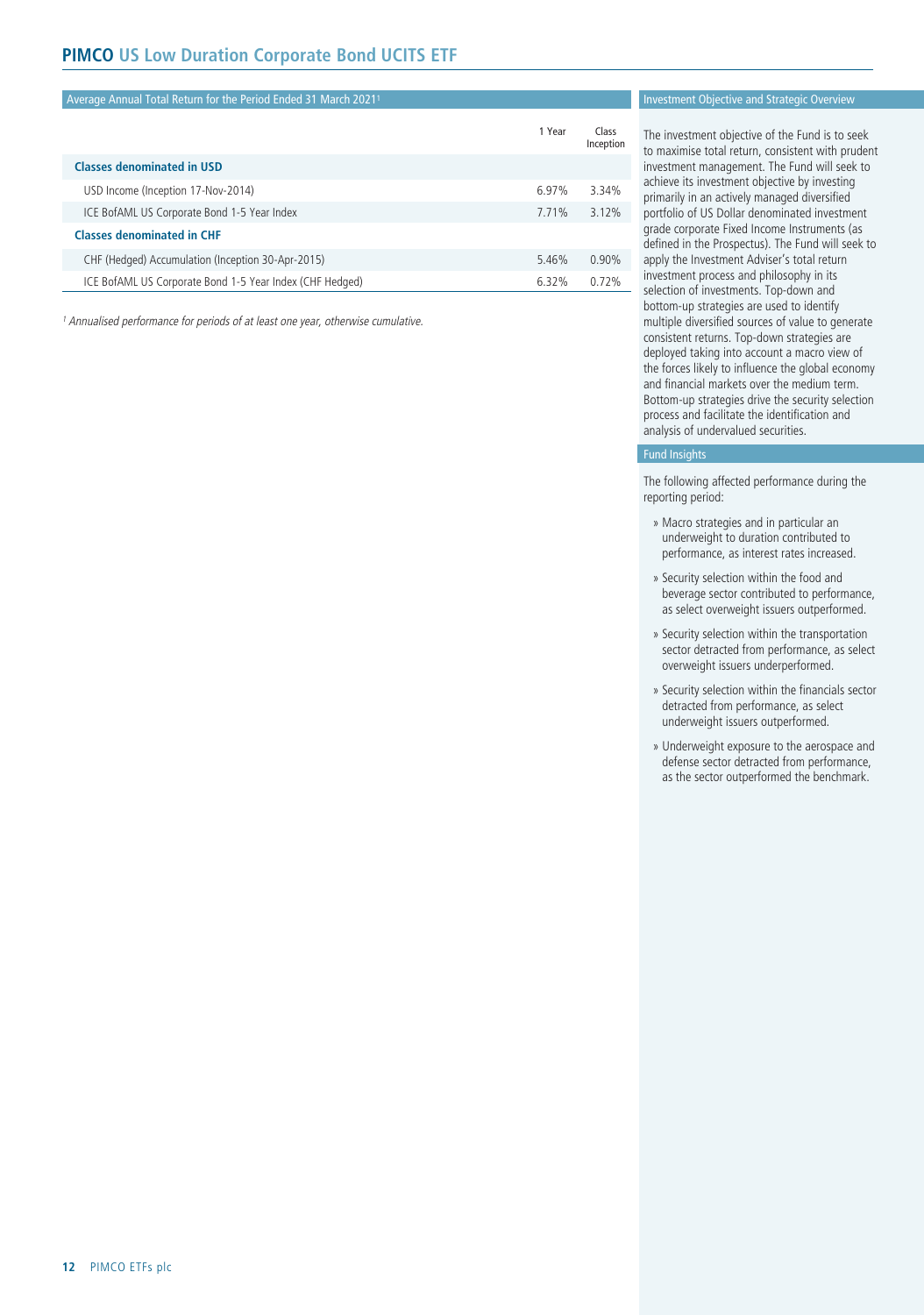### **PIMCO US Short-Term High Yield Corporate Bond Index UCITS ETF**

| Average Annual Total Return for the Period Ended 31 March 2021 <sup>1</sup> |        |                    |
|-----------------------------------------------------------------------------|--------|--------------------|
|                                                                             | 1 Year | Class<br>Inception |
| <b>Classes denominated in USD</b>                                           |        |                    |
| USD Accumulation (Inception 30-Apr-2015)                                    | 20.57% | 4.58%              |
| USD Income (Inception 14-Mar-2012)                                          | 20.58% | 5.06%              |
| ICE BofAML 0-5 Year US High Yield Constrained Index                         | 22.20% | 5.58%2             |
| <b>Classes denominated in CHF</b>                                           |        |                    |
| CHF (Hedged) Accumulation (Inception 28-May-2015)                           | 18.78% | 2.03%              |
| ICE BofAML 0-5 Year US High Yield Constrained Index (CHF Hedged)            | 20.48% | 2.53%              |
| <b>Classes denominated in EUR</b>                                           |        |                    |
| EUR (Hedged) Accumulation (Inception 11-Dec-2017)                           | 19.03% | 1.73%              |
| EUR (Hedged) Income (Inception 16-Oct-2013)                                 | 19.02% | 2.63%              |
| ICE BofAML 0-5 Year US High Yield Constrained Index (EUR Hedged)            | 20.69% | 3.12% <sup>2</sup> |
| <b>Classes denominated in GBP</b>                                           |        |                    |
| GBP (Hedged) Income (Inception 16-Nov-2015)                                 | 19.59% | 4.50%              |

ICE BofAML 0-5 Year US High Yield Constrained Index (GBP Hedged) 21.38% 5.17%

<sup>1</sup> Annualised performance for periods of at least one year, otherwise cumulative.

<sup>2</sup> Benchmark inception performance is calculated from the inception date of the oldest share class.

#### Investment Objective and Strategic Overview

The investment objective of the Fund is to seek to provide a return that closely corresponds, before fees and expenses, to the total return of the ICE BofAML 0-5 Year US High Yield Constrained Index (the "Index"). The Fund will invest its assets in a diversified portfolio of US Dollar denominated Fixed Income Instruments (as defined in the Prospectus) that, as far as possible and practicable, consist of the component securities of the Index. The Fund may invest directly in the component securities of the Index or gain an indirect exposure to those securities through derivative instruments such as swaps. The Index tracks the performance of short-term US Dollar denominated below investment grade corporate debt publicly issued in the US domestic market including bonds, Rule 144a securities and pay-in-kind securities including Toggle Notes. Qualifying securities must have less than five years remaining term to final maturity, a below investment grade rating (based on an average of Moody's, S&P and Fitch), a fixed coupon schedule and a minimum amount outstanding of \$250 million. In addition, issuers of qualifying securities must be located in or have substantial business operations in investment grade countries that are members of the FX G10, Western Europe or territories of the US and Western Europe.

#### Fund Insights

- » Overweight exposure to the energy sector contributed to performance, as the sector outperformed the broader market.
- » Security selection in media, entertainment, and publishing contributed to performance, as the Fund's media, entertainment, and publishing positions outperformed the broader sector.
- » Underweight exposure to the forest products, paper, and packaging sector contributed to performance, as the sector underperformed the broader market.
- » Security selection in metals and mining detracted from performance, as the Fund's metals and mining positions underperformed the broader sector.
- » Security selection in gaming and lodging detracted from performance, as the Fund's gaming and lodging positions underperformed the broader sector.
- » Overweight exposure to the telecommunications sector detracted from performance, as the sector underperformed the broader market.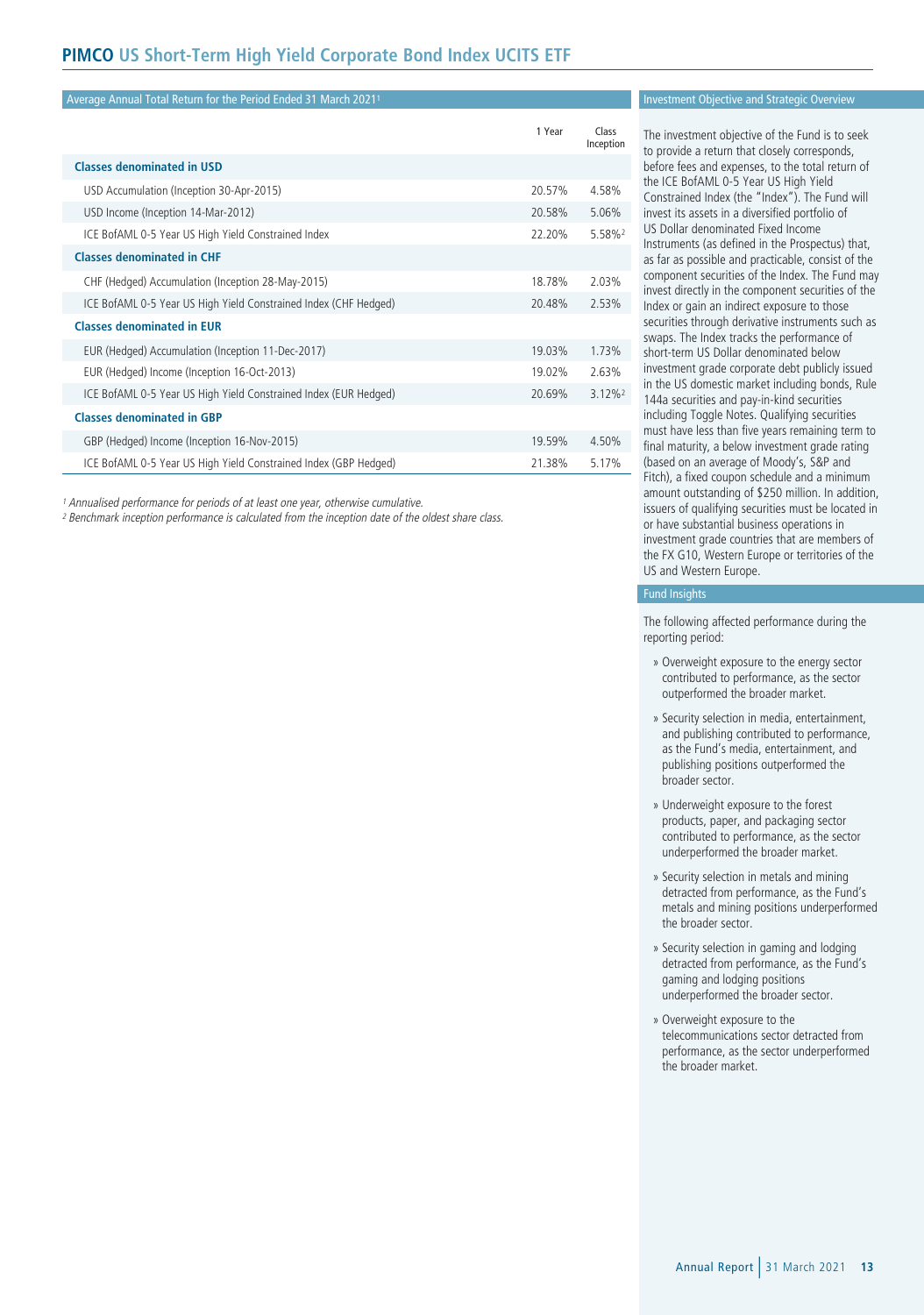| <b>Index</b>                                                                                          | <b>Description</b>                                                                                                                                                                                                                                                                                                                                                                                                                                                                                                                                                                                                                                                                                                                                                                                                                                       |
|-------------------------------------------------------------------------------------------------------|----------------------------------------------------------------------------------------------------------------------------------------------------------------------------------------------------------------------------------------------------------------------------------------------------------------------------------------------------------------------------------------------------------------------------------------------------------------------------------------------------------------------------------------------------------------------------------------------------------------------------------------------------------------------------------------------------------------------------------------------------------------------------------------------------------------------------------------------------------|
| <b>Bloomberg Barclays Euro Aggregate</b><br><b>Covered 3% Cap</b>                                     | The Bloomberg Barclays Euro Aggregate Covered 3% Cap Index tracks the performance of euro-denominated<br>covered bonds. Inclusion is based on the currency denomination of the issue and not the domicile of the issuer.<br>Qualifying securities must have an investment grade rating (based on an average of Moody's, S&P and Fitch), at<br>least one year remaining term to final maturity, a fixed coupon schedule and a minimum amount outstanding of<br>EUR 300 million. Index constituents are capitalisation-weighted, based on their current amount outstanding,<br>provided the total allocation to an individual issuer does not exceed 3%. It is not possible to invest directly in an<br>unmanaged index.                                                                                                                                   |
| <b>PIMCO Emerging Markets Advantage</b><br><b>Local Currency Bond Index</b>                           | The PIMCO Emerging Markets Advantage Local Currency Bond Index tracks the performance of a GDP-weighted<br>basket of emerging market local government bonds, currencies, or currency forwards, subject to a maximum<br>exposure of 15% per country. Countries are selected, and their weights are determined, annually. Qualifying<br>countries must have a minimum average sovereign rating of BB- (with such ratings provided by recognised<br>rating agencies), represent greater than 0.3% of world GDP, designated as mid or low income based on Gross<br>National Income per capita as published by the World Bank and have a liquid local bond or FX market.<br>Countries whose internal or external borrowing is subject to EU or U.S. sanctions are not eligible for the Index. It<br>is not possible to invest directly in an unmanaged index. |
| <b>Euro Short-Term Rate (ESTER)</b>                                                                   | ESTER reflects the wholesale Euro unsecured overnight borrowing costs of banks located in the Euro area. ESTER<br>is published on any day on which the Trans-European Automated Real-time Gross Settlement Express Transfer<br>payment system (or any successor settlement system) is open for the settlement of payments in Euro. ESTER is<br>based on transactions conducted and settled on the previous business day (the reporting date "T") with a<br>maturity date of T+1 which are deemed to have been executed at arm's length and thus reflect market rates in<br>an unbiased way.                                                                                                                                                                                                                                                              |
| <b>FTSE 3-Month Treasury Bill Index</b>                                                               | FTSE 3-Month Treasury Bill Index is an unmanaged index representing monthly return equivalents of yield<br>averages of the last 3 month Treasury Bill issues. It is not possible to invest directly in an unmanaged index.                                                                                                                                                                                                                                                                                                                                                                                                                                                                                                                                                                                                                               |
| <b>ICE BofAML 0-5 Year Euro Developed</b><br><b>Markets High Yield 2%</b><br><b>Constrained Index</b> | The ICE BofAML 0-5 Year Euro Developed Markets High Yield 2% Constrained Index is comprised of Euro<br>denominated below investment grade corporate debt securities publicly issued in the European domestic<br>markets with remaining maturities of less than 5 years.                                                                                                                                                                                                                                                                                                                                                                                                                                                                                                                                                                                  |
| <b>ICE BofAML 0-5 Year US High Yield</b><br><b>Constrained Index</b>                                  | The ICE BofAML 0-5 Year US High Yield Constrained Index tracks the performance of short-term U.S. Dollar<br>denominated below investment grade corporate debt issued in the U.S. domestic market with less than five<br>years remaining term to final maturity, a fixed coupon schedule and a minimum amount outstanding of<br>\$100 million, issued publicly. Prior to 30 September 2016, securities with minimum amount outstanding of<br>\$100 million qualified. Allocations to an individual issuer will not exceed 2%. It is not possible to invest directly<br>in an unmanaged index.                                                                                                                                                                                                                                                             |
| <b>ICE BofAML Euro Corporate Bond</b><br>1-5 Year Index                                               | The ICE BofAML Euro Corporate Bond 1-5 Year Index offers exposure to euro denominated investment grade<br>corporate bonds from industrial, utility and financial issuers with a remaining term to final maturity less than<br>5 years.                                                                                                                                                                                                                                                                                                                                                                                                                                                                                                                                                                                                                   |
| <b>ICE BofAML US Corporate Bond</b><br>1-5 Year Index                                                 | The ICE BofAML US Corporate Bond 1-5 Year Index offers exposure to US Dollar denominated investment grade<br>corporate bonds from industrial, utility and financial issuers with a remaining term to final maturity less than<br>5 years.                                                                                                                                                                                                                                                                                                                                                                                                                                                                                                                                                                                                                |
| <b>ICE BofAML Sterling Govt Bill Index</b>                                                            | The ICE BofAML Sterling Govt Bill Index tracks the performance of GBP denominated sovereign bills publicly<br>issued by the UK Government in the UK domestic market.                                                                                                                                                                                                                                                                                                                                                                                                                                                                                                                                                                                                                                                                                     |

### **Benchmark Descriptions**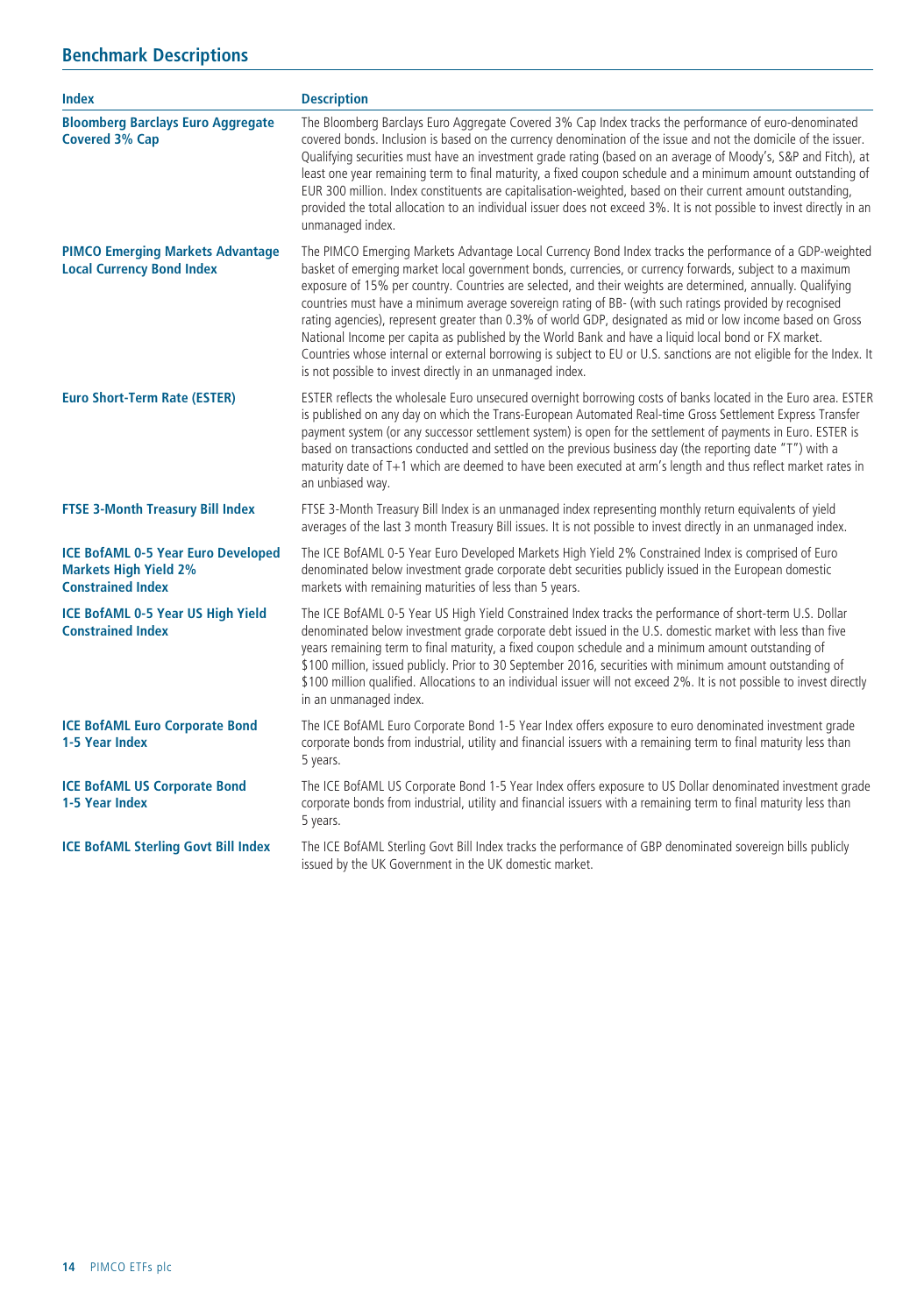(This page is intentionally left blank)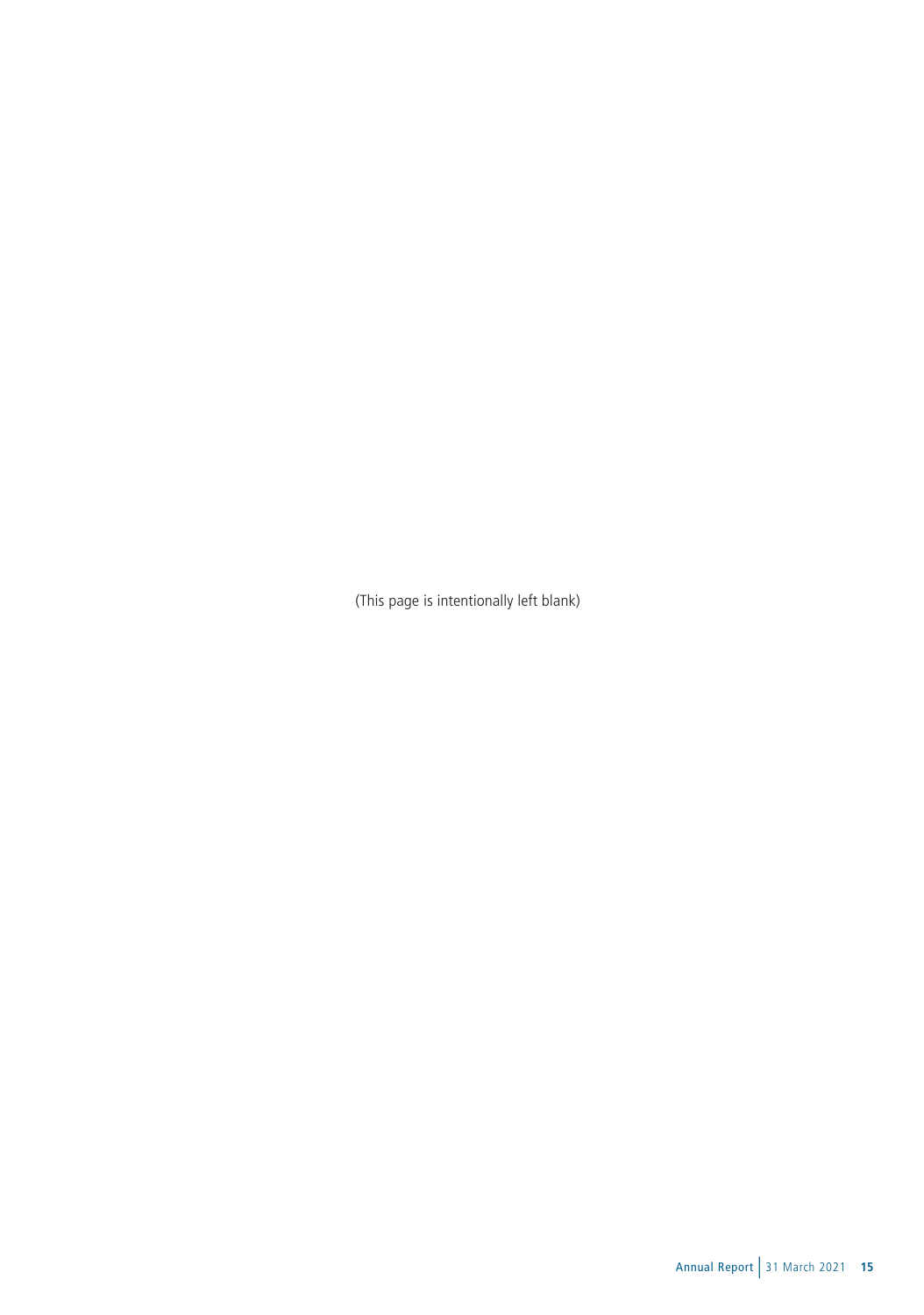### **Statement of Assets and Liabilities**

|                                                                                                                                | <b>PIMCO Covered Bond</b><br><b>UCITS ETF</b> |                      |                      |                     |                      | <b>PIMCO Emerging Markets Advantage</b><br><b>Local Bond Index UCITS ETF</b> |                      |                     |
|--------------------------------------------------------------------------------------------------------------------------------|-----------------------------------------------|----------------------|----------------------|---------------------|----------------------|------------------------------------------------------------------------------|----------------------|---------------------|
| (Amounts in thousands)                                                                                                         |                                               | As at<br>31-Mar-2021 | As at<br>31-Mar-2020 |                     | As at<br>31-Mar-2021 |                                                                              | As at<br>31-Mar-2020 |                     |
| <b>Current Assets:</b>                                                                                                         |                                               |                      |                      |                     |                      |                                                                              |                      |                     |
| Financial Assets at fair value through profit or loss:<br>Transferable securities                                              | €                                             | 60,879               | €                    |                     |                      |                                                                              |                      |                     |
| Investment funds                                                                                                               |                                               | $\overline{0}$       |                      | 103,777<br>$\theta$ | \$                   | 261,819<br>0                                                                 | \$                   | 325,811<br>$\theta$ |
|                                                                                                                                |                                               | $\overline{0}$       |                      | 43                  |                      | 0                                                                            |                      | 1,727               |
| Repurchase agreements<br>Deposits with credit institutions                                                                     |                                               | $\overline{0}$       |                      | $\theta$            |                      | $\mathbf{0}$                                                                 |                      | $\mathbf{0}$        |
| Financial derivative instruments                                                                                               |                                               | 899                  |                      |                     |                      |                                                                              |                      |                     |
| Cash                                                                                                                           |                                               | 358                  |                      | 3,297               |                      | 2,153<br>1,747                                                               |                      | 21,123              |
|                                                                                                                                |                                               | 887                  |                      | 6,393               |                      | 850                                                                          |                      | 4,422               |
| Deposits with counterparty<br>Income receivable                                                                                |                                               | 297                  |                      | 2,164<br>417        |                      |                                                                              |                      | 2,580               |
| Receivables for investments sold                                                                                               |                                               | 506                  |                      | $\overline{0}$      |                      | 3,482<br>7.048                                                               |                      | 5,456               |
|                                                                                                                                |                                               |                      |                      |                     |                      |                                                                              |                      | 787                 |
| Receivables for TBA investments sold                                                                                           |                                               | $\overline{0}$       |                      | $\theta$            |                      | $\overline{0}$                                                               |                      | $\mathbf{0}$        |
| Receivables for Fund shares sold                                                                                               |                                               | $\overline{0}$       |                      | $\theta$            |                      | $\mathbf{0}$                                                                 |                      | 0                   |
| Receivables for financial derivatives margin                                                                                   |                                               | $\overline{0}$       |                      | 552                 |                      | $\mathbf{0}$                                                                 |                      | $\overline{0}$      |
| <b>Total Current Assets</b>                                                                                                    |                                               | 63,826               |                      | 116,643             |                      | 277,099                                                                      |                      | 361,906             |
| <b>Current Liabilities:</b><br>Financial Liabilities at fair value through profit or loss:<br>Financial derivative instruments |                                               | (784)                |                      | (2,038)             |                      | (2, 428)                                                                     |                      | (13,903)            |
| Fair value of securities sold short                                                                                            |                                               | $\overline{0}$       |                      | $\overline{0}$      |                      | 0                                                                            |                      | 0                   |
| Payable for investments purchased                                                                                              |                                               | $\Omega$             |                      | $\theta$            |                      | (13, 404)                                                                    |                      | (759)               |
| Payable for TBA investments purchased                                                                                          |                                               | $\Omega$             |                      | $\theta$            |                      | $\mathbf{0}$                                                                 |                      | $\mathbf{0}$        |
| Payable for Fund shares redeemed                                                                                               |                                               | $\Omega$             |                      | $\theta$            |                      | $\Omega$                                                                     |                      | $\Omega$            |
| Payable for management fee                                                                                                     |                                               | (25)                 |                      | (43)                |                      | (134)                                                                        |                      | (182)               |
| Payable for reverse repurchase agreements                                                                                      |                                               | $\overline{0}$       |                      | $\overline{0}$      |                      | $\mathbf{0}$                                                                 |                      | 0                   |
| Capital gains tax payable                                                                                                      |                                               | $\Omega$             |                      | $\theta$            |                      | (157)                                                                        |                      | (27)                |
| Payable for financial derivatives margin                                                                                       |                                               | (403)                |                      | $\theta$            |                      | $\overline{0}$                                                               |                      | $\Omega$            |
| Deposits from counterparty                                                                                                     |                                               | 0                    |                      | (3, 100)            |                      | (1,750)                                                                      |                      | (14, 230)           |
| <b>Total Current Liabilities excluding Net Assets</b><br><b>Attributable to Redeemable Participating Shareholders</b>          |                                               | (1, 212)             |                      | (5, 181)            |                      | (17, 873)                                                                    |                      | (29, 101)           |
| <b>Net Assets Attributable to Redeemable</b><br><b>Participating Shareholders</b>                                              | €                                             | 62,614               | €                    | 111,462             | S                    | 259,226                                                                      | S                    | 332.805             |

A zero balance may reflect actual amounts rounding to less than one thousand.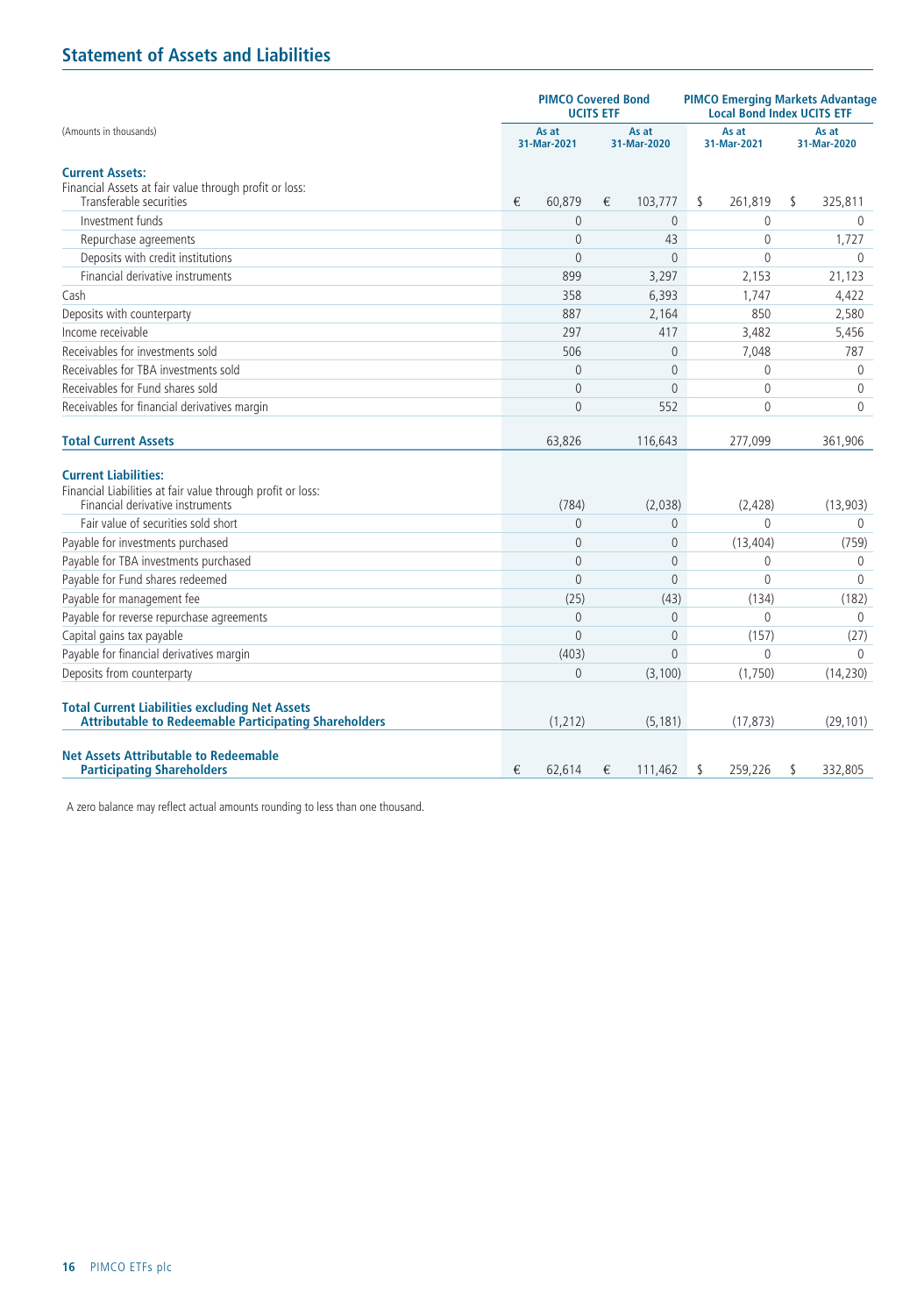|            | <b>Bond UCITS ETF</b> | <b>PIMCO Euro Low Duration Corporate</b> |                      | <b>PIMCO Euro Short-Term High Yield</b><br><b>Corporate Bond Index UCITS ETF</b> | <b>PIMCO Euro Short Maturity UCITS ETF</b> |                         |       |                      |
|------------|-----------------------|------------------------------------------|----------------------|----------------------------------------------------------------------------------|--------------------------------------------|-------------------------|-------|----------------------|
|            | As at<br>31-Mar-2021  | As at<br>31-Mar-2020                     | As at<br>31-Mar-2021 | As at<br>31-Mar-2020                                                             |                                            | As at<br>31-Mar-2021    |       | As at<br>31-Mar-2020 |
|            |                       |                                          |                      |                                                                                  |                                            |                         |       |                      |
| $\epsilon$ | 230,935               | €<br>257,316                             | $\in$<br>102,986     | 102,033<br>€                                                                     |                                            | $\epsilon$<br>2,315,158 | $\in$ | 2,104,368            |
|            | 6,751                 | 1,883                                    | $\mathbf 0$          | 0                                                                                |                                            | $\overline{0}$          |       | $\overline{0}$       |
|            | 14,400                | 27,019                                   | 401                  | $\mathbf 0$                                                                      |                                            | 124,900                 |       | 352,200              |
|            | $\theta$              | $\mathsf{O}\xspace$                      | $\mathbf 0$          | $\mathbf 0$                                                                      |                                            | $\mathbf 0$             |       | 3,013                |
|            | 719                   | 1,072                                    | $\mathbf 0$          | $\mathbf 0$                                                                      |                                            | 5,560                   |       | 13,255               |
|            | 15,127                | 1,362                                    | 527                  | 260                                                                              |                                            | 173                     |       | 1,722                |
|            | 2,153                 | 2,673                                    | 17                   | 830                                                                              |                                            | 12,240                  |       | 2,626                |
|            | 1,920                 | 1,905                                    | 1,400                | 1,851                                                                            |                                            | 8,848                   |       | 7,589                |
|            | $\mathsf{O}\xspace$   | 806                                      | 2,698                | 379                                                                              |                                            | 1,247                   |       | 19,576               |
|            | $\mathbf 0$           | $\mathbf 0$                              | 0                    | 0                                                                                |                                            | $\mathbf 0$             |       | $\theta$             |
|            | $\mathbf 0$           | $\mathbf 0$                              | $\mathbf 0$          | $\mathbf 0$                                                                      |                                            | 18,856                  |       | $\theta$             |
|            | $\overline{0}$        | 950                                      | 58                   | 56                                                                               |                                            | $\overline{0}$          |       | $\overline{0}$       |
|            | 272,005               | 294,986                                  | 108,087              | 105,409                                                                          |                                            | 2,486,982               |       | 2,504,349            |
|            |                       |                                          |                      |                                                                                  |                                            |                         |       |                      |
|            | (899)                 | (1, 210)                                 | $\mathbf 0$          | (1)                                                                              |                                            | (13, 863)               |       | (4, 294)             |
|            | $\mathbf 0$           | $\mathbf 0$                              | $\mathbf 0$          | $\mathbf 0$                                                                      |                                            | $\mathbf 0$             |       | $\mathbf{0}$         |
|            | (14, 612)             | (1,960)                                  | (3,052)              | (190)                                                                            |                                            | (11, 423)               |       | (1,661)              |
|            | $\mathbf 0$           | $\mathbf 0$                              | $\boldsymbol{0}$     | $\boldsymbol{0}$                                                                 |                                            | $\mathbf 0$             |       | $\theta$             |
|            | $\overline{0}$        | $\mathbf 0$                              | $\mathbf 0$          | $\overline{0}$                                                                   |                                            | (14, 938)               |       | $\overline{0}$       |
|            | (104)                 | (127)                                    | (44)                 | (46)                                                                             |                                            | (735)                   |       | (786)                |
|            | $\mathbf 0$           | (764)                                    | (396)                | (3, 307)                                                                         |                                            | (1,032)                 |       | $\mathbf 0$          |
|            | $\overline{0}$        | $\mathbf 0$                              | $\mathbf 0$          | $\mathbf 0$                                                                      |                                            | $\theta$                |       | $\mathbf 0$          |
|            | (363)                 | $\mathbf 0$                              | $\mathbf 0$          | $\boldsymbol{0}$                                                                 |                                            | $\overline{0}$          |       | $\overline{0}$       |
|            | $\mathbf 0$           | (1,090)                                  | $\mathbf 0$          | $\boldsymbol{0}$                                                                 |                                            | (3,610)                 |       | (15,930)             |
|            |                       |                                          |                      |                                                                                  |                                            |                         |       |                      |
|            | (15, 978)             | (5, 151)                                 | (3, 492)             | (3, 544)                                                                         |                                            | (45, 601)               |       | (22, 671)            |
|            |                       |                                          |                      |                                                                                  |                                            |                         |       |                      |
| €          | 256,027               | 289,835<br>€                             | €<br>104,595         | 101,865<br>€                                                                     |                                            | $\in$<br>2,441,381      | €     | 2,481,678            |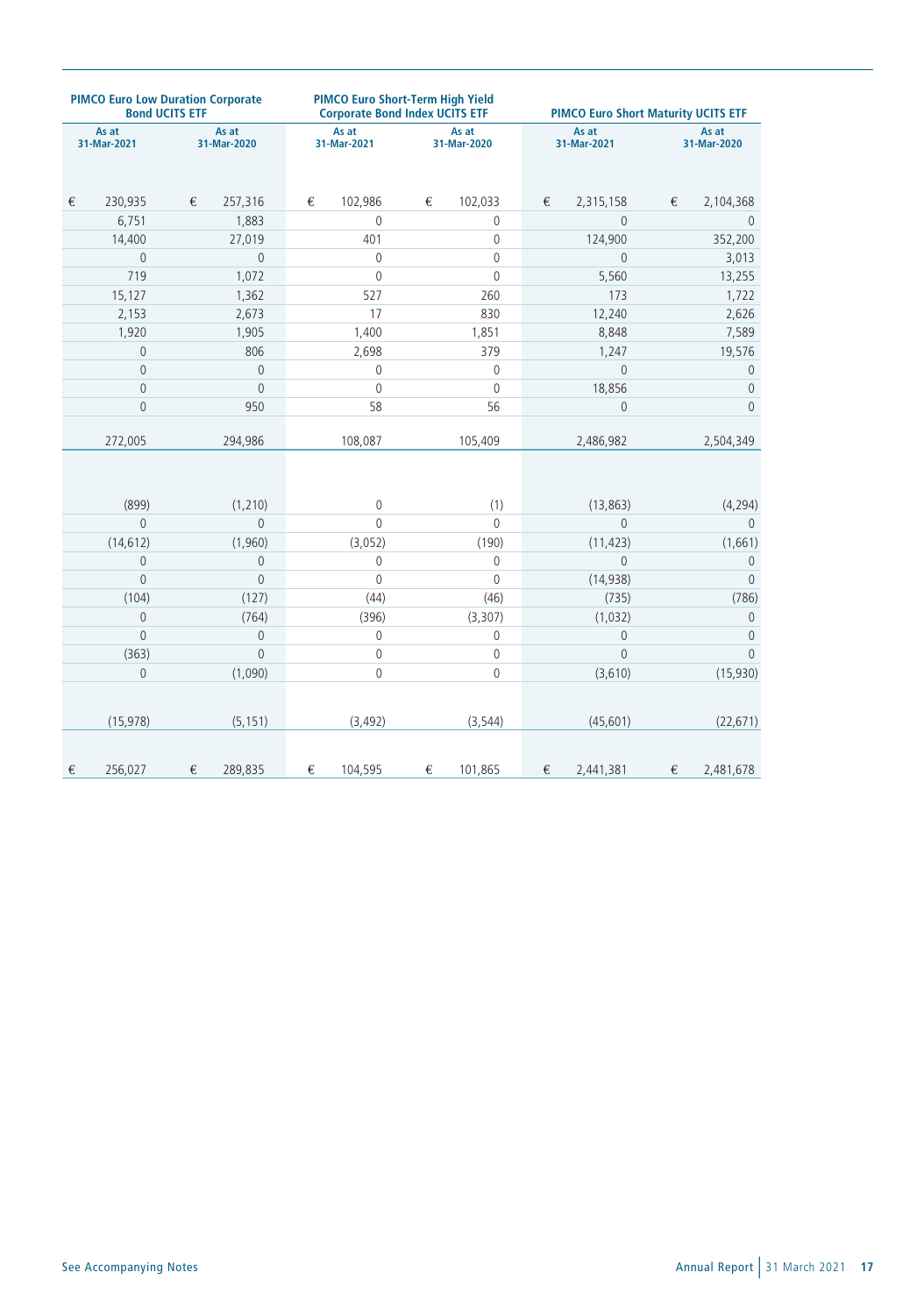### **Statement of Assets and Liabilities (Cont.)**

|                                                                                                                                |   | <b>PIMCO Sterling Short Maturity</b><br><b>UCITS ETF</b> |   |                      |    | <b>PIMCO US Dollar Short Maturity</b><br><b>UCITS ETF</b> |    |                      |  |
|--------------------------------------------------------------------------------------------------------------------------------|---|----------------------------------------------------------|---|----------------------|----|-----------------------------------------------------------|----|----------------------|--|
| (Amounts in thousands)                                                                                                         |   | As at<br>31-Mar-2021                                     |   | As at<br>31-Mar-2020 |    | As at<br>31-Mar-2021                                      |    | As at<br>31-Mar-2020 |  |
| <b>Current Assets:</b>                                                                                                         |   |                                                          |   |                      |    |                                                           |    |                      |  |
| Financial Assets at fair value through profit or loss:<br>Transferable securities                                              | £ | 153,675                                                  | £ | 148,466              | \$ | 4,418,752                                                 | \$ | 3,332,610            |  |
| Investment funds                                                                                                               |   | $\theta$                                                 |   | $\theta$             |    | $\mathbf{0}$                                              |    | $\theta$             |  |
| Repurchase agreements                                                                                                          |   | 5.300                                                    |   | 26,900               |    | 17,377                                                    |    | 136,790              |  |
| Deposits with credit institutions                                                                                              |   | $\theta$                                                 |   | 162                  |    | $\mathbf{0}$                                              |    | 27,900               |  |
| Financial derivative instruments                                                                                               |   | 2,104                                                    |   | 382                  |    | 3                                                         |    | 1                    |  |
| Cash                                                                                                                           |   | 535                                                      |   | 28,746               |    | 4,116                                                     |    | $\mathbf{1}$         |  |
| Deposits with counterparty                                                                                                     |   | $\theta$                                                 |   | 1.860                |    | 0                                                         |    | 3,600                |  |
| Income receivable                                                                                                              |   | 1.174                                                    |   | 735                  |    | 8,143                                                     |    | 12,813               |  |
| Receivables for investments sold                                                                                               |   | $\theta$                                                 |   | 430                  |    | 3,944                                                     |    | 44,540               |  |
| Receivables for TBA investments sold                                                                                           |   | $\theta$                                                 |   | $\theta$             |    | 0                                                         |    | 97,874               |  |
| Receivables for Fund shares sold                                                                                               |   | 514                                                      |   | $\theta$             |    | $\mathbf{0}$                                              |    | $\theta$             |  |
| Receivables for financial derivatives margin                                                                                   |   | $\overline{0}$                                           |   | $\theta$             |    | $\mathbf{0}$                                              |    | $\mathbf{0}$         |  |
| <b>Total Current Assets</b>                                                                                                    |   | 163,302                                                  |   | 207,681              |    | 4,452,335                                                 |    | 3,656,129            |  |
| <b>Current Liabilities:</b><br>Financial Liabilities at fair value through profit or loss:<br>Financial derivative instruments |   | (232)                                                    |   | (6,800)              |    | (23)                                                      |    | (13)                 |  |
| Fair value of securities sold short                                                                                            |   | $\Omega$                                                 |   | $\theta$             |    | $\Omega$                                                  |    | $\mathbf{0}$         |  |
| Payable for investments purchased                                                                                              |   | (611)                                                    |   | $\Omega$             |    | (77, 797)                                                 |    | (75, 100)            |  |
| Payable for TBA investments purchased                                                                                          |   | $\overline{0}$                                           |   | $\Omega$             |    | 0                                                         |    | (96, 969)            |  |
| Payable for Fund shares redeemed                                                                                               |   | $\theta$                                                 |   | (28, 245)            |    | 0                                                         |    | 0                    |  |
| Payable for management fee                                                                                                     |   | (48)                                                     |   | (65)                 |    | (1, 297)                                                  |    | (1, 111)             |  |
| Payable for reverse repurchase agreements                                                                                      |   | $\overline{0}$                                           |   | $\theta$             |    | 0                                                         |    | (204, 573)           |  |
| Capital gains tax payable                                                                                                      |   | $\theta$                                                 |   | $\theta$             |    | $\overline{0}$                                            |    | 0                    |  |
| Payable for financial derivatives margin                                                                                       |   | $\theta$                                                 |   | $\theta$             |    | 0                                                         |    | $\Omega$             |  |
| Deposits from counterparty                                                                                                     |   | (1,440)                                                  |   | (420)                |    | 0                                                         |    | (1,090)              |  |
| <b>Total Current Liabilities excluding Net Assets</b><br><b>Attributable to Redeemable Participating Shareholders</b>          |   | (2, 331)                                                 |   | (35, 530)            |    | (79, 117)                                                 |    | (378, 856)           |  |
| <b>Net Assets Attributable to Redeemable</b><br><b>Participating Shareholders</b>                                              | £ | 160,971                                                  | £ | 172,151              | \$ | 4,373,218                                                 | \$ | 3,277,273            |  |

A zero balance may reflect actual amounts rounding to less than one thousand.

\* The Company Total as of 31 March 2021 and 31 March 2020 has been adjusted for cross investment by PIMCO Euro Low Duration Corporate Bond UCITS ETF Fund into PIMCO Euro Short Maturity UCITS ETF Fund and balances in the name of the Company.

On behalf of the Board of Directors:

Cingharge

Director: Craig A. Dawson

David M Kennedy

Director: David M. Kennedy

Date: 28 July 2021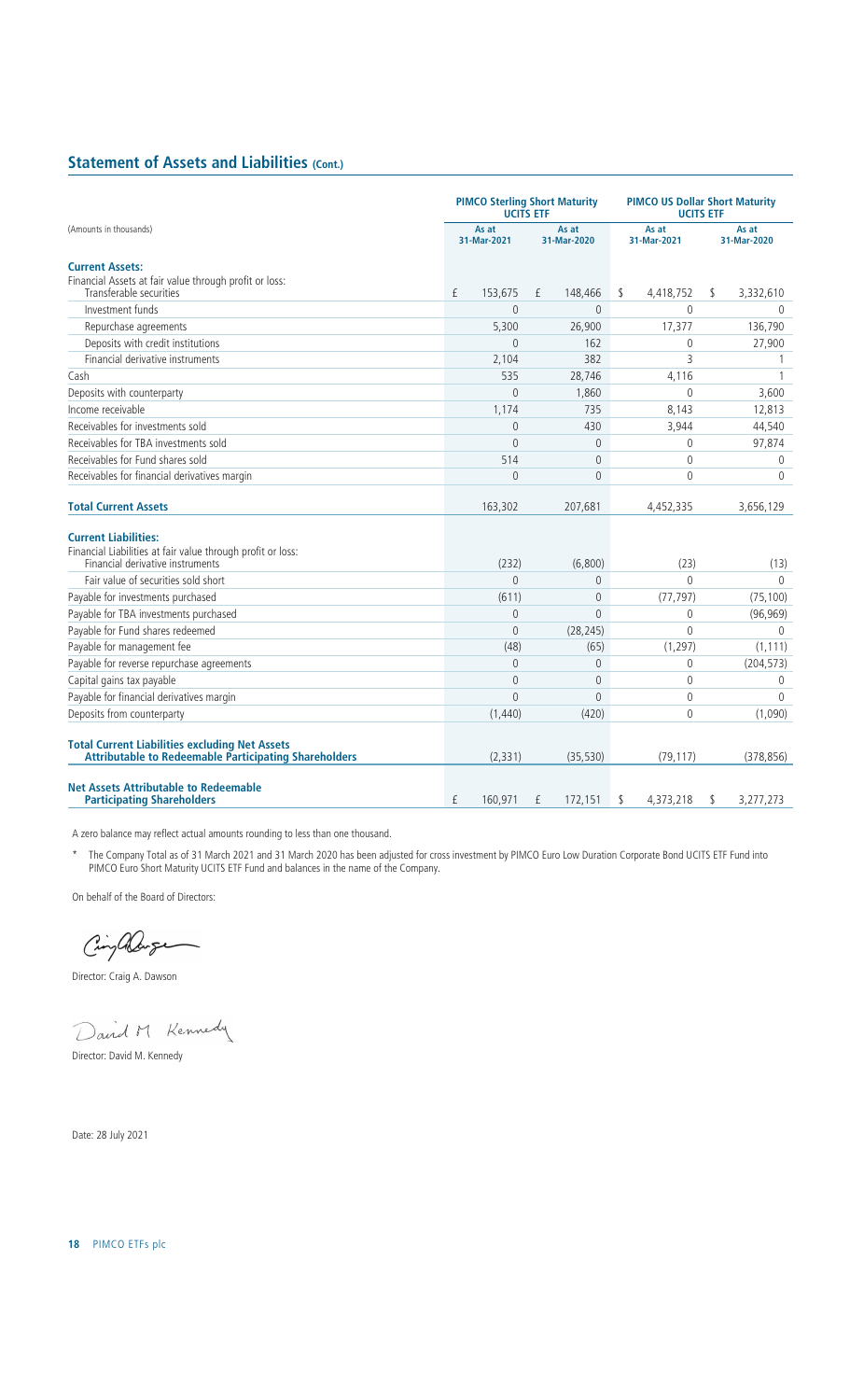|            | <b>PIMCO US Low Duration Corporate</b><br><b>Bond UCITS ETF</b> |                      | <b>PIMCO US Short-Term High Yield</b><br><b>Corporate Bond Index UCITS ETF</b> |                      | <b>Company Total*</b> |                      |   |                      |
|------------|-----------------------------------------------------------------|----------------------|--------------------------------------------------------------------------------|----------------------|-----------------------|----------------------|---|----------------------|
|            | As at<br>31-Mar-2021                                            | As at<br>31-Mar-2020 | As at<br>31-Mar-2021                                                           | As at<br>31-Mar-2020 |                       | As at<br>31-Mar-2021 |   | As at<br>31-Mar-2020 |
| \$         | 104,173                                                         | \$<br>152,406        | \$<br>1,436,673                                                                | \$<br>1,019,621      | €                     | 8,183,851            | € | 7,137,593            |
|            | $\overline{0}$                                                  | $\overline{0}$       | $\mathbf 0$                                                                    | $\mathbf{0}$         |                       | $\theta$             |   | $\overline{0}$       |
|            | $\overline{0}$                                                  | 4,616                | 8,476                                                                          | 127,540              |                       | 167,920              |   | 656,344              |
|            | $\overline{0}$                                                  | $\overline{0}$       | $\mathbf 0$                                                                    | $\mathbf 0$          |                       | $\overline{0}$       |   | 28,623               |
|            | 336                                                             | 1,319                | 6,026                                                                          | 4,971                |                       | 16,895               |   | 43,040               |
|            | 1,257                                                           | 4,314                | 8,408                                                                          | 638                  |                       | 30,033               |   | 52,467               |
|            | 1,623                                                           | 1,875                | 44,530                                                                         | 14,648               |                       | 55,290               |   | 31,086               |
|            | 630                                                             | 1,261                | 20,432                                                                         | 20,035               |                       | 41,655               |   | 48,645               |
|            | $\mathbf{1}$                                                    | 882                  | 11,063                                                                         | 422                  |                       | 23,217               |   | 63,745               |
|            | 7,367                                                           | 11,838               | 0                                                                              | $\mathbf 0$          |                       | 6,268                |   | 99,988               |
|            | $\mathbf 0$                                                     | $\mathbf 0$          | 32,546                                                                         | 3,454                |                       | 47,151               |   | 3,148                |
|            | 152                                                             | $\mathbf 0$          | 0                                                                              | 6,101                |                       | 187                  |   | 7,118                |
|            | 115,539                                                         | 178,511              | 1,568,154                                                                      | 1,197,430            |                       | 8,572,467            |   | 8,171,797            |
|            |                                                                 |                      |                                                                                |                      |                       |                      |   |                      |
|            | (733)                                                           | (1, 131)             | (32, 728)                                                                      | (19, 171)            |                       | (46, 374)            |   | (46, 413)            |
|            | (398)                                                           | $\mathbf 0$          | $\mathbf 0$                                                                    | $\mathbf 0$          |                       | (339)                |   | $\mathbf{0}$         |
|            | (800)                                                           | (10)                 | (28, 073)                                                                      | (50,000)             |                       | (131, 969)           |   | (118, 524)           |
|            | (11,900)                                                        | (17,080)             | 0                                                                              | $\overline{0}$       |                       | (10, 125)            |   | (103, 941)           |
|            | $\overline{0}$                                                  | (3,990)              | (25, 587)                                                                      | (3, 452)             |                       | (36, 717)            |   | (40, 395)            |
|            | (43)                                                            | (62)                 | (736)                                                                          | (625)                |                       | (2,845)              |   | (2,880)              |
|            | $\mathbf 0$                                                     | (10, 816)            | (7, 361)                                                                       | $\mathbf 0$          |                       | (7,691)              |   | (200, 370)           |
|            | $\overline{0}$                                                  | $\overline{0}$       | 0                                                                              | $\mathbf 0$          |                       | (134)                |   | (25)                 |
|            | $\mathbf{0}$                                                    | (259)                | (548)                                                                          | $\mathbf 0$          |                       | (1, 232)             |   | (236)                |
|            | $\overline{0}$                                                  | $\mathbf{0}$         | $\mathbf 0$                                                                    | (4, 672)             |                       | (6, 789)             |   | (38, 815)            |
|            |                                                                 |                      |                                                                                |                      |                       |                      |   |                      |
|            | (13, 874)                                                       | (33, 348)            | (95, 033)                                                                      | (77, 920)            |                       | (244, 215)           |   | (551, 599)           |
| $\sqrt{2}$ | 101,665                                                         | \$<br>145,163        | \$<br>1,473,121                                                                | \$<br>1,119,510      | €                     | 8,328,252            | € | 7,620,198            |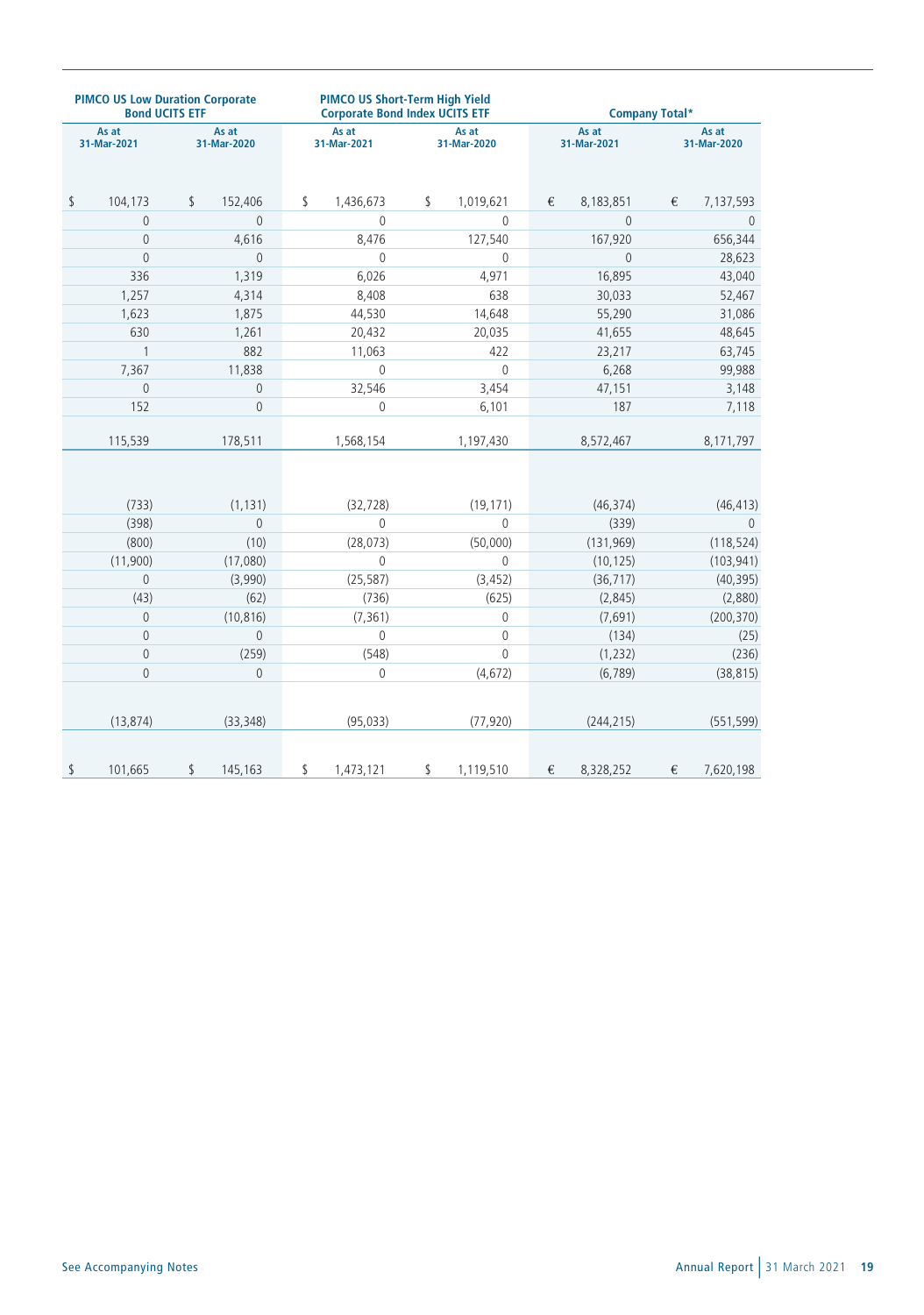### **Statement of Operations**

|                                                                                                                                                                      | <b>PIMCO Covered Bond</b><br><b>UCITS ETF</b> |                                  | <b>PIMCO Emerging Markets Advantage</b><br><b>Local Bond Index UCITS ETF</b> |                                  |  |
|----------------------------------------------------------------------------------------------------------------------------------------------------------------------|-----------------------------------------------|----------------------------------|------------------------------------------------------------------------------|----------------------------------|--|
| (Amounts in thousands)                                                                                                                                               | <b>Year Ended</b><br>31-Mar-2021              | <b>Year Ended</b><br>31-Mar-2020 | <b>Year Ended</b><br>31-Mar-2021                                             | <b>Year Ended</b><br>31-Mar-2020 |  |
| <b>Income</b>                                                                                                                                                        |                                               |                                  |                                                                              |                                  |  |
| Interest and dividend income                                                                                                                                         | €<br>416                                      | €<br>893                         | \$<br>15,100                                                                 | \$<br>20,134                     |  |
| Other income                                                                                                                                                         | 0                                             | $\overline{0}$                   | $\mathbf{0}$                                                                 | 2                                |  |
| Net realised gain/(loss) on transferable securities, investment funds,<br>repurchase agreements and deposits with credit institutions                                | 35                                            | 7,495                            | (17, 505)                                                                    | (9,704)                          |  |
| Net realised gain/(loss) on financial derivative instruments                                                                                                         | 1,949                                         | (4,821)                          | 8,869                                                                        | 7,142                            |  |
| Net realised gain/(loss) on foreign currency                                                                                                                         | (333)                                         | 435                              | 107                                                                          | (1,077)                          |  |
| Net change in unrealised appreciation/(depreciation) on transferable<br>securities, investment funds, repurchase agreements and deposits<br>with credit institutions | 2,747                                         | (4, 507)                         | 44,089                                                                       | (40, 843)                        |  |
| Net change in unrealised appreciation/(depreciation) on financial<br>derivative instruments                                                                          | (1, 144)                                      | 2,020                            | (7, 495)                                                                     | 3.299                            |  |
| Net change in unrealised appreciation/(depreciation) on foreign currency                                                                                             | 3                                             | (4)                              | 951                                                                          | (891)                            |  |
| Total Investment Income/(Loss)                                                                                                                                       | 3,673                                         | 1,511                            | 44,116                                                                       | (21, 938)                        |  |
| <b>Operating Expenses</b><br>Management fee                                                                                                                          | (404)                                         | (498)                            | (1, 943)                                                                     | (2, 124)                         |  |
| Other expenses                                                                                                                                                       | (1)                                           | $\theta$                         | (2)                                                                          | (1)                              |  |
| <b>Total Expenses</b>                                                                                                                                                | (405)                                         | (498)                            | (1, 945)                                                                     | (2, 125)                         |  |
| Reimbursement by Investment Advisors                                                                                                                                 | $\theta$                                      | $\overline{0}$                   | $\Omega$                                                                     | $\overline{0}$                   |  |
| Net Operating Expenses                                                                                                                                               | (405)                                         | (498)                            | (1, 945)                                                                     | (2, 125)                         |  |
| <b>Net Investment Income/(Loss)</b>                                                                                                                                  | 3,268                                         | 1,013                            | 42,171                                                                       | (24, 063)                        |  |
| <b>Finance Costs</b>                                                                                                                                                 |                                               |                                  |                                                                              |                                  |  |
| Interest expense                                                                                                                                                     | (10)                                          | (12)                             | $\mathbf{0}$                                                                 | (94)                             |  |
| Distributions to Redeemable Participating Shareholders                                                                                                               | $\overline{0}$                                | (516)                            | (4, 322)                                                                     | (5,651)                          |  |
| Net Equalisation Credits and (Charges)                                                                                                                               | (9)                                           | 53                               | 6                                                                            | 16                               |  |
| <b>Total Finance Costs</b>                                                                                                                                           | (19)                                          | (475)                            | (4, 316)                                                                     | (5, 729)                         |  |
| <b>Profit/(Loss) for the Year before Tax</b>                                                                                                                         | 3.249                                         | 538                              | 37,855                                                                       | (29, 792)                        |  |
| Withholding taxes on dividends and other investment income                                                                                                           | $\overline{0}$                                | (13)                             | (560)                                                                        | (771)                            |  |
| Capital gains tax                                                                                                                                                    | $\overline{0}$                                | $\overline{0}$                   | (447)                                                                        | (337)                            |  |
| <b>Profit/(Loss) for the Year after Tax</b>                                                                                                                          | 3,249                                         | 525                              | 36,848                                                                       | (30, 900)                        |  |
| Increase/(Decrease) in Net Assets Attributable to Redeemable<br><b>Participating Shareholders from operations</b>                                                    | 3.249<br>€                                    | €<br>525                         | 36.848<br>\$                                                                 | \$<br>(30.900)                   |  |

A zero balance may reflect actual amounts rounding to less than one thousand.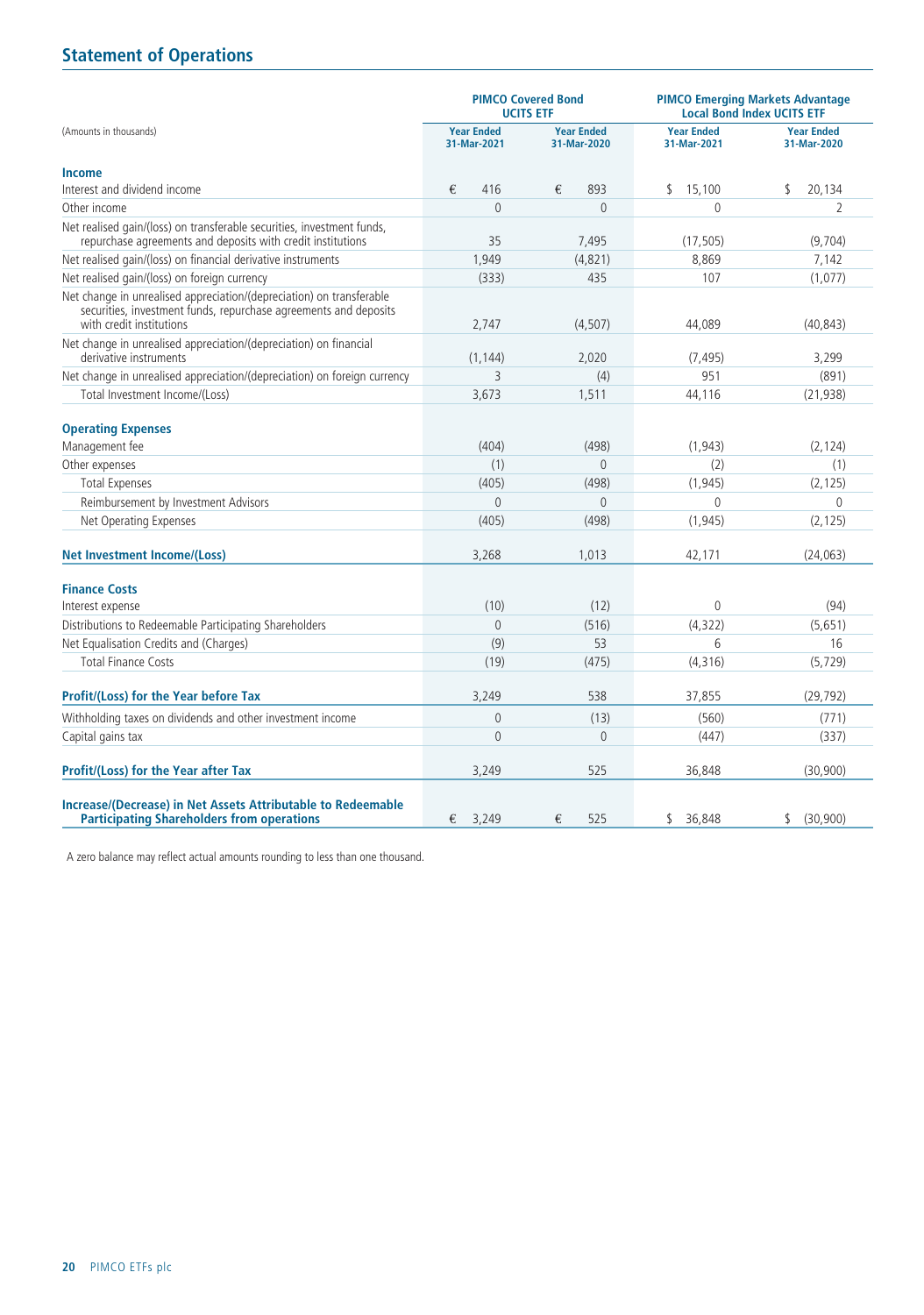|                                  | <b>PIMCO Euro Low Duration</b><br><b>Corporate Bond UCITS ETF</b> |                                  | <b>PIMCO Euro Short-Term High Yield</b><br><b>PIMCO Euro Short Maturity</b><br><b>Corporate Bond Index UCITS ETF</b><br><b>UCITS ETF</b> |                                  |                                  |
|----------------------------------|-------------------------------------------------------------------|----------------------------------|------------------------------------------------------------------------------------------------------------------------------------------|----------------------------------|----------------------------------|
| <b>Year Ended</b><br>31-Mar-2021 | <b>Year Ended</b><br>31-Mar-2020                                  | <b>Year Ended</b><br>31-Mar-2021 | <b>Year Ended</b><br>31-Mar-2020                                                                                                         | <b>Year Ended</b><br>31-Mar-2021 | <b>Year Ended</b><br>31-Mar-2020 |
| €<br>2,895                       | €<br>3,120                                                        | €<br>3,396                       | €<br>3,422                                                                                                                               | €<br>2,430                       | €<br>5,289                       |
| $\overline{0}$                   | $\overline{0}$                                                    | $\overline{0}$                   | $\overline{0}$                                                                                                                           | 8                                | $\overline{4}$                   |
| 1,450                            | 1,594                                                             | (2, 182)                         | (898)                                                                                                                                    | (9, 911)                         | 3,446                            |
| 2,678                            | (1,434)                                                           | $\overline{2}$                   | (10)                                                                                                                                     | 19,466                           | (21, 035)                        |
| (231)                            | 124                                                               | $\mathsf{O}\xspace$              | (1)                                                                                                                                      | (2,308)                          | 2,648                            |
|                                  |                                                                   |                                  |                                                                                                                                          |                                  |                                  |
| 13,561                           | (12,969)                                                          | 18,580                           | (16, 196)                                                                                                                                | 40,008                           | (36, 929)                        |
| (119)                            | (269)                                                             | $\mathbf{1}$                     | (1)                                                                                                                                      | (17, 264)                        | 10,515                           |
| 12                               | (10)                                                              | $\mathsf{O}\xspace$              | $\mathbf 0$                                                                                                                              | (160)                            | 208                              |
| 20,246                           | (9,844)                                                           | 19,797                           | (13, 684)                                                                                                                                | 32,269                           | (35, 854)                        |
|                                  |                                                                   |                                  |                                                                                                                                          |                                  |                                  |
| (1, 406)                         | (1, 427)                                                          | (521)                            | (541)                                                                                                                                    | (8, 794)                         | (9,037)                          |
| (2)                              | (1)                                                               | (1)                              | (1)                                                                                                                                      | (13)                             | (10)                             |
| (1, 408)                         | (1, 428)                                                          | (522)                            | (542)                                                                                                                                    | (8, 807)                         | (9,047)                          |
| 6                                | $\mathbf 0$                                                       | $\mathsf{O}\xspace$              | $\mathbb O$                                                                                                                              | $\mathbf{0}$                     | $\mathbb O$                      |
| (1, 402)                         | (1, 428)                                                          | (522)                            | (542)                                                                                                                                    | (8, 807)                         | (9,047)                          |
| 18,844                           | (11, 272)                                                         | 19,275                           | (14, 226)                                                                                                                                | 23,462                           | (44, 901)                        |
|                                  |                                                                   |                                  |                                                                                                                                          |                                  |                                  |
| (69)                             | (52)                                                              | (4)                              | (2)                                                                                                                                      | (1,002)                          | (1, 115)                         |
| (1, 382)                         | (1,908)                                                           | (1, 436)                         | (1, 275)                                                                                                                                 | $\overline{0}$                   | $\mathbf{0}$                     |
| (27)                             | (10)                                                              | (3)                              | 18                                                                                                                                       | 511                              | 494                              |
| (1, 478)                         | (1,970)                                                           | (1, 443)                         | (1, 259)                                                                                                                                 | (491)                            | (621)                            |
| 17,366                           | (13, 242)                                                         | 17,832                           | (15, 485)                                                                                                                                | 22,971                           | (45, 522)                        |
| $\overline{0}$                   | $\mathbf 0$                                                       | (1)                              | $\boldsymbol{0}$                                                                                                                         | (1)                              | $\mathbf 0$                      |
| $\mathbf 0$                      | $\mathbf 0$                                                       | $\mathsf{O}\xspace$              | $\mathsf{O}\xspace$                                                                                                                      | $\mathsf{O}\xspace$              | $\overline{0}$                   |
| 17,366                           | (13, 242)                                                         | 17,831                           | (15, 485)                                                                                                                                | 22,970                           | (45, 522)                        |
|                                  |                                                                   |                                  |                                                                                                                                          |                                  |                                  |
| €<br>17,366                      | € $(13, 242)$                                                     | € 17,831                         | € $(15, 485)$                                                                                                                            | 22,970<br>€                      | € $(45,522)$                     |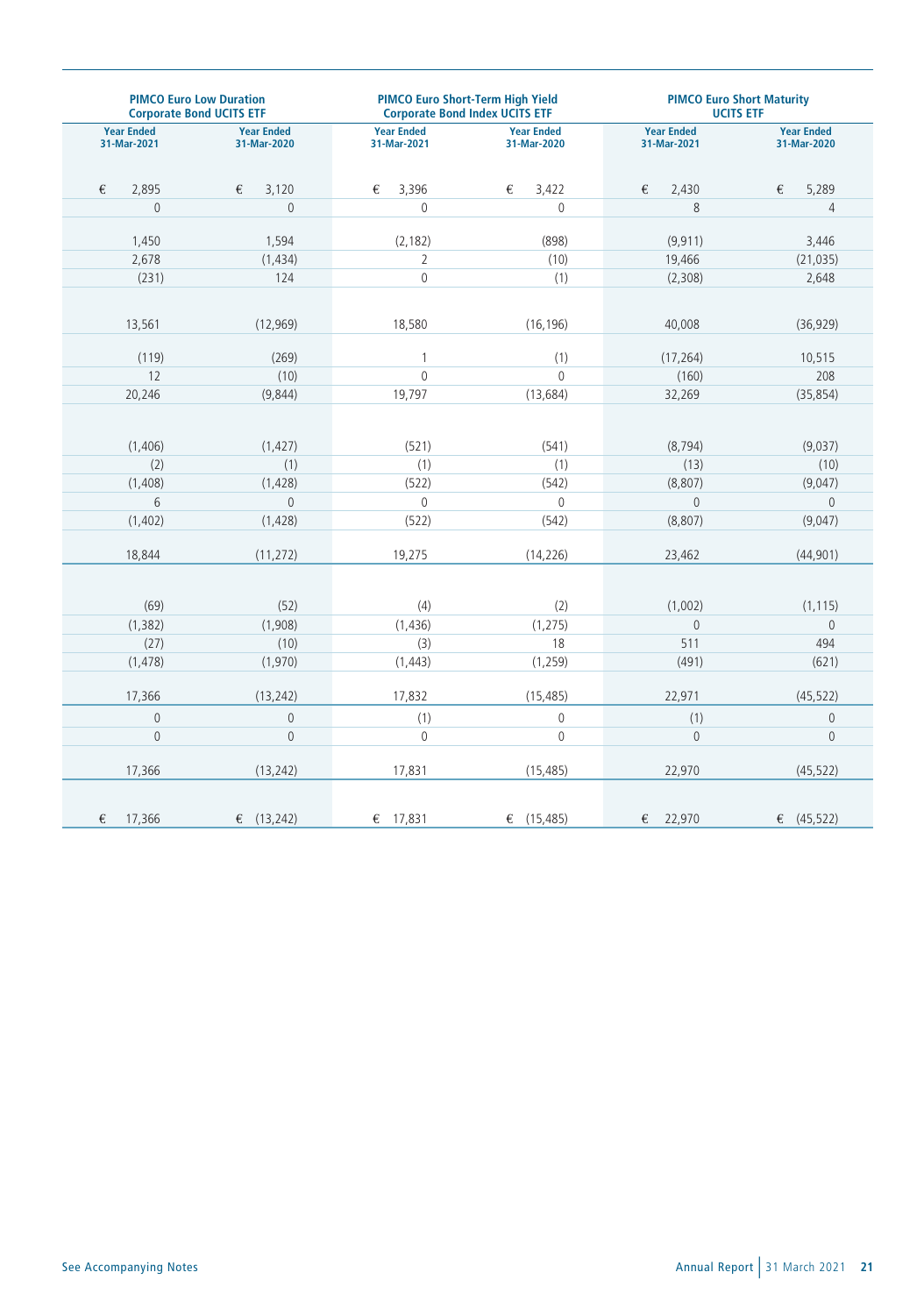### **Statement of Operations (Cont.)**

|                                                                                                                                                                      | <b>Maturity UCITS ETF</b>        | <b>PIMCO Sterling Short</b>      | <b>PIMCO US Dollar Short</b><br><b>Maturity UCITS ETF</b> |                                  |  |
|----------------------------------------------------------------------------------------------------------------------------------------------------------------------|----------------------------------|----------------------------------|-----------------------------------------------------------|----------------------------------|--|
| (Amounts in thousands)                                                                                                                                               | <b>Year Ended</b><br>31-Mar-2021 | <b>Year Ended</b><br>31-Mar-2020 | <b>Year Ended</b><br>31-Mar-2021                          | <b>Year Ended</b><br>31-Mar-2020 |  |
| <b>Income</b>                                                                                                                                                        |                                  |                                  |                                                           |                                  |  |
| Interest and dividend income                                                                                                                                         | £<br>852                         | £<br>2,306                       | \$<br>40,173                                              | \$<br>100,639                    |  |
| Other income                                                                                                                                                         | $\overline{0}$                   | $\theta$                         | $\mathbf{0}$                                              | 0                                |  |
| Net realised gain/(loss) on transferable securities, investment funds,<br>repurchase agreements and deposits with credit institutions                                | 496                              | 5,268                            | (3,370)                                                   | 994                              |  |
| Net realised gain/(loss) on financial derivative instruments                                                                                                         | (3, 735)                         | 1,747                            | 80                                                        | 10                               |  |
| Net realised gain/(loss) on foreign currency                                                                                                                         | 187                              | (511)                            | $\mathbf{0}$                                              | $\overline{0}$                   |  |
| Net change in unrealised appreciation/(depreciation) on transferable<br>securities, investment funds, repurchase agreements and deposits<br>with credit institutions | (3,277)                          | (317)                            | 79,165                                                    | (78, 901)                        |  |
| Net change in unrealised appreciation/(depreciation) on financial<br>derivative instruments                                                                          | 8.290                            | (7, 379)                         | (8)                                                       | (12)                             |  |
| Net change in unrealised appreciation/(depreciation) on foreign currency                                                                                             | (30)                             | 32                               | $\Omega$                                                  | $\Omega$                         |  |
| Total Investment Income/(Loss)                                                                                                                                       | 2,783                            | 1,146                            | 116,040                                                   | 22,730                           |  |
| <b>Operating Expenses</b><br>Management fee                                                                                                                          | (563)                            | (824)                            | (13, 782)                                                 | (12,802)                         |  |
| Other expenses                                                                                                                                                       | (1)                              | (1)                              | (22)                                                      | (16)                             |  |
| <b>Total Expenses</b>                                                                                                                                                | (564)                            | (825)                            | (13,804)                                                  | (12, 818)                        |  |
| Reimbursement by Investment Advisors                                                                                                                                 | $\overline{0}$                   | $\theta$                         | $\mathbf{0}$                                              | 0                                |  |
| Net Operating Expenses                                                                                                                                               | (564)                            | (825)                            | (13,804)                                                  | (12, 818)                        |  |
| <b>Net Investment Income/(Loss)</b>                                                                                                                                  | 2,219                            | 321                              | 102,236                                                   | 9,912                            |  |
| <b>Finance Costs</b>                                                                                                                                                 |                                  |                                  |                                                           |                                  |  |
| Interest expense                                                                                                                                                     | $\mathbf 0$                      | (10)                             | (597)                                                     | (416)                            |  |
| Distributions to Redeemable Participating Shareholders<br>Net Equalisation Credits and (Charges)                                                                     | (325)<br>(1)                     | (1, 540)<br>24                   | (28, 649)<br>(390)                                        | (90, 924)<br>193                 |  |
| <b>Total Finance Costs</b>                                                                                                                                           | (326)                            | (1, 526)                         | (29, 636)                                                 | (91, 147)                        |  |
|                                                                                                                                                                      |                                  |                                  |                                                           |                                  |  |
| <b>Profit/(Loss) for the Year before Tax</b>                                                                                                                         | 1.893                            | (1, 205)                         | 72,600                                                    | (81, 235)                        |  |
| Withholding taxes on dividends and other investment income                                                                                                           | $\mathbf 0$                      | $\theta$                         | (14)                                                      | (28)                             |  |
| Capital gains tax                                                                                                                                                    | $\overline{0}$                   | $\overline{0}$                   | $\overline{0}$                                            | 0                                |  |
| <b>Profit/(Loss) for the Year after Tax</b>                                                                                                                          | 1,893                            | (1, 205)                         | 72,586                                                    | (81, 263)                        |  |
| Increase/(Decrease) in Net Assets Attributable to Redeemable<br><b>Participating Shareholders from operations</b>                                                    | £<br>1.893                       | f(1,205)                         | \$<br>72.586                                              | \$<br>(81.263)                   |  |

A zero balance may reflect actual amounts rounding to less than one thousand.

\* The Company Total as of 31 March 2021 and 31 March 2020 has been adjusted for cross investment by PIMCO Euro Low Duration Corporate Bond UCITS ETF Fund into PIMCO Euro Short Maturity UCITS ETF Fund and balances in the name of the Company.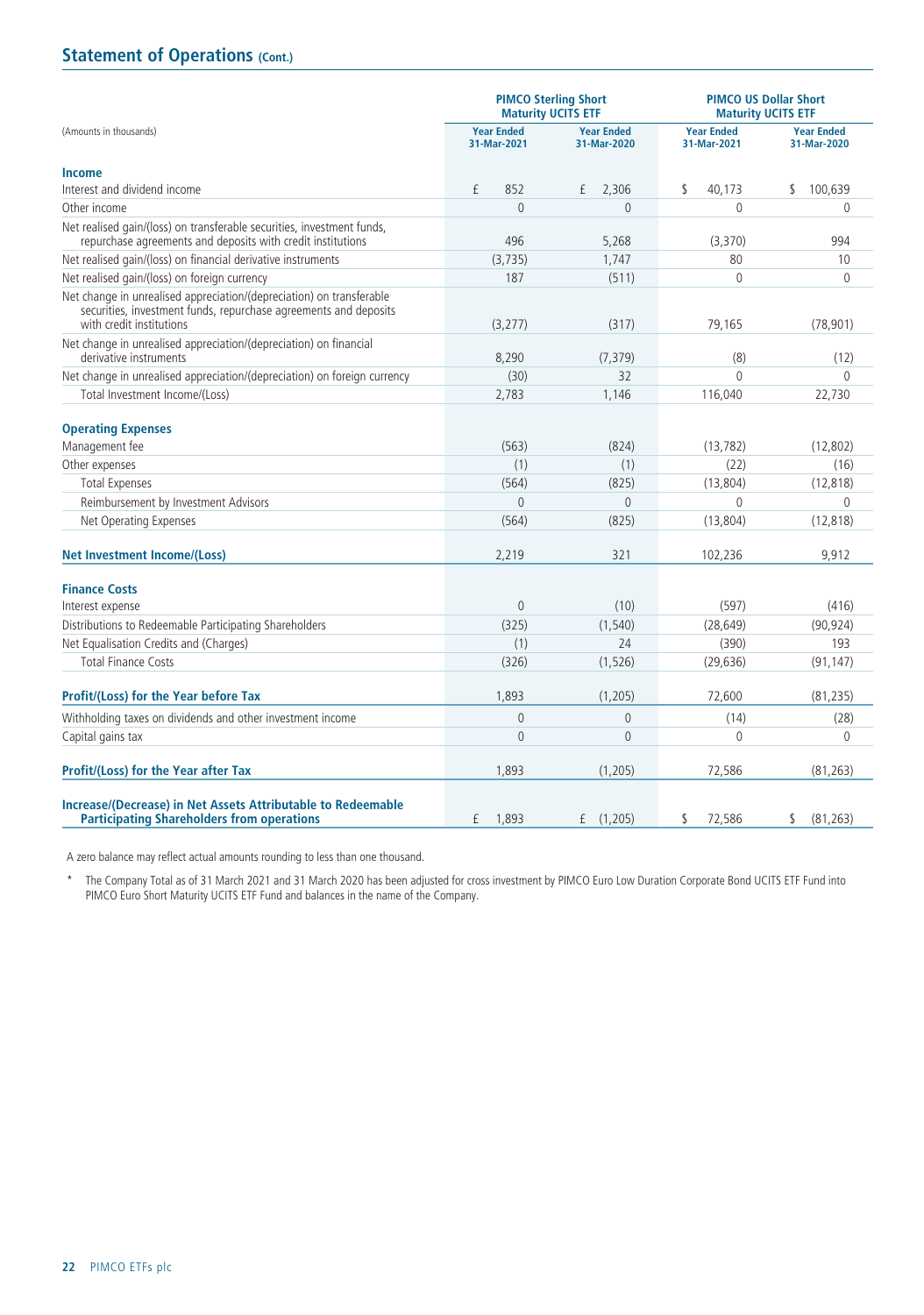| <b>PIMCO US Low Duration</b><br><b>Corporate Bond UCITS ETF</b> |                                  |                                  | <b>PIMCO US Short-Term High Yield</b><br><b>Corporate Bond Index UCITS ETF</b> |                                  | <b>Company Total*</b>            |  |  |
|-----------------------------------------------------------------|----------------------------------|----------------------------------|--------------------------------------------------------------------------------|----------------------------------|----------------------------------|--|--|
| <b>Year Ended</b><br>31-Mar-2021                                | <b>Year Ended</b><br>31-Mar-2020 | <b>Year Ended</b><br>31-Mar-2021 | <b>Year Ended</b><br>31-Mar-2020                                               | <b>Year Ended</b><br>31-Mar-2021 | <b>Year Ended</b><br>31-Mar-2020 |  |  |
| \$<br>3,163                                                     | $\mathsf{\$}$<br>5,871           | \$<br>69,089                     | \$<br>73,916                                                                   | € 119,557                        | €<br>195,878                     |  |  |
| $\theta$                                                        | $\overline{0}$                   | $\theta$                         | $\mathbf{0}$                                                                   | 8                                | 6                                |  |  |
| 826                                                             | 2,038                            | (28, 927)                        | (15, 480)                                                                      | (52,090)                         | (2, 233)                         |  |  |
| 1,313                                                           | (103)                            | 88,919                           | (59, 624)                                                                      | 105,044                          | (72, 621)                        |  |  |
| 17                                                              | (20)                             | 86                               | 514                                                                            | (2,482)                          | 2,097                            |  |  |
|                                                                 |                                  |                                  |                                                                                |                                  |                                  |  |  |
| 5,014                                                           | (3,851)                          | 187,090                          | (173, 440)                                                                     | 341,894                          | (338, 254)                       |  |  |
| (550)                                                           | 311                              | (12, 676)                        | (3, 262)                                                                       | (27, 027)                        | 4,123                            |  |  |
| (31)                                                            | 25                               | (644)                            | 1,001                                                                          | 58                               | 352                              |  |  |
| 9,752                                                           | 4,271                            | 302,937                          | (176, 375)                                                                     | 484,962                          | (210, 652)                       |  |  |
| (628)                                                           | (750)                            | (8,011)                          | (8, 143)                                                                       | (32, 670)                        | (33, 884)                        |  |  |
| (1)                                                             | (1)                              | (10)                             | (6)                                                                            | (48)                             | (35)                             |  |  |
| (629)                                                           | (751)                            | (8,021)                          | (8, 149)                                                                       | (32, 718)                        | (33, 919)                        |  |  |
| $\mathbf 0$                                                     | $\mathbb O$                      | $\mathbf 0$                      | $\mathsf{O}\xspace$                                                            | $6\,$                            | $\mathbf 0$                      |  |  |
| (629)                                                           | (751)                            | (8,021)                          | (8, 149)                                                                       | (32, 712)                        | (33, 919)                        |  |  |
| 9,123                                                           | 3,520                            | 294,916                          | (184, 524)                                                                     | 452,250                          | (244, 571)                       |  |  |
|                                                                 |                                  |                                  |                                                                                |                                  |                                  |  |  |
| (8)                                                             | (773)                            | (22)                             | (269)                                                                          | (1,623)                          | (2, 589)                         |  |  |
| (2,260)<br>(76)                                                 | (4,097)<br>29                    | (60, 479)<br>(5)                 | (61, 732)<br>(255)                                                             | (85, 338)<br>72                  | (151, 635)<br>567                |  |  |
| (2, 344)                                                        | (4, 841)                         | (60, 506)                        | (62, 256)                                                                      | (86, 889)                        | (153, 657)                       |  |  |
|                                                                 |                                  |                                  |                                                                                |                                  |                                  |  |  |
| 6,779                                                           | (1, 321)                         | 234,410                          | (246, 780)                                                                     | 365,361                          | (398, 228)                       |  |  |
| $\mathbf 0$                                                     | $\mathbf 0$                      | $\mathbf 0$                      | $\mathbf 0$                                                                    | (495)                            | (732)                            |  |  |
| $\mathbf{0}$                                                    | $\overline{0}$                   | $\mathbf 0$                      | $\mathbf 0$                                                                    | (384)                            | (303)                            |  |  |
| 6,779                                                           | (1, 321)                         | 234,410                          | (246, 780)                                                                     | 364,482                          | (399, 263)                       |  |  |
| \$<br>6,779                                                     | \$(1,321)                        | \$234,410                        | \$ (246,780)                                                                   | € 364,482                        | € $(399, 263)$                   |  |  |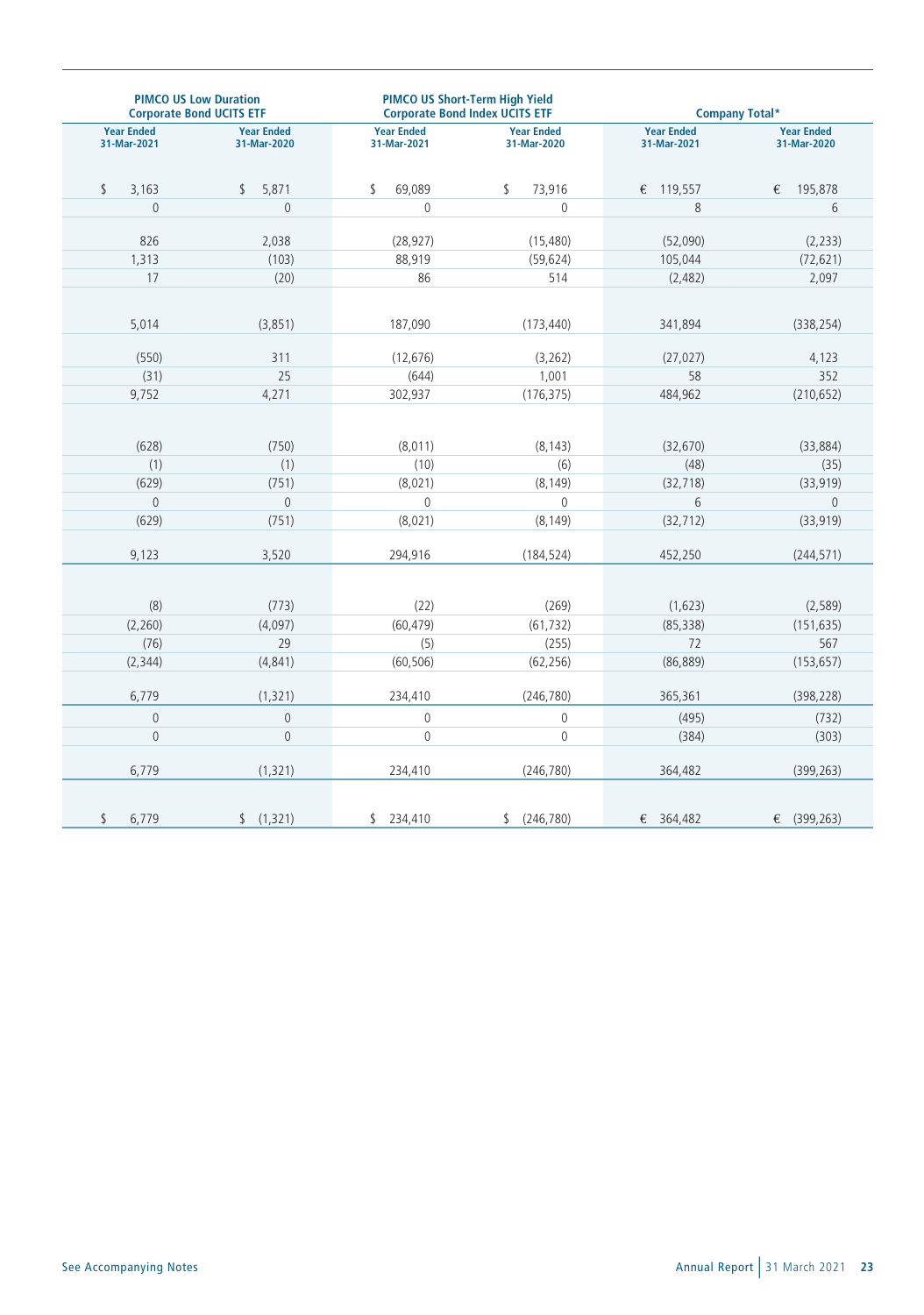### **Statement of Changes in Net Assets**

|                                                                                                            |                                  | <b>PIMCO Covered Bond</b><br><b>UCITS ETF</b> | <b>PIMCO Emerging Markets Advantage</b><br><b>Local Bond Index UCITS ETF</b> |                                  |  |
|------------------------------------------------------------------------------------------------------------|----------------------------------|-----------------------------------------------|------------------------------------------------------------------------------|----------------------------------|--|
| (Amounts in thousands)                                                                                     | <b>Year Ended</b><br>31-Mar-2021 | <b>Year Ended</b><br>31-Mar-2020              | <b>Year Ended</b><br>31-Mar-2021                                             | <b>Year Ended</b><br>31-Mar-2020 |  |
| Net Assets at the Beginning of the Year                                                                    | € 111,462                        | € 100,512                                     | 332,805<br>\$                                                                | \$293,709                        |  |
| Proceeds from shares issued and offsets                                                                    | 31.187                           | 74,678                                        | 27,143                                                                       | 130,454                          |  |
| Payments on shares redeemed                                                                                | (83, 284)                        | (64, 253)                                     | (137, 570)                                                                   | (60, 458)                        |  |
| Notional exchange rate adjustment                                                                          | $\Omega$                         | $\Omega$                                      | 0                                                                            | 0                                |  |
| Increase/(Decrease) in net assets attributable to<br>redeemable participating shareholders from operations | 3,249                            | 525                                           | 36.848                                                                       | (30,900)                         |  |
| Net Assets at the End of the Year                                                                          | € 62.614                         | € 111.462                                     | 259.226                                                                      | \$ 332,805                       |  |

|                                                                                                            |                                  | <b>PIMCO Euro Low Duration Corporate</b><br><b>Bond UCITS ETF</b> | <b>PIMCO Euro Short-Term High Yield</b><br><b>Corporate Bond Index UCITS ETF</b> |                                  |  |
|------------------------------------------------------------------------------------------------------------|----------------------------------|-------------------------------------------------------------------|----------------------------------------------------------------------------------|----------------------------------|--|
|                                                                                                            | <b>Year Ended</b><br>31-Mar-2021 | <b>Year Ended</b><br>31-Mar-2020                                  | <b>Year Ended</b><br>31-Mar-2021                                                 | <b>Year Ended</b><br>31-Mar-2020 |  |
| Net Assets at the Beginning of the Year                                                                    | € 289,835                        | € 279,612                                                         | € 101,865                                                                        | 87,507<br>€                      |  |
| Proceeds from shares issued and offsets                                                                    | 19,603                           | 95,647                                                            | 6,339                                                                            | 68,824                           |  |
| Payments on shares redeemed                                                                                | (70, 777)                        | (72, 182)                                                         | (21, 440)                                                                        | (38, 981)                        |  |
| Notional exchange rate adjustment                                                                          | $\overline{0}$                   | $\Omega$                                                          | $\theta$                                                                         | $\mathbf{0}$                     |  |
| Increase/(Decrease) in net assets attributable to<br>redeemable participating shareholders from operations | 17.366                           | (13, 242)                                                         | 17.831                                                                           | (15, 485)                        |  |
| Net Assets at the End of the Year                                                                          | € 256,027                        | € 289.835                                                         | € 104.595                                                                        | € 101,865                        |  |

A zero balance may reflect actual amounts rounding to less than one thousand.

\* The Company Total as of 31 March 2021 and 31 March 2020 has been adjusted for cross investment by PIMCO Euro Low Duration Corporate Bond UCITS ETF Fund into PIMCO Euro Short Maturity UCITS ETF Fund and balances in the name of the Company.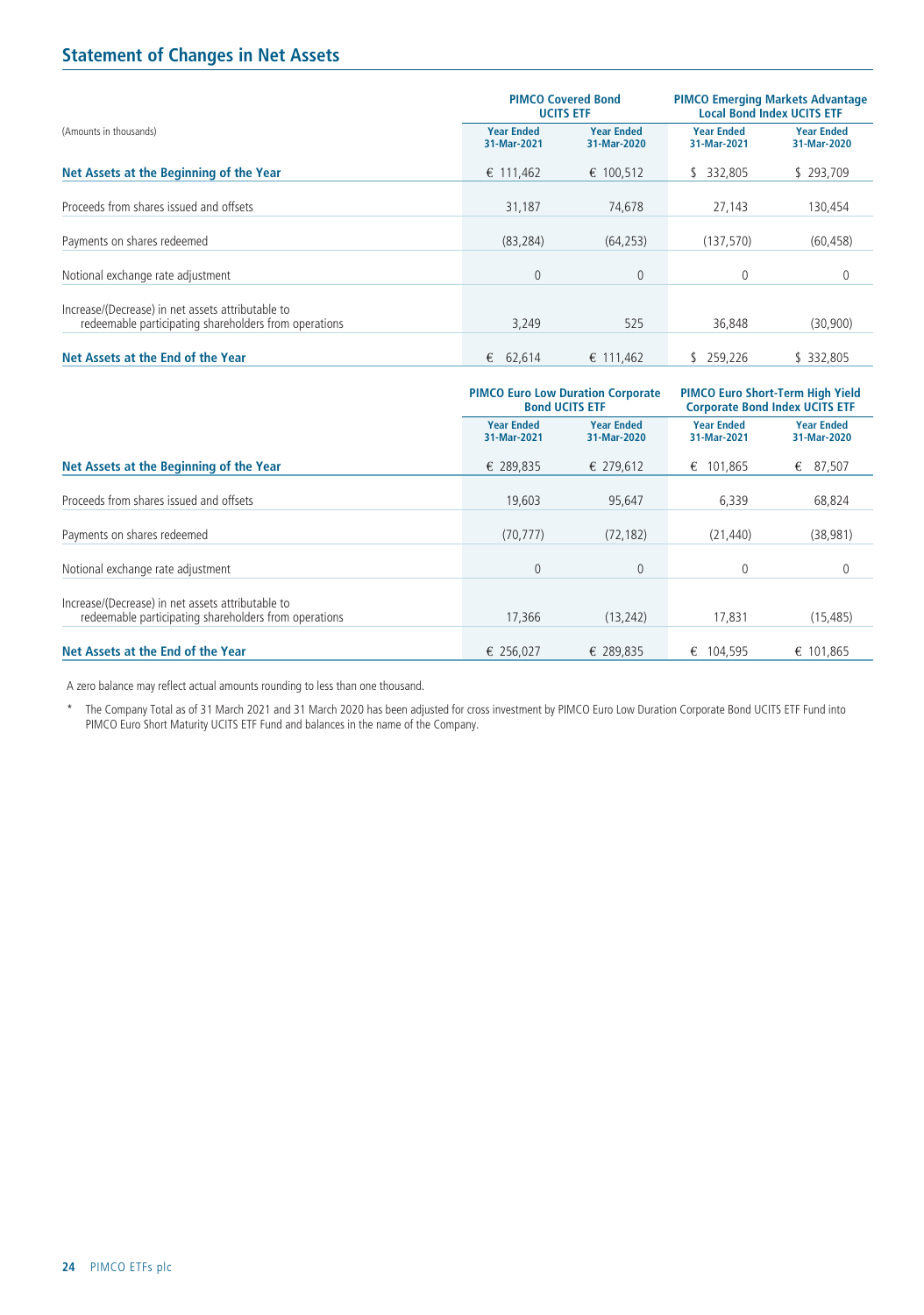| <b>PIMCO Euro Short Maturity</b><br><b>UCITS ETF</b> |                                  |                                  | <b>PIMCO Sterling Short Maturity</b><br><b>UCITS ETF</b> | <b>PIMCO US Dollar Short Maturity</b><br><b>UCITS ETF</b> |                                  |  |  |
|------------------------------------------------------|----------------------------------|----------------------------------|----------------------------------------------------------|-----------------------------------------------------------|----------------------------------|--|--|
| <b>Year Ended</b><br>31-Mar-2021                     | <b>Year Ended</b><br>31-Mar-2020 | <b>Year Ended</b><br>31-Mar-2021 | <b>Year Ended</b><br>31-Mar-2020                         | <b>Year Ended</b><br>31-Mar-2021                          | <b>Year Ended</b><br>31-Mar-2020 |  |  |
| € 2,481,678                                          | € 2,110,841                      | 172,151<br>£                     | 217,837<br>£                                             | 3,277,273<br>S.                                           | 3,146,046<br>\$                  |  |  |
| 2,034,091                                            | 2,610,739                        | 151,200                          | 582,393                                                  | 1,387,320                                                 | 1,539,124                        |  |  |
| (2,097,358)                                          | (2, 194, 380)                    | (164, 273)                       | (626, 874)                                               | (363, 961)                                                | (1,326,634)                      |  |  |
| $\mathbf 0$                                          | $\theta$                         | $\overline{0}$                   | $\mathbf 0$                                              | $\theta$                                                  | 0                                |  |  |
|                                                      |                                  |                                  |                                                          |                                                           |                                  |  |  |
| 22,970                                               | (45, 522)                        | 1,893                            | (1,205)                                                  | 72,586                                                    | (81, 263)                        |  |  |
| € 2,441,381                                          | € 2,481,678                      | 160,971<br>£                     | 172,151<br>£                                             | \$4,373,218                                               | \$<br>3,277,273                  |  |  |

| <b>PIMCO US Short-Term High Yield</b><br><b>Corporate Bond Index UCITS ETF</b><br><b>PIMCO US Low Duration Corporate Bond UCITS ETF</b><br><b>Company Total*</b> |                                  |                                  |                                  |                                  |                                  |  |  |  |  |
|------------------------------------------------------------------------------------------------------------------------------------------------------------------|----------------------------------|----------------------------------|----------------------------------|----------------------------------|----------------------------------|--|--|--|--|
| <b>Year Ended</b><br>31-Mar-2021                                                                                                                                 | <b>Year Ended</b><br>31-Mar-2020 | <b>Year Ended</b><br>31-Mar-2021 | <b>Year Ended</b><br>31-Mar-2020 | <b>Year Ended</b><br>31-Mar-2021 | <b>Year Ended</b><br>31-Mar-2020 |  |  |  |  |
| 145,163                                                                                                                                                          | 161,167                          | \$1,119,510                      | \$1,187,603                      | € 7,620,198                      | € 7,068,034                      |  |  |  |  |
| 7,340                                                                                                                                                            | 30,032                           | 591,641                          | 1,584,783                        | 3,982,680                        | 6,429,860                        |  |  |  |  |
| (57, 617)                                                                                                                                                        | (44, 715)                        | (472, 440)                       | (1,406,096)                      | (3,341,011)                      | (5, 572, 937)                    |  |  |  |  |
| 0                                                                                                                                                                | $\theta$                         | $\mathbf 0$                      | $\overline{0}$                   | (298,097)                        | 94,504                           |  |  |  |  |
|                                                                                                                                                                  |                                  |                                  |                                  |                                  |                                  |  |  |  |  |
| 6,779                                                                                                                                                            | (1, 321)                         | 234,410                          | (246, 780)                       | 364,482                          | (399, 263)                       |  |  |  |  |
| 101.665                                                                                                                                                          | 145,163                          | \$1,473,121                      | \$1,119,510                      | € 8,328,252                      | € 7,620,198                      |  |  |  |  |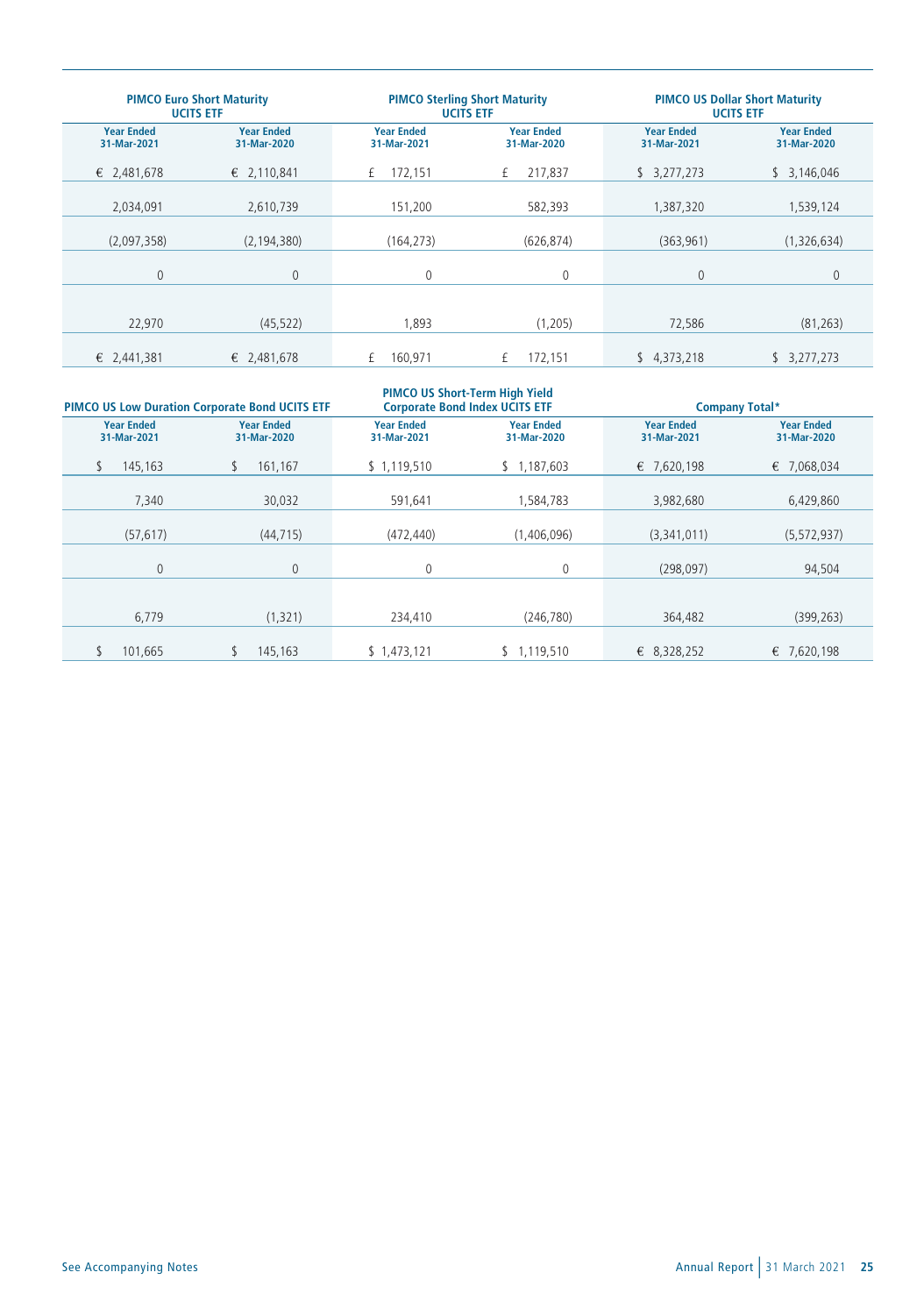### **Schedule of Investments PIMCO Covered Bond UCITS ETF**

|                                       | PAR<br>(000S) |       | <b>FAIR</b><br>VALUE<br>(000S) | % OF<br><b>NET</b><br><b>ASSETS</b> |
|---------------------------------------|---------------|-------|--------------------------------|-------------------------------------|
|                                       |               |       |                                |                                     |
|                                       |               |       |                                |                                     |
|                                       |               |       |                                |                                     |
| €                                     |               |       |                                | 0.65                                |
| <b>Commonwealth Bank of Australia</b> |               |       | 2.189                          | 3.49                                |
|                                       |               |       |                                |                                     |
|                                       |               | 2.050 | 400 €                          | 405<br>2.594 4.14                   |

### **DENMARK**

| <b>CORPORATE BONDS &amp; NOTES</b>                                                                                                                                                                            |                                                                         |                                                      |                                                      |
|---------------------------------------------------------------------------------------------------------------------------------------------------------------------------------------------------------------|-------------------------------------------------------------------------|------------------------------------------------------|------------------------------------------------------|
| <b>DLR Kredit A/S</b><br>2.000% due 01/10/2050<br>2.500% due 01/10/2047                                                                                                                                       | <b>DKK</b><br>$\theta$<br>$\Omega$                                      | 0<br>$\overline{0}$                                  | 0.00<br>0.00                                         |
| <b>Jyske Realkredit A/S</b><br>1.000% due 01/10/2053<br>1.500% due 01/10/2037<br>1.500% due 01/10/2040<br>1.500% due 01/10/2050<br>2.000% due 01/10/2047<br>2.000% due 01/10/2050                             | $\theta$<br>$\theta$<br>$\theta$<br>$\theta$<br>$\theta$<br>$\Omega$    | 0<br>0<br>0<br>0<br>0<br>$\Omega$                    | 0.00<br>0.00<br>0.00<br>0.00<br>0.00<br>0.00         |
| Nordea Kredit Realkreditaktieselskab<br>1.000% due 01/10/2053<br>1.500% due 01/10/2037<br>1.500% due 01/10/2050<br>2.000% due 01/10/2047<br>2.000% due 01/10/2050                                             | $\theta$<br>0<br>$\theta$<br>0<br>$\theta$                              | 0<br>0<br>0<br>0<br>0                                | 0.00<br>0.00<br>0.00<br>0.00<br>0.00                 |
| <b>Nykredit Realkredit A/S</b><br>0.500% due 01/10/2040<br>1.000% due 01/10/2050<br>1.000% due 01/10/2053<br>1.500% due 01/10/2037<br>1.500% due 01/10/2040<br>1.500% due 01/10/2050<br>2.000% due 01/10/2050 | $\theta$<br>370<br>0<br>$\theta$<br>$\theta$<br>$\mathbf 0$<br>$\Omega$ | 0<br>49<br>0<br>$\overline{0}$<br>0<br>0<br>$\Omega$ | 0.00<br>0.08<br>0.00<br>0.00<br>0.00<br>0.00<br>0.00 |
| <b>Realkredit Danmark A/S</b><br>1.000% due 01/10/2050<br>1.000% due 01/10/2053<br>1.500% due 01/10/2037<br>1.500% due 01/10/2050<br>2.000% due 01/10/2050<br><b>Total Denmark</b>                            | $\theta$<br>$\theta$<br>$\Omega$<br>$\mathbf 0$<br>$\theta$             | 0<br>0<br>$\overline{0}$<br>0<br>0<br>49             | 0.00<br>0.00<br>0.00<br>0.00<br>0.00<br>0.08         |
|                                                                                                                                                                                                               |                                                                         |                                                      |                                                      |

### **FRANCE**

| <b>CORPORATE BONDS &amp; NOTES</b>                                                |       |                                              |  |
|-----------------------------------------------------------------------------------|-------|----------------------------------------------|--|
| Cie de Financement Foncier S.A.<br>3.875% due 25/04/2055<br>5.500% due 26/01/2027 | f 700 | € 925 1.732 2.76<br>1.032 1.65<br>2.764 4.41 |  |
|                                                                                   |       |                                              |  |

|  | <b>SOVEREIGN ISSUES</b> |  |
|--|-------------------------|--|
|  |                         |  |

| Total France                          |  | 4.365 6.97       |  |  |  |
|---------------------------------------|--|------------------|--|--|--|
| 5.500% due 16/07/2026                 |  | 1,100 1,601 2.56 |  |  |  |
| Caisse Francaise de Financement Local |  |                  |  |  |  |

| <b>GERMANY</b>                          |                    |  |
|-----------------------------------------|--------------------|--|
| <b>CORPORATE BONDS &amp; NOTES</b>      |                    |  |
| Aareal Bank AG<br>0.625% due 14/02/2025 | \$2.600 2.193 3.50 |  |

| <b>DESCRIPTION</b>                                                | PAR<br>(000S) | FAIR<br>VALUE   | % OF<br><b>NET</b><br>(000S) ASSETS |
|-------------------------------------------------------------------|---------------|-----------------|-------------------------------------|
| <b>Deutsche Bank AG</b><br>0.050% due 20/11/2024                  |               | € 2,500 € 2,527 | 4.03                                |
| <b>Volkswagen Bank GmbH</b><br>1.875% due 31/01/2024              | 600           | 630             | 1.01                                |
| <b>Total Germany</b>                                              |               | 5,350           | 8.54                                |
| <b>ITALY</b>                                                      |               |                 |                                     |
| <b>CORPORATE BONDS &amp; NOTES</b>                                |               |                 |                                     |
| AMCO - Asset Management Co. SpA<br>2.625% due 13/02/2024          | 2,600         | 2,787           | 4.45                                |
| <b>Banca Carige SpA</b><br>0.960% due 25/05/2022                  | 300           | 302             | 0.49                                |
| Banca Monte dei Paschi di Siena SpA<br>0.875% due 08/10/2027      | 2,700         | 2,824           | 4.51                                |
|                                                                   |               | 5,913           | 9.45                                |
| <b>SOVEREIGN ISSUES</b>                                           |               |                 |                                     |
| Italy Buoni Poliennali Del Tesoro                                 |               |                 |                                     |
| 0.950% due 15/09/2027                                             | 2,200         | 2,300           | 3.67                                |
| <b>Total Italy</b>                                                |               | 8,213           | 13.12                               |
| <b>JAPAN</b>                                                      |               |                 |                                     |
| <b>CORPORATE BONDS &amp; NOTES</b>                                |               |                 |                                     |
| <b>Sumitomo Mitsui Banking Corp.</b>                              |               |                 |                                     |
| 0.409% due 07/11/2029                                             | 2,450         | 2,502           | 4.00                                |
| Sumitomo Mitsui Trust Bank Ltd.<br>0.010% due 15/10/2027          | 2,500         | 2,492           | 3.98                                |
| Total Japan                                                       |               | 4,994           | 7.98                                |
| <b>NETHERLANDS</b>                                                |               |                 |                                     |
| <b>CORPORATE BONDS &amp; NOTES</b>                                |               |                 |                                     |
| Van Lanschot Kempen Wealth Management NV<br>0.875% due 15/02/2059 | 400           | 424             | 0.68                                |
| <b>NORWAY</b>                                                     |               |                 |                                     |
| <b>CORPORATE BONDS &amp; NOTES</b>                                |               |                 |                                     |
| <b>DNB Boligkreditt A/S</b><br>0.010% due 21/01/2031              | 2,800         | 2,786           | 4.45                                |
| <b>POLAND</b>                                                     |               |                 |                                     |
| <b>CORPORATE BONDS &amp; NOTES</b>                                |               |                 |                                     |
| mBank Hipoteczny S.A.<br>0.242% due 15/09/2025                    | 2,000         | 2,034           | 3.25                                |
| PKO Bank Hipoteczny S.A.<br>0.750% due 24/01/2024                 | 200           | 206             |                                     |
| <b>Total Poland</b>                                               |               | 2,240           | 0.33<br>3.58                        |
|                                                                   |               |                 |                                     |
| <b>PORTUGAL</b><br><b>CORPORATE BONDS &amp; NOTES</b>             |               |                 |                                     |
| Caixa Economica Montepio Geral Caixa Economica                    |               |                 |                                     |
| Bancaria S.A.<br>0.125% due 14/11/2024                            | 1,600         | 1,619           | 2.59                                |
| 0.875% due 17/10/2067                                             | 1.200         | 1,221           | 1.95                                |
| Caixa Geral de Depositos S.A.<br>1.000% due 27/01/2022            | 300           | 304             | 0.48                                |
| <b>Total Portugal</b>                                             |               | 3,144           | 5.02                                |

| oF<br><b>NET</b><br>ETS | <b>DESCRIPTION</b>                                                                        | PAR<br>(000S) | FAIR<br>VALUE<br>(000S) | % OF<br><b>NET</b><br><b>ASSETS</b> |
|-------------------------|-------------------------------------------------------------------------------------------|---------------|-------------------------|-------------------------------------|
| 03                      | <b>SLOVAKIA</b><br><b>CORPORATE BONDS &amp; NOTES</b>                                     |               |                         |                                     |
| 01<br>54                | Vseobecna Uverova Banka A/S<br>0.010% due 24/03/2026                                      |               | € 2,900 € 2,935         | 4.69                                |
|                         | <b>SOUTH KOREA</b>                                                                        |               |                         |                                     |
|                         | <b>CORPORATE BONDS &amp; NOTES</b><br><b>KEB Hana Bank</b><br>0.010% due 26/01/2026       | 200           | 202                     | 0.32                                |
| 45                      | <b>Kookmin Bank</b><br>0.052% due 15/07/2025                                              | 1,300         | 1,313                   | 2.10                                |
| 49                      |                                                                                           |               | 1,515                   | 2.42                                |
| <u>51</u>               | <b>SOVEREIGN ISSUES</b>                                                                   |               |                         |                                     |
| 45                      | Korea Housing Finance Corp.<br>0.010% due 07/07/2025<br><b>Total South Korea</b>          | 500           | 505<br>2,020            | 0.81<br>3.23                        |
| 67                      | <b>SPAIN</b>                                                                              |               |                         |                                     |
| 12                      | <b>CORPORATE BONDS &amp; NOTES</b>                                                        |               |                         |                                     |
|                         | <b>Cajamar Caja Rural SCC</b><br>0.875% due 18/06/2023<br>1.250% due 26/01/2022           | 2,600<br>200  | 2,668<br>203            | 4.26<br>0.32                        |
| $00\,$                  | <b>PITCH</b><br>5.125% due 20/07/2022                                                     | 1,700         | 1,821<br>4,692          | 2.91<br>7.49                        |
| 98<br>98                | <b>SOVEREIGN ISSUES</b>                                                                   |               |                         |                                     |
|                         | <b>Spain Government International Bond</b><br>1.450% due 31/10/2071<br><b>Total Spain</b> | 460           | 427<br>5,119            | 0.68<br>8.17                        |
| 68                      | <b>SWEDEN</b>                                                                             |               |                         |                                     |
|                         | <b>CORPORATE BONDS &amp; NOTES</b>                                                        |               |                         |                                     |
|                         | <b>Stadshypotek AB</b><br>0.010% due 24/11/2028                                           | 2,900         | 2,924                   | 4.67                                |
| 45                      | <b>UNITED KINGDOM</b>                                                                     |               |                         |                                     |
|                         | <b>CORPORATE BONDS &amp; NOTES</b>                                                        |               |                         |                                     |
|                         | <b>Clydesdale Bank PLC</b><br>0.010% due 22/09/2026                                       | 2,500         | 2,517                   | 4.02                                |
| 25                      | <b>Co-Operative Bank PLC</b><br>4.750% due 11/11/2021                                     | £ 2,138       | 2,570                   | 4.10                                |
| 33                      | Lloyds Bank PLC<br>6.000% due 08/02/2029                                                  | 781           | 1,252                   | 2.00                                |
| 58                      | <b>Nationwide Building Society</b><br>1.125% due 31/05/2028                               | € 2,600       | 2,831                   | 4.51                                |
|                         | <b>Santander UK PLC</b><br>0.050% due 12/01/2027<br><b>Total United Kingdom</b>           | 1,600         | 1,620<br>10,790         | 2.59<br>17.22                       |
| 59                      | <b>UNITED STATES</b>                                                                      |               |                         |                                     |
| 95                      | <b>U.S. TREASURY OBLIGATIONS</b><br><b>U.S. Treasury Notes</b>                            |               |                         |                                     |
| 48<br>02                | 1.125% due 15/02/2031                                                                     | \$3,650       | 2,932                   | 4.68                                |
|                         | <b>Total Transferable Securities</b>                                                      |               | € 60,879 97.22          |                                     |

**FINANCIAL DERIVATIVE INSTRUMENTS DEALT IN ON A REGULATED MARKET (amounts in thousands\*, except number of contracts)**

**\* A zero balance may reflect actual amounts rounding to less than one thousand.**

**FUTURES**

| <b>Description</b>                                   | Type  | <b>Expiration</b><br><b>Month</b> | # of<br><b>Contracts</b> | <b>Unrealised</b><br><b>Appreciation/</b><br>(Depreciation) | $%$ of<br><b>Net Assets</b> |
|------------------------------------------------------|-------|-----------------------------------|--------------------------|-------------------------------------------------------------|-----------------------------|
| Euro-Bobl June Futures                               | Long  | 06/2021                           |                          | €                                                           | 0.00                        |
| Euro-Bono June Futures                               | Short | 06/2021                           |                          | (8)                                                         | (0.01)                      |
| Euro-BTP Italy Government Bond June Futures          | Short | 06/2021                           | 19                       | (6)                                                         | (0.01)                      |
| Euro-Bund 10-Year Bond June Futures                  | Short | 06/2021                           | 56                       | 10                                                          | 0.01                        |
| Euro-Buxl 30-Year Bond June Futures                  | Long  | 06/2021                           | 32                       | (56)                                                        | (0.09)                      |
| Euro-OAT France Government 10-Year Bond June Futures | Long  | 06/2021                           |                          | '1)                                                         | 0.00                        |
| Euro-Schatz June Futures                             | Short | 06/2021                           | 69                       |                                                             | 0.00                        |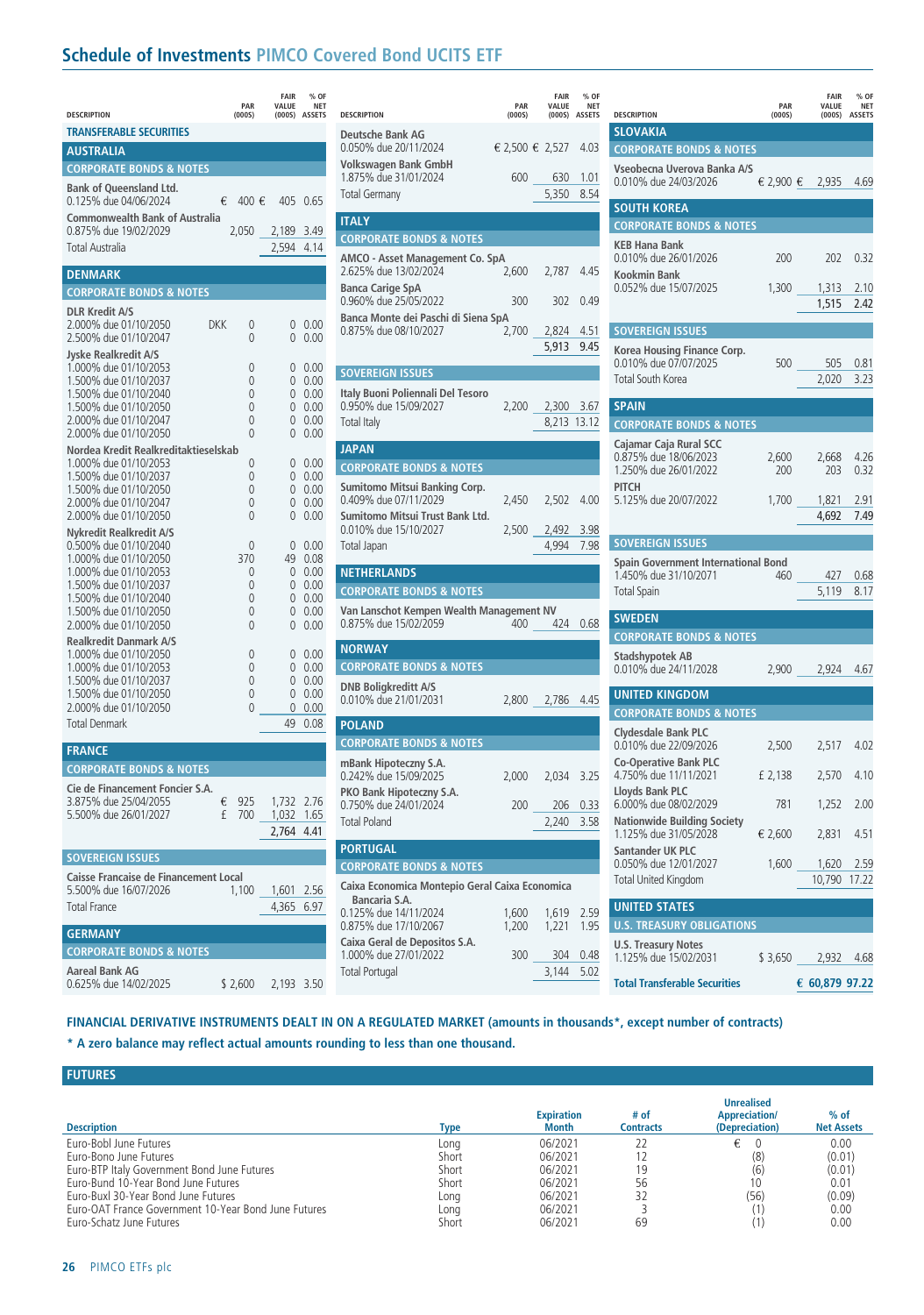| <b>Description</b>                                                           | Type  | <b>Expiration</b><br><b>Month</b> | # of<br><b>Contracts</b> | <b>Unrealised</b><br><b>Appreciation/</b><br>(Depreciation) | $%$ of<br><b>Net Assets</b> |
|------------------------------------------------------------------------------|-------|-----------------------------------|--------------------------|-------------------------------------------------------------|-----------------------------|
| U.S. Treasury 5-Year Note June Futures                                       | Short | 06/2021                           | 60                       | $\epsilon$ 32                                               | 0.05                        |
| U.S. Treasury 10-Year Note June Futures                                      | Short | 06/2021                           |                          |                                                             | 0.00                        |
| U.S. Treasury 30-Year Bond June Futures                                      | Long  | 06/2021                           |                          | (28)                                                        | (0.04)                      |
| U.S. Treasury Ultra Long-Term Bond June Futures                              | Short | 06/2021                           |                          | 54                                                          | 0.09                        |
|                                                                              |       |                                   |                          | €<br>(2)                                                    | 0.00                        |
| <b>Total Financial Derivative Instruments Dealt in on a Regulated Market</b> |       |                                   |                          | €<br>(2)                                                    | 0.00                        |

### **CENTRALLY CLEARED FINANCIAL DERIVATIVE INSTRUMENTS (amounts in thousands\*)**

**\* A zero balance may reflect actual amounts rounding to less than one thousand.**

### **INTEREST RATE SWAPS**

| Pay/<br><b>Receive</b><br><b>Floating</b><br>Rate               | <b>Floating Rate Index</b>     | <b>Fixed</b><br>Rate | <b>Maturity</b><br><b>Date</b> | <b>Notional</b><br><b>Amount</b> | <b>Unrealised</b><br>Appreciation/<br>(Depreciation) | $%$ of<br><b>Net Assets</b> |
|-----------------------------------------------------------------|--------------------------------|----------------------|--------------------------------|----------------------------------|------------------------------------------------------|-----------------------------|
| Receive <sup>(1)</sup>                                          | 1-Day GBP-SONIO Compounded-OIS | 0.500%               | 16/06/2051                     | £ 1,200                          | €<br>60                                              | 0.10                        |
| Receive <sup>(1)</sup>                                          | 6-Month EUR-EURIBOR            | 0.000                | 16/06/2051                     | € 5.300                          | 717                                                  | 1.15                        |
| Pay(1)                                                          | 6-Month EUR-EURIBOR            | 0.250                | 16/06/2031                     | 8.700                            | (281)                                                | (0.45)                      |
| Pay(1)                                                          | 6-Month EUR-EURIBOR            | 0.500                | 16/06/2026                     | 4.700                            |                                                      | 0.00                        |
|                                                                 |                                |                      |                                |                                  | € 499                                                | 0.80                        |
| <b>Total Centrally Cleared Financial Derivative Instruments</b> |                                |                      |                                |                                  | £499                                                 | 0.80                        |

(1) This instrument has a forward starting effective date. See Note 2, Securities Transactions and Investment Income, in the Notes to Financial Statements for further information.

### **OTC FINANCIAL DERIVATIVE INSTRUMENTS (amounts in thousands\*, except number of contracts)**

**\* A zero balance may reflect actual amounts rounding to less than one thousand.**

### **FORWARD FOREIGN CURRENCY CONTRACTS**

| Counterparty                                      | <b>Settlement</b><br><b>Month</b> | <b>Currency to</b><br>be Delivered | <b>Currency to</b><br>be Received | <b>Unrealised</b><br><b>Appreciation</b> | <b>Unrealised</b><br>(Depreciation) | <b>Net Unrealised</b><br><b>Appreciation/</b><br>(Depreciation) | $%$ of<br><b>Net Assets</b> |
|---------------------------------------------------|-----------------------------------|------------------------------------|-----------------------------------|------------------------------------------|-------------------------------------|-----------------------------------------------------------------|-----------------------------|
| <b>BOA</b>                                        | 04/2021                           | 2,804<br>€                         | DKK 20,855                        | €<br>$\Omega$                            | €<br>$\Omega$                       | €<br>$\theta$                                                   | 0.00                        |
|                                                   | 04/2021                           | 877                                | 1,030<br>S                        | 0                                        | (1)                                 | (1)                                                             | 0.00                        |
|                                                   | 05/2021                           | 590<br>£                           | 683<br>€                          | 0                                        | (9)                                 | (9)                                                             | (0.01)                      |
|                                                   | 05/2021                           | S<br>1,031                         | 877                               |                                          | $\Omega$                            |                                                                 | 0.00                        |
| <b>BRC</b>                                        | 04/2021                           | 2,815<br>€                         | DKK 20,935                        |                                          |                                     | $\theta$                                                        | 0.00                        |
|                                                   | 04/2021                           | 160                                | 189                               |                                          |                                     | $\theta$                                                        | 0.00                        |
|                                                   | 05/2021                           | 2,604<br>£                         | 2,998<br>€                        | 0                                        | (56)                                | (56)                                                            | (0.09)                      |
|                                                   | 04/2022                           | 1,125<br><b>DKK</b>                | 151                               | 0                                        | $\theta$                            | 0                                                               | 0.00                        |
| GLM                                               | 04/2021                           | 55,175                             | 7,415                             | 0                                        | (4)                                 | (4)                                                             | (0.01)                      |
| <b>JPM</b>                                        | 04/2021                           | €<br>8                             | 10                                | 0                                        | $\Omega$                            | $\mathbf{0}$                                                    | 0.00                        |
|                                                   | 04/2021                           | 1,251                              | 1,029<br>€                        | 0                                        | (36)                                | (36)                                                            | (0.06)                      |
|                                                   | 05/2021                           | 865<br>€                           | 8,690<br><b>SEK</b>               | 0                                        | (17)                                | (17)                                                            | (0.03)                      |
|                                                   | 05/2021                           | ¥ 34,300                           | 269<br>€                          | 5                                        | $\Omega$                            | 5                                                               | 0.01                        |
| <b>MYI</b>                                        | 04/2021                           | DKK 48,810                         | 6,559                             | 0                                        | (4)                                 | (4)                                                             | (0.01)                      |
|                                                   | 04/2021                           | S<br>21                            | 17                                | 0                                        | (1)                                 | (1)                                                             | 0.00                        |
|                                                   | 05/2021                           | €<br>647                           | 554<br>£                          | 3                                        | $\Omega$                            | 3                                                               | 0.00                        |
|                                                   | 05/2021                           | 225                                | 264                               | 0                                        | (1)                                 | (1)                                                             | 0.00                        |
|                                                   | 05/2021                           | 64<br>£                            | 74<br>€                           | 0                                        | (1)                                 | (1)                                                             | 0.00                        |
| SCX                                               | 04/2021                           | ٢<br>5,073                         | 4,176                             | 0                                        | (139)                               | (139)                                                           | (0.22)                      |
|                                                   | 05/2021                           | 4,911                              | 4,176                             | 0                                        | U                                   | 0                                                               | 0.00                        |
| SOG                                               | 04/2021                           | 2,810<br>€                         | DKK 20,900                        | 0                                        |                                     | $\theta$                                                        | 0.00                        |
|                                                   | 05/2021                           | 89                                 | 76<br>£                           |                                          |                                     |                                                                 | 0.00                        |
| SSB                                               | 05/2021                           | 2,343                              | 2,007                             | 10                                       |                                     | 10                                                              | 0.02                        |
| <b>UAG</b>                                        | 04/2021                           | 5,552                              | DKK 41,295                        |                                          | $\Omega$                            |                                                                 | 0.00                        |
|                                                   | 05/2021                           | 5,255<br>£                         | 6,031<br>€                        | $\Omega$                                 | (134)                               | (134)                                                           | (0.21)                      |
|                                                   |                                   |                                    |                                   | € 21                                     | € $(403)$                           | (382)<br>€                                                      | (0.61)                      |
| <b>Total OTC Financial Derivative Instruments</b> |                                   |                                    |                                   |                                          |                                     | (382)<br>€                                                      | (0.61)                      |

| <b>Total Investments</b> | 60.994 | 97.41<br>the company's company's company's |
|--------------------------|--------|--------------------------------------------|

**Other Current Assets & Liabilities € 1,620 2.59 Net Assets € 62,614 100.00**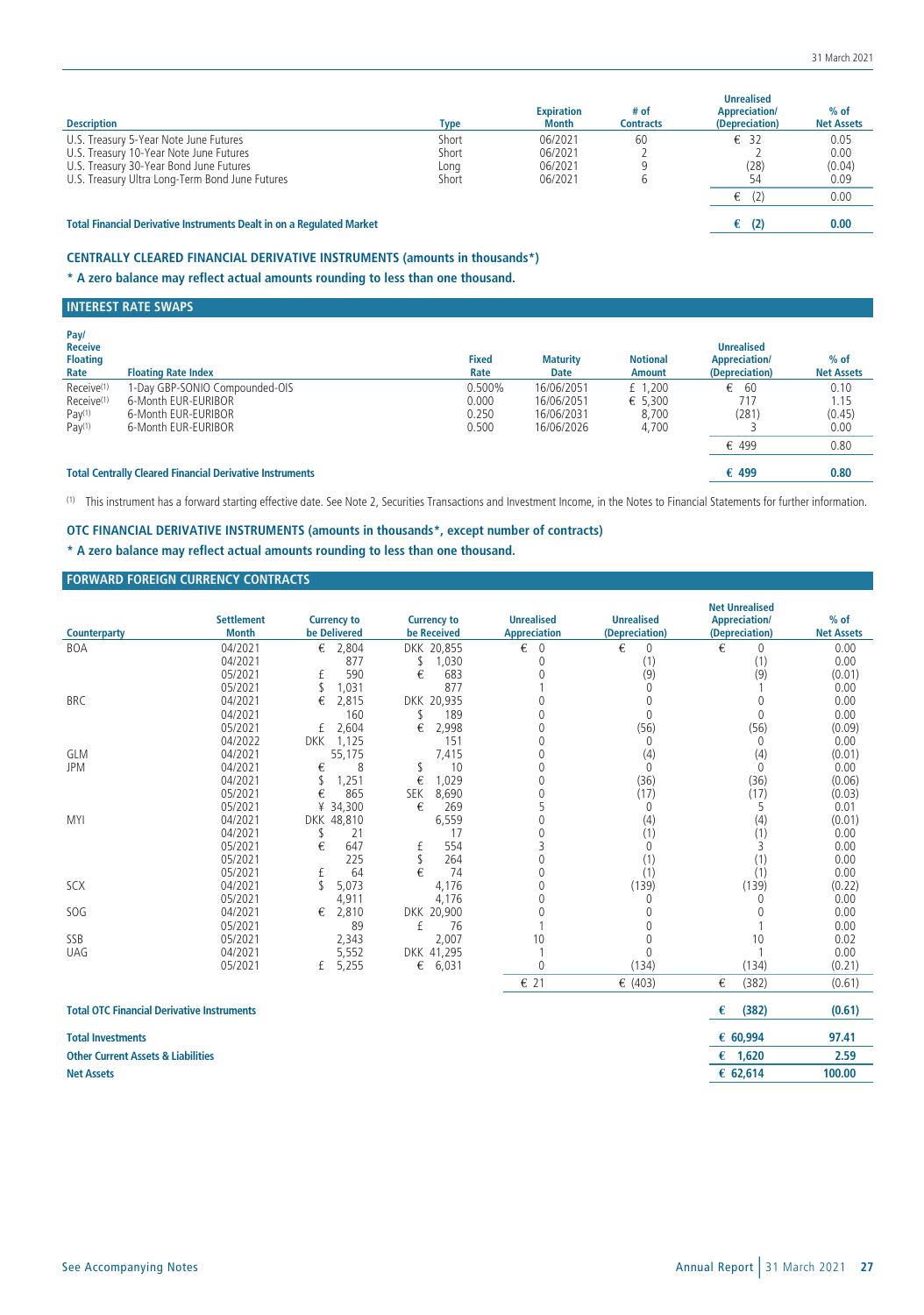### NOTES TO SCHEDULE OF INVESTMENTS (amounts in thousands\*):

**\* A zero balance may reflect actual amounts rounding to less than one thousand.**

**Cash of €887 has been pledged as collateral for exchange-traded and centrally cleared financial derivative instruments as at 31 March 2021.**

#### **Fair Value Measurements(1)**

The following is a summary of the fair valuations according to the inputs used as at 31 March 2021 in valuing the Fund's assets and liabilities:

|                                                                            | <b>Quoted Prices</b><br>in Active Markets<br>for Identical Investments | <b>Significant Other</b><br><b>Observable Inputs</b> | <b>Significant</b><br>Unobservable Inputs |                   |
|----------------------------------------------------------------------------|------------------------------------------------------------------------|------------------------------------------------------|-------------------------------------------|-------------------|
| Category <sup>(2)</sup>                                                    | (Level 1)                                                              | (Level 2)                                            | (Level 3)                                 | <b>Fair Value</b> |
| Transferable Securities<br>Financial Derivative Instruments <sup>(3)</sup> |                                                                        | 60,879<br>€                                          | € (                                       | 60,879<br>ŧ.      |
| <b>Totals</b>                                                              | (2)                                                                    | 60,996                                               |                                           | 60,994            |

The following is a summary of the fair valuations according to the inputs used as at 31 March 2020 in valuing the Fund's assets and liabilities:

|                                                 | <b>Ouoted Prices</b><br>in Active Markets<br>for Identical Investments | <b>Significant Other</b><br><b>Observable Inputs</b> | <b>Significant</b><br><b>Unobservable Inputs</b> |                   |
|-------------------------------------------------|------------------------------------------------------------------------|------------------------------------------------------|--------------------------------------------------|-------------------|
| Category <sup>(2)</sup>                         | (Level 1)                                                              | (Level 2)                                            | (Level 3)                                        | <b>Fair Value</b> |
| Transferable Securities                         |                                                                        | € 103.777                                            | € 0                                              | € 103,777         |
| Repurchase Agreements                           |                                                                        | 43                                                   |                                                  |                   |
| Financial Derivative Instruments <sup>(3)</sup> | 208                                                                    | 1.051                                                |                                                  | 1.259             |
| <b>Totals</b>                                   | $\epsilon$ 208                                                         | € 104.871                                            |                                                  | € 105.079         |

(1) See Note 3 in the Notes to Financial Statements for additional information.

(2) Refer to the Schedule of Investments for additional information.

(3) Financial Derivative Instruments may include open futures contracts, swap agreements, written options, purchased options and forward foreign currency contracts.

#### **Collateral (Received)/Pledged for OTC Financial Derivative Instruments**

The following is a summary by counterparty of the fair value of OTC financial derivative instruments and collateral (received)/pledged as at 31 March 2021:

| Counterparty    | <b>Total Fair Value</b><br>of OTC Derivatives | <b>Collateral</b><br>(Received)/Pledged | <b>Net</b><br>Exposures <sup>(1)</sup> |
|-----------------|-----------------------------------------------|-----------------------------------------|----------------------------------------|
| <b>BOA</b>      | (9)                                           | € 0                                     | (9)<br>€                               |
| <b>BRC</b>      | (56)                                          |                                         | (56)                                   |
| <b>GLM</b>      | (4)                                           |                                         | (4)                                    |
| <b>JPM</b>      | (48)                                          |                                         | (48)                                   |
| <b>MYI</b>      | (4)                                           |                                         | (4)                                    |
| SCX             | (139)                                         |                                         | (139)                                  |
| SO <sub>G</sub> |                                               |                                         |                                        |
| SSB             | 10                                            |                                         | 10                                     |
| <b>UAG</b>      | (133)                                         |                                         | (133)                                  |

(1) Net exposure represents the net receivable/(payable) that would be due from/to the counterparty in the event of default. See Note 16, Financial Risks, in the Notes to Financial Statements for more information regarding credit and counterparty risk.

#### **Comparative Information**

The following is a summary of the comparative information for Schedule of Investments as at 31 March 2021:

|                                                                 | 31-Mar-2021 (%) | 31-Mar-2020 (%) |
|-----------------------------------------------------------------|-----------------|-----------------|
| Transferable securities admitted to official stock exchange     | 92.96           | 93.10           |
| Transferable securities dealt in on another regulated market*   | 4.26            | N/A             |
| Repurchase agreements                                           | N/A             | 0.04            |
| Financial derivative instruments dealt in on a regulated market | 0.00            | 0.19            |
| Centrally cleared financial derivative instruments              | 0.80            | (0.50)          |
| OTC financial derivative instruments                            | (0.61)          | 1.44            |

As per the list of markets set out in appendix 2 to the Prospectus which meet UCITS regulated market criteria.

The Fund's investment portfolio is concentrated in the following segments as at 31 March 2021:

| Investments, at fair value | 31-Mar-2021 (%) | 31-Mar-2020 (%) |
|----------------------------|-----------------|-----------------|
| Australia                  | 4.14            | 9.85            |
| Canada                     | N/A             | 11.62           |
| Denmark                    | 0.08            | 2.18            |
| France                     | 6.97            | 1.18            |
| Germany                    | 8.54            | 10.22           |
| Italy                      | 13.12           | 11.96           |
| Japan                      | 7.98            | 2.52            |
| Netherlands                | 0.68            | 9.62            |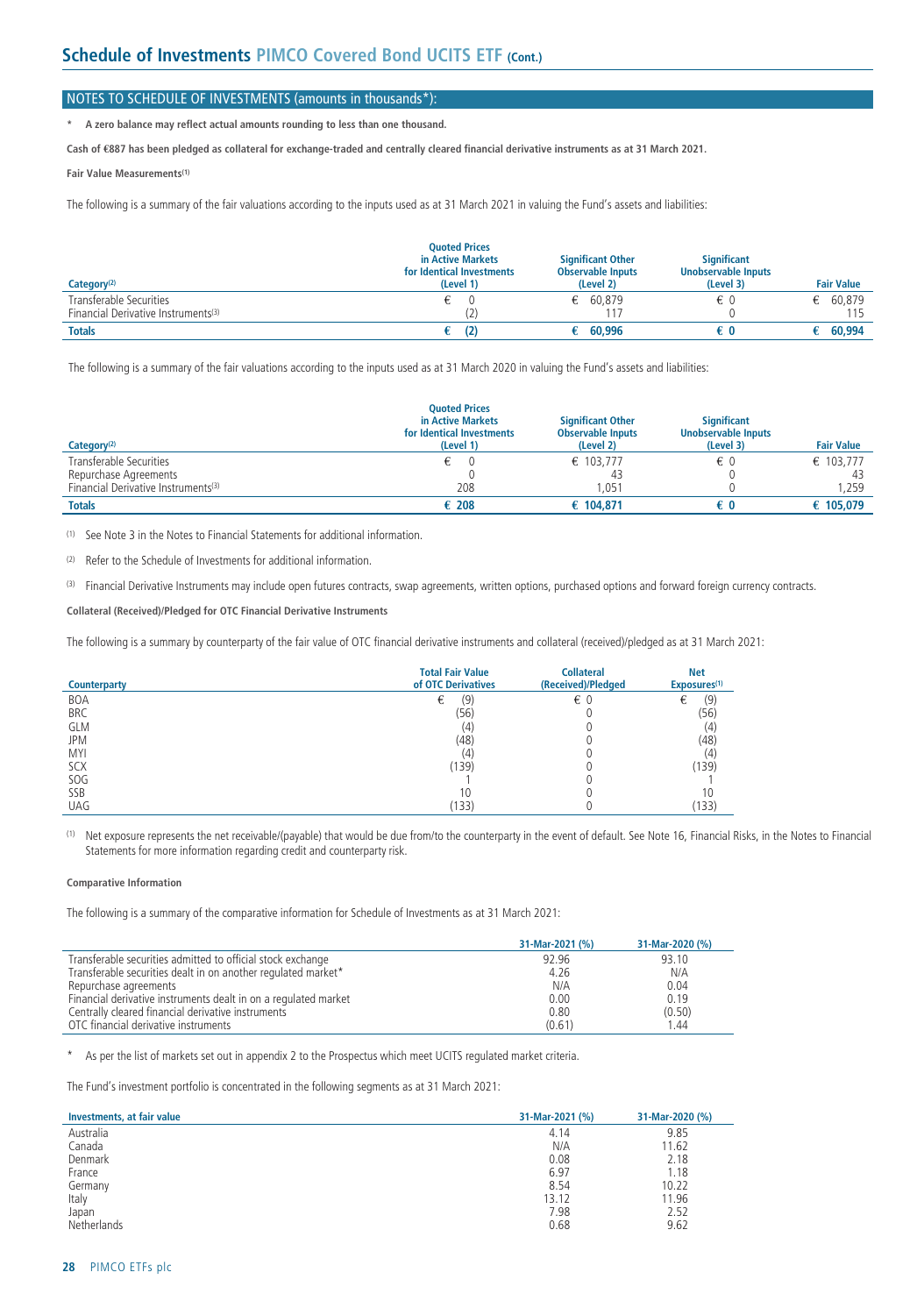| Investments, at fair value                                      | 31-Mar-2021 (%) | 31-Mar-2020 (%) |
|-----------------------------------------------------------------|-----------------|-----------------|
| Norway                                                          | 4.45            | N/A             |
| Poland                                                          | 3.58            | 3.97            |
| Portugal                                                        | 5.02            | N/A             |
| Slovakia                                                        | 4.69            | N/A             |
| South Korea                                                     | 3.23            | N/A             |
| Spain                                                           | 8.17            | 6.85            |
| Sweden                                                          | 4.67            | 2.62            |
| United Kingdom                                                  | 17.22           | 17.49           |
| <b>United States</b>                                            | 4.68            | 1.05            |
| Short-Term Instruments                                          | N/A             | 1.97            |
| Repurchase Agreements                                           | N/A             | 0.04            |
| Financial Derivative Instruments Dealt in on a Regulated Market |                 |                 |
| <b>Futures</b>                                                  | 0.00            | 0.19            |
| Centrally Cleared Financial Derivative Instruments              |                 |                 |
| Interest Rate Swaps                                             | 0.80            | (0.50)          |
| OTC Financial Derivative Instruments                            |                 |                 |
| Forward Foreign Currency Contracts                              | (0.61)          | 1.44            |
| Other Current Assets & Liabilities                              | 2.59            | 5.73            |
| Net Assets                                                      | 100.00          | 100.00          |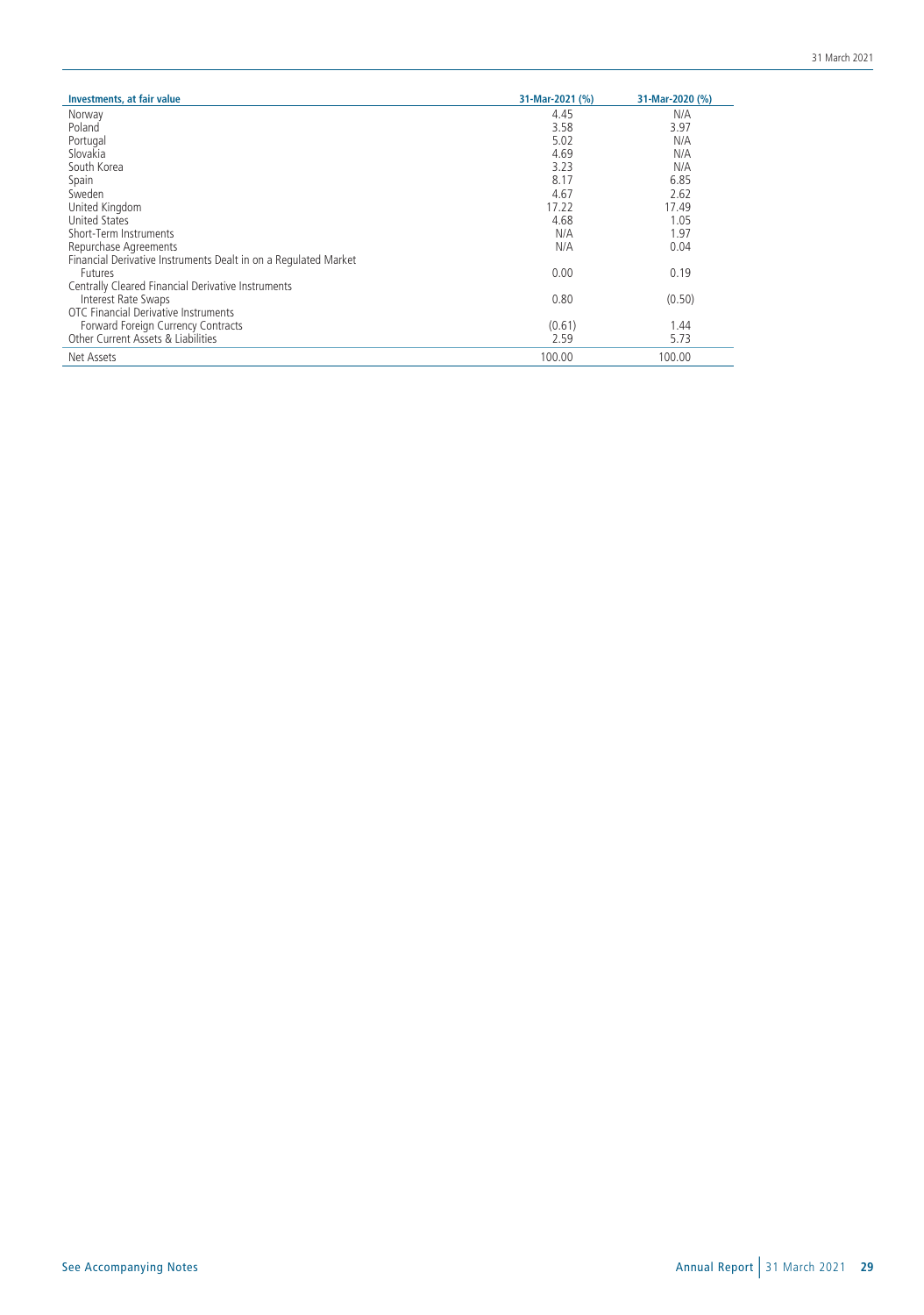### **Schedule of Investments PIMCO Emerging Markets Advantage Local Bond Index UCITS ETF**

| <b>DESCRIPTION</b>                                      | PAR                      | FAIR<br>VALUE            | % OF<br><b>NET</b><br>(000S) ASSETS | <b>DESCRIPTION</b>                                                         | PAR<br>(000S)            | FAIR<br>VALUE<br>(000S)  | % OF<br><b>NET</b>   | <b>DESCRIPTION</b>                                            | PAR<br>(000S)  | FAIR<br>VALUE    | % OF<br><b>NET</b><br><b>ASSETS</b> |
|---------------------------------------------------------|--------------------------|--------------------------|-------------------------------------|----------------------------------------------------------------------------|--------------------------|--------------------------|----------------------|---------------------------------------------------------------|----------------|------------------|-------------------------------------|
|                                                         | (000S)                   |                          |                                     |                                                                            |                          |                          | <b>ASSETS</b>        |                                                               |                | (000S)<br>5.790  | 2.23                                |
| <b>TRANSFERABLE SECURITIES</b>                          |                          |                          |                                     | Indonesia Government International Bond                                    |                          |                          |                      | 6.000% due 06/10/2027 RUB 455,300 \$<br>6.900% due 23/05/2029 | 182,300        | 2,413            | 0.93                                |
| <b>SOVEREIGN ISSUES</b>                                 |                          |                          |                                     | 6.125% due 15/05/2028                                                      | IDR 2,934,000 \$         |                          | 196 0.08             | 7.050% due 19/01/2028                                         | 233.100        | 3.125            | 1.21                                |
| Bonos de la Tesoreria de la Republica en Pesos          |                          |                          |                                     | 6.375% due 15/04/2042<br>6.625% due 15/05/2033                             | 13,240,000<br>3,700,000  |                          | 834 0.32<br>248 0.10 | 7.150% due 12/11/2025                                         | 319,300        | 4,343            | 1.68                                |
| 2.500% due 01/03/2025                                   | <b>CLP</b><br>$5,000$ \$ |                          | 70.00                               | 7.000% due 15/05/2022                                                      | 909,000                  |                          | 65 0.02              | 7.400% due 07/12/2022                                         | 1,400          | 19               | 0.01                                |
| 4.500% due 01/03/2026                                   | 2,390,000                | 3.693 1.42               |                                     | 7.000% due 15/05/2027                                                      | 15,660,000               | 1.125 0.43               |                      | 7.400% due 17/07/2024                                         | 619,600        | 8.507            | 3.28                                |
| 5.100% due 15/07/2050                                   | 45,000                   |                          | 68 0.03                             | 7.500% due 15/08/2032                                                      | 17,893,000               | 1.265 0.49               |                      | 7.700% due 16/03/2039                                         | 137,300        | 1,932            | 0.75                                |
| 6.000% due 01/01/2043                                   | 905,000                  | 1,522 0.59               |                                     | 8.250% due 15/06/2032                                                      | 8,820,000                |                          | 662 0.26             | 7.750% due 16/09/2026                                         | 459,100        | 6,382            | 2.46                                |
| Bonos del Banco Central de Chile en Pesos               |                          |                          |                                     | 8.250% due 15/05/2036                                                      | 7.103.000                |                          | 526 0.20             | 8.150% due 03/02/2027                                         | 2.007          | 28               | 0.01                                |
| 6.000% due 01/03/2023                                   | 15,000                   |                          | 23 0.01                             | 8.375% due 15/09/2026                                                      | 25,477,000               | 1.943 0.75               |                      | 8.500% due 17/09/2031                                         | 44,700         | 659              | 0.25                                |
| <b>Brazil Government International Bond</b>             |                          |                          |                                     | 8.375% due 15/03/2034                                                      | 29,845,000               | 2,237 0.86               |                      | South Africa Government International Bond                    |                |                  |                                     |
| 8.500% due 05/01/2024                                   | <b>BRL</b><br>19,425     | 3,608 1.39               |                                     | 8.750% due 15/05/2031                                                      | 17.010.000               | 1.330 0.51               |                      | 8.000% due 31/01/2030 ZAR                                     | 179            | 11               | 0.00                                |
| 10.250% due                                             |                          |                          |                                     | 8.750% due 15/02/2044                                                      | 18,770,000               | 1.440 0.56               |                      | 8.750% due 31/01/2044                                         | 12.105         | 644              | 0.25                                |
| 10/01/2028                                              | 32,365                   | 6,330 2.44               |                                     | 9.000% due 15/03/2029                                                      | 21,139,000               | 1,658 0.64               |                      | 8.750% due 28/02/2048                                         | 16.670         | 884              | 0.34                                |
| 12.500% due                                             |                          |                          |                                     | 9.500% due 15/05/2041                                                      | 2,073,000                |                          | 171 0.07             | 8.875% due 28/02/2035                                         | 145,502        | 8,378            | 3.23                                |
| 05/01/2022                                              | 37,850                   | 7,114 2.74               |                                     | 9.750% due 15/05/2037                                                      | 2,638,000                | 1,310 0.51               | 221 0.09             | 9.000% due 31/01/2040                                         | 16,200         | 898              | 0.35                                |
| <b>Brazil Letras do Tesouro Nacional</b>                |                          |                          |                                     | 10.000% due 15/02/2028<br>10.250% due 15/07/2027                           | 15,958,000<br>24,028,000 | 1,985 0.77               |                      | <b>Thailand Government International Bond</b>                 |                |                  |                                     |
| 0.000% due                                              |                          |                          |                                     | 10.500% due 15/07/2038                                                     | 7,850,000                |                          | 698 0.27             | 2.875% due 17/06/2046 THB                                     | 100            | $\overline{3}$   | 0.00                                |
| $01/07/2022$ (b)                                        | $\theta$                 |                          | 0.00                                |                                                                            |                          |                          |                      | 3.300% due 17/06/2038                                         | 74,800         | 2,643            | 1.02                                |
| 0.000% due                                              |                          |                          |                                     | <b>Malaysia Government International Bond</b><br>3.620% due 30/11/2021 MYR | 31,100                   | 7,592 2.93               |                      | 3.600% due 17/06/2067                                         | 3.200          | 119              | 0.05                                |
| 01/10/2022 (b)                                          | 15,600                   | 2.526 0.97               |                                     | 3.899% due 16/11/2027                                                      | 117                      |                          | 30 0.01              | 3.775% due 25/06/2032                                         | 194            | $\overline{7}$   | 0.00                                |
| 0.000% due                                              |                          |                          |                                     | 3.900% due 30/11/2026                                                      | 200                      |                          | 51 0.02              | 4.000% due 17/06/2066                                         | 15,016         | 606              | 0.23                                |
| $01/07/2023$ (b)<br>0.000% due                          | 70,600                   | 10.681 4.12              |                                     | 4.232% due 30/06/2031                                                      | 100                      |                          | 26 0.01              | 4.260% due 12/12/2037<br>4.675% due 29/06/2044                | 25.900         | 1.009<br>218     | 0.39<br>0.08                        |
| 01/01/2024 (b)                                          | 88,100                   | 12,709 4.90              |                                     | 4.498% due 15/04/2030                                                      | 200                      |                          | 52 0.02              | 4.850% due 17/06/2061                                         | 5,200<br>3,300 | 154              | 0.06                                |
|                                                         |                          |                          |                                     | 4.736% due 15/03/2046                                                      | 1.900                    |                          | 475 0.18             |                                                               |                |                  |                                     |
| <b>Brazil Notas do Tesouro Nacional</b><br>10.000% due  |                          |                          |                                     | 4.921% due 06/07/2048                                                      | 1,500                    |                          | 384 0.15             |                                                               |                | 238,820          | 92.13                               |
| 01/01/2023                                              | 2,200                    |                          | 411 0.16                            | 4.935% due 30/09/2043                                                      | 800                      |                          | 206 0.08             | <b>SHORT-TERM INSTRUMENTS</b>                                 |                |                  |                                     |
| 10.000% due                                             |                          |                          |                                     | <b>Malaysia Government Investment Issue</b>                                |                          |                          |                      |                                                               |                |                  |                                     |
| 01/01/2025                                              | 19,700                   | 3,691 1.42               |                                     | 4.638% due 15/11/2049                                                      | 900                      |                          | 217 0.08             | <b>U.S. TREASURY BILLS</b>                                    |                |                  |                                     |
| <b>China Government Bond</b>                            |                          |                          |                                     | 4.724% due 15/06/2033                                                      | 2.100                    |                          | 542 0.21             | 0.030% due                                                    |                |                  |                                     |
| 2.360% due 02/07/2023 CNY                               | 16,800                   | 2.537 0.98               |                                     | 4.895% due 08/05/2047                                                      | 900                      |                          | 228 0.09             | $03/08/2021$ (a)(b)(c)                                        | \$<br>1,600    | 1,600            | 0.62                                |
| 2.640% due 13/08/2022                                   | 9,000                    | 1,372 0.53               |                                     | <b>Mexico Government International Bond</b>                                |                          |                          |                      | 0.039% due                                                    |                |                  |                                     |
| 2.850% due 04/06/2027                                   | 2.400                    |                          | 360 0.14                            | 5.750% due 05/03/2026 MXN                                                  | 33,792                   | 1,640 0.63               |                      | 09/09/2021 (b)(c)                                             | 2,600          | 2,600            | 1.00                                |
| 2.880% due 05/11/2023                                   | 68.100                   | 10.404 4.01              |                                     | 6.500% due 09/06/2022                                                      | 300                      |                          | 15 0.01              | 0.040% due                                                    |                |                  |                                     |
| 3.020% due 22/10/2025                                   | 25,500                   | 3,892 1.50               |                                     | 8.000% due 05/09/2024                                                      | 246,974                  | 12,978 5.01              |                      | 25/05/2021 (b)(c)<br>0.043% due                               | 2,300          | 2,300            | 0.89                                |
| 3.250% due 06/06/2026                                   | 13,800                   | 2,126 0.82               |                                     | 8.000% due 07/11/2047                                                      | 33,000                   | 1.651 0.64               |                      | 26/08/2021 (b)(c)                                             | 5.800          | 5.799            | 2.23                                |
| 3.290% due 23/05/2029                                   | 2.800                    |                          | 429 0.17                            | 8.500% due 31/05/2029<br>8.500% due 18/11/2038                             | 103,024<br>144,342       | 5,655 2.18<br>7,729 2.98 |                      | 0.051% due                                                    |                |                  |                                     |
| 3.810% due 14/09/2050                                   | 7,200                    | 1.118 0.43               |                                     |                                                                            |                          |                          |                      | 10/06/2021 (b)(c)                                             | 3,600          | 3,600            | 1.39                                |
| 3.860% due 22/07/2049<br>4.080% due 22/10/2048          | 7.400<br>10,800          | 1,160 0.45<br>1,755 0.68 |                                     | <b>Philippines Government International Bond</b>                           |                          |                          |                      | 0.052% due                                                    |                |                  |                                     |
|                                                         |                          |                          |                                     | 3.900% due 26/11/2022 PHP<br>6.250% due 14/01/2036                         | 264,000<br>176,000       | 5.548 2.14<br>4.549 1.75 |                      | 19/08/2021 (b)(c)                                             | 2,900          | 2,900            | 1.12                                |
| <b>Colombia Government International Bond</b>           |                          |                          |                                     |                                                                            |                          |                          |                      | 0.084% due                                                    |                |                  |                                     |
| 4.375% due 21/03/2023 COP<br>7.750% due 14/04/2021      | 640,000<br>16,789,000    | 4,581 1.77               | 178 0.07                            | <b>Poland Government International Bond</b>                                |                          |                          |                      | 29/04/2021 (b)(c)(d)                                          | 2.000          | 2.000            | 0.77                                |
|                                                         |                          |                          |                                     | 0.000% due<br>25/05/2021 (b)<br>PLN                                        |                          | 11,007 4.25              |                      | 0.086% due                                                    |                |                  |                                     |
| <b>Colombian TES</b>                                    |                          |                          |                                     | 1.750% due 25/07/2021                                                      | 43,440<br>102            |                          | 26 0.01              | 06/04/2021 (b)(c)                                             | 1,600          | 1,600            | 0.62                                |
| 6.000% due 28/04/2028<br>7.000% due 30/06/2032          | 11,783,200<br>16,070,500 | 3,149 1.21<br>4,269      | 1.65                                | 2.500% due 25/07/2027                                                      | 9,378                    | 2,582 1.00               |                      | 0.091% due                                                    |                |                  |                                     |
| 7.500% due 26/08/2026                                   | 389,600                  |                          | 115 0.04                            | 2.750% due 25/10/2029                                                      | 3,500                    |                          | 981 0.38             | 15/04/2021 (b)(c)                                             | 600            | 600              | 0.23                                |
| 7.750% due 18/09/2030                                   | 5,812,200                | 1,668 0.64               |                                     | <b>Russia Government International Bond</b>                                |                          |                          |                      | Total Short-Term Instruments                                  |                | 22.999           | 8.87                                |
| <b>Dominican Republic Government International Bond</b> |                          |                          |                                     | 4.500% due 16/07/2025 RUB                                                  | 535,600                  | 6,592 2.54               |                      |                                                               |                |                  |                                     |
| 8.900% due 15/02/2023 DOP                               | 429,400                  | 7.837 3.02               |                                     | 5.700% due 17/05/2028                                                      | 165,500                  | 2.045 0.79               |                      | <b>Total Transferable Securities</b>                          |                | \$261,819 101.00 |                                     |

### **OTC FINANCIAL DERIVATIVE INSTRUMENTS (amounts in thousands\*, except number of contracts)**

**\* A zero balance may reflect actual amounts rounding to less than one thousand.**

### **FORWARD FOREIGN CURRENCY CONTRACTS**

| <b>Counterparty</b> | <b>Settlement</b><br><b>Month</b> |            | <b>Currency to</b><br>be Delivered |            | <b>Currency to</b><br>be Received | <b>Unrealised</b><br><b>Appreciation</b> | <b>Unrealised</b><br>(Depreciation) | <b>Net Unrealised</b><br><b>Appreciation/</b><br>(Depreciation) | $%$ of<br><b>Net Assets</b> |
|---------------------|-----------------------------------|------------|------------------------------------|------------|-----------------------------------|------------------------------------------|-------------------------------------|-----------------------------------------------------------------|-----------------------------|
| <b>BOA</b>          | 04/2021                           | <b>BRL</b> | 75,637                             |            | 13,276                            | $\theta$                                 | \$(128)                             | \$(128)                                                         | (0.05)                      |
|                     | 04/2021                           | PLN        | 8,497                              |            | 2,258                             | 105                                      |                                     | 105                                                             | 0.04                        |
|                     | 04/2021                           | <b>RUB</b> | 46,733                             |            | 611                               | 0                                        |                                     | (7)                                                             | 0.00                        |
|                     | 04/2021                           |            | 13.673                             | BRL        | 75,637                            | 0                                        | (269)                               | (269)                                                           | (0.10)                      |
|                     | 04/2021                           |            | 6,412                              |            | COP 23,717,176                    | 42                                       |                                     | 42                                                              | 0.02                        |
|                     | 05/2021                           | BRL        | 75.637                             |            | 13,655                            | 275                                      |                                     | 275                                                             | 0.11                        |
|                     | 06/2021                           | <b>RUB</b> | 15,100                             |            | 200                               |                                          |                                     |                                                                 | 0.00                        |
|                     | 06/2021                           | ZAR        | 693                                |            | 46                                |                                          | U                                   | (1)                                                             | 0.00                        |
| <b>BPS</b>          | 04/2021                           | PLN        | 5,708                              |            | 1,529                             | 82                                       |                                     | 82                                                              | 0.03                        |
| <b>BRC</b>          | 04/2021                           |            | 514                                | <b>RUB</b> | 38,905                            | $\mathbf{0}$                             |                                     |                                                                 | 0.00                        |
|                     | 08/2021                           |            | 8,936                              | <b>MXN</b> | 185,200                           |                                          | (7)                                 | (7)                                                             | 0.00                        |
| <b>CBK</b>          | 04/2021                           | BRL        | 207                                |            | 36                                |                                          |                                     |                                                                 | 0.00                        |
|                     | 04/2021                           | <b>COP</b> | 13,431,200                         |            | 3,655                             |                                          |                                     |                                                                 | 0.00                        |
|                     | 04/2021                           |            | 37                                 | <b>BRL</b> | 207                               | 0                                        |                                     |                                                                 | 0.00                        |
|                     | 04/2021                           |            | 4,143                              | <b>COP</b> | 15,235,428                        |                                          | ( I J                               |                                                                 | 0.00                        |
|                     | 05/2021                           | <b>COP</b> | 2,146,676                          |            | 593                               | 9                                        |                                     |                                                                 | 0.00                        |
|                     | 05/2021                           | <b>RUB</b> | 119,800                            |            | 1,600                             | 24                                       |                                     | 24                                                              | 0.01                        |
|                     | 06/2021                           | <b>INR</b> | 116,109                            |            | 1,571                             |                                          |                                     |                                                                 | 0.00                        |
|                     | 06/2021                           | <b>RUB</b> | 69,647                             |            | 934                               | 21                                       |                                     | 21                                                              | 0.01                        |
| <b>DUB</b>          | 06/2021                           | <b>MYR</b> | 24,346                             |            | 5,984                             | 120                                      |                                     | 120                                                             | 0.05                        |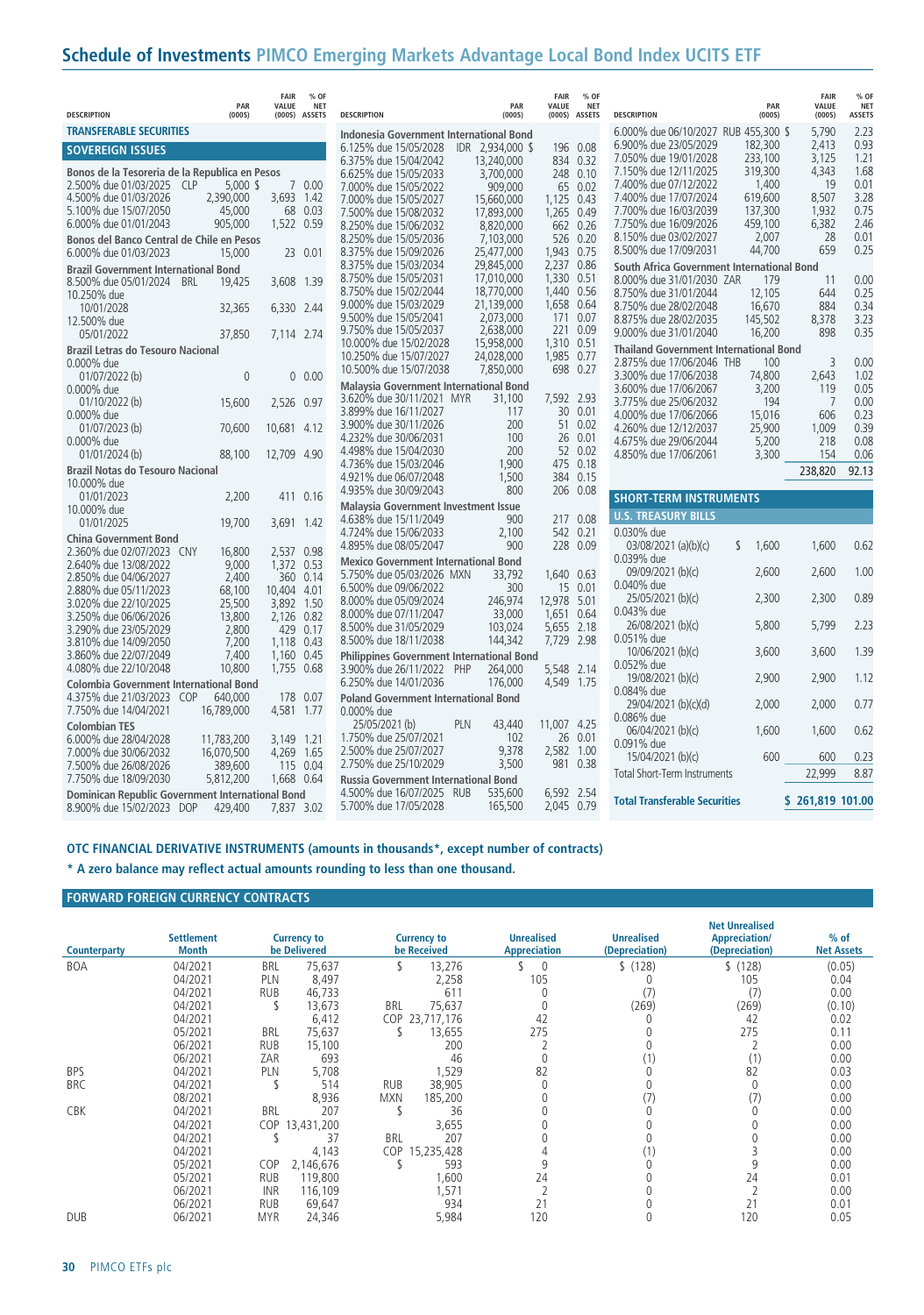| <b>Counterparty</b>                           | <b>Settlement</b><br><b>Month</b>                 | <b>Currency to</b><br>be Delivered | <b>Currency to</b><br>be Received      | <b>Unrealised</b><br><b>Appreciation</b> | <b>Unrealised</b><br>(Depreciation) | <b>Net Unrealised</b><br><b>Appreciation/</b><br>(Depreciation) | $%$ of<br><b>Net Assets</b> |
|-----------------------------------------------|---------------------------------------------------|------------------------------------|----------------------------------------|------------------------------------------|-------------------------------------|-----------------------------------------------------------------|-----------------------------|
| GLM                                           | 04/2021                                           | <b>BRL</b><br>8,829                | \$<br>1,568                            | 5<br>S                                   | \$<br>(2)                           | \$<br>3                                                         | 0.00                        |
|                                               | 04/2021                                           | COP 26,283,987                     | 7,151                                  | $\mathbf 0$                              | (1)                                 | (1)                                                             | 0.00                        |
|                                               | 04/2021                                           | PLN<br>2,646                       | 709                                    | 38                                       | $\mathbf{0}$                        | 38                                                              | 0.01                        |
|                                               | 04/2021                                           | <b>RUB</b><br>144,322              | 1,913                                  | 10                                       | (3)                                 | $\overline{7}$                                                  | 0.00                        |
|                                               | 04/2021<br>04/2021                                | \$<br>1,550<br>436                 | BRL<br>8,829<br>9,153                  | 15<br>11                                 | $\theta$<br>0                       | 15<br>11                                                        | 0.01                        |
|                                               | 06/2021                                           | <b>CLP</b><br>959,522              | MXN<br>\$<br>1,335                     | $\mathbf 0$                              | (1)                                 | (1)                                                             | 0.00<br>0.00                |
|                                               | 06/2021                                           | 35,058<br><b>CNH</b>               | 5,321                                  | 6                                        | $\mathbf 0$                         | 6                                                               | 0.00                        |
|                                               | 06/2021                                           | <b>DOP</b><br>464,841              | 7,857                                  | $\mathbf{0}$                             | (231)                               | (231)                                                           | (0.09)                      |
| <b>HUS</b>                                    | 04/2021                                           | COP 25,521,405                     | 6,188                                  | $\mathbf{0}$                             | (755)                               | (755)                                                           | (0.29)                      |
|                                               | 04/2021                                           | PLN<br>9,625                       | 2,573                                  | 134                                      | 0                                   | 134                                                             | 0.05                        |
|                                               | 04/2021                                           | \$<br>255                          | PLN<br>942                             | $\mathbf 0$                              | (16)                                | (16)                                                            | (0.01)                      |
|                                               | 05/2021                                           | <b>RUB</b><br>121,403              | \$<br>1,621                            | 23                                       | $\mathbf{0}$                        | 23                                                              | 0.01                        |
|                                               | 06/2021                                           | 16,866<br>\$                       | 227                                    | 6                                        | $\mathbf 0$                         | 6                                                               | 0.00                        |
|                                               | 06/2021<br>06/2021                                | 2,338<br>466                       | 71,609<br>THB<br>7,122<br>ZAR          | $\mathbf{0}$<br>12                       | (47)<br>0                           | (47)<br>12                                                      | (0.02)<br>0.00              |
|                                               | 06/2021                                           | 25,924<br>ZAR                      | \$<br>1.680                            | $\mathbf{0}$                             | (59)                                | (59)                                                            | (0.02)                      |
|                                               | 09/2021                                           | <b>MXN</b><br>196,582              | 9,348                                  | $\mathbf{0}$                             | (98)                                | (98)                                                            | (0.04)                      |
| <b>JPM</b>                                    | 04/2021                                           | <b>BRL</b><br>296                  | 52                                     | $\mathbf{0}$                             | (1)                                 | (1)                                                             | 0.00                        |
|                                               | 04/2021                                           | \$<br>53                           | <b>BRL</b><br>296                      | $\mathbf{0}$                             | (1)                                 | (1)                                                             | 0.00                        |
|                                               | 04/2021                                           | 6,084                              | PLN<br>22,846                          | $\mathbf{0}$                             | (294)                               | (294)                                                           | (0.11)                      |
|                                               | 04/2021                                           | 232                                | <b>RUB</b><br>17,742                   | $\overline{3}$                           | $\theta$                            | 3                                                               | 0.00                        |
|                                               | 06/2021                                           | 2,121                              | <b>CLP</b><br>1,547,375                | 34                                       | $\mathbf{0}$                        | 34                                                              | 0.01                        |
|                                               | 06/2021<br>06/2021                                | 31,457<br>2,997                    | 204,942<br><b>CNY</b><br>92,421<br>THB | $\mathbf{0}$<br>$\mathbf{0}$             | (387)<br>(40)                       | (387)<br>(40)                                                   | (0.15)<br>(0.02)            |
|                                               | 06/2021                                           | 297                                | ZAR<br>4,623                           | 13                                       | 0                                   | 13                                                              | 0.01                        |
|                                               | 06/2021                                           | ZAR<br>11,223                      | \$<br>734                              | $\mathbf{0}$                             | (19)                                | (19)                                                            | (0.01)                      |
| MYI                                           | 04/2021                                           | <b>BRL</b><br>1,052                | 185                                    | $\mathbf{0}$                             | (2)                                 | (2)                                                             | 0.00                        |
|                                               | 04/2021                                           | PLN<br>933                         | 252                                    | 16                                       | 0                                   | 16                                                              | 0.01                        |
|                                               | 04/2021                                           | \$<br>184                          | <b>BRL</b><br>1.052                    | $\overline{2}$                           | $\mathbf 0$                         | $\overline{2}$                                                  | 0.00                        |
|                                               | 06/2021                                           | <b>CNH</b><br>45,306               | 6,898<br>\$                            | 29                                       | $\theta$                            | 29                                                              | 0.01                        |
|                                               | 06/2021                                           | S<br>404                           | 5,869,473<br><b>IDR</b>                | $\mathbf{0}$                             | (5)                                 | (5)                                                             | 0.00                        |
| RBC                                           | 04/2021<br>04/2021                                | COP<br>3,357,800<br>\$<br>913      | \$<br>913<br><b>COP</b><br>3,357,800   | $\mathbf{0}$<br>$\mathbf 0$              | 0<br>0                              | $\mathbf 0$<br>$\mathbf 0$                                      | 0.00<br>0.00                |
| SCX                                           | 04/2021                                           | <b>BRL</b><br>68,363               | \$<br>12,676                           | 561                                      | $\mathbf 0$                         | 561                                                             | 0.22                        |
|                                               | 04/2021                                           | PLN<br>6,757                       | 1,807                                  | 94                                       | $\Omega$                            | 94                                                              | 0.04                        |
|                                               | 04/2021                                           | 11,999<br>S                        | <b>BRL</b><br>68,363                   | 115                                      | $\mathbf{0}$                        | 115                                                             | 0.04                        |
|                                               | 05/2021                                           | 388                                | <b>COP</b><br>1,427,522                | $\mathbf{0}$                             | 0                                   | $\mathbf 0$                                                     | 0.00                        |
|                                               | 06/2021                                           | PHP<br>145,726                     | \$<br>2,987                            | $\overline{4}$                           | 0                                   | 4                                                               | 0.00                        |
|                                               | 06/2021                                           | \$<br>4,382                        | IDR 63,779,706                         | $\mathbf{0}$                             | (41)                                | (41)                                                            | (0.02)                      |
|                                               | 06/2021                                           | 39,646                             | 2,956,646<br>INR                       | 312                                      | $\mathbf 0$                         | 312                                                             | 0.12                        |
| <b>UAG</b>                                    | 06/2021<br>04/2021                                | 776<br><b>RUB</b><br>50,147        | ZAR<br>11,781<br>\$<br>658             | 15<br>$\mathbf{0}$                       | 0<br>(4)                            | 15<br>(4)                                                       | 0.01<br>0.00                |
|                                               | 06/2021                                           | 34,442                             | 461                                    | 9                                        | $\mathbf 0$                         | 9                                                               | 0.00                        |
|                                               | 06/2021                                           | ZAR<br>6,615                       | 436                                    | $\mathbf{0}$                             | (8)                                 | (8)                                                             | 0.00                        |
|                                               |                                                   |                                    |                                        | \$2,153                                  | \$(2,428)                           | (275)<br>\$                                                     | (0.11)                      |
|                                               | <b>Total OTC Financial Derivative Instruments</b> |                                    |                                        |                                          |                                     | \$<br>(275)                                                     | (0.11)                      |
| <b>Total Investments</b>                      |                                                   |                                    |                                        |                                          |                                     | \$261,544                                                       | 100.89                      |
| <b>Other Current Assets &amp; Liabilities</b> |                                                   |                                    |                                        |                                          |                                     | (2,318)<br>\$                                                   | (0.89)                      |
| <b>Net Assets</b>                             |                                                   |                                    |                                        |                                          |                                     | \$259,226                                                       | 100.00                      |
|                                               |                                                   |                                    |                                        |                                          |                                     |                                                                 |                             |

### NOTES TO SCHEDULE OF INVESTMENTS (amounts in thousands\*):

**\* A zero balance may reflect actual amounts rounding to less than one thousand.**

- **(a) When-issued security.**
- **(b) Zero coupon security.**
- **(c) Coupon represents a yield to maturity.**

**(d) Security with an aggregate fair value of \$789 and cash of \$850 has been pledged as collateral for financial derivative instruments as governed by International Swaps and Derivatives Association, Inc. master agreements as at 31 March 2021.**

**Fair Value Measurements(1)**

The following is a summary of the fair valuations according to the inputs used as at 31 March 2021 in valuing the Fund's assets and liabilities:

|                                                                            | <b>Quoted Prices</b><br>in Active Markets<br>for Identical Investments | <b>Significant Other</b><br><b>Observable Inputs</b> | <b>Significant</b><br><b>Unobservable Inputs</b> |                    |
|----------------------------------------------------------------------------|------------------------------------------------------------------------|------------------------------------------------------|--------------------------------------------------|--------------------|
| Category <sup>(2)</sup>                                                    | (Level 1)                                                              | (Level 2)                                            | (Level 3)                                        | <b>Fair Value</b>  |
| Transferable Securities<br>Financial Derivative Instruments <sup>(3)</sup> | S O                                                                    | \$261.819<br>(275)                                   |                                                  | \$261.819<br>(275) |
| <b>Totals</b>                                                              | S 0                                                                    | \$261.544                                            |                                                  | \$261,544          |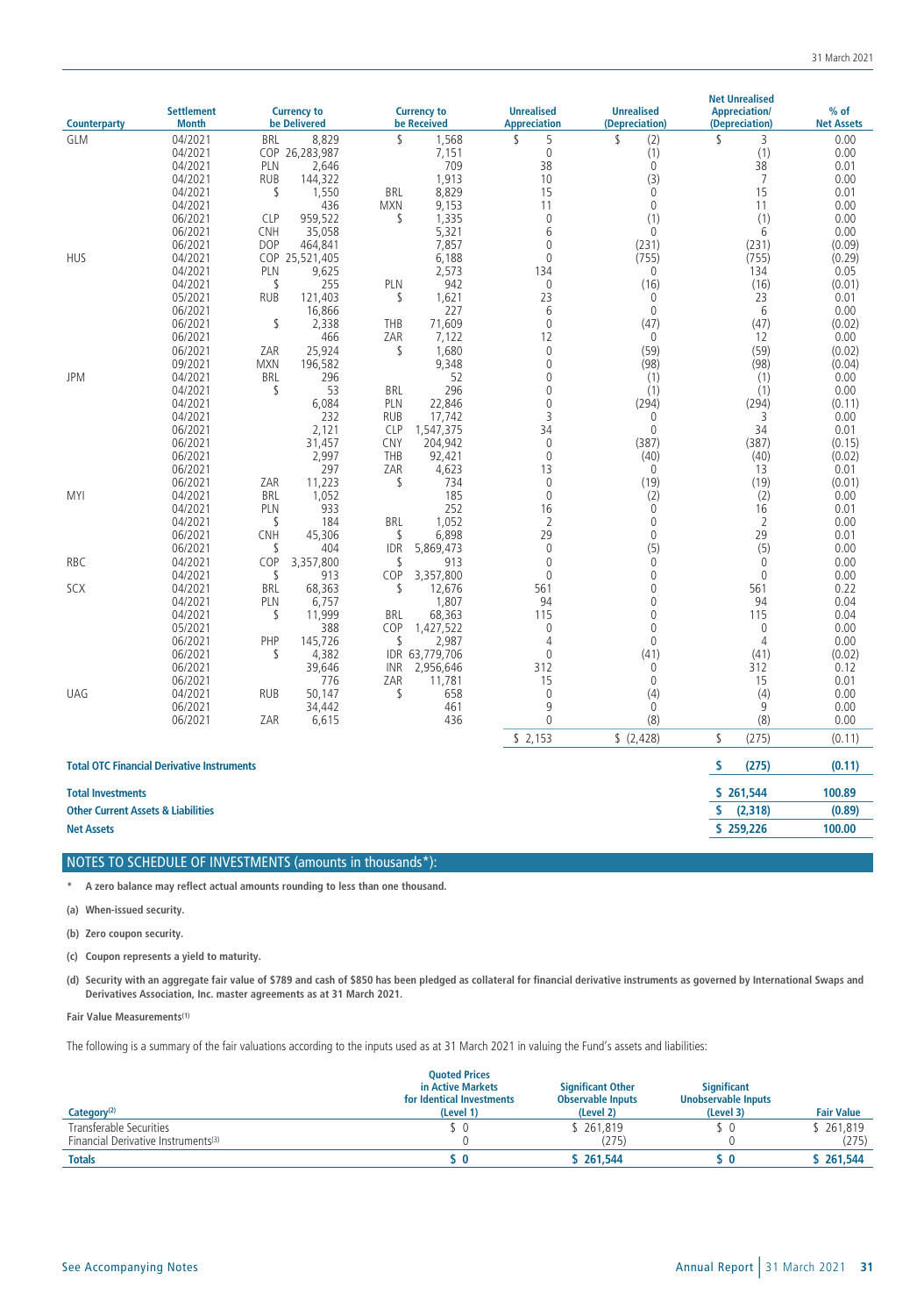### **Schedule of Investments PIMCO Emerging Markets Advantage Local Bond Index UCITS ETF (Cont.)** 31 March 2021

The following is a summary of the fair valuations according to the inputs used as at 31 March 2020 in valuing the Fund's assets and liabilities:

|                                                 | <b>Ouoted Prices</b><br>in Active Markets<br>for Identical Investments | <b>Significant Other</b><br><b>Observable Inputs</b> | <b>Significant</b><br><b>Unobservable Inputs</b> |                   |
|-------------------------------------------------|------------------------------------------------------------------------|------------------------------------------------------|--------------------------------------------------|-------------------|
| Category <sup>(2)</sup>                         | (Level 1)                                                              | (Level 2)                                            | (Level 3)                                        | <b>Fair Value</b> |
| Transferable Securities                         | ና 0                                                                    | \$325.811                                            |                                                  | 5325.811          |
| Repurchase Agreements                           |                                                                        | 1.727                                                |                                                  | 1.727             |
| Financial Derivative Instruments <sup>(3)</sup> |                                                                        | 7.220                                                |                                                  | 7.220             |
| <b>Totals</b>                                   | S 0                                                                    | \$334,758                                            |                                                  | \$334,758         |

(1) See Note 3 in the Notes to Financial Statements for additional information.

(2) Refer to the Schedule of Investments for additional information.

(3) Financial Derivative Instruments may include open futures contracts, swap agreements, written options, purchased options and forward foreign currency contracts.

**Collateral (Received)/Pledged for OTC Financial Derivative Instruments**

The following is a summary by counterparty of the fair value of OTC financial derivative instruments and collateral (received)/pledged as at 31 March 2021:

|              | <b>Total Fair Value</b> | <b>Collateral</b>  | <b>Net</b>               |  |
|--------------|-------------------------|--------------------|--------------------------|--|
| Counterparty | of OTC Derivatives      | (Received)/Pledged | Exposures <sup>(1)</sup> |  |
| <b>BOA</b>   | 19                      | (300)              | \$(281)                  |  |
| <b>BPS</b>   | 82                      | (240)              | (158)                    |  |
| <b>BRC</b>   |                         |                    |                          |  |
| <b>CBK</b>   | 59                      |                    | 59                       |  |
| <b>DUB</b>   | 120                     | (110)              | 10                       |  |
| <b>GLM</b>   | (153)                   | 20                 | (133)                    |  |
| <b>HUS</b>   | (800)                   | 769                | (31)                     |  |
| <b>JPM</b>   | (692)                   | 850                | 158                      |  |
| <b>MYI</b>   | 40                      |                    | 40                       |  |
| SCX          | 1.060                   | (1, 100)           | (40)                     |  |
| <b>UAG</b>   | (3)                     |                    | (3)                      |  |

(1) Net exposure represents the net receivable/(payable) that would be due from/to the counterparty in the event of default. See Note 16, Financial Risks, in the Notes to Financial Statements for more information regarding credit and counterparty risk.

#### **Comparative Information**

The following is a summary of the comparative information for Schedule of Investments as at 31 March 2021:

|                                                               | 31-Mar-2021 (%) | 31-Mar-2020 (%) |
|---------------------------------------------------------------|-----------------|-----------------|
| Transferable securities admitted to official stock exchange   | 62.92           | 71 97           |
| Transferable securities dealt in on another regulated market* | 38.08           | 25.93           |
| Repurchase agreements                                         | N/A             | 0.52            |
| OTC financial derivative instruments                          | (0.11)          |                 |

\* As per the list of markets set out in appendix 2 to the Prospectus which meet UCITS regulated market criteria.

The Fund's investment portfolio is concentrated in the following segments as at 31 March 2021:

| Investments, at fair value           | 31-Mar-2021 (%) | 31-Mar-2020 (%) |
|--------------------------------------|-----------------|-----------------|
| Sovereign Issues                     | 92.13           | 77.39           |
| Short-Term Instruments               | 8.87            | 20.51           |
| Repurchase Agreements                | N/A             | 0.52            |
| OTC Financial Derivative Instruments |                 |                 |
| Forward Foreign Currency Contracts   | (0.11)          | 2.17            |
| Other Current Assets & Liabilities   | (0.89)          | (0.59)          |
| Net Assets                           | 100.00          | 100.00          |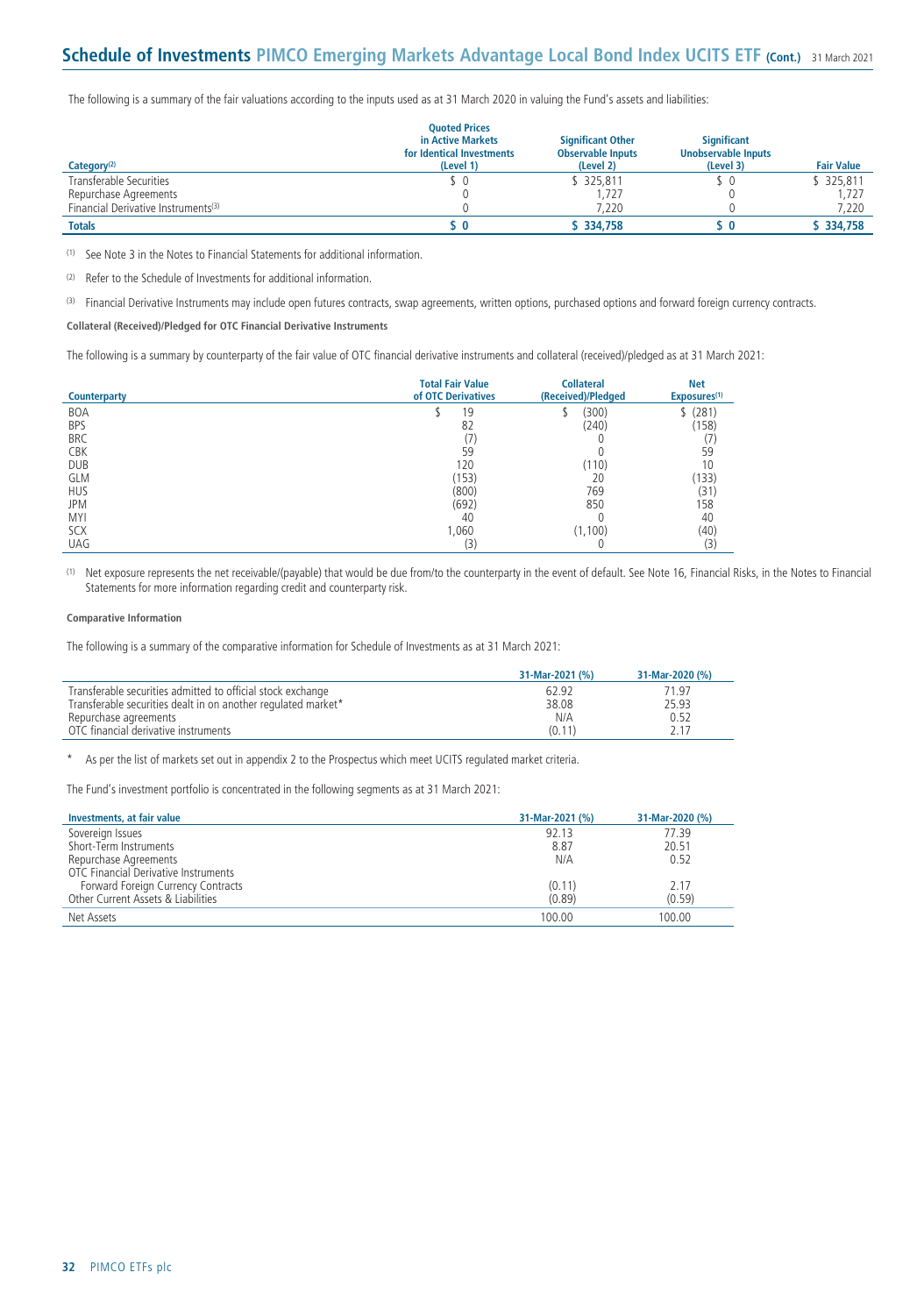### **Schedule of Investments PIMCO Euro Low Duration Corporate Bond UCITS ETF** 31 March 2021

| <b>DESCRIPTION</b>                                | PAR<br>(000S)        | <b>FAIR</b><br>VALUE<br>(000S) | % OF<br><b>NET</b><br><b>ASSETS</b> |
|---------------------------------------------------|----------------------|--------------------------------|-------------------------------------|
| <b>TRANSFERABLE SECURITIES</b>                    |                      |                                |                                     |
| <b>AUSTRIA</b>                                    |                      |                                |                                     |
| <b>CORPORATE BONDS &amp; NOTES</b>                |                      |                                |                                     |
| CA Immobilien Anlagen AG<br>1.000% due 27/10/2025 | € 1.000 € 1.008 0.39 |                                |                                     |
| <b>IMMOFINANZ AG</b><br>2.625% due 27/01/2023     | 800                  | 830                            | 0.33                                |
| Total Austria                                     |                      | 1.838                          | 0.72                                |

| <b>BELGIUM</b>                                                                      |                     |                   |                  |
|-------------------------------------------------------------------------------------|---------------------|-------------------|------------------|
| <b>CORPORATE BONDS &amp; NOTES</b>                                                  |                     |                   |                  |
| <b>Barry Callebaut Services NV</b><br>2.375% due 24/05/2024                         | 1.700               | 1.810 0.71        |                  |
| UCB S.A.<br>1.000% due 30/03/2028<br>1.875% due 02/04/2022<br>5.125% due 02/10/2023 | 400<br>1,200<br>217 | 1.222 0.48<br>244 | 402 0.16<br>0.09 |
| <b>Total Belgium</b>                                                                |                     | 3.678             | - 1.44           |

| BERMUDA                            |  |  |
|------------------------------------|--|--|
| <b>CORPORATE BONDS &amp; NOTES</b> |  |  |
| Decembris 1989                     |  |  |

| Bacardi Ltd.          |                  |  |
|-----------------------|------------------|--|
| 2.750% due 03/07/2023 | 4.100 4.322 1.69 |  |
|                       |                  |  |

### **CAYMAN ISLANDS**

| <b>CORPORATE BONDS &amp; NOTES</b>                      |    |         |            |          |
|---------------------------------------------------------|----|---------|------------|----------|
| Avolon Holdings Funding Ltd.<br>4.250% due 15/04/2026   | \$ | 400     |            | 357 0.14 |
| Hutchison Whampoa Finance Ltd.<br>1.375% due 31/10/2021 |    | € 2,700 | 2.725 1.06 |          |
| Sunac China Holdings Ltd.<br>5.950% due 26/04/2024      | ٢  | 500     | 430 0.17   |          |
| Total Cayman Islands                                    |    |         | 3,512 1.37 |          |
|                                                         |    |         |            |          |

|  | HINA |  |
|--|------|--|
|  |      |  |

| <b>CORPORATE BONDS &amp; NOTES</b>                                       |                |                    |          |
|--------------------------------------------------------------------------|----------------|--------------------|----------|
| <b>Bank of China Ltd.</b><br>0.250% due 17/04/2022                       | $\epsilon$ 700 |                    | 702 0.28 |
| China Huaneng Group Hong Kong Treasury<br><b>Management Holding Ltd.</b> |                |                    |          |
| 2.400% due 10/12/2022                                                    |                | \$1,600 1,392 0.54 |          |
| <b>Total China</b>                                                       |                | 2.094 0.82         |          |
|                                                                          |                |                    |          |

### **CYPRUS**

| <b>SOVEREIGN ISSUES</b>                                                                                                    |                |                            |              |
|----------------------------------------------------------------------------------------------------------------------------|----------------|----------------------------|--------------|
| <b>Cyprus Government International Bond</b><br>0.000% due 09/02/2026 (a)                                                   | $\epsilon$ 200 | 200                        | 0.08         |
| <b>DENMARK</b>                                                                                                             |                |                            |              |
| <b>CORPORATE BONDS &amp; NOTES</b>                                                                                         |                |                            |              |
| H Lundbeck A/S<br>0.875% due 14/10/2027<br><b>Nykredit Realkredit A/S</b><br>0.750% due 14/07/2021<br><b>Total Denmark</b> | 1.200<br>100   | 1.219<br>100<br>1.319 0.52 | 0.48<br>0.04 |
| <b>FINLAND</b>                                                                                                             |                |                            |              |
| <b>CORPORATE BONDS &amp; NOTES</b>                                                                                         |                |                            |              |
| Neste Ovi<br>0.750% due 25/03/2028                                                                                         | 300            | 299                        | 0.12         |

| <u>0.750% due 25/03/2028</u> | 3U |
|------------------------------|----|
| <b>FRANCE</b>                |    |

| <b>CORPORATE BONDS &amp; NOTES</b>                                                                 |                         |                                   |          |
|----------------------------------------------------------------------------------------------------|-------------------------|-----------------------------------|----------|
| Auchan Holding S.A.<br>3.250% due 23/07/2027                                                       | 200                     |                                   | 232 0.09 |
| <b>BNP Paribas S.A.</b><br>0.500% due 15/07/2025<br>1.125% due 22/11/2023<br>1.125% due 28/08/2024 | 1.000<br>1.300<br>1.500 | 1.013 0.40<br>1.343 0.52<br>1.558 | 0.61     |
| <b>BPCE S.A.</b><br>0.500% due 15/09/2027                                                          | 1.400                   | 1.408                             | 0.55     |

| <b>DESCRIPTION</b>                                                                  | PAR<br>(000S)     | <b>FAIR</b><br>VALUE<br>(000S) | % OF<br><b>NET</b><br><b>ASSETS</b> |
|-------------------------------------------------------------------------------------|-------------------|--------------------------------|-------------------------------------|
| <b>Bureau Veritas S.A.</b><br>1.250% due 07/09/2023                                 | € 1,600 €         | 1,644                          | 0.64                                |
| <b>Credit Agricole Assurances S.A.</b><br>4.500% due 14/10/2025 (d)                 | 1,500             | 1,715                          | 0.67                                |
| <b>Peugeot Invest</b><br>1.875% due 30/10/2026                                      | 800               | 811                            | 0.32                                |
| Ingenico Group S.A.<br>1.625% due 13/09/2024<br>2.500% due 20/05/2021               | 2,000<br>1,300    | 2,086<br>1,304                 | 0.82<br>0.51                        |
| SEB S.A.<br>1.375% due 16/06/2025<br>1.500% due 31/05/2024<br>2.375% due 25/11/2022 | 600<br>700<br>700 | 620<br>725<br>722              | 0.24<br>0.28<br>0.28                |
| Societe Generale S.A.<br>0.875% due 01/07/2026<br>1.250% due 15/02/2024             | 200<br>500        | 205<br>518                     | 0.08<br>0.20                        |
| <b>TDF Infrastructure SASU</b><br>2.875% due 19/10/2022                             | 1,700             | 1,761                          | 0.69                                |
| <b>Ubisoft Entertainment S.A.</b><br>0.878% due 24/11/2027<br>1.289% due 30/01/2023 | 1,700<br>700      | 1,696<br>712                   | 0.66<br>0.28                        |
| Vilmorin & Cie S.A.<br>1.375% due 26/03/2028                                        | 400               | 395                            | 0.15                                |
|                                                                                     |                   | 20,468                         | 7.99                                |

#### **SOVEREIGN ISSUES France Government International Bond**<br>0.250% due 25/07/2024 (c) 3,084 0.250% due 25/07/2024 (c) 3,084 3,324 1. Total France 23,792 9. **GERMANY CORPORATE BONDS & NOTES Bayer AG** 0.375% due 06/07/2024 1,200 1,215 0.47 **Daimler AG** 0.000% due 03/07/2024 300 301 0.12000 301 0.12000 301 0.121 0.121 0.121 0.121 0.121 0.121 0.121 0.12 2.000% due 22/08/2026 **Deutsche Bank AG** 0.750% due 17/02/2027 800 796 0.3<br>1.000% due 19/11/2025 1,200 1,219 0.4 1.000% due 19/11/2025 1,200 1,219 0.4<br>1.500% due 20/01/2022 1,700 1,723 0.6 1.500% due 20/01/2022 1,700 1,723 0.6<br>4.250% due 14/10/2021 \$ 1,300 1,127 0.4 4.250% due 14/10/2021 **Fraport AG Frankfurt Airport Services Worldwide** 1.625% due 09/07/2024 **Hamburg Commercial Bank AG** 0.750% due 23/11/2023 300 303 0.12 **Schaeffler AG** 3.375% due 12/10/2028 1,100 1,204 0.4 **Sixt SE** 1.750% due 09/12/2024 1,200 1,229 0.4 **Vantage Towers AG**  $0.000\%$  due 31/03/2025 (a) 2,500 2,494 0.9 **Volkswagen Bank GmbH** 1.875% due 31/01/2024 3,500 3,678 1.4 **Volkswagen Financial Services AG** 0.875% due 12/04/2023 1,500 1,526 0.6 Total Germany 19,236 7.5

#### **GUERNSEY, CHANNEL ISLANDS CORPORATE BONDS & NOTES**

| Credit Suisse Group Funding Guernsey Ltd.<br>1.250% due 14/04/2022       | 2.500 | 2.533 0.99 |          |
|--------------------------------------------------------------------------|-------|------------|----------|
| <b>Globalworth Real Estate Investments Ltd.</b><br>3.000% due 29/03/2025 | 500   |            | 532 0.21 |
| Total Guernsey, Channel Islands                                          |       | 3.065 1.20 |          |
|                                                                          |       |            |          |

### **INDIA**

### **CORPORATE BONDS & NOTES**

| Shriram Transport Finance Co. Ltd. |        |          |
|------------------------------------|--------|----------|
| 5.950% due 24/10/2022              | \$ 600 | 525 0.21 |
|                                    |        |          |

| 。OF<br><b>NET</b><br><b>ETS</b> | <b>DESCRIPTION</b>                                                                 | PAR<br>(000S)             | <b>FAIR</b><br>VALUE<br>(000S) | % OF<br><b>NET</b><br><b>ASSETS</b> |
|---------------------------------|------------------------------------------------------------------------------------|---------------------------|--------------------------------|-------------------------------------|
| 54                              | <b>INDONESIA</b><br><b>SOVEREIGN ISSUES</b>                                        |                           |                                |                                     |
| 57                              | Indonesia Government International Bond<br>2.625% due 14/06/2023                   | € 1,600 €                 | 1,688                          | 0.66                                |
| 32                              | <b>IRELAND</b>                                                                     |                           |                                |                                     |
|                                 | <b>CORPORATE BONDS &amp; NOTES</b>                                                 |                           |                                |                                     |
| 32<br>51                        | <b>AIB Group PLC</b><br>2.875% due 30/05/2031                                      | 600                       | 637                            | 0.25                                |
| 24<br>28<br>28                  | <b>Bank of Ireland Group PLC</b><br>0.750% due 08/07/2024<br>1.375% due 29/08/2023 | 600<br>1,500              | 609<br>1,549                   | 0.24<br>0.60                        |
| 38                              | <b>Dell Bank International DAC</b><br>0.625% due 17/10/2022                        | 100                       | 101                            | 0.04                                |
| 20                              | <b>German Postal Pensions Securitisation PLC</b><br>4.375% due 18/01/2022          | 2,000                     | 2,077                          | 0.81                                |
| 59                              |                                                                                    |                           | 4,973                          | 1.94                                |
| 56                              | NON-AGENCY MORTGAGE-BACKED SECURITIES                                              |                           |                                |                                     |
| 28                              | <b>Mulcair Securities DAC</b><br>0.457% due 24/04/2071                             | 616                       | 618                            | 0.24                                |
| 15                              | <b>Total Ireland</b>                                                               |                           | 5,591                          | 2.18                                |
| 99                              | <b>ISLE OF MAN</b>                                                                 |                           |                                |                                     |
|                                 | <b>CORPORATE BONDS &amp; NOTES</b>                                                 |                           |                                |                                     |
| 30<br>29                        | <b>NE Property BV</b><br>2.625% due 22/05/2023                                     | 750                       | 779                            | 0.30                                |
|                                 | <b>ITALY</b>                                                                       |                           |                                |                                     |
|                                 | <b>CORPORATE BONDS &amp; NOTES</b>                                                 |                           |                                |                                     |
|                                 | Aeroporti di Roma SpA<br>5.441% due 20/02/2023                                     | £<br>200                  | 250                            | 0.10                                |
| 47<br>12                        | AMCO - Asset Management Co. SpA<br>1.500% due 17/07/2023                           | 500<br>€                  | 518                            | 0.20                                |
| 34                              | Atlantia SpA<br>1.625% due 03/02/2025<br>Esercizi Aeroportuali SEA SpA             | 700                       | 712                            | 0.28                                |
| 31<br>48                        | 3.125% due 17/04/2021<br>3.500% due 09/10/2025                                     | 1.900<br>1,100            | 1,902<br>1,169                 | 0.74<br>0.46                        |
| 57<br>44                        | Immobiliare Grande Distribuzione SIIQ SpA<br>2.125% due 28/11/2024                 | 1,100                     | 1,066                          | 0.42                                |
| 50                              | Intesa Sanpaolo SpA<br>1.000% due 04/07/2024                                       | 1,500                     | 1,543                          | 0.60                                |
| 12                              | <b>Telecom Italia SpA</b><br>5.875% due 19/05/2023                                 | £ 1,300                   | 1,665                          | 0.65                                |
| 47                              | <b>UniCredit SpA</b><br>3.750% due 12/04/2022<br>6.750% due 10/09/2021 (d)(f)      | \$1,800<br>$\epsilon$ 700 | 1,577<br>716                   | 0.61<br>0.28                        |
| 48                              | <b>Total Italy</b>                                                                 |                           | 11,118                         | 4.34                                |
| 97                              | <b>JAPAN</b>                                                                       |                           |                                |                                     |
| 44                              | <b>CORPORATE BONDS &amp; NOTES</b>                                                 |                           |                                |                                     |
| 50                              | Asahi Group Holdings Ltd.<br>0.155% due 23/10/2024                                 | 100                       | 101                            | 0.04                                |
| 51                              | Mizuho Financial Group, Inc.                                                       |                           |                                |                                     |

| Asani Group Holdings Ltd.<br>0.155% due 23/10/2024                                               | 100                   | 101                 | 0.04                 |
|--------------------------------------------------------------------------------------------------|-----------------------|---------------------|----------------------|
| Mizuho Financial Group, Inc.<br>0.000% due 10/04/2023<br>0.118% due 06/09/2024                   | 1,500<br>600          | 1,509<br>602        | 0.59<br>0.24         |
| Nidec Corp.<br>0.487% due 27/09/2021                                                             | 700                   | 702                 | 0.27                 |
| Nissan Motor Co. Ltd.<br>2.652% due 17/03/2026<br>3.522% due 17/09/2025<br>4.345% due 17/09/2027 | 800<br>\$1,200<br>700 | 868<br>1.082<br>648 | 0.34<br>0.42<br>0.25 |
| Sumitomo Mitsui Financial Group, Inc.<br>0.465% due 30/05/2024<br>0.819% due 23/07/2023          | € 1,700<br>600        | 1.729<br>613        | 0.68<br>0.24         |
| Takeda Pharmaceutical Co. Ltd.<br>0.750% due 09/07/2027<br>Total Japan                           | 1,800                 | 1.848<br>9.702 3.79 | 0.72                 |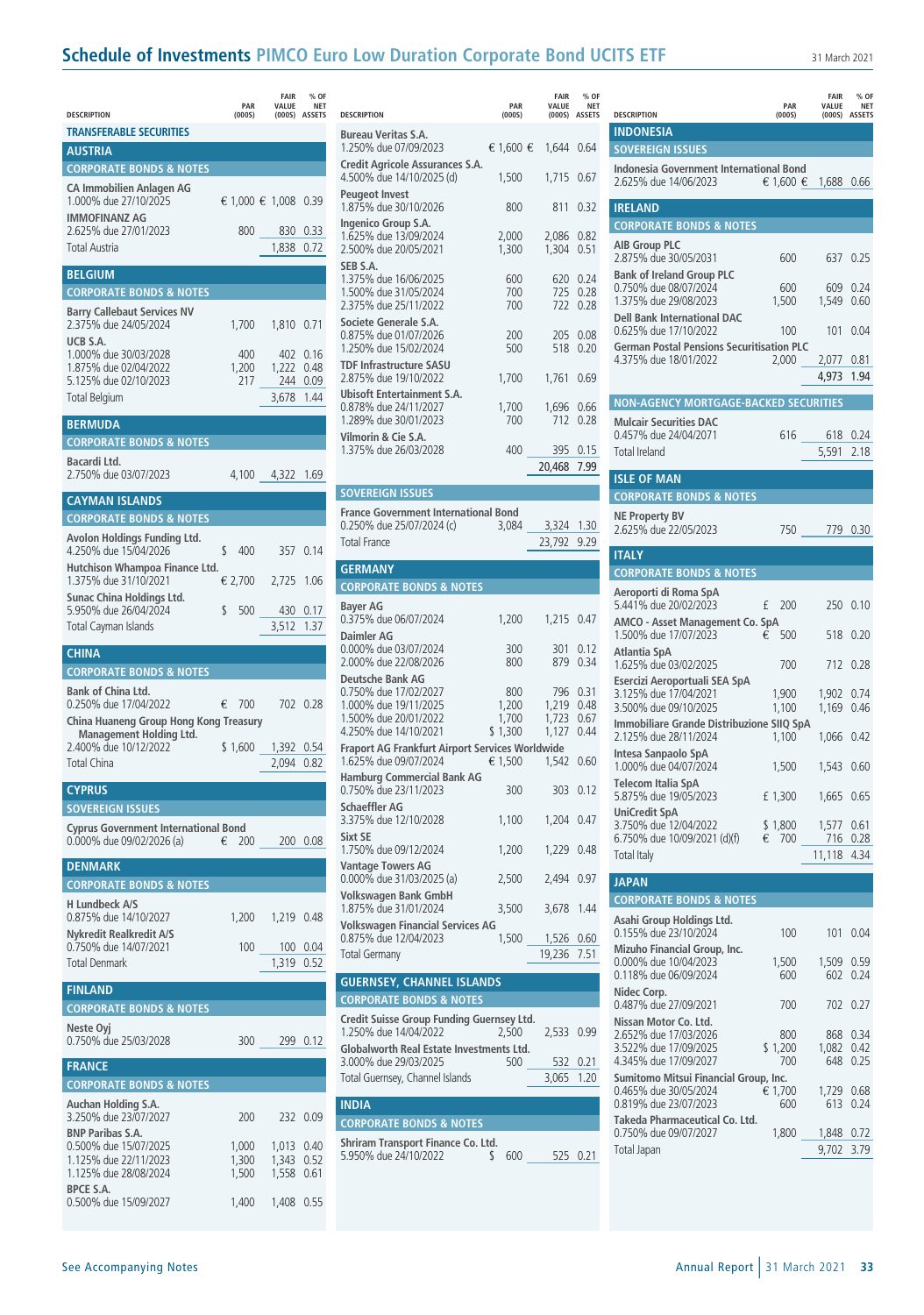### **Schedule of Investments PIMCO Euro Low Duration Corporate Bond UCITS ETF (Content)**

**FAIR**

**% OF**

| <b>DESCRIPTION</b>                                                                                                                        |    | PAR<br>(000S) | FAIR<br>VALUE<br>(000S) | % OF<br><b>NET</b><br><b>ASSETS</b> |
|-------------------------------------------------------------------------------------------------------------------------------------------|----|---------------|-------------------------|-------------------------------------|
| <b>JERSEY, CHANNEL ISLANDS</b>                                                                                                            |    |               |                         |                                     |
| <b>CORPORATE BONDS &amp; NOTES</b><br>AA Bond Co. Ltd.<br>2.875% due 31/07/2043<br>5.500% due 31/07/2050<br>Total Jersey, Channel Islands | £  | 249 €<br>351  | 295<br>454<br>749       | 0.11<br>0.18<br>0.29                |
| <b>LUXEMBOURG</b>                                                                                                                         |    |               |                         |                                     |
| <b>CORPORATE BONDS &amp; NOTES</b>                                                                                                        |    |               |                         |                                     |
| <b>ArcelorMittal S.A.</b><br>1.000% due 19/05/2023                                                                                        |    | € 1,600       | 1,624                   | 0.63                                |
| Aroundtown S.A.<br>0.000% due 16/07/2026 (a)                                                                                              |    | 1,100         | 1,072                   | 0.42                                |
| 0.375% due 23/09/2022<br><b>Bevco Lux SARL</b>                                                                                            |    | 100           | 101                     | 0.04                                |
| 1.750% due 09/02/2023                                                                                                                     |    | 2,600         | 2,689                   | 1.05                                |
| <b>Blackstone Property Partners Europe Holdings SARL</b><br>1.400% due 06/07/2022                                                         |    | 1,400         | 1,420                   | 0.55                                |
| <b>CK Hutchison Group Telecom Finance S.A.</b><br>0.375% due 17/10/2023                                                                   |    | 800           | 807                     | 0.31                                |
| CPI Property Group S.A.<br>2.750% due 12/05/2026                                                                                          |    | 200           | 217                     | 0.08                                |
| <b>Cromwell Ereit Lux Finco SARL</b><br>2.125% due 19/11/2025                                                                             |    | 2,400         | 2.477                   | 0.97                                |
| <b>Eurofins Scientific SE</b><br>2.125% due 25/07/2024                                                                                    |    | 1.200         | 1,272                   | 0.50                                |
| Gazprom PJSC Via Gaz Capital S.A.<br>2.250% due 22/11/2024                                                                                |    | 400           | 414                     | 0.16                                |
| 2.949% due 24/01/2024<br><b>Lincoln Financing SARL</b>                                                                                    |    | 900           | 943                     | 0.37                                |
| 3.625% due 01/04/2024<br><b>Logicor Financing SARL</b>                                                                                    |    | 800           | 810                     | 0.32                                |
| 0.750% due 15/07/2024<br><b>Medtronic Global Holdings S.C.A.</b>                                                                          |    | 1,600         | 1,629                   | 0.64                                |
| 0.000% due 15/03/2023 (a)<br><b>SELP Finance SARL</b>                                                                                     |    | 1,500         | 1,508                   | 0.59                                |
| 1.250% due 25/10/2023                                                                                                                     |    | 200           | 206                     | 0.08                                |
| <b>Traton Finance Luxembourg S.A.</b><br>0.125% due 24/03/2025                                                                            |    | 1,400         | 1,400                   | 0.55                                |
| <b>Total Luxembourg</b>                                                                                                                   |    |               | 18,589                  | 7.26                                |
| <b>MAURITIUS</b>                                                                                                                          |    |               |                         |                                     |
| <b>CORPORATE BONDS &amp; NOTES</b><br>Greenko Dutch RV                                                                                    |    |               |                         |                                     |
| 3.850% due 29/03/2026                                                                                                                     | \$ | 200           | 171                     | 0.07                                |
| <b>NETHERLANDS</b>                                                                                                                        |    |               |                         |                                     |
| <b>ASSET-BACKED SECURITIES</b>                                                                                                            |    |               |                         |                                     |
| Dryden Euro CLO BV<br>0.880% due 15/01/2030                                                                                               | €  | 700           | 700                     | 0.27                                |
| <b>Tikehau CLO BV</b><br>0.880% due 07/12/2029                                                                                            |    | 1.404         | 1,405                   | 0.55                                |
|                                                                                                                                           |    |               | 2,105                   | 0.82                                |
| <b>CORPORATE BONDS &amp; NOTES</b>                                                                                                        |    |               |                         |                                     |
| <b>ABN AMRO Bank NV</b><br>1.250% due 28/05/2025                                                                                          |    | 1,000         | 1.046                   | 0.41                                |
| <b>ASR Nederland NV</b><br>5.000% due 30/09/2024 (d)                                                                                      |    | 1,200         | 1,365                   | 0.53                                |
| <b>Conti-Gummi Finance BV</b><br>2.125% due 27/11/2023                                                                                    |    | 200           | 211                     | 0.08                                |

| <b>DESCRIPTION</b>                                                                      | PAR<br>(000S)      | VALUE<br>(000S) | NET<br><b>ASSETS</b> |
|-----------------------------------------------------------------------------------------|--------------------|-----------------|----------------------|
| Madrilena Red de Gas Finance BV<br>4.500% due 04/12/2023                                | € 1,515 €          | 1,687 0.66      |                      |
| <b>NN Group NV</b><br>4.500% due 15/01/2026 (d)<br>4.625% due 08/04/2044                | 700<br>600         | 802<br>671      | 0.31<br>0.26         |
| <b>Q-Park Holding BV</b><br>1.500% due 01/03/2025                                       | 500                | 482             | 0.19                 |
| <b>Redexis Gas Finance BV</b><br>1.875% due 28/05/2025<br><b>Sagax Euro Mtn NL BV</b>   | 2,300              | 2,441           | 0.95                 |
| 0.750% due 26/01/2028<br><b>Syngenta Finance NV</b>                                     | 300                | 298             | 0.12                 |
| 1.875% due 02/11/2021<br>3.933% due 23/04/2021                                          | 3.000<br>\$<br>300 | 3,016<br>256    | 1.18<br>0.10         |
| <b>Teva Pharmaceutical Finance Netherlands BV</b><br>3.250% due 15/04/2022              | 400<br>€           | 406<br>20,431   | 0.16<br>7.98         |
| Total Netherlands                                                                       |                    | 22,536          | 8.80                 |
| <b>NORWAY</b>                                                                           |                    |                 |                      |
| <b>CORPORATE BONDS &amp; NOTES</b>                                                      |                    |                 |                      |
| <b>Aker BP ASA</b><br>3.000% due 15/01/2025                                             | \$1,000            | 881             | 0.34                 |
| <b>SAUDI ARABIA</b><br><b>CORPORATE BONDS &amp; NOTES</b>                               |                    |                 |                      |
| Saudi Arabian Oil Co.<br>1.250% due 24/11/2023                                          | 1.100              | 943             | 0.37                 |
| <b>SLOVENIA</b><br><b>CORPORATE BONDS &amp; NOTES</b>                                   |                    |                 |                      |
| Nova Ljubljanska Banka d.d.<br>3.650% due 19/11/2029                                    | €<br>400           |                 | 394 0.15             |
| <b>SOUTH KOREA</b>                                                                      |                    |                 |                      |
| <b>CORPORATE BONDS &amp; NOTES</b>                                                      |                    |                 |                      |
| Shinhan Bank Co. Ltd.<br>1.183% due 29/09/2025                                          | AUD 1,100          | 707             | 0.28                 |
| <b>SPAIN</b>                                                                            |                    |                 |                      |
| <b>ASSET-BACKED SECURITIES</b>                                                          |                    |                 |                      |
| <b>BBVA Consumer Auto</b><br>0.270% due 20/07/2031                                      | € 2,117            | 2,125           | 0.83                 |
| <b>CORPORATE BONDS &amp; NOTES</b>                                                      |                    |                 |                      |
| Abertis Infraestructuras S.A.<br>3.375% due 27/11/2026                                  | £ 2,600            | 3,279           | 1.28                 |
| Banco Bilbao Vizcaya Argentaria S.A.<br>8.875% due 14/04/2021 (d)(f)                    | € 1,000            | 1,003           | 0.39                 |
| <b>Banco de Sabadell S.A.</b><br>1.125% due 11/03/2027<br>Bankia S.A.                   | 800                | 822             | 0.32                 |
| 3.750% due 15/02/2029<br>CaixaBank S.A.                                                 | 300                | 323             | 0.13                 |
| 1.750% due 24/10/2023<br>Cellnex Finance Co. S.A.                                       | 1,400              | 1,461           | 0.57                 |
| 1.250% due 15/01/2029<br>Grifols S.A.<br>1.625% due 15/02/2025                          | 300<br>700         | 294<br>702      | 0.12<br>0.27         |
| IE2 Holdco S.A.U.<br>2.375% due 27/11/2023                                              | 2,200              | 2,325           | 0.91                 |
| Merlin Properties Socimi S.A.<br>2.225% due 25/04/2023<br>2.375% due 23/05/2022         | 600<br>1,200       | 624<br>1,227    | 0.24<br>0.48         |
| NorteGas Energia Distribucion S.A.<br>0.905% due 22/01/2031                             | 500                | 498             | 0.19                 |
|                                                                                         |                    | 12,558          | 4.90                 |
| <b>SOVEREIGN ISSUES</b>                                                                 |                    |                 |                      |
| <b>Autonomous Community of Catalonia</b><br>4.900% due 15/09/2021<br><b>Total Spain</b> | 900                | 920<br>15,603   | 0.36<br>6.09         |

| э<br>EIF<br>(Cont.)                                                                                                               |                           |                              |                                     |
|-----------------------------------------------------------------------------------------------------------------------------------|---------------------------|------------------------------|-------------------------------------|
| <b>DESCRIPTION</b>                                                                                                                | PAR<br>(000S)             | FAIR<br>VALUE<br>(000S)      | % OF<br><b>NET</b><br><b>ASSETS</b> |
| <b>SWEDEN</b>                                                                                                                     |                           |                              |                                     |
| <b>CORPORATE BONDS &amp; NOTES</b>                                                                                                |                           |                              |                                     |
| Alfa Laval Treasury International AB<br>1.375% due 12/09/2022                                                                     | €<br>500 €                | 509                          | 0.20                                |
| <b>Castellum AB</b><br>2.125% due 20/11/2023                                                                                      | 800                       | 843                          | 0.33                                |
| <b>Fastighets AB Balder</b><br>1.125% due 14/03/2022                                                                              | 1,400                     | 1.413                        | 0.55                                |
| <b>Molnlycke Holding AB</b><br>1.750% due 28/02/2024                                                                              | 800                       | 841                          | 0.33                                |
| Samhallsbyggnadsbolaget i Norden AB<br>1.125% due 04/09/2026                                                                      | 900                       | 920                          | 0.36                                |
| <b>Total Sweden</b>                                                                                                               |                           | 4,526                        | 1.77                                |
| <b>SWITZERLAND</b>                                                                                                                |                           |                              |                                     |
| <b>CORPORATE BONDS &amp; NOTES</b>                                                                                                |                           |                              |                                     |
| <b>Credit Suisse AG</b><br>6.500% due 08/08/2023 (f)<br><b>Credit Suisse Group AG</b>                                             | \$1,200                   | 1,127                        | 0.44                                |
| 1.250% due 17/07/2025                                                                                                             | €<br>300                  | 309                          | 0.12                                |
| <b>UBS Group AG</b><br>0.250% due 29/01/2026<br>1.250% due 17/04/2025<br>7.125% due 10/08/2021 (d)(f)<br><b>Total Switzerland</b> | 200<br>1,500<br>\$<br>900 | 201<br>1.553<br>781<br>3,971 | 0.08<br>0.61<br>0.30<br>1.55        |
|                                                                                                                                   |                           |                              |                                     |
| <b>UNITED KINGDOM</b>                                                                                                             |                           |                              |                                     |
| <b>CORPORATE BONDS &amp; NOTES</b>                                                                                                |                           |                              |                                     |
| <b>Barclays Bank PLC</b><br>10.000% due 21/05/2021                                                                                | £<br>500                  | 594                          | 0.23                                |
| <b>Barclays PLC</b><br>3.375% due 02/04/2025<br>7.125% due 15/06/2025 (d)(f)                                                      | € 3,300<br>£<br>500       | 3,606<br>662                 | 1.41<br>0.26                        |
| <b>Bellis Acquisition Co. PLC</b><br>3.250% due 16/02/2026                                                                        | 600                       | 708                          | 0.28                                |
| <b>British Telecommunications PLC</b><br>0.875% due 26/09/2023<br>1.125% due 10/03/2023                                           | € 1,300<br>500            | 1,330<br>513                 | 0.52<br>0.20                        |
| <b>Chanel Ceres PLC</b><br>0.500% due 31/07/2026                                                                                  | 1,000                     | 1,011                        | 0.39                                |

1.134% due 10/02/2022 800 803 0.31

1.500% due 09/01/2023 3,800 3,810 1.49

6.000% due 29/09/2023 (d)(f) 200 218 0.09

1.125% due 14/08/2023 1,100 1,125 0.44

1.500% due 05/07/2023 2,200 2,266 0.88

3.500% due 15/06/2026 500 511 0.20

6.125% due 21/01/2025 £ 200 264 0.10

0.240% due 21/06/2024 € 600 607 0.24

3.750% due 19/05/2026 £ 400 486 0.19

2.000% due 08/03/2023 € 3,300 3,363 1.31<br>2.500% due 22/03/2023 1,200 1,259 0.49

0.312% due 27/03/2024 <sup>1</sup> 1,700 1,714 0.67<br>1.125% due 08/09/2023 2,500 2,567 1.00

2.100% due 13/01/2023 \$ 79 69 0.03

3.750% due 17/02/2026 £ 400 497 0.19

2.875% due 24/06/2025 € 1,500 1,604 0.63

29,587 11.55

**FCE Bank PLC**

**Informa PLC**

**John Lewis PLC**

**HSBC Holdings PLC**

**G4S International Finance PLC**

**Imperial Brands Finance PLC**

**Lloyds Banking Group PLC**

**Marks & Spencer PLC**

**NatWest Group PLC**

2.500% due 22/03/2023

1.125% due 08/09/2023 **Santander UK PLC**

**Travis Perkins PLC**

**Virgin Money UK PLC**

**International Game Technology PLC**

**Santander UK Group Holdings PLC**<br>0.312% due 27/03/2024 1,700

| 0.250% due 23/02/2026<br>1.375% due 07/03/2024 | 600<br>1.500 | 1.559 0.61 | 598 0.23 |
|------------------------------------------------|--------------|------------|----------|
| <b>34</b> PIMCO ETFs plc                       |              |            |          |

**Cooperatieve Rabobank UA**

6.625% due 29/06/2021 (d)(f) **Daimler International Finance BV**

**Enel Finance International NV**

**IMCD NV**

**LeasePlan Corp. NV**

0.750% due 29/08/2023 900 921 0.36<br>6.625% due 29/06/2021 (d)(f) 1,200 1,219 0.48

0.625% due 27/02/2023 1,100 1,117 0.44

0.000% due 17/06/2024 (a) 700 704 0.27

2.500% due 26/03/2025 700 730 0.29

0.125% due 13/09/2023 900 902 0.35<br>0.250% due 23/02/2026 600 598 0.23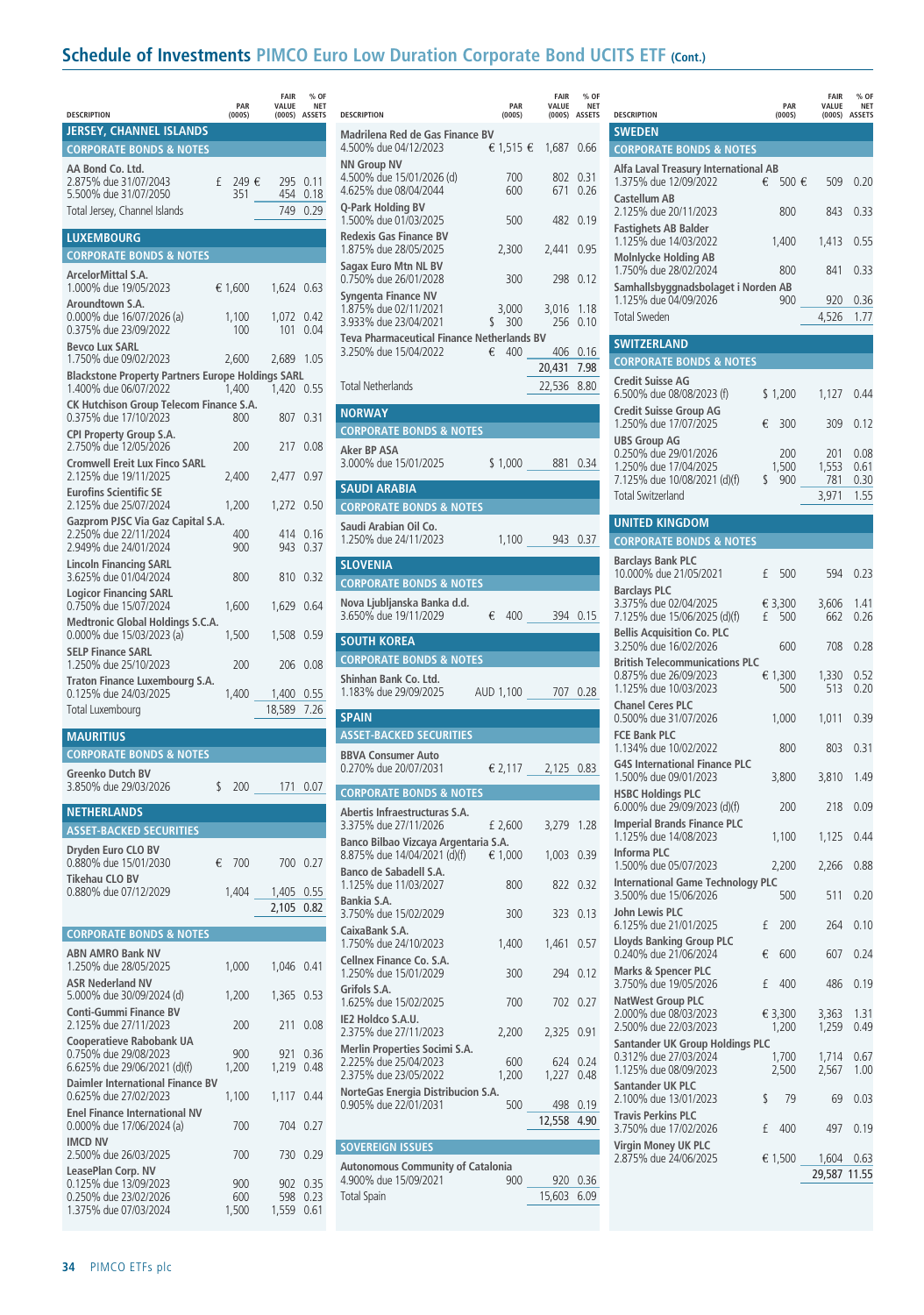| <b>DESCRIPTION</b>                                                                        |    | PAR<br>(000S)         | FAIR<br>VALUE<br>(000S) | % OF<br><b>NET</b><br><b>ASSETS</b> |  |
|-------------------------------------------------------------------------------------------|----|-----------------------|-------------------------|-------------------------------------|--|
| <b>NON-AGENCY MORTGAGE-BACKED SECURITIES</b>                                              |    |                       |                         |                                     |  |
| <b>Finsbury Square PLC</b><br>1.048% due 16/06/2069                                       | £  | 464 €                 | 547                     | 0.22                                |  |
| <b>Hawksmoor Mortgages PLC</b><br>1.100% due 25/05/2053                                   |    | 1,634                 | 1,925                   | 0.75                                |  |
| <b>Towd Point Mortgage Funding PLC</b><br>1.058% due 20/10/2051                           |    | 480                   | 567                     | 0.22                                |  |
| <b>Total United Kingdom</b>                                                               |    |                       | 3,039<br>32,626 12.74   | 1.19                                |  |
| <b>UNITED STATES</b>                                                                      |    |                       |                         |                                     |  |
| <b>CORPORATE BONDS &amp; NOTES</b>                                                        |    |                       |                         |                                     |  |
| AbbVie, Inc.<br>1.250% due 01/06/2024                                                     | €  | 200                   | 208                     | 0.08                                |  |
| American Tower Corp.<br>1.375% due 04/04/2025<br>2.400% due 15/03/2025                    | \$ | 1,400<br>100          | 1,463<br>89             | 0.57<br>0.03                        |  |
| AT&T, Inc.<br>0.250% due 04/03/2026<br>1.600% due 19/05/2028<br>2.875% due 02/03/2025 (d) |    | € 1,700<br>800<br>500 | 1,706<br>855<br>500     | 0.67<br>0.33<br>0.19                |  |
| <b>Bank of America Corp.</b><br>0.157% due 25/04/2024                                     |    | 1,300                 | 1,308                   | 0.51                                |  |
| <b>Bayer U.S. Finance LLC</b><br>1.194% due 15/12/2023                                    |    | \$1,600               | 1,381                   | 0.54                                |  |
| <b>Booking Holdings, Inc.</b><br>0.100% due 08/03/2025                                    |    | € 3,000               | 3,011                   | 1.18                                |  |
| <b>British Airways Pass-Through Trust</b><br>3.300% due 15/06/2034                        | \$ | 586                   | 498                     | 0.19                                |  |
| Chubb INA Holdings, Inc.<br>0.300% due 15/12/2024                                         | €  | 300                   | 303                     | 0.12                                |  |
| Citigroup, Inc.<br>1.250% due 06/07/2026                                                  |    | 900                   | 940                     | 0.37                                |  |

| <b>DESCRIPTION</b>                                                                 |    | PAR<br>(000S)    | <b>FAIR</b><br>VALUE<br>(000S) | % OF<br><b>NET</b><br><b>ASSETS</b> |
|------------------------------------------------------------------------------------|----|------------------|--------------------------------|-------------------------------------|
| <b>CyrusOne LP</b><br>1.450% due 22/01/2027                                        | €  | 100 €            | 101                            | 0.04                                |
| <b>Dell International LLC</b><br>5.450% due 15/06/2023                             | \$ | 800              | 744                            | 0.29                                |
| <b>Digital Euro Finco LLC</b><br>2.500% due 16/01/2026                             | €  | 400              | 441                            | 0.17                                |
| <b>Ford Motor Credit Co. LLC</b><br>0.000% due 07/12/2022<br>1.744% due 19/07/2024 |    | 1,200<br>700     | 1,178<br>705                   | 0.46<br>0.28                        |
| <b>General Electric Co.</b><br>0.375% due 17/05/2022                               |    | 2,700            | 2,717                          | 1.06                                |
| <b>Global Payments, Inc.</b><br>2.650% due 15/02/2025                              | \$ | 100              | 89                             | 0.03                                |
| Goldman Sachs Group, Inc.<br>0.002% due 21/04/2023<br>2.000% due 27/07/2023        |    | € 1,500<br>2,000 | 1,503<br>2,098                 | 0.59<br>0.82                        |
| International Flavors & Fragrances, Inc.<br>0.500% due 25/09/2021                  |    | 1.100            | 1.103                          | 0.43                                |
| JPMorgan Chase & Co.<br>0.625% due 25/01/2024                                      |    | 1,300            | 1.326                          | 0.52                                |
| Kinder Morgan, Inc.<br>1.500% due 16/03/2022                                       |    | 900              | 915                            | 0.36                                |
| Mattel, Inc.<br>3.375% due 01/04/2026                                              |    | \$1.100          | 969                            | 0.38                                |
| <b>Metropolitan Life Global Funding</b><br>0.375% due 09/04/2024                   | €  | 500              | 508                            | 0.20                                |
| <b>MPT Operating Partnership LP</b><br>2.550% due 05/12/2023                       |    | £ 1,100          | 1,312                          | 0.51                                |
| Philip Morris International, Inc.<br>2.875% due 30/05/2024                         |    | € 1,600          | 1.745                          | 0.68                                |
| Radian Group, Inc.<br>6.625% due 15/03/2025                                        | \$ | 900              | 859                            | 0.34                                |
|                                                                                    |    |                  |                                |                                     |

| <b>DESCRIPTION</b>                                                                             |    | PAR<br>(000S) |   | FAIR<br>VALUE<br>(000S) | % OF<br><b>NET</b><br><b>ASSETS</b> |
|------------------------------------------------------------------------------------------------|----|---------------|---|-------------------------|-------------------------------------|
| <b>Reliance Standard Life Global Funding</b><br>2.625% due 22/07/2022                          | \$ | 400 €         |   | 350                     | 0.14                                |
| <b>Standard Industries, Inc.</b><br>2.250% due 21/11/2026<br><b>Utah Acquisition Sub, Inc.</b> | €  | 1.500         |   | 1.526                   | 0.60                                |
| 2.250% due 22/11/2024                                                                          |    | 1.200         |   | 1.285                   | 0.50                                |
| Wells Fargo & Co.<br>1.442% due 31/10/2023                                                     | \$ | 1,700         |   | 1,469                   | 0.57                                |
|                                                                                                |    |               |   | 35,205                  | 13.75                               |
| <b>U.S. TREASURY OBLIGATIONS</b>                                                               |    |               |   |                         |                                     |
| <b>U.S. Treasury Notes</b>                                                                     |    |               |   |                         |                                     |
| 1.875% due 31/08/2022                                                                          |    | 200           |   | 175                     | 0.07                                |
| <b>Total United States</b>                                                                     |    |               |   | 35,380                  | 13.82                               |
|                                                                                                |    |               |   |                         |                                     |
|                                                                                                |    |               |   |                         |                                     |
| <b>SHORT-TERM INSTRUMENTS</b>                                                                  |    |               |   |                         |                                     |
| <b>FRANCE TREASURY BILLS</b>                                                                   |    |               |   |                         |                                     |
| (0.618)% due<br>27/05/2021 (a)(b)                                                              | €  | 1.100         |   |                         | 0.43                                |
| <b>Total Short-Term Instruments</b>                                                            |    |               |   | 1,101<br>1,101          | 0.43                                |
|                                                                                                |    |               |   |                         |                                     |
| <b>Total Transferable Securities</b>                                                           |    |               |   | € 230,935 90.20         |                                     |
|                                                                                                |    | <b>SHARES</b> |   |                         |                                     |
| <b>INVESTMENT FUNDS</b>                                                                        |    |               |   |                         |                                     |
| <b>EXCHANGE-TRADED FUNDS</b>                                                                   |    |               |   |                         |                                     |
| PIMCO ETFs plc - PIMCO<br><b>Euro Short Maturity</b>                                           |    |               |   |                         |                                     |
| UCITS ETF (e)                                                                                  |    | 69,000        |   | 6,751                   | 2.64                                |
| <b>Total Investment Funds</b>                                                                  |    |               | € | 6,751                   | 2.64                                |

## **REPURCHASE AGREEMENTS**

| Counterparty                       | Lending<br>Rate | <b>Settlement</b><br>Date | <b>Maturity</b><br><b>Date</b> | <b>Principal</b><br><b>Amount</b> | <b>Collateralised By</b>                                           | <b>Collateral</b><br>(Received) | <b>Repurchase</b><br>Agreements,<br>at Value | <b>Repurchase</b><br>Agreement<br><b>Proceeds</b><br>to be<br>Received <sup>(1)</sup> | $%$ of<br><b>Net Assets</b> |
|------------------------------------|-----------------|---------------------------|--------------------------------|-----------------------------------|--------------------------------------------------------------------|---------------------------------|----------------------------------------------|---------------------------------------------------------------------------------------|-----------------------------|
| <b>BPS</b>                         |                 | (0.950)% 31/03/2021       | 01/04/2021                     | € 14.400                          | Netherlands Government International Bond<br>1.750% due 15/07/2023 | € $(14.238)$                    | € 14.400                                     | € 14.400                                                                              | 5.62                        |
| <b>Total Repurchase Agreements</b> |                 |                           |                                |                                   |                                                                    | € $(14.238)$                    | € 14.400                                     | € 14.400                                                                              | 5.62                        |

(1) Includes accrued interest.

**FINANCIAL DERIVATIVE INSTRUMENTS DEALT IN ON A REGULATED MARKET (amounts in thousands\*, except number of contracts) \* A zero balance may reflect actual amounts rounding to less than one thousand.**

**FUTURES**

| <b>Description</b>                                                           | <b>Type</b> | <b>Expiration</b><br><b>Month</b> | # of<br><b>Contracts</b> | <b>Unrealised</b><br><b>Appreciation/</b><br>(Depreciation) | $%$ of<br><b>Net Assets</b> |
|------------------------------------------------------------------------------|-------------|-----------------------------------|--------------------------|-------------------------------------------------------------|-----------------------------|
| Euro-Bobl June Futures                                                       | Long        | 06/2021                           | 173                      | €                                                           | 0.00                        |
| Euro-Schatz June Futures                                                     | Long        | 06/2021                           | 334                      |                                                             | 0.00                        |
| U.S. Treasury 2-Year Note June Futures                                       | Short       | 06/2021                           | 78                       | 14                                                          | 0.01                        |
| U.S. Treasury 5-Year Note June Futures                                       | Short       | 06/2021                           | 46                       | 59                                                          | 0.02                        |
| U.S. Treasury 10-Year Note June Futures                                      | Short       | 06/2021                           | 38                       | 107                                                         | 0.04                        |
| United Kingdom Long Gilt June Futures                                        | Short       | 06/2021                           | 32                       | 54                                                          | 0.02                        |
|                                                                              |             |                                   |                          | € 237                                                       | 0.09                        |
| <b>Total Financial Derivative Instruments Dealt in on a Regulated Market</b> |             |                                   |                          | $£$ 237                                                     | 0.09                        |

### **CENTRALLY CLEARED FINANCIAL DERIVATIVE INSTRUMENTS (amounts in thousands\*)**

**\* A zero balance may reflect actual amounts rounding to less than one thousand.**

### **CREDIT DEFAULT SWAPS ON CORPORATE, SOVEREIGN AND U.S. MUNICIPAL ISSUES - BUY PROTECTION(1)**

|                         | <b>Fixed Deal</b> | <b>Maturity</b> | <b>Notional</b>       | <b>Appreciation/</b> | $%$ of            |
|-------------------------|-------------------|-----------------|-----------------------|----------------------|-------------------|
| <b>Reference Entity</b> | (Pay) Rate        | <b>Date</b>     | Amount <sup>(3)</sup> | (Depreciation)       | <b>Net Assets</b> |
|                         |                   |                 |                       |                      |                   |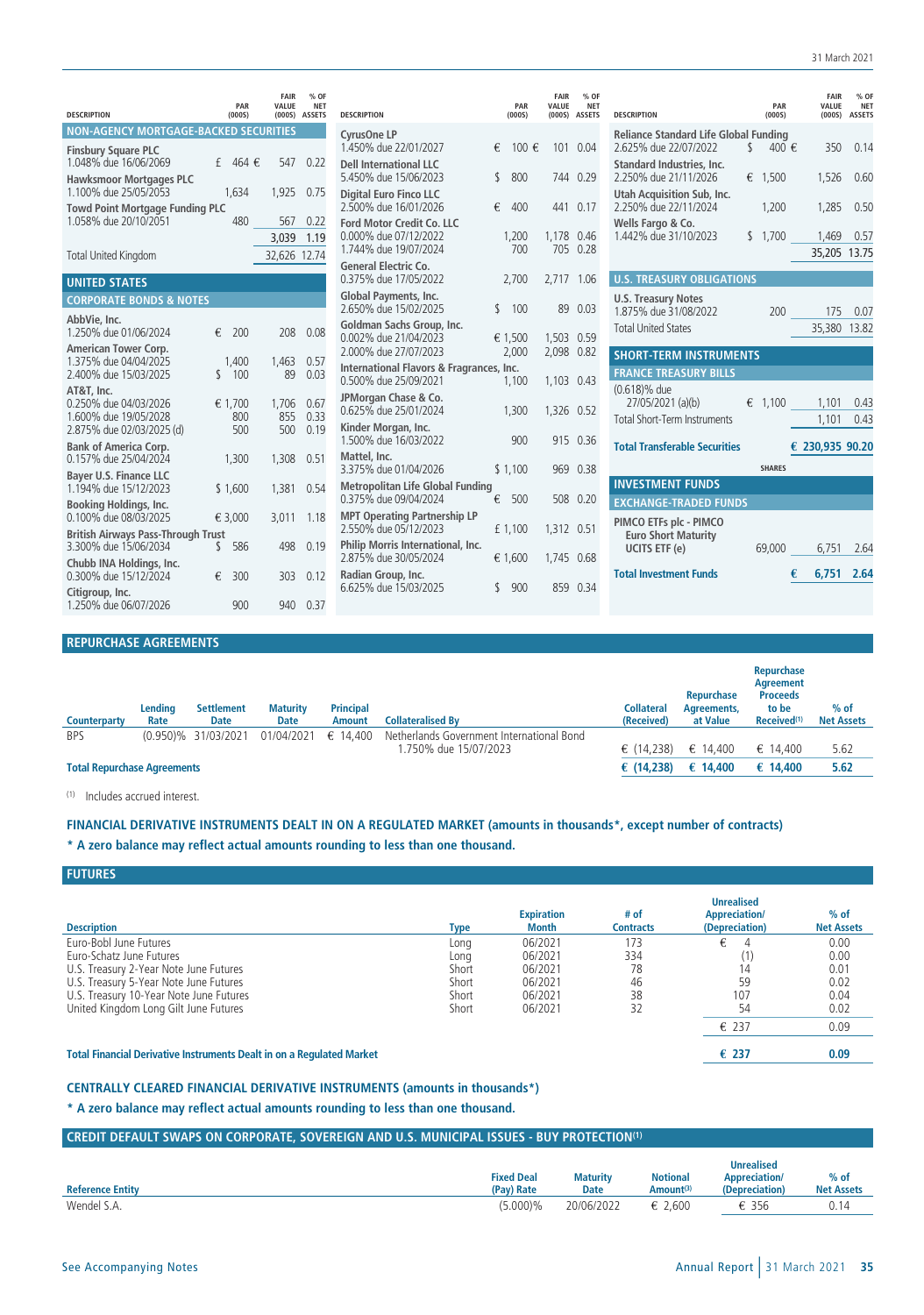## **Schedule of Investments PIMCO Euro Low Duration Corporate Bond UCITS ETF (Cont.)**

### **CREDIT DEFAULT SWAPS ON CORPORATE, SOVEREIGN AND U.S. MUNICIPAL ISSUES - SELL PROTECTION<sup>(2)</sup>**

|                                     |                                          |                 |                                          | <b>Unrealised</b> |                   |
|-------------------------------------|------------------------------------------|-----------------|------------------------------------------|-------------------|-------------------|
|                                     | <b>Fixed Deal</b><br><b>Receive Rate</b> | <b>Maturity</b> | <b>Notional</b><br>Amount <sup>(3)</sup> | Appreciation/     | $%$ of            |
| <b>Reference Entity</b>             |                                          | <b>Date</b>     |                                          | (Depreciation)    | <b>Net Assets</b> |
| Auchan Holding S.A.                 | 1.000%                                   | 20/12/2027      | 400<br>€                                 | € 15              | 0.01              |
| Rolls-Royce PLC                     | 1.000                                    | 20/06/2024      | l.100                                    | (47)              | (0.02)            |
| Rolls-Royce PLC                     | 1.000                                    | 20/12/2024      | 300                                      | (16)              | (0.01)            |
| Telefonica Emisiones S.A.           | 1.000                                    | 20/06/2026      | 200                                      |                   | 0.00              |
| Vodafone Group PLC                  | 1.000                                    | 20/06/2024      | 500                                      |                   | 0.00              |
| Volkswagen International Finance NV | 1.000                                    | 20/12/2024      | 700                                      |                   | 0.01              |
|                                     |                                          |                 |                                          | $\epsilon$ (34)   | (0.01)            |

#### **CREDIT DEFAULT SWAPS ON CREDIT INDICES - SELL PROTECTION(2)**

|                                      | <b>Fixed Deal</b>   | <b>Maturity</b> | <b>Notional</b>       | Appreciation/  | $%$ of            |
|--------------------------------------|---------------------|-----------------|-----------------------|----------------|-------------------|
| <b>Index/Tranches</b>                | <b>Receive Rate</b> | <b>Date</b>     | Amount <sup>(3)</sup> | (Depreciation) | <b>Net Assets</b> |
| iTraxx Europe Senior 34 5-Year Index | $.000\%$            | 20/12/2025      | € 6.900               |                | 0.00              |

#### **INTEREST RATE SWAPS**

| Pay/<br><b>Receive</b><br><b>Floating</b><br>Rate | <b>Floating Rate Index</b> | <b>Fixed</b><br>Rate | <b>Maturity</b><br><b>Date</b> | <b>Notional</b><br><b>Amount</b> | <b>Unrealised</b><br><b>Appreciation/</b><br>(Depreciation) | $%$ of<br><b>Net Assets</b> |
|---------------------------------------------------|----------------------------|----------------------|--------------------------------|----------------------------------|-------------------------------------------------------------|-----------------------------|
| Receive                                           | 6-Month JPY-LIBOR          | 0.300%               | 20/09/2027                     | ¥ 380.000                        | $\epsilon$ (47)                                             | (0.02)                      |

#### **Total Centrally Cleared Financial Derivative Instruments € 283 0.11**

- (1) If the Fund is a buyer of protection and a credit event occurs, as defined under the terms of that particular swap agreement, the Fund will either (i) receive from the seller of protection an amount equal to the notional amount of the swap and deliver the referenced obligation or underlying securities comprising the referenced index or (ii) receive a net settlement amount in the form of cash, securities or other deliverable obligations equal to the notional amount of the swap less the recovery value of the referenced obligation or underlying securities comprising the referenced index.
- (2) If the Fund is a seller of protection and a credit event occurs, as defined under the terms of that particular swap agreement, the Fund will either (i) pay to the buyer of protection an amount equal to the notional amount of the swap and take delivery of the referenced obligation or underlying securities comprising the referenced index or (ii) pay a net settlement amount in the form of cash, securities or other deliverable obligations equal to the notional amount of the swap less the recovery value of the referenced obligation or underlying securities comprising the referenced index.
- (3) The maximum potential amount the Fund could be required to pay as a seller of credit protection or receive as a buyer of credit protection if a credit event occurs as defined under the terms of that particular swap agreement.

#### **OTC FINANCIAL DERIVATIVE INSTRUMENTS (amounts in thousands\*, except number of contracts)**

#### **\* A zero balance may reflect actual amounts rounding to less than one thousand.**

#### **CREDIT DEFAULT SWAPS ON CORPORATE, SOVEREIGN AND U.S. MUNICIPAL ISSUES - SELL PROTECTION(1)**

|            |                                      | <b>Fixed Deal</b>   | <b>Maturity</b> | <b>Notional</b>       | <b>Premiums</b> | <b>Unrealised</b><br>Appreciation/ | Fair         | $%$ of            |
|------------|--------------------------------------|---------------------|-----------------|-----------------------|-----------------|------------------------------------|--------------|-------------------|
|            | <b>Counterparty Reference Entity</b> | <b>Receive Rate</b> | <b>Date</b>     | Amount <sup>(2)</sup> | Paid/(Received) | (Depreciation)                     | <b>Value</b> | <b>Net Assets</b> |
| <b>JPM</b> | Hochtief AG                          | 5.000%              | 20/12/2025      | $\epsilon$ 400        | $\epsilon$ 77   |                                    | € 76         | 0.03              |

(1) If the Fund is a seller of protection and a credit event occurs, as defined under the terms of that particular swap agreement, the Fund will either (i) pay to the buyer of protection an amount equal to the notional amount of the swap and take delivery of the referenced obligation or underlying securities comprising the referenced index or (ii) pay a net settlement amount in the form of cash, securities or other deliverable obligations equal to the notional amount of the swap less the recovery value of the referenced obligation or underlying securities comprising the referenced index.

(2) The maximum potential amount the Fund could be required to pay as a seller of credit protection or receive as a buyer of credit protection if a credit event occurs as defined under the terms of that particular swap agreement.

#### **FORWARD FOREIGN CURRENCY CONTRACTS**

| Counterparty                                      | <b>Settlement</b><br><b>Month</b> | <b>Currency to</b><br>be Delivered | <b>Currency</b><br>to be Received | <b>Unrealised</b><br><b>Appreciation</b> | <b>Unrealised</b><br>(Depreciation) | <b>Net Unrealised</b><br><b>Appreciation/</b><br>(Depreciation) | $%$ of<br><b>Net Assets</b> |
|---------------------------------------------------|-----------------------------------|------------------------------------|-----------------------------------|------------------------------------------|-------------------------------------|-----------------------------------------------------------------|-----------------------------|
| <b>BRC</b>                                        | 05/2021                           | 990                                | 828<br>€                          | €<br>$\Omega$                            | €<br>(13)                           | (13)<br>€                                                       | (0.01)                      |
| <b>HUS</b>                                        | 05/2021                           | ,100<br>AUD                        | 708                               |                                          | (4)                                 | (4)                                                             | 0.00                        |
|                                                   | 05/2021                           | 20,395                             | 16,875                            |                                          | (463)                               | (463)                                                           | (0.18)                      |
| <b>JPM</b>                                        | 05/2021                           | 447<br>€                           | 540                               | 12                                       |                                     | 12                                                              | 0.01                        |
|                                                   | 05/2021                           | 320                                | €<br>265                          |                                          |                                     | (7)                                                             | 0.00                        |
| <b>RBC</b>                                        | 05/2021                           | 218                                | 185                               |                                          |                                     | (1)                                                             | 0.00                        |
| <b>UAG</b>                                        | 05/2021                           | £ 11,916                           | 13,680                            |                                          | (299)                               | (299)                                                           | (0.12)                      |
|                                                   | 05/2021                           | 137                                | 115                               |                                          |                                     | (1)                                                             | 0.00                        |
|                                                   |                                   |                                    |                                   | $\epsilon$ 12                            | € $(788)$                           | (776)<br>€                                                      | (0.30)                      |
| <b>Total OTC Financial Derivative Instruments</b> |                                   |                                    |                                   |                                          |                                     | (700)                                                           | (0.27)                      |
| <b>Total Investments</b>                          |                                   |                                    |                                   |                                          |                                     | € 251,906                                                       | 98.39                       |
| <b>Other Current Assets &amp; Liabilities</b>     |                                   |                                    |                                   |                                          |                                     | 4,121<br>€                                                      | 1.61                        |

**Net Assets € 256,027 100.00**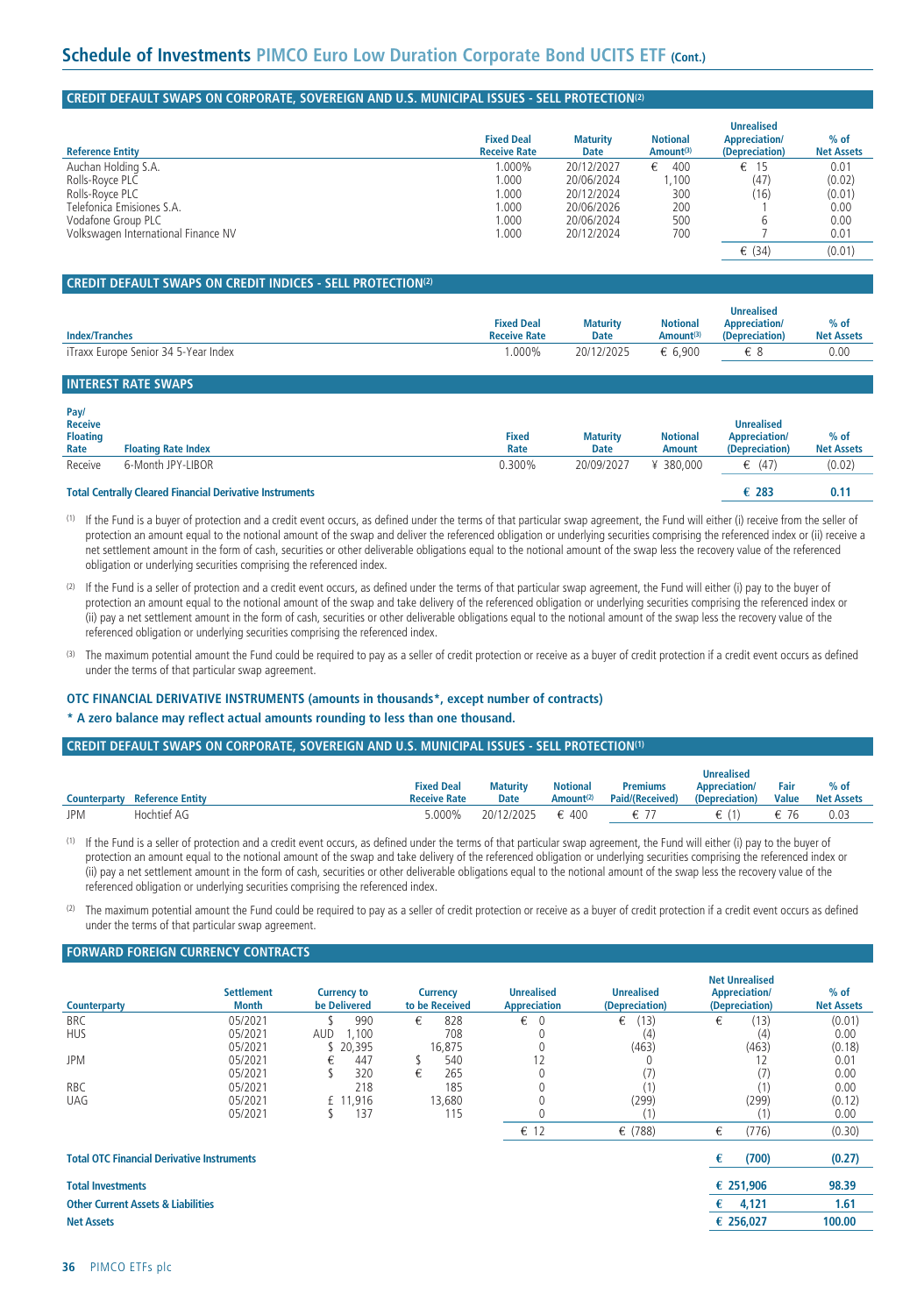### NOTES TO SCHEDULE OF INVESTMENTS (amounts in thousands\*):

**\* A zero balance may reflect actual amounts rounding to less than one thousand.**

**(a) Zero coupon security.**

**(b) Coupon represents a yield to maturity.**

**(c) Principal amount of security is adjusted for inflation.**

**(d) Perpetual maturity; date shown, if applicable, represents next contractual call date.**

**(e) Affiliated to the Fund.**

**(f) Contingent convertible security.**

**Cash of €1,843 has been pledged as collateral for exchange-traded and centrally cleared financial derivative instruments as at 31 March 2021.**

**Cash of €560 has been pledged as collateral for financial derivative instruments as governed by International Swaps and Derivatives Association, Inc. master agreements as at 31 March 2021.**

**Fair Value Measurements(1)**

The following is a summary of the fair valuations according to the inputs used as at 31 March 2021 in valuing the Fund's assets and liabilities:

|                                                 | <b>Ouoted Prices</b><br>in Active Markets<br>for Identical Investments | <b>Significant Other</b><br><b>Observable Inputs</b> | <b>Significant</b><br><b>Unobservable Inputs</b> |                   |
|-------------------------------------------------|------------------------------------------------------------------------|------------------------------------------------------|--------------------------------------------------|-------------------|
| Category <sup>(2)</sup>                         | (Level 1)                                                              | (Level 2)                                            | (Level 3)                                        | <b>Fair Value</b> |
| Transferable Securities                         |                                                                        | € 230.935                                            | € 0                                              | € 230.935         |
| Investment Funds                                | 6,751                                                                  |                                                      |                                                  | 6.751             |
| Repurchase Agreements                           |                                                                        | 14.400                                               |                                                  | 14.400            |
| Financial Derivative Instruments <sup>(3)</sup> | 237                                                                    | (417)                                                |                                                  | (180)             |
| <b>Totals</b>                                   | € 6.988                                                                | € 244.918                                            |                                                  | € 251.906         |

The following is a summary of the fair valuations according to the inputs used as at 31 March 2020 in valuing the Fund's assets and liabilities:

|                                                 | <b>Ouoted Prices</b><br>in Active Markets<br>for Identical Investments | <b>Significant Other</b><br><b>Observable Inputs</b> | <b>Significant</b><br><b>Unobservable Inputs</b> |                   |  |
|-------------------------------------------------|------------------------------------------------------------------------|------------------------------------------------------|--------------------------------------------------|-------------------|--|
| Category <sup>(2)</sup>                         | (Level 1)                                                              | (Level 2)                                            | (Level 3)                                        | <b>Fair Value</b> |  |
| Transferable Securities                         |                                                                        | € 257.316                                            | € 0                                              | € 257,316         |  |
| Investment Funds                                |                                                                        | .883,،                                               |                                                  | 1,883             |  |
| Repurchase Agreements                           |                                                                        | 27.019                                               |                                                  | 27.019            |  |
| Financial Derivative Instruments <sup>(3)</sup> | (449)                                                                  | 31                                                   |                                                  | (138)             |  |
| <b>Totals</b>                                   | (449)                                                                  | € 286.529                                            |                                                  | € 286.080         |  |

(1) See Note 3 in the Notes to Financial Statements for additional information.

(2) Refer to the Schedule of Investments for additional information.

(3) Financial Derivative Instruments may include open futures contracts, swap agreements, written options, purchased options and forward foreign currency contracts.

**Collateral (Received)/Pledged for OTC Financial Derivative Instruments**

The following is a summary by counterparty of the fair value of OTC financial derivative instruments and collateral (received)/pledged as at 31 March 2021:

|                     | <b>Total Fair Value</b> | <b>Collateral</b>  | Net                      |
|---------------------|-------------------------|--------------------|--------------------------|
| <b>Counterparty</b> | of OTC Derivatives      | (Received)/Pledged | Exposures <sup>(1)</sup> |
| <b>BRC</b>          | 13)                     |                    | (13)                     |
| <b>HUS</b>          | (467)                   | 310                | (157)                    |
| <b>JPM</b>          | 81                      |                    | 81                       |
| <b>RBC</b>          |                         |                    |                          |
| <b>UAG</b>          | (300)                   | 250                | (50)                     |

(1) Net exposure represents the net receivable/(payable) that would be due from/to the counterparty in the event of default. See Note 16, Financial Risks, in the Notes to Financial Statements for more information regarding credit and counterparty risk.

#### **Comparative Information**

The following is a summary of the comparative information for Schedule of Investments as at 31 March 2021:

|                                                                 | 31-Mar-2021 (%) | 31-Mar-2020 (%) |
|-----------------------------------------------------------------|-----------------|-----------------|
| Transferable securities admitted to official stock exchange     | 85.66           | 85.99           |
| Transferable securities dealt in on another regulated market*   | 4.54            | 2.79            |
| Investment funds                                                | 2.64            | 0.65            |
| Repurchase agreements                                           | 5.62            | 9.32            |
| Financial derivative instruments dealt in on a regulated market | 0.09            | (0.16)          |
| Centrally cleared financial derivative instruments              | 0.11            | (0.12)          |
| OTC financial derivative instruments                            | (0.27)          | 0.23            |
| Reverse repurchase agreements                                   | N/A             | (0.26)          |

As per the list of markets set out in appendix 2 to the Prospectus which meet UCITS regulated market criteria.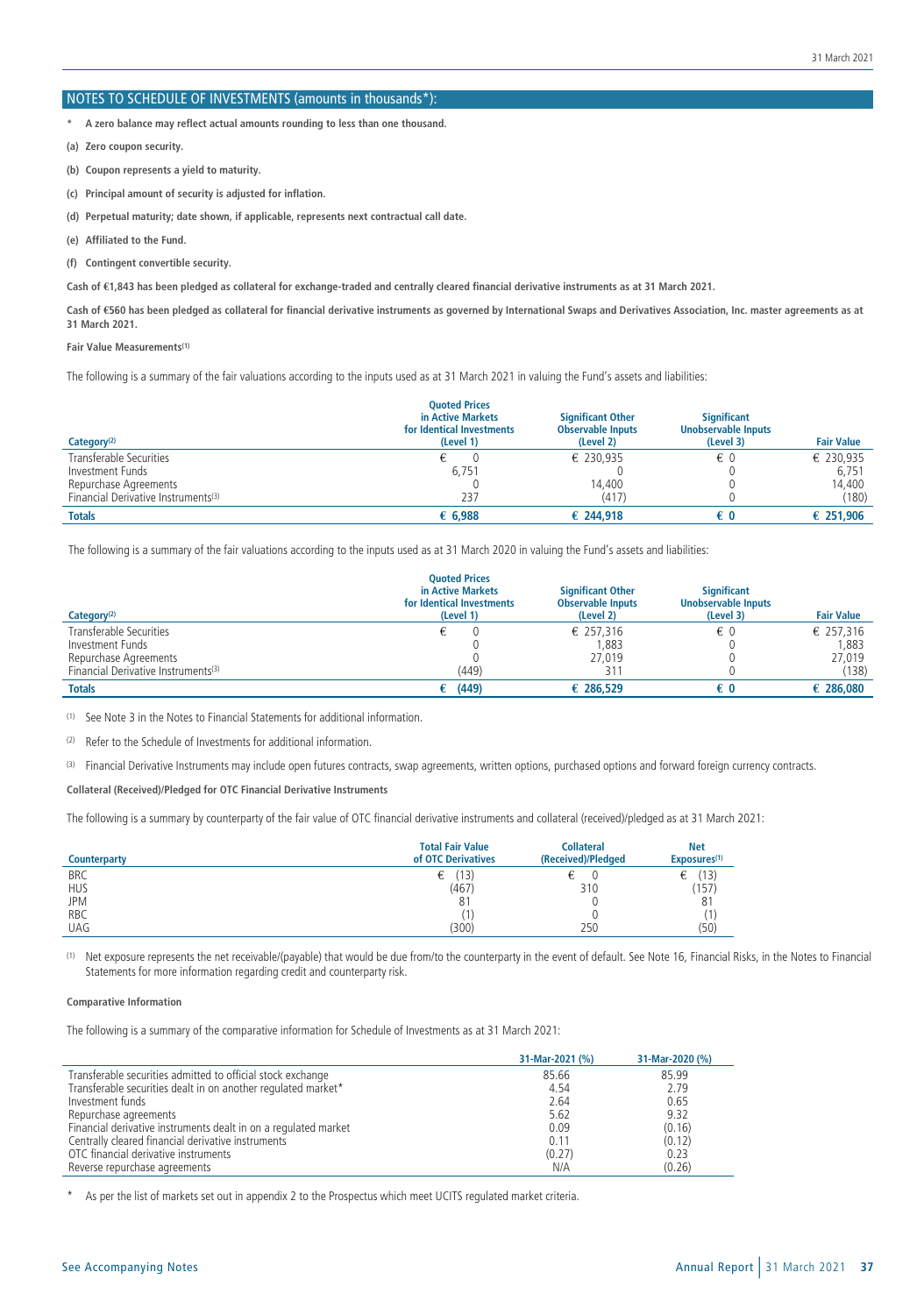The Fund's investment portfolio is concentrated in the following segments as at 31 March 2021:

| <b>Investments, at fair value</b>                                                        | 31-Mar-2021 (%) | 31-Mar-2020 (%) |
|------------------------------------------------------------------------------------------|-----------------|-----------------|
| Austria                                                                                  | 0.72            | 0.28            |
| Belgium                                                                                  | 1.44            | 2.40            |
| Bermuda                                                                                  | 1.69            | 1.40            |
| Cayman Islands                                                                           | 1.37            | 1.19            |
| China                                                                                    | 0.82            | 0.75            |
| Cyprus                                                                                   | 0.08            | N/A             |
| Denmark                                                                                  | 0.52            | 0.03            |
| Finland                                                                                  | 0.12            | N/A             |
|                                                                                          | 9.29            |                 |
| France                                                                                   |                 | 10.39           |
| Germany                                                                                  | 7.51            | 10.02           |
| Guernsey, Channel Islands                                                                | 1.20            | 0.95            |
| Hong Kong                                                                                | N/A             | 0.13            |
| India                                                                                    | 0.21            | 0.15            |
| Indonesia                                                                                | 0.66            | 0.55            |
| Ireland                                                                                  | 2.18            | 2.63            |
| Isle of Man                                                                              | 0.30            | 0.18            |
| Italy                                                                                    | 4.34            | 1.59            |
| Japan                                                                                    | 3.79            | 1.20            |
| Jersey, Channel Islands                                                                  | 0.29            | 0.31            |
| Luxembourg                                                                               | 7.26            | 6.29            |
| Mauritius                                                                                | 0.07            | N/A             |
| Netherlands                                                                              | 8.80            | 10.37           |
|                                                                                          | 0.34            |                 |
| Norway                                                                                   |                 | 0.25            |
| Saudi Arabia                                                                             | 0.37            | N/A             |
| Slovenia                                                                                 | 0.15            | 0.14            |
| South Korea                                                                              | 0.28            | N/A             |
| Spain                                                                                    | 6.09            | 4.34            |
| Sweden                                                                                   | 1.77            | 1.56            |
| Switzerland                                                                              | 1.55            | 0.84            |
| United Kingdom                                                                           | 12.74           | 12.74           |
| <b>United States</b>                                                                     | 13.82           | 18.10           |
| Short-Term Instruments                                                                   | 0.43            | N/A             |
| <b>Investment Funds</b>                                                                  | 2.64            | 0.65            |
| Repurchase Agreements                                                                    | 5.62            | 9.32            |
| Financial Derivative Instruments Dealt in on a Regulated Market                          |                 |                 |
| <b>Futures</b>                                                                           | 0.09            | (0.16)          |
| Centrally Cleared Financial Derivative Instruments                                       |                 |                 |
| Credit Default Swaps on Corporate, Sovereign and U.S. Municipal Issues - Buy Protection  | 0.14            | 0.09            |
| Credit Default Swaps on Corporate, Sovereign and U.S. Municipal Issues - Sell Protection | (0.01)          | (0.09)          |
| Credit Default Swaps on Credit Indices - Sell Protection                                 | 0.00            | (0.10)          |
| Interest Rate Swaps                                                                      | (0.02)          |                 |
|                                                                                          |                 | (0.02)          |
| OTC Financial Derivative Instruments                                                     |                 |                 |
| Credit Default Swaps on Corporate, Sovereign and U.S. Municipal Issues - Sell Protection | 0.03            | N/A             |
| Forward Foreign Currency Contracts                                                       | (0.30)          | 0.23            |
| Other Current Assets & Liabilities                                                       | 1.61            | 1.30            |
| Net Assets                                                                               | 100.00          | 100.00          |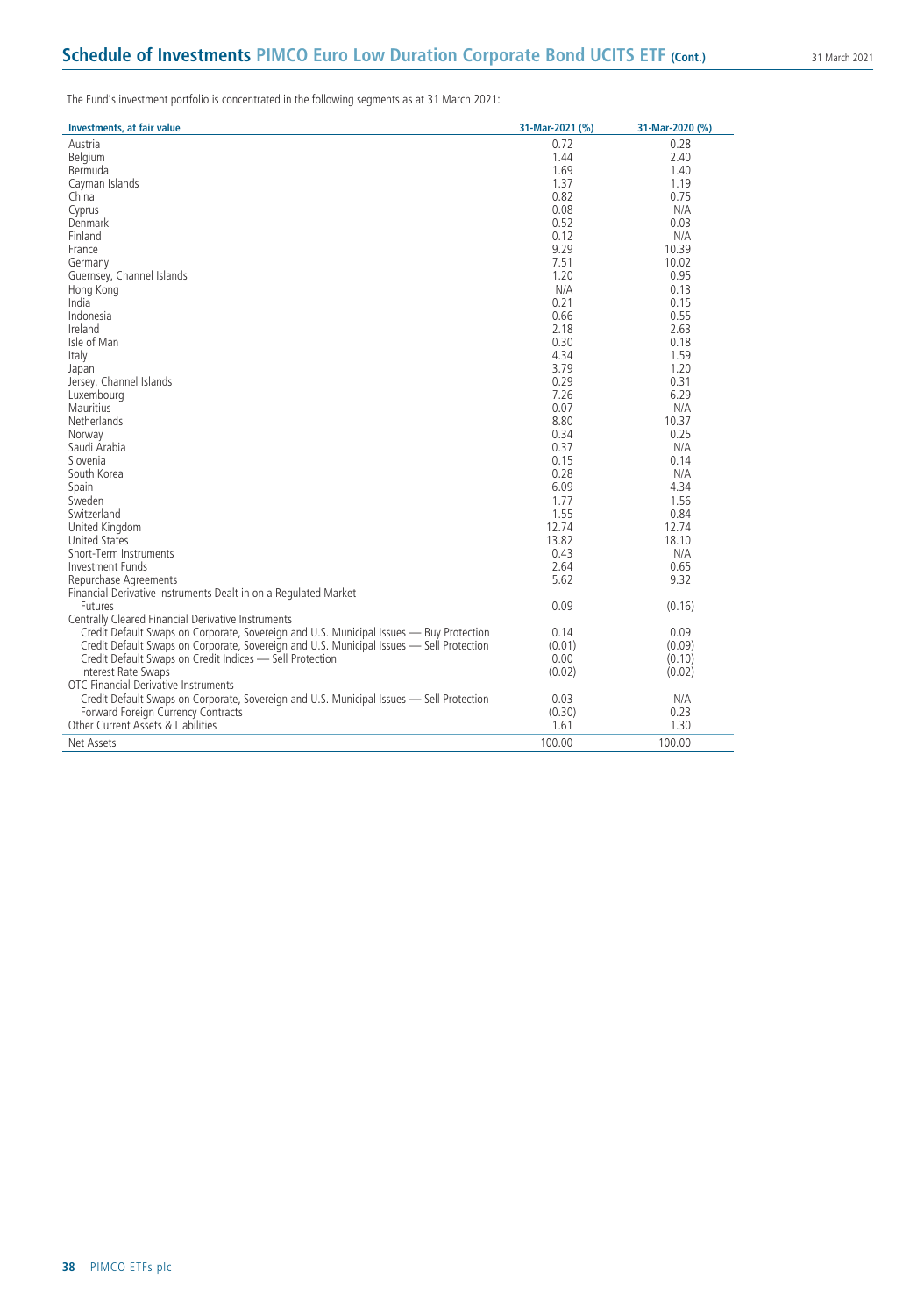## **Schedule of Investments PIMCO Euro Short-Term High Yield Corporate Bond Index UCITS ETF** 31 March 2021

| <b>DESCRIPTION</b>                                                          | PAR<br>(000S)       | FAIR<br>VALUE | % OF<br><b>NET</b><br>(000S) ASSETS |
|-----------------------------------------------------------------------------|---------------------|---------------|-------------------------------------|
| <b>TRANSFERABLE SECURITIES</b>                                              |                     |               |                                     |
| <b>AUSTRIA</b>                                                              |                     |               |                                     |
| <b>CORPORATE BONDS &amp; NOTES</b>                                          |                     |               |                                     |
| ams AG<br>6.000% due 31/07/2025                                             | $\epsilon$ 300<br>€ | 322           | 0.31                                |
| <b>Novomatic AG</b><br>1.625% due 20/09/2023                                | 215                 | 206           | 0.20                                |
| Raiffeisenlandesbank Niederoesterreich-Wien AG<br>5.875% due 27/11/2023 (d) | 200                 | 221           | 0.21                                |
| Wienerberger AG<br>2.000% due 02/05/2024                                    | 120                 | 126           | 0.12                                |
| <b>Total Austria</b>                                                        |                     | 875           | 0.84                                |
| <b>BELGIUM</b>                                                              |                     |               |                                     |
| <b>CORPORATE BONDS &amp; NOTES</b>                                          |                     |               |                                     |
| Solvay S.A.<br>2.500% due 02/12/2025 (b)                                    | 100                 | 102           | 0.10                                |
| 4.250% due 04/12/2023 (b)                                                   | 100                 | 108           | 0.10                                |
| <b>Total Belgium</b>                                                        |                     | 210           | 0.20                                |
| <b>CANADA</b>                                                               |                     |               |                                     |
| <b>CORPORATE BONDS &amp; NOTES</b>                                          |                     |               |                                     |
| Bombardier, Inc.<br>6.125% due 15/05/2021                                   | 300                 | 301           | 0.29                                |
| <b>CYPRUS</b>                                                               |                     |               |                                     |
| <b>CORPORATE BONDS &amp; NOTES</b>                                          |                     |               |                                     |
| <b>Bank of Cyprus PCL</b>                                                   |                     |               |                                     |
| 9.250% due 19/01/2027                                                       | 170                 | 175           | 0.17                                |
| <b>DENMARK</b>                                                              |                     |               |                                     |
| <b>CORPORATE BONDS &amp; NOTES</b>                                          |                     |               |                                     |
| <b>DKT Finance ApS</b><br>7.000% due 17/06/2023                             | 370                 | 379           | 0.36                                |
| <b>Norican A/S</b><br>4.500% due 15/05/2023                                 | 200                 | 186           | 0.18                                |
| <b>TDC A/S</b>                                                              |                     |               |                                     |
| 5.000% due 02/03/2022<br><b>Total Denmark</b>                               | 300                 | 312<br>877    | 0.30<br>0.84                        |
|                                                                             |                     |               |                                     |
| <b>FINLAND</b>                                                              |                     |               |                                     |
| <b>CORPORATE BONDS &amp; NOTES</b><br>Citycon Oyj                           |                     |               |                                     |
| 4.496% due 24/11/2024 (b)                                                   | 190                 | 195           | 0.19                                |
| Nokia Oyj<br>2.000% due 15/03/2024                                          | 600                 | 625           | 0.60                                |
| 2.000% due 11/03/2026<br>Outokumpu Oyj                                      | 230                 | 240           | 0.23                                |
| 4.125% due 18/06/2024<br>Teollisuuden Voima Oyj                             | 150                 | 153           | 0.15                                |
| 2.000% due 08/05/2024                                                       | 300                 | 307           | 0.29                                |
| 2.625% due 13/01/2023<br><b>Total Finland</b>                               | 450                 | 466<br>1,986  | 0.44<br>1.90                        |
|                                                                             |                     |               |                                     |
| <b>FRANCE</b><br><b>CORPORATE BONDS &amp; NOTES</b>                         |                     |               |                                     |
| <b>3AB Optique Developpement S.A.S.</b><br>4.000% due 01/10/2023            |                     |               |                                     |
| Accor S.A.                                                                  | 200                 | 203           | 0.19                                |
| 2.625% due 30/01/2025 (b)                                                   | 100                 | 96            | 0.09                                |
| 3.000% due 04/02/2026<br>3.625% due 17/09/2023                              | 100<br>300          | 105<br>319    | 0.10<br>0.31                        |
| 4.375% due 30/01/2024 (b)                                                   | 400                 | 414           | 0.40                                |
| <b>Altice France S.A.</b><br>2.500% due 15/01/2025                          | 395                 | 386           | 0.37                                |
| <b>Banijay Entertainment SASU</b><br>3.500% due 01/03/2025                  | 240                 | 242           | 0.23                                |
| <b>Banijay Group S.A.S.</b><br>6.500% due 01/03/2026                        | 130                 | 133           | 0.13                                |
| <b>Burger King France S.A.S.</b>                                            |                     |               |                                     |
| 6.000% due 01/05/2024<br>Casino Guichard Perrachon S.A.                     | 190                 | 194           | 0.19                                |

|                                                         | PAR                                 | FAIR<br>VALUE   | % OF<br><b>NET</b>    |                                                              | PAR              | <b>FAIR</b><br>VALUE | % OF<br><b>NET</b> |
|---------------------------------------------------------|-------------------------------------|-----------------|-----------------------|--------------------------------------------------------------|------------------|----------------------|--------------------|
| <b>DESCRIPTION</b><br>4.498% due 07/03/2024             | (000S)<br>$\epsilon$ 400 $\epsilon$ | 412             | (000S) ASSETS<br>0.39 | <b>DESCRIPTION</b><br><b>GERMANY</b>                         | (000S)           |                      | (000S) ASSETS      |
| 6.625% due 15/01/2026                                   | 150                                 | 159             | 0.15                  | <b>CORPORATE BONDS &amp; NOTES</b>                           |                  |                      |                    |
| CMA CGM S.A.                                            |                                     |                 |                       | <b>Adler Pelzer Holding GmbH</b>                             |                  |                      |                    |
| 5.250% due 15/01/2025<br>6.500% due 15/07/2022          | 400<br>0                            | 408<br>$\theta$ | 0.39<br>0.00          | 4.125% due 01/04/2024                                        | € 140 € 137 0.13 |                      |                    |
| 7.500% due 15/01/2026                                   | 125                                 | 137             | 0.13                  | <b>ADLER Real Estate AG</b>                                  |                  |                      | 202 0.19           |
| <b>Constellium SE</b><br>4.250% due 15/02/2026          | 125                                 | 128             | 0.12                  | 1.500% due 17/04/2022<br>1.875% due 27/04/2023               | 200<br>200       |                      | 202 0.19           |
| Crown European Holdings S.A.                            |                                     |                 |                       | 2.125% due 06/02/2024                                        | 100              | 101                  | 0.10               |
| 2.250% due 01/02/2023                                   | 200                                 | 206             | 0.20                  | Bertelsmann SE & Co. KGaA<br>3.000% due 23/04/2075           | 200              | 208                  | 0.20               |
| 2.625% due 30/09/2024<br>2.875% due 01/02/2026          | 480<br>200                          | 504<br>213      | 0.48<br>0.20          | <b>Bilfinger SE</b>                                          |                  |                      |                    |
| 4.000% due 15/07/2022                                   | 372                                 | 387             | 0.37                  | 5.750% due 14/06/2024                                        | 200              | 217                  | 0.21               |
| Electricite de France S.A.<br>4.000% due 04/07/2024 (b) | 600                                 | 650             | 0.62                  | <b>CeramTec BondCo GmbH</b><br>5.250% due 15/12/2025         | 128              | 130                  | 0.12               |
| 5.000% due 22/01/2026 (b)                               | 400                                 | 456             | 0.44                  | <b>Commerzbank AG</b>                                        |                  |                      |                    |
| 5.375% due 29/01/2025 (b)<br>Elis S.A.                  | 500                                 | 569             | 0.54                  | 4.000% due 23/03/2026<br>4.000% due 05/12/2030               | 315<br>200       | 351<br>218           | 0.34<br>0.21       |
| 1.750% due 11/04/2024                                   | 500                                 | 510             | 0.49                  | <b>Consus Real Estate AG</b>                                 |                  |                      |                    |
| 1.875% due 15/02/2023                                   | 300                                 | 307             | 0.29                  | 9.625% due 15/05/2024                                        | 200              |                      | 212 0.20           |
| <b>Faurecia SE</b><br>2.625% due 15/06/2025             | 300                                 | 305             | 0.29                  | <b>DEMIRE Deutsche Mittelstand Real Estate AG</b>            |                  |                      | 291 0.28           |
| Fnac Darty S.A.                                         |                                     |                 |                       | 1.875% due 15/10/2024<br>Deutsche Bank AG                    | 300              |                      |                    |
| 1.875% due 30/05/2024                                   | 180                                 | 182             | 0.17                  | 2.750% due 17/02/2025                                        | 600              | 630                  | 0.60               |
| <b>Getlink SE</b><br>3.500% due 30/10/2025              | 290                                 | 302             | 0.29                  | Deutsche Lufthansa AG<br>0.250% due 06/09/2024               |                  |                      | 0.18               |
| <b>Goldstory SASU</b>                                   |                                     |                 |                       | 2.875% due 11/02/2025                                        | 200<br>200       | 190<br>199           | 0.19               |
| 5.375% due 01/03/2026                                   | 120                                 | 123             | 0.12                  | Deutsche Pfandbriefbank AG                                   |                  |                      |                    |
| La Financiere Atalian SASU<br>4.000% due 15/05/2024     | 330                                 | 314             | 0.30                  | 2.875% due 28/06/2027                                        | 200              | 203                  | 0.19               |
| La Poste S.A.                                           |                                     |                 |                       | Douglas GmbH<br>6.250% due 15/07/2022                        | 120              | 120                  | 0.11               |
| 3.125% due 29/10/2025 (b)                               | 300                                 | 316             | 0.30                  | Hapag-Lloyd AG                                               |                  |                      |                    |
| Louvre Bidco S.A.S.<br>4.250% due 30/09/2024            | 190                                 | 191             | 0.18                  | 5.125% due 15/07/2024                                        | 200              |                      | 206 0.20           |
| Loxam S.A.S.                                            |                                     |                 |                       | <b>HT Troplast GmbH</b><br>9.250% due 15/07/2025             | 107              |                      | 117 0.11           |
| 3.250% due 14/01/2025<br>3.500% due 15/04/2022          | 265<br>200                          | 264<br>200      | 0.25<br>0.19          | IHO Verwaltungs GmbH (3.625% Cash or 4.375% PIK)             |                  |                      |                    |
| 3.500% due 03/05/2023                                   | 100                                 | 100             | 0.10                  | 3.625% due 15/05/2025 (a)                                    | 600              |                      | 612 0.59           |
| 4.250% due 15/04/2024<br>6.000% due 15/04/2025          | 170<br>100                          | 172<br>101      | 0.16<br>0.10          | <b>Infineon Technologies AG</b><br>2.875% due 01/01/2025 (b) | 200              | 209                  | 0.20               |
| <b>Mobilux Finance S.A.S.</b>                           |                                     |                 |                       | $K+SAG$                                                      |                  |                      |                    |
| 5.500% due 15/11/2024                                   | 120                                 | 122             | 0.12                  | 2.625% due 06/04/2023<br>3.000% due 20/06/2022               | 280<br>300       | 280                  | 0.27<br>302 0.29   |
| Nexans S.A.<br>3.750% due 08/08/2023                    | 200                                 | 214             | 0.21                  | 3.250% due 18/07/2024                                        | 300              | 299                  | 0.29               |
| Novafives S.A.S.                                        |                                     |                 |                       | Kaefer Isoliertechnik GmbH & Co. KG<br>5.500% due 10/01/2024 | 200              |                      | 205 0.20           |
| 5.000% due 15/06/2025                                   | 100                                 | 94              | 0.09                  | <b>KION Group AG</b>                                         |                  |                      |                    |
| Orano S.A.<br>3.125% due 20/03/2023                     | 400                                 | 418             | 0.40                  | 1.625% due 24/09/2025                                        | 100              |                      | 104 0.10           |
| 4.875% due 23/09/2024                                   | 300                                 | 341             | 0.33                  | <b>Kirk Beauty One GmbH</b><br>8.750% due 15/07/2023         | 200              |                      | 200 0.19           |
| Paprec Holding S.A.<br>4.000% due 31/03/2025            | 250                                 | 255             | 0.24                  | <b>KME SE</b>                                                |                  |                      |                    |
| Parts Europe S.A.                                       |                                     |                 |                       | 6.750% due 01/02/2023                                        | 120              |                      | 102 0.10           |
| 6.500% due 16/07/2025                                   | 230                                 | 242             | 0.23                  | Lanxess AG<br>4.500% due 06/12/2076                          | 150              |                      | 161 0.15           |
| <b>Ouatrim SASU</b><br>5.875% due 15/01/2024            | 270                                 | 283             | 0.27                  | <b>METRO AG</b>                                              |                  |                      |                    |
| RCI Banque S.A.                                         |                                     |                 |                       | 1.375% due 28/10/2021                                        | 363              |                      | 365 0.35           |
| 2.625% due 18/02/2030<br>Renault S.A.                   | 400                                 | 400             | 0.38                  | Nidda BondCo GmbH<br>5.000% due 30/09/2025                   | 200              |                      | 203 0.19           |
| 1.000% due 08/03/2023                                   | 400                                 | 401             | 0.38                  | Nidda Healthcare Holding GmbH                                |                  |                      |                    |
| 1.000% due 18/04/2024                                   | 300                                 | 298             | 0.29                  | 3.500% due 30/09/2024                                        | 600              |                      | 604 0.58           |
| 1.250% due 24/06/2025<br>Rexel S.A.                     | 600                                 | 587             | 0.56                  | <b>Nordex SE</b><br>6.500% due 01/02/2023                    | 157              |                      | 161 0.15           |
| 2.125% due 15/06/2025                                   | 158                                 | 159             | 0.15                  | <b>Peach Property Finance GmbH</b>                           |                  |                      |                    |
| Rubis Terminal Infra S.A.S.<br>5.625% due 15/05/2025    | 177                                 | 187             | 0.18                  | 3.500% due 15/02/2023                                        | 200              |                      | 204 0.20           |
| <b>Solvay Finance SACA</b>                              |                                     |                 |                       | <b>Platin GmbH</b><br>5.375% due 15/06/2023                  | 130              |                      | 131 0.13           |
| 5.425% due 12/11/2023 (b)                               | 230                                 | 254             | 0.24                  | <b>PrestigeBidCo GmbH</b>                                    |                  |                      |                    |
| 5.869% due 03/06/2024 (b)<br>SPIE S.A.                  | 200                                 | 226             | 0.22                  | 6.250% due 15/12/2023                                        | 200              |                      | 203 0.19           |
| 3.125% due 22/03/2024                                   | 300                                 | 315             | 0.30                  | <b>Raffinerie Heide GmbH</b><br>6.375% due 01/12/2022        | 100              | 88                   | 0.08               |
| Tereos Finance Groupe S.A.<br>4.125% due 16/06/2023     | 400                                 | 409             | 0.39                  | <b>Renk AG</b>                                               |                  |                      |                    |
| Unibail-Rodamco-Westfield SE                            |                                     |                 |                       | 5.750% due 15/07/2025                                        | 132              |                      | 138 0.13           |
| 2.125% due 25/07/2023 (b)                               | 200                                 | 193             | 0.19                  | <b>RWE AG</b><br>3.500% due 21/04/2075                       | 100              |                      | 107 0.10           |
| Valeo S.A.<br>1.500% due 18/06/2025                     | 400                                 | 412             | 0.39                  | Safari Holding Verwaltungs GmbH                              |                  |                      |                    |
| <b>Total France</b>                                     |                                     | 15,819 15.12    |                       | 5.375% due 30/11/2022                                        | 150              |                      | 142 0.14           |

1.865% due 13/06/2022 300 301 0.29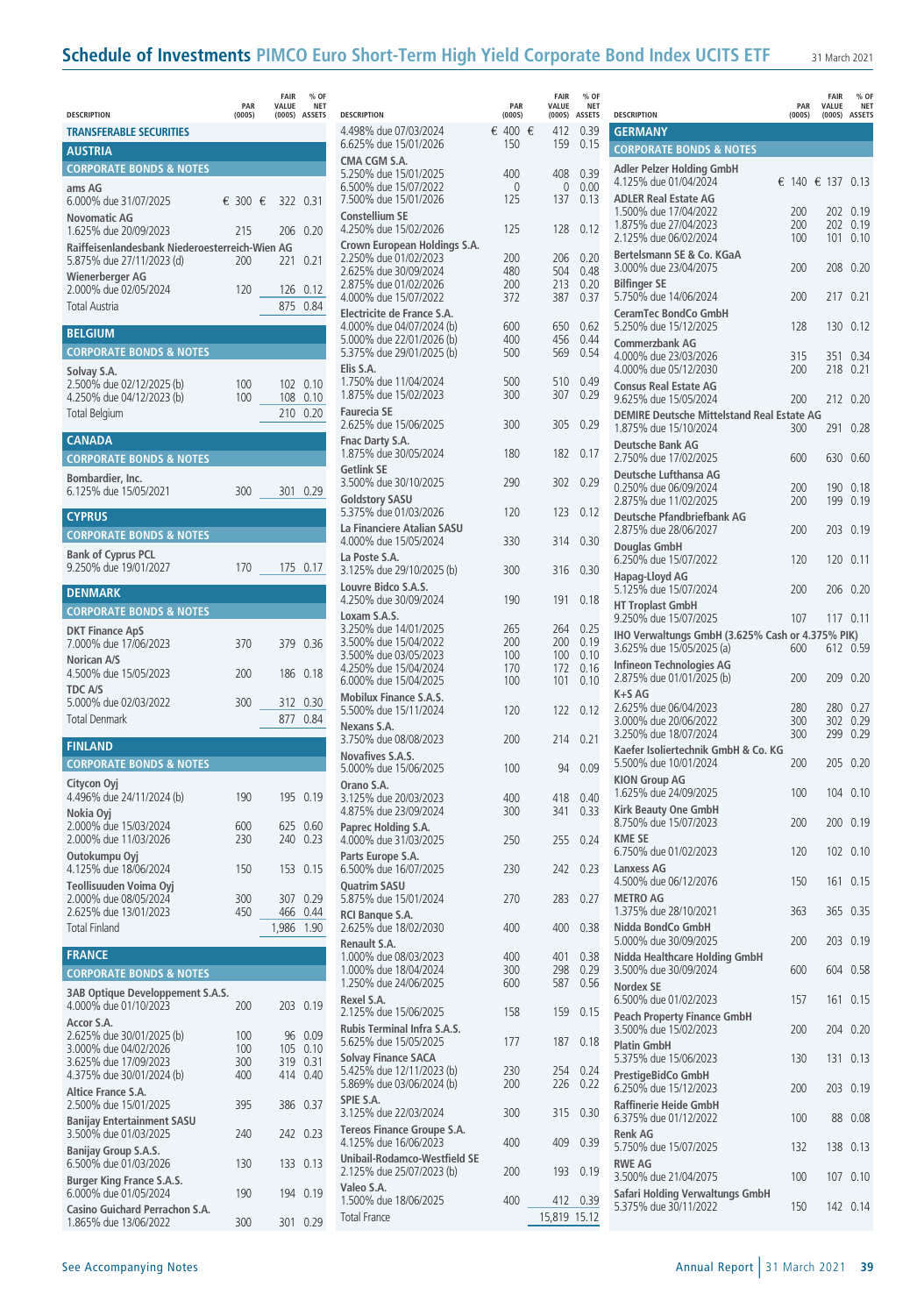# **Schedule of Investments PIMCO Euro Short-Term High Yield Corporate Bond Index UCITS ETF (Cont.)**

|                                                                                                                     |   |                          | FAIR                     | % OF                         |
|---------------------------------------------------------------------------------------------------------------------|---|--------------------------|--------------------------|------------------------------|
| <b>DESCRIPTION</b>                                                                                                  |   | <b>PAR</b><br>(000S)     | VALUE<br>(000S)          | <b>NET</b><br><b>ASSETS</b>  |
| Schaeffler AG<br>1.875% due 26/03/2024<br>2.750% due 12/10/2025                                                     | € | 200 €<br>300             | 207<br>319               | 0.20<br>0.31                 |
| <b>SGL Carbon SE</b><br>4.625% due 30/09/2024                                                                       |   | 170                      | 172                      | 0.16                         |
| Techem Verwaltungsgesellschaft mbH<br>2.000% due 15/07/2025                                                         |   | 300                      | 297                      | 0.28                         |
| <b>Tele Columbus AG</b><br>3.875% due 02/05/2025                                                                    |   | 300                      | 306                      | 0.29                         |
| thyssenkrupp AG<br>1.375% due 03/03/2022<br>1.875% due 06/03/2023<br>2.500% due 25/02/2025<br>2.875% due 22/02/2024 |   | 513<br>300<br>200<br>725 | 514<br>301<br>205<br>740 | 0.49<br>0.29<br>0.20<br>0.71 |
| <b>ZF Finance GmbH</b><br>3.000% due 21/09/2025                                                                     |   | 300                      | 317                      | 0.30                         |
| <b>Total Germany</b>                                                                                                |   |                          | 12.132 11.60             |                              |

| <b>GREECE</b>                                            |     |     |      |
|----------------------------------------------------------|-----|-----|------|
| <b>CORPORATE BONDS &amp; NOTES</b>                       |     |     |      |
| Alpha Bank AE<br>4.250% due 13/02/2030                   | 160 | 151 | 0.14 |
| National Bank of Greece S.A.<br>8.250% due 18/07/2029    | 280 | 314 | 0.30 |
| Piraeus Financial Holdings S.A.<br>9.750% due 26/06/2029 | 300 | 322 | 0.31 |
| Public Power Corp. S.A.<br>3.875% due 30/03/2026         | 205 | 209 | 0.20 |
| Total Greece                                             |     | 996 | 0.95 |
|                                                          |     |     |      |

| <b>GUERNSEY, CHANNEL ISLANDS</b>                                          |            |            |              |
|---------------------------------------------------------------------------|------------|------------|--------------|
| <b>CORPORATE BONDS &amp; NOTES</b>                                        |            |            |              |
| <b>Summit Properties Ltd.</b><br>2.000% due 31/01/2025                    | 100        | 99         | 0.09         |
| <b>IRELAND</b>                                                            |            |            |              |
| <b>CORPORATE BONDS &amp; NOTES</b>                                        |            |            |              |
| ABH Financial Ltd. Via Alfa Holding Issuance PLC<br>2.700% due 11/06/2023 | 110        | 112        | 0.11         |
| <b>AIB Group PLC</b><br>1.875% due 19/11/2029<br><b>Bank of Ireland</b>   | 180        | 183        | 0.17         |
| 10.000% due 19/12/2022                                                    | 100        | 117        | 0.11         |
| <b>Bank of Ireland Group PLC</b><br>2.375% due 14/10/2029                 | 100        | 104        | 0.10         |
| eircom Finance DAC<br>1.750% due 01/11/2024                               | 250        | 248        | 0.24         |
| <b>Permanent TSB Group Holdings PLC</b><br>2.125% due 26/09/2024          | 200        | 202        | 0.19         |
| <b>Total Ireland</b>                                                      |            | 966        | 0.92         |
| <b>ISLE OF MAN</b>                                                        |            |            |              |
|                                                                           |            |            |              |
| <b>CORPORATE BONDS &amp; NOTES</b>                                        |            |            |              |
| <b>Playtech PLC</b><br>3.750% due 12/10/2023                              | 330        | 336        | 0.32         |
| <b>ITALY</b>                                                              |            |            |              |
| <b>CORPORATE BONDS &amp; NOTES</b>                                        |            |            |              |
| Almaviva-The Italian Innovation Co. SpA<br>7.250% due 15/10/2022          | 200        | 204        | 0.19         |
| Assicurazioni Generali SpA<br>4.596% due 21/11/2025 (b)(c)                | 600        | 674        | 0.64         |
| <b>Atlantia SpA</b><br>1.625% due 03/02/2025                              | 1,600      | 1,627      | 1.56         |
| Banca del Mezzogiorno-MedioCredito Centrale SpA<br>1.500% due 24/10/2024  | 200        | 204        | 0.19         |
| <b>Banca IFIS SpA</b><br>4.500% due 17/10/2027                            | 250        | 252        | 0.24         |
| Banca Monte dei Paschi di Siena SpA                                       |            |            |              |
| 3.625% due 24/09/2024<br>4.000% due 10/07/2022                            | 520<br>280 | 551<br>290 | 0.53<br>0.28 |

8.000% due 22/01/2030 250 245 0.23 8.500% due 10/09/2030 100 100 0.10

| <b>DESCRIPTION</b>                                                                               | PAR<br>(000S)            | FAIR<br>VALUE            | % OF<br><b>NET</b><br>(000S) ASSETS |
|--------------------------------------------------------------------------------------------------|--------------------------|--------------------------|-------------------------------------|
| Banca Popolare di Sondrio SCpA<br>2.375% due 03/04/2024                                          | €                        | 200 € 210                | 0.20                                |
| <b>Banco BPM SpA</b><br>1.625% due 18/02/2025<br>1.750% due 24/04/2023<br>1.750% due 28/01/2025  | 250<br>200<br>100        | 251<br>206<br>104        | 0.24<br>0.20<br>0.10                |
| 2.500% due 21/06/2024<br>3.250% due 14/01/2031                                                   | 300<br>100               | 317<br>102               | 0.30<br>0.10                        |
| 4.250% due 01/10/2029<br>4.375% due 21/09/2027<br>5.000% due 14/09/2030<br>6.375% due 31/05/2021 | 100<br>250<br>200<br>220 | 106<br>260<br>217<br>222 | 0.10<br>0.25<br>0.21<br>0.21        |
| <b>BFF Bank SpA</b><br>1.750% due 23/05/2023<br><b>BPER Banca</b>                                | 50                       | 52                       | 0.05                                |
| 1.875% due 07/07/2025<br>3.625% due 30/11/2030<br>5.125% due 31/05/2027                          | 100<br>100<br>330        | 104<br>104<br>347        | 0.10<br>0.10<br>0.33                |
| Credito Valtellinese SpA<br>2.000% due 27/11/2022                                                | 200                      | 206                      | 0.20                                |
| doValue SpA<br>5.000% due 04/08/2025<br>Gamma Bidco SpA                                          | 100                      | 106                      | 0.10                                |
| 6.250% due 15/07/2025<br>Iccrea Banca SpA                                                        | 140                      | 146                      | 0.14                                |
| 1.500% due 11/10/2022<br>4.125% due 28/11/2029                                                   | 220<br>200               | 223<br>201               | 0.21<br>0.19                        |
| <b>Illimity Bank SpA</b><br>3.375% due 11/12/2023<br>Immobiliare Grande Distribuzione SIIQ SpA   | 100                      | 104                      | 0.10                                |
| 2.125% due 28/11/2024<br><b>International Design Group SpA</b>                                   | 150                      | 145                      | 0.14                                |
| 6.500% due 15/11/2025<br>Intesa Sanpaolo SpA                                                     | 161                      | 168                      | 0.16                                |
| 0.625% due 24/02/2026<br>2.855% due 23/04/2025<br>6.625% due 13/09/2023                          | 300<br>155<br>760        | 298<br>164<br>864        | 0.28<br>0.16<br>0.83                |
| Intesa Sanpaolo Vita SpA<br>4.750% due 17/12/2024 (b)<br>Leonardo SpA                            | 300                      | 332                      | 0.32                                |
| 1.500% due 07/06/2024<br>2.375% due 08/01/2026<br>5.250% due 21/01/2022                          | 360<br>200<br>320        | 368<br>209<br>333        | 0.35<br>0.20<br>0.32                |
| LKQ Italia Bondco SpA<br>3.875% due 01/04/2024                                                   | 200                      | 216                      | 0.21                                |
| Mediobanca Banca di Credito Finanziario SpA<br>2.300% due 23/11/2030<br>Nexi SpA                 | 250                      | 257                      | 0.25                                |
| 1.750% due 31/10/2024<br>Piaggio & C SpA                                                         | 480                      | 489                      | 0.47                                |
| 3.625% due 30/04/2025<br>Pro-Gest SpA                                                            | 100                      | 102                      | 0.10                                |
| 3.250% due 15/12/2024<br>Rekeep SpA                                                              | 150                      | 143                      | 0.14                                |
| 7.250% due 01/02/2026<br><b>SACE SpA</b>                                                         | 115                      | 123                      | 0.12                                |
| 3.875% due 10/02/2025 (b)<br><b>Sisal Group SpA</b><br>7.000% due 31/07/2023                     | 200<br>267               | 210<br>272               | 0.20<br>0.26                        |
| <b>Telecom Italia SpA</b><br>2.500% due 19/07/2023                                               | 400                      | 419                      | 0.40                                |
| 2.875% due 28/01/2026                                                                            | 150                      | 159                      | 0.15                                |
| 3.000% due 30/09/2025                                                                            | 200                      |                          | 215 0.21                            |
| 3.625% due 19/01/2024<br>4.000% due 11/04/2024                                                   | 350<br>850               | 377<br>918               | 0.36<br>0.88                        |
| UniCredit SpA<br>2.000% due 23/09/2029                                                           | 400                      | 401                      | 0.38                                |
| 4.875% due 20/02/2029<br>6.950% due 31/10/2022                                                   | 637<br>730               | 698<br>805               | 0.67<br>0.77                        |
| Unione di Banche Italiane SpA                                                                    |                          |                          |                                     |
| 2.625% due 20/06/2024                                                                            | 300                      | 320                      | 0.31                                |
| 4.250% due 05/05/2026<br>4.375% due 12/07/2029                                                   | 450<br>200               | 452<br>218               | 0.43<br>0.21                        |
| 4.450% due 15/09/2027                                                                            | 200                      | 211                      | 0.20                                |
| 5.875% due 04/03/2029                                                                            | 160                      | 181                      | 0.17                                |
| UnipolSai Assicurazioni SpA<br>5.750% due 18/06/2024 (b)                                         | 550                      | 599                      | 0.57                                |

| F<br>T<br>S | <b>DESCRIPTION</b>                                                                                 | PAR<br>(000S)     |   | FAIR<br>VALUE              | % OF<br><b>NET</b><br>(000S) ASSETS |
|-------------|----------------------------------------------------------------------------------------------------|-------------------|---|----------------------------|-------------------------------------|
|             | Webuild SpA<br>1.750% due 26/10/2024<br>5.875% due 15/12/2025<br><b>Total Italy</b>                | € 306<br>120      | € | 293<br>125<br>19,177 18.35 | 0.28<br>0.12                        |
|             | <b>JAPAN</b>                                                                                       |                   |   |                            |                                     |
|             | <b>CORPORATE BONDS &amp; NOTES</b>                                                                 |                   |   |                            |                                     |
|             | SoftBank Group Corp.<br>3.125% due 19/09/2025<br>4.750% due 30/07/2025<br>Total Japan              | 480<br>300        |   | 499<br>334<br>833          | 0.48<br>0.32<br>0.80                |
|             | <b>JERSEY, CHANNEL ISLANDS</b>                                                                     |                   |   |                            |                                     |
|             | <b>CORPORATE BONDS &amp; NOTES</b>                                                                 |                   |   |                            |                                     |
|             | Adient Global Holdings Ltd.<br>3.500% due 15/08/2024                                               | 320               |   | 332                        | 0.32                                |
|             | <b>Avis Budget Finance PLC</b><br>4.125% due 15/11/2024                                            | 210               |   | 214                        | 0.20                                |
|             | 4.750% due 30/01/2026<br>LHC3 PLC (4.125% Cash or 4.875% PIK)                                      | 100               |   | 102                        | 0.10                                |
|             | 4.125% due 15/08/2024 (a)<br><b>Walnut Bidco PLC</b>                                               | 320               |   | 326                        | 0.31                                |
|             | 6.750% due 01/08/2024                                                                              | 304               |   | 317                        | 0.30<br>1.23                        |
|             | Total Jersey, Channel Islands                                                                      |                   |   | 1,291                      |                                     |
|             | LITHUANIA<br><b>CORPORATE BONDS &amp; NOTES</b>                                                    |                   |   |                            |                                     |
|             | <b>Maxima Grupe UAB</b><br>3.250% due 13/09/2023                                                   | 230               |   | 242                        | 0.23                                |
|             | <b>LUXEMBOURG</b>                                                                                  |                   |   |                            |                                     |
|             | <b>CORPORATE BONDS &amp; NOTES</b>                                                                 |                   |   |                            |                                     |
|             | <b>ADLER Group S.A.</b><br>1.500% due 26/07/2024<br>1.875% due 14/01/2026<br>3.250% due 05/08/2025 | 200<br>200<br>200 |   | 197<br>197<br>209          | 0.19<br>0.19<br>0.20                |
|             | <b>Altice Financing S.A.</b><br>2.250% due 15/01/2025                                              | 200               |   | 196                        | 0.19                                |
|             | <b>Aramark International Finance SARL</b><br>3.125% due 01/04/2025                                 | 100               |   | 101                        | 0.10                                |
|             | ArcelorMittal S.A.<br>0.950% due 17/01/2023                                                        | 200               |   | 202                        | 0.19                                |
|             | 1.000% due 19/05/2023<br>2.250% due 17/01/2024                                                     | 600<br>500        |   | 609<br>523                 | 0.58<br>0.50                        |
|             | Aroundtown S.A.                                                                                    |                   |   |                            |                                     |
|             | 3.375% due 23/09/2024 (b)<br><b>Cirsa Finance International SARL</b>                               | 300               |   | 313                        | 0.30                                |
|             | 4.750% due 22/05/2025<br>6.250% due 20/12/2023                                                     | 250<br>296        |   | 242<br>301                 | 0.23<br>0.29                        |
|             | Codere Finance Luxembourg S.A. (4.500% Cash and<br>6.250% PIK)                                     |                   |   |                            |                                     |
|             | 10.750% due 01/11/2023 (a)                                                                         | 330               |   | 183                        | 0.17                                |
|             | <b>ContourGlobal Power Holdings S.A.</b><br>2.750% due 01/01/2026<br>4.125% due 01/08/2025         | 130<br>130        |   | 130<br>133                 | 0.12<br>0.13                        |
|             | <b>Corestate Capital Holding S.A.</b><br>3.500% due 15/04/2023                                     | 200               |   | 176                        | 0.17                                |
|             | <b>Crystal Almond SARL</b><br>4.250% due 15/10/2024                                                | 210               |   | 215                        | 0.21                                |
|             | eDreams ODIGEO S.A.<br>5.500% due 01/09/2023                                                       | 300               |   | 293                        | 0.28                                |
|             | <b>Eurofins Scientific SE</b><br>3.250% due 13/11/2025 (b)                                         | 200               |   | 212                        | 0.20                                |
|             | Garfunkelux Holdco S.A.<br>6.750% due 01/11/2025                                                   | 300               |   | 311                        | 0.30                                |
|             | <b>Gestamp Funding Luxembourg S.A.</b><br>3.500% due 15/05/2023                                    | 300               |   | 301                        | 0.29                                |
|             | Hanesbrands Finance Luxembourg S.C.A.<br>3.500% due 15/06/2024                                     | 200               |   | 213                        | 0.20                                |
|             | <b>Holcim Finance Luxembourg S.A.</b><br>3.000% due 05/07/2024 (b)                                 | 240               |   | 251                        | 0.24                                |
|             | <b>INEOS Group Holdings S.A.</b><br>5.375% due 01/08/2024                                          | 270               |   | 274                        | 0.26                                |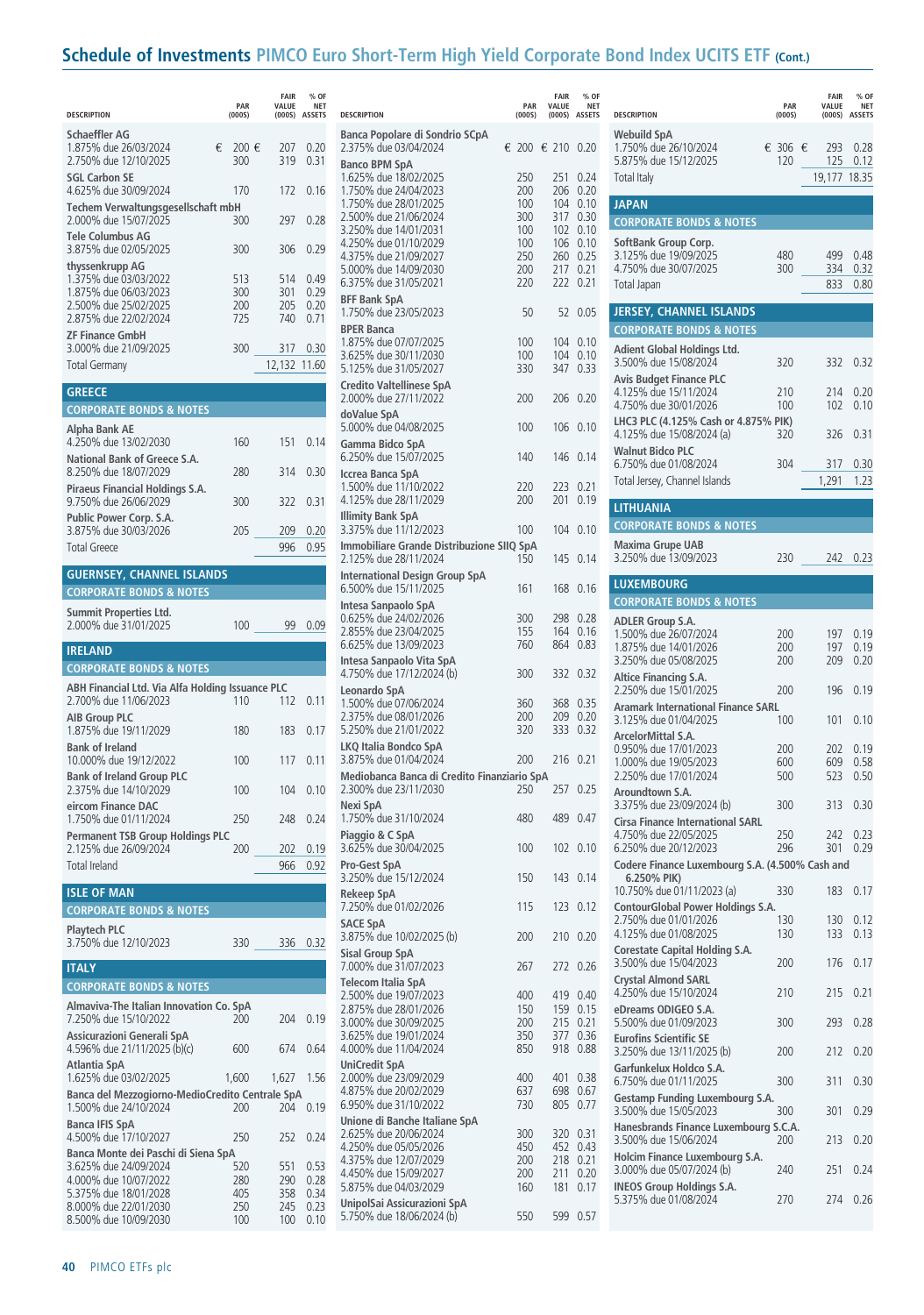| <b>DESCRIPTION</b>                                                           | PAR<br>(000S) | FAIR<br>VALUE<br>(000S) | % OF<br><b>NET</b><br><b>ASSETS</b> |
|------------------------------------------------------------------------------|---------------|-------------------------|-------------------------------------|
| <b>Intralot Capital Luxembourg S.A.</b><br>5.250% due 15/09/2024             | € 350 $∈$     | 201                     | 0.19                                |
| <b>Kleopatra Finco SARL</b><br>4.250% due 01/03/2026                         | 125           | 125                     | 0.12                                |
| LHMC Finco 2 SARL (7.250% Cash or 8.000% PIK)<br>7.250% due 02/10/2025 (a)   | 100           | 90                      | 0.09                                |
| <b>Lincoln Financing SARL</b><br>3.625% due 01/04/2024                       | 390           | 395                     | 0.38                                |
| Mangrove Luxco SARL (7.775% Cash or 7.775% PIK)<br>7.775% due 09/10/2025 (a) | 140           | 121                     | 0.12                                |
| <b>Matterhorn Telecom S.A.</b><br>2.625% due 15/09/2024                      | 200           | 203                     | 0.19                                |
| Monitchem HoldCo S.A.<br>5.250% due 15/03/2025                               | 100           | 103                     | 0.10                                |
| <b>Motion Finco SARL</b><br>7.000% due 15/05/2025                            | 200           | 211                     | 0.20                                |
| <b>Mytilineos Financial Partners S.A.</b><br>2.500% due 01/12/2024           | 170           | 174                     | 0.17                                |
| Picard Bondco S.A.<br>5.500% due 30/11/2024                                  | 140           | 144                     | 0.14                                |
| <b>Rossini SARL</b><br>6.750% due 30/10/2025                                 | 200           | 212                     | 0.20                                |
| SES S.A.<br>4.625% due 02/01/2022 (b)                                        | 300           | 309                     | 0.30                                |
| 5.625% due 29/01/2024 (b)<br>SIG Combibloc Purchase Co. SARL                 | 260           | 287                     | 0.27                                |
| 2.125% due 18/06/2025<br>Stena International S.A.                            | 230           | 242                     | 0.23                                |
| 3.750% due 01/02/2025                                                        | 100           | 97                      | 0.09                                |
| Takko Luxembourg S.C.A.<br>5.375% due 15/11/2023 ^(d)                        | 200           | 178                     | 0.17                                |
| <b>Vivion Investments SARL</b><br>3.000% due 08/08/2024                      | 400           | 390                     | 0.37                                |
| Total Luxembourg                                                             |               | 9,264                   | 8.86                                |
|                                                                              |               |                         |                                     |

### **MULTINATIONAL**

**CORPORATE BONDS & NOTES**

| Eagle Intermediate Global Holding BV |     |         |
|--------------------------------------|-----|---------|
| 5.375% due 01/05/2023                | 100 | 88 0.08 |

| <b>NETHERLANDS</b>                                                                  |            |            |              |
|-------------------------------------------------------------------------------------|------------|------------|--------------|
| <b>CORPORATE BONDS &amp; NOTES</b>                                                  |            |            |              |
| Abertis Infraestructuras Finance BV<br>3.248% due 24/11/2025 (b)                    | 600        | 616        | 0.59         |
| <b>CBR Fashion Finance BV</b><br>5.125% due 01/10/2022                              | 300        | 299        | 0.29         |
| <b>Diamond BC BV</b><br>5.625% due 15/08/2025                                       | 100        | 103        | 0.10         |
| Diebold Nixdorf Dutch Holding BV<br>9.000% due 15/07/2025                           | 100        | 111        | 0.11         |
| Dufry One BV<br>2.500% due 15/10/2024                                               | 447        | 440        | 0.42         |
| <b>ELM BV for Firmenich International S.A.</b><br>3.750% due 03/09/2025 (b)         | 300        | 324        | 0.31         |
| <b>Ferrovial Netherlands BV</b><br>2.124% due 14/02/2023 (b)                        | 300        | 297        | 0.28         |
| <b>Frigoglass Finance BV</b><br>6.875% due 12/02/2025                               | 100        | 91         | 0.09         |
| Goodyear Europe BV<br>3.750% due 15/12/2023                                         | 200        | 201        | 0.19         |
| <b>Intertrust Group BV</b><br>3.375% due 15/11/2025                                 | 155        | 159        | 0.15         |
| <b>IPD BV</b><br>5.500% due 01/12/2025                                              | 200        | 207        | 0.20         |
| <b>Kongsberg Actuation Systems BV</b><br>5.000% due 15/07/2025                      | 100        | 101        | 0.10         |
| Koninklijke FrieslandCampina NV<br>2.850% due 10/09/2025 (b)                        | 100        | 103        | 0.10         |
| Koninklijke KPN NV<br>2.000% due 08/11/2024 (b)                                     | 200        | 202        | 0.19         |
| Louis Dreyfus Co. BV<br>2.375% due 27/11/2025                                       | 195        | 203        | 0.19         |
| <b>Naturgy Finance BV</b><br>3.375% due 24/04/2024 (b)<br>4.125% due 18/11/2022 (b) | 200<br>400 | 212<br>421 | 0.20<br>0.40 |

| <b>DESCRIPTION</b>                                                                                         |         | PAR<br>(000S)     | FAIR<br>VALUE<br>(000S) | % OF<br><b>NET</b><br><b>ASSETS</b> |
|------------------------------------------------------------------------------------------------------------|---------|-------------------|-------------------------|-------------------------------------|
| <b>OCI NV</b><br>3.125% due 01/11/2024                                                                     | € 380 € |                   | 390                     | 0.37                                |
| OI European Group BV<br>3.125% due 15/11/2024                                                              | 430     |                   | 446                     | 0.43                                |
| <b>Phoenix PIB Dutch Finance BV</b><br>2.375% due 05/08/2025                                               |         | 100               | 104                     | 0.10                                |
| Promontoria Holding BV<br>6.750% due 15/08/2023                                                            |         | 180               | 174                     | 0.17                                |
| Q-Park Holding BV<br>1.500% due 01/03/2025                                                                 |         | 135               | 130                     | 0.13                                |
| <b>Repsol International Finance BV</b><br>4.500% due 25/03/2075                                            |         | 400               | 440                     | 0.42                                |
| Saipem Finance International BV<br>2.625% due 07/01/2025<br>2.750% due 05/04/2022<br>3.750% due 08/09/2023 |         | 150<br>290<br>280 | 156<br>297<br>299       | 0.15<br>0.28<br>0.29                |
| Samvardhana Motherson Automotive Systems Group BV<br>1.800% due 06/07/2024                                 |         | 200               | 200                     | 0.19                                |
| <b>Schoeller Packaging BV</b><br>6.375% due 01/11/2024                                                     |         | 200               | 209                     | 0.20                                |
| <b>SRLEV NV</b><br>9.000% due 15/04/2041                                                                   |         | 140               | 140                     | 0.13                                |
| Summer BidCo BV (9.000% Cash or 9.750% PIK)<br>9.000% due 15/11/2025 (a)                                   |         | 105               | 108                     | 0.10                                |
| <b>Telefonica Europe BV</b><br>2.625% due 07/03/2023 (b)                                                   |         | 500               | 511                     | 0.49                                |
| 3.000% due 04/09/2023 (b)                                                                                  |         | 600               | 619                     | 0.59                                |
| 4.375% due 14/12/2024 (b)<br>5.875% due 31/03/2024 (b)                                                     |         | 300<br>400        | 327<br>449              | 0.31<br>0.43                        |
| <b>TenneT Holding BV</b>                                                                                   |         |                   |                         |                                     |
| 2.374% due 22/07/2025 (b)<br>2.995% due 01/03/2024 (b)                                                     |         | 200<br>580        | 208<br>611              | 0.20<br>0.59                        |
| <b>United Group BV</b><br>3.125% due 15/02/2026<br>4.875% due 01/07/2024                                   |         | 175<br>300        | 170<br>306              | 0.16<br>0.29                        |
| <b>ZF Europe Finance BV</b><br>1.250% due 23/10/2023                                                       | 300     |                   | 303                     | 0.29                                |
| 2.000% due 23/02/2026<br><b>Total Netherlands</b>                                                          | 300     |                   | 303<br>10,990           | 0.29<br>10.51                       |
|                                                                                                            |         |                   |                         |                                     |

| <b>NORWAY</b>                                                                                                       |                   |                          |                              |
|---------------------------------------------------------------------------------------------------------------------|-------------------|--------------------------|------------------------------|
| <b>CORPORATE BONDS &amp; NOTES</b>                                                                                  |                   |                          |                              |
| <b>Adevinta ASA</b><br>2.625% due 15/11/2025<br><b>Explorer A/S</b><br>3.375% due 24/02/2025<br><b>Total Norway</b> | 250<br>100        | 257<br>92<br>349         | 0.24<br>0.09<br>0.33         |
| <b>PANAMA</b>                                                                                                       |                   |                          |                              |
| <b>CORPORATE BONDS &amp; NOTES</b>                                                                                  |                   |                          |                              |
| Carnival Corp.<br>1.875% due 07/11/2022<br>7.625% due 01/03/2026<br>10.125% due 01/02/2026<br><b>Total Panama</b>   | 175<br>160<br>380 | 173<br>174<br>441<br>788 | 0.16<br>0.17<br>0.42<br>0.75 |
| <b>PORTUGAL</b>                                                                                                     |                   |                          |                              |
| <b>CORPORATE BONDS &amp; NOTES</b>                                                                                  |                   |                          |                              |
|                                                                                                                     |                   |                          |                              |
| <b>Banco Comercial Portugues S.A.</b><br>3.871% due 27/03/2030<br>4.500% due 07/12/2027                             | 100<br>300        | 96<br>299                | 0.09<br>0.29                 |
| Caixa Geral de Depositos S.A.<br>1.250% due 25/11/2024<br>5.750% due 28/06/2028                                     | 200<br>300        | 206<br>329               | 0.20<br>0.31                 |
| EDP - Energias de Portugal S.A.<br>1.700% due 20/07/2080<br>4.496% due 30/04/2079                                   | 200<br>500        | 199<br>547               | 0.19<br>0.52                 |
| Novo Banco S.A.<br>8.500% due 06/07/2028                                                                            | 200               | 186                      | 0.18                         |
| Transportes Aereos Portugueses S.A.                                                                                 |                   |                          |                              |
| 5.625% due 02/12/2024<br><b>Total Portugal</b>                                                                      | 200               | 156<br>2,018             | 0.15<br>1.93                 |

| <b>DESCRIPTION</b><br>(000S)<br>(000S)                                                                                                         | <b>ASSETS</b>        |
|------------------------------------------------------------------------------------------------------------------------------------------------|----------------------|
| <b>SPAIN</b>                                                                                                                                   |                      |
| <b>CORPORATE BONDS &amp; NOTES</b>                                                                                                             |                      |
| Abanca Corp. Bancaria S.A.<br>6.125% due 18/01/2029<br>$\epsilon$ 300 $\epsilon$<br>329                                                        | 0.32                 |
| Banco de Credito Social Cooperativo S.A.<br>7.750% due 07/06/2027<br>207<br>200                                                                | 0.20                 |
| Banco de Sabadell S.A.<br>1.750% due 10/05/2024<br>500<br>515<br>2.000% due 17/01/2030<br>100<br>98<br>5.375% due 12/12/2028<br>$300 -$<br>328 | 0.49<br>0.09<br>0.31 |
| Bankia S.A.<br>1.000% due 25/06/2024<br>300<br>308<br>3.375% due 15/03/2027<br>300<br>309<br>3.750% due 15/02/2029<br>323<br>300               | 0.29<br>0.30<br>0.31 |
| Cellnex Telecom S.A.<br>2.375% due 16/01/2024<br>500<br>526<br>3.125% due 27/07/2022<br>300<br>312                                             | 0.50<br>0.30         |
| El Corte Ingles S.A.<br>3.000% due 15/03/2024<br>350<br>356                                                                                    | 0.34                 |
| Grifols S.A.<br>1.625% due 15/02/2025<br>501<br>500<br>3.200% due 01/05/2025<br>300<br>302                                                     | 0.48<br>0.29         |
| Grupo Antolin-Irausa S.A.<br>3.250% due 30/04/2024<br>119<br>120                                                                               | 0.11                 |
| Ibercaja Banco S.A.<br>2.750% due 23/07/2030<br>200<br>198                                                                                     | 0.19                 |
| <b>International Consolidated Airlines Group S.A.</b>                                                                                          |                      |
| 0.500% due 04/07/2023<br>192<br>200<br>2.750% due 25/03/2025<br>100<br>99                                                                      | 0.18<br>0.10         |
| Liberbank S.A.<br>6.875% due 14/03/2027<br>211<br>200                                                                                          | 0.20                 |
| NH Hotel Group S.A.<br>3.750% due 01/10/2023<br>225<br>225                                                                                     | 0.22                 |
| Unicaja Banco S.A.<br>2.875% due 13/11/2029<br>200<br>202                                                                                      | 0.19                 |
| <b>Total Spain</b><br>5,660                                                                                                                    | 5.41                 |

## **SWEDEN**

| <b>CORPORATE BONDS &amp; NOTES</b>                                                                                         |                   |                   |                      |
|----------------------------------------------------------------------------------------------------------------------------|-------------------|-------------------|----------------------|
| <b>Akelius Residential Property AB</b><br>3.875% due 05/10/2078                                                            | 300               | 317               | 0.30                 |
| <b>Dometic Group AB</b><br>3.000% due 13/09/2023                                                                           | 200               | 210               | 0.20                 |
| <b>Fastighets AB Balder</b><br>3.000% due 07/03/2078                                                                       | 200               | 204               | 0.20                 |
| <b>Heimstaden Bostad AB</b><br>3.248% due 19/11/2024 (b)                                                                   | 250               | 258               | 0.25                 |
| <b>Intrum AB</b><br>2.750% due 15/07/2022<br>3.125% due 15/07/2024<br>4.875% due 15/08/2025                                | 92<br>420<br>200  | 92<br>422<br>209  | 0.09<br>0.40<br>0.20 |
| Samhallsbyggnadsbolaget i Norden AB<br>2.624% due 30/01/2025 (b)<br>2.625% due 14/12/2025 (b)<br>4.625% due 27/04/2024 (b) | 100<br>150<br>200 | 100<br>150<br>214 | 0.10<br>0.14<br>0.20 |
| <b>Verisure Holding AB</b><br>3.500% due 15/05/2023                                                                        | 300               | 304               | 0.29                 |
| <b>Volvo Car AB</b><br>2.000% due 24/01/2025<br>2.125% due 02/04/2024<br>3.250% due 18/05/2021                             | 240<br>230<br>300 | 249<br>239<br>301 | 0.24<br>0.23<br>0.29 |
| <b>Total Sweden</b>                                                                                                        |                   | 3,269             | 3.13                 |
| UNITED KINGDOM                                                                                                             |                   |                   |                      |
|                                                                                                                            |                   |                   |                      |

| <b>CORPORATE BONDS &amp; NOTES</b>                                      |            |     |                  |
|-------------------------------------------------------------------------|------------|-----|------------------|
| <b>British Telecommunications PLC</b><br>1.874% due 18/08/2080          | 200        | 199 | በ 19             |
| <b>EC Finance PLC</b><br>2.375% due 15/11/2022                          | 290        | 281 | 0.27             |
| eG Global Finance PLC<br>3.625% due 07/02/2024<br>6.250% due 30/10/2025 | 370<br>280 | 359 | 0.34<br>286 0.27 |
| <b>Ellaktor Value PLC</b><br>6.375% due 15/12/2024                      |            |     |                  |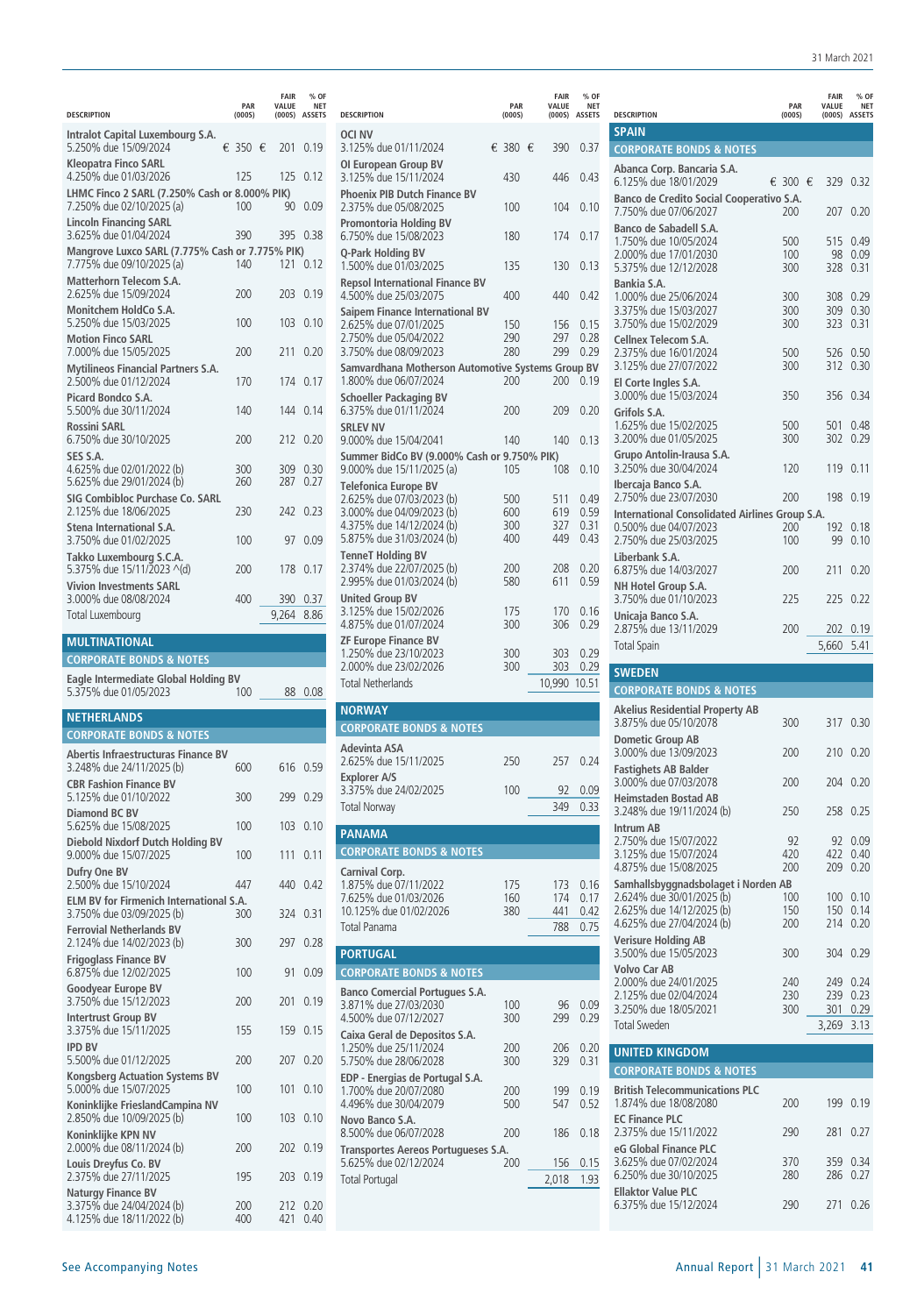## **Schedule of Investments PIMCO Euro Short-Term High Yield Corporate Bond Index UCITS ETF (Cont.)**

| <b>DESCRIPTION</b>                                                      | PAR<br>(000S)     | FAIR<br>VALUE | % OF<br><b>NET</b><br>(000S) ASSETS | <b>DESCRIPTION</b>                                                                  | PAR<br>(000S)       | <b>FAIR</b><br>VALUE | % OF<br><b>NET</b><br>(000S) ASSETS | <b>DESCRIPTION</b>                                                                     | PAR<br>(000S) |                 | <b>FAIR</b><br>VALUE<br>(000S) ASSETS | % OF<br><b>NET</b> |
|-------------------------------------------------------------------------|-------------------|---------------|-------------------------------------|-------------------------------------------------------------------------------------|---------------------|----------------------|-------------------------------------|----------------------------------------------------------------------------------------|---------------|-----------------|---------------------------------------|--------------------|
| Energia Group NI Finance Co. PLC<br>4.000% due 15/09/2025<br>€          | 112 €             |               | 114 0.11                            | <b>Vodafone Group PLC</b><br>3.100% due 03/01/2079                                  | $\epsilon$ 900<br>€ |                      | 940 0.90                            | Kraft Heinz Foods Co.<br>1.500% due 24/05/2024                                         | € 260 €       |                 | 269                                   | 0.26               |
| <b>FCE Bank PLC</b><br>1.615% due 11/05/2023                            | 1,000             | 1,016 0.97    |                                     | <b>Total United Kingdom</b>                                                         |                     | 7,320 7.00           |                                     | Kronos International, Inc.<br>3.750% due 15/09/2025                                    | 130           |                 | 132                                   | 0.13               |
| <b>INEOS Finance PLC</b><br>2.125% due 15/11/2025                       | 170               |               | 169 0.16                            | <b>UNITED STATES</b><br><b>CORPORATE BONDS &amp; NOTES</b>                          |                     |                      |                                     | Liberty Mutual Group, Inc.<br>3.625% due 23/05/2059                                    | 240           |                 | 246                                   | 0.23               |
| <b>INEOS Quattro Finance PLC</b><br>2.500% due 15/01/2026               | 250               |               | 250 0.24                            | <b>Avantor Funding, Inc.</b><br>2.625% due 01/11/2025                               | 300                 |                      | 308 0.29                            | <b>Mauser Packaging Solutions Holding Co.</b><br>4.750% due 15/04/2024                 | 300           |                 | 303                                   | 0.29               |
| <b>International Game Technology PLC</b><br>3.500% due 15/07/2024       | 150               |               | 155 0.15                            | <b>Ball Corp.</b><br>0.875% due 15/03/2024                                          | 330                 |                      | 332 0.32                            | <b>MPT Operating Partnership LP</b><br>4.000% due 19/08/2022                           | 460           |                 | 480                                   | 0.46               |
| 4.750% due 15/02/2023<br><b>International Personal Finance PLC</b>      | 484               |               | 507 0.49                            | 4.375% due 15/12/2023<br>Belden, Inc.                                               | 295                 | 326 0.31             |                                     | Netflix, Inc.<br>3.000% due 15/06/2025                                                 | 148           |                 | 161                                   | 0.15               |
| 9.750% due 12/11/2025<br>Jaquar Land Rover Automotive PLC               | 140               |               | 145 0.14                            | 2.875% due 15/09/2025<br>Berry Global, Inc.                                         | 100                 |                      | 101 0.10                            | Newell Brands, Inc.<br>3.750% due 01/10/2021                                           | 200           |                 | 205                                   | 0.20               |
| 2.200% due 15/01/2024<br>4.500% due 15/01/2026<br>5.875% due 15/11/2024 | 304<br>200<br>155 |               | 297 0.28<br>206 0.20<br>168 0.16    | 1.000% due 15/01/2025<br><b>Boxer Parent Co., Inc.</b>                              | 295                 |                      | 297 0.28                            | Scientific Games International, Inc.<br>3.375% due 15/02/2026<br>5.500% due 15/02/2026 | 100<br>100    |                 | 100<br>100                            | 0.09<br>0.10       |
| <b>Modulaire Global Finance PLC</b><br>6.500% due 15/02/2023            | 395               |               | 402 0.38                            | 6.500% due 02/10/2025<br>CGG Holding U.S., Inc.                                     | 150                 |                      | 160 0.15                            | Sealed Air Corp.<br>4.500% due 15/09/2023                                              | 300           |                 | 326                                   | 0.31               |
| <b>Nomad Foods Bondco PLC</b><br>3.250% due 15/05/2024                  | 200               |               | 202 0.19                            | 7.875% due 01/05/2023<br><b>Cogent Communications Group, Inc.</b>                   | 200                 |                      | 206 0.20                            | Silgan Holdings, Inc.<br>3.250% due 15/03/2025                                         | 200           |                 | 202                                   | 0.19               |
| <b>Pinnacle Bidco PLC</b><br>5.500% due 15/02/2025                      | 170               |               | 173 0.17                            | 4.375% due 30/06/2024<br>Coty, Inc.                                                 | 100                 |                      | 102 0.10                            | Tenneco, Inc.<br>5.000% due 15/07/2024                                                 | 150           |                 | 154                                   | 0.15               |
| <b>Rolls-Royce PLC</b><br>0.875% due 09/05/2024                         | 200               |               | 193 0.19                            | 4.000% due 15/04/2023<br><b>Encore Capital Group, Inc.</b><br>4.875% due 15/10/2025 | 320<br>141          |                      | 314 0.30<br>149 0.14                | <b>UGI International LLC</b><br>3.250% due 01/11/2025                                  | 110           |                 | 113                                   | 0.11               |
| 2.125% due 18/06/2021<br>4.625% due 16/02/2026                          | 270<br>400        | 271           | 0.26<br>432 0.41                    | Fluor Corp.<br>1.750% due 21/03/2023                                                | 230                 |                      | 226 0.22                            | ZF North America Capital, Inc.<br>2.750% due 27/04/2023                                | 200           |                 | 208                                   | 0.20               |
| <b>Synthomer PLC</b><br>3.875% due 01/07/2025                           | 164               |               | 171 0.16                            | <b>Ford Motor Credit Co. LLC</b><br>3.021% due 06/03/2024                           | 796                 | 831                  | 0.79                                | <b>Total United States</b>                                                             |               |                 | 6,925                                 | 6.62               |
| <b>Titan Global Finance PLC</b><br>2.375% due 16/11/2024                | 100               |               | 103 0.10                            | 3.250% due 15/09/2025                                                               | 250                 |                      | 266 0.25                            | <b>Total Transferable Securities</b>                                                   |               | € 102,986 98.47 |                                       |                    |
| <b>Travelex Financing PLC</b><br>8.000% due 15/05/2022 ^                | 400               |               | 10 0.01                             | IQVIA, Inc.<br>1.750% due 15/03/2026<br>2.875% due 15/09/2025                       | 175<br>130          | 176                  | 0.17<br>132 0.13                    |                                                                                        |               |                 |                                       |                    |

### **REPURCHASE AGREEMENTS**

| <b>Counterparty</b>                | Lending<br>Rate | <b>Settlement</b><br><b>Date</b> | <b>Maturity</b><br><b>Date</b> | <b>Principal</b><br><b>Amount</b> | <b>Collateralised By</b>                  | <b>Collateral</b><br>(Received) | <b>Repurchase</b><br>Agreements,<br>at Value | <b>Repurchase</b><br><b>Agreement</b><br><b>Proceeds</b><br>to be<br>Received <sup>(1)</sup> | $%$ of<br><b>Net Assets</b> |
|------------------------------------|-----------------|----------------------------------|--------------------------------|-----------------------------------|-------------------------------------------|---------------------------------|----------------------------------------------|----------------------------------------------------------------------------------------------|-----------------------------|
| <b>BRC</b>                         |                 | (0.640)% 12/01/2021              | 11/01/2023                     | € 221                             | Republic of Germany 0.000% due 15/05/2035 | € (213)                         | € 221                                        | € 221                                                                                        | 0.21                        |
| <b>CFR</b>                         | (0.650)         | 10/12/2020                       | 09/12/2022                     | 180                               | Republic of Germany 6.250% due 04/01/2030 | (170)                           | 180                                          | 180                                                                                          | 0.17                        |
| <b>Total Repurchase Agreements</b> |                 |                                  |                                |                                   | $\epsilon$ (383)                          | $\epsilon$ 401                  | $\epsilon$ 401                               | 0.38                                                                                         |                             |

(1) Includes accrued interest.

**FINANCIAL DERIVATIVE INSTRUMENTS DEALT IN ON A REGULATED MARKET (amounts in thousands\*, except number of contracts) \* A zero balance may reflect actual amounts rounding to less than one thousand.**

| <b>FUTURES</b>                                                               |               |                                   |                          |           |                                                      |                             |
|------------------------------------------------------------------------------|---------------|-----------------------------------|--------------------------|-----------|------------------------------------------------------|-----------------------------|
| <b>Description</b>                                                           | <b>Type</b>   | <b>Expiration</b><br><b>Month</b> | # of<br><b>Contracts</b> |           | <b>Unrealised</b><br>Appreciation/<br>(Depreciation) | $%$ of<br><b>Net Assets</b> |
| Euro-Bobl June Futures<br>Euro-Schatz June Futures                           | Long<br>Short | 06/2021<br>06/2021                | 13<br>17                 | €         |                                                      | 0.00<br>0.00                |
|                                                                              |               |                                   |                          | €         | 0                                                    | 0.00                        |
| <b>Total Financial Derivative Instruments Dealt in on a Regulated Market</b> |               |                                   |                          | ŧ.        | 0                                                    | 0.00                        |
| <b>Total Investments</b>                                                     |               |                                   |                          | € 103,387 |                                                      | 98.85                       |
| <b>Other Current Assets &amp; Liabilities</b>                                |               |                                   |                          | €         | 1,208                                                | 1.15                        |
| <b>Net Assets</b>                                                            |               |                                   |                          |           | € 104,595                                            | 100.00                      |
|                                                                              |               |                                   |                          |           |                                                      |                             |

## NOTES TO SCHEDULE OF INVESTMENTS (amounts in thousands\*):

**\* A zero balance may reflect actual amounts rounding to less than one thousand.**

**^ Security is in default.**

**(a) Payment in-kind security.**

**(b) Perpetual maturity; date shown, if applicable, represents next contractual call date.**

**(c) Contingent convertible security.**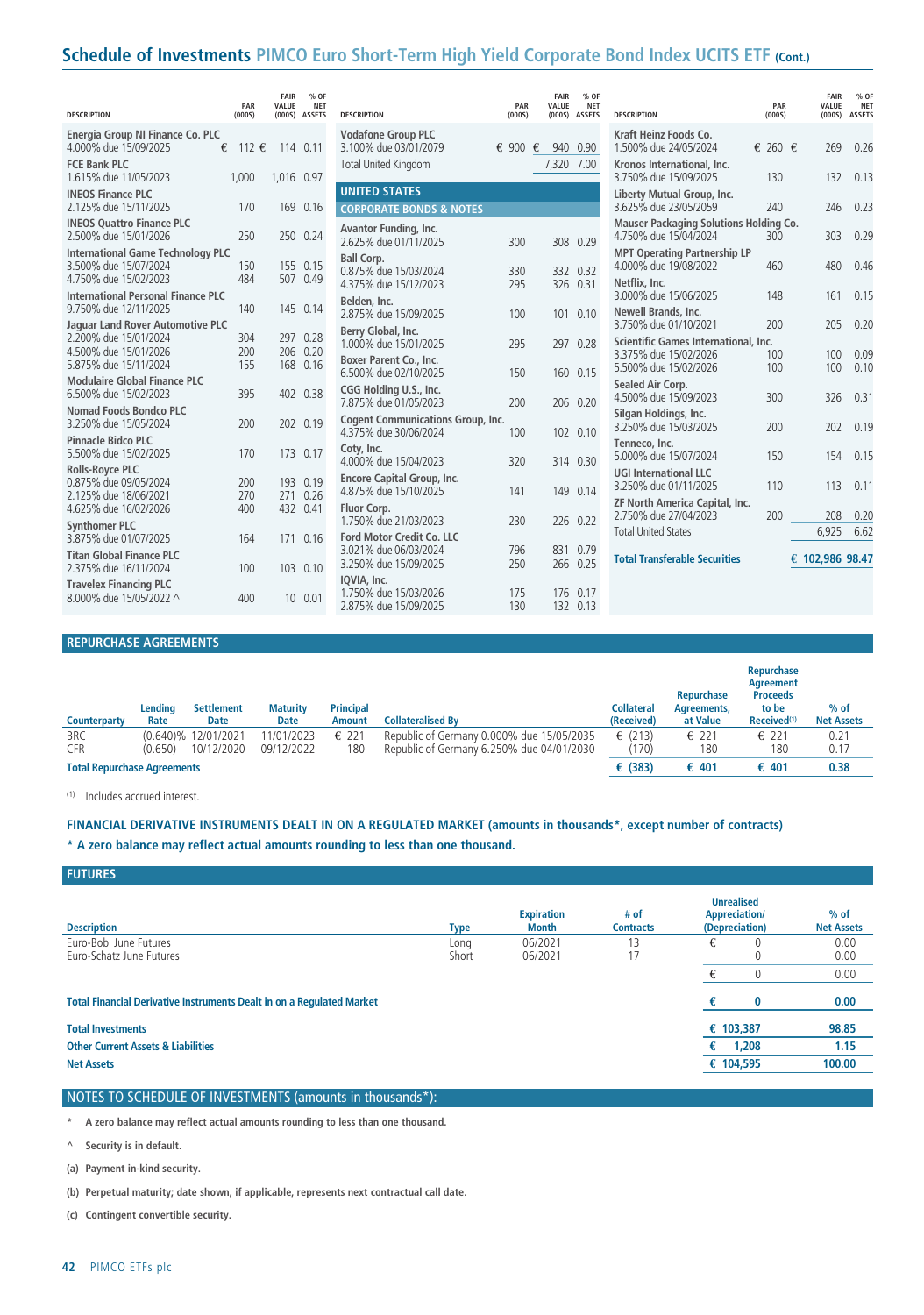**(d) Security with an aggregate fair value of €399 has been pledged as collateral under the terms of the Master Repurchase Agreements and/or Global Master Repurchase Agreements as at 31 March 2021.**

**Cash of €17 has been pledged as collateral for exchange-traded and centrally cleared financial derivative instruments as at 31 March 2021.**

**Fair Value Measurements(1)**

The following is a summary of the fair valuations according to the inputs used as at 31 March 2021 in valuing the Fund's assets and liabilities:

|                                                 | <b>Quoted Prices</b><br>in Active Markets<br>for Identical Investments | <b>Significant Other</b><br><b>Observable Inputs</b> | <b>Significant</b><br>Unobservable Inputs |                   |
|-------------------------------------------------|------------------------------------------------------------------------|------------------------------------------------------|-------------------------------------------|-------------------|
| Category <sup>(2)</sup>                         | (Level 1)                                                              | (Level 2)                                            | (Level 3)                                 | <b>Fair Value</b> |
| Transferable Securities                         | € 0                                                                    | € 102.986                                            | € 0                                       | € 102.986         |
| Repurchase Agreements                           |                                                                        | 40                                                   |                                           | 40.               |
| Financial Derivative Instruments <sup>(3)</sup> |                                                                        |                                                      |                                           |                   |
| <b>Totals</b>                                   | € 0                                                                    | € 103.387                                            |                                           | € 103,387         |

The following is a summary of the fair valuations according to the inputs used as at 31 March 2020 in valuing the Fund's assets and liabilities:

|                                                 | <b>Ouoted Prices</b><br>in Active Markets<br>for Identical Investments | <b>Significant Other</b><br><b>Observable Inputs</b> | <b>Significant</b><br><b>Unobservable Inputs</b> |                   |
|-------------------------------------------------|------------------------------------------------------------------------|------------------------------------------------------|--------------------------------------------------|-------------------|
| Category <sup>(2)</sup>                         | (Level 1)                                                              | (Level 2)                                            | (Level 3)                                        | <b>Fair Value</b> |
| Transferable Securities                         | € 0                                                                    | € 102.033                                            |                                                  | € 102.033         |
| Financial Derivative Instruments <sup>(3)</sup> |                                                                        |                                                      |                                                  |                   |
| <b>Totals</b>                                   | $\epsilon$ (1)                                                         | € 102.033                                            |                                                  | € 102.032         |

(1) See Note 3 in the Notes to Financial Statements for additional information.

(2) Refer to the Schedule of Investments for additional information.

(3) Financial Derivative Instruments may include open futures contracts, swap agreements, written options, purchased options and forward foreign currency contracts.

**Reverse Repurchase Agreements as at 31 March 2021:**

|                                            | <b>Borrowing</b> | <b>Settlement</b> | <b>Maturity</b> | <b>Borrowing</b> | <b>Payable for</b><br><b>Reverse</b><br>Repurchase | $%$ of            |
|--------------------------------------------|------------------|-------------------|-----------------|------------------|----------------------------------------------------|-------------------|
| <b>Counterparty</b>                        | Rate             | <b>Date</b>       | <b>Date</b>     | <b>Amount</b>    | <b>Agreements</b>                                  | <b>Net Assets</b> |
| <b>BRC</b>                                 | (3.000)%         | 12/01/2021        | $TBD^{(1)}$     | € $(221)$        | € $(220)$                                          | (0.21)            |
| <b>CFR</b>                                 | (2.000)          | 10/12/2020        | $TBD^{(1)}$     | (177)            | (176)                                              | (0.17)            |
| <b>Total Reverse Repurchase Agreements</b> |                  |                   |                 |                  | € (396)                                            | (0.38)            |

(1) Open maturity reverse repurchase agreement.

**Comparative Information**

The following is a summary of the comparative information for Schedule of Investments as at 31 March 2021:

|                                                                 | 31-Mar-2021 (%) | 31-Mar-2020 (%) |
|-----------------------------------------------------------------|-----------------|-----------------|
| Transferable securities admitted to official stock exchange     | 95.68           | 98.76           |
| Transferable securities dealt in on another regulated market*   | 2.59            | 1.40            |
| Other transferable securities                                   | 0.20            | N/A             |
| Repurchase agreements                                           | 0.38            | N/A             |
| Financial derivative instruments dealt in on a regulated market | 0.00            | 0.00            |
| Reverse repurchase agreements                                   | (0.38)          | (3.25)          |

\* As per the list of markets set out in appendix 2 to the Prospectus which meet UCITS regulated market criteria.

The Fund's investment portfolio is concentrated in the following segments as at 31 March 2021:

| Investments, at fair value | 31-Mar-2021 (%) | 31-Mar-2020 (%) |
|----------------------------|-----------------|-----------------|
| Austria                    | 0.84            | 1.03            |
| Belgium                    | 0.20            | 0.20            |
| Canada                     | 0.29            | 1.38            |
| Cyprus                     | 0.17            | 0.16            |
| Denmark                    | 0.84            | 1.13            |
| Finland                    | 1.90            | 1.69            |
| France                     | 15.12           | 15.31           |
| Germany                    | 11.60           | 12.21           |
| Greece                     | 0.95            | 0.49            |
| Guernsey, Channel Islands  | 0.09            | N/A             |
| Ireland                    | 0.92            | 1.43            |
| Isle of Man                | 0.32            | 0.41            |
| Italy                      | 18.35           | 17.47           |
| Japan                      | 0.80            | 0.90            |
| Jersey, Channel Islands    | 1.23            | 1.50            |
| Lithuania                  | 0.23            | 0.24            |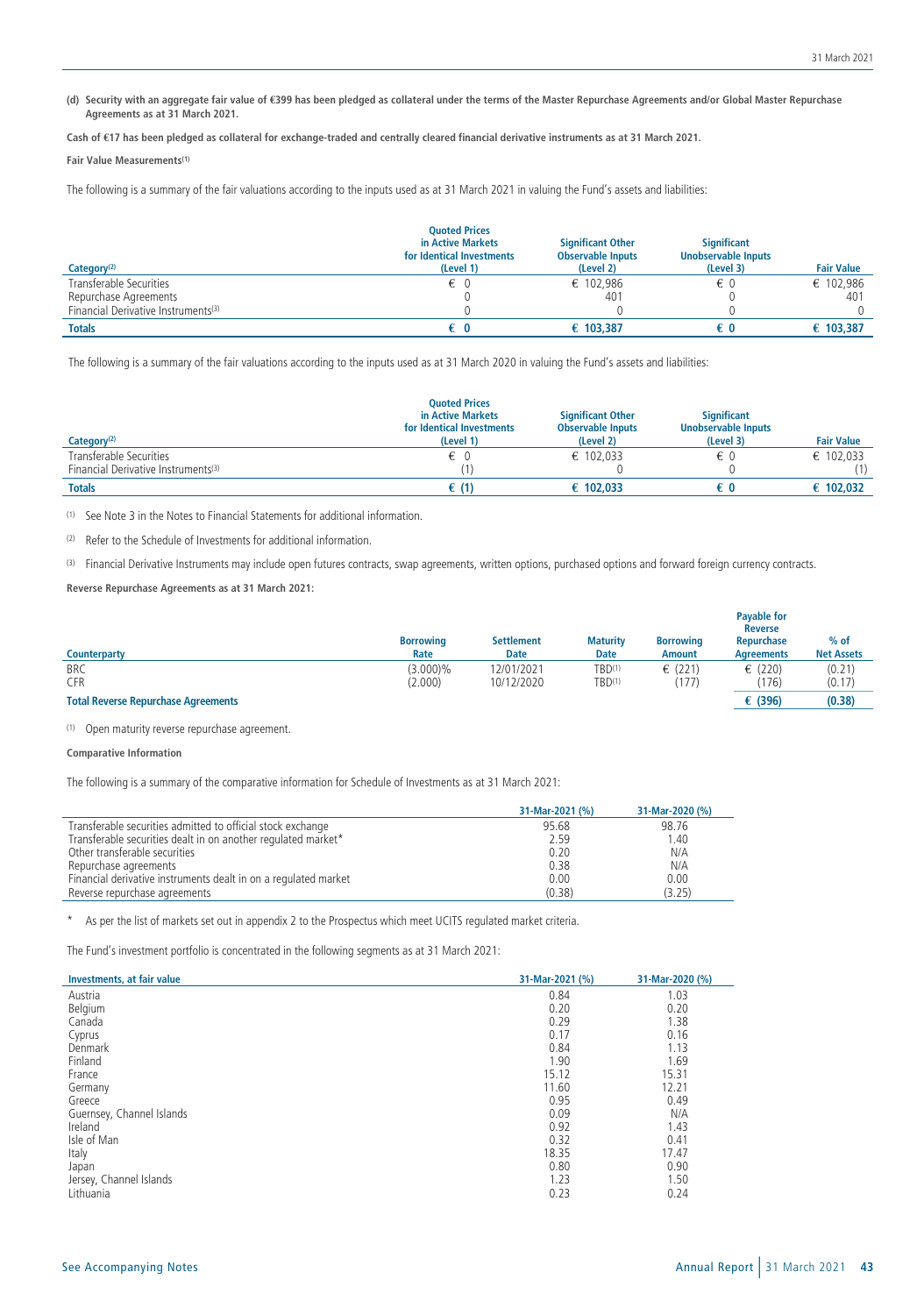# **Schedule of Investments PIMCO Euro Short-Term High Yield Corporate Bond Index UCITS ETF (Cont.)** 31 March 2021

| <b>Investments, at fair value</b>                               | 31-Mar-2021 (%) | 31-Mar-2020 (%) |
|-----------------------------------------------------------------|-----------------|-----------------|
| Luxembourg                                                      | 8.86            | 8.03            |
| Multinational                                                   | 0.08            | 0.67            |
| Netherlands                                                     | 10.51           | 11.13           |
| Norway                                                          | 0.33            | N/A             |
| Panama                                                          | 0.75            | N/A             |
| Portugal                                                        | 1.93            | 1.97            |
| Spain                                                           | 5.41            | 6.10            |
| Sweden                                                          | 3.13            | 5.15            |
| United Kingdom                                                  | 7.00            | 6.43            |
| <b>United States</b>                                            | 6.62            | 5.13            |
| Repurchase Agreements                                           | 0.38            | N/A             |
| Financial Derivative Instruments Dealt in on a Regulated Market |                 |                 |
| <b>Futures</b>                                                  | 0.00            | 0.00            |
| Other Current Assets & Liabilities                              | 1.15            | (0.16)          |
| Net Assets                                                      | 100.00          | 100.00          |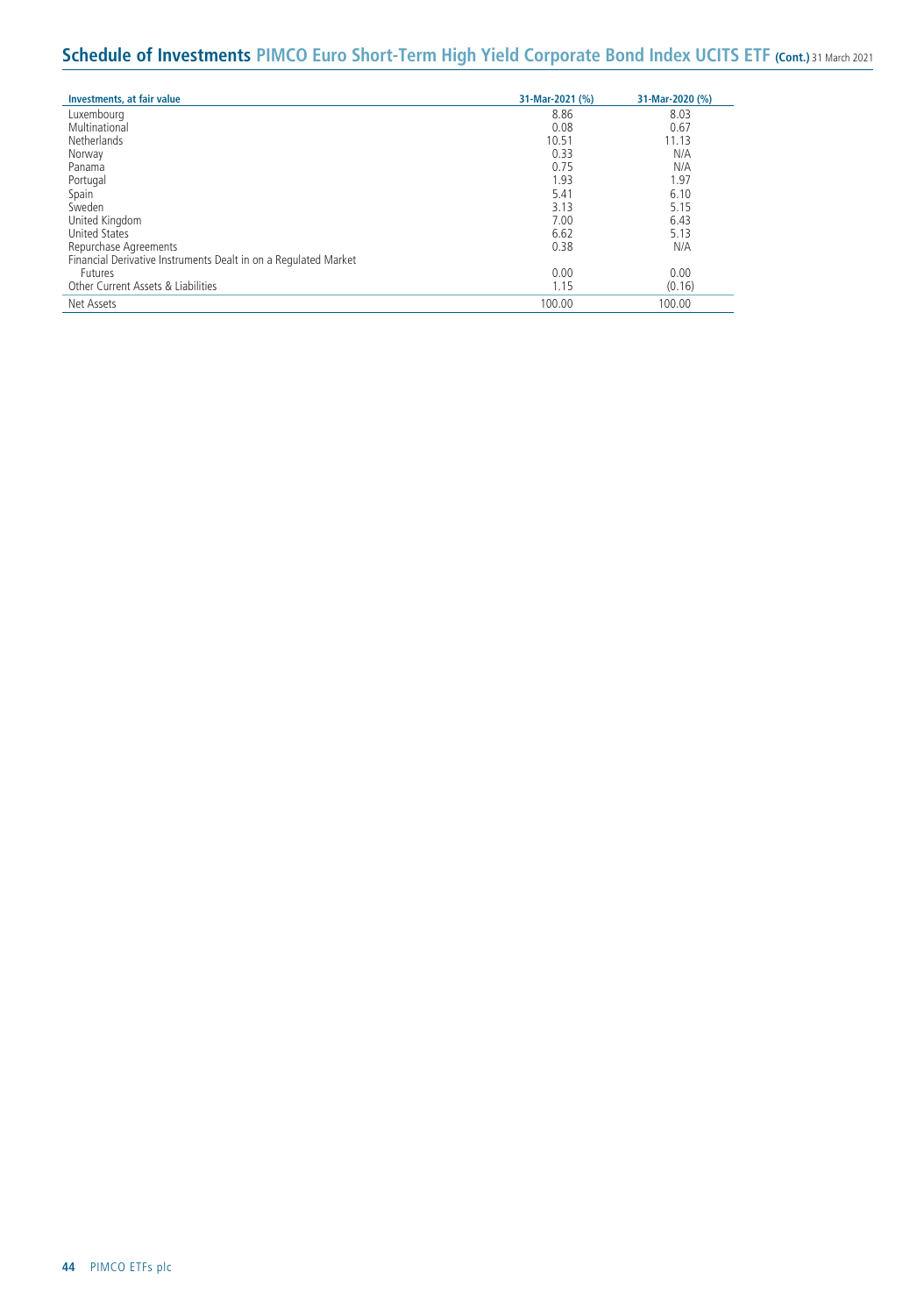## **Schedule of Investments PIMCO Euro Short Maturity UCITS ETF** 31 March 2021

| <b>DESCRIPTION</b><br><b>TRANSFERABLE SECURITIES</b>                                                                       |            | PAR<br>(000S)      | FAIR<br>VALUE         | % OF<br><b>NET</b><br>(000S) ASSETS |
|----------------------------------------------------------------------------------------------------------------------------|------------|--------------------|-----------------------|-------------------------------------|
| <b>AUSTRALIA</b>                                                                                                           |            |                    |                       |                                     |
|                                                                                                                            |            |                    |                       |                                     |
| ASSET-BACKED SECURITIES<br><b>Driver Australia Five Trust</b><br>0.940% due 21/07/2026                                     | <b>AUD</b> | 402 €              | 261                   | 0.01                                |
| <b>Driver Australia Six Trust</b><br>0.910% due 21/12/2027                                                                 |            | 1,630              | 1,060<br>1,321        | 0.04<br>0.05                        |
|                                                                                                                            |            |                    |                       |                                     |
| <b>CORPORATE BONDS &amp; NOTES</b><br><b>Origin Energy Finance Ltd.</b><br>3.500% due 04/10/2021<br><b>Total Australia</b> | €          | 5,700              | 5,806<br>7,127        | 0.24<br>0.29                        |
| <b>AUSTRIA</b>                                                                                                             |            |                    |                       |                                     |
| <b>CORPORATE BONDS &amp; NOTES</b>                                                                                         |            |                    |                       |                                     |
| <b>IMMOFINANZ AG</b><br>2.625% due 27/01/2023 (q)                                                                          |            | 1,000              | 1,037                 | 0.04                                |
| <b>BELGIUM</b>                                                                                                             |            |                    |                       |                                     |
| <b>CORPORATE BONDS &amp; NOTES</b>                                                                                         |            |                    |                       |                                     |
| <b>KBC Group NV</b><br>0.007% due 24/11/2022<br>0.875% due 27/06/2023<br>Total Belgium                                     |            | 1,200<br>400       | 1,208<br>410<br>1,618 | 0.05<br>0.02<br>0.07                |
| <b>CANADA</b>                                                                                                              |            |                    |                       |                                     |
| <b>CORPORATE BONDS &amp; NOTES</b>                                                                                         |            |                    |                       |                                     |
| Daimler Canada Finance, Inc.<br>0.160% due 11/09/2022                                                                      |            | 23,500             | 23,635                | 0.97                                |
| <b>Royal Bank of Canada</b><br>0.306% due 08/12/2022                                                                       | £          | 2,200              | 2,586                 | 0.10                                |
| <b>Toronto-Dominion Bank</b><br>0.518% due 24/06/2022<br>1.000% due 13/12/2021                                             |            | 4,400<br>1,365     | 5,190<br>1,612        | 0.21<br>0.07                        |
| <b>Total Canada</b>                                                                                                        |            |                    | 33,023                | 1.35                                |
| <b>CAYMAN ISLANDS</b>                                                                                                      |            |                    |                       |                                     |
| <b>CORPORATE BONDS &amp; NOTES</b>                                                                                         |            |                    |                       |                                     |
| Hutchison Whampoa Europe Finance Ltd.                                                                                      |            |                    |                       |                                     |
| 3.625% due 06/06/2022<br>Hutchison Whampoa Finance Ltd.                                                                    | €          | 1,900              | 1.983                 | 0.08                                |
| 1.375% due 31/10/2021<br><b>QNB Finance Ltd.</b>                                                                           |            | 7,800              | 7,872                 | 0.32                                |
| 1.243% due 12/02/2022<br>1.540% due 31/05/2021                                                                             |            | \$12,500<br>18,570 | 10,656<br>15,826      | 0.44<br>0.65                        |
| Total Cayman Islands                                                                                                       |            |                    | 36,337                | 1.49                                |
| <b>CHINA</b>                                                                                                               |            |                    |                       |                                     |
| <b>CORPORATE BONDS &amp; NOTES</b>                                                                                         |            |                    |                       |                                     |
| <b>Bank of China Ltd.</b><br>0.000% due 17/04/2021<br>0.000% due 16/10/2021 (b)                                            | €          | 1,400<br>500       | 1,400<br>500          | 0.06<br>0.02                        |
| <b>Bank of China Luxembourg S.A.</b><br>0.125% due 16/01/2023                                                              |            | 3,000              | 3,001                 | 0.12                                |
| <b>China Construction Bank Corp.</b><br>0.062% due 24/09/2021                                                              |            | 3,000              | 3,002                 | 0.12                                |
| Sinopec Group Overseas Development Ltd.<br>1.000% due 28/04/2022<br><b>Total China</b>                                     |            | 500                | 506                   | 0.02                                |
|                                                                                                                            |            |                    | 8,409                 | 0.34                                |
| <b>DENMARK</b>                                                                                                             |            |                    |                       |                                     |
| <b>CORPORATE BONDS &amp; NOTES</b>                                                                                         |            |                    |                       |                                     |
| Danfoss A/S<br>1.375% due 23/02/2022                                                                                       |            | 700                | 706                   | 0.03                                |
| Nykredit Realkredit A/S<br>0.750% due 14/07/2021                                                                           |            | 400                | 401                   | 0.01                                |

| <b>DESCRIPTION</b>                                                              |    | PAR<br>(000S)       | FAIR<br>VALUE<br>(000S) | % OF<br><b>NET</b><br><b>ASSETS</b> |
|---------------------------------------------------------------------------------|----|---------------------|-------------------------|-------------------------------------|
| <b>FINLAND</b>                                                                  |    |                     |                         |                                     |
| <b>CORPORATE BONDS &amp; NOTES</b>                                              |    |                     |                         |                                     |
| <b>SBB Treasury Oyj</b><br>0.106% due 01/02/2023                                | €  |                     | 8,400 € 8,410           | 0.34                                |
| <b>FRANCE</b>                                                                   |    |                     |                         |                                     |
| <b>ASSET-BACKED SECURITIES</b>                                                  |    |                     |                         |                                     |
| <b>Auto ABS French Leases</b><br>0.017% due 28/05/2030                          |    | 3,364               | 3,368                   | 0.14                                |
| <b>Bumper FCT</b><br>0.000% due 27/02/2028                                      |    | 7,473               | 7,480                   | 0.31                                |
| <b>FCT Ginkgo Compartment Sales Finance</b><br>0.000% due 25/11/2044            |    | 562                 | 563                     | 0.02                                |
| <b>Purple Master Credit Cards</b>                                               |    |                     |                         |                                     |
| 0.148% due 25/05/2034<br><b>Silver Arrow S.A.</b>                               |    | 7,800               | 7,885                   | 0.32                                |
| 0.145% due 20/11/2030                                                           |    | 3,960               | 3,969<br>23,265         | 0.16<br>0.95                        |
| <b>CORPORATE BONDS &amp; NOTES</b>                                              |    |                     |                         |                                     |
| Banque Federative du Credit Mutuel S.A.                                         |    |                     |                         |                                     |
| 0.500% due 16/11/2022<br><b>BNP Paribas S.A.</b>                                |    | 4.800               | 4,868                   | 0.20                                |
| 0.077% due 22/05/2023<br>0.310% due 22/09/2022                                  |    | 3.200<br>6,550      | 3,227<br>6,621          | 0.13<br>0.27                        |
| <b>BPCE S.A.</b><br>0.000% due 23/03/2023                                       |    | 500                 | 503                     | 0.02                                |
| <b>CNP Assurances</b><br>1.875% due 20/10/2022                                  |    | 2,000               | 2,059                   | 0.09                                |
| 7.375% due 30/09/2041<br>Credit Agricole S.A.                                   | £  | 3,500               | 4,248                   | 0.17                                |
| 0.059% due 06/03/2023<br>Electricite de France S.A.                             | €  | 2,500               | 2,518                   | 0.10                                |
| 3.875% due 18/01/2022<br>Engie S.A.                                             |    | 7,400               | 7,648                   | 0.31                                |
| 0.375% due 28/02/2023<br>Holding d'Infrastructures de Transport SASU            |    | 200                 | 202                     | 0.01                                |
| 4.875% due 27/10/2021<br>Safran S.A.                                            |    | 500                 | 514                     | 0.02                                |
| 0.032% due 28/06/2021<br>Societe Generale S.A.                                  |    | 1,600               | 1,600                   | 0.07                                |
| 0.000% due 27/05/2022 (b)<br>0.000% due 06/03/2023                              |    | 17,600<br>5,600     | 17,683<br>5.631         | 0.73<br>0.23                        |
| <b>Ubisoft Entertainment S.A.</b><br>1.289% due 30/01/2023                      |    | 700                 | 712                     | 0.03                                |
| Vilmorin & Cie S.A.<br>2.375% due 26/05/2021                                    |    | 4,100               | 4.101                   | 0.17                                |
| Worldline S.A.<br>0.500% due 30/06/2023                                         |    | 5,800               | 5,874                   | 0.24                                |
|                                                                                 |    |                     | 68,009                  | 2.79                                |
| NON-AGENCY MORTGAGE-BACKED SECURITIES                                           |    |                     |                         |                                     |
| SapphireOne Mortgages FCT<br>0.000% due 27/06/2061                              |    | 5,045               | 5,056                   | 0.21                                |
| <b>Total France</b>                                                             |    |                     | 96,330                  | 3.95                                |
| <b>GERMANY</b>                                                                  |    |                     |                         |                                     |
| <b>ASSET-BACKED SECURITIES</b>                                                  |    |                     |                         |                                     |
| <b>SC Germany Auto UG</b><br>0.000% due 13/12/2026                              |    | 370                 | 370                     | 0.02                                |
| <b>CORPORATE BONDS &amp; NOTES</b>                                              |    |                     |                         |                                     |
| <b>Deutsche Bank AG</b>                                                         |    |                     |                         |                                     |
| 0.113% due 10/09/2021                                                           |    | 1,900               | 1,903                   | 0.08                                |
| 0.253% due 16/05/2022<br>1.250% due 08/09/2021                                  |    | 10,100<br>8,400     | 10,138<br>8,452         | 0.41<br>0.35                        |
| 1.500% due 20/01/2022                                                           |    | 11,000              | 11,147                  | 0.46                                |
| 1.875% due 14/02/2022<br>4.250% due 14/10/2021                                  | \$ | 1,800<br>2,700      | 1,831<br>2,341          | 0.07<br>0.09                        |
| <b>Deutsche Pfandbriefbank AG</b>                                               |    |                     |                         |                                     |
| 1.048% due 29/09/2023<br><b>E.ON SE</b>                                         | £  | 3,400               | 4,065                   | 0.17                                |
| 0.000% due 29/09/2022 (b)<br>0.000% due 24/10/2022 (b)<br>0.375% due 20/04/2023 | €  | 500<br>388<br>5,000 | 502<br>390<br>5,056     | 0.02<br>0.02<br>0.21                |
|                                                                                 |    |                     |                         |                                     |

| <b>DESCRIPTION</b>                                                                | PAR<br>(000S)  | FAIR<br>VALUE  | % OF<br><b>NET</b><br>(000S) ASSETS |
|-----------------------------------------------------------------------------------|----------------|----------------|-------------------------------------|
| <b>FMS Wertmanagement</b><br>0.050% due 06/07/2021<br>€                           |                | 300 €<br>301   | 0.01                                |
| <b>Hamburg Commercial Bank AG</b><br>0.750% due 23/11/2023                        | 6,500          | 6,555          | 0.27                                |
| Landesbank Baden-Wuerttemberg<br>0.329% due 18/05/2021<br>£                       | 5,700          | 6,693          | 0.27                                |
| <b>Schaeffler AG</b><br>1.125% due 26/03/2022<br>€                                | 1,200          | 1,212          | 0.05                                |
| Volkswagen Bank GmbH<br>0.000% due 15/06/2021                                     | 1,700          | 1,701          | 0.07                                |
| 0.159% due 08/12/2021<br>0.625% due 08/09/2021                                    | 400<br>5,200   | 401<br>5,221   | 0.02<br>0.21                        |
| 0.750% due 15/06/2023<br><b>Volkswagen Financial Services AG</b>                  | 700            | 711            | 0.03                                |
| 0.750% due 14/10/2021<br><b>Volkswagen Leasing GmbH</b>                           | 200            | 201            | 0.01                                |
| 0.000% due 06/07/2021<br>0.000% due 12/07/2023 (b)                                | 600<br>6,600   | 601<br>6,605   | 0.02<br>0.27                        |
| 0.500% due 20/06/2022<br>1.000% due 16/02/2023                                    | 4,300<br>458   | 4,332<br>467   | 0.18<br>0.02                        |
|                                                                                   |                | 80,826         | 3.31                                |
| <b>Total Germany</b>                                                              |                | 81,196         | 3.33                                |
| <b>GUERNSEY, CHANNEL ISLANDS</b><br><b>CORPORATE BONDS &amp; NOTES</b>            |                |                |                                     |
| Credit Suisse Group Funding Guernsey Ltd.                                         |                |                |                                     |
| 1.250% due 14/04/2022                                                             | 46.733         | 47,348         | 1.94                                |
| <b>INDIA</b><br><b>CORPORATE BONDS &amp; NOTES</b>                                |                |                |                                     |
| <b>Bharti Airtel International Netherlands BV</b><br>3.375% due 20/05/2021        | 4,600          | 4,620          | 0.19                                |
| <b>ONGC Videsh Ltd.</b><br>2.750% due 15/07/2021                                  | 1,200          | 1,209          | 0.05                                |
| Total India                                                                       |                | 5,829          | 0.24                                |
|                                                                                   |                |                |                                     |
| <b>INDONESIA</b>                                                                  |                |                |                                     |
| <b>SOVEREIGN ISSUES</b><br><b>Indonesia Government International Bond</b>         |                |                |                                     |
| 2.625% due 14/06/2023                                                             | 5,000          | 5,274 0.22     |                                     |
| <b>IRELAND</b><br><b>ASSET-BACKED SECURITIES</b>                                  |                |                |                                     |
| <b>Aqueduct European CLO DAC</b>                                                  |                |                |                                     |
| 0.640% due 20/07/2030<br><b>Aurium CLO DAC</b>                                    | 6,400          | 6,399          | 0.26                                |
| 0.680% due 13/10/2029<br><b>BlueMountain Fuji Eur CLO DAC</b>                     | 636            | 637            | 0.03                                |
| 0.650% due 15/07/2030<br>Castle Park CLO Designated Activity Co.                  | 3,500          | 3,504          | 0.14                                |
| 0.455% due 15/01/2028<br><b>Citizen Irish Auto Receivables Trust DAC</b>          | 170            | 170            | 0.01                                |
| 0.259% due 15/12/2029<br><b>Harvest CLO DAC</b>                                   | 5,100          | 5,115          | 0.21                                |
| 0.379% due 15/11/2028<br>Man GLG Euro CLO DAC                                     | 421            | 421            | 0.02                                |
| 0.680% due 15/10/2030<br>0.870% due 15/01/2030                                    | 3,400<br>1,200 | 3,399<br>1,201 | 0.14<br>0.05                        |
| Palmer Square European Loan Funding DAC<br>0.870% due 15/02/2030                  | 2,300          | 2,302          | 0.09                                |
| <b>Pepper Iberia Unsecured DAC</b><br>0.000% due 07/04/2028                       | 900            | 902            | 0.04                                |
| <b>Sorrento Park CLO DAC</b><br>0.409% due 16/11/2027                             | 2,722          | 2,723          | 0.11                                |
| <b>St Paul's CLO DAC</b><br>0.850% due 25/04/2030                                 | 1,600          | 1,602          | 0.06                                |
|                                                                                   |                | 28,375         | 1.16                                |
| <b>CORPORATE BONDS &amp; NOTES</b>                                                |                |                |                                     |
| <b>Dell Bank International DAC</b><br>0.625% due 17/10/2022<br><b>Ryanair DAC</b> | 10,000         | 10,111         | 0.41                                |

Total Denmark 1,107 0.04

11,517 0.47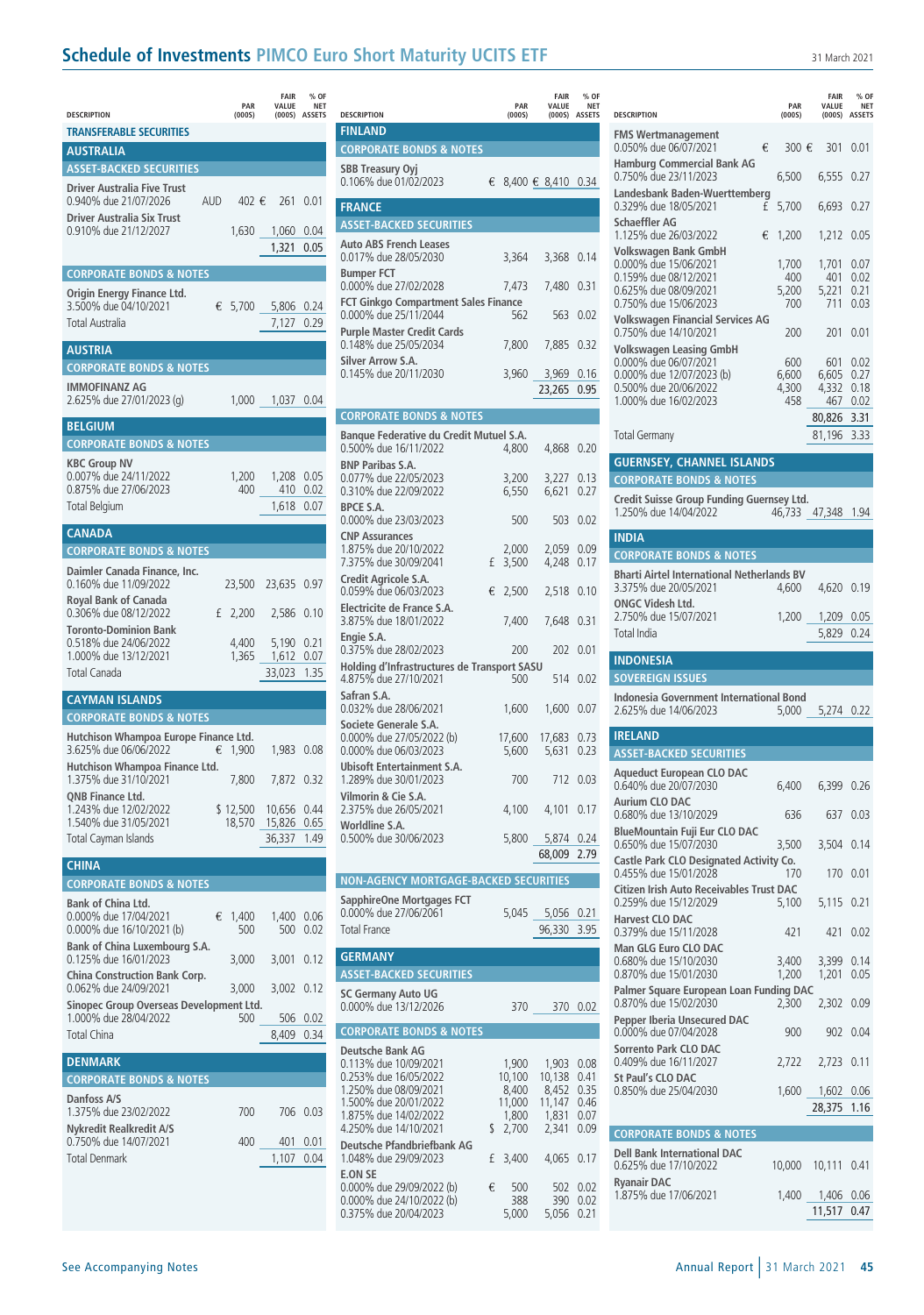## **Schedule of Investments PIMCO Euro Short Maturity UCITS ETF (Cont.)**

| <b>DESCRIPTION</b>                                  | PAR<br>(000S) | <b>FAIR</b><br>VALUE<br>(000S) | % OF<br><b>NET</b><br><b>ASSETS</b> |
|-----------------------------------------------------|---------------|--------------------------------|-------------------------------------|
| NON-AGENCY MORTGAGE-BACKED SECURITIES               |               |                                |                                     |
| <b>Bluestep Mortgage Securities DAC</b>             |               |                                |                                     |
| 0.184% due 10/08/2066 €                             |               | $1.276 \t∈ 1.276$              | 0.05                                |
| <b>Dilosk RMBS DAC</b><br>0.216% due 20/02/2060     | 4.462         | 4.483                          | 0.19                                |
| <b>European Residential Loan Securitisation DAC</b> |               |                                |                                     |
| 0.301% due 24/03/2063                               | 5.908         | 5.911                          | 0.24                                |
| <b>Mulcair Securities DAC</b>                       |               |                                |                                     |
| 0.457% due 24/04/2071                               | 890           | 892                            | 0.04                                |
|                                                     |               | 12.562 0.52                    |                                     |
| <b>Total Ireland</b>                                |               | 52.454 2.15                    |                                     |

## **ISLE OF MAN**

| <b>CORPORATE BONDS &amp; NOTES</b>             |       |            |  |
|------------------------------------------------|-------|------------|--|
| <b>NE Property BV</b><br>2.625% due 22/05/2023 | 1.000 | 1.038 0.04 |  |

#### **ISRAEL SOVEREIGN ISSUE**

| <b>BUVENERIN BBULD</b>                      |     |        |             |  |
|---------------------------------------------|-----|--------|-------------|--|
| <b>Israel Government International Bond</b> |     |        |             |  |
| 0.000% due 22/07/2022 (b)                   |     | 23,500 | 23.577 0.97 |  |
| 0.750% due 31/07/2022                       | IΙS | 9.900  | 2.549 0.10  |  |
| 5.500% due 31/01/2022                       |     | 47.700 | 12.729 0.52 |  |
| Total Israel                                |     |        | 38.855 1.59 |  |

### **ITALY**

| <b>CORPORATE BONDS &amp; NOTES</b>               |    |        |        |      |
|--------------------------------------------------|----|--------|--------|------|
| <b>Banca Carige SpA</b><br>1.157% due 25/10/2021 | €  | 28,800 | 28.953 | 1.19 |
| Banca Monte dei Paschi di Siena SpA              |    |        |        |      |
| 1.250% due 20/01/2022                            |    | 24,200 | 24,498 | 1.00 |
| 2.875% due 16/04/2021                            |    | 7,500  | 7.507  | 0.31 |
| Intesa Sanpaolo SpA                              |    |        |        |      |
| 0.398% due 19/04/2022                            |    | 4.200  | 4.230  | 0.17 |
| 0.875% due 27/06/2022                            |    | 5,100  | 5,162  | 0.21 |
| 1.125% due 04/03/2022                            |    | 6.700  | 6.782  | 0.28 |
| UniCredit SpA                                    |    |        |        |      |
| 1.000% due 18/01/2023                            |    | 900    | 916    | 0.04 |
| 7.830% due 04/12/2023                            | \$ | 4,300  | 4.266  | 0.17 |
| Unione di Banche Italiane SpA                    |    |        |        |      |
| 0.750% due 17/10/2022                            | €  | 500    | 507    | 0.02 |
|                                                  |    |        | 82,821 | 3.39 |

| NON-AGENCY MORTGAGE-BACKED SECURITIES         |     |             |      |
|-----------------------------------------------|-----|-------------|------|
| <b>Mars SRL</b><br>0.757% due 25/10/2050      | 273 | 274 0.01    |      |
| <b>Vela Home SRL</b><br>0.000% due 25/10/2042 | 150 | 150         | 0.01 |
|                                               |     | 424         | 0.02 |
| Total Italy                                   |     | 83,245 3.41 |      |

#### **JAPAN**

| <b>CORPORATE BONDS &amp; NOTES</b>                                               |                 |                 |              |
|----------------------------------------------------------------------------------|-----------------|-----------------|--------------|
| Mercedes-Benz Finance Co. Ltd.<br>0.000% due 21/08/2022 (b)                      | 500             |                 | 502 0.02     |
| <b>MUFG Bank Ltd.</b><br>0.875% due 11/03/2022                                   | 500             | 506             | 0.02         |
| Nissan Motor Co. Ltd.<br>1.940% due 15/09/2023                                   | 19,400          | 20.298          | 0.83         |
| Sumitomo Mitsui Financial Group, Inc.<br>0.000% due 14/06/2022                   | 9.070           | 9.116 0.37      |              |
| Takeda Pharmaceutical Co. Ltd.<br>0.557% due 21/11/2022<br>1.125% due 21/11/2022 | 11,000<br>2.841 | 11,155<br>2.903 | 0.46<br>0.12 |
|                                                                                  |                 | 44,480          | 1.82         |

## **SOVEREIGN ISSUES**

| <b>Fukuoka Prefecture</b>                     |             |             |  |  |  |  |  |  |
|-----------------------------------------------|-------------|-------------|--|--|--|--|--|--|
| 0.880% due 22/06/2022                         | ¥ 2.520.000 | 19.614 0.80 |  |  |  |  |  |  |
| Japan Finance Organization for Municipalities |             |             |  |  |  |  |  |  |
| 1.035% due 26/11/2021                         | 200.000     | 1.550 0.06  |  |  |  |  |  |  |
| <b>Japan Housing Finance Agency</b>           |             |             |  |  |  |  |  |  |
| 1.122% due 20/12/2021                         | 800.000     | 6.206 0.26  |  |  |  |  |  |  |
|                                               |             |             |  |  |  |  |  |  |

| <b>DESCRIPTION</b>                                                                            |    | PAR<br>(000S)     | FAIR<br>VALUE<br>(000S) | % OF<br><b>NET</b><br><b>ASSETS</b> |
|-----------------------------------------------------------------------------------------------|----|-------------------|-------------------------|-------------------------------------|
| <b>Tokyo Metropolitan Government</b><br>0.770% due 20/12/2022                                 |    | ¥ 270,000 € 2,107 |                         | 0.09                                |
|                                                                                               |    |                   | 29,477                  | 1.21                                |
| Total Japan                                                                                   |    |                   | 73,957                  | 3.03                                |
| <b>JERSEY, CHANNEL ISLANDS</b>                                                                |    |                   |                         |                                     |
| <b>CORPORATE BONDS &amp; NOTES</b>                                                            |    |                   |                         |                                     |
| <b>Euro DM Securities Ltd.</b><br>0.000% due 08/04/2021 (b)                                   | €  | 1,510             | 772                     | 0.03                                |
| <b>Glencore Finance Europe Ltd.</b><br>1.625% due 18/01/2022                                  |    | 2,400             | 2,423                   | 0.10                                |
| Total Jersey, Channel Islands                                                                 |    |                   | 3,195                   | 0.13                                |
| <b>LUXEMBOURG</b>                                                                             |    |                   |                         |                                     |
| <b>ASSET-BACKED SECURITIES</b>                                                                |    |                   |                         |                                     |
| <b>FACT Master S.A.</b><br>0.000% due 20/11/2025                                              |    | 8,269             | 8,259                   | 0.34                                |
| <b>CORPORATE BONDS &amp; NOTES</b>                                                            |    |                   |                         |                                     |
| Aroundtown S.A.<br>0.375% due 23/09/2022                                                      |    | 17,600            | 17,710                  | 0.73                                |
| <b>Bevco Lux SARL</b><br>1.750% due 09/02/2023                                                |    | 32,903            | 34,032                  | 1.39                                |
| <b>Blackstone Property Partners Europe Holdings SARL</b><br>1.400% due 06/07/2022             |    | 5,900             | 5,983                   | 0.24                                |
| CPI Property Group S.A.<br>4.750% due 08/03/2023                                              | \$ | 300               | 272                     | 0.01                                |
| Gazprom PJSC Via Gaz Capital S.A.<br>6.510% due 07/03/2022                                    |    | 1,300             | 1,161                   | 0.05                                |
| Intesa Sanpaolo Bank Luxembourg S.A.<br>0.215% due 26/09/2021 (f)                             | €  | 15,400            | 15,430                  | 0.63                                |
| <b>Logicor Financing SARL</b><br>1.500% due 14/11/2022                                        |    | 13,000            | 13,275                  | 0.54                                |
| <b>Medtronic Global Holdings S.C.A.</b><br>0.000% due 15/03/2023 (b)<br>0.375% due 07/03/2023 |    | 23,000<br>500     | 23,117<br>506           | 0.95<br>0.02                        |
| Prologis International Funding S.A.<br>2.875% due 04/04/2022                                  |    | 400               | 413                     | 0.02                                |
| Sberbank of Russia Via SB Capital S.A.<br>6.125% due 07/02/2022                               | S  | 4,020             | 3,563                   | 0.15                                |
|                                                                                               |    |                   | 115,462                 | 4.73                                |
| Total Luxembourg                                                                              |    |                   | 123,721                 | 5.07                                |

### **MOROCCO SOVEREIGN ISSUES Morocco Government International Bond**<br>4.250% due 11/12/2022 700 4.250% due 11/12/2022 700 625 0.03

**BMW Finance NV**

| <b>NETHERLANDS</b>                                     |   |       |        |              |
|--------------------------------------------------------|---|-------|--------|--------------|
| <b>ASSET-BACKED SECURITIES</b>                         |   |       |        |              |
| <b>Babson Euro CLO BV</b>                              |   |       |        |              |
| 0.277% due 25/10/2029                                  | € | 968   | 967    | 0.04         |
| <b>Barings Euro CLO BV</b><br>0.680% due 27/07/2030    |   | 167   | 167    | 0.01         |
| Cairn CLO BV                                           |   |       |        |              |
| 0.600% due 30/04/2031                                  |   | 6,800 | 6,800  | 0.28         |
| 0.650% due 20/10/2028<br>0.670% due 31/01/2030         |   | 1,515 | 1,519  | 0.06<br>0.32 |
|                                                        |   | 7,700 | 7,694  |              |
| Contego CLO DAC<br>0.640% due 23/01/2030               |   | 3,500 | 3,500  | 0.14         |
| Dryden Euro CLO BV                                     |   |       |        |              |
| 0.880% due 15/01/2030                                  |   | 5,950 | 5.950  | 0.24         |
| Jubilee CLO BV                                         |   |       |        |              |
| 0.000% due 15/04/2030 (a)                              |   | 3,700 | 3,700  | 0.15         |
| 0.290% due 12/07/2028                                  |   | 680   | 678    | 0.03         |
| 0.435% due 15/01/2028                                  |   | 527   | 528    | 0.02         |
| 0.650% due 15/04/2031                                  |   | 4,700 | 4,700  | 0.19         |
|                                                        |   |       | 36,203 | 1.48         |
|                                                        |   |       |        |              |
| <b>CORPORATE BONDS &amp; NOTES</b>                     |   |       |        |              |
| <b>Bayer Capital Corp. BV</b><br>0.015% due 26/06/2022 |   | 2,900 | 2,911  | 0.12         |

0.059% due 02/10/2023 10,400 10,494 0.43

|                                                                  |         |                | FAIR            | % OF                        |
|------------------------------------------------------------------|---------|----------------|-----------------|-----------------------------|
| <b>DESCRIPTION</b>                                               |         | PAR<br>(000S)  | VALUE<br>(000S) | <b>NET</b><br><b>ASSETS</b> |
| 0.062% due 24/06/2022                                            |         | € 19,500 €     | 19,607          | 0.80                        |
| 0.125% due 13/07/2022                                            |         | 1.600          | 1.609           | 0.07                        |
| <b>Cooperatieve Rabobank UA</b><br>3.950% due 09/11/2022         |         |                |                 |                             |
| 4.125% due 14/09/2022                                            | \$<br>€ | 2,500<br>8,500 | 2,240<br>9,020  | 0.09<br>0.37                |
| 4.750% due 06/06/2022                                            |         | 500            | 531             | 0.02                        |
| 6.625% due 29/06/2021 (d)(e)                                     |         | 5.000          | 5,079           | 0.21                        |
| <b>Daimler International Finance BV</b><br>0.000% due 11/05/2022 |         | 5,800          | 5,819           | 0.24                        |
| <b>Digital Dutch Finco BV</b>                                    |         |                |                 |                             |
| 0.000% due 23/09/2022                                            |         | 3,300          | 3,309           | 0.14                        |
| 0.125% due 15/10/2022                                            |         | 7,000          | 7,030           | 0.29                        |
| <b>E.ON International Finance BV</b><br>5.500% due 06/07/2022    | £       | 6,500          | 8,106           | 0.33                        |
| <b>ING Groep NV</b>                                              |         |                |                 |                             |
| 0.750% due 09/03/2022                                            |         | € 12,400       | 12,523          | 0.51                        |
| LeasePlan Corp. NV<br>0.750% due 03/10/2022                      |         | 13,100         | 13,257          | 0.54                        |
| 1.000% due 24/05/2021                                            |         | 5,500          | 5,509           | 0.23                        |
| 1.000% due 25/02/2022                                            |         | 15,400         | 15,571          | 0.64                        |
| 1.000% due 02/05/2023                                            |         | 3.500          | 3,572           | 0.15                        |
| <b>NN Group NV</b>                                               |         |                |                 |                             |
| 1.000% due 18/03/2022                                            |         | 1,400          | 1.418           | 0.06                        |
| <b>Syngenta Finance NV</b>                                       |         |                |                 |                             |
| 1.875% due 02/11/2021                                            |         | 6,200          | 6,234           | 0.25                        |
| <b>Volkswagen Financial Services NV</b><br>1.500% due 12/04/2021 | £       | 5,400          | 6,340           | 0.26                        |
| <b>Vonovia Finance BV</b>                                        |         |                |                 |                             |
| 0.125% due 06/04/2023                                            | €       | 500            | 503             | 0.02                        |
| 0.875% due 10/06/2022                                            |         | 2,000          | 2,028           | 0.08                        |
| 2.125% due 09/07/2022                                            |         | 249            | 256             | 0.01                        |
|                                                                  |         |                | 142,966         | 5.86                        |
| NON-AGENCY MORTGAGE-BACKED SECURITIES                            |         |                |                 |                             |
| Arena NHG BV                                                     |         |                |                 |                             |
| 0.000% due 17/06/2048                                            |         | 2,784          | 2,787           | 0.11                        |
| <b>Dutch Property Finance BV</b>                                 |         |                |                 |                             |
| 0.111% due 28/07/2054                                            |         | 907            | 908             | 0.04                        |
| <b>Storm BV</b><br>0.057% due 22/08/2063                         |         | 10,300         | 10,321          | 0.42                        |
| 0.057% due 22/05/2064                                            |         | 1,200          | 1,206           | 0.05                        |
|                                                                  |         |                |                 |                             |

## Total Netherlands 197,013 8.07 **NEW ZEALAND CORPORATE BONDS & NOTES**

| COM ONATE DONDS & NOTES                                                            |       |                |              |
|------------------------------------------------------------------------------------|-------|----------------|--------------|
| <b>ANZ New Zealand International Ltd.</b><br>0.400% due 01/03/2022                 | 400   | 403            | 0.02         |
| <b>PHILIPPINES</b>                                                                 |       |                |              |
| <b>SOVEREIGN ISSUES</b>                                                            |       |                |              |
| <b>Philippines Government International Bond</b><br>0.000% due 03/02/2023 (b)      | 1,000 | 998            | 0.04         |
| <b>POLAND</b>                                                                      |       |                |              |
| <b>CORPORATE BONDS &amp; NOTES</b>                                                 |       |                |              |
| PKO Bank Hipoteczny S.A.<br>0.250% due 23/11/2021                                  | 1,100 | 1,105          | 0.05         |
| <b>SAUDI ARABIA</b>                                                                |       |                |              |
| <b>CORPORATE BONDS &amp; NOTES</b>                                                 |       |                |              |
| Saudi Arabian Oil Co.<br>2.750% due 16/04/2022<br>\$                               | 800   | 698            | 0.03         |
| <b>SOVEREIGN ISSUES</b>                                                            |       |                |              |
| Saudi Government International Bond<br>2.375% due 26/10/2021<br>Total Saudi Arabia | 1,200 | 1,032<br>1,730 | 0.04<br>0.07 |
| <b>CLOVIA I/LA</b>                                                                 |       |                |              |

0.057% due 22/01/2065 2,600 2,622 0.11

17,844 0.73

# **SLOVAKIA CORPORATE BONDS & NOTES SPP-Distribucia A/S**<br>2.625% due 23/06/2021 € 7,600 7,648 0.31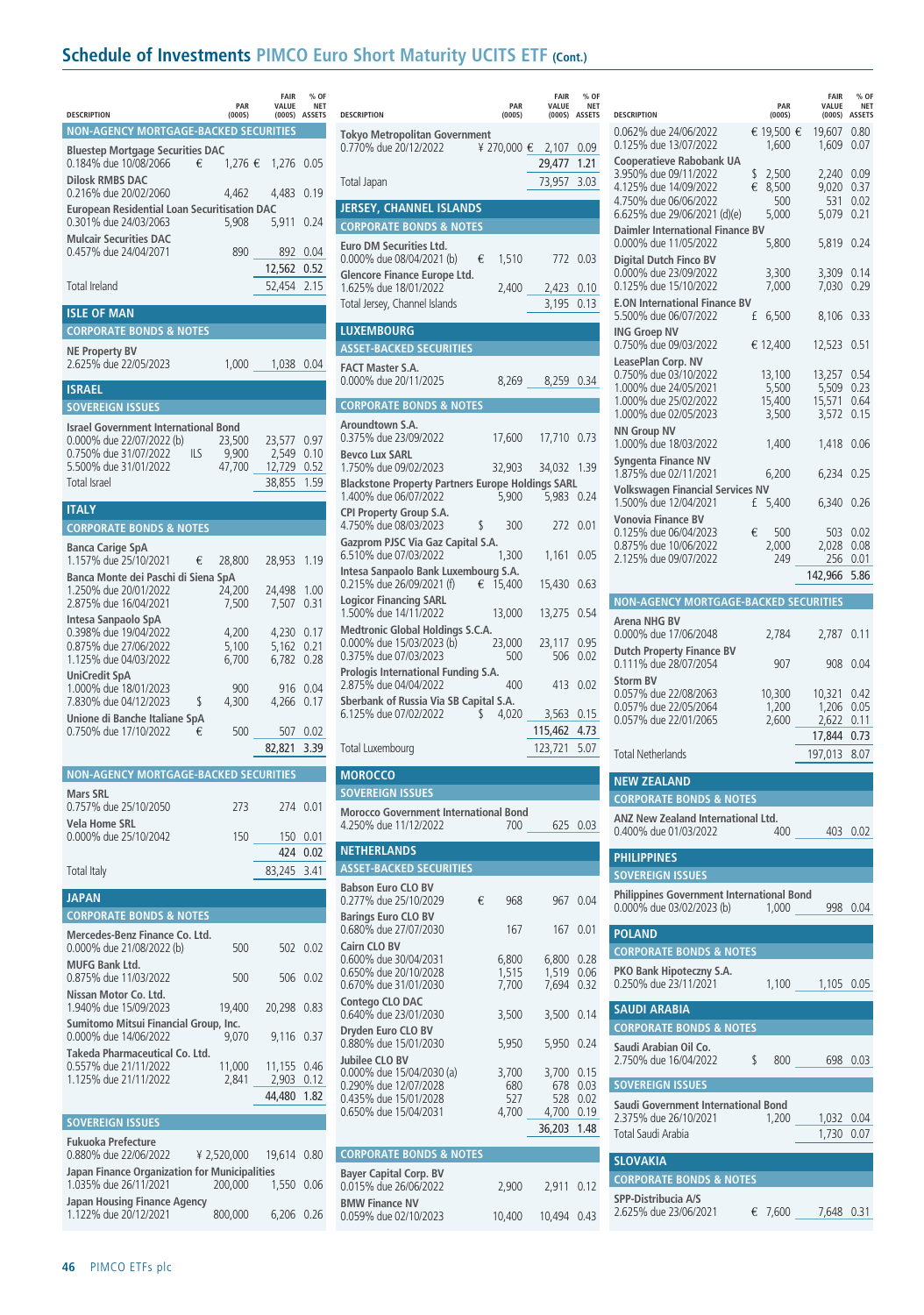|                                                                                           | PAR          | FAIR<br>VALUE | % OF<br><b>NET</b> |
|-------------------------------------------------------------------------------------------|--------------|---------------|--------------------|
| <b>DESCRIPTION</b><br><b>SPAIN</b>                                                        | (000S)       | (000S)        | <b>ASSETS</b>      |
| <b>ASSET-BACKED SECURITIES</b>                                                            |              |               |                    |
| <b>Asset-Backed European Securitisation Transaction</b><br>0.000% due 23/08/2030          | €<br>222 €   | 222           | 0.01               |
| <b>BBVA Consumer Auto</b><br>0.270% due 20/07/2031                                        | 18,221       | 18,286        | 0.75               |
| <b>Driver Espana Five</b><br>0.000% due 21/12/2028                                        | 176          | 177<br>18,685 | 0.01<br>0.77       |
|                                                                                           |              |               |                    |
| <b>CORPORATE BONDS &amp; NOTES</b>                                                        |              |               |                    |
| Banco Bilbao Vizcaya Argentaria S.A.<br>0.063% due 09/03/2023<br>Banco de Sabadell S.A.   | 1,000        | 1,006         | 0.04               |
| 1.750% due 29/06/2023<br>Merlin Properties Socimi S.A.                                    | 5,200        | 5,314         | 0.22               |
| 2.375% due 23/05/2022<br><b>PITCH</b>                                                     | 4,200        | 4,294         | 0.17               |
| 5.125% due 20/07/2022                                                                     | 6.800        | 7,284         | 0.30               |
|                                                                                           |              | 17,898        | 0.73               |
| <b>NON-AGENCY MORTGAGE-BACKED SECURITIES</b>                                              |              |               |                    |
| Bancaja Fondo de Titulizacion de Activos<br>0.000% due 22/05/2050<br><b>FT RMBS Prado</b> | 1,417        | 1,417         | 0.06               |
| 0.000% due 15/03/2056<br>0.108% due 15/03/2056                                            | 5,761<br>222 | 5,772<br>223  | 0.23<br>0.01       |
|                                                                                           |              | 7,412         | 0.30               |
| <b>Total Spain</b>                                                                        |              | 43,995        | 1.80               |
| <b>SUPRANATIONAL</b>                                                                      |              |               |                    |
| <b>CORPORATE BONDS &amp; NOTES</b>                                                        |              |               |                    |
| <b>Banque Ouest Africaine de Developpement</b><br>5.500% due 06/05/2021                   | 5,700<br>S   | 4,871         | 0.20               |
| <b>SWEDEN</b>                                                                             |              |               |                    |
| <b>CORPORATE BONDS &amp; NOTES</b>                                                        |              |               |                    |
| Alfa Laval Treasury International AB<br>1.375% due 12/09/2022                             | 8,500<br>€   | 8,656         | 0.35               |
| <b>Castellum AB</b><br>2.125% due 20/11/2023                                              | 1,800        | 1,896         | 0.08               |
| <b>Essity AB</b><br>0.500% due 26/05/2021                                                 | 3,300        | 3,302 0.13    |                    |
| 0.625% due 28/03/2022                                                                     | 10,100       | 10,169 0.42   |                    |
| <b>Total Sweden</b>                                                                       |              | 24,023        | 0.98               |
| <b>SWITZERLAND</b>                                                                        |              |               |                    |
| <b>CORPORATE BONDS &amp; NOTES</b>                                                        |              |               |                    |
| <b>UBS AG</b><br>7.625% due 17/08/2022 (e)                                                | \$<br>1,850  | 1,716         | 0.07               |
| <b>UBS Group AG</b><br>1.750% due 16/11/2022                                              | €<br>1,000   | 1,033         | 0.04               |
| <b>Total Switzerland</b>                                                                  |              | 2,749         | 0.11               |
| <b>UNITED ARAB EMIRATES</b>                                                               |              |               |                    |
| <b>CORPORATE BONDS &amp; NOTES</b>                                                        |              |               |                    |
| Dolphin Energy Ltd. LLC<br>5.500% due 15/12/2021                                          | \$<br>6,000  | 5,283         | 0.22               |
| <b>First Abu Dhabi Bank PJSC</b><br>1.176% due 16/04/2022                                 | 26,800       | 22,937        | 0.94               |
|                                                                                           |              | 28,220        | 1.16               |
| <b>SOVEREIGN ISSUES</b>                                                                   |              |               |                    |
| <b>Emirate of Abu Dhabi Government International Bond</b>                                 |              |               |                    |
| 0.750% due 02/09/2023                                                                     | 3,300        | 2,821         | 0.11               |
| <b>Total United Arab Emirates</b>                                                         |              | 31,041        | 1.27               |
| <b>UNITED KINGDOM</b>                                                                     |              |               |                    |
| <b>ASSET-BACKED SECURITIES</b>                                                            |              |               |                    |

| <b>DESCRIPTION</b>                                                                     |         | PAR<br>(000S)  | <b>FAIR</b><br>VALUE<br>(000S) | % OF<br><b>NET</b><br><b>ASSETS</b> |  |  |  |  |  |  |  |
|----------------------------------------------------------------------------------------|---------|----------------|--------------------------------|-------------------------------------|--|--|--|--|--|--|--|
| <b>Bumper UK Finance PLC</b><br>0.649% due 20/12/2028                                  |         |                | £ 11,928 € 14,020              | 0.57                                |  |  |  |  |  |  |  |
| <b>Cardiff Auto Receivables Securitisation PLC</b><br>0.679% due 16/09/2025            |         | 15,661         | 18.416                         | 0.75                                |  |  |  |  |  |  |  |
| <b>Globaldrive Auto Receivables UK PLC</b><br>0.589% due 20/09/2026                    |         | 2,482          | 2,915                          | 0.12                                |  |  |  |  |  |  |  |
| <b>Turbo Finance 9 PLC</b><br>0.879% due 20/08/2028                                    |         | 2,400          | 2,832<br>62,743                | 0.12<br>2.57                        |  |  |  |  |  |  |  |
| <b>CORPORATE BONDS &amp; NOTES</b>                                                     |         |                |                                |                                     |  |  |  |  |  |  |  |
| <b>Babcock International Group PLC</b><br>1.750% due 06/10/2022                        | €       | 2,600          | 2,644                          | 0.11                                |  |  |  |  |  |  |  |
| <b>Barclays Bank PLC</b><br>10.000% due 21/05/2021<br>10.179% due 12/06/2021           | \$      | £15,950<br>500 | 18,937<br>433                  | 0.77<br>0.02                        |  |  |  |  |  |  |  |
| <b>BAT International Finance PLC</b><br>1.000% due 23/05/2022<br>3.625% due 09/11/2021 | €       | 4,061<br>3,100 | 4,103<br>3,172                 | 0.17<br>0.13                        |  |  |  |  |  |  |  |
| <b>BG Energy Capital PLC</b><br>1.250% due 21/11/2022                                  |         | 1,900          | 1,941                          | 0.08                                |  |  |  |  |  |  |  |
| Coca-Cola European Partners PLC<br>0.750% due 24/02/2022                               |         | 6,369          | 6,424                          | 0.26                                |  |  |  |  |  |  |  |
| <b>Diageo Finance PLC</b><br>0.250% due 22/10/2021                                     |         | 200            | 201                            | 0.01                                |  |  |  |  |  |  |  |
| <b>FCE Bank PLC</b><br>1.134% due 10/02/2022                                           |         | 800            | 803                            | 0.03                                |  |  |  |  |  |  |  |
| <b>HBOS PLC</b><br>5.374% due 30/06/2021                                               |         | 4,900          | 4,962                          | 0.20                                |  |  |  |  |  |  |  |
| <b>HSBC Holdings PLC</b><br>0.162% due 27/09/2022                                      |         | 25,000         | 25,071                         | 1.03                                |  |  |  |  |  |  |  |
| <b>Imperial Brands Finance PLC</b><br>9.000% due 17/02/2022                            | £       | 5,000          | 6,294                          | 0.26                                |  |  |  |  |  |  |  |
| Legal & General Group PLC<br>10.000% due 23/07/2041                                    |         | 10,700         | 12,904                         | 0.53                                |  |  |  |  |  |  |  |
| <b>Lloyds Bank PLC</b><br>0.419% due 03/02/2023<br><b>Nationwide Building Society</b>  |         | 8,100          | 9,552                          | 0.39                                |  |  |  |  |  |  |  |
| 1.000% due 24/01/2023<br>3.622% due 26/04/2023                                         | \$      | 4,500<br>7,260 | 5,329<br>6,373                 | 0.22<br>0.26                        |  |  |  |  |  |  |  |
| <b>NatWest Group PLC</b><br>2.000% due 08/03/2023                                      |         | € 18,000       | 18,346                         | 0.75                                |  |  |  |  |  |  |  |
| <b>NatWest Markets PLC</b><br>0.625% due 02/03/2022                                    |         | 31,100         | 31,354                         | 1.28                                |  |  |  |  |  |  |  |
| Santander UK Group Holdings PLC<br>0.237% due 18/05/2023                               |         | 8,700          | 8,748 0.36                     |                                     |  |  |  |  |  |  |  |
| 0.312% due 27/03/2024                                                                  |         | 8,900          | 8,971                          | 0.37                                |  |  |  |  |  |  |  |
| 3.571% due 10/01/2023                                                                  |         | \$10,000       | 8,698                          | 0.36                                |  |  |  |  |  |  |  |
| <b>Standard Chartered PLC</b><br>0.750% due 03/10/2023<br>1.260% due 14/10/2023        | €<br>\$ | 8,100<br>6,300 | 8,195<br>5,420                 | 0.34<br>0.22                        |  |  |  |  |  |  |  |
| <b>Tesco Corporate Treasury Services PLC</b><br>1.375% due 24/10/2023                  | €       | 2,000          | 2,068                          | 0.08                                |  |  |  |  |  |  |  |
| <b>Trinity Acquisition PLC</b><br>2.125% due 26/05/2022                                |         | 500            | 510                            | 0.02                                |  |  |  |  |  |  |  |
|                                                                                        |         |                | 201,453                        | 8.25                                |  |  |  |  |  |  |  |
| NON-AGENCY MORTGAGE-BACKED SECURITIES                                                  |         |                |                                |                                     |  |  |  |  |  |  |  |
| <b>Atlas Funding PLC</b><br>0.000% due 25/07/2058                                      | £       | 1,600          | 1,884                          | 0.08                                |  |  |  |  |  |  |  |
| Avon Finance No. 2 PLC<br>0.949% due 20/09/2048                                        |         | 10,441         | 12,284 0.50                    |                                     |  |  |  |  |  |  |  |
| <b>Canada Square Funding PLC</b><br>1.149% due 17/10/2051                              |         | 6,519          | 7,689                          | 0.32                                |  |  |  |  |  |  |  |
| <b>Canterbury Finance No. 3 PLC</b><br>1.049% due 16/05/2057                           |         | 6,383          | 7,538                          | 0.31                                |  |  |  |  |  |  |  |
| <b>Chevy Chase Funding LLC Mortgage-Backed Certificates</b><br>0.648% due 16/01/2057   |         | 1,127          | 1,323                          | 0.05                                |  |  |  |  |  |  |  |
| Darrowby No. 5 PLC<br>0.579% due 20/12/2057                                            |         | 2,176          | 2,571                          | 0.11                                |  |  |  |  |  |  |  |
| <b>Durham Mortgages B PLC</b><br>0.660% due 31/03/2054                                 |         | 2,370          | 2,779 0.11                     |                                     |  |  |  |  |  |  |  |
| <b>Economic Master Issuer PLC</b><br>0.519% due 25/06/2072                             |         | 2,500          | 2,945 0.12                     |                                     |  |  |  |  |  |  |  |

| <b>DESCRIPTION</b>                                                                                                                       | PAR<br>(000S)                      | FAIR<br>VALUE                       | % OF<br><b>NET</b><br>(000S) ASSETS |
|------------------------------------------------------------------------------------------------------------------------------------------|------------------------------------|-------------------------------------|-------------------------------------|
| <b>Finsbury Square PLC</b>                                                                                                               |                                    |                                     |                                     |
| 0.849% due 16/03/2070<br>1.048% due 16/06/2069                                                                                           | 4,270 €<br>£<br>796                | 5,020<br>937                        | 0.21<br>0.04                        |
| Friary No. 6 PLC<br>0.770% due 21/11/2067                                                                                                | 3,013                              | 3,567                               | 0.15                                |
| <b>Hawksmoor Mortgages PLC</b><br>1.100% due 25/05/2053                                                                                  | 245                                | 289                                 | 0.01                                |
| <b>Lanark Master Issuer PLC</b><br>0.880% due 22/12/2069                                                                                 | 3.400                              | 4,000                               | 0.16                                |
| <b>London Wall Mortgage Capital PLC</b><br>0.902% due 15/11/2049                                                                         | 338                                | 397                                 | 0.02                                |
| <b>Paragon Mortgages PLC</b><br>1.105% due 15/05/2045                                                                                    | 6,065                              | 7,168                               | 0.29                                |
| <b>Precise Mortgage Funding PLC</b><br>0.978% due 16/10/2056                                                                             | 530                                | 625                                 | 0.03                                |
| <b>Residential Mortgage Securities PLC</b><br>1.299% due 20/06/2070                                                                      | 275                                | 325                                 | 0.01                                |
| <b>Ripon Mortgages PLC</b><br>0.860% due 20/08/2056                                                                                      | 8,998                              | 10,581                              | 0.43                                |
| <b>Stratton Mortgage Funding PLC</b><br>0.000% due 25/09/2051<br>0.000% due 20/07/2060<br>0.880% due 12/03/2044<br>1.250% due 25/05/2051 | 10.700<br>12,950<br>9,875<br>1.691 | 12,533<br>15,197<br>11,600<br>1.992 | 0.51<br>0.62<br>0.48<br>0.08        |
| <b>Towd Point Mortgage Funding PLC</b>                                                                                                   |                                    |                                     |                                     |
| 0.950% due 20/05/2045<br>0.951% due 20/07/2045                                                                                           | 3.226<br>6,994                     | 3,802<br>8,233                      | 0.16<br>0.34                        |
| 1.058% due 20/10/2051<br>1.250% due 20/02/2054                                                                                           | 18,586<br>1.736                    | 21,959<br>2.047                     | 0.90<br>0.08                        |
| <b>Tower Bridge Funding No. 2 PLC</b>                                                                                                    |                                    |                                     |                                     |
| 0.984% due 20/03/2056                                                                                                                    | 166                                | 195                                 | 0.01                                |
| <b>Tower Bridge Funding PLC</b><br>1.419% due 20/09/2063                                                                                 | 5,664                              | 6,711                               | 0.27                                |
| <b>Trinity Square PLC</b><br>0.000% due 15/07/2059<br>1.178% due 15/07/2051                                                              | 21,600<br>192                      | 25,358<br>226                       | 1.04<br>0.01                        |
| <b>Twin Bridges PLC</b><br>0.960% due 12/09/2050<br>1.030% due 12/12/2052                                                                | 429<br>272                         | 506<br>320                          | 0.02<br>0.01                        |
|                                                                                                                                          |                                    | 182,601                             | 7.48                                |
| <b>Total United Kingdom</b>                                                                                                              |                                    | 446,797                             | 18.30                               |
|                                                                                                                                          |                                    |                                     |                                     |

## **UNITED STATES**

| <b>ASSET-BACKED SECURITIES</b>                                                        |    |                       |                       |                      |
|---------------------------------------------------------------------------------------|----|-----------------------|-----------------------|----------------------|
| <b>SLM Student Loan Trust</b><br>0.000% due 17/06/2024                                | €  | 63                    | 63                    | 0.00                 |
| <b>CORPORATE BONDS &amp; NOTES</b>                                                    |    |                       |                       |                      |
| AbbVie, Inc.<br>3.450% due 15/03/2022                                                 | \$ | 600                   | 522                   | 0.02                 |
| American International Group, Inc.<br>1.500% due 08/06/2023                           |    | € 15,300              | 15,765                | 0.65                 |
| AT&T, Inc.<br>1.450% due 01/06/2022<br>2.500% due 15/03/2023<br>2.650% due 17/12/2021 |    | 6,300<br>6,800<br>150 | 6,397<br>7,111<br>152 | 0.26<br>0.29<br>0.01 |
| <b>Aviation Capital Group LLC</b><br>0.882% due 30/07/2021                            | \$ | 400                   | 340                   | 0.01                 |
| <b>Bank of America Corp.</b><br>0.240% due 04/05/2023<br>1.625% due 14/09/2022        |    | € 27,250<br>300       | 27,410<br>308         | 1.12<br>0.01         |
| <b>BAT Capital Corp.</b><br>0.000% due 16/08/2021                                     |    | 18,600                | 18,619                | 0.76                 |
| Berkshire Hathaway, Inc.<br>0.625% due 17/01/2023<br>0.750% due 16/03/2023            |    | 150<br>200            | 152<br>203            | 0.01<br>0.01         |
| Boeing Co.<br>1.167% due 04/02/2023<br>1.433% due 04/02/2024                          | S  | 1,800<br>600          | 1,540<br>512          | 0.06<br>0.02         |
| <b>Booking Holdings, Inc.</b><br>2.150% due 25/11/2022                                | €  | 1,800                 | 1,860                 | 0.08                 |
| Citigroup, Inc.<br>0.000% due 21/03/2023                                              |    | 2,000                 | 2,012                 | 0.08                 |
| <b>Fidelity National Information Services, Inc.</b><br>0.125% due 03/12/2022          |    | 8,300                 | 8,342                 | 0.34                 |

**Auto ABS UK Loans**

0.709% due 27/11/2027 £ 20,885 24,560 1.01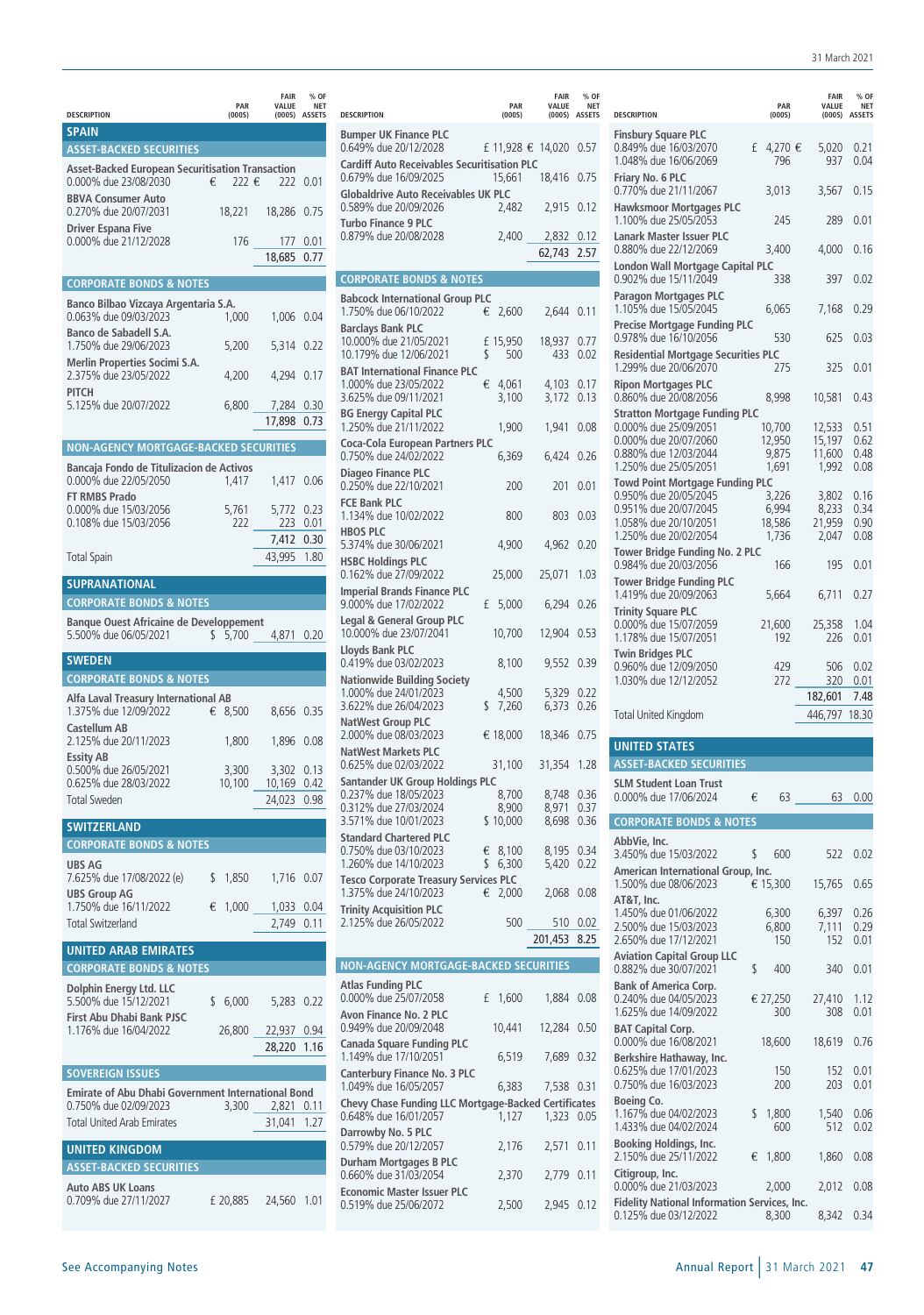## **Schedule of Investments PIMCO Euro Short Maturity UCITS ETF (Cont.)**

| <b>DESCRIPTION</b>                                                                                                            |         | PAR<br>(000S)                       | FAIR<br>VALUE                     | % OF<br><b>NET</b><br>(000S) ASSETS | <b>DESCR</b>                      |
|-------------------------------------------------------------------------------------------------------------------------------|---------|-------------------------------------|-----------------------------------|-------------------------------------|-----------------------------------|
| <b>General Electric Co.</b><br>0.375% due 17/05/2022<br>5.500% due 07/06/2021                                                 | €<br>£  | 3,400 €<br>3,000                    | 3,421<br>3,552                    | 0.14<br>0.15                        | Fred<br>0.60<br>0.65              |
| General Motors Financial Co., Inc.<br>0.015% due 26/03/2022<br>0.144% due 10/05/2021<br>1.509% due 30/06/2022                 | €<br>\$ | 2,200<br>27,705<br>200              | 2,202<br>27,717<br>172            | 0.09<br>1.14<br>0.01                | 0.80<br>Total                     |
| Goldman Sachs Group, Inc.<br>0.002% due 21/04/2023<br>0.085% due 26/09/2023<br>0.093% due 09/09/2022<br>4.750% due 12/10/2021 |         | € 12,900<br>15,900<br>21,000<br>300 | 12,925<br>15,946<br>21,038<br>307 | 0.53<br>0.65<br>0.86<br>0.01        | <b>VIR</b><br>COR<br>Glob<br>4.37 |
| International Flavors & Fragrances, Inc.<br>0.500% due 25/09/2021                                                             |         | 10.600                              | 10,627                            | 0.44                                | <b>SHO</b>                        |
| JPMorgan Chase & Co.<br>1.500% due 26/10/2022                                                                                 |         | 5,500                               | 5,657                             | 0.23                                | CON<br>Hanr                       |
| Kinder Morgan, Inc.<br>1.500% due 16/03/2022                                                                                  |         | 12,910                              | 13,123                            | 0.54                                | (0.40)<br>Nom                     |
| McDonald's Corp.<br>1.125% due 26/05/2022<br><b>Morgan Stanley</b>                                                            |         | 800                                 | 813                               | 0.03                                | (0.22)<br>Pure<br>0.15            |
| 0.157% due 08/11/2022<br><b>MPT Operating Partnership LP</b>                                                                  |         | 19,800                              | 19,868                            | 0.81                                | 0.15<br>0.15                      |
| 4.000% due 19/08/2022<br>National Grid North America, Inc.                                                                    |         | 4,000                               | 4,173                             | 0.17                                | 0.15<br>0.15                      |
| 0.750% due 11/02/2022<br>Newmont Corp.                                                                                        |         | 2,400                               | 2,422                             | 0.10                                | 0.15<br>0.20<br>0.20              |
| 3.625% due 09/06/2021<br>Pacific Gas & Electric Co.                                                                           | \$      | 500                                 | 426                               | 0.02                                | 0.201<br>0.42                     |
| 1.750% due 16/06/2022<br>PerkinElmer, Inc.                                                                                    |         | 100                                 | 85                                | 0.00                                | 0.42<br>0.43                      |
| 0.600% due 09/04/2021<br>Southern Power Co.                                                                                   | €       | 2,675                               | 2,675                             | 0.11                                | 0.43<br>0.44<br>0.44              |
| 1.000% due 20/06/2022<br>Wells Fargo & Co.                                                                                    |         | 12,700                              | 12,897                            | 0.53                                | 0.44<br>0.45                      |
| 0.000% due 31/01/2022<br>1.375% due 30/06/2022<br>2.250% due 02/05/2023                                                       | £<br>€  | 15,260<br>4,600<br>7.400            | 15,316<br>5,448<br>7,773          | 0.63<br>0.22<br>0.32                | 0.45<br>0.46<br>0.64              |
| Zimmer Biomet Holdings, Inc.<br>1.414% due 13/12/2022                                                                         |         | 5,600                               | 5,744<br>285,572 11.70            | 0.24                                | 0.65<br>Sam                       |
|                                                                                                                               |         |                                     |                                   |                                     | (0.06)<br>Vest                    |
| <b>U.S. GOVERNMENT AGENCIES</b>                                                                                               |         |                                     |                                   |                                     | (0.44)                            |
| <b>Fannie Mae</b>                                                                                                             |         |                                     |                                   |                                     |                                   |

| <b>DESCRIPTION</b>                                                                                                                                                                                                                                                                                                                                                                                                                                                                                                                                                                                                                       |                            | PAR<br>(000S)                                                                                                                                                           | FAIR<br>VALUE<br>(000S)                                                                                                                                                 | % OF<br><b>NET</b><br><b>ASSETS</b>                                                                                                                                          |  |
|------------------------------------------------------------------------------------------------------------------------------------------------------------------------------------------------------------------------------------------------------------------------------------------------------------------------------------------------------------------------------------------------------------------------------------------------------------------------------------------------------------------------------------------------------------------------------------------------------------------------------------------|----------------------------|-------------------------------------------------------------------------------------------------------------------------------------------------------------------------|-------------------------------------------------------------------------------------------------------------------------------------------------------------------------|------------------------------------------------------------------------------------------------------------------------------------------------------------------------------|--|
| <b>Freddie Mac</b><br>0.600% due 15/10/2025<br>0.650% due 27/10/2025<br>0.800% due 28/10/2026                                                                                                                                                                                                                                                                                                                                                                                                                                                                                                                                            |                            | \$ 30,000 €<br>14,400<br>15,500                                                                                                                                         | 25,228<br>12,128<br>12,938<br>75,410                                                                                                                                    | 1.03<br>0.50<br>0.53<br>3.09                                                                                                                                                 |  |
| <b>Total United States</b>                                                                                                                                                                                                                                                                                                                                                                                                                                                                                                                                                                                                               |                            |                                                                                                                                                                         | 361,045 14.79                                                                                                                                                           |                                                                                                                                                                              |  |
| <b>VIRGIN ISLANDS (BRITISH)</b>                                                                                                                                                                                                                                                                                                                                                                                                                                                                                                                                                                                                          |                            |                                                                                                                                                                         |                                                                                                                                                                         |                                                                                                                                                                              |  |
| <b>CORPORATE BONDS &amp; NOTES</b>                                                                                                                                                                                                                                                                                                                                                                                                                                                                                                                                                                                                       |                            |                                                                                                                                                                         |                                                                                                                                                                         |                                                                                                                                                                              |  |
| <b>Global Switch Holdings Ltd.</b><br>4.375% due 13/12/2022                                                                                                                                                                                                                                                                                                                                                                                                                                                                                                                                                                              | £                          | 1,000                                                                                                                                                                   | 1,242                                                                                                                                                                   | 0.05                                                                                                                                                                         |  |
| <b>SHORT-TERM INSTRUMENTS</b>                                                                                                                                                                                                                                                                                                                                                                                                                                                                                                                                                                                                            |                            |                                                                                                                                                                         |                                                                                                                                                                         |                                                                                                                                                                              |  |
| <b>COMMERCIAL PAPER</b>                                                                                                                                                                                                                                                                                                                                                                                                                                                                                                                                                                                                                  |                            |                                                                                                                                                                         |                                                                                                                                                                         |                                                                                                                                                                              |  |
| <b>Hannover Funding Co. LLC</b><br>(0.406)% due 18/06/2021                                                                                                                                                                                                                                                                                                                                                                                                                                                                                                                                                                               | €                          | 5,400                                                                                                                                                                   | 5,407                                                                                                                                                                   | 0.22                                                                                                                                                                         |  |
| <b>Nomura Bank International PLC</b><br>(0.223)% due 07/04/2021<br>Pure Finance S.A.                                                                                                                                                                                                                                                                                                                                                                                                                                                                                                                                                     |                            | 20,000                                                                                                                                                                  | 20,001                                                                                                                                                                  | 0.82                                                                                                                                                                         |  |
| 0.152% due 06/04/2021<br>0.152% due 10/06/2021<br>0.152% due 16/06/2021<br>0.152% due 08/07/2021<br>0.152% due 05/08/2021<br>0.152% due 20/08/2021<br>0.203% due 14/04/2021<br>0.203% due 26/04/2021<br>0.203% due 25/05/2021<br>0.421% due 17/06/2021<br>0.421% due 30/06/2021<br>0.431% due 05/07/2021<br>0.431% due 09/07/2021<br>0.441% due 14/04/2021<br>0.441% due 04/05/2021<br>0.441% due 09/08/2021<br>0.451% due 16/04/2021<br>0.451% due 12/05/2021<br>0.461% due 19/05/2021<br>0.641% due 14/04/2021<br>0.651% due 21/04/2021<br>Samhallsbyggnadsbolaget i Norden AB<br>(0.061)% due 06/04/2021<br><b>Vesteda Finance BV</b> | <b>CHF</b><br>€<br>£<br>\$ | 558<br>470<br>569<br>100<br>484<br>1,233<br>408<br>3,000<br>2,400<br>1.073<br>667<br>100<br>100<br>853<br>573<br>470<br>720<br>100<br>600<br>3,000<br>1,600<br>€ 12.400 | 558<br>470<br>569<br>100<br>483<br>1,232<br>369<br>3,000<br>2,399<br>1,258<br>782<br>117<br>117<br>1,001<br>672<br>550<br>845<br>117<br>704<br>2,552<br>1,361<br>12,400 | 0.02<br>0.02<br>0.02<br>0.00<br>0.02<br>0.05<br>0.02<br>0.12<br>0.10<br>0.05<br>0.03<br>0.01<br>0.01<br>0.04<br>0.03<br>0.02<br>0.03<br>0.01<br>0.03<br>0.10<br>0.06<br>0.51 |  |
| (0.446)% due 10/05/2021                                                                                                                                                                                                                                                                                                                                                                                                                                                                                                                                                                                                                  |                            | 14,800                                                                                                                                                                  | 14,807<br>71,871                                                                                                                                                        | 0.61<br>2.95                                                                                                                                                                 |  |
|                                                                                                                                                                                                                                                                                                                                                                                                                                                                                                                                                                                                                                          |                            |                                                                                                                                                                         |                                                                                                                                                                         |                                                                                                                                                                              |  |

| 0F<br>JΕT<br>ETS                       | <b>DESCRIPTION</b>                                |            | PAR<br>(000S) | FAIR<br>VALUE<br>(000S) | % OF<br><b>NET</b><br><b>ASSETS</b> |
|----------------------------------------|---------------------------------------------------|------------|---------------|-------------------------|-------------------------------------|
|                                        | <b>FRANCE TREASURY BILLS</b>                      |            |               |                         |                                     |
| )3<br>50                               | (0.629)% due<br>27/05/2021 (b)(c)<br>(0.628)% due | €          | 77,600 €      | 77,673                  | 3.18                                |
| 53<br>09                               | 23/06/2021 (b)(c)                                 |            | 53,500        | 53,573                  | 2.19                                |
| 79                                     | (0.625)% due<br>05/05/2021 (b)(c)<br>(0.615)% due |            | 1,500         | 1,501                   | 0.06                                |
|                                        | 09/06/2021 (b)(c)                                 |            | 25,000        | 25,028<br>157,775       | 1.03<br>6.46                        |
| )5                                     | <b>GERMANY TREASURY BILLS</b>                     |            |               |                         |                                     |
|                                        | (0.660)% due<br>14/04/2021 (b)(c)                 |            | 47,800        | 47,807                  | 1.96                                |
|                                        | (0.657)% due<br>25/08/2021 (b)(c)(h)              |            | 17,350        | 17,394                  | 0.71                                |
| 22                                     | (0.639)% due<br>14/04/2021 (b)(c)                 |            | 5,640         | 5,641                   | 0.23                                |
| 32                                     |                                                   |            |               | 70,842                  | 2.90                                |
|                                        | <b>ISRAEL TREASURY BILLS</b>                      |            |               |                         |                                     |
| 02<br>02<br>02                         | (0.041)% due<br>05/05/2021 (b)(c)<br>(0.022)% due | <b>ILS</b> | 5,100         | 1,301                   | 0.06                                |
| ЭO<br>02                               | 30/11/2021 (b)(c)<br>(0.020)% due                 |            | 17,400        | 4,442                   | 0.18                                |
| )5<br>)2                               | $02/02/2022$ (b)(c)                               |            | 17,400        | 4,441                   | 0.18                                |
| 12                                     |                                                   |            |               | 10,184                  | 0.42                                |
| 10                                     | <b>JAPAN TREASURY BILLS</b>                       |            |               |                         |                                     |
| $\overline{5}$<br>)3<br>$\overline{1}$ | (0.110)% due<br>24/05/2021 (b)(c)                 |            | ¥ 8,580,000   | 66,076                  | 2.71                                |
| 01<br>)4                               | (0.094)% due<br>19/04/2021 (b)(c)                 |            | 3,610,000     | 27,798                  | 1.14                                |
| )3<br>)2                               | (0.093)% due<br>10/06/2021 (b)(c)                 |            | 3,300,000     | 25,415                  | 1.04                                |
| )3<br>)1                               | (0.092)% due<br>10/05/2021 (b)(c)<br>(0.086)% due |            | 6,500,000     | 50,056                  | 2.05                                |
| )3<br>10                               | 05/04/2021 (b)(c)                                 |            | 45,000        | 346                     | 0.01                                |
| 06                                     |                                                   |            |               | 169,691                 | 6.95                                |
| $\overline{51}$                        | Total Short-Term Instruments                      |            |               | 480,363                 | 19.68                               |
| 51                                     | <b>Total Transferable Securities</b>              |            |               | € 2,315,158 94.83       |                                     |

### **REPURCHASE AGREEMENTS**

0.875% due 18/12/2026 \$ 30,000 25,116 1.03

| Counterparty                       | Lending<br>Rate | <b>Settlement</b><br><b>Date</b> | <b>Maturity</b><br><b>Date</b> | <b>Principal</b><br><b>Amount</b> | <b>Collateralised By</b>                                                                                                               | <b>Collateral</b><br>(Received) | Repurchase<br>Agreements.<br>at Value | Repurchase<br>Agreement<br><b>Proceeds</b><br>to be<br>Received <sup>(1)</sup> | $%$ of<br><b>Net Assets</b> |
|------------------------------------|-----------------|----------------------------------|--------------------------------|-----------------------------------|----------------------------------------------------------------------------------------------------------------------------------------|---------------------------------|---------------------------------------|--------------------------------------------------------------------------------|-----------------------------|
| COM                                |                 | (0.700)% 31/03/2021              | 01/04/2021                     | € 124.900                         | European Investment Bank 0.250%<br>due 14/09/2029<br>Kreditanstalt fuer Wiederaufbau<br>0.000% - 0.250% due<br>15/09/2025 - 15/12/2027 | (47,853)<br>€<br>(77,059)       | € 124.900                             | € 124.898                                                                      | 5.12                        |
| <b>Total Repurchase Agreements</b> |                 |                                  |                                |                                   |                                                                                                                                        | € $(124, 912)$                  | € 124,900                             | € 124,898                                                                      | 5.12                        |

(1) Includes accrued interest.

### **OTC FINANCIAL DERIVATIVE INSTRUMENTS (amounts in thousands\*, except number of contracts) \* A zero balance may reflect actual amounts rounding to less than one thousand.**

## **FORWARD FOREIGN CURRENCY CONTRACTS**

| <b>Counterparty</b> | <b>Settlement</b><br><b>Month</b> |     | <b>Currency to</b><br>be Delivered |     | Currency to<br>be Received | <b>Unrealised</b><br>Appreciation | <b>Unrealised</b><br>(Depreciation) | <b>Net Unrealised</b><br><b>Appreciation/</b><br>(Depreciation) | $%$ of<br><b>Net Assets</b> |
|---------------------|-----------------------------------|-----|------------------------------------|-----|----------------------------|-----------------------------------|-------------------------------------|-----------------------------------------------------------------|-----------------------------|
| <b>BOA</b>          | 04/2021                           |     |                                    |     | £ 11.143                   | € 310                             | $\epsilon$ 0                        | € 310                                                           | 0.01                        |
|                     | 04/2021                           |     | ¥ 3,610,000                        |     | € 28,605                   | 812                               |                                     | 812                                                             | 0.03                        |
|                     | 05/2021                           |     | 2,422                              |     | 2,923                      | 63                                |                                     | 63                                                              | 0.00                        |
|                     | 05/2021                           |     | 758                                |     | 881                        |                                   | (9)                                 | (9)                                                             | 0.00                        |
|                     | 05/2021                           | ILS | 5.101                              |     | .549                       | 16                                |                                     | 16                                                              | 0.00                        |
|                     | 05/2021                           |     | 61                                 | ils | 200                        |                                   |                                     |                                                                 | 0.00                        |
| <b>BPS</b>          | 04/2021                           | DKK | 2.420                              |     | 325                        |                                   |                                     |                                                                 | 0.00                        |
|                     | 05/2021                           |     | 136                                |     | ,340                       |                                   |                                     |                                                                 | 0.00                        |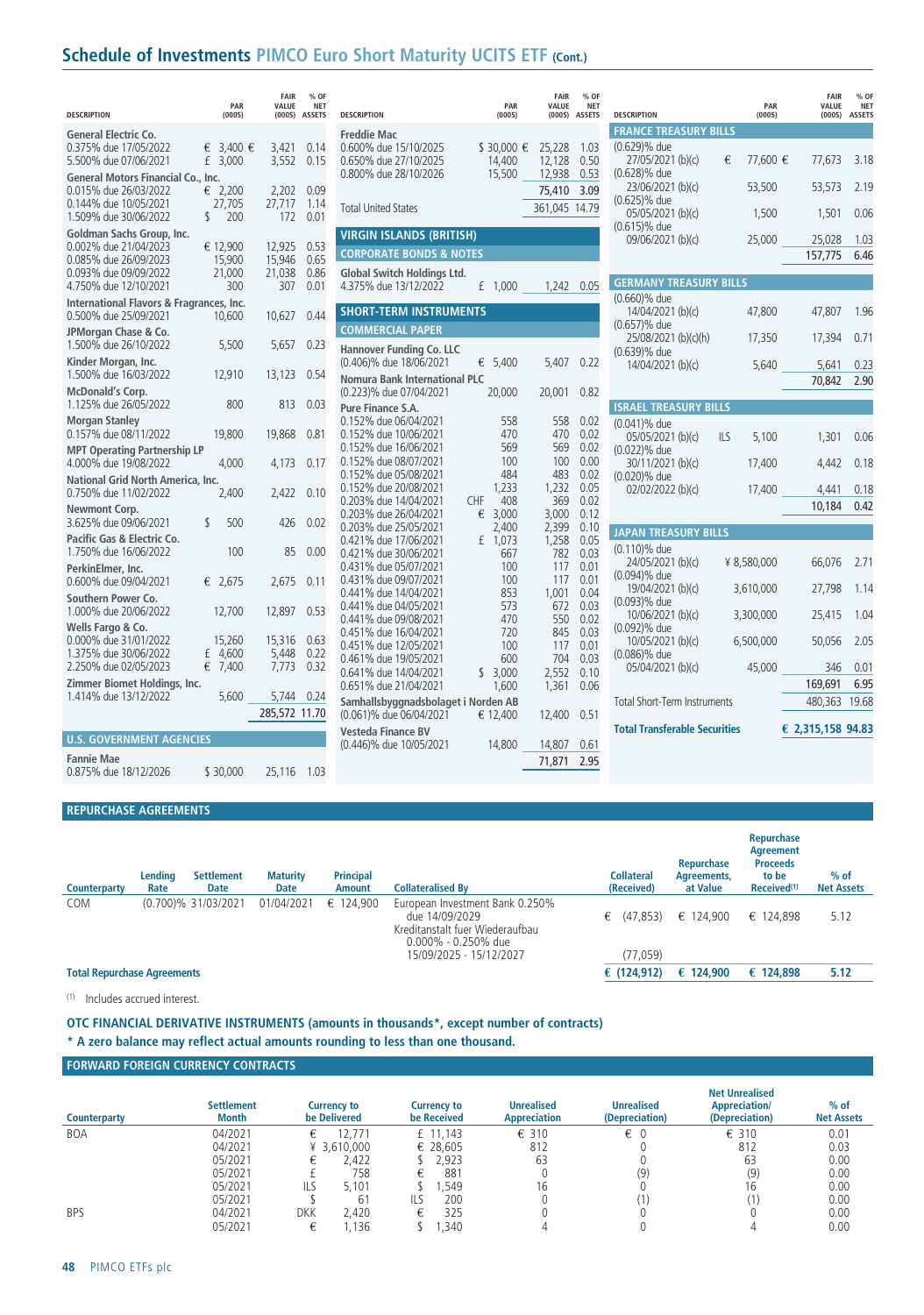| Counterparty                                  | <b>Settlement</b><br><b>Month</b>                 | <b>Currency to</b><br>be Delivered                        | <b>Currency to</b><br>be Received   | <b>Unrealised</b><br><b>Appreciation</b> | <b>Unrealised</b><br>(Depreciation) | <b>Net Unrealised</b><br><b>Appreciation/</b><br>(Depreciation) | $%$ of<br><b>Net Assets</b> |
|-----------------------------------------------|---------------------------------------------------|-----------------------------------------------------------|-------------------------------------|------------------------------------------|-------------------------------------|-----------------------------------------------------------------|-----------------------------|
|                                               | 05/2021                                           | £<br>12,842                                               | €<br>14,978                         | 0<br>€                                   | €<br>(86)                           | €<br>(86)                                                       | 0.00                        |
|                                               | 04/2022                                           | €<br>122                                                  | 910<br>DKK                          | $\mathbf 0$                              | 0                                   | 0                                                               | 0.00                        |
| <b>BRC</b>                                    | 05/2021                                           | 2,982                                                     | 3,517<br>\$                         | $\overline{7}$<br>$\theta$               | $\mathbf 0$                         | 7                                                               | 0.00                        |
|                                               | 05/2021<br>05/2021                                | £<br>24,855<br>¥<br>12,400,100                            | €<br>28,741<br>96,888               | 1,456                                    | (416)<br>0                          | (416)<br>1,456                                                  | (0.02)<br>0.06              |
|                                               | 04/2022                                           | 37,000<br><b>DKK</b>                                      | 4,972                               | $\mathbf 0$                              | 0                                   | 0                                                               | 0.00                        |
|                                               | 07/2022                                           | 16,500                                                    | 2.217                               | $\mathbf{0}$                             | 0                                   | 0                                                               | 0.00                        |
| CBK                                           | 11/2021                                           | ILS<br>17,403                                             | \$<br>5,350                         | 92                                       | 0                                   | 92                                                              | 0.01                        |
|                                               | 01/2022                                           | 25,268                                                    | 7.841                               | 187                                      | 0                                   | 187                                                             | 0.01                        |
|                                               | 02/2022                                           | 17,403                                                    | 5,307                               | 49                                       | 0                                   | 49                                                              | 0.00                        |
|                                               | 04/2022<br>07/2022                                | DKK<br>42,910<br>26,100                                   | 5,767<br>€<br>3,508                 | $\mathbf{1}$<br>1                        | $\overline{0}$<br>0                 | -1<br>-1                                                        | 0.00<br>0.00                |
| <b>GLM</b>                                    | 04/2021                                           | £<br>10,907                                               | 12,771                              | $\mathbf 0$                              | (33)                                | (33)                                                            | 0.00                        |
|                                               | 05/2021                                           | €<br>12,771                                               | £<br>10,912                         | 33                                       | 0                                   | 33                                                              | 0.00                        |
|                                               | 05/2021                                           | £<br>20,328                                               | €<br>23,525                         | $\mathbf{0}$                             | (321)                               | (321)                                                           | (0.01)                      |
|                                               | 01/2022                                           | <b>ILS</b><br>19,947                                      | \$<br>6.125                         | 93                                       | 0                                   | 93                                                              | 0.01                        |
| <b>HUS</b>                                    | 05/2021                                           | <b>AUD</b><br>2,246                                       | €<br>1,445                          | $\mathbf 0$                              | (9)                                 | (9)                                                             | 0.00                        |
|                                               | 05/2021<br>05/2021                                | <b>CHF</b><br>373<br>€<br>5,646                           | 345<br>\$<br>6,725                  | 8<br>73                                  | 0<br>(1)                            | 8<br>72                                                         | 0.00<br>0.00                |
|                                               | 05/2021                                           | £<br>1,000                                                | €<br>1,158                          | $\mathbf 0$                              | (15)                                | (15)                                                            | 0.00                        |
|                                               | 05/2021                                           | \$<br>259,910                                             | 215,124                             | $\overline{0}$                           | (5,832)                             | (5,832)                                                         | (0.24)                      |
|                                               | 05/2021                                           | 147                                                       | ILS<br>477                          | $\overline{0}$                           | (3)                                 | (3)                                                             | 0.00                        |
|                                               | 01/2022                                           | ILS<br>2,216                                              | \$<br>676                           | 7                                        | $\theta$                            | 7                                                               | 0.00                        |
|                                               | 04/2022                                           | <b>DKK</b><br>19,200                                      | €<br>2,579                          | $\overline{0}$                           | (1)                                 | (1)                                                             | 0.00                        |
| IND                                           | 05/2021                                           | 1,996<br>€<br>2,391                                       | £<br>1,707<br>DKK<br>17,800         | 6<br>1                                   | 0<br>0                              | 6<br>1                                                          | 0.00<br>0.00                |
| <b>JPM</b>                                    | 01/2022<br>04/2021                                | ¥<br>45,000                                               | €<br>356                            | 9                                        | 0                                   | 9                                                               | 0.00                        |
|                                               | 05/2021                                           | €<br>5,639                                                | £<br>4,869                          | 73                                       | 0                                   | 73                                                              | 0.00                        |
|                                               | 05/2021                                           | 3,404                                                     | \$<br>4,114                         | 93                                       | 0                                   | 93                                                              | 0.01                        |
|                                               | 05/2021                                           | ¥<br>6,500,000                                            | €<br>51,336                         | 1,304                                    | 0                                   | 1,304                                                           | 0.05                        |
|                                               | 05/2021                                           | \$<br>2,060                                               | 1,744                               | $\theta$                                 | (8)                                 | (8)                                                             | 0.00                        |
|                                               | 01/2022                                           | 17,800<br>DKK                                             | 2,390                               | $\mathbf{0}$                             | (2)                                 | (2)                                                             | 0.00                        |
|                                               | 01/2022<br>04/2022                                | ILS<br>3,589<br>€<br>13,198                               | \$<br>1.104<br><b>DKK</b><br>98,200 | 18<br>$\mathbf 0$                        | $\theta$<br>(2)                     | 18<br>(2)                                                       | 0.00<br>0.00                |
|                                               | 08/2022                                           | ILS<br>10,043                                             | \$<br>3,104                         | 55                                       | 0                                   | 55                                                              | 0.00                        |
| MYI                                           | 04/2021                                           | <b>DKK</b><br>1,336                                       | €<br>179                            | $\mathbf 0$                              | $\mathbf 0$                         | $\mathbf{0}$                                                    | 0.00                        |
|                                               | 05/2021                                           | €<br>1,299                                                | \$<br>1,552                         | 20                                       | $\mathbf 0$                         | 20                                                              | 0.00                        |
|                                               | 05/2021                                           | \$<br>1,400                                               | €<br>1,166                          | 0                                        | (24)                                | (24)                                                            | 0.00                        |
| <b>RBC</b>                                    | 05/2021                                           | €<br>1,254                                                | £<br>1,077                          | 9                                        | 0                                   | 9                                                               | 0.00                        |
| RYL<br>SCX                                    | 06/2021<br>05/2021                                | ¥<br>3,300,000<br>€<br>17,722                             | €<br>26,051<br>£<br>15,185          | 661<br>91                                | 0<br>$\mathbf 0$                    | 661<br>91                                                       | 0.03<br>0.00                |
|                                               | 07/2022                                           | DKK<br>14,800                                             | €<br>1.987                          | $\mathbf{0}$                             | (2)                                 | (2)                                                             | 0.00                        |
| SO <sub>G</sub>                               | 05/2021                                           | 1,752<br>€                                                | £<br>1.501                          | 8                                        | 0                                   | 8                                                               | 0.00                        |
|                                               | 05/2021                                           | \$<br>1,793                                               | €<br>1.517                          | $\overline{0}$                           | (7)                                 | (7)                                                             | 0.00                        |
|                                               | 07/2022                                           | €<br>7,714                                                | <b>DKK</b><br>57.400                | $\overline{0}$                           | (1)                                 | (1)                                                             | 0.00                        |
| UAG                                           | 05/2021                                           | £<br>277,919                                              | € 318,955                           | $\mathbf{0}$                             | (7,063)                             | (7,063)                                                         | (0.29)                      |
|                                               | 05/2021                                           | \$<br>1,990                                               | 1,665                               | $\mathbf{0}$                             | (27)                                | (27)                                                            | 0.00                        |
|                                               |                                                   |                                                           |                                     | € 5,560                                  | € $(13,863)$                        | €<br>(8, 303)                                                   | (0.34)                      |
|                                               | <b>Total OTC Financial Derivative Instruments</b> |                                                           |                                     |                                          |                                     | €<br>(8, 303)                                                   | (0.34)                      |
| <b>Total Investments</b>                      |                                                   |                                                           |                                     |                                          |                                     | € 2,431,755                                                     | 99.61                       |
| <b>Other Current Assets &amp; Liabilities</b> |                                                   |                                                           |                                     |                                          |                                     | 9,626<br>€                                                      | 0.39                        |
| <b>Net Assets</b>                             |                                                   |                                                           |                                     |                                          |                                     | € 2,441,381                                                     | 100.00                      |
|                                               |                                                   | NOTES TO SCHEDULE OF INVESTMENTS (amounts in thousands*): |                                     |                                          |                                     |                                                                 |                             |

**\* A zero balance may reflect actual amounts rounding to less than one thousand.**

- **(a) When-issued security.**
- **(b) Zero coupon security.**

**(c) Coupon represents a yield to maturity.**

**(d) Perpetual maturity; date shown, if applicable, represents next contractual call date.**

- **(e) Contingent convertible security.**
- **(f) Restricted Securities:**

|                                      |            | <b>Maturity</b> | Acquisition                           |        | Fair         | 70 UI             |
|--------------------------------------|------------|-----------------|---------------------------------------|--------|--------------|-------------------|
| <b>Issuer Description</b>            | ioupon     | <b>Date</b>     | <b>Date</b>                           | Cos    | <b>Value</b> | <b>Net Assets</b> |
| Intesa Sanpaolo Bank Luxembourg S.A. | 15%<br>U.Z | 26/09/2021      | 06/08/2020<br>01/07/2020<br>1 L V L V | 15,369 | 5,430        | 0.63              |

**(g) Security with an aggregate fair value of €1,037 has been pledged as collateral under the terms of the Master Repurchase Agreements and/or Global Master Repurchase Agreements as at 31 March 2021.**

**(h) Security with an aggregate fair value of €131 and cash of €12,240 has been pledged as collateral for financial derivative instruments as governed by International Swaps and Derivatives Association, Inc. master agreements as at 31 March 2021.**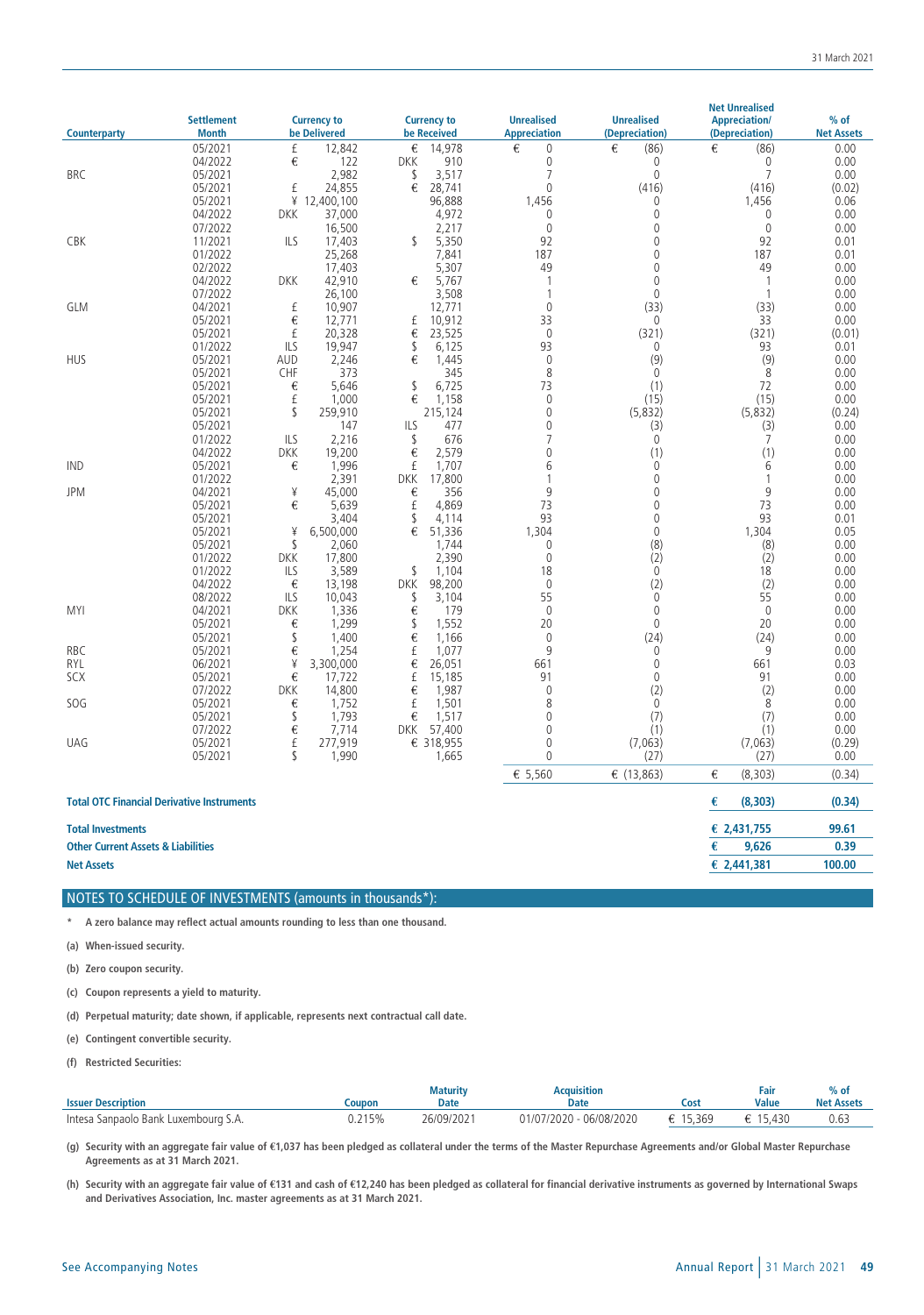#### **Fair Value Measurements(1)**

The following is a summary of the fair valuations according to the inputs used as at 31 March 2021 in valuing the Fund's assets and liabilities:

|                                                 | <b>Ouoted Prices</b><br>in Active Markets<br>for Identical Investments | <b>Significant Other</b><br><b>Observable Inputs</b> | <b>Significant</b><br><b>Unobservable Inputs</b> |                   |
|-------------------------------------------------|------------------------------------------------------------------------|------------------------------------------------------|--------------------------------------------------|-------------------|
| Category <sup>(2)</sup>                         | (Level 1)                                                              | (Level 2)                                            | (Level 3)                                        | <b>Fair Value</b> |
| Transferable Securities                         | € 0                                                                    | € 2,315,158                                          |                                                  | € 2,315,158       |
| Repurchase Agreements                           |                                                                        | 124,900                                              |                                                  | 124,900           |
| Financial Derivative Instruments <sup>(3)</sup> |                                                                        | (8,303)                                              |                                                  | (8,303)           |
| <b>Totals</b>                                   |                                                                        | € 2,431,755                                          |                                                  | € 2,431,755       |

The following is a summary of the fair valuations according to the inputs used as at 31 March 2020 in valuing the Fund's assets and liabilities:

|                                                 | <b>Ouoted Prices</b><br>in Active Markets<br>for Identical Investments | <b>Significant Other</b><br><b>Observable Inputs</b> | <b>Significant</b><br><b>Unobservable Inputs</b> |                   |
|-------------------------------------------------|------------------------------------------------------------------------|------------------------------------------------------|--------------------------------------------------|-------------------|
| Category <sup>(2)</sup>                         | (Level 1)                                                              | (Level 2)                                            | (Level 3)                                        | <b>Fair Value</b> |
| Transferable Securities                         | € 0                                                                    | € 2,102,092                                          | € 2.276                                          | € 2,104,368       |
| Repurchase Agreements                           |                                                                        | 352,200                                              |                                                  | 352,200           |
| Deposits with Credit Institutions               |                                                                        | 3,013                                                |                                                  | 3,013             |
| Financial Derivative Instruments <sup>(3)</sup> |                                                                        | 8.961                                                |                                                  | 8,961             |
| <b>Totals</b>                                   | € 0                                                                    | € 2,466,266                                          | € 2.276                                          | € 2,468,542       |

(1) See Note 3 in the Notes to Financial Statements for additional information.

(2) Refer to the Schedule of Investments for additional information.

(3) Financial Derivative Instruments may include open futures contracts, swap agreements, written options, purchased options and forward foreign currency contracts.

**Reverse Repurchase Agreements as at 31 March 2021:**

|                                            |                          |                                  |                                |                                   | <b>Pavable for</b><br><b>Reverse</b>   |                             |
|--------------------------------------------|--------------------------|----------------------------------|--------------------------------|-----------------------------------|----------------------------------------|-----------------------------|
| Counterparty                               | <b>Borrowing</b><br>Rate | <b>Settlement</b><br><b>Date</b> | <b>Maturity</b><br><b>Date</b> | <b>Borrowing</b><br><b>Amount</b> | <b>Repurchase</b><br><b>Agreements</b> | $%$ of<br><b>Net Assets</b> |
| <b>CFR</b>                                 | $(0.950)\%$              | 29/01/2021                       | TBD <sup>(1)</sup>             | € $(1.034)$                       | € $(1.032)$                            | (0.04)                      |
| <b>Total Reverse Repurchase Agreements</b> |                          |                                  |                                |                                   | € $(1,032)$                            | (0.04)                      |

(1) Open maturity reverse repurchase agreement.

**Collateral (Received)/Pledged for OTC Financial Derivative Instruments**

The following is a summary by counterparty of the fair value of OTC financial derivative instruments and collateral (received)/pledged as at 31 March 2021:

|              | <b>Total Fair Value</b> | <b>Collateral</b>  | <b>Net</b>               |
|--------------|-------------------------|--------------------|--------------------------|
| Counterparty | of OTC Derivatives      | (Received)/Pledged | Exposures <sup>(1)</sup> |
| <b>BOA</b>   | 1,191<br>€              | (960)<br>€         | 231<br>€                 |
| <b>BPS</b>   | (82)                    |                    | (82)                     |
| <b>BRC</b>   | 1,047                   | (587)              | 460                      |
| <b>CBK</b>   | 330                     | (300)              | 30                       |
| <b>GLM</b>   | (228)                   | 131                | (97)                     |
| <b>HUS</b>   | (5, 773)                | 6,350              | 577                      |
| <b>IND</b>   |                         |                    |                          |
| <b>JPM</b>   | 1,540                   | (1,310)            | 230                      |
| <b>MYI</b>   | (4)                     |                    | (4)                      |
| <b>RBC</b>   | 9                       |                    | 9                        |
| RYL          | 661                     | (450)              | 211                      |
| SCX          | 89                      |                    | 89                       |
| <b>UAG</b>   | (7,090)                 | 5,890              | (1,200)                  |

(1) Net exposure represents the net receivable/(payable) that would be due from/to the counterparty in the event of default. See Note 16, Financial Risks, in the Notes to Financial Statements for more information regarding credit and counterparty risk.

#### **Comparative Information**

The following is a summary of the comparative information for Schedule of Investments as at 31 March 2021:

|                                                               | 31-Mar-2021 (%) | 31-Mar-2020 (%) |
|---------------------------------------------------------------|-----------------|-----------------|
| Transferable securities admitted to official stock exchange   | 73.13           | 74.21           |
| Transferable securities dealt in on another regulated market* | 18.46           | 8.53            |
| Other transferable securities                                 | 3.24            | 2.06            |
| Repurchase agreements                                         | 5.12            | 14.19           |
| OTC financial derivative instruments                          | (0.34)          | 0.36            |
| Certificates of deposit                                       | N/A             | 0.12            |
| Reverse repurchase agreements                                 | (0.04)          | N/A             |

As per the list of markets set out in appendix 2 to the Prospectus which meet UCITS regulated market criteria.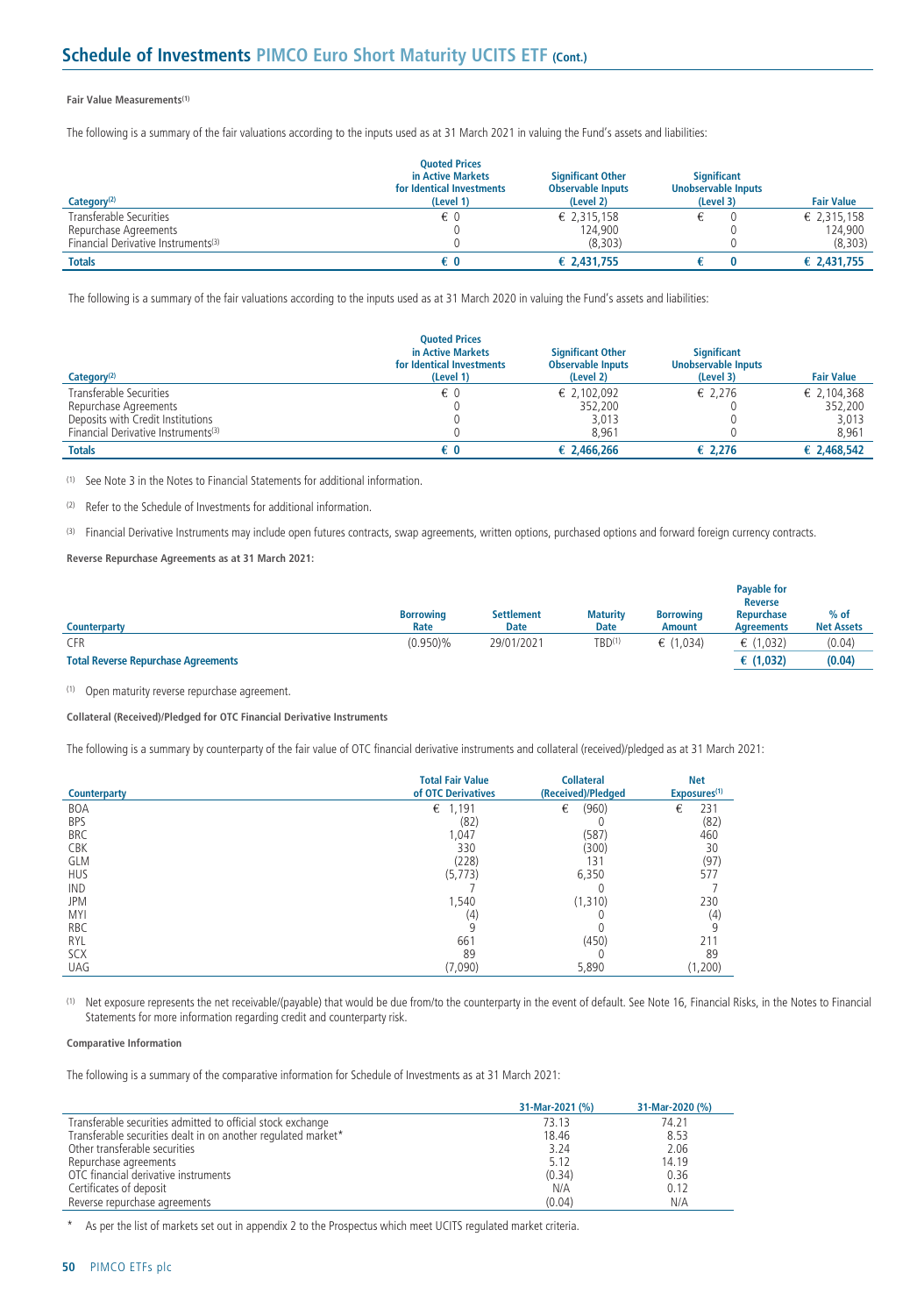The Fund's investment portfolio is concentrated in the following segments as at 31 March 2021:

| <b>Investments, at fair value</b>    | 31-Mar-2021 (%) | 31-Mar-2020 (%) |
|--------------------------------------|-----------------|-----------------|
| Australia                            | 0.29            | 0.49            |
| Austria                              | 0.04            | N/A             |
| Belgium                              | 0.07            | 0.48            |
| Bermuda                              | N/A             | 0.01            |
| Canada                               | 1.35            | 0.40            |
| Cayman Islands                       | 1.49            | 1.49            |
| China                                | 0.34            | 0.75            |
| Denmark                              | 0.04            | 0.25            |
| Finland                              | 0.34            | 0.20            |
| France                               | 3.95            | 8.18            |
| Germany                              | 3.33            | 3.99            |
| Guernsey, Channel Islands            | 1.94            | 0.92            |
| India                                | 0.24            | 1.16            |
| Indonesia                            | 0.22            | N/A             |
| Ireland                              | 2.15            | 1.54            |
| Isle of Man                          | 0.04            | N/A             |
| Israel                               | 1.59            | N/A             |
| Italy                                | 3.41            | 3.02            |
| Japan                                | 3.03            | 2.03            |
| Jersey, Channel Islands              | 0.13            | 1.29            |
| Luxembourg                           | 5.07            | 3.67            |
| Morocco                              | 0.03            | N/A             |
| Netherlands                          | 8.07            | 8.52            |
| New Zealand                          | 0.02            | 0.02            |
| Philippines                          | 0.04            | N/A             |
| Poland                               | 0.05            | 0.04            |
| Qatar                                | N/A             | 0.11            |
| Saudi Arabia                         | 0.07            | N/A             |
| Slovakia                             | 0.31            | N/A             |
| Spain                                | 1.80            | 4.21            |
| Supranational                        | 0.20            | 0.21            |
| Sweden                               | 0.98            | 0.59            |
| Switzerland                          | 0.11            | 1.67            |
| United Arab Emirates                 | 1.27            | 0.95            |
| United Kingdom                       | 18.30           | 14.66           |
| <b>United States</b>                 | 14.79           | 13.73           |
| Virgin Islands (British)             | 0.05            | N/A             |
| Short-Term Instruments               | 19.68           | 10.22           |
| Repurchase Agreements                | 5.12            | 14.19           |
| OTC Financial Derivative Instruments |                 |                 |
| Forward Foreign Currency Contracts   | (0.34)          | 0.36            |
| Certificates of Deposit              | N/A             | 0.12            |
| Other Current Assets & Liabilities   | 0.39            | 0.53            |
| Net Assets                           | 100.00          | 100.00          |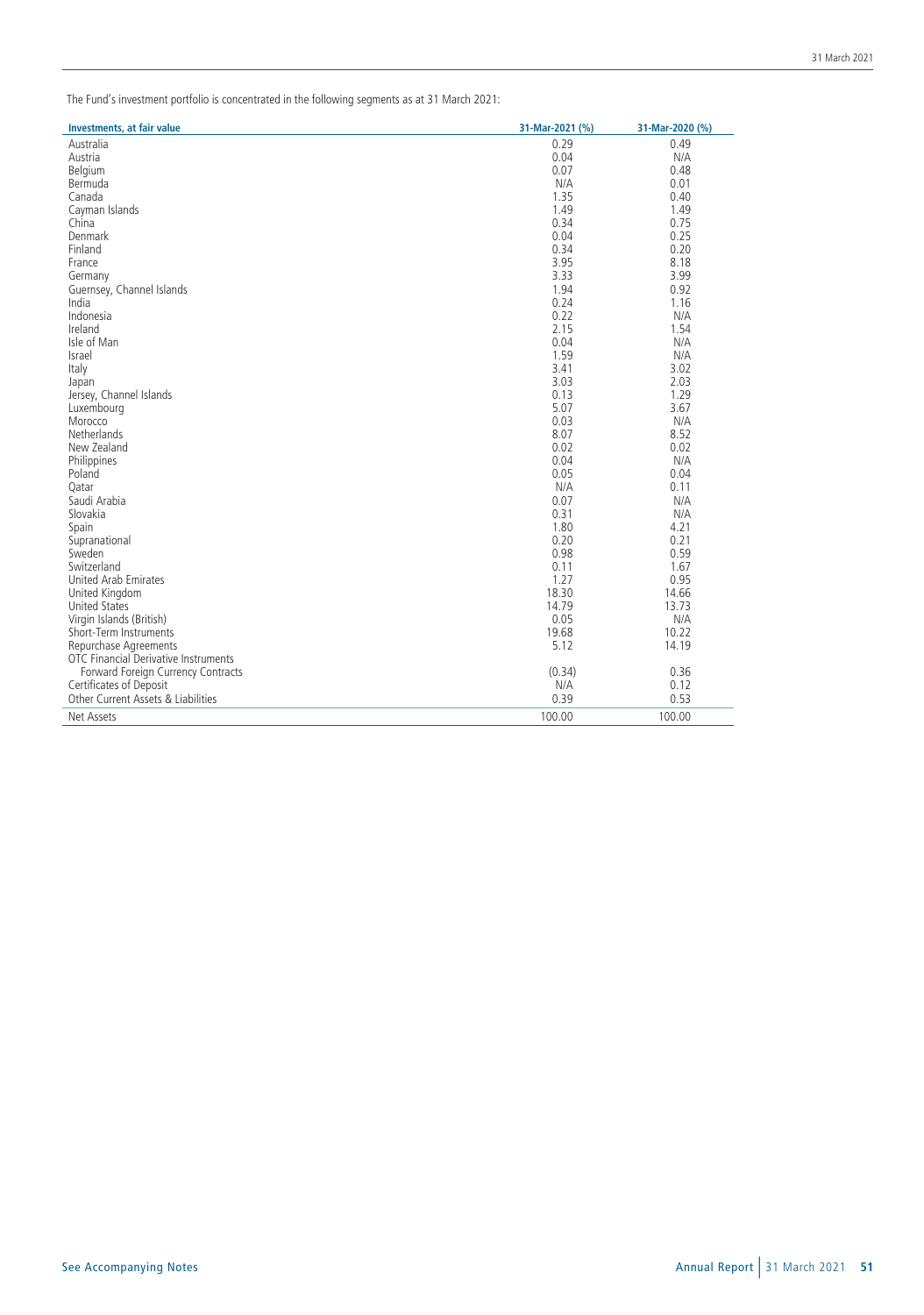# **Schedule of Investments PIMCO Sterling Short Maturity UCITS ETF**

| <b>DESCRIPTION</b>                                                                    |           | PAR<br>(000S)  | FAIR<br>VALUE<br>(000S) | % OF<br><b>NET</b><br><b>ASSETS</b> |
|---------------------------------------------------------------------------------------|-----------|----------------|-------------------------|-------------------------------------|
| <b>TRANSFERABLE SECURITIES</b>                                                        |           |                |                         |                                     |
| <b>CORPORATE BONDS &amp; NOTES</b><br><b>BANKING &amp; FINANCE</b>                    |           |                |                         |                                     |
| <b>Aareal Bank AG</b><br>1.500% due 16/06/2022                                        | £         | 500 £          | 508                     | 0.32                                |
| Aroundtown S.A.<br>0.375% due 23/09/2022                                              |           | € 1,000        | 857                     | 0.53                                |
| <b>Banca Carige SpA</b><br>1.157% due 25/10/2021                                      |           | 1.300          | 1,113                   | 0.69                                |
| Banca Monte dei Paschi di Siena SpA<br>1.250% due 20/01/2022<br>2.875% due 16/04/2021 |           | 1,200<br>400   | 1.035<br>341            | 0.64<br>0.21                        |
| Banco Bilbao Vizcaya Argentaria S.A.<br>0.063% due 09/03/2023                         |           | 600            | 514                     | 0.32                                |
| <b>Bank of America Corp.</b><br>6.125% due 15/09/2021                                 | £         | 700            | 718                     | 0.45                                |
| <b>Bank of China Ltd.</b><br>0.000% due 17/04/2021                                    | €         | 400            | 341                     | 0.21                                |
| <b>Bank of Nova Scotia</b><br>0.750% due 14/09/2021                                   |           | £ 1,600        | 1.604                   | 1.00                                |
| <b>Banque Ouest Africaine de Developpement</b><br>5.500% due 06/05/2021               | S         | 500            | 364                     | 0.23                                |
| <b>Barclays Bank PLC</b><br>10.000% due 21/05/2021                                    |           | £ 2,500        | 2,528                   | 1.57                                |
| <b>Barclays Bank UK PLC</b><br>4.250% due 12/01/2022                                  |           | 1,600          | 1,650                   | 1.03                                |
| <b>Bayerische Landesbank</b><br>1.250% due 20/12/2021                                 |           | 2,200          | 2,218                   | 1.38                                |
| <b>Bevco Lux SARL</b><br>1.750% due 09/02/2023                                        |           | € 1,300        | 1,145                   | 0.71                                |
| <b>BMW International Investment BV</b><br>1.875% due 11/09/2023                       | £         | 400            | 412                     | 0.26                                |
| <b>BPCE S.A.</b><br>2.125% due 16/12/2022                                             |           | 1,500          | 1,541                   | 0.96                                |
| <b>Canadian Imperial Bank of Commerce</b><br>1.125% due 30/06/2022                    |           | 900            | 910                     | 0.57                                |
| <b>Cooperatieve Rabobank UA</b><br>6.625% due 29/06/2021 (d)(e)                       | €         | 400            | 346                     | 0.22                                |
| Credit Agricole S.A.<br>6.500% due 23/06/2021 (d)(e)                                  |           | 600            | 518                     | 0.32                                |
| Credit Suisse Group Funding Guernsey Ltd.                                             |           |                |                         |                                     |
| 1.250% due 14/04/2022<br>3.000% due 27/05/2022                                        | £         | 2,800<br>900   | 2.417<br>922            | 1.50<br>0.57                        |
| <b>Deutsche Bank AG</b><br>1.500% due 20/01/2022<br>1.750% due 16/12/2021             | €         | 300<br>£ 2,500 | 259<br>2,520            | 0.16<br>1.57                        |
| <b>Deutsche Pfandbriefbank AG</b><br>1.500% due 16/12/2021                            |           | 2,500          | 2,523                   | 1.57                                |
| European Investment Bank<br>0.329% due 10/01/2022                                     |           | 1,600          | 1,603                   | 1.00                                |
| <b>First Abu Dhabi Bank PJSC</b><br>1.375% due 19/02/2023                             |           | 100            | 101                     | 0.06                                |
| <b>GE Capital Canada Funding Co.</b><br>4.600% due 26/01/2022                         | CAD 1,700 |                | 1,010                   | 0.63                                |
| General Motors Financial Co., Inc.<br>0.144% due 10/05/2021                           | €         | 500            | 426                     | 0.26                                |
| Goldman Sachs Group, Inc.<br>0.002% due 21/04/2023                                    |           | 1,600          | 1,366                   | 0.85                                |
| 0.085% due 26/09/2023                                                                 |           | 1,200          | 1,025                   | 0.64                                |
| 1.375% due 26/07/2022                                                                 |           | 200            | 174                     | 0.11                                |
| 2.000% due 27/07/2023<br>3.250% due 01/02/2023                                        |           | 500<br>200     | 447<br>181              | 0.28<br>0.11                        |
| <b>Hamburg Commercial Bank AG</b><br>0.750% due 23/11/2023                            |           | 100            | 86                      | 0.05                                |
| <b>HBOS PLC</b><br>5.374% due 30/06/2021                                              |           | 1,400          | 1,207                   | 0.75                                |
| <b>HSBC Holdings PLC</b><br>2.175% due 27/06/2023                                     |           | £ 3,200        | 3,255                   | 2.02                                |
| Hutchison Whampoa Europe Finance Ltd.<br>3.625% due 06/06/2022                        | €         | 200            | 178                     | 0.11                                |
| Hutchison Whampoa Finance Ltd.<br>1.375% due 31/10/2021                               |           | 1,400          | 1,204                   | 0.75                                |
| Intesa Sanpaolo Bank Luxembourg S.A.<br>0.215% due 26/09/2021 (f)                     |           | 900            | 768                     | 0.48                                |

| <b>DESCRIPTION</b>                                                                            |    | PAR<br>(000S)         | FAIR<br>VALUE<br>(000S) | % OF<br><b>NET</b><br><b>ASSETS</b> |
|-----------------------------------------------------------------------------------------------|----|-----------------------|-------------------------|-------------------------------------|
|                                                                                               |    |                       |                         |                                     |
| Intesa Sanpaolo SpA<br>0.398% due 19/04/2022<br>1.125% due 04/03/2022                         | €  | 300 £<br>800          | 257<br>690              | 0.16<br>0.43                        |
| LeasePlan Corp. NV<br>0.750% due 03/10/2022<br>1.000% due 25/02/2022<br>1.000% due 02/05/2023 |    | 1,700<br>1,200<br>100 | 1,465<br>1,034<br>87    | 0.91<br>0.64<br>0.05                |
| Legal & General Group PLC<br>10.000% due 23/07/2041                                           | £  | 900                   | 925                     | 0.57                                |
| <b>Logicor Financing SARL</b><br>1.500% due 14/11/2022                                        |    | € 1,900               | 1,653                   | 1.03                                |
| <b>MDGH - GMTN BV</b><br>3.625% due 30/05/2023                                                |    | 400                   | 368                     | 0.23                                |
| <b>Merlin Properties Socimi S.A.</b><br>2.375% due 23/05/2022                                 |    | 800                   | 697                     | 0.43                                |
| <b>Metropolitan Life Global Funding</b><br>1.625% due 09/06/2022                              |    | £ 1,300               | 1,319                   | 0.82                                |
| Nasdaq, Inc.<br>1.750% due 19/05/2023                                                         | €  | 500                   | 441                     | 0.27                                |
| National Australia Bank Ltd.<br>1.125% due 10/11/2021                                         |    | £ 1,600               | 1,610                   | 1.00                                |
| <b>National Westminster Bank PLC</b><br>6.500% due 07/09/2021                                 |    | 400                   | 410                     | 0.25                                |
| <b>Nationwide Building Society</b><br>3.622% due 26/04/2023                                   | \$ | 700                   | 523                     | 0.32                                |
| <b>NatWest Group PLC</b><br>2.000% due 08/03/2023                                             |    | € 1,300               | 1,129                   | 0.70                                |
| <b>NatWest Markets PLC</b><br>0.625% due 02/03/2022                                           |    | 1,300                 | 1,116                   | 0.69                                |
| Nissan Motor Acceptance Corp.<br>1.115% due 13/01/2022                                        | S  | 1,800                 | 1,308                   | 0.81                                |
| QNB Finance Ltd.<br>1.202% due 02/05/2022                                                     |    | 200                   | 146                     | 0.09                                |
| 1.243% due 12/02/2022<br><b>Royal Bank of Canada</b>                                          |    | 600                   | 436                     | 0.27                                |
| 0.306% due 08/12/2022<br><b>Santander UK PLC</b>                                              | £  | 900                   | 901                     | 0.56                                |
| 0.478% due 20/09/2021<br><b>SBB Treasury Oyj</b>                                              |    | 900                   | 902                     | 0.56                                |
| 0.106% due 01/02/2023<br>Sberbank of Russia Via SB Capital S.A.                               | €  | 900                   | 768                     | 0.48                                |
| 6.125% due 07/02/2022                                                                         | \$ | 600                   | 452                     | 0.28                                |
| Societe Generale S.A.<br>0.000% due 06/03/2023                                                | €  | 400                   | 343                     | 0.21                                |
| <b>Standard Chartered PLC</b><br>0.750% due 03/10/2023                                        |    | 600                   | 517                     | 0.32                                |
| 1.260% due 14/10/2023                                                                         | \$ | 300                   | 220                     | 0.14                                |
| 1.374% due 20/01/2023                                                                         |    | 400                   | 292                     | 0.18                                |
| 1.383% due 10/09/2022<br><b>Toronto-Dominion Bank</b>                                         |    | 300                   | 218                     | 0.14                                |
| 1.000% due 13/12/2021<br><b>UBS AG</b>                                                        |    | £ 1,500               | 1,509                   | 0.94                                |
| 7.625% due 17/08/2022 (e)<br><b>UniCredit SpA</b>                                             | \$ | 250                   | 197                     | 0.12                                |
| 7.830% due 04/12/2023<br><b>Volkswagen Financial Services NV</b>                              |    | 500                   | 423                     | 0.26                                |
| 1.125% due 18/09/2023                                                                         | £  | 300                   | 301                     | 0.19                                |
| 1.500% due 12/04/2021<br>1.875% due 07/09/2021                                                |    | 500<br>500            | 500<br>502              | 0.31<br>0.31                        |
| <b>Volkswagen Leasing GmbH</b><br>0.000% due 12/07/2023 (b)                                   | €  | 700                   | 597                     | 0.37                                |
| Wells Fargo & Co.<br>1.375% due 30/06/2022                                                    |    | £ 2,500               | 2,522                   | 1.57                                |
|                                                                                               |    |                       | 67,113 41.70            |                                     |
| <b>INDUSTRIALS</b>                                                                            |    |                       |                         |                                     |
| Alfa Laval Treasury International AB                                                          |    |                       |                         |                                     |
| 1.375% due 12/09/2022                                                                         | €  | 400                   | 347                     | 0.22                                |

| <b>Babcock International Group PLC</b><br>1.750% due 06/10/2022<br>173 0.11<br>200<br><b>BAE Systems PLC</b><br>4.125% due 08/06/2022<br>£ 1.800<br>1,874 1.16<br><b>BAT International Finance PLC</b><br>1.750% due 05/07/2021<br>1,403 0.87<br>1.400 | Alfa Laval Treasury International AB<br>1.375% due 12/09/2022 | € | 400 | 347 | 0.22 |
|--------------------------------------------------------------------------------------------------------------------------------------------------------------------------------------------------------------------------------------------------------|---------------------------------------------------------------|---|-----|-----|------|
|                                                                                                                                                                                                                                                        |                                                               |   |     |     |      |
|                                                                                                                                                                                                                                                        |                                                               |   |     |     |      |
|                                                                                                                                                                                                                                                        |                                                               |   |     |     |      |

| % OF<br><b>NET</b><br>SETS | <b>DESCRIPTION</b>                                                                        |        | PAR<br>(000S) | FAIR<br>VALUE | % OF<br><b>NET</b><br>(000S) ASSETS |
|----------------------------|-------------------------------------------------------------------------------------------|--------|---------------|---------------|-------------------------------------|
| ).16<br>).43               | <b>BMW Finance NV</b><br>0.059% due 02/10/2023<br>0.875% due 16/08/2022                   | €<br>£ | 300 £<br>900  | 258<br>905    | 0.16<br>0.56                        |
| .91<br>).64                | Boeing Co.<br>1.167% due 04/02/2023<br>1.433% due 04/02/2024                              | \$     | 100<br>100    | 73<br>73      | 0.05<br>0.05                        |
| ).05                       | <b>Booking Holdings, Inc.</b><br>2.150% due 25/11/2022                                    | €      | 500           | 440           | 0.27                                |
| .57                        | Daimler Canada Finance, Inc.<br>0.160% due 11/09/2022                                     |        | 1,200         | 1,028         | 0.64                                |
| 1.03<br>).23               | <b>Daimler International Finance BV</b><br>0.000% due 11/01/2023<br>1.500% due 13/01/2022 | £      | 300<br>400    | 257<br>403    | 0.16<br>0.25                        |
| .43                        | <b>Dell Bank International DAC</b><br>0.625% due 17/10/2022                               | €      | 200           | 172           | 0.11                                |
| ).82                       | <b>Experian Finance PLC</b><br>3.500% due 15/10/2021                                      | £      | 900           | 907           | 0.56                                |
| ).27                       | <b>Fidelity National Information Services, Inc.</b><br>0.125% due 03/12/2022              | €      | 200           | 171           | 0.11                                |
|                            | 1.700% due 30/06/2022<br>Gazprom PJSC Via Gaz Capital S.A.                                |        | £ 1,000       | 1,014         | 0.63                                |
| 0.00                       | 6.510% due 07/03/2022                                                                     | \$     | 100           | 76            | 0.05                                |
| .25                        | <b>General Electric Co.</b><br>5.500% due 07/06/2021                                      | £      | 900           | 908           | 0.56                                |
| ).32                       | <b>Glencore Finance Europe Ltd.</b><br>1.625% due 18/01/2022                              | €      | 900           | 774           | 0.48                                |
| 2.70                       | 6.000% due 03/04/2022<br><b>Heathrow Funding Ltd.</b>                                     | £      | 900           | 947           | 0.59                                |
| ).69                       | 5.225% due 15/02/2023                                                                     |        | 1,200         | 1,293         | 0.80                                |
| ).81                       | <b>Imperial Brands Finance PLC</b><br>9.000% due 17/02/2022                               |        | 2,500         | 2,681         | 1.67                                |
| ).09                       | Kinder Morgan, Inc.<br>1.500% due 16/03/2022                                              | €      | 300           | 260           | 0.16                                |
| ).27                       | <b>National Express Group PLC</b><br>2.500% due 11/11/2023                                | £      | 900           | 937           | 0.58                                |
| ).56                       | Nissan Motor Co. Ltd.<br>1.940% due 15/09/2023                                            | €      | 400           | 356           | 0.22                                |
| ).56                       | Safran S.A.<br>0.032% due 28/06/2021                                                      |        | 300           | 256           | 0.16                                |
| 0.48                       | <b>Tesco PLC</b><br>6.125% due 24/02/2022                                                 |        | £ 1,683       | 1,768         | 1.10                                |
| ).28                       | Vilmorin & Cie S.A.<br>2.375% due 26/05/2021                                              | €      | 100           | 85            | 0.05                                |
| ).21                       | Worldline S.A.<br>0.500% due 30/06/2023                                                   |        | 400           | 345           | 0.21                                |
| ).32                       | Zimmer Biomet Holdings, Inc.<br>1.414% due 13/12/2022                                     |        | 500           | 437           | 0.27                                |
| .14<br>).18                |                                                                                           |        |               | 20,621        | 12.81                               |
| .14                        | <b>UTILITIES</b>                                                                          |        |               |               |                                     |
| ).94                       | <b>Bharti Airtel International Netherlands BV</b><br>3.375% due 20/05/2021                |        | 300           | 257           | 0.16                                |
| ).12                       | <b>E.ON International Finance BV</b>                                                      |        |               |               |                                     |

| 3.375% due 20/05/2021                                                                  |   | 300            | 257          | 0.16         |
|----------------------------------------------------------------------------------------|---|----------------|--------------|--------------|
| <b>E.ON International Finance BV</b><br>5.500% due 06/07/2022<br>6.500% due 20/04/2021 |   | £ 1,550<br>100 | 1,647<br>100 | 1.02<br>0.06 |
| Global Switch Holdings Ltd.<br>4.375% due 13/12/2022                                   |   | 1,400          | 1,481        | 0.92         |
| Saudi Electricity Global Sukuk Co.<br>4.211% due 03/04/2022                            | S | 400            | 301          | 0.19         |
| <b>Severn Trent Utilities Finance PLC</b><br>1.625% due 04/12/2022                     |   | £ 1,200        | 1,221        | 0.76         |
| Southern Power Co.<br>1.000% due 20/06/2022                                            | € | 400            | 346          | 0.21         |
| SPP-Distribucia A/S<br>2.625% due 23/06/2021                                           |   | 800            | 686          | 0.43         |
| <b>SSE PLC</b><br>5.875% due 22/09/2022                                                |   | £ 1,300        | 1,402        | 0.87         |
| <b>Western Power Distribution East Midlands PLC</b>                                    |   |                |              |              |
| 5.250% due 17/01/2023                                                                  |   | 1,100          | 1,190        | 0.74         |
|                                                                                        |   |                | 8,631        | 5.36         |
| Total Corporate Bonds & Notes                                                          |   |                | 96,365 59.87 |              |
| <b>U.S. GOVERNMENT AGENCIES</b>                                                        |   |                |              |              |
| <b>Freddie Mac</b><br>0.650% due 27/10/2025                                            |   | \$1,100        | 789          | 0.49         |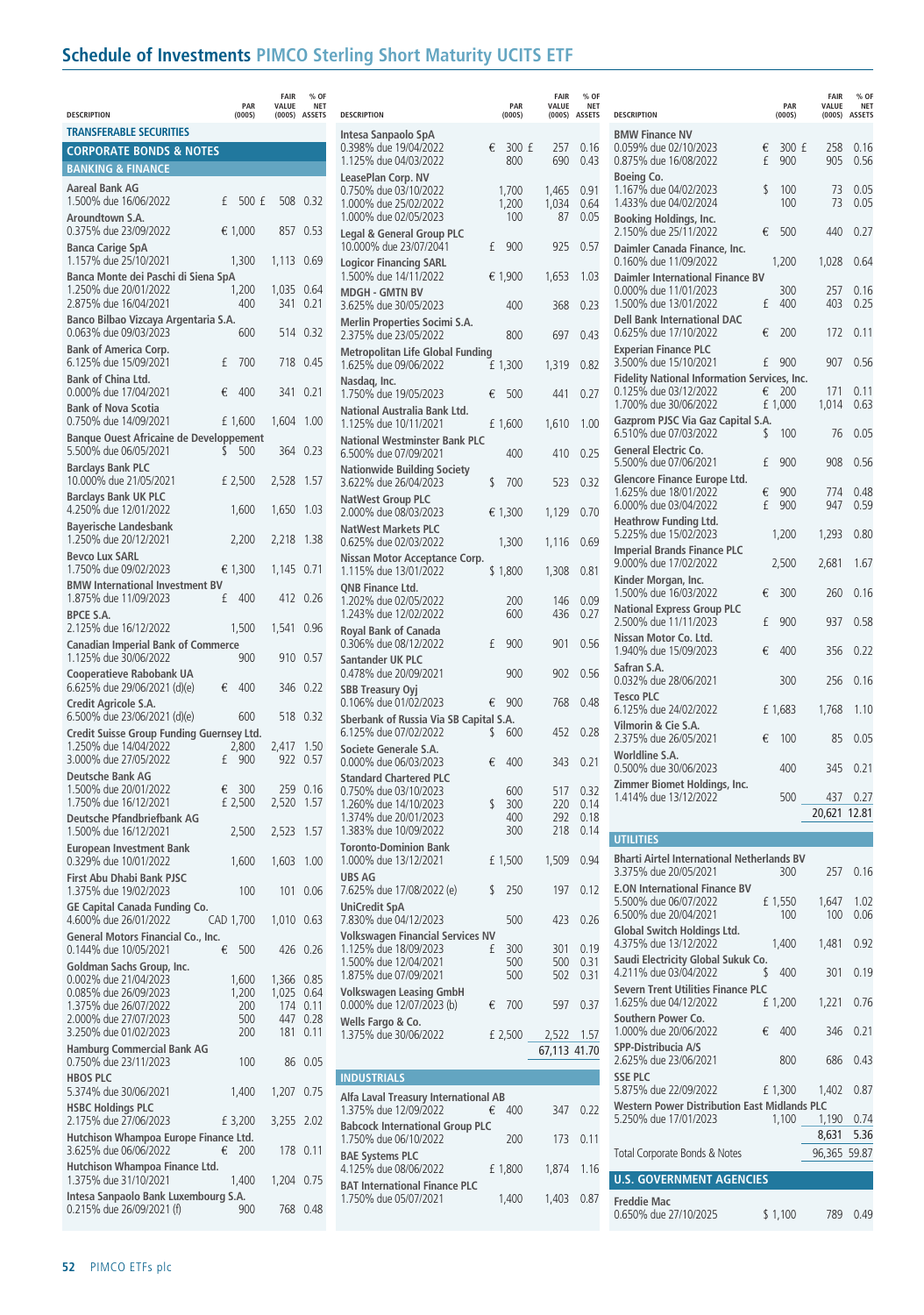| <b>DESCRIPTION</b>                                                 |   | PAR<br>(000S) | FAIR<br>VALUE<br>(000S) | % OF<br><b>NFT</b><br><b>ASSETS</b> | <b>DESCR</b>         |
|--------------------------------------------------------------------|---|---------------|-------------------------|-------------------------------------|----------------------|
| 0.800% due 28/10/2026                                              |   | \$1,200 f     | 853                     | 0.53                                | <b>ASS</b>           |
|                                                                    |   |               | 1,642                   | 1.02                                | Adao                 |
|                                                                    |   |               |                         |                                     | 0.66                 |
| <b>NON-AGENCY MORTGAGE-BACKED SECURITIES</b>                       |   |               |                         |                                     | Aque                 |
| <b>Atlas Funding PLC</b><br>0.000% due 25/07/2058                  | £ | 200           | 201                     | 0.12                                | 0.640<br><b>Babs</b> |
| <b>Avon Finance No. 2 PLC</b><br>0.949% due 20/09/2048             |   | 658           | 660                     | 0.41                                | 0.27<br>BBV/         |
| Ciel No. 1 PLC<br>1.130% due 12/06/2046                            |   | 171           | 172                     | 0.11                                | 0.270<br>Blue        |
| <b>Dilosk RMBS DAC</b><br>0.216% due 20/02/2060                    | € | 500           | 428                     | 0.27                                | 0.65(<br>Cairr       |
| <b>Durham Mortgages B PLC</b><br>0.660% due 31/03/2054             |   | £ 1,185       | 1,184                   | 0.74                                | 0.60(<br>0.670       |
| <b>Dutch Property Finance BV</b><br>0.111% due 28/07/2054          | € | 91            | 77                      | 0.05                                | 0.790<br>Card        |
| <b>Harben Finance PLC</b><br>0.860% due 20/08/2056                 | £ | 127           | 127                     | 0.08                                | 0.679<br>Carly       |
| <b>Lanebrook Mortgage Transaction PLC</b><br>1.149% due 12/06/2057 |   | 584           | 588                     | 0.37                                | 0.73(<br>1.200       |
| <b>London Wall Mortgage Capital PLC</b><br>0.902% due 15/11/2049   |   | 51            | 51                      | 0.03                                | Citiz<br>0.259       |
| <b>Mulcair Securities DAC</b><br>0.457% due 24/04/2071             | € | 68            | 58                      | 0.04                                | Cont<br>0.64(        |
| <b>Precise Mortgage Funding PLC</b><br>0.730% due 12/12/2054       | £ | 97            | 97                      | 0.06                                | Cork<br>0.590        |
| <b>Residential Mortgage Securities PLC</b>                         |   |               |                         |                                     | Jubil                |
| 1.034% due 20/12/2046                                              |   | 820           | 821                     | 0.51                                | 0.00(<br>0.60(       |
| 1.284% due 20/09/2065<br>1.299% due 20/06/2070                     |   | 794<br>641    | 795<br>647              | 0.49<br>0.40                        | 0.65(                |
| <b>Rochester Financing PLC</b>                                     |   |               |                         |                                     | Man                  |
| 1.981% due 18/06/2045<br>SapphireOne Mortgages FCT                 |   | 519           | 520                     | 0.32                                | 0.680<br>0.87(       |
| 0.000% due 27/06/2061<br><b>Stanlington PLC</b>                    | € | 27            | 23                      | 0.01                                | Orw<br>0.780         |
| 1.080% due 12/06/2046                                              |   | £ 1,137       | 1,135                   | 0.71                                | Palm<br>0.87(        |
| <b>Stratton Mortgage Funding PLC</b><br>0.000% due 25/09/2051      |   | 1,100         | 1,098                   | 0.68                                | PCL I                |
| 0.000% due 20/07/2060                                              |   | 1,000         | 1,000                   | 0.62                                | 1.099                |
| 1.250% due 25/05/2051                                              |   | 85            | 85                      | 0.05                                | <b>SLM</b>           |
| <b>Towd Point Mortgage Funding PLC</b>                             |   |               |                         |                                     | 0.00(                |
| 0.950% due 20/05/2045<br>1.058% due 20/10/2051                     |   | 190<br>343    | 190<br>345              | 0.12<br>0.21                        | Sorre<br>1.20        |
| <b>Tower Bridge Funding PLC</b><br>1.419% due 20/09/2063           |   | 391           | 394                     | 0.24                                | St Pa<br>0.850       |
| <b>Trinity Square PLC</b>                                          |   |               |                         |                                     | <b>Tikel</b>         |
| 0.000% due 15/07/2059                                              |   | 1,700         | 1,700                   | 1.06                                | 0.60(                |
| 1.178% due 15/07/2051                                              |   | 423           | 424                     | 0.26                                | Turb                 |
|                                                                    |   |               | 12,820                  | 7.96                                | 0.879                |

| <b>DESCRIPTION</b>                                                       |   | PAR<br>(000S) | FAIR<br>VALUE<br>(000S) | % OF<br><b>NET</b><br><b>ASSETS</b> |
|--------------------------------------------------------------------------|---|---------------|-------------------------|-------------------------------------|
| <b>ASSET-BACKED SECURITIES</b>                                           |   |               |                         |                                     |
| Adagio CLO Ltd.<br>0.660% due 15/10/2029                                 | € | 155f          | 132                     | 0.08                                |
| <b>Aqueduct European CLO DAC</b><br>0.640% due 20/07/2030                |   | 600           | 511                     | 0.32                                |
| <b>Babson Euro CLO BV</b><br>0.277% due 25/10/2029                       |   | 1,210         | 1,031                   | 0.64                                |
| <b>BBVA Consumer Auto</b><br>0.270% due 20/07/2031                       |   | 1,861         | 1,591                   | 0.99                                |
| <b>BlueMountain Fuji Eur CLO DAC</b><br>0.650% due 15/07/2030            |   | 300           | 256                     | 0.16                                |
| <b>Cairn CLO BV</b><br>0.600% due 30/04/2031                             |   | 500           | 426                     | 0.26                                |
| 0.670% due 31/01/2030                                                    |   | 600           | 511                     | 0.32                                |
| 0.790% due 25/07/2029                                                    |   | 1,651         | 1,407                   | 0.87                                |
| <b>Cardiff Auto Receivables Securitisation PLC</b>                       |   |               |                         |                                     |
| 0.679% due 16/09/2025                                                    |   | £ 1,136       | 1,138                   | 0.71                                |
| Carlyle Global Market Strategies Euro CLO DAC<br>0.730% due 21/09/2029   | € | 148           | 126                     | 0.08                                |
| 1.200% due 21/09/2029                                                    |   | 148           | 126                     | 0.08                                |
| <b>Citizen Irish Auto Receivables Trust DAC</b><br>0.259% due 15/12/2029 |   | 100           | 85                      | 0.05                                |
| Contego CLO DAC<br>0.640% due 23/01/2030                                 |   | 300           | 256                     | 0.16                                |
| <b>Cork Street CLO Designated Activity Co.</b><br>0.590% due 27/11/2028  |   | 162           | 138                     | 0.09                                |
| <b>Jubilee CLO BV</b>                                                    |   |               |                         |                                     |
| 0.000% due 15/04/2030 (a)<br>0.600% due 15/04/2030                       |   | 600<br>200    | 511<br>170              | 0.32<br>0.10                        |
| 0.650% due 15/04/2031                                                    |   | 700           | 596                     | 0.37                                |
| <b>Man GLG Euro CLO DAC</b>                                              |   |               |                         |                                     |
| 0.680% due 15/10/2030<br>0.870% due 15/01/2030                           |   | 350<br>150    | 298<br>128              | 0.18<br>0.08                        |
| <b>Orwell Park CLO Designated Activity Co.</b>                           |   |               |                         |                                     |
| 0.780% due 18/07/2029                                                    |   | 73            | 62                      | 0.04                                |
| Palmer Square European Loan Funding DAC<br>0.870% due 15/02/2030         |   | 1,000         | 852                     | 0.53                                |
| <b>PCL Funding PLC</b><br>1.099% due 15/09/2024                          | £ | 400           | 402                     | 0.25                                |
| <b>SLM Student Loan Trust</b><br>0.000% due 17/06/2024                   | € | 10            | 9                       | 0.01                                |
| <b>Sorrento Park CLO DAC</b><br>1.200% due 16/11/2027                    |   | 60            | 52                      | 0.03                                |
| <b>St Paul's CLO DAC</b><br>0.850% due 25/04/2030                        |   | 200           | 171                     | 0.11                                |
| <b>Tikehau CLO BV</b><br>0.600% due 04/08/2028                           |   | 139           | 118                     | 0.07                                |
| <b>Turbo Finance 9 PLC</b>                                               |   |               |                         |                                     |
| 0.879% due 20/08/2028                                                    | £ | 200           | 201                     | 0.12                                |
|                                                                          |   |               | 11,304                  | 7.02                                |

| Ś | <b>DESCRIPTION</b>                                                                                                                  | PAR<br>(000S)                   | FAIR<br>VALUE<br>(000S)       | % OF<br><b>NET</b><br><b>ASSETS</b>  |
|---|-------------------------------------------------------------------------------------------------------------------------------------|---------------------------------|-------------------------------|--------------------------------------|
|   | <b>SOVEREIGN ISSUES</b>                                                                                                             |                                 |                               |                                      |
|   | <b>Bpifrance Financement S.A.</b><br>0.750% due 22/07/2022<br>£<br>Emirate of Abu Dhabi Government International Bond               | 1,900 f                         | 1,911                         | 1.19                                 |
|   | 0.750% due 02/09/2023<br>\$<br><b>Israel Government International Bond</b><br>0.000% due 22/07/2022 (b) €                           | 300<br>1.700                    | 218<br>1.453                  | 0.13<br>0.90                         |
|   | Kommunalbanken A/S<br>1.125% due 30/11/2022<br>£                                                                                    | 1,200                           | 1,218                         | 0.76                                 |
|   |                                                                                                                                     |                                 | 4,800                         | 2.98                                 |
|   | <b>SHORT-TERM INSTRUMENTS</b>                                                                                                       |                                 |                               |                                      |
|   | <b>COMMERCIAL PAPER</b>                                                                                                             |                                 |                               |                                      |
|   | Pure Finance S.A.<br>0.421% due 12/07/2021<br>0.421% due 23/07/2021<br>0.431% due 26/08/2021                                        | 100<br>100<br>200               | 100<br>100<br>200             | 0.06<br>0.06<br>0.12                 |
|   | 0.441% due 23/07/2021<br>0.451% due 18/08/2021 (a)<br>0.620% due 03/06/2021<br>\$<br>0.651% due 08/04/2021<br>0.651% due 08/07/2021 | 400<br>100<br>400<br>100<br>100 | 399<br>100<br>290<br>72<br>72 | 0.25<br>0.06<br>0.18<br>0.05<br>0.05 |
|   | Samhallsbyggnadsbolaget i Norden AB<br>(0.061)% due 06/04/2021<br>€                                                                 | 1,100                           | 937                           | 0.58                                 |
|   |                                                                                                                                     |                                 | 2,270                         | 1.41                                 |
|   | <b>JAPAN TREASURY BILLS</b>                                                                                                         |                                 |                               |                                      |
|   | (0.104)% due<br>10/05/2021 (b)(c)<br>(0.104)% due                                                                                   | ¥ 690,000                       | 4,526                         | 2.81                                 |
|   | 28/06/2021 (b)(c)                                                                                                                   | 210,000                         | 1,378                         | 0.86                                 |
|   | (0.094)% due<br>19/04/2021 (b)(c)<br>(0.092)% due                                                                                   | 200,000                         | 1,312                         | 0.81                                 |
|   | 10/05/2021 (b)(c)<br>(0.090)% due                                                                                                   | 510,000                         | 3.345                         | 2.08                                 |
|   | 12/04/2021 (b)(c)<br>(0.086)% due                                                                                                   | 250,000                         | 1,640                         | 1.02                                 |
|   | 05/04/2021 (b)(c)                                                                                                                   | 240,000                         | 1,574<br>13,775               | 0.98<br>8.56                         |
|   | <b>U.K. TREASURY BILLS</b>                                                                                                          |                                 |                               |                                      |
|   | 0.026% due                                                                                                                          |                                 |                               |                                      |
|   | 20/09/2021 (b)(c)<br>£                                                                                                              | 10,700                          | 10,699                        | 6.65                                 |
|   | <b>Total Short-Term Instruments</b>                                                                                                 |                                 | 26,744                        | 16.62                                |
|   | <b>Total Transferable Securities</b>                                                                                                |                                 | £<br>153,675                  | 95.47                                |
|   |                                                                                                                                     |                                 |                               |                                      |

## **REPURCHASE AGREEMENTS**

| <b>Counterparty</b>                | Lendina<br>Rate | <b>Settlement</b><br><b>Date</b> | <b>Maturity</b><br><b>Date</b> | Principal<br><b>Amount</b> | <b>Collateralised By</b>                  | <b>Collateral</b><br>(Received) | Repurchase<br>Agreements,<br>at Value | Repurchase<br>Agreement<br><b>Proceeds</b><br>to be<br>Received <sup>(1)</sup> | $%$ of<br><b>Net Assets</b> |
|------------------------------------|-----------------|----------------------------------|--------------------------------|----------------------------|-------------------------------------------|---------------------------------|---------------------------------------|--------------------------------------------------------------------------------|-----------------------------|
| <b>BRC</b>                         |                 | (0.050)% 31/03/2021              | 01/04/2021                     | £ 5.300                    | United Kingdom Gilt 1.250% due 22/10/2041 | f(5.273)                        | £ 5.300                               | £ 5.300                                                                        | 3.29                        |
| <b>Total Repurchase Agreements</b> |                 |                                  |                                |                            |                                           | £ (5,273)                       | £ 5,300                               | £ 5.300                                                                        | 3.29                        |

(1) Includes accrued interest.

### **OTC FINANCIAL DERIVATIVE INSTRUMENTS (amounts in thousands\*, except number of contracts)**

**\* A zero balance may reflect actual amounts rounding to less than one thousand.**

## **FORWARD FOREIGN CURRENCY CONTRACTS**

| Counterparty | <b>Settlement</b><br><b>Month</b> | <b>Currency to</b><br>be Delivered | <b>Currency to</b><br>be Received | <b>Unrealised</b><br><b>Appreciation</b> | <b>Unrealised</b><br>(Depreciation) | <b>Net Unrealised</b><br>Appreciation/<br>(Depreciation) | $%$ of<br><b>Net Assets</b> |
|--------------|-----------------------------------|------------------------------------|-----------------------------------|------------------------------------------|-------------------------------------|----------------------------------------------------------|-----------------------------|
| BOA          | 04/2021                           | ¥ 250.000                          | 1.773                             | £ 133                                    |                                     | . 133                                                    | 0.08                        |
|              | 05/2021                           | 327                                | 378                               |                                          | (5)                                 | (5)                                                      | 0.00                        |
|              | 05/2021                           | ¥ 690.000                          | 4.802                             | 275                                      |                                     | 275                                                      | 0.17                        |
| <b>BPS</b>   | 05/2021                           | .870                               | € 2.155                           |                                          | (33)                                | (33)                                                     | (0.02)                      |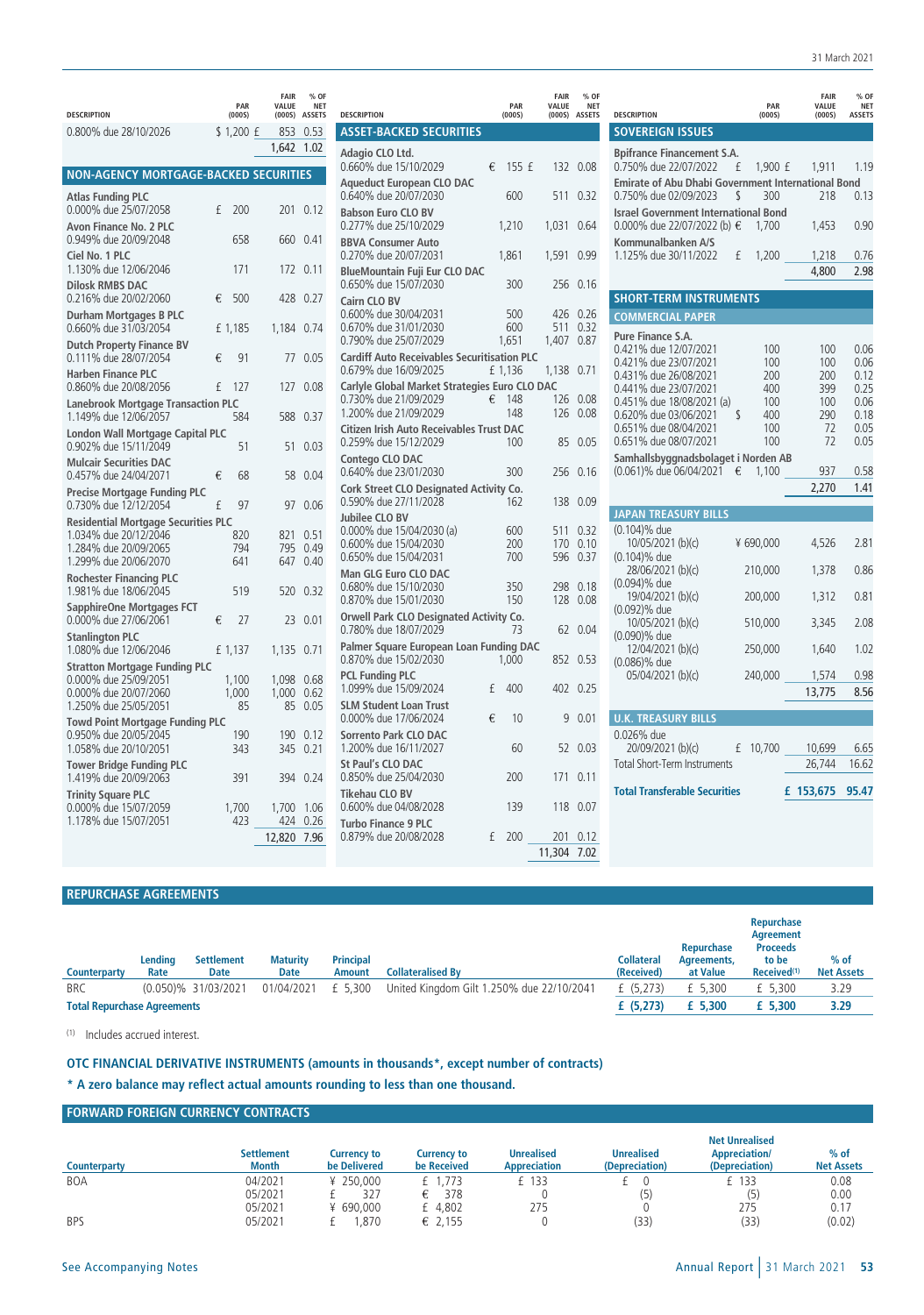## **Schedule of Investments PIMCO Sterling Short Maturity UCITS ETF (Cont.)**

| Counterparty                                      | <b>Settlement</b><br><b>Month</b> | <b>Currency to</b><br>be Delivered | <b>Currency to</b><br>be Received | <b>Unrealised</b><br><b>Appreciation</b> | <b>Unrealised</b><br>(Depreciation) | <b>Net Unrealised</b><br><b>Appreciation/</b><br>(Depreciation) | $%$ of<br><b>Net Assets</b> |
|---------------------------------------------------|-----------------------------------|------------------------------------|-----------------------------------|------------------------------------------|-------------------------------------|-----------------------------------------------------------------|-----------------------------|
| <b>BRC</b>                                        | 04/2021<br>05/2021                | ¥ 200,000<br>780<br>£              | 1,409<br>£<br>€<br>901            | 97<br>£<br>$\mathbf{0}$                  | £<br>$\theta$<br>(12)               | 97<br>£<br>(12)                                                 | 0.06<br>(0.01)              |
|                                                   | 06/2021                           | ¥ 210,000                          | £<br>1,381                        | $\overline{2}$                           | $\theta$                            | 2                                                               | 0.00                        |
| <b>CBK</b>                                        | 05/2021                           | 10,294                             | 7,406                             | $\Omega$                                 | (55)                                | (55)                                                            | (0.03)                      |
| <b>HUS</b>                                        | 04/2021                           | ¥<br>240,000                       | 1,716                             | 141                                      | 0                                   | 141                                                             | 0.09                        |
|                                                   | 05/2021                           | 2,998<br>£                         | 3,475<br>€                        | $\mathbf{0}$                             | (35)                                | (35)                                                            | (0.02)                      |
|                                                   | 05/2021                           | 330                                | \$<br>459                         | 3                                        | $\Omega$                            | 3                                                               | 0.00                        |
|                                                   | 05/2021                           | \$<br>302                          | £<br>214                          | $\mathbf{0}$                             | (4)                                 | (4)                                                             | 0.00                        |
| <b>MYI</b>                                        | 05/2021                           | CAD<br>1,750                       | 991                               |                                          | (18)                                | (18)                                                            | (0.01)                      |
|                                                   | 05/2021                           | 182<br>€                           | 156                               |                                          | $\Omega$                            |                                                                 | 0.00                        |
|                                                   | 05/2021<br>05/2021                | £<br>2,745                         | 3,146<br>€                        | $\mathbf{0}$                             | (63)                                | (63)                                                            | (0.04)                      |
| RBC<br>SCX                                        | 05/2021                           | 1,554<br>¥ 510,000                 | 1,816<br>3,562<br>£               | 216                                      | (6)<br>0                            | (6)<br>216                                                      | (0.01)<br>0.13              |
| SOG                                               | 05/2021                           | 324<br>€                           | 278                               | 2                                        | 0                                   | 2                                                               | 0.00                        |
|                                                   | 05/2021                           | £<br>260                           | 303<br>€                          | $\theta$                                 | (1)                                 | (1)                                                             | 0.00                        |
|                                                   | 05/2021                           | 103                                | £<br>75                           |                                          | 0                                   |                                                                 | 0.00                        |
| SSB                                               | 05/2021                           | €<br>1,079                         | 934                               | 14                                       | 0                                   | 14                                                              | 0.01                        |
| <b>UAG</b>                                        | 05/2021                           | 64,516                             | 56,216                            | 1,219                                    | 0                                   | 1,219                                                           | 0.76                        |
|                                                   |                                   |                                    |                                   | £ 2,104                                  | £ (232)                             | 1,872<br>£                                                      | 1.16                        |
| <b>Total OTC Financial Derivative Instruments</b> |                                   |                                    |                                   |                                          |                                     | 1,872<br>£                                                      | 1.16                        |
| <b>Total Investments</b>                          |                                   |                                    |                                   |                                          |                                     | £ 160,847                                                       | 99.92                       |
| <b>Other Current Assets &amp; Liabilities</b>     |                                   |                                    |                                   |                                          |                                     | 124<br>£                                                        | 0.08                        |
| <b>Net Assets</b>                                 |                                   |                                    |                                   |                                          |                                     | £ 160,971                                                       | 100.00                      |
|                                                   |                                   |                                    |                                   |                                          |                                     |                                                                 |                             |

## NOTES TO SCHEDULE OF INVESTMENTS (amounts in thousands\*):

**\* A zero balance may reflect actual amounts rounding to less than one thousand.**

- **(a) When-issued security.**
- **(b) Zero coupon security.**

**(c) Coupon represents a yield to maturity.**

**(d) Perpetual maturity; date shown, if applicable, represents next contractual call date.**

**(e) Contingent convertible security.**

**(f) Restricted Securities:**

|                                      |        | <b>Maturity</b> | <b>Acquisition</b> |      | Fair             | $%$ ot            |
|--------------------------------------|--------|-----------------|--------------------|------|------------------|-------------------|
| <b>Issuer Description</b>            | Coupon | <b>Date</b>     | Date               | Cost | <b>Value</b>     | <b>Net Assets</b> |
| Intesa Sanpaolo Bank Luxembourg S.A. | 0.215% | 26/09/2021      | 06/08/2020         | £ 81 | <sup>-</sup> 768 | 0.48              |

**Fair Value Measurements(1)**

The following is a summary of the fair valuations according to the inputs used as at 31 March 2021 in valuing the Fund's assets and liabilities:

|                                                 | <b>Ouoted Prices</b><br>in Active Markets<br>for Identical Investments | <b>Significant Other</b><br><b>Observable Inputs</b> | <b>Significant</b><br><b>Unobservable Inputs</b> |                   |
|-------------------------------------------------|------------------------------------------------------------------------|------------------------------------------------------|--------------------------------------------------|-------------------|
| Category <sup>(2)</sup>                         | (Level 1)                                                              | (Level 2)                                            | (Level 3)                                        | <b>Fair Value</b> |
| Transferable Securities                         | £100                                                                   | £ 153.575                                            |                                                  | £ 153.675         |
| Repurchase Agreements                           |                                                                        | 5,300                                                |                                                  | 5,300             |
| Financial Derivative Instruments <sup>(3)</sup> |                                                                        | 1.872                                                |                                                  | 1.872             |
| <b>Totals</b>                                   | £ 100                                                                  | £ 160,747                                            |                                                  | £ 160,847         |

The following is a summary of the fair valuations according to the inputs used as at 31 March 2020 in valuing the Fund's assets and liabilities:

| <b>Ouoted Prices</b>                            |                                        |                                       |                                         |                   |  |  |
|-------------------------------------------------|----------------------------------------|---------------------------------------|-----------------------------------------|-------------------|--|--|
|                                                 | in Active Markets                      | <b>Significant Other</b>              | <b>Significant</b>                      |                   |  |  |
| Category <sup>(2)</sup>                         | for Identical Investments<br>(Level 1) | <b>Observable Inputs</b><br>(Level 2) | <b>Unobservable Inputs</b><br>(Level 3) | <b>Fair Value</b> |  |  |
| Transferable Securities                         |                                        | £ 148.466                             |                                         | £ 148.466         |  |  |
| Repurchase Agreements                           |                                        | 26,900                                |                                         | 26.900            |  |  |
| Deposits with Credit Institutions               |                                        | 162                                   |                                         | 162               |  |  |
| Financial Derivative Instruments <sup>(3)</sup> |                                        | (6, 418)                              |                                         | (6, 418)          |  |  |
| <b>Totals</b>                                   |                                        | £ 169,110                             |                                         | £ 169,110         |  |  |

(1) See Note 3 in the Notes to Financial Statements for additional information.

(2) Refer to the Schedule of Investments for additional information.

(3) Financial Derivative Instruments may include open futures contracts, swap agreements, written options, purchased options and forward foreign currency contracts.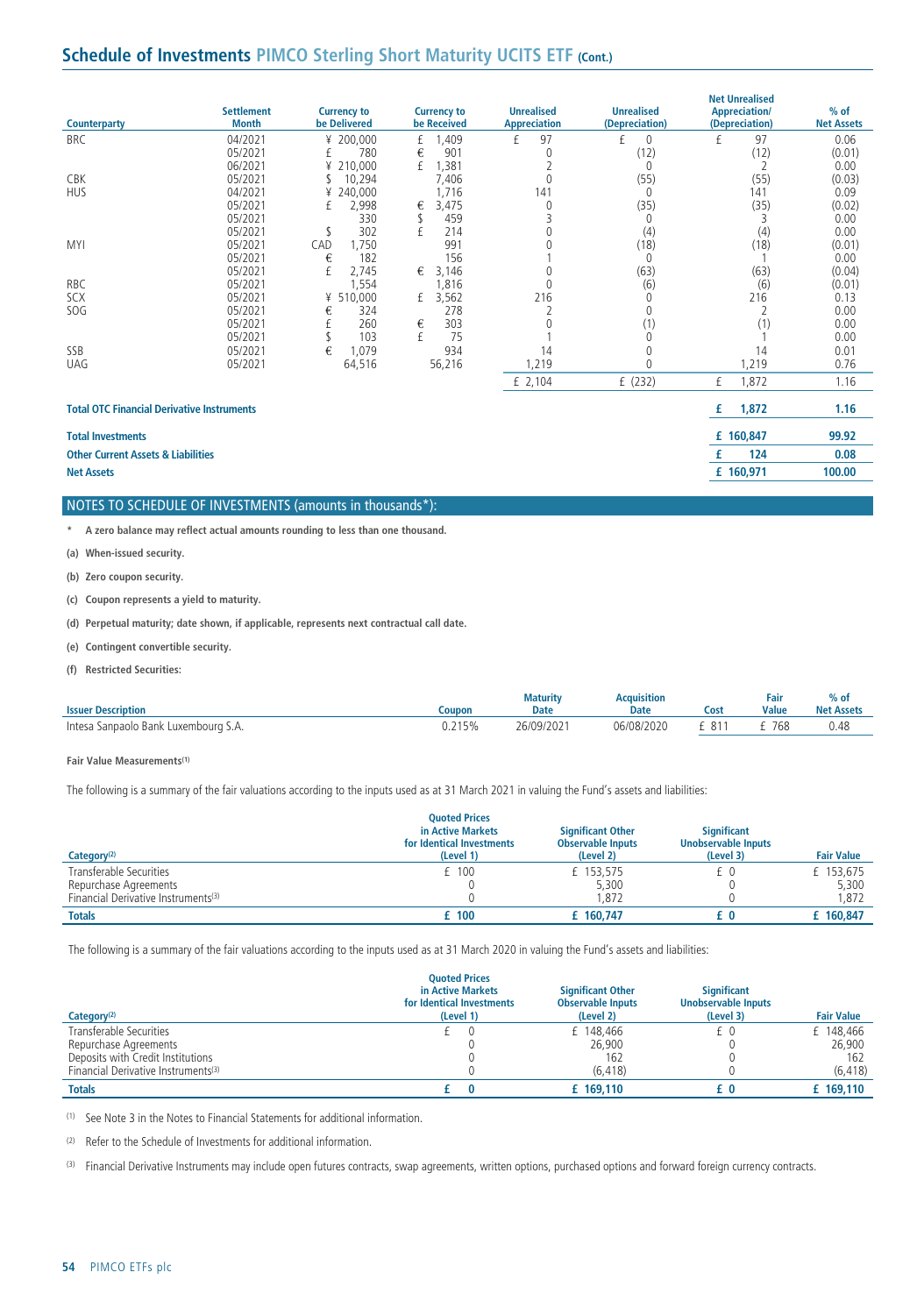### **Collateral (Received)/Pledged for OTC Financial Derivative Instruments**

The following is a summary by counterparty of the fair value of OTC financial derivative instruments and collateral (received)/pledged as at 31 March 2021:

|              | <b>Total Fair Value</b><br>of OTC Derivatives | <b>Collateral</b>  | <b>Net</b>               |
|--------------|-----------------------------------------------|--------------------|--------------------------|
| Counterparty |                                               | (Received)/Pledged | Exposures <sup>(1)</sup> |
| <b>BOA</b>   | 403<br>£                                      | £ (290)            | 113<br>£.                |
| <b>BPS</b>   | (33)                                          |                    | (33)                     |
| <b>BRC</b>   | 87                                            |                    | 87                       |
| <b>CBK</b>   | (55)                                          |                    | (55)                     |
| <b>HUS</b>   | 105                                           | (260)              | (155)                    |
| <b>MYI</b>   | (80)                                          |                    | (80)                     |
| <b>RBC</b>   | (6)                                           |                    | (6)                      |
| <b>SCX</b>   | 216                                           | (120)              | 96                       |
| SOG          |                                               |                    |                          |
| SSB          | 14                                            |                    | 14                       |
| <b>UAG</b>   | 1,219                                         | (770)              | 449                      |

(1) Net exposure represents the net receivable/(payable) that would be due from/to the counterparty in the event of default. See Note 16, Financial Risks, in the Notes to Financial Statements for more information regarding credit and counterparty risk.

#### **Comparative Information**

The following is a summary of the comparative information for Schedule of Investments as at 31 March 2021:

|                                                               | 31-Mar-2021 (%) | 31-Mar-2020 (%) |
|---------------------------------------------------------------|-----------------|-----------------|
| Transferable securities admitted to official stock exchange   | 75.24           | 74.82           |
| Transferable securities dealt in on another regulated market* | 19.40           | 11.42           |
| Other transferable securities                                 | 0.83            | N/A             |
| Repurchase agreements                                         | 3.29            | 15.63           |
| OTC financial derivative instruments                          | 1.16            | (3.73)          |
| Certificates of deposit                                       | N/A             | 0.09            |

\* As per the list of markets set out in appendix 2 to the Prospectus which meet UCITS regulated market criteria.

The Fund's investment portfolio is concentrated in the following segments as at 31 March 2021:

| Investments, at fair value            | 31-Mar-2021 (%) | 31-Mar-2020 (%) |
|---------------------------------------|-----------------|-----------------|
| Corporate Bonds & Notes               | 59.87           | 53.10           |
| U.S. Government Agencies              | 1.02            | N/A             |
| Non-Agency Mortgage-Backed Securities | 7.96            | 12.93           |
| Asset-Backed Securities               | 7.02            | 9.31            |
| Sovereign Issues                      | 2.98            | 1.16            |
| Short-Term Instruments                | 16.62           | 9.74            |
| Repurchase Agreements                 | 3.29            | 15.63           |
| OTC Financial Derivative Instruments  |                 |                 |
| Forward Foreign Currency Contracts    | 1.16            | (3.73)          |
| Certificates of Deposit               | N/A             | 0.09            |
| Other Current Assets & Liabilities    | 0.08            | 1.77            |
| Net Assets                            | 100.00          | 100.00          |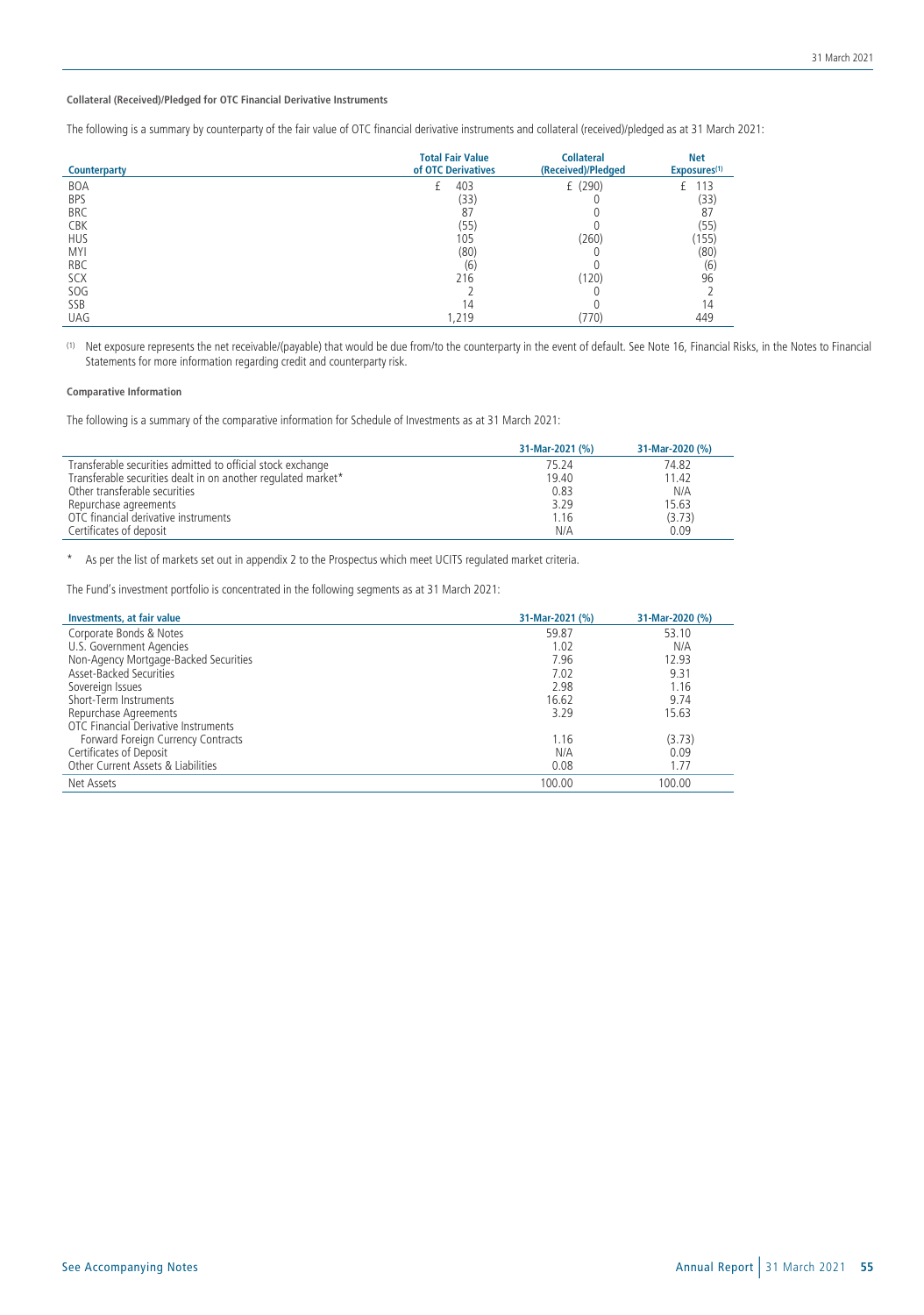## **Schedule of Investments PIMCO US Dollar Short Maturity UCITS ETF**

**FAIR VALUE (000S) % OF NET ASSETS**

\$ 15,000 \$ 15,117 0.35<br>20,815 20,975 0.48 1.008% due 25/07/2022 20,815 20,975 0.48 8,707 0.20

> 5,950 5,992 0.14<br>2,500 2,674 0.06 2,674 0.06

0.786% due 08/09/2024 12,500 12,543 0.29 18,842 0.43 8,250 8,344 0.19<br>8.660 8.733 0.20 8,660 8,733 0.20<br>8,200 8,255 0.19 8,255 0.19 8,900 9,017 0.21

1.500 3,556 0.08<br>38,953 39,674 0.91 1.618% due 24/10/2023 38,953 39,674 0.91

4,750 4,784 0.11

10,600 10,549 0.24

55,000 55,646 1.27

15,926 15,929 0.36<br>6.500 6.488 0.15 6,500 6,488 0.15<br>4,809 4,806 0.11 4,806 0.11

8,673 8,671 0.20<br>6,948 6,969 0.16 6,948 6,969 0.16<br>1,141 1,166 0.03 1,141 1,166 0.03<br>2.000 2.027 0.05  $2,027$  0.05

10,000 10,007 0.23

0.373% due 03/03/2023 9,800 9,798 0.22 23,673 0.54

2.650% due 13/04/2021 21,500 21,510 0.49 2,756 0.06

25,150 25,204 0.58<br>34,000 34,046 0.78 34,046 0.78

2,400 2,403 0.06

8,700 8,738 0.20<br>31,600 31,661 0.72 1,600 31,661 0.72<br>8,745 8,759 0.20 1.540% due 31/05/2021 8,745 8,759 0.20  $302$  0.01

0.600 10,590 0.24<br>7,900 7,926 0.18 7,900 7,926 0.18<br>4.300 4.317 0.10 4,300 4,317 0.10<br>12,400 12,451 0.28 12,451 0.28

15,500 16,186 0.37 3,175 3,247 0.07

0.800 6,807 0.16<br>10,900 10,949 0.25 0.854% due 15/11/2021 10,900 10,949 0.25 2,432 0.06

9,995 0.23

26,114 0.60

3,800 0.09

2,478 0.06

1.000 5,056 0.12<br>2,000 2,015 0.05 2,000 2,015 0.05<br>39,600 39,768 0.91 39,768 0.91

8,500 8,567 0.20<br>4,100 4,132 0.09 4,100 4,132 0.09<br>4,300 4,328 0.10 4,328 0.10

15,400 15,402 0.35

|                                                                    | PAR             | FAIR<br>VALUE             | % OF<br><b>NET</b> |                                                                                         | PAR             | FAIR<br>VALUE             | % OF<br><b>NET</b> |                                                                   | PAR                |
|--------------------------------------------------------------------|-----------------|---------------------------|--------------------|-----------------------------------------------------------------------------------------|-----------------|---------------------------|--------------------|-------------------------------------------------------------------|--------------------|
| <b>DESCRIPTION</b>                                                 | (000S)          |                           | (000S) ASSETS      | <b>DESCRIPTION</b>                                                                      | (000S)          |                           | (000S) ASSETS      | <b>DESCRIPTION</b>                                                | (000S)             |
| <b>TRANSFERABLE SECURITIES</b>                                     |                 |                           |                    | Deutsche Pfandbriefbank AG                                                              |                 |                           |                    | 0.928% due 02/03/2023<br>1.008% due 25/07/2022                    | \$15,000<br>20,815 |
| <b>CORPORATE BONDS &amp; NOTES</b><br><b>BANKING &amp; FINANCE</b> |                 |                           |                    | 3.375% due 22/11/2021<br><b>DNB Bank ASA</b>                                            | $$1,800$ \$     | 1,835 0.04                |                    | 1.075% due 26/07/2023                                             | 8,600              |
| <b>Abu Dhabi Commercial Bank PJSC</b>                              |                 |                           |                    | 0.808% due 02/12/2022                                                                   | 25,625          | 25,832                    | 0.59               | Mitsubishi UFJ Lease & Finance Co. Ltd.<br>2.250% due 07/09/2021  | 5,950              |
| 2.750% due 05/10/2021                                              | $$1,000$ \$     | 1,012                     | 0.02               | 1.258% due 02/06/2021<br>First Abu Dhabi Bank PJSC                                      | 1,200           | 1,202                     | 0.03               | 3.559% due 28/02/2024                                             | 2,500              |
| <b>AerCap Ireland Capital DAC</b><br>3.500% due 26/05/2022         | 4,900           | 5,038                     | 0.12               | 1.176% due 16/04/2022                                                                   | 3,100           | 3,118                     | 0.07               | Mizuho Financial Group, Inc.<br>0.786% due 08/09/2024             | 12,500             |
| 4.450% due 16/12/2021                                              | 1,289           | 1,319                     | 0.03               | <b>GA Global Funding Trust</b><br>1.000% due 08/04/2024 (b)                             | 13,200          | 13,185 0.30               |                    | 0.818% due 25/05/2024                                             | 18,750             |
| 5.000% due 01/10/2021                                              | 2,200           | 2,248                     | 0.05               | General Motors Financial Co., Inc.                                                      |                 |                           |                    | 0.984% due 05/03/2023                                             | 8,250              |
| AIA Group Ltd.<br>0.707% due 20/09/2021                            |                 |                           |                    | 1.075% due 09/04/2021                                                                   | 2,800           | 2,800 0.06                |                    | 1.034% due 13/09/2023<br>1.063% due 16/07/2023                    | 8,660<br>8,200     |
| 3.125% due 13/03/2023                                              | 20,500<br>3,000 | 20,480<br>3,136           | 0.47<br>0.07       | 1.293% due 06/11/2021                                                                   | 7,350           | 7,388 0.17                |                    | 1.214% due 10/07/2024                                             | 8,900              |
| Air Lease Corp.                                                    |                 |                           |                    | 1.784% due 14/01/2022<br>3.200% due 06/07/2021                                          | 1,969<br>8,533  | 1,989<br>8,570            | 0.05<br>0.20       | <b>Morgan Stanley</b>                                             |                    |
| 3.375% due 01/06/2021                                              | 3,000           | 3,014                     | 0.07               | 3.550% due 09/04/2021                                                                   | 20,911          | 20,918                    | 0.48               | 1.413% due 08/05/2024<br>1.618% due 24/10/2023                    | 3,500<br>38,953    |
| Ally Financial, Inc.                                               |                 |                           |                    | 4.200% due 06/11/2021                                                                   | 2,500           | 2,554                     | 0.06               | <b>MUFG Union Bank N.A.</b>                                       |                    |
| 4.125% due 13/02/2022<br>4.250% due 15/04/2021                     | 5,000<br>11,434 | 5,153<br>11,446           | 0.12<br>0.26       | 4.375% due 25/09/2021<br>Goldman Sachs Group, Inc.                                      | 600             | 611                       | 0.01               | 0.720% due 09/12/2022                                             | 4,750              |
| American Express Co.                                               |                 |                           |                    | 0.441% due 08/03/2023                                                                   | 16,000          | 15,995                    | 0.37               | <b>Nationwide Building Society</b>                                |                    |
| 0.802% due 20/05/2022                                              | 8,300           | 8,349                     | 0.19               | 0.556% due 17/11/2023                                                                   | 8,400           | 8,399                     | 0.19               | 0.550% due 22/01/2024                                             | 10,600             |
| 0.815% due 01/08/2022                                              | 5,800           | 5,835                     | 0.13               | 0.925% due 23/02/2023<br>0.992% due 31/10/2022                                          | 8.500<br>4,700  | 8,572<br>4,716            | 0.20<br>0.11       | <b>NatWest Group PLC</b><br>1.664% due 15/05/2023                 | 55,000             |
| American Honda Finance Corp.<br>0.473% due 10/12/2021              | 10,000          | 10,014                    | 0.23               | Harley-Davidson Financial Services, Inc.                                                |                 |                           |                    | Nissan Motor Acceptance Corp.                                     |                    |
| 0.527% due 11/06/2021                                              | 2,000           | 2,001                     | 0.05               | 3.550% due 21/05/2021                                                                   | 2,345           | 2,354                     | 0.05               | 0.817% due 21/09/2021                                             | 15,926             |
| 0.644% due 15/02/2022                                              | 9,100           | 9,134                     | 0.21               | 4.050% due 04/02/2022                                                                   | 1,115           | 1,147 0.03                |                    | 0.825% due 08/03/2024                                             | 6,500              |
| 0.733% due 27/06/2022                                              | 20,900          | 21,020                    | 0.48               | <b>HSBC Holdings PLC</b>                                                                |                 |                           |                    | 0.875% due 13/07/2022<br>0.883% due 28/09/2022                    | 4,809<br>8,673     |
| <b>American Tower Corp.</b><br>4.700% due 15/03/2022               | 2,000           | 2,081                     | 0.05               | 1.189% due 18/05/2024<br><b>HSH Portfoliomanagement AoeR</b>                            | 58,387          | 59,010 1.35               |                    | 1.115% due 13/01/2022                                             | 6,948              |
| <b>Athene Global Funding</b>                                       |                 |                           |                    | 0.500% due 09/09/2022                                                                   | 2,400           | 2,399                     | 0.05               | 2.650% due 13/07/2022                                             | 1,141              |
| 1.468% due 01/07/2022                                              | 25,600          | 25,879                    | 0.59               | 0.511% due 19/11/2021                                                                   | 25,800          | 25,846                    | 0.59               | 3.650% due 21/09/2021                                             | 2,000              |
| <b>Aviation Capital Group LLC</b>                                  |                 |                           |                    | Hutchison Whampoa International Ltd.                                                    |                 |                           |                    | <b>NRW Bank</b><br>0.325% due 01/02/2022                          | 10,000             |
| 0.882% due 30/07/2021<br>1.141% due 01/06/2021                     | 5,985<br>2,670  | 5,979<br>2,670            | 0.14<br>0.06       | 3.250% due 08/11/2022<br>4.625% due 13/01/2022                                          | 2,100<br>3,240  | 2,189<br>3,343            | 0.05<br>0.08       | <b>NTT Finance Corp. me</b>                                       |                    |
| <b>Bank of America Corp.</b>                                       |                 |                           |                    | Hyundai Capital Services, Inc.                                                          |                 |                           |                    | 0.373% due 03/03/2023                                             | 9,800              |
| 0.753% due 24/10/2024                                              | 18,000          | 18,102                    | 0.41               | 3.000% due 06/03/2022                                                                   | 2.900           | 2,959                     | 0.07               | 1.900% due 21/07/2021                                             | 23,558             |
| 0.984% due 05/03/2024                                              | 11,473          | 11,588                    | 0.27               | 3.000% due 29/08/2022                                                                   | 6,350           | 6,544                     | 0.15               | ORIX Corp.<br>2.650% due 13/04/2021                               | 21,500             |
| 1.218% due 24/04/2023<br>4.100% due 24/07/2023                     | 1,500<br>900    | 1,513<br>973              | 0.03<br>0.02       | <b>ING Groep NV</b><br>1.238% due 02/10/2023                                            | 4,300           | 4,369                     | 0.10               | 3.200% due 19/01/2022                                             | 2,700              |
| Banque Federative du Credit Mutuel S.A.                            |                 |                           |                    | 1.343% due 29/03/2022                                                                   | 10,525          | 10,629                    | 0.24               | PNC Bank N.A.                                                     |                    |
| 0.650% due 27/02/2024                                              | 7.600           | 7,580                     | 0.17               | Intercontinental Exchange, Inc.                                                         |                 |                           |                    | 0.501% due 24/02/2023<br>0.672% due 22/07/2022                    | 25,150<br>34,000   |
| <b>Barclays PLC</b><br>1.574% due 16/05/2024                       | 11.300          | 11,465                    | 0.26               | 0.834% due 15/06/2023                                                                   | 26,276          | 26,312 0.60               |                    | <b>Protective Life Global Funding</b>                             |                    |
| 1.624% due 15/02/2023                                              | 9,200           | 9,270                     | 0.21               | <b>International Bank for Reconstruction &amp; Development</b><br>0.166% due 13/01/2023 | 19,000          | 19,012 0.43               |                    | 0.713% due 28/06/2021                                             | 2,400              |
| 1.850% due 10/01/2023                                              | 2,500           | 2,522                     | 0.06               | 0.650% due 10/02/2026                                                                   | 28,200          | 27,692 0.63               |                    | <b>ONB Finance Ltd.</b>                                           |                    |
| <b>BOC Aviation Ltd.</b><br>1.252% due 04/05/2021                  |                 |                           |                    | Jackson National Life Global Funding                                                    |                 |                           |                    | 1.202% due 02/05/2022<br>1.243% due 12/02/2022                    | 8,700<br>31,600    |
| <b>Canadian Imperial Bank of Commerce</b>                          | 2,400           | 2,399                     | 0.05               | 0.923% due 27/06/2022                                                                   | 8,500           | 8,559 0.20                |                    | 1.540% due 31/05/2021                                             | 8,745              |
| 0.410% due 14/12/2023                                              | 5,300           | 5,308                     | 0.12               | John Deere Capital Corp.<br>0.656% due 08/09/2022                                       | 24,000          | 24,132 0.55               |                    | 2.125% due 07/09/2021                                             | 300                |
| <b>Caterpillar Financial Services Corp.</b>                        |                 |                           |                    | 0.726% due 07/06/2023                                                                   | 7,000           | 7,063 0.16                |                    | <b>Royal Bank of Canada</b><br>0.330% due 19/01/2024              | 10,600             |
| 0.456% due 07/09/2021                                              | 4,400           | 4,405                     | 0.10               | JPMorgan Chase & Co.                                                                    |                 |                           |                    | 0.474% due 26/10/2023                                             | 7,900              |
| 0.704% due 15/05/2023<br><b>Charles Schwab Corp.</b>               | 2,600           | 2,620                     | 0.06               | 0.590% due 16/03/2024<br>1.118% due 25/04/2023                                          | 6,700<br>3,341  | 6,724 0.15<br>3,367 0.08  |                    | 0.583% due 17/01/2023                                             | 4,300              |
| 0.510% due 18/03/2024                                              | 12,500          | 12,585                    | 0.29               | 1.448% due 24/10/2023                                                                   | 24,100          | 24,484 0.56               |                    | 0.682% due 29/04/2022<br>Santander Holdings USA, Inc.             | 12,400             |
| Citigroup, Inc.                                                    |                 |                           |                    | <b>KEB Hana Bank</b>                                                                    |                 |                           |                    | 3.400% due 18/01/2023                                             | 15,500             |
| 0.888% due 04/11/2022<br>1.168% due 24/07/2023                     | 8,200<br>9,200  | 8,231<br>9,276            | 0.19<br>0.21       | 0.938% due 02/10/2022<br>1.059% due 14/09/2022                                          | 16,200<br>5,800 | 16,281 0.37<br>5,845 0.13 |                    | 4.450% due 03/12/2021                                             | 3,175              |
| 1.214% due 01/06/2024                                              | 4,300           | 4,357                     | 0.10               | 2.125% due 18/10/2021                                                                   | 6,000           | 6,054 0.14                |                    | Santander UK Group Holdings PLC<br>1.089% due 15/03/2025          | 10,000             |
| 1.621% due 01/09/2023                                              | 20,300          | 20,628                    | 0.47               | 3.375% due 30/01/2022                                                                   | 4,700           | 4,808 0.11                |                    | Santander UK PLC                                                  |                    |
| <b>CK Hutchison International Ltd.</b><br>1.875% due 03/10/2021    |                 |                           |                    | <b>Kookmin Bank</b><br>3.625% due 23/10/2021                                            | 3,300           | 3,357 0.08                |                    | 0.811% due 01/06/2021                                             | 6,800              |
| 2.875% due 05/04/2022                                              | 1,248<br>1,000  | 1,255<br>1,022            | 0.03<br>0.02       | Landeskreditbank Baden-Wuerttemberg Foerderbank                                         |                 |                           |                    | 0.854% due 15/11/2021                                             | 10,900             |
| <b>CNH Industrial Capital LLC</b>                                  |                 |                           |                    | 0.313% due 27/09/2021                                                                   | 26,300          | 26,315 0.60               |                    | 2.100% due 13/01/2023<br>Skandinaviska Enskilda Banken AB         | 2,365              |
| 3.875% due 15/10/2021                                              | 1,223           | 1,244                     | 0.03               | 0.360% due 15/03/2022                                                                   | 40,000          | 40,088 0.92               |                    | 0.829% due 12/12/2022                                             | 25,900             |
| 4.375% due 05/04/2022<br>4.875% due 01/04/2021                     | 1,000<br>3,205  | 1,037<br>3,205            | 0.02<br>0.07       | <b>Lloyds Banking Group PLC</b><br>0.987% due 21/06/2021                                | 18,710          | 18,739 0.43               |                    | <b>SL Green Operating Partnership LP</b>                          |                    |
| <b>Cooperatieve Rabobank UA</b>                                    |                 |                           |                    | 1.326% due 15/06/2023                                                                   | 2,000           | 2,019 0.05                |                    | 1.174% due 16/08/2021                                             | 3,800              |
| 0.335% due 12/01/2024                                              | 10,000          | 10,010                    | 0.23               | <b>Macquarie Bank Ltd.</b>                                                              |                 |                           |                    | <b>SMBC Aviation Capital Finance DAC</b><br>2.650% due 15/07/2021 | 2,470              |
| <b>Credit Suisse AG</b>                                            |                 |                           |                    | 0.643% due 06/08/2021                                                                   | 12,000          | 12,017 0.27               |                    | <b>Standard Chartered PLC</b>                                     |                    |
| 0.412% due 02/02/2024<br>1.000% due 05/05/2023                     | 30,000<br>4,150 | 29,734 0.68<br>4,172 0.10 |                    | <b>MDGH - GMTN BV</b><br>5.500% due 01/03/2022                                          | 2,500           | 2,615 0.06                |                    | 1.281% due 14/10/2023                                             | 5,000              |
| Danske Bank A/S                                                    |                 |                           |                    | <b>MET Tower Global Funding</b>                                                         |                 |                           |                    | 1.319% due 14/10/2023                                             | 2,000<br>39,600    |
| 1.244% due 12/09/2023                                              | 1,000           | 1,009                     | 0.02               | 0.580% due 17/01/2023                                                                   | 14,800          | 14,877 0.34               |                    | 1.383% due 10/09/2022<br>Sumitomo Mitsui Financial Group, Inc.    |                    |
| 2.000% due 08/09/2021<br>3.001% due 20/09/2022                     | 600<br>4,451    | 4,497                     | 604 0.01<br>0.10   | <b>Metropolitan Life Global Funding</b>                                                 |                 |                           |                    | 0.963% due 18/10/2022                                             | 8,500              |
| 5.000% due 12/01/2022                                              | 5,400           | 5,579                     | 0.13               | 0.358% due 07/01/2024<br>0.361% due 08/09/2022                                          | 4,500<br>9,000  | 4,511 0.10<br>9,032 0.21  |                    | 1.004% due 12/07/2022                                             | 4,100              |
| <b>DBS Group Holdings Ltd.</b>                                     |                 |                           |                    | Mitsubishi UFJ Financial Group, Inc.                                                    |                 |                           |                    | 1.194% due 11/01/2022<br>Sumitomo Mitsui Trust Bank Ltd.          | 4,300              |
| 0.838% due 25/07/2022                                              | 21,700          | 21,825                    | 0.50               | 0.876% due 07/03/2022                                                                   | 2,786           | 2,800 0.06                |                    | 0.850% due 25/03/2024                                             | 15,400             |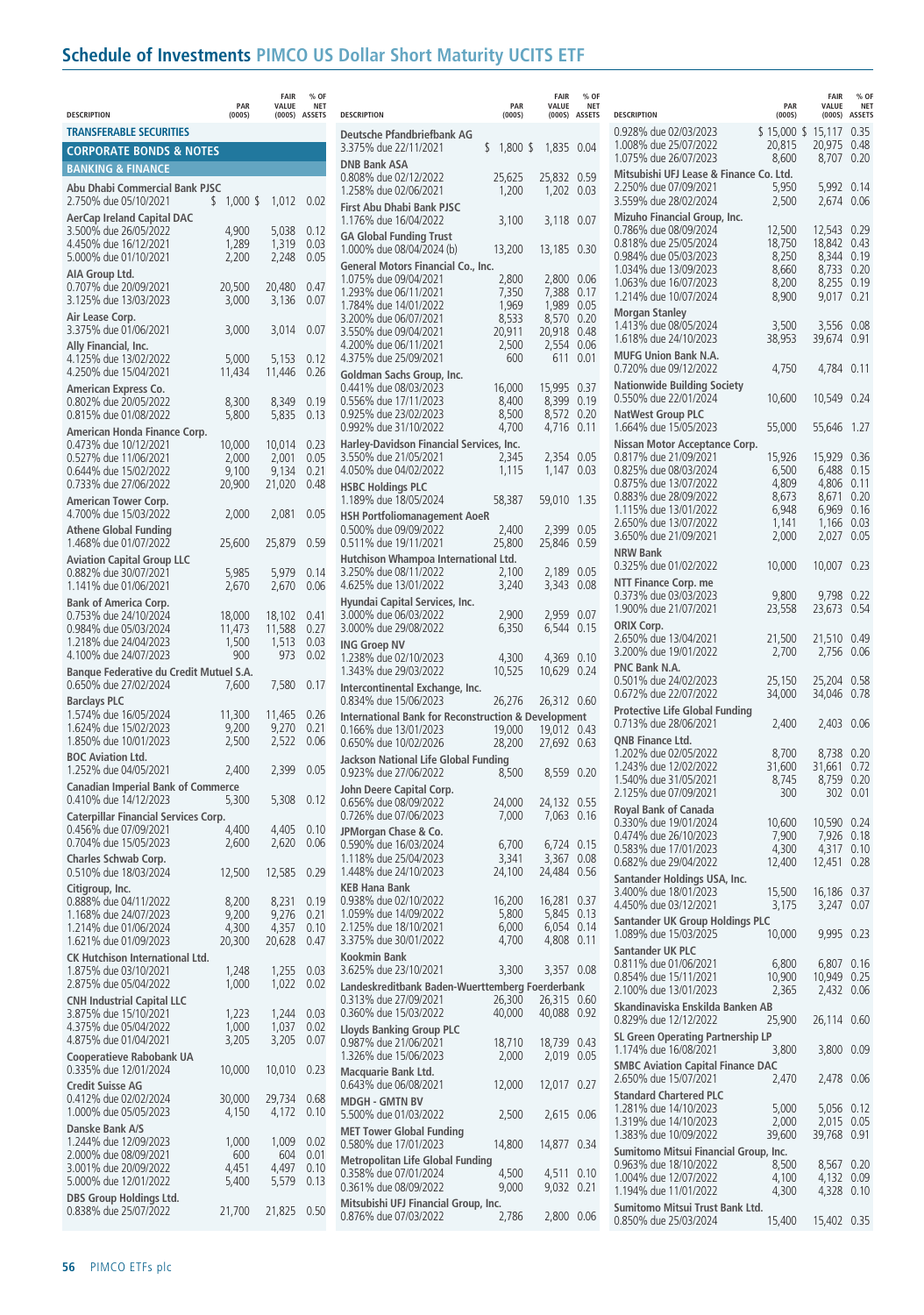| <b>DESCRIPTION</b>                                                   | PAR<br>(000S)    | FAIR<br>VALUE   | % OF<br><b>NET</b><br>(000S) ASSETS |
|----------------------------------------------------------------------|------------------|-----------------|-------------------------------------|
| <b>Svensk Exportkredit AB</b>                                        |                  |                 |                                     |
| 0.304% due 13/12/2021<br><b>Synchrony Bank</b>                       | \$<br>$6,000$ \$ | 6,005           | 0.14                                |
| 3.000% due 15/06/2022<br><b>Synchrony Financial</b>                  | 4,400            | 4,521           | 0.10                                |
| 2.850% due 25/07/2022<br>3.750% due 15/08/2021                       | 5,940<br>1,000   | 6,101<br>1,007  | 0.14<br>0.02                        |
| <b>Toyota Motor Credit Corp.</b><br>0.319% due 13/08/2021            | 10,400           | 10,405          | 0.24                                |
| 0.367% due 11/01/2024                                                | 12,400           | 12,440          | 0.28                                |
| 0.527% due 07/10/2021<br>0.592% due 17/05/2022                       | 1,500<br>4,700   | 1,502<br>4,715  | 0.03<br>0.11                        |
| 0.656% due 08/09/2022                                                | 3,400            | 3,421           | 0.08                                |
| 3.400% due 15/09/2021<br><b>UBS AG</b>                               | 400              | 406             | 0.01                                |
| 0.378% due 09/02/2024<br><b>UBS Group AG</b>                         | 5,000            | 4,996           | 0.11                                |
| 1.144% due 15/08/2023                                                | 20,600           | 20,792          | 0.48                                |
| 1.395% due 23/05/2023<br>1.735% due 01/02/2022                       | 30,545<br>1,800  | 30,896<br>1,823 | 0.71<br>0.04                        |
| United Overseas Bank Ltd.                                            |                  |                 |                                     |
| 0.698% due 23/04/2021<br>3.200% due 23/04/2021                       | 4,300<br>5.000   | 4,301<br>5,007  | 0.10<br>0.11                        |
| Wells Fargo & Co.<br>1.442% due 31/10/2023                           |                  | 51,808          |                                     |
|                                                                      | 51,000           | 1,754,026 40.11 | 1.18                                |
|                                                                      |                  |                 |                                     |
| <b>INDUSTRIALS</b>                                                   |                  |                 |                                     |
| 7-Eleven, Inc.<br>0.645% due 10/08/2022                              | 17,200           | 17,219          | 0.39                                |
| AbbVie, Inc.<br>0.641% due 19/11/2021                                | 10,100           | 10,116          | 0.23                                |
| 0.832% due 21/11/2022                                                | 11,400           | 11,474          | 0.26                                |
| 3.375% due 14/11/2021<br>3.450% due 15/03/2022                       | 2,500<br>1,000   | 2,546<br>1,023  | 0.06<br>0.02                        |
| <b>BAT Capital Corp.</b>                                             |                  |                 |                                     |
| 1.074% due 15/08/2022<br><b>Bayer U.S. Finance LLC</b>               | 49,965           | 50,354          | 1.15                                |
| 0.831% due 25/06/2021                                                | 11,700           | 11,709          | 0.27                                |
| 2.750% due 15/07/2021                                                | 1,335            | 1,343           | 0.03                                |
| 3.000% due 08/10/2021<br>3.500% due 25/06/2021                       | 1,663<br>15,235  | 1,685<br>15,301 | 0.04<br>0.35                        |
| <b>BMW Finance NV</b>                                                |                  |                 |                                     |
| 0.991% due 12/08/2022                                                | 11,000           | 11,096          | 0.25                                |
| <b>BMW U.S. Capital LLC</b><br>0.634% due 12/04/2021                 | 13,705           | 13,706          | 0.31                                |
| 0.698% due 13/08/2021                                                | 1,637            | 1,640           | 0.04                                |
| 0.764% due 14/04/2022<br>0.877% due 06/04/2022                       | 3,200<br>3,200   | 3,216<br>3,214  | 0.07<br>0.07                        |
| <b>Boeing Co.</b>                                                    |                  |                 |                                     |
| 1.167% due 04/02/2023<br>1.433% due 04/02/2024                       | 25,097<br>9,000  | 25,227<br>9,017 | 0.58<br>0.21                        |
| 2.125% due 01/03/2022                                                | 2,000            | 2,025           | 0.05                                |
| 2.200% due 30/10/2022                                                | 280              | 283             | 0.01                                |
| 2.700% due 01/05/2022<br>4.508% due 01/05/2023                       | 7,900<br>5,700   | 8,069<br>6,108  | 0.18<br>0.14                        |
| BP Capital Markets America, Inc.                                     |                  |                 |                                     |
| 0.840% due 19/09/2022<br>Bristol-Myers Squibb Co.                    | 6,724            | 6,760           | 0.15                                |
| 0.574% due 16/05/2022                                                | 20,400           | 20,473          | 0.47                                |
| <b>CenterPoint Energy Resources Corp.</b><br>0.684% due 02/03/2023   | 9,200            | 9,203           | 0.21                                |
| Central Nippon Expressway Co. Ltd.<br>0.654% due 15/02/2022          | 70,200           | 70,367          | 1.61                                |
| 0.762% due 02/11/2021                                                | 2,200            | 2,205           | 0.05                                |
| <b>Charter Communications Operating LLC</b><br>4.464% due 23/07/2022 | 16,000           | 16,691          | 0.38                                |
| Cigna Corp.<br>0.613% due 15/03/2024                                 | 2,500            | 2,490           | 0.06                                |
| 1.131% due 15/07/2023                                                | 5,700            | 5,771           | 0.13                                |
| <b>Daimler Finance North America LLC</b><br>0.742% due 04/05/2021    | 1,920            | 1,921           | 0.04                                |
| 0.865% due 05/11/2021                                                | 35,500           | 35,612          | 0.81                                |
| 1.062% due 22/02/2022<br>1.094% due 15/02/2022                       | 8,400<br>18,900  | 8,452<br>19,029 | 0.19<br>0.43                        |
| Dolphin Energy Ltd. LLC                                              |                  |                 |                                     |
| 5.500% due 15/12/2021                                                | 22,000           | 22,767          | 0.52                                |

| OF<br>VET<br>ETS | <b>DESCRIPTION</b>                                                                                           | PAR<br>(000S)   | FAIR<br>VALUE<br>(000S) | % OF<br><b>NET</b><br><b>ASSETS</b> |
|------------------|--------------------------------------------------------------------------------------------------------------|-----------------|-------------------------|-------------------------------------|
| 14               | Eastern Energy Gas Holdings LLC<br>0.784% due 15/06/2021                                                     | $$21,100$ \$    | 21,122                  | 0.48                                |
| 10               | Enbridge, Inc.<br>0.689% due 18/02/2022                                                                      | 30,910          | 31,002                  | 0.71                                |
| 14               | <b>Energy Transfer Partners LP</b><br>5.875% due 01/03/2022                                                  | 7,500           | 7,755                   | 0.18                                |
| 02               | Equifax, Inc.<br>1.064% due 15/08/2021                                                                       | 2,000           | 2,004                   | 0.05                                |
| 24<br>28<br>03   | Fidelity National Information Services, Inc.<br>0.375% due 01/03/2023                                        | 3,000           | 2,991                   | 0.07                                |
| 11<br>08         | GATX Corp.<br>0.915% due 05/11/2021                                                                          | 1,000           | 1,003                   | 0.02                                |
| 01<br>11         | General Mills, Inc.<br>0.763% due 16/04/2021<br>6.410% due 15/10/2022                                        | 1,575<br>4,400  | 1,575<br>4,777          | 0.04<br>0.11                        |
| 48               | <b>General Motors Co.</b><br>1.083% due 10/09/2021                                                           | 3,872           | 3,883                   | 0.09                                |
| 71<br>04         | <b>GlaxoSmithKline Capital PLC</b><br>0.544% due 14/05/2021                                                  | 2,000           | 2,001                   | 0.05                                |
| 10               | <b>Hewlett Packard Enterprise Co.</b><br>0.958% due 05/10/2021                                               | 5,100           | 5.101                   | 0.12                                |
| 11               | Honeywell International, Inc.<br>0.411% due 19/08/2022                                                       | 4,000           | 4,003                   | 0.09                                |
| 18<br>11         | Hyundai Capital America<br>0.800% due 03/04/2023 (b)                                                         | 6,000           | 5,990                   | 0.14                                |
|                  | 1.174% due 08/07/2021<br>2.850% due 01/11/2022                                                               | 7,960<br>400    | 7,969<br>413            | 0.18<br>0.01                        |
|                  | 3.100% due 05/04/2022                                                                                        | 1,130           | 1,156                   | 0.03                                |
| 39               | 3.250% due 20/09/2022<br>3.950% due 01/02/2022                                                               | 3,000<br>477    | 3,109<br>490            | 0.07<br>0.01                        |
| 23<br>26         | Illumina, Inc.<br>0.550% due 23/03/2023<br><b>Imperial Brands Finance PLC</b>                                | 6,400           | 6,397                   | 0.15                                |
| 06<br>02         | 3.500% due 11/02/2023<br>3.750% due 21/07/2022                                                               | 400<br>9,600    | 416<br>9,921            | 0.01<br>0.23                        |
| 15               | Japan Tobacco, Inc.<br>2.000% due 13/04/2021                                                                 | 3,600           | 3,601                   | 0.08                                |
| 27<br>03         | Kia Motors Corp.<br>3.000% due 25/04/2023                                                                    | 5,900           | 6,159                   | 0.14                                |
| 04<br>35         | Lennar Corp.<br>4.750% due 15/11/2022                                                                        | 250             | 263                     | 0.01                                |
| 25               | Microchip Technology, Inc.<br>3.922% due 01/06/2021                                                          | 1,300           | 1,308                   | 0.03                                |
| 31               | <b>Molson Coors Beverage Co.</b><br>2.100% due 15/07/2021                                                    | 5,312           | 5,329                   | 0.12                                |
| J4<br>07<br>07   | <b>Penske Truck Leasing Co. LP</b><br>3.650% due 29/07/2021<br>Phillips 66                                   | 600             | 605                     | 0.01                                |
|                  | 0.814% due 15/02/2024                                                                                        | 8,100           | 8,113                   | 0.19                                |
| 58<br>21         | <b>Reckitt Benckiser Treasury Services PLC</b><br>0.751% due 24/06/2022                                      | 17.004          | 17,102                  | 0.39                                |
| 05<br>01<br>18   | Roche Holdings, Inc.<br>0.251% due 05/03/2024                                                                | 2,800           | 2,803                   | 0.06                                |
| 14               | <b>Rogers Communications, Inc.</b><br>0.787% due 22/03/2022                                                  | 18,900          | 18,972                  | 0.43                                |
| 15               | Saudi Arabian Oil Co.<br>2.750% due 16/04/2022                                                               | 1,100           | 1,128                   | 0.03                                |
| 47               | Siemens Financieringsmaatschappij NV<br>0.440% due 11/03/2024                                                | 10,300          | 10,335                  | 0.24                                |
| 21               | <b>Sunoco Logistics Partners Operations LP</b><br>4.650% due 15/02/2022<br><b>Utah Acquisition Sub, Inc.</b> | 2,200           | 2,275                   | 0.05                                |
| 51<br>05         | 3.150% due 15/06/2021<br><b>Volkswagen Group of America Finance LLC</b>                                      | 21,440          | 21,508                  | 0.49                                |
| 38               | 0.750% due 23/11/2022<br>1.141% due 12/11/2021                                                               | 4,700<br>41,200 | 4,714<br>41,416         | 0.11<br>0.95                        |
| 06               | 4.000% due 12/11/2021<br><b>Walt Disney Co.</b>                                                              | 3,000           | 3,066                   | 0.07                                |
| 13               | 0.441% due 01/09/2021<br>Zoetis, Inc.                                                                        | 3,315           | 3,318                   | 0.08                                |
| 04<br>81<br>19   | 0.622% due 20/08/2021                                                                                        | 10,000          | 10,013<br>713,218 16.31 | 0.23                                |
| 43               | <b>UTILITIES</b>                                                                                             |                 |                         |                                     |
| 52               | American Electric Power Co., Inc.                                                                            |                 |                         |                                     |
|                  | 0.685% due 01/11/2023                                                                                        | 49,000          | 49,076                  | 1.12                                |

| S | <b>DESCRIPTION</b>                                                                       | PAR<br>(000S)     | FAIR<br>VALUE     | % OF<br><b>NET</b><br>(000S) ASSETS |
|---|------------------------------------------------------------------------------------------|-------------------|-------------------|-------------------------------------|
|   | AT&T, Inc.<br>1.084% due 15/02/2023                                                      | $$22,000$ \$      | 22,210            | 0.51                                |
|   | Atmos Energy Corp.<br>0.565% due 09/03/2023<br>0.625% due 09/03/2023                     | 14,800<br>7,800   | 14,803<br>7,803   | 0.34<br>0.18                        |
| ξ | <b>BG Energy Capital PLC</b><br>4.000% due 15/10/2021                                    | 2,700             | 2,751             | 0.06                                |
|   | <b>BP Capital Markets PLC</b><br>1.060% due 16/09/2021                                   | 7.200             | 7,226             | 0.17                                |
|   | <b>British Transco International Finance BV</b><br>0.000% due 04/11/2021 (c)             | 2,150             | 2,146             | 0.05                                |
|   | <b>Consolidated Edison Co. of New York, Inc.</b><br>0.601% due 25/06/2021                | 19,355            | 19,369            | 0.44                                |
|   | Dominion Energy, Inc.<br>0.714% due 15/09/2023                                           | 11,000            | 11,018            | 0.25                                |
|   | Duke Energy Corp.<br>0.698% due 14/05/2021<br>0.827% due 11/03/2022                      | 5,600<br>20,400   | 5,603<br>20,492   | 0.13<br>0.47                        |
|   | <b>Enel Finance International NV</b><br>2.750% due 06/04/2023                            | 2,000             | 2,081             | 0.05                                |
|   | 2.875% due 25/05/2022<br>4.250% due 14/09/2023                                           | 3,600<br>3,505    | 3,693<br>3,796    | 0.08<br>0.09                        |
|   | KT Corp.<br>2.625% due 07/08/2022                                                        | 3,400             | 3,492             | 0.08                                |
|   | National Rural Utilities Cooperative Finance Corp.<br>0.574% due 30/06/2021              | 3,700             | 3,702             | 0.09                                |
|   | NextEra Energy Capital Holdings, Inc.<br>0.550% due 01/03/2023                           | 5,300             | 5,315             | 0.12                                |
|   | 0.740% due 28/08/2021<br>0.908% due 25/02/2022                                           | 1,000<br>8,000    | 1,000<br>8,041    | 0.02<br>0.18                        |
|   | Pacific Gas & Electric Co.<br>1.670% due 16/06/2022                                      | 20,600            | 20,628            | 0.47                                |
|   | 1.750% due 16/06/2022<br>4.250% due 01/08/2023                                           | 14,000<br>500     | 14,022<br>533     | 0.32<br>0.01                        |
|   | Southern California Edison Co.<br>0.650% due 03/04/2023 (b)<br>0.700% due 03/04/2023 (b) | 20,000<br>8,500   | 20,025<br>8,500   | 0.46<br>0.19                        |
|   | Southern California Gas Co.<br>0.534% due 14/09/2023                                     | 2,300             | 2,300             | 0.05                                |
|   | <b>Verizon Communications, Inc.</b><br>0.510% due 22/03/2024                             | 5,200             | 5,216             | 0.12                                |
|   | 1.298% due 15/05/2025                                                                    | 17.000            | 17,389<br>282,230 | 0.40<br>6.45                        |
|   | Total Corporate Bonds & Notes                                                            |                   | 2,749,474 62.87   |                                     |
|   | <b>MUNICIPAL BONDS &amp; NOTES</b>                                                       |                   |                   |                                     |
|   | California State General Obligation Bonds, Series 2017<br>0.899% due 01/04/2047          | 10,400            | 10.410            | 0.24                                |
|   | <b>Washington Health Care Facilities Authority Revenue</b><br>Bonds, Series 2017         |                   |                   |                                     |
| ) | 1.173% due 01/01/2042                                                                    | 1,500             | 1,506<br>11,916   | 0.03<br>0.27                        |
| ; | <b>U.S. GOVERNMENT AGENCIES</b>                                                          |                   |                   |                                     |
| S | <b>Fannie Mae</b>                                                                        |                   |                   |                                     |
| S | 0.409% due 25/12/2035<br>0.459% due 25/03/2037                                           | 2<br>31           | 2<br>31           | 0.00<br>0.00                        |
| ļ | 0.473% due 25/08/2044<br>0.508% due 18/09/2031 -                                         | 12,989            | 12,987            | 0.30                                |
| 5 | 18/12/2032<br>0.518% due 25/08/2049<br>0.519% due 25/09/2035                             | 99<br>5,314<br>17 | 99<br>5,288<br>17 | 0.00<br>0.12<br>0.00                |
| € | 0.523% due 25/07/2044 -<br>25/10/2059                                                    | 44,164            | 44,111            | 1.01                                |
| , | 0.559% due 25/06/2049 -<br>25/11/2059                                                    | 12,562            | 12,699            | 0.29                                |
| 7 | 0.569% due 25/07/2036<br>0.573% due 25/07/2046 -                                         | 15                | 15                | 0.00                                |
| ξ | 25/08/2050<br>0.609% due 25/04/2042 -                                                    | 11,872            | 11,927            | 0.27                                |

25/08/2059 10,595 10,700 0.24 0.623% due 25/07/2046 1,999 2,005 0.05 0.709% due 25/12/2032 11 11 0.00 0.789% due 25/12/2037 432 443 0.01 0.827% due 25/04/2023 341 342 0.01 0.859% due 25/09/2039 114 116 0.00 0.789% due 25/12/2037<br>
0.827% due 25/04/2023<br>
0.859% due 25/04/2023<br>
0.875% due 25/09/2039<br>
0.875% due 18/12/2026<br>
39,000<br>
38,375<br>
0.88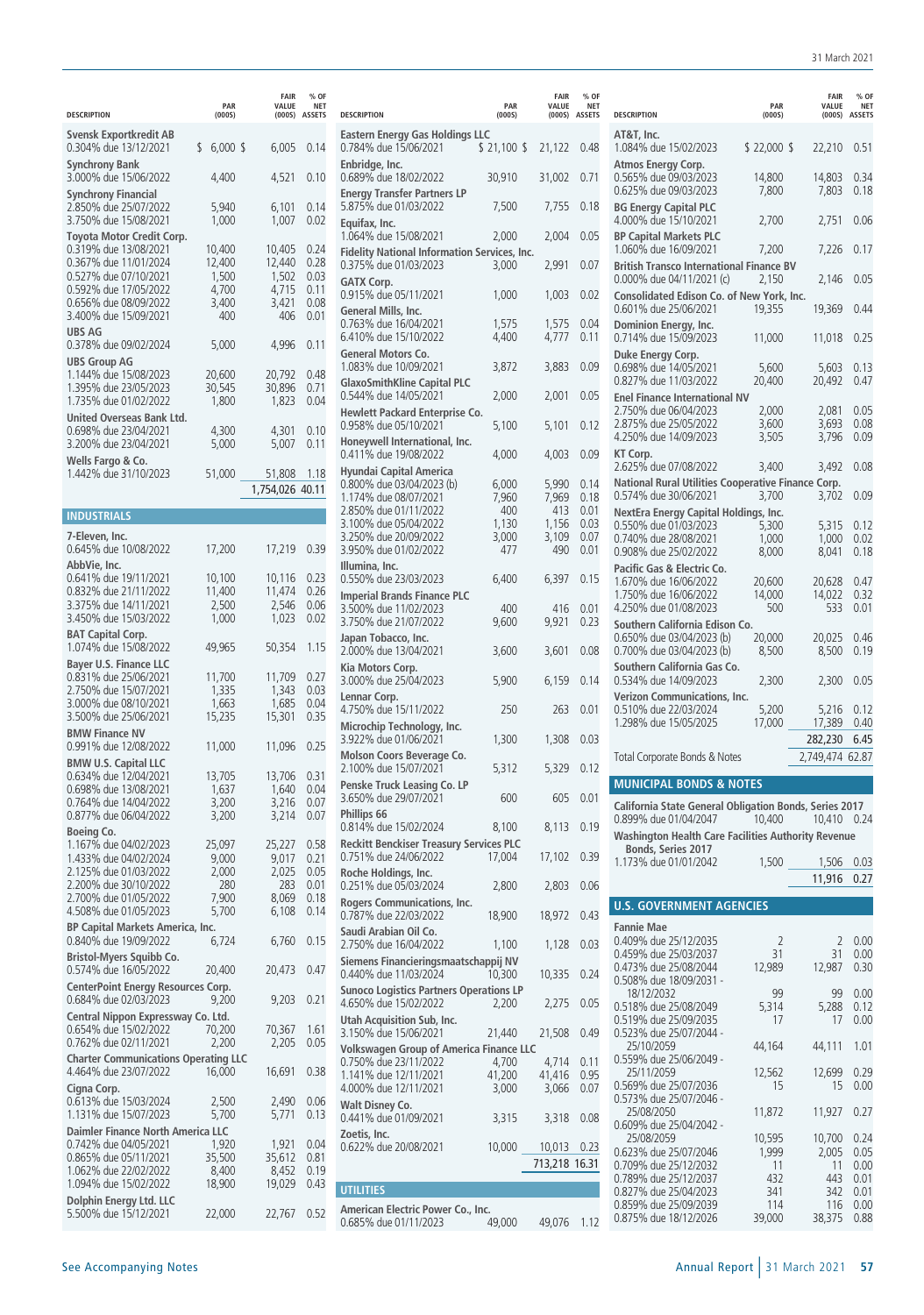## **Schedule of Investments PIMCO US Dollar Short Maturity UCITS ETF (Cont.)**

|                                                                      | PAR                    | FAIR<br>VALUE    | % OF<br><b>NET</b>    |
|----------------------------------------------------------------------|------------------------|------------------|-----------------------|
| <b>DESCRIPTION</b><br>2.000% due 25/12/2044                          | (000S)<br>\$<br>552 \$ | (000S)<br>564    | <b>ASSETS</b><br>0.01 |
| <b>Federal Home Loan Bank</b>                                        |                        |                  |                       |
| 0.650% due 26/02/2026<br>0.680% due 24/02/2026                       | 40,300<br>10,800       | 39,690<br>10,652 | 0.91<br>0.24          |
| 0.750% due 24/02/2026                                                | 42,000                 | 41,524           | 0.95                  |
| 0.790% due 25/02/2026<br>0.830% due 10/02/2027                       | 28,300                 | 28,043<br>40,560 | 0.64                  |
| 0.900% due 03/03/2026                                                | 41,500<br>13,700       | 13,629           | 0.93<br>0.31          |
| 0.960% due 05/03/2026                                                | 60,500                 | 60,324           | 1.38                  |
| 1.000% due 23/03/2026<br><b>Freddie Mac</b>                          | 9,980                  | 9,958            | 0.23                  |
| 0.426% due 15/02/2037                                                | 16                     | 16               | 0.00                  |
| 0.443% due 15/05/2038 -<br>15/01/2040                                | 1,728                  | 1,740            | 0.04                  |
| 0.453% due 15/05/2041                                                | 1,172                  | 1,174            | 0.03                  |
| 0.473% due 15/03/2037 -                                              |                        |                  |                       |
| 15/08/2042<br>0.506% due 15/12/2046                                  | 17,839<br>5,036        | 17,815<br>5,078  | 0.41<br>0.12          |
| 0.523% due 15/09/2038 -                                              |                        |                  |                       |
| 15/11/2044<br>0.526% due 15/04/2041                                  | 24,158<br>59           | 24,472<br>59     | 0.56<br>0.00          |
| 0.543% due 15/06/2044                                                | 3,298                  | 3,311            | 0.08                  |
| 0.556% due 15/09/2041 -<br>15/06/2049                                | 10,866                 | 10,973           | 0.25                  |
| 0.559% due 25/09/2049                                                | 5,289                  | 5,332            | 0.12                  |
| 0.573% due 15/12/2037<br>0.600% due 15/10/2025                       | 659<br>32,700          | 658<br>32,293    | 0.02<br>0.74          |
| 0.650% due 22/10/2025                                                | 71.000                 | 70,411           | 1.61                  |
| 0.656% due 15/06/2041                                                | 5,186                  | 5,268            | 0.12                  |
| 0.750% due 23/06/2026<br>0.800% due 27/10/2026                       | 20,000<br>71,650       | 19,679<br>70,279 | 0.45<br>1.61          |
| 1.006% due 15/01/2032                                                | 27                     | 28               | 0.00                  |
| 2.382% due 15/01/2038 (a)                                            | 1,955                  | 128              | 0.00                  |
| 3.000% due 25/12/2046                                                | 4,994                  | 4,960            | 0.11                  |
| <b>Ginnie Mae</b><br>0.320% due 20/06/2066                           | 30                     | 30               | 0.00                  |
| 0.470% due 20/08/2065                                                | 4,651                  | 4,657            | 0.11                  |
| 0.511% due 20/07/2049                                                | 3,216                  | 3,237            | 0.07                  |
| 0.515% due 20/06/2046<br>0.561% due 20/03/2049                       | 7,670<br>10,101        | 7,706<br>10,182  | 0.18<br>0.23          |
| 0.584% due 20/12/2068                                                | 8,712                  | 8,675            | 0.20                  |
| 0.590% due 20/06/2067                                                | 538                    | 541              | 0.01                  |
| 0.620% due 20/03/2061 -<br>20/07/2067                                | 2,865                  | 2,878            | 0.07                  |
| 0.635% due 20/10/2062                                                | 967                    | 973              | 0.02                  |
| 0.720% due 20/03/2062<br>0.731% due 20/05/2041                       | 340<br>10,136          | 342<br>10,216    | 0.01<br>0.23          |
| 0.770% due 20/12/2063 -                                              |                        |                  |                       |
| 20/12/2064                                                           | 4,697                  | 4,744            | 0.11                  |
| 0.806% due 16/01/2040<br>0.811% due 20/04/2070                       | 970<br>16,750          | -985<br>17,174   | 0.02<br>0.39          |
| 0.851% due 20/02/2040                                                | 786                    | 798              | 0.02                  |
| 0.861% due 20/03/2040                                                | 2,451                  | 2,489            | 0.06                  |
| 0.870% due 20/12/2065 -<br>20/08/2066                                | 2,283                  | 2,319            | 0.05                  |
| 0.881% due 20/04/2040                                                | 1,847                  | 1,878            | 0.04                  |
| 0.911% due 20/03/2040                                                | 1,968                  | 2,003            | 0.05                  |
| 0.920% due 20/05/2066<br>0.970% due 20/09/2066                       | 3,591<br>2,361         | 3,652            | 0.08                  |
| 1.040% due 20/07/2065                                                | 2,297                  | 2,407<br>2,341   | 0.06<br>0.05          |
| 1.170% due 20/02/2066                                                | 2,655                  | 2,692            | 0.06                  |
| 1.249% due 20/09/2067                                                | 1,653                  | 1,684            | 0.04                  |
| 1.586% due 20/06/2067<br>2.500% due 20/01/2049                       | 2,386<br>2,216         | 2,426<br>2,321   | 0.06<br>0.05          |
| 2.875% due 20/05/2041                                                | 18                     | 18               | 0.00                  |
| 3.000% due 20/07/2046                                                | 436                    | 447              | 0.01                  |
| <b>Uniform Mortgage-Backed Security</b><br>2.581% due 01/05/2038     |                        |                  |                       |
|                                                                      |                        |                  |                       |
| 2.799% due 01/01/2036                                                | 184<br>1,177           | 194<br>1,254     | 0.00<br>0.03          |
|                                                                      |                        | 759,049          | 17.36                 |
| NON-AGENCY MORTGAGE-BACKED SECURITIES                                |                        |                  |                       |
| <b>Brass PLC</b>                                                     |                        |                  |                       |
| 0.669% due 16/04/2069                                                | 15,000                 | 14,993           | 0.34                  |
| 0.894% due 16/11/2066                                                | 11,359                 | 11,421           | 0.26                  |
| <b>BX Commercial Mortgage Trust</b><br>0.856% due 15/11/2035         | 817                    | 818              | 0.02                  |
| <b>Commercial Mortgage Trust</b>                                     |                        |                  |                       |
| 3.305% due 10/11/2047<br><b>Credit Suisse Mortgage Capital Trust</b> | 363                    | 379              | 0.01                  |

|                                                                      | PAR                    | FAIR<br>VALUE    | % OF<br><b>NET</b>    |                                                                                     | PAR            | FAIR<br>VALUE       | % OF<br><b>NET</b>  |
|----------------------------------------------------------------------|------------------------|------------------|-----------------------|-------------------------------------------------------------------------------------|----------------|---------------------|---------------------|
| <b>DESCRIPTION</b><br>2.000% due 25/12/2044                          | (000S)<br>552 \$<br>\$ | 564              | (000S) ASSETS<br>0.01 | <b>DESCRIPTION</b>                                                                  | (000S)         |                     | (000S) ASSETS       |
| <b>Federal Home Loan Bank</b><br>0.650% due 26/02/2026               | 40,300                 | 39,690           | 0.91                  | <b>DBCG Mortgage Trust</b><br>0.806% due 15/06/2034                                 | $$21,600$ \$   | 21,610 0.49         |                     |
| 0.680% due 24/02/2026<br>0.750% due 24/02/2026                       | 10,800<br>42,000       | 10,652<br>41,524 | 0.24<br>0.95          | <b>FirstMac Mortgage Funding Trust</b><br>0.903% due 08/03/2049                     | 125            | 124                 | 0.00                |
| 0.790% due 25/02/2026<br>0.830% due 10/02/2027                       | 28,300<br>41,500       | 28,043<br>40,560 | 0.64<br>0.93          | <b>Gosforth Funding PLC</b><br>0.638% due 25/08/2060                                | 1,681          | 1,685 0.04          |                     |
| 0.900% due 03/03/2026                                                | 13,700                 | 13,629           | 0.31                  | 0.660% due 19/12/2059<br><b>GPMT Ltd.</b>                                           | 248            | 248                 | 0.01                |
| 0.960% due 05/03/2026<br>1.000% due 23/03/2026                       | 60,500<br>9,980        | 60,324<br>9,958  | 1.38<br>0.23          | 1.010% due 21/11/2035                                                               | 380            | 381                 | 0.01                |
| <b>Freddie Mac</b><br>0.426% due 15/02/2037                          | 16                     | 16               | 0.00                  | <b>GS Mortgage Securities Trust</b><br>3.648% due 10/01/2047                        | 1,823          | 1.894 0.04          |                     |
| 0.443% due 15/05/2038 -<br>15/01/2040                                | 1,728                  | 1.740            | 0.04                  | <b>JPMorgan Chase Commercial Mortgage Securities Trust</b><br>1.106% due 15/06/2032 | 4,117          | 4,123 0.09          |                     |
| 0.453% due 15/05/2041<br>0.473% due 15/03/2037 -                     | 1,172                  | 1,174            | 0.03                  | Morgan Stanley Bank of America Merrill Lynch Trust<br>2.729% due 15/09/2049         | 13,535         | 14,220 0.33         |                     |
| 15/08/2042<br>0.506% due 15/12/2046                                  | 17,839<br>5,036        | 17,815<br>5,078  | 0.41<br>0.12          | 2.952% due 15/11/2049<br>3.383% due 15/10/2048                                      | 10,435         | 11,064 0.25         |                     |
| 0.523% due 15/09/2038 -                                              |                        |                  |                       | <b>Permanent Master Issuer PLC</b>                                                  | 2,374          | 2,508 0.06          |                     |
| 15/11/2044<br>0.526% due 15/04/2041                                  | 24,158<br>59           | 24,472<br>59     | 0.56<br>0.00          | 0.791% due 15/07/2058                                                               | 18,600         | 18,638              | 0.43                |
| 0.543% due 15/06/2044<br>0.556% due 15/09/2041 -                     | 3,298                  | 3,311            | 0.08                  | <b>Ready Capital Mortgage Financing LLC</b><br>2.259% due 25/02/2035                | 14,700         | 14,803 0.34         |                     |
| 15/06/2049                                                           | 10,866                 | 10,973           | 0.25                  | <b>Shellpoint Co-Originator Trust</b><br>3.500% due 25/08/2045                      | 13             | 13                  | 0.00                |
| 0.559% due 25/09/2049<br>0.573% due 15/12/2037                       | 5,289<br>659           | 5,332<br>658     | 0.12<br>0.02          | <b>UBS-Barclays Commercial Mortgage Trust</b>                                       |                |                     |                     |
| 0.600% due 15/10/2025<br>0.650% due 22/10/2025                       | 32,700<br>71,000       | 32,293<br>70,411 | 0.74<br>1.61          | 0.896% due 10/04/2046                                                               | 4.850          | 4,837               | 0.11                |
| 0.656% due 15/06/2041                                                | 5,186                  | 5,268            | 0.12                  | <b>VMC Finance LLC</b><br>1.028% due 15/10/2035                                     | 411            | 411                 | 0.01                |
| 0.750% due 23/06/2026<br>0.800% due 27/10/2026                       | 20,000<br>71.650       | 19,679<br>70,279 | 0.45<br>1.61          | <b>Wells Fargo Commercial Mortgage Trust</b>                                        |                |                     |                     |
| 1.006% due 15/01/2032<br>2.382% due 15/01/2038 (a)                   | 27<br>1,955            | 28<br>128        | 0.00<br>0.00          | 0.956% due 13/12/2031<br>1.158% due 15/07/2046                                      | 2,400<br>2,000 | 2,363<br>2,005 0.05 | 0.05                |
| 3.000% due 25/12/2046                                                | 4,994                  | 4,960            | 0.11                  |                                                                                     |                | 128,937 2.95        |                     |
| <b>Ginnie Mae</b><br>0.320% due 20/06/2066                           | 30                     | 30               | 0.00                  | <b>ASSET-BACKED SECURITIES</b>                                                      |                |                     |                     |
| 0.470% due 20/08/2065                                                | 4,651                  | 4,657            | 0.11                  | Assurant CLO Ltd.                                                                   |                |                     |                     |
| 0.511% due 20/07/2049<br>0.515% due 20/06/2046                       | 3,216<br>7,670         | 3,237<br>7,706   | 0.07<br>0.18          | 1.474% due 20/10/2029<br>Atlas Senior Loan Fund Ltd.                                | 4,300          | 4,302 0.10          |                     |
| 0.561% due 20/03/2049<br>0.584% due 20/12/2068                       | 10,101<br>8,712        | 10,182<br>8,675  | 0.23<br>0.20          | 1.523% due 16/01/2030                                                               | 24,550         | 24,563              | 0.56                |
| 0.590% due 20/06/2067                                                | 538                    | 541              | 0.01                  | <b>Benefit Street Partners CLO Ltd.</b><br>1.474% due 20/07/2029                    | 2,097          | 2,097               | 0.05                |
| 0.620% due 20/03/2061 -<br>20/07/2067                                | 2,865                  | 2,878            | 0.07                  | <b>BlueMountain CLO Ltd.</b>                                                        |                |                     |                     |
| 0.635% due 20/10/2062<br>0.720% due 20/03/2062                       | 967<br>340             | 973<br>342       | 0.02<br>0.01          | 1.153% due 18/07/2027<br>Carlyle Global Market Strategies CLO Ltd.                  | 3,176          | 3,176 0.07          |                     |
| 0.731% due 20/05/2041<br>0.770% due 20/12/2063 -                     | 10,136                 | 10,216           | 0.23                  | 1.219% due 28/07/2028                                                               | 3,601          | 3,602 0.08          |                     |
| 20/12/2064                                                           | 4,697                  | 4,744            | 0.11                  | Catamaran CLO Ltd.<br>1.063% due 27/01/2028                                         | 1,831          | 1,830 0.04          |                     |
| 0.806% due 16/01/2040<br>0.811% due 20/04/2070                       | 970<br>16,750          | 985<br>17,174    | 0.02<br>0.39          | CBAM CLO Ltd.                                                                       |                |                     |                     |
| 0.851% due 20/02/2040<br>0.861% due 20/03/2040                       | 786<br>2,451           | 798<br>2,489     | 0.02<br>0.06          | 1.344% due 20/10/2029<br>1.463% due 17/10/2029                                      | 19,900<br>800  | 19,911 0.46<br>800  | 0.02                |
| 0.870% due 20/12/2065 -                                              |                        |                  |                       | <b>Chesapeake Funding LLC</b>                                                       |                |                     |                     |
| 20/08/2066<br>0.881% due 20/04/2040                                  | 2,283<br>1,847         | 2,319<br>1,878   | 0.05<br>0.04          | 0.476% due 15/08/2030<br>1.910% due 15/08/2029                                      | 553<br>48      |                     | 553 0.01<br>48 0.00 |
| 0.911% due 20/03/2040<br>0.920% due 20/05/2066                       | 1,968<br>3,591         | 2,003<br>3,652   | 0.05<br>0.08          | 3.230% due 15/08/2030                                                               | 442            | 448                 | 0.01                |
| 0.970% due 20/09/2066                                                | 2,361                  | 2,407            | 0.06                  | <b>CIFC Funding Ltd.</b><br>1.078% due 25/10/2027                                   | 2,792          | 2,787 0.06          |                     |
| 1.040% due 20/07/2065<br>1.170% due 20/02/2066                       | 2,297<br>2,655         | 2,341<br>2,692   | 0.05<br>0.06          | <b>Citibank Credit Card Issuance Trust</b>                                          |                |                     |                     |
| 1.249% due 20/09/2067                                                | 1,653                  | 1.684<br>2,426   | 0.04                  | 0.731% due 22/04/2026<br><b>Commonbond Student Loan Trust</b>                       | 2,000          | 2,025 0.05          |                     |
| 1.586% due 20/06/2067<br>2.500% due 20/01/2049                       | 2,386<br>2,216         | 2,321            | 0.06<br>0.05          | 0.959% due 25/05/2041                                                               | 213            |                     | 213 0.01            |
| 2.875% due 20/05/2041<br>3.000% due 20/07/2046                       | 18<br>436              | 18<br>447        | 0.00<br>0.01          | Crown Point CLO Ltd.<br>1.163% due 17/07/2028                                       | 12,410         | 12,412 0.28         |                     |
| <b>Uniform Mortgage-Backed Security</b><br>2.581% due 01/05/2038     | 184                    | 194              | 0.00                  | Dryden Senior Loan Fund<br>1.141% due 15/10/2027                                    | 3,807          | 3,809               | 0.09                |
| 2.799% due 01/01/2036                                                | 1,177                  | 1,254            | 0.03                  | Edsouth Indenture No. 3 LLC                                                         |                |                     |                     |
|                                                                      |                        | 759,049 17.36    |                       | 0.839% due 25/04/2039<br>Evans Grove CLO Ltd.                                       | 166            |                     | 166 0.00            |
| <b>NON-AGENCY MORTGAGE-BACKED SECURITIES</b>                         |                        |                  |                       | 1.111% due 28/05/2028                                                               | 2,363          | 2,364 0.05          |                     |
| <b>Brass PLC</b><br>0.669% due 16/04/2069                            | 15,000                 | 14,993           | 0.34                  | Figueroa CLO Ltd.<br>1.141% due 15/01/2027                                          | 63             |                     | 63 0.00             |
| 0.894% due 16/11/2066                                                | 11,359                 | 11,421           | 0.26                  | Gallatin CLO Ltd.<br>1.541% due 15/07/2027                                          |                |                     |                     |
| <b>BX Commercial Mortgage Trust</b><br>0.856% due 15/11/2035         | 817                    | 818              | 0.02                  | <b>GMF Floorplan Owner Revolving Trust</b>                                          | 9,993          | 9,994 0.23          |                     |
| <b>Commercial Mortgage Trust</b>                                     |                        |                  |                       | 0.516% due 15/09/2023                                                               | 9,000          | 9,012 0.21          |                     |
| 3.305% due 10/11/2047<br><b>Credit Suisse Mortgage Capital Trust</b> | 363                    | 379              | 0.01                  | Halcyon Loan Advisors Funding Ltd.<br>1.143% due 20/04/2027                         | 1,336          | 1,333 0.03          |                     |
| 0.856% due 15/07/2032                                                | 400                    | 399              | 0.01                  |                                                                                     |                |                     |                     |

| <b>DESCRIPTION</b>                                                                                                                                                                                                                                                                           | PAR<br>(000S)                                                     | FAIR<br>VALUE                                                     | % OF<br><b>NET</b><br>(000S) ASSETS                                          |
|----------------------------------------------------------------------------------------------------------------------------------------------------------------------------------------------------------------------------------------------------------------------------------------------|-------------------------------------------------------------------|-------------------------------------------------------------------|------------------------------------------------------------------------------|
| <b>KKR Financial CLO Ltd.</b><br>1.496% due 18/07/2030<br>\$<br>1.511% due 15/07/2030                                                                                                                                                                                                        | 995                                                               | 3,600 \$ 3,603<br>996                                             | 0.08<br>0.02                                                                 |
| <b>LCM LP</b><br>1.264% due 20/10/2027                                                                                                                                                                                                                                                       | 6,223                                                             | 6,224                                                             | 0.14                                                                         |
| <b>Mountain View CLO Ltd.</b><br>1.045% due 13/10/2027<br>1.313% due 16/10/2029                                                                                                                                                                                                              | 4,452<br>4,800                                                    | 4,452<br>4,799                                                    | 0.10<br>0.11                                                                 |
| Nassau Ltd.<br>1.391% due 15/10/2029                                                                                                                                                                                                                                                         | 600                                                               | 600                                                               | 0.01                                                                         |
| <b>Navient Student Loan Trust</b><br>1.159% due 27/12/2066                                                                                                                                                                                                                                   | 5,774                                                             | 5,855                                                             | 0.13                                                                         |
| <b>Nelnet Student Loan Trust</b><br>0.909% due 25/09/2065<br>0.959% due 25/02/2066                                                                                                                                                                                                           | 5,358<br>3,351                                                    | 5,353<br>3,354                                                    | 0.12<br>0.08                                                                 |
| <b>Northstar Education Finance, Inc.</b><br>0.809% due 26/12/2031                                                                                                                                                                                                                            | 133                                                               | 134                                                               | 0.00                                                                         |
| OCP CLO Ltd.<br>1.344% due 20/07/2029                                                                                                                                                                                                                                                        | 11,100                                                            | 11,115                                                            | 0.25                                                                         |
| Palmer Square CLO Ltd.<br>1.044% due 15/08/2026                                                                                                                                                                                                                                              | 486                                                               | 486                                                               | 0.01                                                                         |
| Palmer Square Loan Funding Ltd.<br>1.094% due 15/11/2026                                                                                                                                                                                                                                     | 1,350                                                             | 1,350                                                             | 0.03                                                                         |
| <b>PHEAA Student Loan Trust</b><br>1.068% due 25/11/2065                                                                                                                                                                                                                                     | 2,513                                                             | 2,535                                                             | 0.06                                                                         |
| <b>SLC Student Loan Trust</b><br>0.294% due 15/03/2027<br>0.304% due 15/06/2029                                                                                                                                                                                                              | 392<br>5,106                                                      | 390<br>5,086                                                      | 0.01<br>0.12                                                                 |
| <b>SLM Private Credit Student Loan Trust</b><br>0.514% due 15/03/2024                                                                                                                                                                                                                        | 753                                                               | 752                                                               | 0.02                                                                         |
| <b>SLM Private Education Loan Trust</b><br>1.606% due 15/03/2032                                                                                                                                                                                                                             | 530                                                               | 531                                                               | 0.01                                                                         |
| <b>SLM Student Loan Trust</b><br>0.328% due 27/01/2025<br>0.358% due 25/10/2028<br>0.368% due 25/10/2029<br>0.654% due 15/12/2027<br>0.734% due 15/12/2025<br>0.759% due 27/12/2038<br>0.768% due 25/01/2028                                                                                 | 196<br>749<br>1,676<br>1,335<br>845<br>581<br>1,227               | 196<br>745<br>1,663<br>1,335<br>845<br>585<br>1.227               | 0.00<br>0.02<br>0.04<br>0.03<br>0.02<br>0.01<br>0.03                         |
| <b>SMB Private Education Loan Trust</b><br>0.409% due 15/09/2054<br>0.959% due 15/09/2054<br>1.006% due 15/09/2034<br>1.206% due 15/09/2034<br>1.306% due 15/07/2027<br>2.340% due 15/09/2034<br>2.980% due 15/07/2027                                                                       | 9,067<br>1,000<br>3,467<br>2.539<br>206<br>1,524<br>824           | 9,068<br>1,010<br>3,487<br>2.563<br>207<br>1,565<br>837           | 0.21<br>0.02<br>0.08<br>0.06<br>0.01<br>0.04<br>0.02                         |
| SoFi Professional Loan Program LLC<br>0.459% due 25/02/2042<br>0.709% due 25/07/2040<br>0.809% due 26/03/2040<br>0.959% due 25/07/2039<br>1.209% due 27/10/2036<br>1.409% due 25/02/2040<br>1.859% due 25/08/2036<br>2.360% due 27/12/2032<br>2.650% due 25/09/2040<br>2.740% due 25/05/2040 | 194<br>121<br>214<br>48<br>305<br>197<br>224<br>122<br>855<br>901 | 193<br>121<br>215<br>48<br>307<br>199<br>226<br>124<br>875<br>917 | 0.00<br>0.00<br>0.01<br>0.00<br>0.01<br>0.01<br>0.01<br>0.00<br>0.02<br>0.02 |
| <b>Towd Point Mortgage Trust</b><br>0.718% due 25/02/2057<br>2.750% due 25/06/2057                                                                                                                                                                                                           | 84<br>7,213                                                       | 84<br>7,448                                                       | 0.00<br>0.17                                                                 |
| Tralee CLO Ltd.<br>1.254% due 20/10/2027<br>1.334% due 20/10/2028                                                                                                                                                                                                                            | 2,106<br>1,593                                                    | 2,107<br>1,593                                                    | 0.05<br>0.04                                                                 |
| <b>Utah State Board of Regents</b><br>0.868% due 25/09/2056<br>0.868% due 25/01/2057                                                                                                                                                                                                         | 3,008<br>1,904                                                    | 3,009<br>1,910                                                    | 0.07<br>0.04                                                                 |
| Venture CLO Ltd.<br>0.000% due 07/09/2030<br>1.121% due 15/07/2027<br>1.231% due 20/07/2030<br>1.872% due 22/10/2031                                                                                                                                                                         | 5,000<br>3,792<br>25,900<br>3,000                                 | 5,000<br>3,797<br>25,868<br>3,002                                 | 0.11<br>0.09<br>0.59<br>0.07                                                 |
| WhiteHorse Ltd.<br>1.153% due 17/04/2027<br>1.383% due 17/07/2026                                                                                                                                                                                                                            | 1,000<br>15                                                       | 1,001<br>15                                                       | 0.02<br>0.00                                                                 |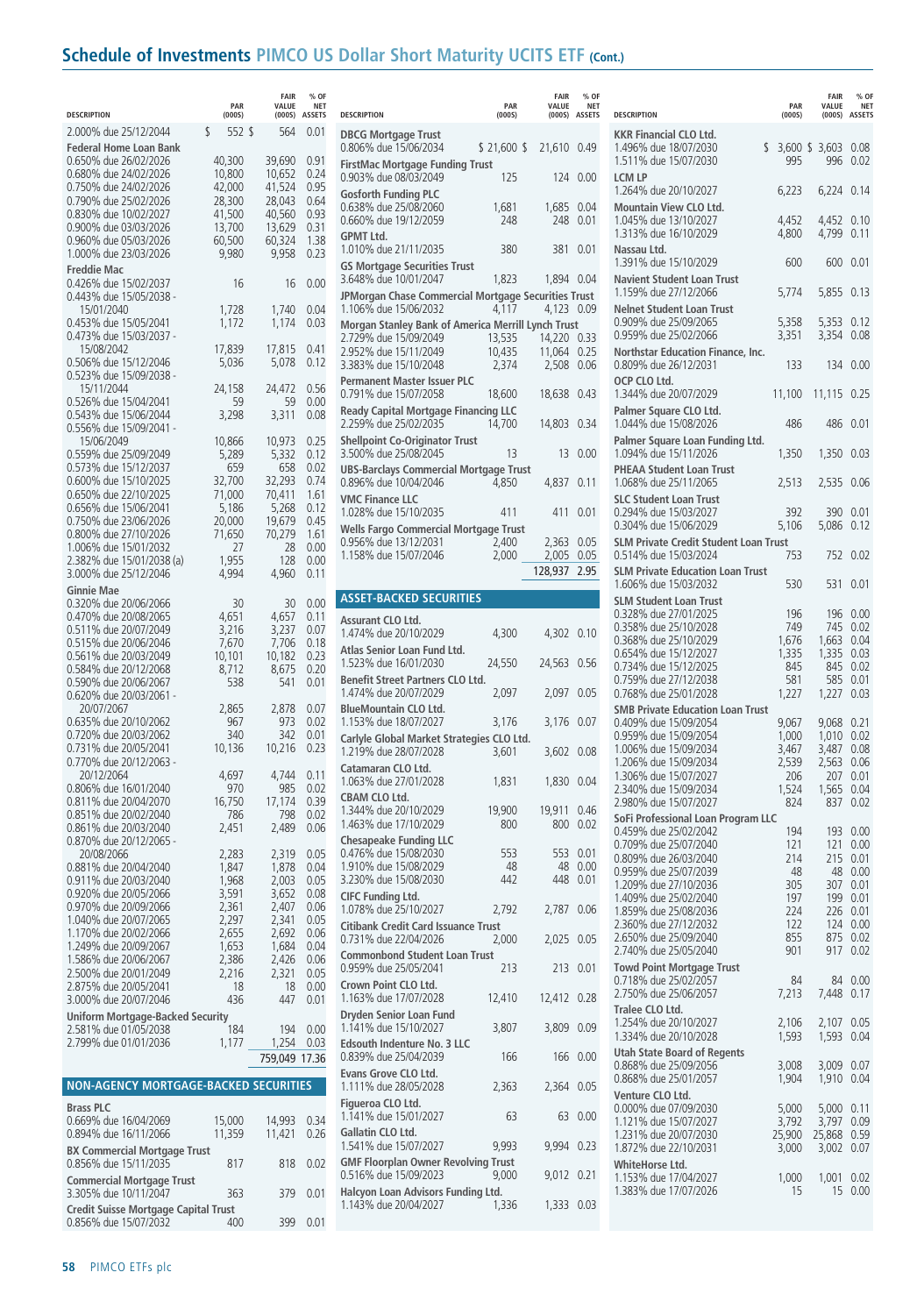| <b>DESCRIPTION</b>                                                                                                                                         | PAR<br>(000S)                           | <b>FAIR</b><br>VALUE<br>(000S)          | % OF<br><b>NET</b><br><b>ASSETS</b>  |  |
|------------------------------------------------------------------------------------------------------------------------------------------------------------|-----------------------------------------|-----------------------------------------|--------------------------------------|--|
| Zais CLO Ltd.<br>1.391% due 15/04/2028                                                                                                                     | \$<br>$1,153$ \$                        | 1,155                                   | 0.03                                 |  |
|                                                                                                                                                            |                                         | 247.670                                 | 5.66                                 |  |
| <b>SOVEREIGN ISSUES</b>                                                                                                                                    |                                         |                                         |                                      |  |
| <b>Agence Francaise de Developpement</b>                                                                                                                   |                                         |                                         |                                      |  |
| 0.296% due 07/06/2021                                                                                                                                      | 13,400                                  | 13,405                                  | 0.31                                 |  |
| 0.392% due 17/12/2021                                                                                                                                      | 10,000                                  | 10.016                                  | 0.23                                 |  |
| Development Bank of Japan, Inc.<br>0.788% due 23/04/2021                                                                                                   | 2,000                                   | 1,997                                   | 0.05                                 |  |
| <b>Export-Import Bank of India</b><br>1.182% due 21/08/2022                                                                                                | 10,419                                  | 10,434                                  | 0.24                                 |  |
| <b>Export-Import Bank of Korea</b><br>0.726% due 25/06/2022<br>0.763% due 01/06/2021<br>1.093% due 25/01/2022<br>4.375% due 15/09/2021                     | 2.000<br>3,000<br>3,000<br>550          | 2.008<br>3,002<br>3.017<br>560          | 0.05<br>0.07<br>0.07<br>0.01         |  |
| <b>Industrial Bank of Korea</b><br>0.668% due 23/10/2022<br>0.802% due 02/08/2021                                                                          | 8,400<br>700                            | 8,442<br>702                            | 0.19<br>0.02                         |  |
| <b>Korea Development Bank</b><br>0.539% due 18/02/2023<br>0.713% due 01/10/2022<br>0.895% due 27/02/2022<br>0.962% due 06/07/2022<br>1.012% due 30/10/2022 | 9,700<br>400<br>1,000<br>4.000<br>2,400 | 9,718<br>401<br>1,005<br>4.024<br>2,421 | 0.22<br>0.01<br>0.02<br>0.09<br>0.05 |  |

| <b>DESCRIPTION</b>                             | PAR<br>(000S) | <b>FAIR</b><br>VALUE<br>(000S) | % OF<br><b>NET</b><br><b>ASSETS</b> |
|------------------------------------------------|---------------|--------------------------------|-------------------------------------|
| Korea Expressway Corp.                         |               |                                |                                     |
| 0.788% due 25/11/2022                          | $$18,800$ \$  | 18,840                         | 0.43                                |
| 3.625% due 22/10/2021                          | 1,100         | 1,119                          | 0.03                                |
| Korea National Oil Corp.                       |               |                                |                                     |
| 1.098% due 16/07/2023                          | 1,400         | 1,415                          | 0.03                                |
| Saudi Government International Bond            |               |                                |                                     |
| 2.375% due 26/10/2021                          | 1,700         | 1,719                          | 0.04                                |
| <b>Tokyo Metropolitan Government</b>           |               |                                |                                     |
| 0.750% due 16/07/2025                          | 5,900         | 5,801                          | 0.13                                |
| 2.500% due 08/06/2022                          | 500           | 512                            | 0.01                                |
|                                                |               | 100,558                        | 2.30                                |
| <b>SHORT-TERM INSTRUMENTS</b>                  |               |                                |                                     |
|                                                |               |                                |                                     |
| <b>COMMERCIAL PAPER</b>                        |               |                                |                                     |
| <b>Exelon Generation Co.</b>                   |               |                                |                                     |
| 0.500% due 05/04/2021                          | 8,700         | 8,700                          | 0.20                                |
| 0.500% due 06/04/2021<br>0.600% due 15/04/2021 | 6,000         | 6,000                          | 0.14<br>0.11                        |
|                                                | 5,000         | 5,000                          |                                     |

| 0.600% due 23/04/2021                 | 24,000 | 23,997      | 0.55 |
|---------------------------------------|--------|-------------|------|
|                                       |        | 43,697      | 1.00 |
|                                       |        |             |      |
| <b>SHORT-TERM NOTES</b>               |        |             |      |
| AbbVie, Inc.<br>0.532% due 21/05/2021 | 13,700 | 13.704 0.31 |      |

| <b>DESCRIPTION</b>                           | PAR<br>(000S)   | FAIR<br>VALUE<br>(000S) | % OF<br><b>NET</b><br><b>ASSETS</b> |
|----------------------------------------------|-----------------|-------------------------|-------------------------------------|
| Pacific Gas & Electric Co.<br>1.573% due     |                 |                         |                                     |
| 15/11/2021                                   | 12,000 \$<br>\$ | 12.024                  | 0.27                                |
| Southern California Edison Co.<br>0.454% due |                 |                         |                                     |
| 03/12/2021                                   | 15,525          | 15,535                  | 0.36                                |
|                                              |                 | 41,263                  | 0.94                                |
|                                              |                 |                         |                                     |
| <b>U.S. TREASURY BILLS</b><br>0.041% due     |                 |                         |                                     |
| 20/07/2021 (c)(d)                            | 37,500          | 37,498                  | 0.86                                |
| 0.041% due                                   |                 |                         |                                     |
| 23/09/2021 (c)(d)<br>0.046% due              | 37,600          | 37.595                  | 0.86                                |
| 29/06/2021 (c)(d)                            | 70,000          | 69.999                  | 1.60                                |
| 0.051% due                                   |                 |                         |                                     |
| 17/06/2021 (c)(d)<br>0.056% due              | 31,300          | 31.299                  | 0.71                                |
| 16/09/2021 (c)(d)                            | 4.300           | 4.300                   | 0.10                                |
| 0.081% due                                   |                 |                         |                                     |
| 06/07/2021 (c)(d)<br>0.096% due              | 150,000         | 149,997                 | 3.43                                |
| 22/07/2021 (c)(d)                            | 5,500           | 5,500                   | 0.13                                |
|                                              |                 | 336,188                 | 7.69                                |
| <b>Total Short-Term Instruments</b>          | 421,148         | 9.63                    |                                     |
|                                              |                 |                         |                                     |
| <b>Total Transferable Securities</b>         |                 | \$4,418,752             | 101.04                              |

### **REPURCHASE AGREEMENTS**

| Counterparty                       | Lending<br>Rate | <b>Settlement</b><br>Date | <b>Maturity</b><br><b>Date</b> | Principal<br><b>Amount</b> | <b>Collateralised By</b>                              | <b>Collateral</b><br>(Received) | Repurchase<br>Agreements,<br>at Value | Repurchase<br><b>Agreement</b><br><b>Proceeds</b><br>to be<br>Received <sup>(1)</sup> | $%$ of<br><b>Net Assets</b> |
|------------------------------------|-----------------|---------------------------|--------------------------------|----------------------------|-------------------------------------------------------|---------------------------------|---------------------------------------|---------------------------------------------------------------------------------------|-----------------------------|
| <b>FICC</b>                        | 0.000%          | 31/03/2021                | 01/04/2021                     | \$17.377                   | U.S. Treasury Notes 0.125% due 31/03/2023 \$ (17,725) |                                 | 17.377                                | 17,377                                                                                | 0.40                        |
| <b>Total Repurchase Agreements</b> |                 |                           |                                |                            |                                                       | \$(17.725)                      | \$17.377                              | \$17.377                                                                              | 0.40                        |

(1) Includes accrued interest.

### **OTC FINANCIAL DERIVATIVE INSTRUMENTS (amounts in thousands\*, except number of contracts)**

**\* A zero balance may reflect actual amounts rounding to less than one thousand.**

## **HEDGED FORWARD FOREIGN CURRENCY CONTRACTS**

As at 31 March 2021, the GBP (Hedged) Accumulation had the following forward foreign currency contracts outstanding:

| Counterparty                                      | <b>Settlement</b><br><b>Month</b> |   | <b>Currency to</b><br>be Delivered |      | <b>Currency to</b><br>be Received | <b>Unrealised</b><br><b>Appreciation</b> | <b>Unrealised</b><br>(Depreciation) | <b>Net Unrealised</b><br><b>Appreciation/</b><br>(Depreciation) | $%$ of<br><b>Net Assets</b> |
|---------------------------------------------------|-----------------------------------|---|------------------------------------|------|-----------------------------------|------------------------------------------|-------------------------------------|-----------------------------------------------------------------|-----------------------------|
| <b>BRC</b>                                        | 04/2021                           | £ | 252                                |      | 347                               | \$0                                      | (1)                                 | (1)                                                             | 0.00                        |
|                                                   | 05/2021                           |   | 347                                | f.   | 252                               |                                          |                                     |                                                                 | 0.00                        |
| CBK                                               | 04/2021                           |   | 359                                |      | 254                               |                                          | (9)                                 | (9)                                                             | 0.00                        |
| <b>HUS</b>                                        | 04/2021                           |   |                                    |      |                                   |                                          |                                     |                                                                 | 0.00                        |
|                                                   | 04/2021                           |   | 354                                |      | 254                               |                                          | (3)                                 | (3)                                                             | 0.00                        |
| <b>JPM</b>                                        | 04/2021                           |   | 254                                |      | 350                               |                                          | (1)                                 |                                                                 | 0.00                        |
|                                                   | 05/2021                           |   | 350                                |      | 254                               |                                          |                                     |                                                                 | 0.00                        |
| SCX                                               | 04/2021                           |   | 255                                |      | 351                               |                                          | (1)                                 |                                                                 | 0.00                        |
|                                                   | 04/2021                           |   | 358                                | $^+$ | 254                               |                                          | (8)                                 | (8)                                                             | 0.00                        |
|                                                   | 05/2021                           |   | 351                                |      | 255                               |                                          | 0                                   |                                                                 | 0.00                        |
|                                                   |                                   |   |                                    |      |                                   | \$3                                      | \$ (23)                             | (20)                                                            | 0.00                        |
| <b>Total OTC Financial Derivative Instruments</b> |                                   |   |                                    |      |                                   |                                          |                                     | (20)                                                            | 0.00                        |
| <b>Total Investments</b>                          |                                   |   |                                    |      |                                   |                                          |                                     | \$4,436,109                                                     | 101.44                      |
| <b>Other Current Assets &amp; Liabilities</b>     |                                   |   |                                    |      |                                   |                                          |                                     | (62, 891)                                                       | (1.44)                      |
| <b>Net Assets</b>                                 |                                   |   |                                    |      |                                   |                                          |                                     | \$4,373,218                                                     | 100.00                      |

### NOTES TO SCHEDULE OF INVESTMENTS (amounts in thousands\*):

**\* A zero balance may reflect actual amounts rounding to less than one thousand.**

**(a) Security is an Interest Only ("IO") or IO Strip.**

- **(b) When-issued security.**
- **(c) Zero coupon security.**
- **(d) Coupon represents a yield to maturity.**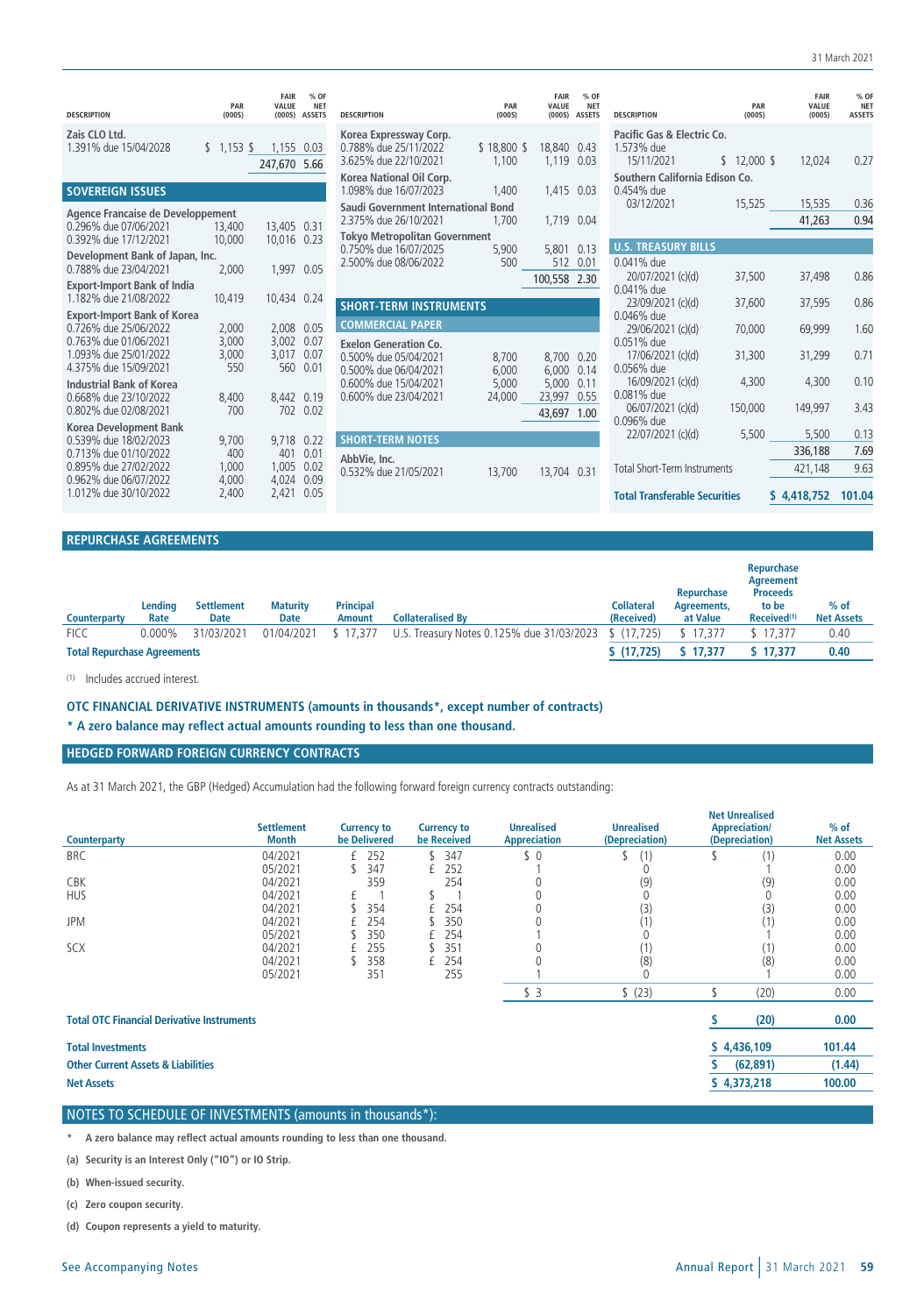**Fair Value Measurements(1)**

The following is a summary of the fair valuations according to the inputs used as at 31 March 2021 in valuing the Fund's assets and liabilities:

|                                                 | <b>Quoted Prices</b><br>in Active Markets<br>for Identical Investments | <b>Significant Other</b><br><b>Observable Inputs</b> | <b>Significant</b><br><b>Unobservable Inputs</b> |                   |
|-------------------------------------------------|------------------------------------------------------------------------|------------------------------------------------------|--------------------------------------------------|-------------------|
| Category <sup>(2)</sup>                         | (Level 1)                                                              | (Level 2)                                            | (Level 3)                                        | <b>Fair Value</b> |
| Transferable Securities                         | \$13.185                                                               | \$4,405,567                                          | SΟ                                               | \$4,418,752       |
| Repurchase Agreements                           |                                                                        | 17,377                                               |                                                  | 17.377            |
| Financial Derivative Instruments <sup>(3)</sup> |                                                                        | (20)                                                 |                                                  | (20)              |
| <b>Totals</b>                                   | \$13.185                                                               | \$4.422,924                                          | 50                                               | \$4,436,109       |

The following is a summary of the fair valuations according to the inputs used as at 31 March 2020 in valuing the Fund's assets and liabilities:

|                                                 | <b>Ouoted Prices</b><br>in Active Markets<br>for Identical Investments | <b>Significant Other</b><br><b>Observable Inputs</b> | <b>Significant</b><br><b>Unobservable Inputs</b> |                   |
|-------------------------------------------------|------------------------------------------------------------------------|------------------------------------------------------|--------------------------------------------------|-------------------|
| Category <sup>(2)</sup>                         | (Level 1)                                                              | (Level 2)                                            | (Level 3)                                        | <b>Fair Value</b> |
| Transferable Securities                         |                                                                        | \$3,332,610                                          | SΟ                                               | \$3,332,610       |
| Repurchase Agreements                           |                                                                        | 136,790                                              |                                                  | 136.790           |
| Deposits with Credit Institutions               |                                                                        | 27,900                                               |                                                  | 27,900            |
| Financial Derivative Instruments <sup>(3)</sup> |                                                                        |                                                      |                                                  | (12)              |
| <b>Totals</b>                                   |                                                                        | \$3,497,288                                          | S 0                                              | \$3,497,288       |

(1) See Note 3 in the Notes to Financial Statements for additional information.

(2) Refer to the Schedule of Investments for additional information.

(3) Financial Derivative Instruments may include open futures contracts, swap agreements, written options, purchased options and forward foreign currency contracts.

#### **Collateral (Received)/Pledged for OTC Financial Derivative Instruments**

The following is a summary by counterparty of the fair value of OTC financial derivative instruments and collateral (received)/pledged as at 31 March 2021:

| Counterparty | <b>Total Fair Value</b><br>of OTC Derivatives | Collateral<br>(Received)/Pledged | <b>Net</b><br>Exposures <sup>(1)</sup> |
|--------------|-----------------------------------------------|----------------------------------|----------------------------------------|
| CBK          | (9)                                           |                                  | (9)                                    |
| <b>HUS</b>   | (3                                            |                                  |                                        |
| SCX          | (8)                                           |                                  | (8)                                    |

(1) Net exposure represents the net receivable/(payable) that would be due from/to the counterparty in the event of default. See Note 16, Financial Risks, in the Notes to Financial Statements for more information regarding credit and counterparty risk.

#### **Comparative Information**

The following is a summary of the comparative information for Schedule of Investments as at 31 March 2021:

|                                                               | 31-Mar-2021 (%) | 31-Mar-2020 (%) |
|---------------------------------------------------------------|-----------------|-----------------|
| Transferable securities admitted to official stock exchange   | 45.61           | 56.00           |
| Transferable securities dealt in on another regulated market* | 54.61           | 45.69           |
| Other transferable securities                                 | 0.82            | N/A             |
| Repurchase agreements                                         | 0.40            | 4.17            |
| OTC financial derivative instruments                          | 0.00            | 0.00            |
| Certificates of deposit                                       | N/A             | 0.85            |
| Reverse repurchase agreements                                 | N/A             | (6.24)          |

\* As per the list of markets set out in appendix 2 to the Prospectus which meet UCITS regulated market criteria.

The Fund's investment portfolio is concentrated in the following segments as at 31 March 2021:

| Investments, at fair value                | 31-Mar-2021 (%) | 31-Mar-2020 (%) |
|-------------------------------------------|-----------------|-----------------|
| Corporate Bonds & Notes                   | 62.87           | 69.50           |
| Municipal Bonds & Notes                   | 0.27            | 0.37            |
| U.S. Government Agencies                  | 17.36           | 19.69           |
| Non-Agency Mortgage-Backed Securities     | 2.95            | 1.69            |
| Asset-Backed Securities                   | 5.66            | 4.82            |
| Sovereign Issues                          | 2.30            | 4.71            |
| Short-Term Instruments                    | 9.63            | 0.91            |
| Repurchase Agreements                     | 0.40            | 4.17            |
| OTC Financial Derivative Instruments      |                 |                 |
| Hedged Forward Foreign Currency Contracts | 0.00            | 0.00            |
| Certificates of Deposit                   | N/A             | 0.85            |
| Other Current Assets & Liabilities        | (1.44)          | (6.71)          |
| Net Assets                                | 100.00          | 100.00          |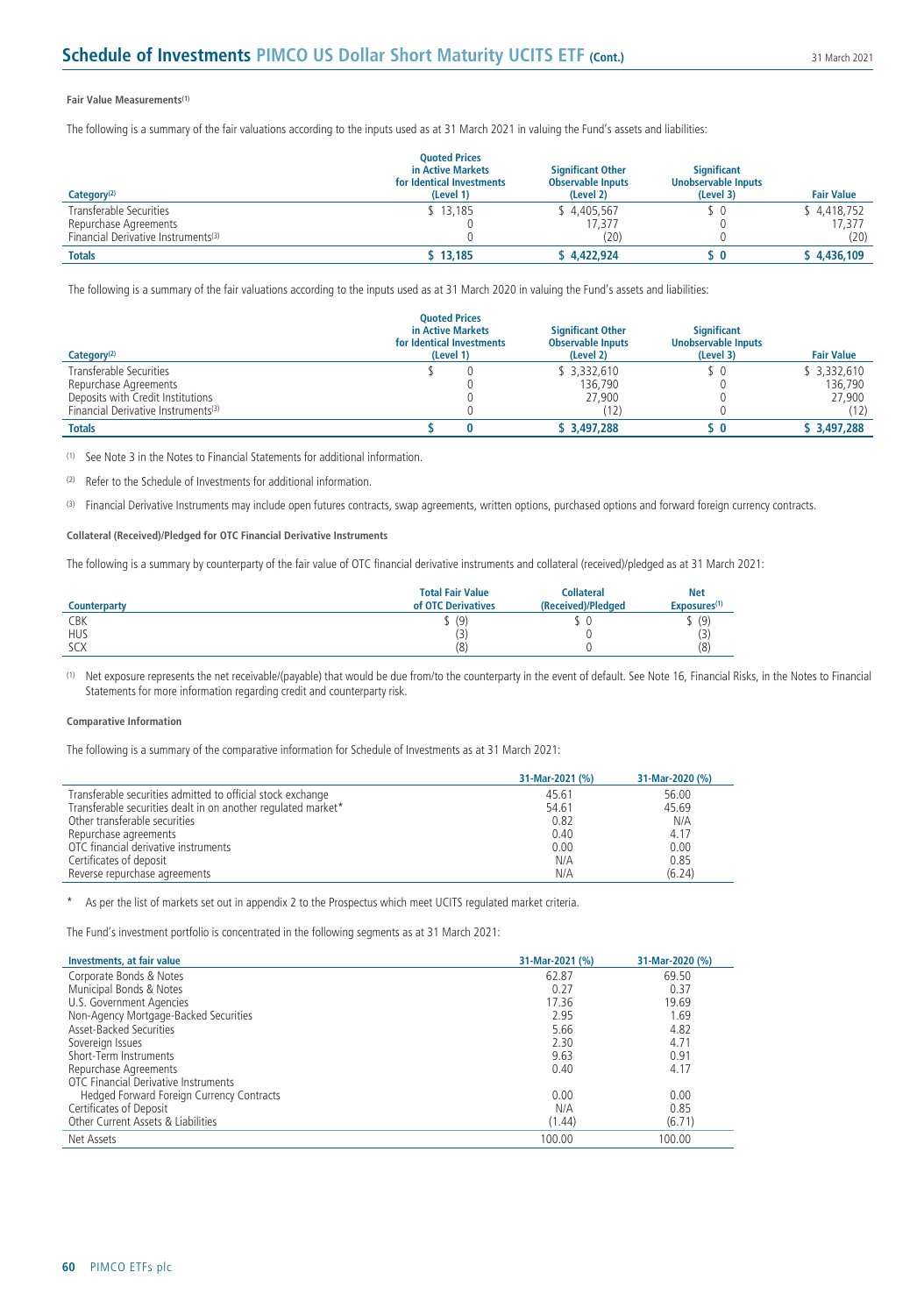## **Schedule of Investments PIMCO US Low Duration Corporate Bond UCITS ETF** 31 March 2021

| <b>DESCRIPTION</b>                                               | <b>PAR</b><br>(000S) | <b>FAIR</b><br>VALUE<br>(000S) | % OF<br><b>NET</b><br><b>ASSETS</b> |
|------------------------------------------------------------------|----------------------|--------------------------------|-------------------------------------|
| <b>TRANSFERABLE SECURITIES</b>                                   |                      |                                |                                     |
| <b>AUSTRALIA</b>                                                 |                      |                                |                                     |
| <b>CORPORATE BONDS &amp; NOTES</b>                               |                      |                                |                                     |
| Pacific National Finance Pty. Ltd.<br>6.000% due 07/04/2023<br>٢ | 500 <sup>5</sup>     | 542                            | 0.53                                |
| Sydney Airport Finance Co. Pty. Ltd.<br>3.375% due 30/04/2025    | 200                  | 213                            | 0.21                                |
| Total Australia                                                  |                      | 755                            | 0.74                                |

| <b>BERMUDA</b>                                                           |              |              |              |
|--------------------------------------------------------------------------|--------------|--------------|--------------|
| <b>CORPORATE BONDS &amp; NOTES</b>                                       |              |              |              |
| Aircastle Ltd.<br>5.500% due 15/02/2022                                  | 250          | 260          | <u>በ 25</u>  |
| <b>IHS Markit Ltd.</b><br>4.000% due 01/03/2026<br>5.000% due 01/11/2022 | 200<br>1.500 | 221<br>1.582 | 0.22<br>1.56 |
| Total Bermuda                                                            |              |              | 2.03         |

| <b>BRAZIL</b>                                          |     |     |      |
|--------------------------------------------------------|-----|-----|------|
| <b>CORPORATE BONDS &amp; NOTES</b>                     |     |     |      |
| <b>Banco BTG Pactual S.A.</b><br>4.500% due 10/01/2025 | 300 | 307 | 0.30 |
| Itau Unibanco Holding S.A.<br>2.900% due 24/01/2023    | 300 | 307 | 0.30 |
| <b>Total Brazil</b>                                    |     | 614 | 0.60 |
|                                                        |     |     |      |

| <b>CANADA</b>                                          |     |     |      |
|--------------------------------------------------------|-----|-----|------|
| <b>CORPORATE BONDS &amp; NOTES</b>                     |     |     |      |
| Air Canada Pass-Through Trust<br>5.375% due 15/11/2022 | 46  | 47  | 0.05 |
| Enbridge, Inc.<br>0.689% due 18/02/2022                | 400 | 401 | 0.39 |
|                                                        |     |     | 0 44 |

## **SOVEREIGN ISSUES**

| <b>Canada Government International Bond</b><br>1.500% due 01/09/2024<br>Total Canada | CAD | 800          | 656<br>1,104 | 0.65<br>1.09 |
|--------------------------------------------------------------------------------------|-----|--------------|--------------|--------------|
| <b>CAYMAN ISLANDS</b>                                                                |     |              |              |              |
| <b>CORPORATE BONDS &amp; NOTES</b>                                                   |     |              |              |              |
| Ambac LSNI LLC<br>6.000% due 12/02/2023                                              | S   | 151          | 152          | 0.15         |
| Avolon Holdings Funding Ltd.<br>5.125% due 01/10/2023<br>5.500% due 15/01/2023       |     | 100<br>100   | 107<br>106   | 0.11<br>0.10 |
| MGM China Holdings Ltd.<br>5.875% due 15/05/2026                                     |     | 200          | 210          | 0.21         |
| Park Aerospace Holdings Ltd.<br>5.250% due 15/08/2022                                |     | 500          | 525          | 0.52         |
| Sands China Ltd.<br>4.600% due 08/08/2023<br>5.125% due 08/08/2025                   |     | 700<br>1,000 | 750<br>1,121 | 0.74<br>1.10 |
| <b>Tencent Holdings Ltd.</b><br>3.280% due 11/04/2024                                |     | 700          | 746          | 0.73         |
| Total Cayman Islands                                                                 |     |              | 3,717        | 3.66         |

### **CHINA**

| <b>CORPORATE BONDS &amp; NOTES</b>                                  |     |     |          |
|---------------------------------------------------------------------|-----|-----|----------|
| Industrial & Commercial Bank of China Ltd.<br>0.937% due 21/12/2021 | 300 | 300 | 0.30     |
| New Metro Global Ltd.<br>7.500% due 16/12/2021                      | 200 |     | 205 0.20 |
| <b>Total China</b>                                                  |     | 505 | 0.50     |
|                                                                     |     |     |          |

| <b>DENMARK</b>                                  |                  |  |
|-------------------------------------------------|------------------|--|
| <b>CORPORATE BONDS &amp; NOTES</b>              |                  |  |
| AP Moller - Maersk A/S<br>3.750% due 22/09/2024 | 1,800 1,946 1.91 |  |

| <b>DESCRIPTION</b>                                                                        |    | PAR<br>(000S) | <b>FAIR</b><br>VALUE<br>(000S) | % OF<br><b>NET</b><br><b>ASSETS</b> |
|-------------------------------------------------------------------------------------------|----|---------------|--------------------------------|-------------------------------------|
| <b>FRANCE</b>                                                                             |    |               |                                |                                     |
| <b>CORPORATE BONDS &amp; NOTES</b>                                                        |    |               |                                |                                     |
| <b>BPCE S.A.</b><br>1.652% due 06/10/2026                                                 | \$ | 250 S         | 250                            | 0.25                                |
| Danone S.A.<br>2.077% due 02/11/2021                                                      |    | 300           | 303                            | 0.30                                |
| Electricite de France S.A.<br>3.625% due 13/10/2025                                       |    | 200           | 217                            | 0.21                                |
| Societe Generale S.A.<br>1.488% due 14/12/2026<br><b>Total France</b>                     |    | 500           | 491                            | 0.48                                |
|                                                                                           |    |               | 1,261                          | 1.24                                |
| <b>GERMANY</b>                                                                            |    |               |                                |                                     |
| <b>CORPORATE BONDS &amp; NOTES</b>                                                        |    |               |                                |                                     |
| <b>Deutsche Bank AG</b>                                                                   |    |               |                                |                                     |
| 1.447% due 01/04/2025 (a)(f)<br>2.222% due 18/09/2024                                     |    | 500<br>200    | 500<br>205                     | 0.49<br>0.20                        |
| 3.961% due 26/11/2025                                                                     |    | 200           | 217                            | 0.22                                |
| <b>Total Germany</b>                                                                      |    |               | 922                            | 0.91                                |
| <b>GUERNSEY, CHANNEL ISLANDS</b>                                                          |    |               |                                |                                     |
| <b>CORPORATE BONDS &amp; NOTES</b>                                                        |    |               |                                |                                     |
| Doric Nimrod Air Alpha Pass-Through Trust                                                 |    |               |                                |                                     |
| 5.250% due 30/05/2025                                                                     |    | 76            | 76                             | 0.07                                |
| Doric Nimrod Air Finance Alpha Ltd. Pass-Through Trust                                    |    |               |                                |                                     |
| 5.125% due 30/11/2024                                                                     |    | 70            | 70                             | 0.07                                |
| Total Guernsey, Channel Islands                                                           |    |               | 146                            | 0.14                                |
| <b>INDIA</b><br><b>CORPORATE BONDS &amp; NOTES</b>                                        |    |               |                                |                                     |
|                                                                                           |    |               |                                |                                     |
| Shriram Transport Finance Co. Ltd.<br>5.100% due 16/07/2023                               |    | 200           | 204                            | 0.20                                |
| <b>IRELAND</b>                                                                            |    |               |                                |                                     |
| <b>CORPORATE BONDS &amp; NOTES</b>                                                        |    |               |                                |                                     |
| AerCap Ireland Capital DAC<br>2.875% due 14/08/2024                                       |    | 300           | 310                            | 0.30                                |
| GE Capital International Funding Co. Unlimited Co.<br>3.373% due 15/11/2025               |    | 200           | 217                            | 0.21                                |
| Novatek OAO Via Novatek Finance DAC<br>4.422% due 13/12/2022                              |    | 200           | 210                            | 0.21                                |
| Perrigo Finance Unlimited Co.<br>3.900% due 15/12/2024                                    |    | 200           |                                | 213 0.21                            |
| <b>SMBC Aviation Capital Finance DAC</b><br>2.650% due 15/07/2021                         |    | 4,365         | 4,380 4.31                     |                                     |
| <b>Total Ireland</b>                                                                      |    |               | 5,330                          | 5.24                                |
| <b>ITALY</b>                                                                              |    |               |                                |                                     |
| <b>CORPORATE BONDS &amp; NOTES</b>                                                        |    |               |                                |                                     |
| <b>UniCredit SpA</b>                                                                      |    |               |                                |                                     |
| 6.572% due 14/01/2022                                                                     |    |               | 500 521 0.51                   |                                     |
| <b>JAPAN</b>                                                                              |    |               |                                |                                     |
| <b>CORPORATE BONDS &amp; NOTES</b>                                                        |    |               |                                |                                     |
| Central Japan Railway Co.<br>3.400% due 06/09/2023                                        |    | 200           | 213                            | 0.21                                |
| Central Nippon Expressway Co. Ltd.<br>2.567% due 02/11/2021                               |    | 800           | 810                            | 0.80                                |
| Japan Tobacco, Inc.<br>2.000% due 13/04/2021                                              |    | 1,300         | 1,301                          | 1.28                                |
| Mitsubishi UFJ Lease & Finance Co. Ltd.<br>2.250% due 07/09/2021<br>3.406% due 28/02/2022 |    | 700<br>1,400  | 705<br>1,432                   | 0.69<br>1.41                        |
| Mizuho Financial Group, Inc.                                                              |    |               |                                |                                     |
| 1.034% due 13/09/2023                                                                     |    | 700           | 706                            | 0.69                                |
| 2.632% due 12/04/2021<br>2.721% due 16/07/2023                                            |    | 200<br>400    | 200<br>411                     | 0.20<br>0.40                        |
| Nissan Motor Co. Ltd.                                                                     |    |               |                                |                                     |
| 1.940% due 15/09/2023<br>Nomura Holdings, Inc.                                            | €  | 500           | 615                            | 0.61                                |

2.648% due 16/01/2025 \$ 300 310 0.30

0.583% due 01/03/2024 600 598 0.59

**NTT Finance Corp.**

|                                                                          |               | FAIR        | % OF                        |
|--------------------------------------------------------------------------|---------------|-------------|-----------------------------|
| <b>DESCRIPTION</b>                                                       | PAR<br>(000S) | VALUE       | <b>NET</b><br>(000S) ASSETS |
| ORIX Corp.<br>2.900% due 18/07/2022                                      | \$300         | \$<br>309   | 0.30                        |
| Panasonic Corp.<br>2.536% due 19/07/2022                                 | 900           | 921         | 0.91                        |
| Sumitomo Mitsui Financial Group, Inc.<br>1.474% due 08/07/2025           | 300           | 300         | 0.30                        |
| Total Japan                                                              |               | 8,831       | 8.69                        |
| <b>LUXEMBOURG</b><br><b>CORPORATE BONDS &amp; NOTES</b>                  |               |             |                             |
| Gazprom Neft OAO Via GPN Capital S.A.<br>6.000% due 27/11/2023           | 300           | 331         | 0.32                        |
| Gazprom PJSC Via Gaz Capital S.A.<br>6.510% due 07/03/2022               | 600           | 630         | 0.62                        |
| Sberbank of Russia Via SB Capital S.A.<br>6.125% due 07/02/2022          | 300           | 312         | 0.31                        |
|                                                                          |               | 1,273       | 1.25                        |
| <b>LOAN PARTICIPATIONS AND ASSIGNMENTS</b>                               |               |             |                             |
| <b>Delos Finance SARL</b><br>2.004% due 06/10/2023                       | 35            | 35          | 0.04                        |
| <b>Ortho-Clinical Diagnostics S.A.</b><br>3.359% - 5.500% due 30/06/2025 | 54            | 54          | 0.05                        |
| Total Luxembourg                                                         |               | 89<br>1,362 | 0.09<br>1.34                |
| <b>MAURITIUS</b>                                                         |               |             |                             |
| <b>CORPORATE BONDS &amp; NOTES</b>                                       |               |             |                             |
| <b>Greenko Dutch BV</b><br>4.875% due 24/07/2022                         | 200           | 202         | 0.20                        |
| <b>MEXICO</b>                                                            |               |             |                             |
| <b>CORPORATE BONDS &amp; NOTES</b><br><b>BBVA Bancomer S.A.</b>          |               |             |                             |
| 6.750% due 30/09/2022                                                    | 300           | 323         | 0.32                        |
| <b>NETHERLANDS</b><br><b>CORPORATE BONDS &amp; NOTES</b>                 |               |             |                             |
| <b>British Transco International Finance BV</b>                          |               |             |                             |
| 0.000% due 04/11/2021 (b)<br>LeasePlan Corp. NV<br>2.875% due 24/10/2024 | 450<br>400    | 449<br>421  | 0.44<br>0.41                |
| <b>Teva Pharmaceutical Finance Netherlands BV</b>                        |               |             |                             |
| 2.200% due 21/07/2021<br><b>Volkswagen Financial Services NV</b>         | 104           | 104         | 0.10                        |
| 0.875% due 20/02/2025<br>£<br>1.125% due 18/09/2023                      | 500<br>300    | 680<br>415  | 0.67<br>0.41                |
| <b>Total Netherlands</b>                                                 |               | 2,069       | 2.03                        |
| <b>RUSSIA</b>                                                            |               |             |                             |
| <b>CORPORATE BONDS &amp; NOTES</b><br><b>ALROSA Finance S.A.</b>         |               |             |                             |
| 4.650% due 09/04/2024                                                    | \$400         | 428         | 0.42                        |
| <b>SINGAPORE</b><br><b>CORPORATE BONDS &amp; NOTES</b>                   |               |             |                             |
| <b>BOC Aviation Ltd.</b>                                                 |               |             |                             |
| 2.750% due 18/09/2022<br>3.500% due 10/10/2024                           | 800<br>400    | 817<br>429  | 0.80<br>0.42                |
| <b>Total Singapore</b>                                                   |               | 1,246       | 1.22                        |
| <b>SOUTH KOREA</b><br><b>CORPORATE BONDS &amp; NOTES</b>                 |               |             |                             |
| SK Hynix, Inc.                                                           |               |             |                             |
| 1.000% due 19/01/2024<br><b>SPAIN</b>                                    | 200           | 200         | 0.20                        |
| <b>CORPORATE BONDS &amp; NOTES</b>                                       |               |             |                             |
| Banco Bilbao Vizcaya Argentaria S.A.<br>0.875% due 18/09/2023            | 600           | 602         | 0.59                        |
|                                                                          |               |             |                             |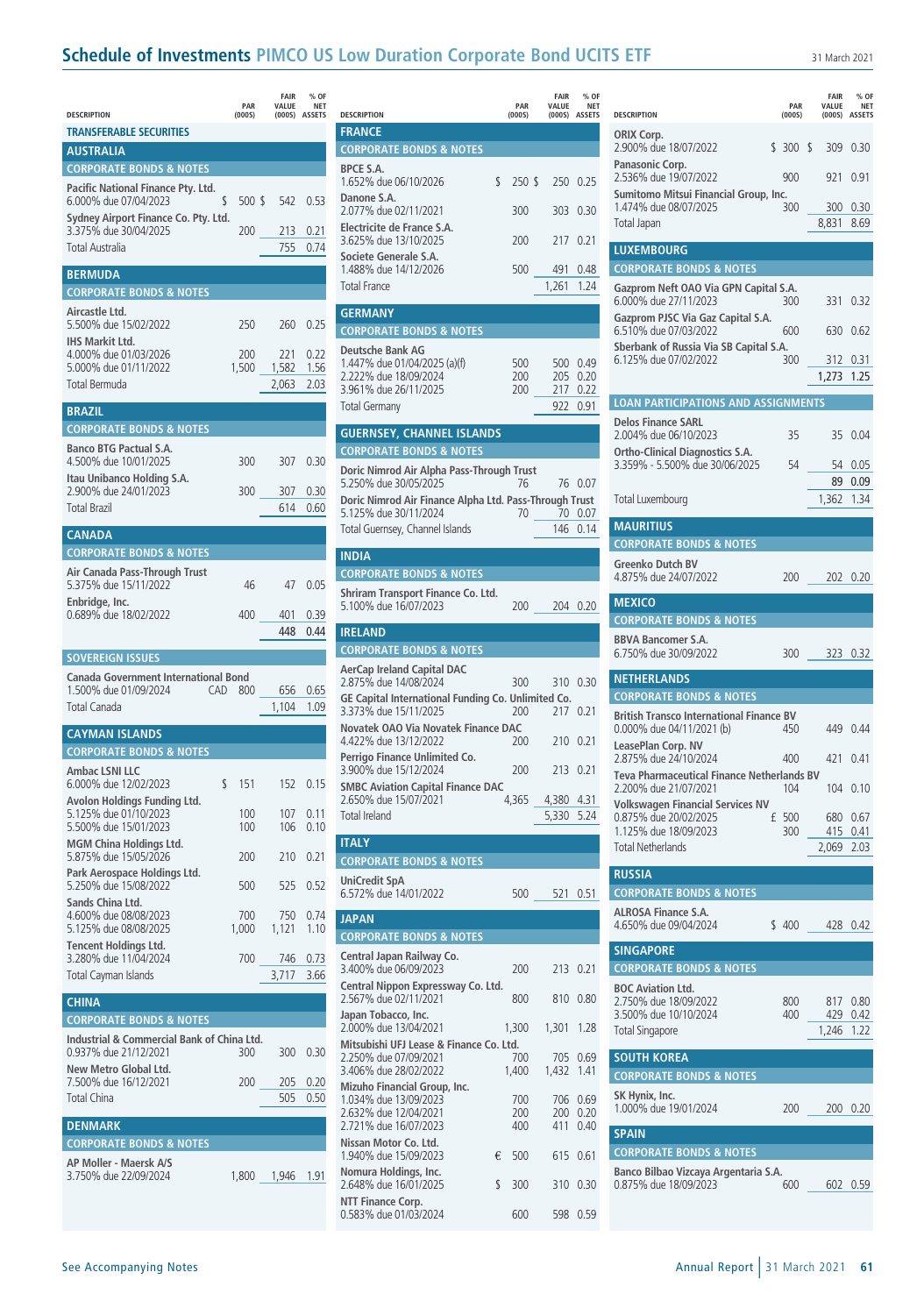# **Schedule of Investments PIMCO US Low Duration Corporate Bond UCITS ETF (Cont.)**

| <b>DESCRIPTION</b>                                             | PAR<br>(000S)     | <b>FAIR</b><br>VALUE<br>(000S) | % OF<br><b>NET</b><br><b>ASSETS</b> |  |
|----------------------------------------------------------------|-------------------|--------------------------------|-------------------------------------|--|
| <b>SWITZERLAND</b>                                             |                   |                                |                                     |  |
| <b>CORPORATE BONDS &amp; NOTES</b>                             |                   |                                |                                     |  |
| Credit Suisse AG<br>6.500% due 08/08/2023 (e)<br>UBS AG        | \$<br>$500 \,$ \$ | 552                            | 0.54                                |  |
| 5.125% due 15/05/2024 (e)<br>7.625% due 17/08/2022 (e)         | 300<br>700        | 331<br>763                     | 0.33<br>0.75                        |  |
| <b>UBS Group AG</b><br>1.395% due 23/05/2023                   | 500               | 506                            | 0.50                                |  |
| <b>Total Switzerland</b>                                       |                   | 2,152 2.12                     |                                     |  |
| <b>UKRAINE</b>                                                 |                   |                                |                                     |  |
|                                                                |                   |                                |                                     |  |
| <b>SOVEREIGN ISSUES</b>                                        |                   |                                |                                     |  |
| Ukraine Government International Bond<br>7.750% due 01/09/2021 | 100               | 102                            | 0.10                                |  |
| <b>UNITED KINGDOM</b>                                          |                   |                                |                                     |  |
| <b>CORPORATE BONDS &amp; NOTES</b>                             |                   |                                |                                     |  |
| <b>Barclavs Bank PLC</b>                                       |                   |                                |                                     |  |

| <b>Barclays Bank PLC</b>             |    |     |       |      |
|--------------------------------------|----|-----|-------|------|
| 7.625% due 21/11/2022 (e)            |    | 244 | 268   | 0.26 |
| 10.179% due 12/06/2021               |    | 100 | 102   | 0.10 |
| <b>Barclays PLC</b>                  |    |     |       |      |
| 3.200% due 10/08/2021                |    | 200 | 202   | 0.20 |
| 4.338% due 16/05/2024                |    | 400 | 428   | 0.42 |
| <b>BAT International Finance PLC</b> |    |     |       |      |
| 1.668% due 25/03/2026                |    | 500 | 495   | 0.49 |
| <b>Chanel Ceres PLC</b>              |    |     |       |      |
| 0.500% due 31/07/2026                | €  | 200 | 238   | 0.23 |
| <b>Lloyds Banking Group PLC</b>      |    |     |       |      |
| 4.050% due 16/08/2023                | \$ | 200 | 216   | 0.21 |
| <b>LSEGA Financing PLC</b>           |    |     |       |      |
| 1.375% due 06/04/2026 (a)            |    | 200 | 198   | 0.19 |
| <b>Nationwide Building Society</b>   |    |     |       |      |
| 3.622% due 26/04/2023                |    | 696 | 718   | 0.71 |
| Santander UK Group Holdings PLC      |    |     |       |      |
| 1.532% due 21/08/2026                |    | 500 | 497   | 0.49 |
| Santander UK PLC                     |    |     |       |      |
| 0.854% due 15/11/2021                |    | 500 | 502   | 0.49 |
| <b>Standard Chartered PLC</b>        |    |     |       |      |
| 1.281% due 14/10/2023                |    | 300 | 303   | 0.30 |
| 1.383% due 10/09/2022                |    | 300 | 301   | 0.30 |
| <b>Total United Kingdom</b>          |    |     | 4.468 | 4.39 |

## **UNITED STATES**

| <b>ASSET-BACKED SECURITIES</b>                                       |       |          |          |
|----------------------------------------------------------------------|-------|----------|----------|
| <b>Navient Private Education Loan Trust</b><br>2.650% due 15/12/2028 | 31    |          | 31 0.03  |
| <b>SLM Student Loan Trust</b><br>0.629% due 15/03/2038               | £ 140 |          | 187 0.18 |
|                                                                      |       | 218 0.21 |          |

| <b>CORPORATE BONDS &amp; NOTES</b>                                   |            |            |              |
|----------------------------------------------------------------------|------------|------------|--------------|
| <b>Alliant Energy Finance LLC</b><br>1.400% due 15/03/2026           | \$<br>300  | 295        | 0.29         |
| Ally Financial, Inc.<br>1.450% due 02/10/2023                        | 400        | 406        | 0.40         |
| <b>American Airlines Pass-Through Trust</b><br>3.150% due 15/08/2033 | 284        | 283        | 0.28         |
| <b>Athene Global Funding</b><br>2.500% due 14/01/2025                | 400        | 414        | 0.41         |
| Atmos Energy Corp.<br>0.625% due 09/03/2023                          | 200        | 200        | 0.20         |
| <b>Aviation Capital Group LLC</b><br>3.875% due 01/05/2023           | 500        | 522        | 0.51         |
| <b>Bank of America Corp.</b><br>1.319% due 19/06/2026                | 1,700      | 1,695      | 1.67         |
| Berry Global, Inc.<br>0.950% due 15/02/2024                          | 300        | 299        | 0.29         |
| <b>BGC Partners, Inc.</b><br>5.125% due 27/05/2021                   | 180        | 181        | 0.18         |
| Boeing Co.<br>1.433% due 04/02/2024<br>2.300% due 01/08/2021         | 400<br>400 | 401<br>403 | 0.39<br>0.40 |
|                                                                      |            |            |              |

| <b>DESCRIPTION</b>                                                                                | PAR<br>(000S)     | <b>FAIR</b><br>VALUE<br>(000S) | % OF<br><b>NET</b><br><b>ASSETS</b> |
|---------------------------------------------------------------------------------------------------|-------------------|--------------------------------|-------------------------------------|
| British Airways Pass-Through Trust<br>3.350% due 15/12/2030<br>\$                                 | 647 \$            | 624                            | 0.61                                |
| <b>Brixmor Operating Partnership LP</b><br>1.255% due 01/02/2022                                  | 600               | 601                            | 0.59                                |
| Broadcom, Inc.<br>1.950% due 15/02/2028<br>3.469% due 15/04/2034                                  | 200<br>400        | 196<br>403                     | 0.19<br>0.40                        |
| <b>Cantor Fitzgerald LP</b><br>4.875% due 01/05/2024<br>6.500% due 17/06/2022                     | 400<br>50         | 443<br>53                      | 0.44<br>0.05                        |
| <b>Charles Schwab Corp.</b><br>0.510% due 18/03/2024                                              | 400               | 403                            | 0.40                                |
| <b>CommonSpirit Health</b><br>2.760% due 01/10/2024                                               | 300               | 318                            | 0.31                                |
| <b>Community Health Systems, Inc.</b><br>6.625% due 15/02/2025                                    | 100               | 106                            | 0.10                                |
| <b>Continental Airlines Pass-Through Trust</b><br>5.983% due 19/10/2023                           | 259               | 265                            | 0.26                                |
| <b>Crown Castle Towers LLC</b><br>3.222% due 15/05/2042                                           | 290               | 292                            | 0.29                                |
| <b>DAE Funding LLC</b><br>1.625% due 15/02/2024<br>2.625% due 20/03/2025<br>3.375% due 20/03/2028 | 600<br>200<br>200 | 599<br>202<br>199              | 0.59<br>0.20<br>0.20                |
| <b>Daimler Finance North America LLC</b><br>1.094% due 15/02/2022                                 | 400               | 403                            | 0.40                                |
| 2.850% due 06/01/2022<br>3.750% due 05/11/2021                                                    | 700<br>529        | 713<br>539                     | 0.70<br>0.53                        |
| <b>Dell International LLC</b><br>4.900% due 01/10/2026<br>5.850% due 15/07/2025                   | 250<br>200        | 284<br>233                     | 0.28<br>0.23                        |
| Delta Air Lines Pass-Through Trust<br>6.821% due 10/02/2024                                       | 135               | 141                            | 0.14                                |
| Delta Air Lines, Inc.<br>2.900% due 28/10/2024<br>7.000% due 01/05/2025                           | 200<br>200        | 200<br>230                     | 0.20<br>0.23                        |
| Diamondback Energy, Inc.<br>0.900% due 24/03/2023                                                 | 400               | 400                            | 0.39                                |
| DISH DBS Corp.<br>6.750% due 01/06/2021                                                           | 100               | 101                            | 0.10                                |
| Duquesne Light Holdings, Inc.<br>5.900% due 01/12/2021                                            | 100               | 103                            | 0.10                                |
| <b>Edison International</b><br>3.125% due 15/11/2022                                              | 200               | 207                            | 0.20                                |
| Emera U.S. Finance LP<br>2.700% due 15/06/2021                                                    | 100               | 100                            | 0.10                                |
| <b>Energy Transfer Operating LP</b><br>4.250% due 15/03/2023                                      | 100               | 106                            | 0.10                                |
| Equifax, Inc.<br>1.064% due 15/08/2021                                                            | 580               | 581                            | 0.57                                |
| Expedia Group, Inc.<br>6.250% due 01/05/2025                                                      | 110               | 127                            | 0.12                                |
| <b>Fidelity National Financial, Inc.</b><br>5.500% due 01/09/2022                                 | 200               | 214                            | 0.21                                |
| <b>FMR LLC</b><br>5.350% due 15/11/2021                                                           | 250               | 257                            | 0.25                                |
| <b>Ford Motor Credit Co. LLC</b><br>1.463% due 28/03/2022                                         | 200               | 199                            | 0.20                                |
| 3.470% due 05/04/2021<br>3.550% due 07/10/2022                                                    | 500<br>700        | 500<br>718                     | 0.49<br>0.71                        |
| Fortress Transportation & Infrastructure Investors LLC<br>6.500% due 01/10/2025                   | 200               | 209                            | 0.21                                |
| <b>GLP Capital LP</b><br>3.350% due 01/09/2024                                                    | 400               | 424                            | 0.42                                |
| <b>Golub Capital BDC, Inc.</b><br>2.500% due 24/08/2026                                           | 800               | 783                            | 0.77                                |
| Hasbro, Inc.<br>3.550% due 19/11/2026                                                             | 200               | 216                            | 0.21                                |
| <b>HollyFrontier Corp.</b><br>2.625% due 01/10/2023                                               | 300               | 309                            | 0.30                                |
| <b>Huntsman International LLC</b><br>5.125% due 15/11/2022                                        | 1,385             | 1,461                          | 1.44                                |
| <b>Hyatt Hotels Corp.</b><br>3.191% due 01/09/2022                                                | 200               | 202                            | 0.20                                |
| Hyundai Capital America<br>0.800% due 03/04/2023 (a)                                              | 100               | 100                            | 0.10                                |

| <b>DESCRIPTION</b>                                                                          | PAR<br>(000S) | FAIR<br>VALUE<br>(000S) | % OF<br><b>NET</b><br><b>ASSETS</b> |
|---------------------------------------------------------------------------------------------|---------------|-------------------------|-------------------------------------|
| 1.150% due 10/11/2022<br>\$<br>2.850% due 01/11/2022                                        | 300 \$<br>400 | 302<br>413              | 0.30<br>0.41                        |
| Infor, Inc.<br>1.450% due 15/07/2023                                                        | 100           | 101                     | 0.10                                |
| International Flavors & Fragrances, Inc.<br>3.200% due 01/05/2023                           | 300           | 314                     | 0.31                                |
| <b>IPALCO Enterprises, Inc.</b><br>3.700% due 01/09/2024                                    | 100           | 108                     | 0.11                                |
| Kinder Morgan, Inc.<br>1.521% due 15/01/2023                                                | 200           | 203                     | 0.20                                |
| Kraft Heinz Foods Co.<br>1.015% due 10/08/2022                                              | 400           | 401                     | 0.39                                |
| Lennar Corp.<br>4.500% due 30/04/2024                                                       | 300           | 327                     | 0.32                                |
| Microchip Technology, Inc.<br>3.922% due 01/06/2021                                         | 500           | 503                     | 0.49                                |
| <b>Midwest Connector Capital Co. LLC</b><br>3.625% due 01/04/2022<br>3.900% due 01/04/2024  | 200<br>200    | 203<br>207              | 0.20<br>0.20                        |
| National Fuel Gas Co.<br>5.500% due 15/01/2026                                              | 400           | 457                     | 0.45                                |
| NetApp, Inc.<br>3.250% due 15/12/2022                                                       | 500           | 519                     | 0.51                                |
| <b>NGPL PipeCo LLC</b><br>4.375% due 15/08/2022                                             | 1,000         | 1,038                   | 1.02                                |
| Nissan Motor Acceptance Corp.<br>0.883% due 28/09/2022                                      | 1,250         | 1,250                   | 1.23                                |
| 2.650% due 13/07/2022<br>3.650% due 21/09/2021                                              | 400<br>150    | 409<br>152              | 0.40<br>0.15                        |
| ONE Gas, Inc.<br>0.850% due 11/03/2023                                                      | 200           | 200                     | 0.20                                |
| <b>ONEOK Partners LP</b><br>5.000% due 15/09/2023                                           | 450           | 490                     | 0.48                                |
| Oracle Corp.<br>1.650% due 25/03/2026 (f)                                                   | 600           | 605                     | 0.59                                |
| <b>Owens Corning</b><br>4.200% due 01/12/2024                                               | 500           | 552                     | 0.54                                |
| Pacific Gas & Electric Co.<br>1.750% due 16/06/2022                                         | 100           | 100                     | 0.10                                |
| 3.750% due 15/02/2024 ^<br>4.250% due 01/08/2023                                            | 300<br>400    | 319<br>426              | 0.31<br>0.42                        |
| Penske Truck Leasing Co. LP<br>4.875% due 11/07/2022                                        | 117           | 123                     | 0.12                                |
| <b>Protective Life Global Funding</b><br>1.170% due 15/07/2025                              | 600           | 593                     | 0.58                                |
| Puget Energy, Inc.<br>6.000% due 01/09/2021                                                 | 500           | 511                     | 0.50                                |
| <b>Reliance Standard Life Global Funding</b><br>2.150% due 21/01/2023                       | 400           | 411                     | 0.40                                |
| <b>Rockies Express Pipeline LLC</b><br>3.600% due 15/05/2025                                | 200           | 201                     | 0.20                                |
| Santander Holdings USA, Inc.<br>3.244% due 05/10/2026                                       | 700           | 739                     | 0.73                                |
| <b>Service Properties Trust</b><br>4.350% due 01/10/2024                                    | 100           | 100                     | 0.10                                |
| <b>SL Green Operating Partnership LP</b><br>1.174% due 16/08/2021                           | 300           | 300                     | 0.30                                |
| SLM Corp.<br>5.125% due 05/04/2022                                                          | 100           | 103                     | 0.10                                |
| Southern California Edison Co.<br>1.200% due 01/02/2026                                     | 300           | 296                     | 0.29                                |
| Southwest Airlines Co. Pass-Through Trust<br>6.650% due 01/08/2022                          | 105           | 108                     | 0.11                                |
| <b>Spirit Airlines Pass-Through Trust</b><br>3.650% due 15/08/2031<br>4.100% due 01/10/2029 | 310<br>124    | 306<br>124              | 0.30<br>0.12                        |
| Sprint Corp.<br>7.250% due 15/09/2021                                                       | 400           | 411                     | 0.40                                |
| <b>Sprint Spectrum Co. LLC</b><br>3.360% due 20/03/2023                                     | 100           | 101                     | 0.10                                |
| <b>Steel Dynamics, Inc.</b><br>2.800% due 15/12/2024                                        | 200           | 212                     | 0.21                                |
| Systems Energy Resources, Inc.<br>2.140% due 09/12/2025                                     | 250           | 244                     | 0.24                                |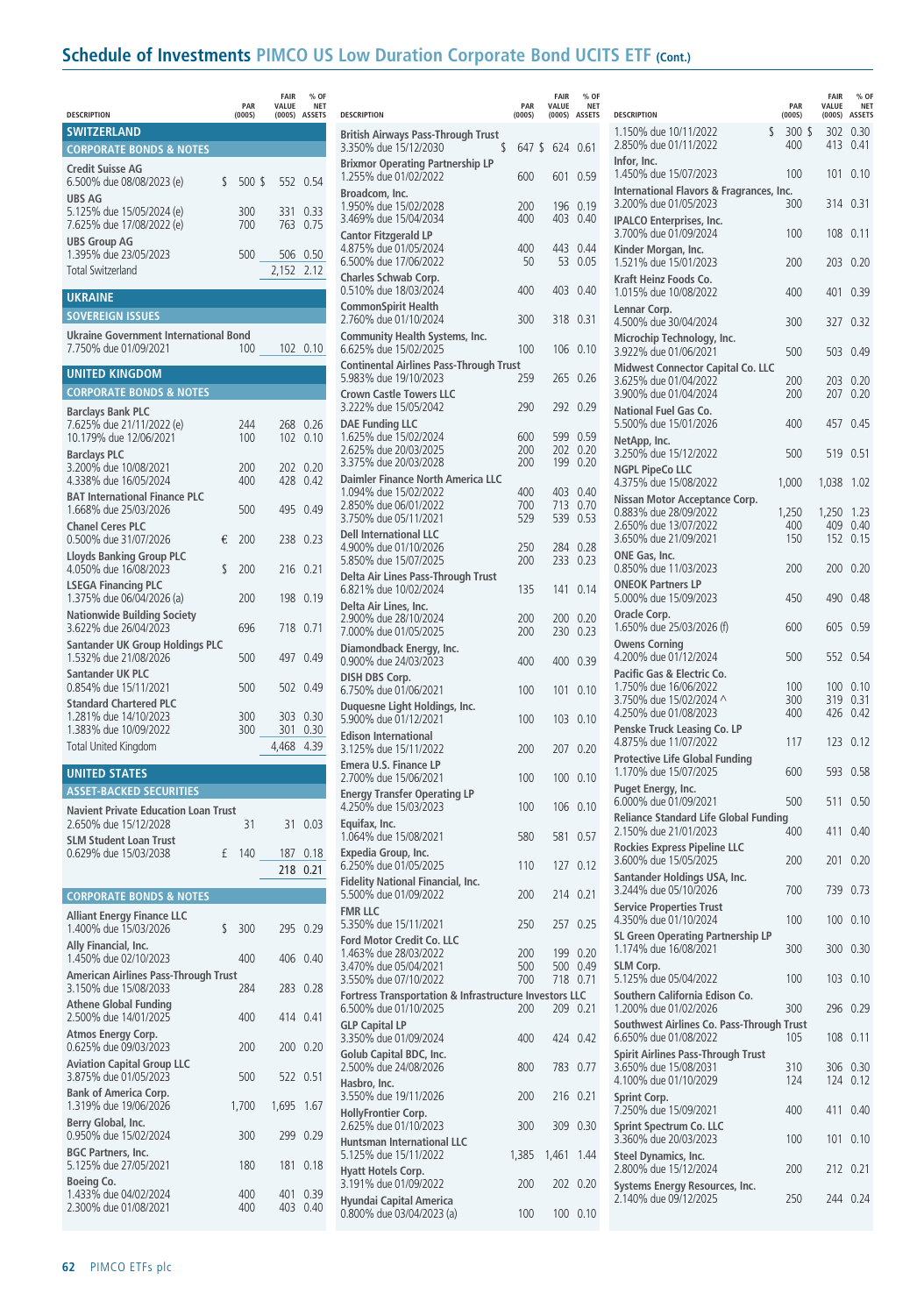| <b>DESCRIPTION</b>                                              | PAR<br>(000S) | FAIR<br>VALUE | % OF<br><b>NET</b><br>(000S) ASSETS | <b>DESCRIPTION</b>                                                        | PAR<br>(000S) | <b>FAIR</b><br>VALUE | % OF<br><b>NET</b><br>(000S) ASSETS | DE                                         |
|-----------------------------------------------------------------|---------------|---------------|-------------------------------------|---------------------------------------------------------------------------|---------------|----------------------|-------------------------------------|--------------------------------------------|
| <b>U.S. Airways Pass-Through Trust</b><br>3.950% due 15/05/2027 | 61 \$<br>S    | 60            | 0.06                                | <b>RPI Intermediate Finance Trust</b><br>1.859% due 11/02/2027            | \$<br>8\$     | 8                    | 0.01                                | $\vert S \vert$<br>$\overline{\mathsf{S}}$ |
| Valero Energy Corp.<br>1.200% due 15/03/2024                    | 200           | 201           | 0.20                                |                                                                           |               | 88                   | 0.09                                | F <sub>6</sub><br>0.                       |
| Verizon Communications, Inc.                                    |               |               |                                     | <b>U.S. GOVERNMENT AGENCIES</b>                                           |               |                      |                                     |                                            |
| 0.510% due 22/03/2024<br>0.750% due 22/03/2024                  | 100<br>100    | 100<br>100    | 0.10<br>0.10                        | Fannie Mae, TBA                                                           |               |                      |                                     | 0.                                         |
| 0.800% due 20/03/2026                                           | 150           | 151           | 0.15                                | 3.000% due 01/06/2040                                                     | 1,300         | 1,353                | 1.33                                | 0.                                         |
| 1.450% due 20/03/2026                                           | 150           | 150           | 0.15                                | <b>Uniform Mortgage-Backed Security, TBA</b><br>3.500% due 01/05/2051     | 3,350         | 3,539                | 3.48                                |                                            |
| <b>Vistra Operations Co. LLC</b><br>3.550% due 15/07/2024       | 550           | 576           | 0.57                                |                                                                           |               | 4,892                | 4.81                                | $P_i$<br>1.                                |
| VMware, Inc.<br>4.500% due 15/05/2025                           | 300           | 335           | 0.33                                | <b>U.S. TREASURY OBLIGATIONS</b>                                          |               |                      |                                     | S <sub>0</sub><br>$\overline{0}$           |
| Westinghouse Air Brake Technologies Corp.                       |               |               |                                     | U.S. Treasury Inflation Protected Securities (d)<br>0.125% due 15/04/2025 | 6.480         | 7.017                | 6.90                                |                                            |
| 3.200% due 15/06/2025                                           | 1,100         | 1,164         | 1.14                                | <b>U.S. Treasury Notes</b>                                                |               |                      |                                     |                                            |
| WP Carey, Inc.<br>4.600% due 01/04/2024                         | 400           | 440           | 0.43                                | 0.250% due 31/05/2025                                                     | 500           | 490                  | 0.48                                | A                                          |
|                                                                 |               | 37,622 37.01  |                                     | 1.500% due 31/10/2024                                                     | 1,820         | 1,882                | 1.85                                | 38                                         |
|                                                                 |               |               |                                     | 2.125% due 31/07/2024<br>2.250% due 15/11/2024                            | 2,065<br>851  | 2,180<br>903         | 2.15<br>0.89                        | Τo                                         |
| <b>LOAN PARTICIPATIONS AND ASSIGNMENTS</b>                      |               |               |                                     |                                                                           |               | 12,472 12.27         |                                     |                                            |
| HCA, Inc.<br>1.859% due 18/03/2026                              | 80            | 80            | 0.08                                | <b>Total United States</b>                                                |               | 55.292 54.39         |                                     | T)                                         |
|                                                                 |               |               |                                     |                                                                           |               |                      |                                     |                                            |

| <b>DESCRIPTION</b>                                      | PAR<br>(000S) |   | FAIR<br>VALUE<br>(000S) | % OF<br><b>NET</b><br><b>ASSETS</b> |
|---------------------------------------------------------|---------------|---|-------------------------|-------------------------------------|
| <b>SHORT-TERM INSTRUMENTS</b>                           |               |   |                         |                                     |
| <b>SHORT-TERM NOTES</b>                                 |               |   |                         |                                     |
| Federal Home Loan Bank<br>0.014% due                    |               |   |                         |                                     |
| 23/06/2021 (b)(c)<br>0.015% due                         | $$2,100$ \$   |   | 2,100                   | 2.07                                |
| 19/05/2021 (b)(c)<br>0.020% due                         | 1,100         |   | 1,100                   | 1.08                                |
| 16/06/2021 (b)(c)                                       | 2,500         |   | 2,500                   | 2.46                                |
| Pacific Gas & Electric Co.<br>1.573% due 15/11/2021     | 1,200         |   | 1,202                   | 1.18                                |
| Southern California Edison Co.<br>0.454% due 03/12/2021 | 900           |   | 901                     | 0.89                                |
|                                                         |               |   | 7,803                   | 7.68                                |
| <b>ARGENTINA TREASURY BILLS</b>                         |               |   |                         |                                     |
| 38.251% due<br>30/06/2021 (b)(c)                        | ARS<br>759    |   | 5                       | 0.00                                |
| Total Short-Term Instruments                            |               |   | 7,808                   | 7.68                                |
| <b>Total Transferable Securities</b>                    |               | S | 104,173 102.46          |                                     |

### **FINANCIAL DERIVATIVE INSTRUMENTS DEALT IN ON A REGULATED MARKET (amounts in thousands\*, except number of contracts)**

**\* A zero balance may reflect actual amounts rounding to less than one thousand.**

### **FUTURES**

| <b>Description</b>                          | Type  | <b>Expiration</b><br><b>Month</b> | # of<br>Contracts | <b>Unrealised</b><br><b>Appreciation/</b><br>(Depreciation) | $%$ of<br><b>Net Assets</b> |
|---------------------------------------------|-------|-----------------------------------|-------------------|-------------------------------------------------------------|-----------------------------|
| Euro-Bobl June Futures                      | Short | 06/2021                           | 33                | (1)                                                         | 0.00                        |
| Euro-BTP Italy Government Bond June Futures | Long  | 06/2021                           |                   |                                                             | 0.00                        |
| Euro-Bund 10-Year Bond June Futures         | Long  | 06/2021                           |                   |                                                             | 0.00                        |
| U.S. Treasury 2-Year Note June Futures      | Long  | 06/2021                           | $4^{\circ}$       | (8)                                                         | (0.01)                      |
| U.S. Treasury 5-Year Note June Futures      | Long  | 06/2021                           | 108               | (171)                                                       | (0.17)                      |
| U.S. Treasury 10-Year Note June Futures     | Short | 06/2021                           | 30                | 99                                                          | 0.10                        |
|                                             |       |                                   |                   | (80)                                                        | (0.08)                      |

### **WRITTEN OPTIONS**

### **OPTIONS ON EXCHANGE-TRADED FUTURES CONTRACTS**

| <b>Description</b>                                                                                      | <b>Strike</b><br><b>Price</b> | <b>Expiration</b><br><b>Date</b> | # of<br><b>Contracts</b> | <b>Premium</b> | Fair<br><b>Value</b> | $%$ of<br><b>Net Assets</b> |
|---------------------------------------------------------------------------------------------------------|-------------------------------|----------------------------------|--------------------------|----------------|----------------------|-----------------------------|
| Put - CME Eurodollar Mid-Curve April 2021 Futures<br>Call - CME Eurodollar Mid-Curve April 2021 Futures | 98.500<br>99.000              | 16/04/2021<br>16/04/2021         |                          |                |                      | 0.00<br>0.00                |
|                                                                                                         |                               |                                  |                          |                |                      | 0.00                        |
| <b>Total Financial Derivative Instruments Dealt in on a Regulated Market</b>                            |                               |                                  |                          |                | \$ (80)              | (0.08)                      |

## **CENTRALLY CLEARED FINANCIAL DERIVATIVE INSTRUMENTS (amounts in thousands\*)**

**\* A zero balance may reflect actual amounts rounding to less than one thousand.**

### **CREDIT DEFAULT SWAPS ON CORPORATE, SOVEREIGN AND U.S. MUNICIPAL ISSUES - BUY PROTECTION(1)**

|                         |                   |                 |                       | <b>Unrealised</b>    |                   |  |
|-------------------------|-------------------|-----------------|-----------------------|----------------------|-------------------|--|
|                         | <b>Fixed Deal</b> | <b>Maturity</b> | <b>Notional</b>       | <b>Appreciation/</b> | $%$ of            |  |
| <b>Reference Entity</b> | (Pay) Rate        | <b>Date</b>     | Amount <sup>(3)</sup> | (Depreciation)       | <b>Net Assets</b> |  |
| Kraft Heinz Foods Co.   | $(1.000)\%$       | 20/06/2022      | 400                   |                      | 0.00              |  |
| Newell Brands, Inc.     | (1.000)           | 20/06/2023      | 300                   |                      | 0.00              |  |
|                         |                   |                 |                       |                      | 0.00              |  |

## **CREDIT DEFAULT SWAPS ON CORPORATE, SOVEREIGN AND U.S. MUNICIPAL ISSUES - SELL PROTECTION(2)**

| <b>Reference Entity</b>      | <b>Fixed Deal</b><br><b>Receive Rate</b> | <b>Maturity</b><br><b>Date</b> | <b>Notional</b><br>Amount <sup>(3)</sup> | <b>Unrealised</b><br>Appreciation/<br>(Depreciation) | $%$ of<br><b>Net Assets</b> |
|------------------------------|------------------------------------------|--------------------------------|------------------------------------------|------------------------------------------------------|-----------------------------|
| AT&T, Inc.                   | $0.000\%$                                | 20/06/2024                     | \$1,600                                  | \$21                                                 | 0.02                        |
| Atlantia SpA                 | .000                                     | 20/12/2025                     | 100<br>ŧ.                                |                                                      | 0.00                        |
| Boeing Co.                   | 000.1                                    | 20/12/2021                     | 300                                      |                                                      | 0.01                        |
| Boeing Co.                   | 000.1                                    | 20/12/2022                     | 200                                      |                                                      | 0.00                        |
| Energy Transfer Operating LP | .000                                     | 20/12/2025                     | 300                                      |                                                      | 0.00                        |
| Vodafone Group PLC           | .000                                     | 20/06/2024                     | 200<br>€                                 |                                                      | 0.01                        |
|                              |                                          |                                |                                          | \$ 36                                                | 0.04                        |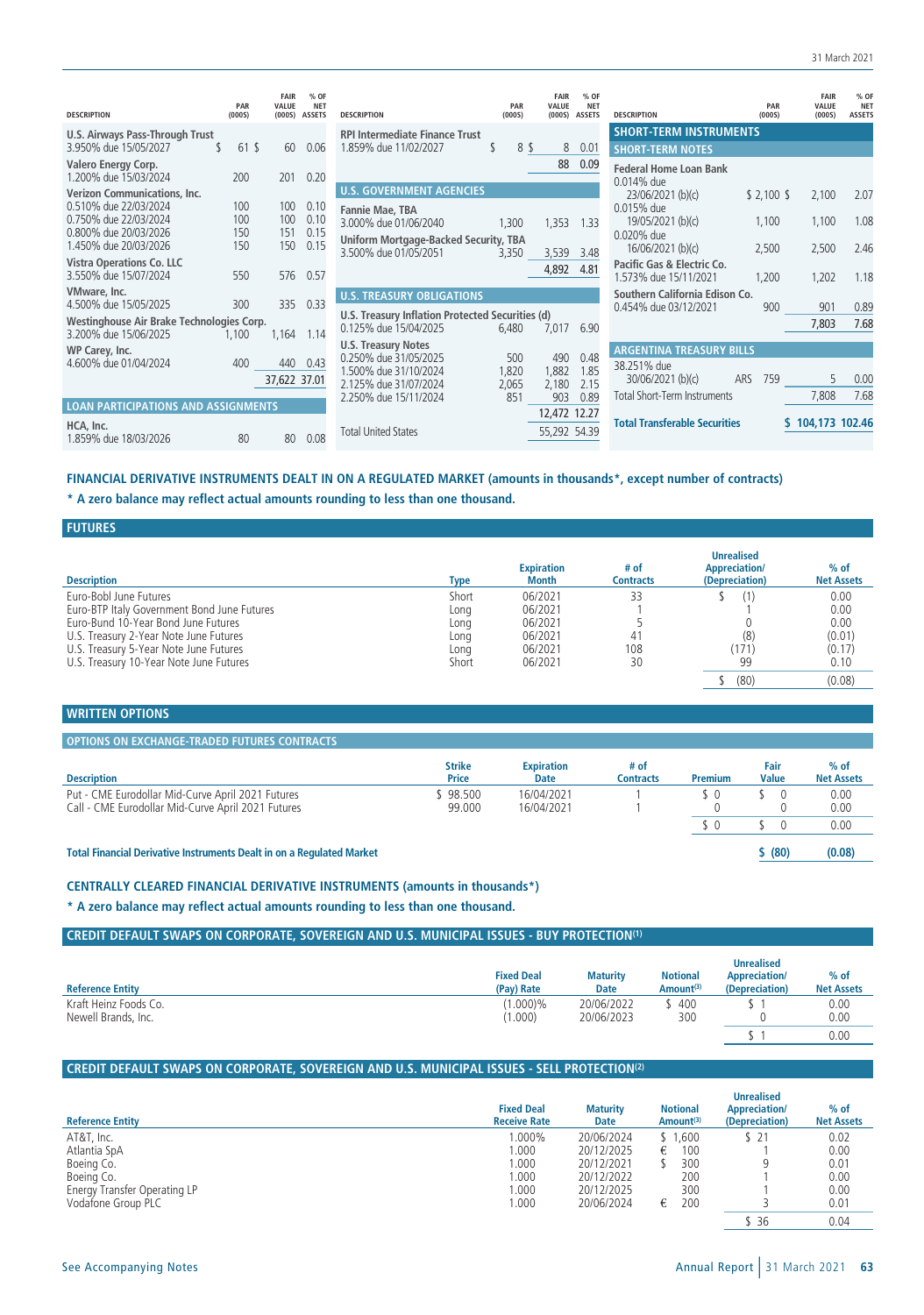## **Schedule of Investments PIMCO US Low Duration Corporate Bond UCITS ETF (Cont.)**

### **INTEREST RATE SWAPS**

| Pay/<br><b>Receive</b>  |                                |                      |                                |                                  | <b>Unrealised</b>                      |                             |
|-------------------------|--------------------------------|----------------------|--------------------------------|----------------------------------|----------------------------------------|-----------------------------|
| <b>Floating</b><br>Rate | <b>Floating Rate Index</b>     | <b>Fixed</b><br>Rate | <b>Maturity</b><br><b>Date</b> | <b>Notional</b><br><b>Amount</b> | <b>Appreciation/</b><br>(Depreciation) | $%$ of<br><b>Net Assets</b> |
| Receive <sup>(4)</sup>  | 1-Day GBP-SONIO Compounded-OIS | 0.000%               | 16/06/2026                     | 2,400<br>£                       | \$72                                   | 0.07                        |
| Receive                 | 1-Year BRL-CDI                 | 2.884                | 03/01/2022                     | BRL 11,100                       | 20                                     | 0.02                        |
| Pay                     | 1-Year BRL-CDI                 | 3.350                | 03/01/2022                     | 36,400                           | (40)                                   | (0.04)                      |
| Pay                     | 1-Year BRL-CDI                 | 3.360                | 03/01/2022                     | 11,100                           | (7)                                    | (0.01)                      |
| Pay                     | 1-Year BRL-CDI                 | 3.390                | 03/01/2022                     | 1,800                            | (2)                                    | 0.00                        |
| Pay                     | 3-Month CAD-Bank Bill          | 1.220                | 03/03/2025                     | 800<br>CAD                       |                                        | 0.00                        |
| Pay                     | 3-Month CAD-Bank Bill          | 1.235                | 04/03/2025                     | 500                              |                                        | 0.00                        |
| Pay                     | 3-Month CNY-CNREPOFIX          | 2.588                | 16/12/2025                     | <b>CNY</b><br>400                | (1)                                    | 0.00                        |
| Pay                     | 3-Month CNY-CNREPOFIX          | 2.605                | 07/08/2025                     | 1,050                            | (1)                                    | 0.00                        |
| Pay                     | 3-Month CNY-CNREPOFIX          | 2.605                | 16/12/2025                     | 590                              | (1)                                    | 0.00                        |
| Pay                     | 3-Month CNY-CNREPOFIX          | 2.611                | 04/08/2025                     | 400                              | 0                                      | 0.00                        |
| Pay                     | 3-Month CNY-CNREPOFIX          | 2.625                | 07/08/2025                     | 1,050                            | (1)                                    | 0.00                        |
| Pay                     | 3-Month CNY-CNREPOFIX          | 2.633                | 10/08/2025                     | 400                              | 0                                      | 0.00                        |
| Pay                     | 3-Month CNY-CNREPOFIX          | 2.645                | 15/07/2025                     | 1,600                            | (1)                                    | 0.00                        |
| Pay                     | 3-Month CNY-CNREPOFIX          | 2.650                | 21/08/2025                     | 600                              | 0                                      | 0.00                        |
| Pay                     | 3-Month CNY-CNREPOFIX          | 2.671                | 16/12/2025                     | 1,190                            | (1)                                    | 0.00                        |
| Pay                     | 3-Month CNY-CNREPOFIX          | 2.803                | 17/03/2026                     | 1,800                            | 0                                      | 0.00                        |
| Pay                     | 3-Month CNY-CNREPOFIX          | 2.810                | 17/03/2026                     | 900                              | 0                                      | 0.00                        |
| Pay                     | 3-Month CNY-CNREPOFIX          | 2.848                | 17/03/2026                     | 300                              | $\Omega$                               | 0.00                        |
| Pay                     | 3-Month CNY-CNREPOFIX          | 2.873                | 17/03/2026                     | 300                              | $\Omega$                               | 0.00                        |
| Receive <sup>(4)</sup>  | 3-Month USD-LIBOR              | 0.360                | 22/08/2024                     | 500<br>\$                        | 6                                      | 0.01                        |
| Receive                 | 3-Month USD-LIBOR              | 1.470                | 24/03/2030                     | 200                              | 5                                      | 0.00                        |
| Receive                 | 3-Month USD-LIBOR              | 1.640                | 20/02/2030                     | 300                              | $\overline{2}$                         | 0.00                        |
| Receive                 | 3-Month USD-LIBOR              | 1.660                | 18/02/2030                     | 300                              |                                        | 0.00                        |
| Receive                 | 3-Month USD-LIBOR              | 1.760                | 03/02/2030                     | 600                              | (4)                                    | 0.00                        |
| Receive                 | 3-Month USD-LIBOR              | 2.000                | 18/03/2030                     | 800                              | (5)                                    | (0.01)                      |
| Pay                     | 28-Day MXN-TIIE                | 5.140                | 24/03/2023                     | MXN 14,200                       |                                        | 0.00                        |
| Pay                     | 28-Day MXN-TIIE                | 5.400                | 05/03/2026                     | 23,800                           | (32)                                   | (0.03)                      |
|                         |                                |                      |                                |                                  | \$13                                   | 0.01                        |
|                         |                                |                      |                                |                                  |                                        |                             |

### **Total Centrally Cleared Financial Derivative Instruments \$ 50 0.05**

- (1) If the Fund is a buyer of protection and a credit event occurs, as defined under the terms of that particular swap agreement, the Fund will either (i) receive from the seller of protection an amount equal to the notional amount of the swap and deliver the referenced obligation or underlying securities comprising the referenced index or (ii) receive a net settlement amount in the form of cash, securities or other deliverable obligations equal to the notional amount of the swap less the recovery value of the referenced obligation or underlying securities comprising the referenced index.
- (2) If the Fund is a seller of protection and a credit event occurs, as defined under the terms of that particular swap agreement, the Fund will either (i) pay to the buyer of protection an amount equal to the notional amount of the swap and take delivery of the referenced obligation or underlying securities comprising the referenced index or (ii) pay a net settlement amount in the form of cash, securities or other deliverable obligations equal to the notional amount of the swap less the recovery value of the referenced obligation or underlying securities comprising the referenced index.
- (3) The maximum potential amount the Fund could be required to pay as a seller of credit protection or receive as a buyer of credit protection if a credit event occurs as defined under the terms of that particular swap agreement.
- (4) This instrument has a forward starting effective date. See Note 2, Securities Transactions and Investment Income, in the Notes to Financial Statements for further information.

#### **OTC FINANCIAL DERIVATIVE INSTRUMENTS (amounts in thousands\*, except number of contracts)**

#### **\* A zero balance may reflect actual amounts rounding to less than one thousand.**

#### **WRITTEN OPTIONS**

### **CREDIT DEFAULT SWAPTIONS ON CREDIT INDICES**

|              |                                          | <b>Buy/Sell</b>   | <b>Exercise</b> | <b>Expiration</b> | <b>Notional</b>       |                | Fair         | $%$ of            |
|--------------|------------------------------------------|-------------------|-----------------|-------------------|-----------------------|----------------|--------------|-------------------|
| Counterparty | <b>Description</b>                       | <b>Protection</b> | Rate            | <b>Date</b>       | Amount <sup>(1)</sup> | <b>Premium</b> | <b>Value</b> | <b>Net Assets</b> |
| <b>BOA</b>   | Put - OTC CDX.HY-36 5-Year Index         | Sell              | 100.000%        | 16/06/2021        | 200                   | \$(1)          | \$(1)        | 0.00              |
|              | Call - OTC CDX.IG-35 5-Year Index        | Buy               | 0.450           | 21/04/2021        | 200                   | 0              |              | 0.00              |
|              | Put - OTC CDX.IG-35 5-Year Index         | Sell              | 0.800           | 19/05/2021        | 200                   | 0              |              | 0.00              |
|              | Put - OTC CDX.IG-35 5-Year Index         | Sell              | 0.850           | 19/05/2021        | 200                   | 0              |              | 0.00              |
|              | Put - OTC CDX.IG-35 5-Year Index         | Sell              | 0.900           | 19/05/2021        | 400                   | (1)            |              | 0.00              |
|              | Put - OTC CDX.IG-35 5-Year Index         | Sell              | 0.800           | 16/06/2021        | 2,000                 | (2)            | (1)          | (0.01)            |
|              | Put - OTC iTraxx Europe 34 5-Year Index  | Sell              | 0.750           | 21/04/2021        | 100                   | 0              |              | 0.00              |
|              | Put - OTC iTraxx Europe 34 5-Year Index  | Sell              | 0.800           | 21/04/2021        | 100                   | 0              |              | 0.00              |
|              | Put - OTC iTraxx Europe 34 5-Year Index  | Sell              | 0.800           | 16/06/2021        | 100                   |                |              | 0.00              |
| <b>BPS</b>   | Put - OTC CDX.HY-35 5-Year Index         | Sell              | 100.000         | 21/07/2021        | 100                   | (1)            | (1)          | 0.00              |
|              | Call - OTC CDX.IG-35 5-Year Index        | Buy               | 0.450           | 21/04/2021        | 400                   | 0              |              | 0.00              |
|              | Put - OTC CDX.IG-35 5-Year Index         | Sell              | 0.800           | 21/04/2021        | 200                   | 0              |              | 0.00              |
|              | Put - OTC CDX.IG-35 5-Year Index         | Sell              | 0.850           | 21/04/2021        | 400                   | (1)            |              | 0.00              |
|              | Put - OTC CDX.IG-35 5-Year Index         | Sell              | 0.950           | 21/04/2021        | 200                   | 0              |              | 0.00              |
|              | Put - OTC CDX.IG-35 5-Year Index         | Sell              | 0.900           | 19/05/2021        | 200                   | 0              |              | 0.00              |
|              | Call - OTC iTraxx Europe 34 5-Year Index | Buy               | 0.375           | 21/04/2021        | 200                   | 0              |              | 0.00              |
|              | Put - OTC iTraxx Europe 34 5-Year Index  | Sell              | 0.750           | 21/04/2021        | 200                   | 0              |              | 0.00              |
|              | Put - OTC iTraxx Europe 34 5-Year Index  | Sell              | 0.800           | 21/04/2021        | 300                   | (1)            |              | 0.00              |
|              | Call - OTC iTraxx Europe 34 5-Year Index | Buy               | 0.400           | 19/05/2021        | 300                   | 0              |              | 0.00              |
|              | Put - OTC iTraxx Europe 34 5-Year Index  | Sell              | 0.700           | 19/05/2021        | 300                   | 0              |              | 0.00              |
|              | Put - OTC iTraxx Europe 34 5-Year Index  | Sell              | 0.750           | 19/05/2021        | 300                   | (1)            |              | 0.00              |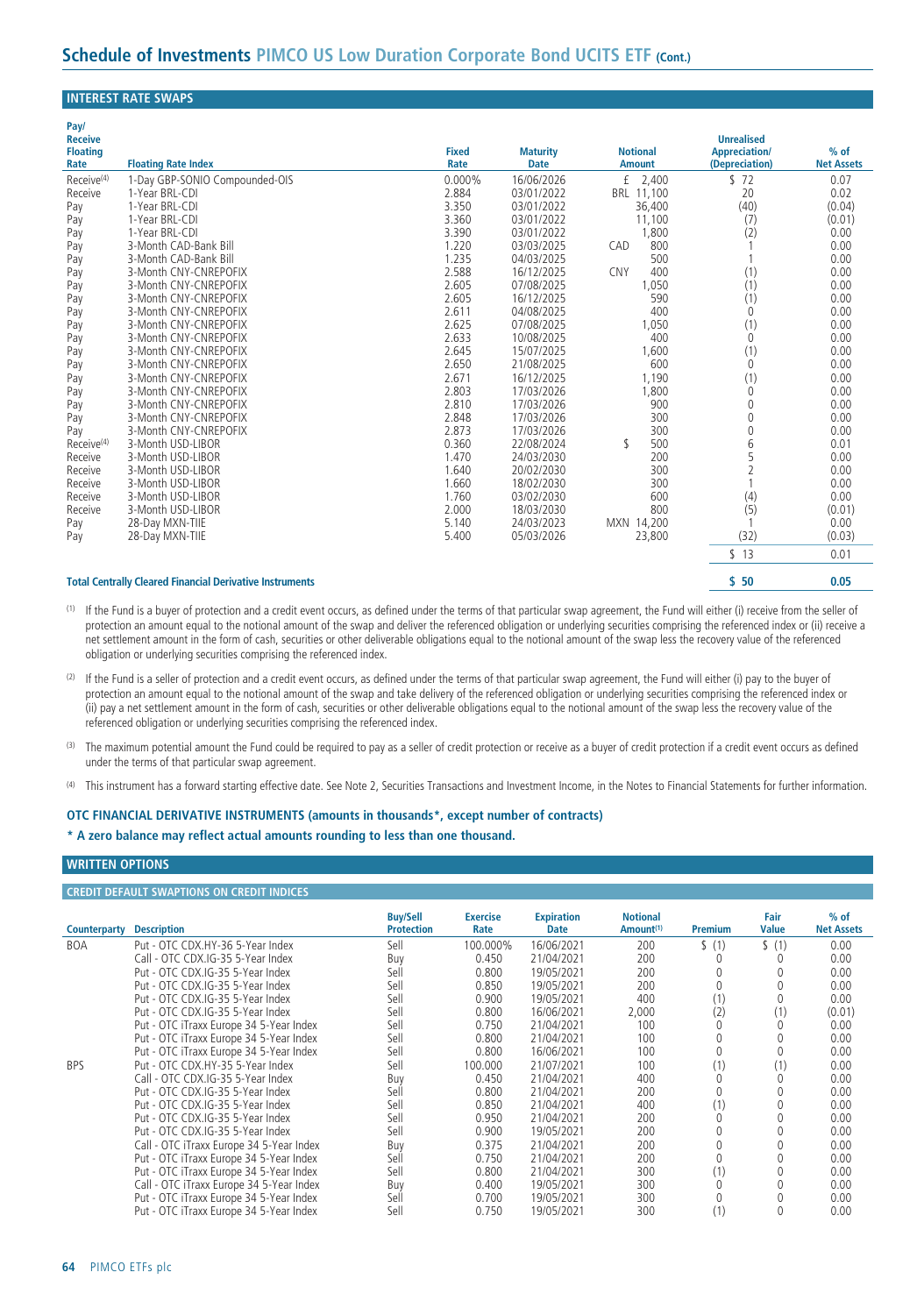| <b>Counterparty</b> | <b>Description</b>                                                                 | <b>Buy/Sell</b><br><b>Protection</b> | <b>Exercise</b><br>Rate | <b>Expiration</b><br><b>Date</b> | <b>Notional</b><br>Amount <sup>(1)</sup> | <b>Premium</b>              | Fair<br><b>Value</b> | $%$ of<br><b>Net Assets</b> |
|---------------------|------------------------------------------------------------------------------------|--------------------------------------|-------------------------|----------------------------------|------------------------------------------|-----------------------------|----------------------|-----------------------------|
| <b>BRC</b>          | Call - OTC iTraxx Europe 34 5-Year Index                                           | Buy                                  | 0.375%                  | 21/04/2021                       | 400                                      | \$<br>$\mathbf 0$           | \$0                  | 0.00                        |
|                     | Put - OTC iTraxx Europe 34 5-Year Index                                            | Sell                                 | 0.750                   | 21/04/2021                       | 600                                      | (1)                         | $\mathbf{0}$         | 0.00                        |
|                     | Put - OTC iTraxx Europe 34 5-Year Index                                            | Sell                                 | 0.800                   | 21/04/2021                       | 800                                      | (1)                         | $\mathbf{0}$         | 0.00                        |
|                     | Put - OTC iTraxx Europe 34 5-Year Index                                            | Sell                                 | 0.700                   | 19/05/2021                       | 600                                      | (1)                         | $\mathbf{0}$         | 0.00                        |
|                     | Put - OTC iTraxx Europe 34 5-Year Index                                            | Sell                                 | 0.750                   | 19/05/2021                       | 200                                      | $\Omega$                    | $\mathbf{0}$         | 0.00                        |
|                     | Put - OTC iTraxx Europe 34 5-Year Index                                            | Sell                                 | 0.800                   | 19/05/2021                       | 500                                      | (1)                         | $\overline{0}$       | 0.00                        |
|                     | Put - OTC iTraxx Europe 34 5-Year Index                                            | Sell                                 | 0.900                   | 19/05/2021                       | 100                                      | $\mathbf 0$                 | 0                    | 0.00                        |
|                     | Put - OTC iTraxx Europe 34 5-Year Index                                            | Sell                                 | 0.800                   | 16/06/2021                       | 400                                      | (1)                         | $\overline{0}$       | 0.00                        |
|                     | Put - OTC iTraxx Europe 34 5-Year Index                                            | Sell                                 | 0.850                   | 16/06/2021                       | 100                                      | $\mathbf{0}$                | $\Omega$             | 0.00                        |
|                     | Call - OTC iTraxx Europe 34 5-Year Index                                           | Buv                                  | 0.400                   | 21/07/2021                       | 400                                      | $\Omega$                    | (1)                  | 0.00                        |
|                     | Put - OTC iTraxx Europe 34 5-Year Index                                            | Sell                                 | 0.750                   | 21/07/2021                       | 400                                      | (1)                         | (1)                  | 0.00                        |
| <b>CBK</b>          | Put - OTC CDX.HY-35 5-Year Index                                                   | Sell                                 | 100.000                 | 21/04/2021                       | 100                                      | (1)                         | $\Omega$             | 0.00                        |
|                     | Put - OTC CDX.IG-35 5-Year Index                                                   | Sell                                 | 0.800                   | 19/05/2021                       | 1,000                                    | (1)                         | $\mathbf{0}$         | 0.00                        |
| DBL                 | Call - OTC CDX.IG-35 5-Year Index                                                  | Buy                                  | 0.450                   | 21/04/2021                       | 100                                      | $\mathbf 0$                 | $\mathbf{0}$         | 0.00                        |
| <b>DUB</b>          | Put - OTC CDX.IG-35 5-Year Index                                                   | Sell                                 | 0.750                   | 19/05/2021                       | 200                                      | $\mathbf{0}$                | 0                    | 0.00                        |
|                     | Put - OTC CDX.IG-35 5-Year Index                                                   | Sell                                 | 0.900                   | 16/06/2021                       | 300                                      | (1)                         | $\overline{0}$       | 0.00                        |
|                     | Put - OTC iTraxx Europe 34 5-Year Index                                            | Sell                                 | 0.750                   | 21/04/2021                       | 200                                      | $\mathbf{0}$                | 0                    | 0.00                        |
|                     | Call - OTC iTraxx Europe 34 5-Year Index                                           | Buy                                  | 0.400                   | 19/05/2021                       | 200                                      | $\mathbf{0}$                | 0                    | 0.00                        |
|                     | Put - OTC iTraxx Europe 34 5-Year Index                                            | Sell                                 | 0.700                   | 19/05/2021                       | 200                                      | $\mathbf 0$                 | $\mathbf{0}$         | 0.00                        |
|                     | Put - OTC iTraxx Europe 34 5-Year Index                                            | Sell                                 | 0.750                   | 19/05/2021                       | 100<br>100                               | $\mathbf{0}$<br>$\mathbf 0$ | $\overline{0}$       | 0.00<br>0.00                |
|                     | Put - OTC iTraxx Europe 34 5-Year Index<br>Put - OTC iTraxx Europe 34 5-Year Index | Sell<br>Sell                         | 0.800<br>0.850          | 19/05/2021<br>16/06/2021         | 100                                      | $\mathbf{0}$                | $\mathbf 0$<br>0     | 0.00                        |
| FBF                 | Put - OTC CDX.HY-35 5-Year Index                                                   | Sell                                 | 100.000                 | 16/06/2021                       | 100                                      | (1)                         | (1)                  | 0.00                        |
|                     | Call - OTC CDX.IG-35 5-Year Index                                                  | Buy                                  | 0.450                   | 16/06/2021                       | 200                                      | $\mathbf{0}$                | $\Omega$             | 0.00                        |
|                     | Put - OTC CDX.IG-35 5-Year Index                                                   | Sell                                 | 0.800                   | 16/06/2021                       | 200                                      | $\mathbf 0$                 | $\mathbf 0$          | 0.00                        |
|                     | Put - OTC CDX.IG-36 5-Year Index                                                   | Sell                                 | 0.850                   | 16/06/2021                       | 200                                      | $\mathbf 0$                 | $\mathbf{0}$         | 0.00                        |
| GST                 | Call - OTC CDX.IG-35 5-Year Index                                                  | Buy                                  | 0.450                   | 21/04/2021                       | 200                                      | $\mathbf{0}$                | $\mathbf{0}$         | 0.00                        |
|                     | Put - OTC CDX.IG-35 5-Year Index                                                   | Sell                                 | 0.800                   | 21/04/2021                       | 100                                      | $\mathbf{0}$                | $\mathbf{0}$         | 0.00                        |
|                     | Put - OTC CDX.IG-35 5-Year Index                                                   | Sell                                 | 0.850                   | 21/04/2021                       | 400                                      | (1)                         | $\Omega$             | 0.00                        |
|                     | Put - OTC CDX.IG-35 5-Year Index                                                   | Sell                                 | 0.750                   | 19/05/2021                       | 2,400                                    | (2)                         | (1)                  | 0.00                        |
|                     | Put - OTC CDX.IG-35 5-Year Index                                                   | Sell                                 | 0.900                   | 19/05/2021                       | 200                                      | $\mathbf{0}$                | $\mathbf{0}$         | 0.00                        |
|                     | Put - OTC CDX.IG-35 5-Year Index                                                   | Sell                                 | 0.950                   | 19/05/2021                       | 100                                      | $\mathbf 0$                 | $\mathbf{0}$         | 0.00                        |
|                     | Put - OTC CDX.IG-35 5-Year Index                                                   | Sell                                 | 1.050                   | 19/05/2021                       | 100                                      | 0                           | $\mathbf{0}$         | 0.00                        |
|                     | Put - OTC CDX.IG-36 5-Year Index                                                   | Sell                                 | 0.850                   | 16/06/2021                       | 200                                      | 0                           | $\mathbf{0}$         | 0.00                        |
|                     | Put - OTC CDX.IG-36 5-Year Index                                                   | Sell                                 | 0.900                   | 21/07/2021                       | 200                                      | $\mathbf 0$                 | $\mathbf{0}$         | 0.00                        |
|                     | Call - OTC iTraxx Europe 34 5-Year Index                                           | Buv                                  | 0.400                   | 19/05/2021                       | 100                                      | 0                           | 0                    | 0.00                        |
|                     | Put - OTC iTraxx Europe 34 5-Year Index                                            | Sell                                 | 0.700                   | 19/05/2021                       | 100                                      | $\mathbf 0$                 | $\mathbf{0}$         | 0.00                        |
|                     | Put - OTC iTraxx Europe 34 5-Year Index                                            | Sell                                 | 0.750                   | 19/05/2021                       | 200                                      | $\mathbf 0$                 | $\mathbf{0}$         | 0.00                        |
|                     | Put - OTC iTraxx Europe 34 5-Year Index                                            | Sell                                 | 0.800                   | 16/06/2021                       | 200                                      | 0                           | $\mathbf{0}$         | 0.00                        |
|                     | Put - OTC iTraxx Europe 34 5-Year Index                                            | Sell                                 | 0.850                   | 16/06/2021                       | 100                                      | $\mathbf{0}$                | $\mathbf{0}$         | 0.00                        |
|                     | Put - OTC iTraxx Europe 34 5-Year Index                                            | Sell                                 | 0.750                   | 21/07/2021                       | 200                                      | $\mathbf{0}$                | $\mathbf{0}$         | 0.00                        |
| <b>JPM</b>          | Put - OTC CDX.HY-35 5-Year Index                                                   | Sell                                 | 103.000                 | 19/05/2021                       | 100                                      | (1)                         | $\mathbf{0}$         | 0.00                        |
|                     | Put - OTC CDX.IG-35 5-Year Index                                                   | Sell                                 | 0.750                   | 19/05/2021                       | 200                                      | $\mathbf{0}$                | $\Omega$             | 0.00                        |
|                     | Put - OTC CDX.IG-35 5-Year Index                                                   | Sell                                 | 0.900                   | 19/05/2021                       | 200                                      | $\mathbf{0}$                | $\mathbf{0}$         | 0.00                        |
|                     | Put - OTC CDX.IG-36 5-Year Index                                                   | Sell                                 | 0.900                   | 21/07/2021                       | 100                                      | $\mathbf{0}$                | $\mathbf{0}$         | 0.00                        |
| <b>MYC</b>          | Put - OTC CDX.IG-35 5-Year Index                                                   | Sell                                 | 0.800                   | 19/05/2021                       | 200                                      | $\mathbf{0}$                | $\mathbf 0$          | 0.00                        |
|                     | Put - OTC iTraxx Europe 34 5-Year Index                                            | Sell                                 | 0.750                   | 21/04/2021                       | 300                                      | (1)                         | $\Omega$             | 0.00                        |
|                     | Put - OTC iTraxx Europe 34 5-Year Index                                            | Sell                                 | 0.900                   | 19/05/2021                       | 100                                      | $\mathbf{0}$                | $\mathbf{0}$         | 0.00                        |
|                     |                                                                                    |                                      |                         |                                  |                                          | \$ (23)                     | \$ (7)               | (0.01)                      |

### **OPTIONS ON SECURITIES**

| Counterparty | <b>Description</b>                                                       | <b>Exercise</b><br><b>Price</b> | <b>Expiration</b><br>Date | <b>Notional</b><br>Amount <sup>(1)</sup> | <b>Premium</b> | Fair<br><b>Value</b> | $%$ of<br><b>Net Assets</b> |
|--------------|--------------------------------------------------------------------------|---------------------------------|---------------------------|------------------------------------------|----------------|----------------------|-----------------------------|
| <b>FAR</b>   | Put - OTC Uniform Mortgage-Backed Security, TBA                          |                                 |                           |                                          |                |                      |                             |
|              | 2.000% due 01/05/2051                                                    | \$<br>99.547                    | 06/05/2021                | 200                                      | (1)<br>\$      | (2)<br>\$            | 0.00                        |
|              | Put - OTC Uniform Mortgage-Backed Security, TBA<br>2.500% due 01/05/2051 | 101.547                         | 06/05/2021                | 200                                      | (1)            | (1)                  | 0.00                        |
|              | Put - OTC Uniform Mortgage-Backed Security, TBA                          |                                 |                           |                                          |                |                      |                             |
|              | 2.500% due 01/05/2051                                                    | 102.250                         | 06/05/2021                | 200                                      | (1)            | (1)                  | 0.00                        |
| <b>JPM</b>   | Put - OTC Uniform Mortgage-Backed Security, TBA                          |                                 |                           |                                          |                |                      |                             |
|              | 2.000% due 01/04/2051                                                    | 99.875                          | 07/04/2021                | 800                                      | (3)            | (3)                  | (0.01)                      |
|              | Put - OTC Uniform Mortgage-Backed Security, TBA                          |                                 |                           |                                          |                |                      |                             |
|              | 2.000% due 01/04/2051                                                    | 100.078                         | 07/04/2021                | 200                                      | (1)            | (1)                  | 0.00                        |
|              | Put - OTC Uniform Mortgage-Backed Security, TBA                          |                                 |                           |                                          |                |                      |                             |
|              | 2.000% due 01/04/2051                                                    | 101.484                         | 07/04/2021                | 1.000                                    | (2)            | (17)                 | (0.02)                      |
|              | Put - OTC Uniform Mortgage-Backed Security, TBA                          |                                 |                           |                                          |                |                      |                             |
|              | 2.000% due 01/05/2051                                                    | 99.891                          | 06/05/2021                | 200                                      | (1)            | (2)                  | 0.00                        |
|              | Put - OTC Uniform Mortgage-Backed Security, TBA                          |                                 |                           |                                          |                |                      |                             |
|              | 2.000% due 01/05/2051                                                    | 100.750                         | 06/05/2021                | 900                                      | (6)            | (13)                 | (0.01)                      |
|              | Call - OTC Uniform Mortgage-Backed Security, TBA                         |                                 |                           |                                          |                |                      |                             |
|              | 2.000% due 01/05/2051                                                    | 101.891                         | 06/05/2021                | 200                                      | (1)            | $\Omega$             | 0.00                        |
|              | Put - OTC Uniform Mortgage-Backed Security, TBA<br>2.500% due 01/05/2051 | 101.789                         | 06/05/2021                | 100                                      | $\mathbf{0}$   | $\Omega$             | 0.00                        |
|              | Put - OTC Uniform Mortgage-Backed Security, TBA                          |                                 |                           |                                          |                |                      |                             |
|              | 3.000% due 01/06/2051                                                    | 103.742                         | 07/06/2021                | 1,000                                    | (4)            | (3)                  | 0.00                        |
|              |                                                                          |                                 |                           |                                          |                |                      |                             |
|              |                                                                          |                                 |                           |                                          | (21)           | \$ (43)              | (0.04)                      |

(1) Notional Amount represents the number of contracts.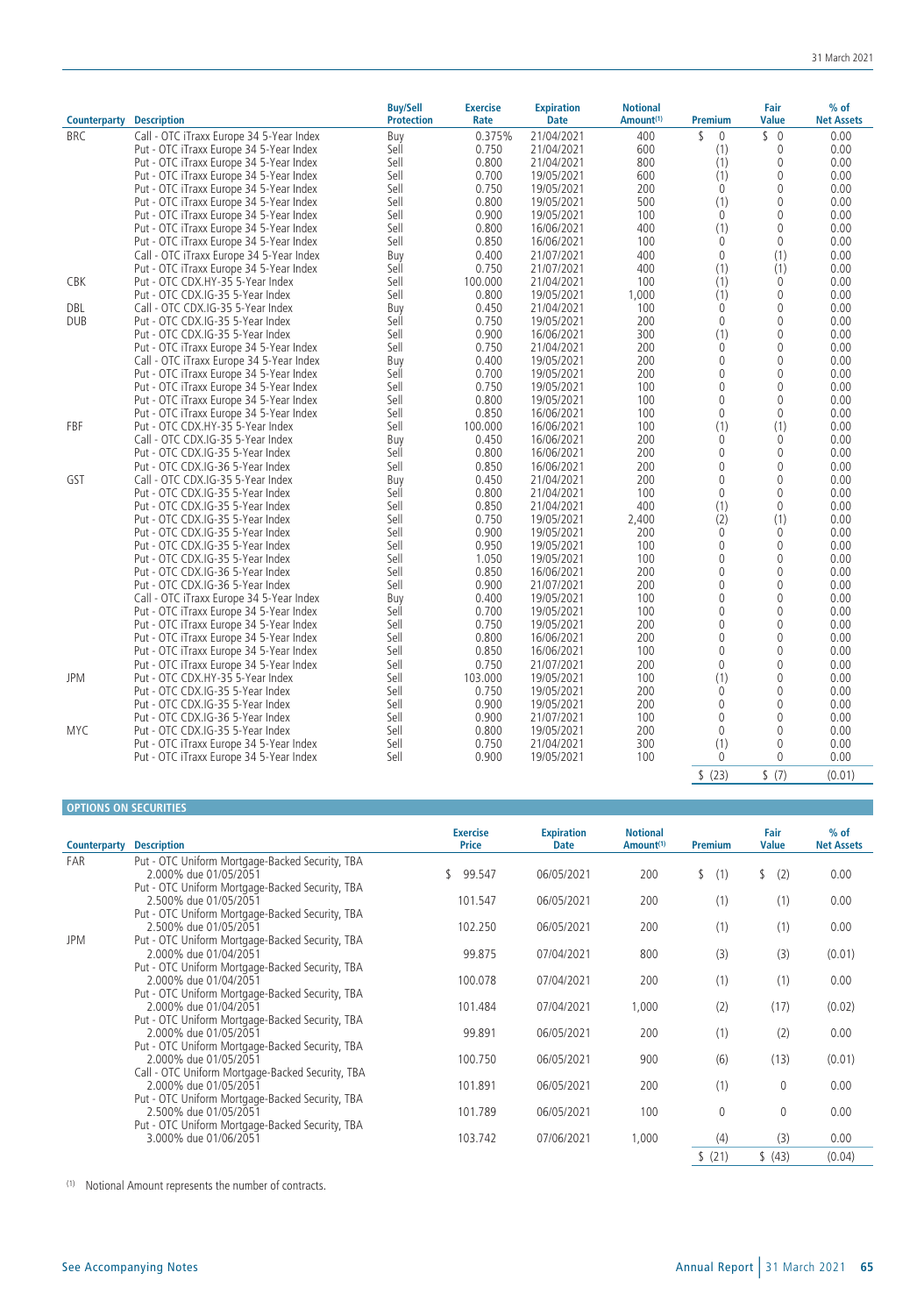## **Schedule of Investments PIMCO US Low Duration Corporate Bond UCITS ETF (Cont.)**

### **CREDIT DEFAULT SWAPS ON CORPORATE, SOVEREIGN AND U.S. MUNICIPAL ISSUES - SELL PROTECTION(1)**

| Counterparty | <b>Reference Entity</b>     | <b>Fixed Deal</b><br><b>Receive Rate</b> | <b>Maturity</b><br><b>Date</b> | <b>Notional</b><br>Amount <sup>(2)</sup> | <b>Premiums</b><br>Paid/(Received) | <b>Unrealised</b><br><b>Appreciation/</b><br>(Depreciation) | Fair<br><b>Value</b> | % of<br><b>Net Assets</b> |
|--------------|-----------------------------|------------------------------------------|--------------------------------|------------------------------------------|------------------------------------|-------------------------------------------------------------|----------------------|---------------------------|
| <b>BRC</b>   | Petroleos Mexicanos         | $0.000\%$                                | 20/06/2022                     | 100                                      | (4)                                |                                                             |                      | 0.00                      |
|              | Springleaf Finance Corp.    | 5.000                                    | 20/06/2022                     | 100                                      |                                    | (3                                                          |                      | 0.01                      |
| GST          | Petroleos Mexicanos         | 1.000                                    | 20/06/2022                     | 200                                      | (8)                                |                                                             | (3)                  | (0.01)                    |
| <b>HUS</b>   | Petrobras Global Finance BV | 1.000                                    | 20/06/2022                     | 100                                      | (9)                                | Ω                                                           |                      | 0.00                      |
| JPM          | AP Moller - Maersk A/S      | 1.000                                    | 20/06/2022                     | $\epsilon$ 200                           |                                    |                                                             |                      | 0.00                      |
|              |                             |                                          |                                |                                          | (14)                               |                                                             |                      | 0.00                      |

### **CREDIT DEFAULT SWAPS ON CREDIT INDICES - SELL PROTECTION(1)**

| Counterparty      | <b>Index/Tranches</b>                      | <b>Fixed Deal</b><br><b>Receive Rate</b> | <b>Maturity</b><br><b>Date</b> | <b>Notional</b><br>Amount <sup>(2)</sup> | <b>Premiums</b><br>Paid/ (Received) | <b>Unrealised</b><br>Appreciation/<br>(Depreciation) | Fair<br><b>Value</b> | $%$ of<br><b>Net Assets</b> |
|-------------------|--------------------------------------------|------------------------------------------|--------------------------------|------------------------------------------|-------------------------------------|------------------------------------------------------|----------------------|-----------------------------|
| FBF<br><b>MYC</b> | CMBX.NA.AAA.8 Index<br>CMBX.NA.AAA.8 Index | 0.500%<br>0.500                          | 17/10/2057<br>17/10/2057       | 100<br>100                               | (5)<br>(6)                          | b                                                    |                      | 0.00<br>0.00                |
|                   |                                            |                                          |                                |                                          | (11)                                |                                                      |                      | 0.00                        |

(1) If the Fund is a seller of protection and a credit event occurs, as defined under the terms of that particular swap agreement, the Fund will either (i) pay to the buyer of protection an amount equal to the notional amount of the swap and take delivery of the referenced obligation or underlying securities comprising the referenced index or (ii) pay a net settlement amount in the form of cash, securities or other deliverable obligations equal to the notional amount of the swap less the recovery value of the referenced obligation or underlying securities comprising the referenced index.

(2) The maximum potential amount the Fund could be required to pay as a seller of credit protection or receive as a buyer of credit protection if a credit event occurs as defined under the terms of that particular swap agreement.

### **FORWARD FOREIGN CURRENCY CONTRACTS**

| Counterparty | <b>Settlement</b><br><b>Month</b> | <b>Currency to</b><br>be Delivered | <b>Currency to</b><br>be Received | <b>Unrealised</b><br><b>Appreciation</b> | <b>Unrealised</b><br>(Depreciation) | <b>Net Unrealised</b><br><b>Appreciation/</b><br>(Depreciation) | $%$ of<br><b>Net Assets</b> |
|--------------|-----------------------------------|------------------------------------|-----------------------------------|------------------------------------------|-------------------------------------|-----------------------------------------------------------------|-----------------------------|
| <b>BOA</b>   | 04/2021                           | <b>BRL</b><br>2,022                | \$<br>355                         | 0                                        | (3)                                 | (3)<br>\$                                                       | 0.00                        |
|              | 04/2021                           | 985<br>£                           | 1,395                             | 36                                       | 0                                   | 36                                                              | 0.04                        |
|              | 04/2021                           | ¥<br>8,200                         | 77                                | 3                                        | 0                                   | 3                                                               | 0.00                        |
|              | 04/2021                           | 368                                | 2,022<br><b>BRL</b>               | 0                                        | (10)                                | (10)                                                            | (0.01)                      |
|              | 04/2021                           | 23                                 | 1.789<br><b>RUB</b>               |                                          | 0                                   | $\Omega$                                                        | 0.00                        |
|              | 05/2021                           | CAD<br>782                         | 616<br>S                          |                                          | (6)                                 | (6)                                                             | (0.01)                      |
|              | 05/2021                           | 32                                 | 2,362<br><b>RUB</b>               |                                          | (1)                                 | (1)                                                             | 0.00                        |
|              | 06/2021                           | 14                                 | 1,025                             |                                          | 0                                   | 0                                                               | 0.00                        |
| <b>BRC</b>   | 05/2021                           | 357                                | 7,289<br><b>MXN</b>               |                                          | (2)                                 | (2)                                                             | 0.00                        |
| CBK          | 05/2021                           | 20                                 | 1,496<br><b>RUB</b>               |                                          | 0                                   | $\mathbf{0}$                                                    | 0.00                        |
|              | 06/2021                           | 63                                 | 4,727                             | 0                                        | (2)                                 | $\binom{2}{6}$                                                  | 0.00                        |
| <b>DUB</b>   | 04/2021                           | <b>BRL</b><br>1,736                | $\mathsf S$<br>313                | 6                                        | 0                                   |                                                                 | 0.01                        |
|              | 04/2021                           | 305                                | <b>BRL</b><br>1,736               | 3                                        | 0                                   | 3                                                               | 0.00                        |
|              | 05/2021                           | 313                                | 1,736                             | 0                                        | (6)                                 | (6)                                                             | (0.01)                      |
| GLM          | 04/2021                           | 73                                 | 5,525<br><b>RUB</b>               | 0                                        | 0                                   | 0                                                               | 0.00                        |
|              | 05/2021                           | 17                                 | 1,261                             | 0                                        | 0                                   | 0                                                               | 0.00                        |
| <b>HUS</b>   | 04/2021                           | €<br>342                           | $\mathsf S$<br>413                | 11                                       | 0                                   | 11                                                              | 0.01                        |
|              | 05/2021                           | \$<br>38                           | 2,814<br><b>RUB</b>               | $\mathbf 0$                              | (1)                                 | (1)                                                             | 0.00                        |
|              | 06/2021                           | 15                                 | 1,144                             |                                          | 0                                   | $\Omega$                                                        | 0.00                        |
|              | 06/2021                           | 72                                 | ZAR<br>1,113                      |                                          |                                     |                                                                 | 0.00                        |
| <b>MYI</b>   | 04/2021                           | ¥<br>54,900                        | \$<br>498                         |                                          | 0                                   |                                                                 | 0.00                        |
|              | 04/2021                           | <b>MXN</b><br>648                  | 31                                |                                          | (1)                                 | (1)                                                             | 0.00                        |
|              | 05/2021                           | 498<br>\$                          | 54,900<br>¥                       |                                          | (1)                                 | (1)                                                             | 0.00                        |
| SCX          | 04/2021                           | 1,355                              | 985<br>£                          |                                          | 0                                   | 4                                                               | 0.00                        |
|              | 05/2021                           | £<br>985                           | \$<br>1.355                       |                                          | (4)                                 | (4)                                                             | 0.00                        |
|              | 06/2021                           | $\mathsf{\$}$<br>244               | <b>INR</b><br>18,162              |                                          | $\Omega$                            | $\overline{2}$                                                  | 0.00                        |
| SOG          | 04/2021                           | 597                                | ¥<br>63,100                       |                                          | (27)                                | $(2\bar{7})$                                                    | (0.02)                      |
| SSB          | 04/2021                           | <b>BRL</b><br>286                  | 53<br>\$                          |                                          | 0                                   | 2                                                               | 0.00                        |
| <b>UAG</b>   | 04/2021                           | 25<br>S                            | 1,920<br><b>RUB</b>               |                                          | 0                                   | $\mathbf 0$                                                     | 0.00                        |
|              | 05/2021                           | 17                                 | 1,299                             |                                          | 0                                   | $\theta$                                                        | 0.00                        |
|              | 06/2021                           | 31                                 | 2,337                             | 0                                        | (1)                                 | (1)                                                             | 0.00                        |
|              |                                   |                                    |                                   | \$70                                     | \$ (65)                             | 5<br>\$                                                         | 0.01                        |
|              |                                   |                                    |                                   |                                          |                                     |                                                                 |                             |

### **HEDGED FORWARD FOREIGN CURRENCY CONTRACTS**

As at 31 March 2021, the CHF (Hedged) Accumulation had the following forward foreign currency contracts outstanding:

| Counterparty | <b>Settlement</b><br><b>Month</b> | <b>Currency to</b><br>be Delivered | <b>Currency to</b><br>be Received | <b>Unrealised</b><br>Appreciation | <b>Unrealised</b><br>(Depreciation) | <b>Net Unrealised</b><br><b>Appreciation/</b><br>(Depreciation) | $%$ of<br><b>Net Assets</b> |
|--------------|-----------------------------------|------------------------------------|-----------------------------------|-----------------------------------|-------------------------------------|-----------------------------------------------------------------|-----------------------------|
| <b>BPS</b>   | 04/2021<br>04/2021                | 2,648<br>CHF<br>2.787              | 2,816<br>2.521<br>CHF             |                                   | (108)                               | (108)                                                           | 0.00<br>(0.11)              |
|              | 05/2021                           | 2,818                              | 2,648                             |                                   |                                     |                                                                 | 0.00                        |
| <b>BRC</b>   | 04/2021                           | CHF.<br>22                         | 24                                |                                   |                                     |                                                                 | 0.00                        |
| GLM          | 04/2021                           | 2.933                              | 2.651<br>CHF                      |                                   | (117)                               | (117)                                                           | (0.11)                      |
| <b>HUS</b>   | 04/2021                           | 2.515<br>CHF                       | 2,669                             |                                   | (3)                                 |                                                                 | 0.00                        |
|              | 05/2021                           | 2,671                              | 2.515<br>CHF                      |                                   |                                     |                                                                 | 0.00                        |
| SSB          | 04/2021                           | 2,384<br>CHF                       | 2.528                             |                                   | 5)                                  |                                                                 | (0.01)                      |
|              | 05/2021                           | 2.530                              | CHF<br>2.384                      |                                   |                                     |                                                                 | 0.01                        |
| <b>UAG</b>   | 04/2021                           | 2,648                              | 2,396                             |                                   | (102)                               | (102)                                                           | (0.10)                      |
|              |                                   |                                    |                                   |                                   | \$ (338)                            | \$ (327)                                                        | (0.32)                      |
|              |                                   |                                    |                                   |                                   |                                     |                                                                 |                             |

#### **Total OTC Financial Derivative Instruments \$ (367) (0.36)**

**66** PIMCO ETFs plc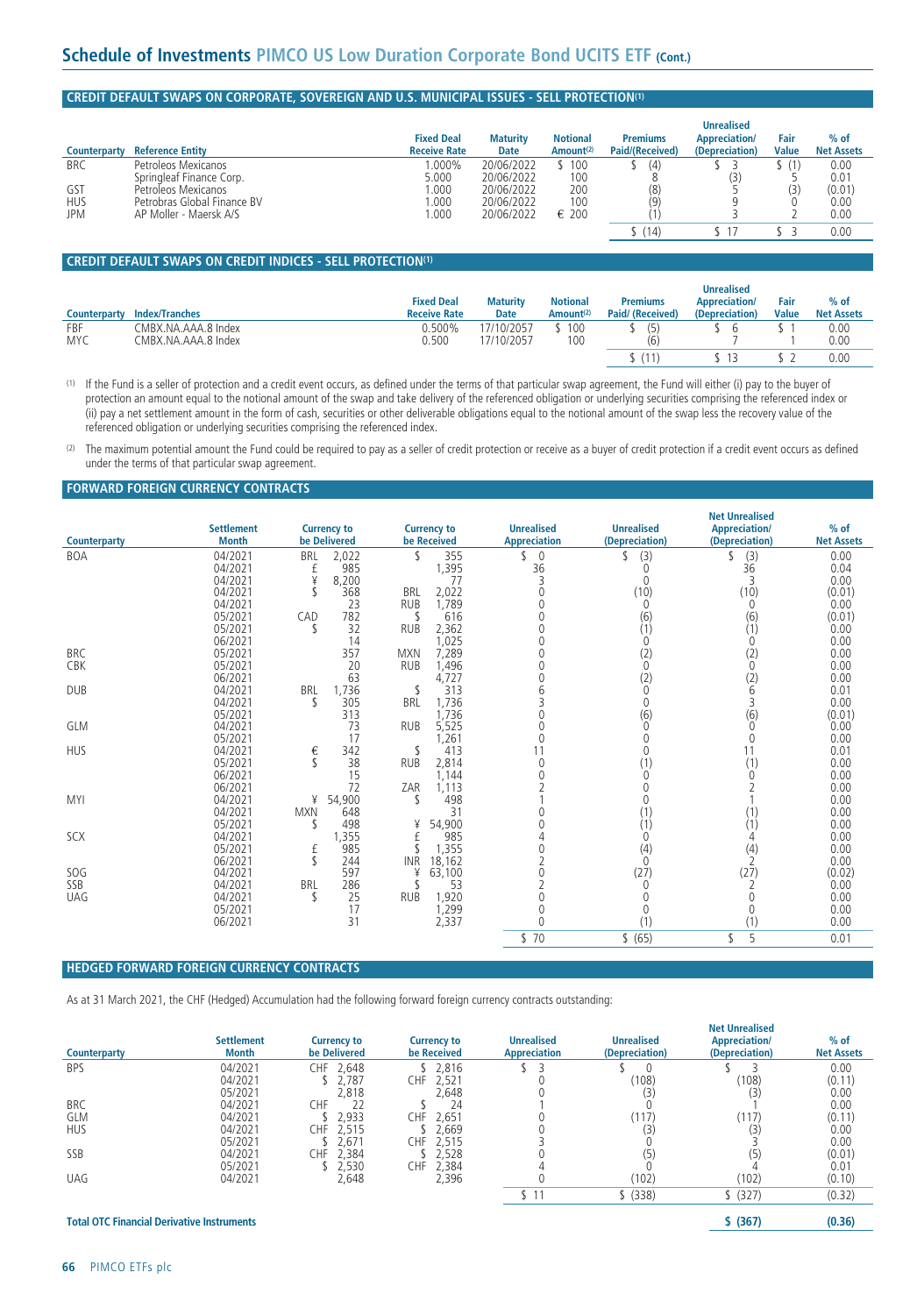### **SECURITIES SOLD SHORT**

|    | PAR<br>(000S) | FAIR<br>VALUE<br>(000S) | % OF<br><b>NET</b><br><b>ASSETS</b> |
|----|---------------|-------------------------|-------------------------------------|
|    |               |                         |                                     |
| S. | 400           | (398)                   | (0.39)                              |
|    |               | (398)                   | (0.39)                              |
|    |               | (1, 713)                | 101.68<br>(1.68)<br>100.00          |
|    |               |                         | \$103,378<br>\$101,665              |

### NOTES TO SCHEDULE OF INVESTMENTS (amounts in thousands\*):

**\* A zero balance may reflect actual amounts rounding to less than one thousand.**

**^ Security is in default.**

**(a) When-issued security.**

**(b) Zero coupon security.**

**(c) Coupon represents a yield to maturity.**

**(d) Principal amount of security is adjusted for inflation.**

**(e) Contingent convertible security.**

**(f) Restricted Securities:**

| <b>Issuer Description</b>        | Coupon        | <b>Maturity</b><br><b>Date</b> | <b>Acquisition</b><br><b>Date</b> | Cost       | Fair<br><b>Value</b> | $%$ of<br><b>Net Assets</b> |
|----------------------------------|---------------|--------------------------------|-----------------------------------|------------|----------------------|-----------------------------|
| Deutsche Bank AG<br>Oracle Corp. | .447%<br>.650 | 01/04/2025<br>25/03/2026       | 30/03/2021<br>22/03/2021          | 500<br>600 | 500<br>605           | 0.49<br>0.59                |
|                                  |               |                                |                                   | .100       | 1.105                | 1.08                        |

**Cash of \$1,623 has been pledged as collateral for exchange-traded and centrally cleared financial derivative instruments as at 31 March 2021.**

**Fair Value Measurements(1)**

The following is a summary of the fair valuations according to the inputs used as at 31 March 2021 in valuing the Fund's assets and liabilities:

|                                                 | <b>Ouoted Prices</b><br>in Active Markets<br>for Identical Investments | <b>Significant Other</b><br><b>Observable Inputs</b> | <b>Significant</b><br><b>Unobservable Inputs</b> |                   |
|-------------------------------------------------|------------------------------------------------------------------------|------------------------------------------------------|--------------------------------------------------|-------------------|
| Category <sup>(2)</sup>                         | (Level 1)                                                              | (Level 2)                                            | (Level 3)                                        | <b>Fair Value</b> |
| Transferable Securities                         |                                                                        | \$104.173                                            |                                                  | \$104,173         |
| Financial Derivative Instruments <sup>(3)</sup> | (80)                                                                   | (317)                                                |                                                  | (397)             |
| Securities Sold Short                           |                                                                        | (398)                                                |                                                  | (398)             |
| <b>Totals</b>                                   | (80)                                                                   | \$103.458                                            |                                                  | \$103.378         |

The following is a summary of the fair valuations according to the inputs used as at 31 March 2020 in valuing the Fund's assets and liabilities:

|                                                 | <b>Quoted Prices</b><br>in Active Markets<br>for Identical Investments | <b>Significant Other</b><br><b>Observable Inputs</b> | <b>Significant</b><br><b>Unobservable Inputs</b> |                   |
|-------------------------------------------------|------------------------------------------------------------------------|------------------------------------------------------|--------------------------------------------------|-------------------|
| Category <sup>(2)</sup>                         | (Level 1)                                                              | (Level 2)                                            | (Level 3)                                        | <b>Fair Value</b> |
| Transferable Securities                         |                                                                        | \$152.406                                            |                                                  | \$152,406         |
| Repurchase Agreements                           |                                                                        | 4,616                                                |                                                  | 4,616             |
| Financial Derivative Instruments <sup>(3)</sup> | 663                                                                    | (476)                                                |                                                  | 188               |
| <b>Totals</b>                                   | \$ 663                                                                 | \$156.546                                            |                                                  | \$157.210         |

(1) See Note 3 in the Notes to Financial Statements for additional information.

(2) Refer to the Schedule of Investments for additional information.

(3) Financial Derivative Instruments may include open futures contracts, swap agreements, written options, purchased options and forward foreign currency contracts.

#### **Collateral (Received)/Pledged for OTC Financial Derivative Instruments**

The following is a summary by counterparty of the fair value of OTC financial derivative instruments and collateral (received)/pledged as at 31 March 2021:

| Counterparty | <b>Total Fair Value</b><br>of OTC Derivatives | <b>Collateral</b><br>(Received)/Pledged | <b>Net</b><br>Exposures <sup>(1)</sup> |
|--------------|-----------------------------------------------|-----------------------------------------|----------------------------------------|
|              |                                               |                                         |                                        |
| <b>BOA</b>   |                                               |                                         |                                        |
| <b>BPS</b>   | (109)                                         |                                         | (109)                                  |
| <b>BRC</b>   |                                               |                                         |                                        |
| <b>CBK</b>   | lZ.                                           |                                         | lΖ.                                    |
| <b>DUB</b>   |                                               |                                         |                                        |
| FAR          | (4)                                           |                                         | (4)                                    |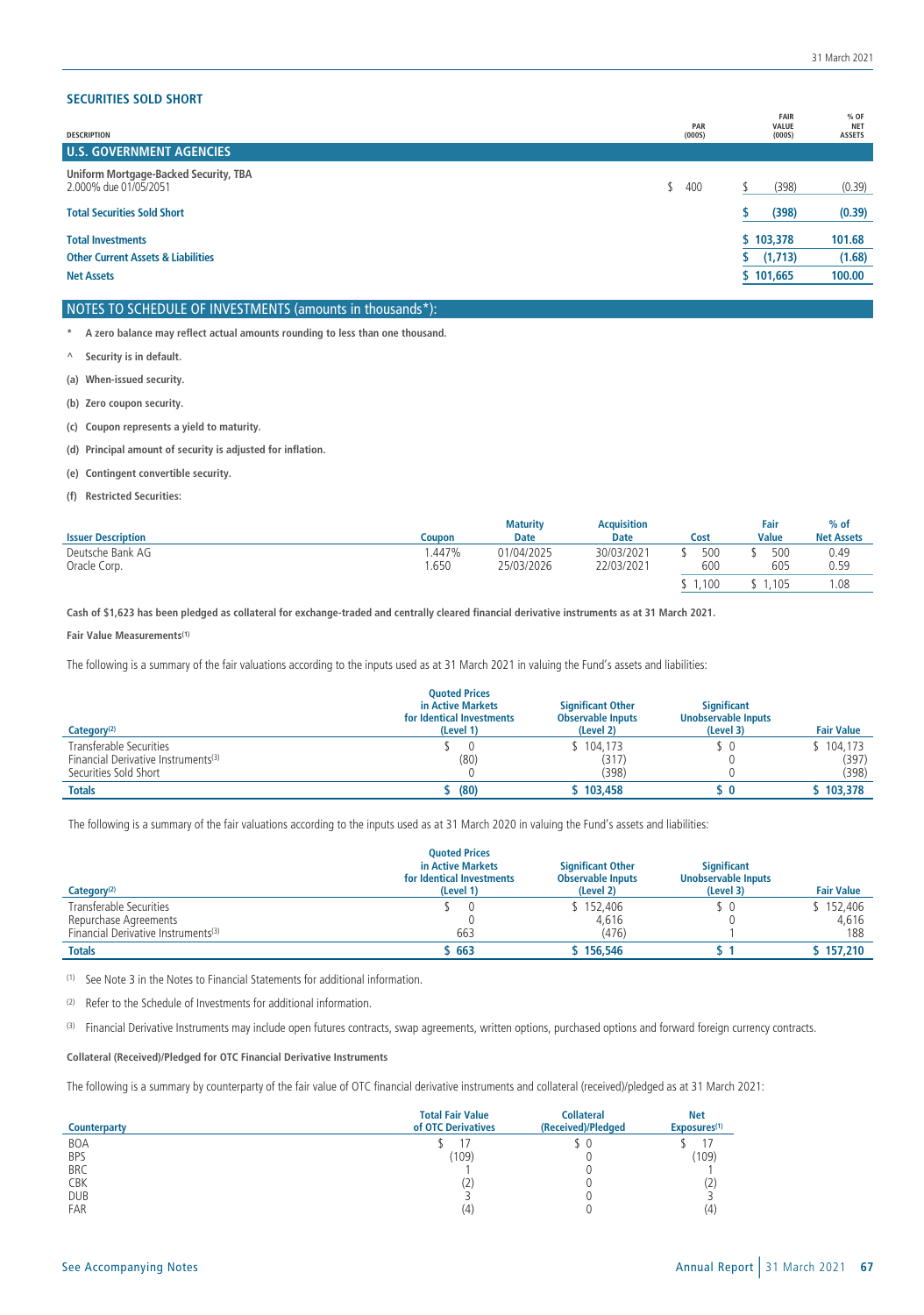## **Schedule of Investments PIMCO US Low Duration Corporate Bond UCITS ETF (Cont.)** 31 March 2021

| <b>Counterparty</b> | <b>Total Fair Value</b><br>of OTC Derivatives | <b>Collateral</b><br>(Received)/Pledged | <b>Net</b><br>Exposures <sup>(1)</sup> |
|---------------------|-----------------------------------------------|-----------------------------------------|----------------------------------------|
| <b>GLM</b>          | \$(117)                                       |                                         | \$(117)                                |
| GST                 | (4)                                           |                                         |                                        |
| <b>HUS</b>          |                                               |                                         |                                        |
| <b>JPM</b>          | (37)                                          |                                         | (37)                                   |
| <b>MYC</b>          |                                               |                                         |                                        |
| <b>MYI</b>          |                                               |                                         |                                        |
| <b>SCX</b>          |                                               |                                         |                                        |
| SO <sub>G</sub>     | (27)                                          |                                         | 27                                     |
| SSB                 |                                               |                                         |                                        |
| <b>UAG</b>          | (103)                                         |                                         | (103)                                  |

(1) Net exposure represents the net receivable/(payable) that would be due from/to the counterparty in the event of default. See Note 16, Financial Risks, in the Notes to Financial Statements for more information regarding credit and counterparty risk.

### **Comparative Information**

The following is a summary of the comparative information for Schedule of Investments as at 31 March 2021:

|                                                                 | 31-Mar-2021 (%) | 31-Mar-2020 (%) |
|-----------------------------------------------------------------|-----------------|-----------------|
| Transferable securities admitted to official stock exchange     | 50.35           | 65.88           |
| Transferable securities dealt in on another regulated market*   | 48.34           | 39.11           |
| Other transferable securities                                   | 3.77            | N/A             |
| Repurchase agreements                                           | N/A             | 3.18            |
| Financial derivative instruments dealt in on a regulated market | (0.08)          | 0.45            |
| Centrally cleared financial derivative instruments              | 0.05            | (0.14)          |
| OTC financial derivative instruments                            | (0.36)          | (0.18)          |
| Reverse repurchase agreements                                   | N/A             | (7.45)          |
| Securities sold short                                           | (0.39)          | N/A             |

\* As per the list of markets set out in appendix 2 to the Prospectus which meet UCITS regulated market criteria.

The Fund's investment portfolio is concentrated in the following segments as at 31 March 2021:

| Investments, at fair value                                                               | 31-Mar-2021 (%) | 31-Mar-2020 (%) |
|------------------------------------------------------------------------------------------|-----------------|-----------------|
| Australia                                                                                | 0.74            | 4.45            |
| Bermuda                                                                                  | 2.03            | 1.93            |
| <b>Brazil</b>                                                                            | 0.60            | 0.38            |
| Canada                                                                                   | 1.09            | 1.54            |
| Cayman Islands                                                                           | 3.66            | 3.48            |
| Chile                                                                                    | N/A             | 0.28            |
| China                                                                                    | 0.50            | 0.62            |
| Denmark                                                                                  | 1.91            | 1.84            |
| France                                                                                   | 1.24            | 0.35            |
| Germany                                                                                  | 0.91            | 1.14            |
| Guernsey, Channel Islands                                                                | 0.14            | 0.14            |
| Hong Kong                                                                                | N/A             | 0.70            |
| India                                                                                    | 0.20            | 0.46            |
| Ireland                                                                                  | 5.24            | 4.45            |
| Italy                                                                                    | 0.51            | 0.42            |
| Japan                                                                                    | 8.69            | 5.32            |
| Luxembourg                                                                               | 1.34            | 0.94            |
| Mauritius                                                                                | 0.20            | 0.12            |
| Mexico                                                                                   | 0.32            | 0.21            |
| Netherlands                                                                              | 2.03            | 4.70            |
| Russia                                                                                   | 0.42            | 0.28            |
| Singapore                                                                                | 1.22            | 1.69            |
| South Korea                                                                              | 0.20            | N/A             |
| Spain                                                                                    | 0.59            | N/A             |
| Switzerland                                                                              | 2.12            | 1.38            |
| Ukraine                                                                                  | 0.10            | 0.07            |
| United Kingdom                                                                           | 4.39            | 4.71            |
| <b>United States</b>                                                                     | 54.39           | 63.39           |
| Short-Term Instruments                                                                   | 7.68            | N/A             |
| Repurchase Agreements                                                                    | N/A             | 3.18            |
| Financial Derivative Instruments Dealt in on a Regulated Market                          |                 |                 |
| Futures                                                                                  | (0.08)          | 0.45            |
| <b>Written Options</b>                                                                   |                 |                 |
| Options on Exchange-Traded Futures Contracts                                             | 0.00            | N/A             |
| Centrally Cleared Financial Derivative Instruments                                       |                 |                 |
| Credit Default Swaps on Corporate, Sovereign and U.S. Municipal Issues - Buy Protection  | 0.00            | 0.00            |
| Credit Default Swaps on Corporate, Sovereign and U.S. Municipal Issues - Sell Protection | 0.04            | (0.04)          |
| Credit Default Swaps on Credit Indices - Buy Protection                                  | N/A             | 0.17            |
| Credit Default Swaps on Credit Indices - Sell Protection                                 | N/A             | (0.06)          |
| Interest Rate Swaps<br>OTC Financial Derivative Instruments                              | 0.01            | (0.21)          |
| <b>Purchased Options</b>                                                                 |                 |                 |
| Interest Rate Swaptions                                                                  | N/A             | 0.01            |
| <b>Written Options</b>                                                                   |                 |                 |
| Credit Default Swaptions on Credit Indices                                               | (0.01)          | (0.07)          |
| Interest Rate Swaptions                                                                  | N/A             | (0.01)          |
| Options on Securities                                                                    | (0.04)          | N/A             |
| Credit Default Swaps on Corporate, Sovereign and U.S. Municipal Issues - Sell Protection | 0.00            | (0.04)          |
| Credit Default Swaps on Credit Indices - Sell Protection                                 | 0.00            | 0.00            |
| Forward Foreign Currency Contracts                                                       | 0.01            | (0.03)          |
| Hedged Forward Foreign Currency Contracts                                                | (0.32)          | (0.04)          |
| Securities Sold Short                                                                    | (0.39)          | N/A             |
| Other Current Assets & Liabilities                                                       | (1.68)          | (8.30)          |
|                                                                                          |                 |                 |
| Net Assets                                                                               | 100.00          | 100.00          |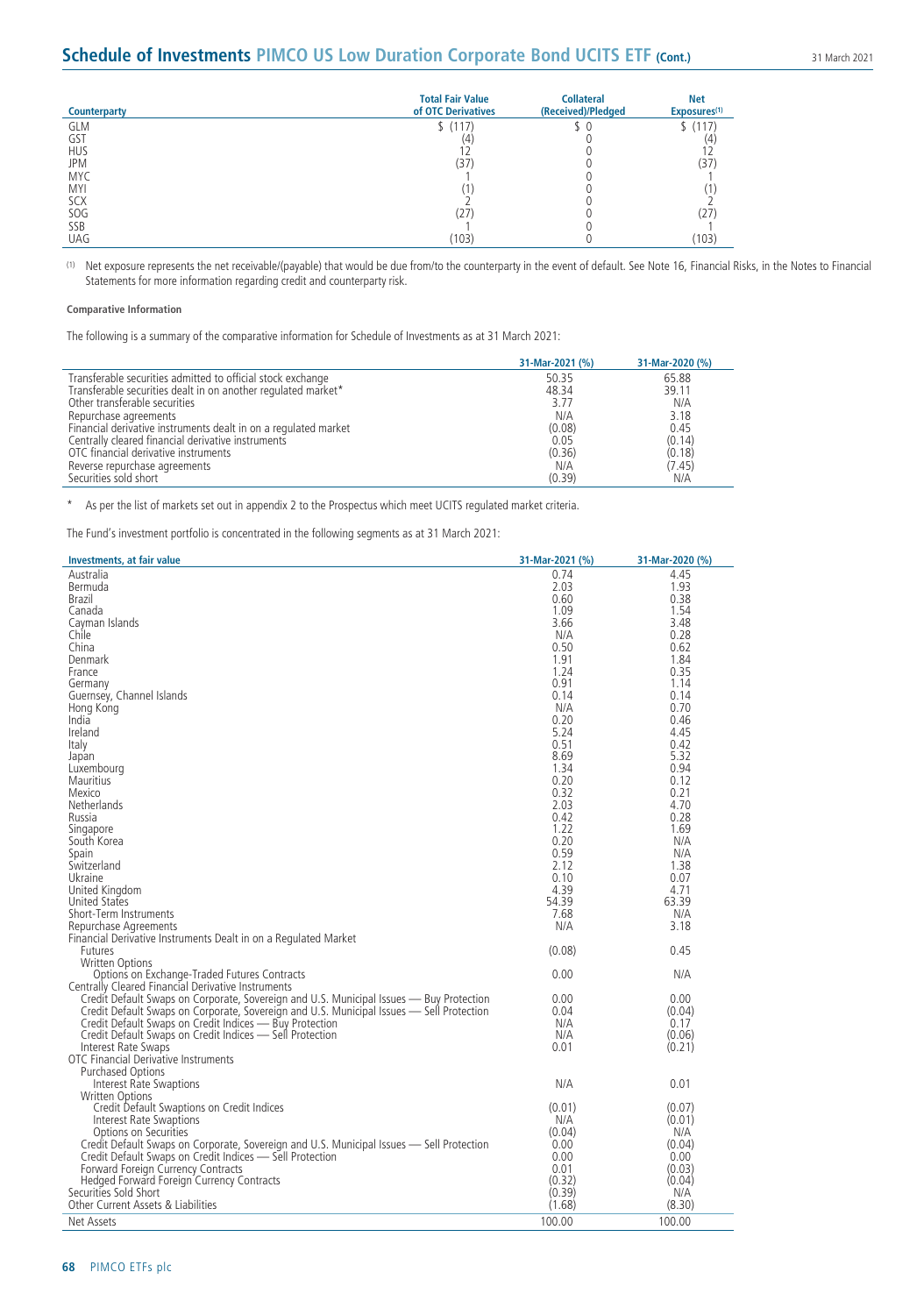# **Schedule of Investments PIMCO US Short-Term High Yield Corporate Bond Index UCITS ETF**

| 31 March 2021 |  |
|---------------|--|
|---------------|--|

| <b>DESCRIPTION</b><br><b>TRANSFERABLE SECURITIES</b>              | PAR<br>(000S)   | FAIR<br>VALUE<br>(000S) | % OF<br><b>NET</b><br><b>ASSETS</b> |
|-------------------------------------------------------------------|-----------------|-------------------------|-------------------------------------|
| <b>LOAN PARTICIPATIONS AND ASSIGNMENTS</b>                        |                 |                         |                                     |
| iHeartCommunications, Inc.                                        |                 |                         |                                     |
| \$<br>3.109% due 01/05/2026<br>Intelsat Jackson Holdings S.A.     | $3,333$ \$      | 3,299                   | 0.22                                |
| 3.600% - 6.500% due 13/07/2022<br>Revlon Consumer Products Corp.  | 736             | 749                     | 0.05                                |
| 4.250% due 30/06/2025<br>10.250% due 15/12/2023                   | 2,182<br>1,454  | 1,593<br>1,418          | 0.11<br>0.10                        |
|                                                                   |                 | 7,059                   | 0.48                                |
| <b>CORPORATE BONDS &amp; NOTES</b>                                |                 |                         |                                     |
| <b>BANKING &amp; FINANCE</b>                                      |                 |                         |                                     |
| <b>AGFC Capital Trust</b><br>1.991% due 15/01/2067                | 638             | 362                     | 0.02                                |
| Ally Financial, Inc.<br>3.875% due 21/05/2024                     | 4,184           | 4,523                   | 0.31                                |
| 4.250% due 15/04/2021                                             | 5,754           | 5,760                   | 0.39                                |
| 4.625% due 19/05/2022<br><b>CBL &amp; Associates LP</b>           | 1,701           | 1,777                   | 0.12                                |
| 5.250% due 01/12/2023 ^<br>CIT Group, Inc.                        | 1,828           | 1,056                   | 0.07                                |
| 4.750% due 16/02/2024                                             | 3.594           | 3,914                   | 0.27                                |
| 5.000% due 15/08/2022<br>5.000% due 01/08/2023                    | 9,606<br>3,606  | 10,124<br>3,919         | 0.69<br>0.27                        |
| <b>Deutsche Bank AG</b>                                           |                 |                         |                                     |
| 4.500% due 01/04/2025 (d)<br><b>ESH Hospitality, Inc.</b>         | 10,800          | 11,514                  | 0.78                                |
| 5.250% due 01/05/2025<br><b>Ford Motor Credit Co. LLC</b>         | 2,550           | 2,605                   | 0.18                                |
| 3.664% due 08/09/2024                                             | 4,198           | 4,352                   | 0.30                                |
| 4.063% due 01/11/2024<br>5.584% due 18/03/2024                    | 3,450<br>4,960  | 3,614<br>5,360          | 0.25<br>0.36                        |
| <b>Fortress Transportation &amp; Infrastructure Investors LLC</b> |                 |                         |                                     |
| 6.500% due 01/10/2025<br>6.750% due 15/03/2022                    | 5,650<br>864    | 5,915<br>866            | 0.40<br>0.06                        |
| Freedom Mortgage Corp.                                            |                 |                         |                                     |
| 8.125% due 15/11/2024<br>8.250% due 15/04/2025                    | 3,887<br>7,273  | 4.040<br>7,591          | 0.27<br>0.52                        |
| Genworth Holdings, Inc.<br>4.900% due 15/08/2023                  | 1,830           | 1,804                   | 0.12                                |
| Genworth Mortgage Holdings, Inc.<br>6.500% due 15/08/2025         | 4.400           | 4.763                   | 0.32                                |
| GEO Group, Inc.<br>5.125% due 01/04/2023                          | 2,204           | 1,952                   | 0.13                                |
| <b>HAT Holdings LLC</b>                                           |                 |                         |                                     |
| 5.250% due 15/07/2024<br><b>Icahn Enterprises LP</b>              | 6,593           | 6,820                   | 0.46                                |
| 4.750% due 15/09/2024<br>Intesa Sanpaolo SpA                      | 2,773           | 2,884                   | 0.20                                |
| 5.017% due 26/06/2024                                             | 3,135           | 3,423                   | 0.23                                |
| iStar, Inc.<br>4.750% due 01/10/2024                              | 4,858           | 5,063                   | 0.34                                |
| <b>KCA Deutag UK Finance PLC</b><br>9.875% due 01/12/2025         | 712             | 781                     | 0.05                                |
| Kennedy-Wilson, Inc.<br>5.875% due 01/04/2024                     | 6,939           | 7,007                   | 0.48                                |
| Ladder Capital Finance Holdings LLLP<br>5.250% due 15/03/2022     | 2,380           | 2,402                   | 0.16                                |
| <b>MGIC Investment Corp.</b><br>5.750% due 15/08/2023             | 3,013           | 3,250                   | 0.22                                |
| <b>MGM Growth Properties Operating Partnership LP</b>             |                 |                         |                                     |
| 4.625% due 15/06/2025<br>5.625% due 01/05/2024                    | 4,300<br>9,228  | 4,540<br>9,922          | 0.31<br>0.67                        |
| Navient Corp.<br>6.500% due 15/06/2022                            | 2,363           | 2,486                   | 0.17                                |
| 6.625% due 26/07/2021<br>7.250% due 25/01/2022                    | 3,353<br>3,580  | 3,418<br>3,716          | 0.23<br>0.25                        |
| <b>OneMain Finance Corp.</b>                                      |                 |                         |                                     |
| 5.625% due 15/03/2023<br>6.125% due 15/05/2022                    | 8,600<br>19,054 | 9,132<br>20,007         | 0.62<br>1.36                        |
| 6.125% due 15/03/2024<br>Park Aerospace Holdings Ltd.             | 2,880           | 3,114                   | 0.21                                |
|                                                                   |                 |                         |                                     |

| <b>DESCRIPTION</b>                                                   | PAR<br>(000S)   | <b>FAIR</b><br>VALUE<br>(000S) | % OF<br><b>NET</b><br><b>ASSETS</b> |
|----------------------------------------------------------------------|-----------------|--------------------------------|-------------------------------------|
| Radian Group, Inc.<br>6.625% due 15/03/2025                          | 2,950 \$<br>\$  | 3,311                          | 0.23                                |
| <b>Service Properties Trust</b><br>7.500% due 15/09/2025             | 5,720           | 6,503                          | 0.44                                |
| <b>SLM Corp.</b><br>4.200% due 29/10/2025                            | 2,920           | 3,073                          | 0.21                                |
| <b>Starwood Property Trust, Inc.</b><br>5.000% due 15/12/2021        | 6,102           | 6,197                          | 0.42                                |
| <b>Uniti Group LP</b><br>7.875% due 15/02/2025                       | 5,750           | 6,230                          | 0.42                                |
| <b>VICI Properties LP</b><br>3.500% due 15/02/2025                   | 2,200           | 2,244                          | 0.15                                |
| Voya Financial, Inc.<br>5.650% due 15/05/2053                        | 2,734           | 2,929                          | 0.20                                |
| <b>Voyager Aviation Holdings LLC</b><br>9.000% due 15/08/2021 ^      | 3,635           | 1,881                          | 0.13                                |
|                                                                      |                 | 212,499 14.43                  |                                     |
| <b>INDUSTRIALS</b>                                                   |                 |                                |                                     |
| 24 Hour Fitness Worldwide, Inc.<br>8.000% due 01/06/2022 ^           | 5,666           | 15                             | 0.00                                |
| <b>ADT Security Corp.</b><br>3.500% due 15/07/2022                   | 7,474           | 7,600                          | 0.52                                |
| Aker BP ASA<br>4.750% due 15/06/2024                                 | 4,693           | 4,816                          | 0.33                                |
| Albertsons Cos., Inc.<br>3.500% due 15/02/2023                       | 1.211           | 1.236                          | 0.08                                |
| 4.625% due 15/01/2027<br>Allegheny Technologies, Inc.                | 2,400           | 2,490                          | 0.17                                |
| 7.875% due 15/08/2023 (f)<br>AMC Networks, Inc.                      | 5,291           | 5,753                          | 0.39                                |
| 4.750% due 01/08/2025<br>5.000% due 01/04/2024                       | 7,100<br>3,000  | 7,294<br>3,041                 | 0.50<br>0.21                        |
| American Airlines Group, Inc.<br>5.000% due 01/06/2022               | 3,684           | 3,624                          | 0.25                                |
| American Airlines, Inc.<br>11.750% due 15/07/2025                    | 3,050           | 3,774                          | 0.26                                |
| Antero Resources Corp.<br>5.625% due 01/06/2023                      | 985             | 990                            | 0.07                                |
| ArcelorMittal S.A.<br>3.600% due 16/07/2024                          | 4,300           | 4,532                          | 0.31                                |
| <b>Ardagh Packaging Finance PLC</b><br>4.125% due 15/08/2026         | 4,750           | 4,882                          | 0.33                                |
| <b>Ashland LLC</b><br>4.750% due 15/08/2022                          | 765             | 795                            | 0.05                                |
| Avient Corp.<br>5.250% due 15/03/2023                                | 1,332           | 1,439                          | 0.10                                |
| Avon Products, Inc.<br>6.500% due 15/03/2023                         | 5,114           | 5,456                          | 0.37                                |
| B&G Foods, Inc.<br>5.250% due 01/04/2025                             | 2,500           | 2,571                          | 0.17                                |
| <b>B.C. Unlimited Liability Co.</b><br>4.250% due 15/05/2024         | 5,787           | 5,861                          | 0.40                                |
| <b>Ball Corp.</b><br>4.000% due 15/11/2023                           | 1,457           | 1,552                          | 0.11                                |
| 4.875% due 15/03/2026<br><b>Bausch Health Cos., Inc.</b>             | 1,400           | 1,568                          | 0.11                                |
| 6.125% due 15/04/2025<br>7.000% due 15/03/2024                       | 10,149<br>4,860 | 10,415<br>4,977                | 0.71<br>0.34                        |
| Beacon Roofing Supply, Inc.<br>4.875% due 01/11/2025                 | 10,600          | 10,858                         | 0.74                                |
| Berry Global, Inc.<br>1.570% due 15/01/2026<br>5.125% due 15/07/2023 | 2,300<br>833    | 2,267<br>843                   | 0.15<br>0.06                        |
| Bombardier, Inc.<br>6.000% due 15/10/2022                            | 331             | 332                            | 0.02                                |
| 6.125% due 15/01/2023<br>8.750% due 01/12/2021                       | 7,218<br>12,896 | 7,523<br>13,552                | 0.51<br>0.92                        |
| <b>Boyd Gaming Corp.</b><br>8.625% due 01/06/2025                    | 1,670           | 1,859                          | 0.13                                |
| <b>Buckeye Partners LP</b><br>4.500% due 01/03/2028                  | 2,400           | 2,412                          | 0.16                                |
| Caesars Entertainment, Inc.<br>6.250% due 01/07/2025                 | 23,918          | 25,474                         | 1.73                                |

| OF<br>IET<br>:TS      | <b>DESCRIPTION</b>                                                                      | PAR<br>(000S)    | FAIR<br>VALUE<br>(000S) | % OF<br><b>NET</b><br><b>ASSETS</b> |
|-----------------------|-----------------------------------------------------------------------------------------|------------------|-------------------------|-------------------------------------|
| $\frac{2}{3}$         | <b>Callon Petroleum Co.</b><br>6.250% due 15/04/2023                                    | \$<br>$3,500$ \$ | 3,122                   | 0.21                                |
| 14                    | Carnival Corp.<br>11.500% due 01/04/2023                                                | 9,600            | 11,018                  | 0.75                                |
| $\overline{21}$       | <b>Cedar Fair LP</b><br>5.500% due 01/05/2025                                           | 3,550            | 3,735                   | 0.25                                |
| 12                    | Cenovus Energy, Inc.<br>5.375% due 15/07/2025                                           | 4,640            | 5,216                   | 0.35                                |
| 12                    | CF Industries, Inc.<br>3.450% due 01/06/2023                                            | 5,007            | 5,229                   | 0.36                                |
| 15                    | <b>Change Healthcare Holdings LLC</b><br>5.750% due 01/03/2025                          | 10,950           | 11,176                  | 0.76                                |
| $\overline{20}$       | <b>Cheniere Corpus Christi Holdings LLC</b><br>7.000% due 30/06/2024                    | 5,056            | 5,823                   | 0.40                                |
| 13                    | Chesapeake Energy Corp.<br>5.500% due 01/02/2026                                        | 4,000            | 4,171                   | 0.28                                |
| 13                    | Cinemark USA, Inc.<br>4.875% due 01/06/2023                                             | 3,800            | 3,784                   | 0.26                                |
|                       | Clear Channel Worldwide Holdings, Inc.<br>9.250% due 15/02/2024                         | 7,242            | 7,547                   | 0.51                                |
| 0                     | Cleveland-Cliffs, Inc.<br>5.750% due 01/03/2025                                         | 2,200            | 2,273                   | 0.15                                |
| 52                    | <b>Cogent Communications Group, Inc.</b><br>5.375% due 01/03/2022                       | 5,469            | 5,644                   | 0.38                                |
| 33                    | Colfax Corp.<br>6.000% due 15/02/2024                                                   | 4,750            | 4,900                   | 0.33                                |
| )8<br>17              | CommScope, Inc.<br>5.500% due 01/03/2024                                                | 7,701            | 7,952                   | 0.54                                |
| 39                    | <b>Community Health Systems, Inc.</b><br>6.625% due 15/02/2025<br>8.125% due 30/06/2024 | 4,947<br>2,760   | 5,231<br>2,891          | 0.36<br>0.20                        |
| 50<br>$\overline{21}$ | <b>Continental Resources, Inc.</b><br>3.800% due 01/06/2024                             | 5,850            | 6,007                   | 0.41                                |
| 25                    | 4.500% due 15/04/2023<br>5.000% due 15/09/2022                                          | 1,008<br>697     | 1,046<br>698            | 0.07<br>0.05                        |
| 26                    | CoreCivic, Inc.<br>5.000% due 15/10/2022                                                | 6,422            | 6,496                   | 0.44                                |
| )7                    | <b>Crown Americas LLC</b><br>4.500% due 15/01/2023                                      | 3,929            | 4,143                   | 0.28                                |
| 31                    | <b>CSC Holdings LLC</b><br>5.250% due 01/06/2024<br>5.875% due 15/09/2022               | 1,686            | 1,822                   | 0.12                                |
| 33                    | 6.750% due 15/11/2021<br><b>DCP Midstream Operating LP</b>                              | 2,812<br>3,936   | 2,974<br>4,047          | 0.20<br>0.27                        |
| )5                    | 3.875% due 15/03/2023<br>4.950% due 01/04/2022                                          | 4,973<br>4,985   | 5,201 0.35<br>5,115     | 0.35                                |
| 10                    | 5.375% due 15/07/2025<br>5.850% due 21/05/2043                                          | 2,200<br>682     | 2,388<br>610            | 0.16<br>0.04                        |
| 37                    | <b>Dell International LLC</b><br>5.875% due 15/06/2021                                  | 2,879            | 2,886                   | 0.20                                |
| 17                    | Delta Air Lines, Inc.<br>2.900% due 28/10/2024                                          | 16,280           | 16,268                  | 1.10                                |
| 10                    | 3.625% due 15/03/2022<br>Diamond Offshore Drilling, Inc.                                | 4.970            | 5,035                   | 0.34                                |
| $\vert$ 1             | 3.450% due 01/11/2023 ^<br>Diamond Resorts International, Inc.                          | 1,574            | 276                     | 0.02                                |
| 1<br>71               | 7.750% due 01/09/2023<br>Diebold Nixdorf, Inc.                                          | 1,399            | 1,459                   | 0.10                                |
| 34                    | 9.375% due 15/07/2025<br>DISH DBS Corp.                                                 | 3,000            | 3,347                   | 0.23                                |
| 74                    | 5.875% due 15/07/2022<br>6.750% due 01/06/2021                                          | 12,531<br>6,026  | 13,101<br>6,073         | 0.89<br>0.41                        |
| 15<br>Об              | <b>DKT Finance ApS</b><br>9.375% due 17/06/2023                                         | 1,201            | 1,241                   | 0.08                                |
| $\overline{2}$        | Elanco Animal Health, Inc.<br>5.272% due 28/08/2023                                     | 2,800            | 3,019                   | 0.21                                |
| 51<br>92              | 5.900% due 28/08/2028<br><b>EMC Corp.</b><br>3.375% due 01/06/2023                      | 2,320<br>6,827   | 2,638<br>7,052          | 0.18<br>0.48                        |
| 13                    | <b>Endo DAC</b><br>6.000% due 30/06/2028                                                | 2,195            | 1,780                   | 0.12                                |
| 16                    | 9.500% due 31/07/2027<br><b>Energy Transfer Operating LP</b>                            | 1,119            | 1,218                   | 0.08                                |
| 73                    | 5.875% due 15/01/2024<br>6.250% due 15/02/2023 (c)                                      | 4,189<br>3,372   | 4,675<br>2,757          | 0.32<br>0.19                        |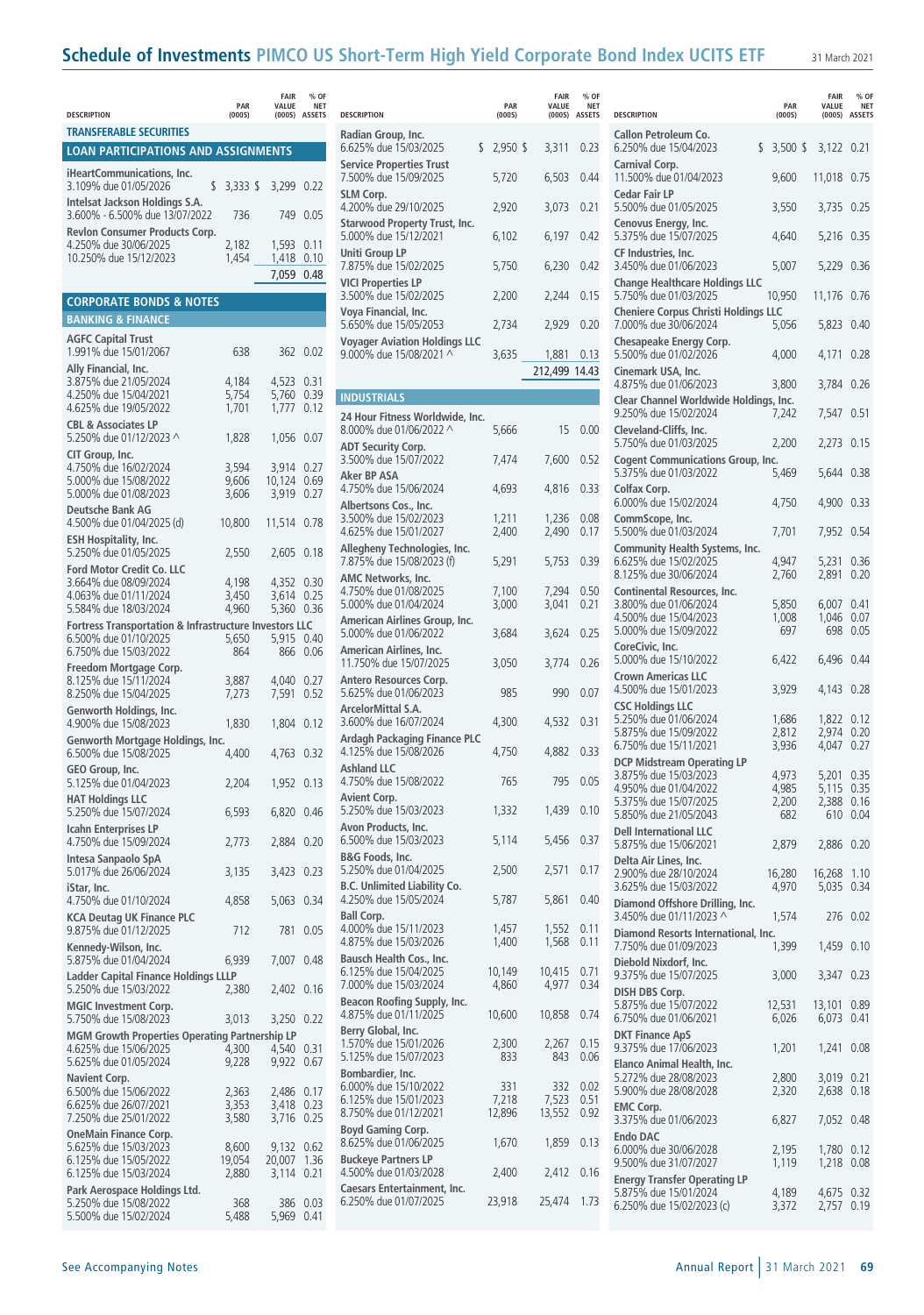# **Schedule of Investments PIMCO US Short-Term High Yield Corporate Bond Index UCITS ETF (Cont.)**

|                                                                                       | PAR             | FAIR<br>VALUE             | % OF<br><b>NET</b> |                                                                                                 | PAR             | FAIR<br>VALUE             | % OF<br><b>NET</b> |                                                                                     | PAR            | FAIR<br>VALUE            | % OF<br><b>NET</b> |
|---------------------------------------------------------------------------------------|-----------------|---------------------------|--------------------|-------------------------------------------------------------------------------------------------|-----------------|---------------------------|--------------------|-------------------------------------------------------------------------------------|----------------|--------------------------|--------------------|
| <b>DESCRIPTION</b>                                                                    | (000S)          |                           | (000S) ASSETS      | <b>DESCRIPTION</b>                                                                              | (000S)          |                           | (000S) ASSETS      | <b>DESCRIPTION</b>                                                                  | (000S)         |                          | (000S) ASSETS      |
| <b>EnLink Midstream Partners LP</b><br>4.150% due 01/06/2025<br>Ensign Drilling, Inc. | $$3,000$ \$     | 2,941 0.20                |                    | Laredo Petroleum, Inc.<br>9.500% due 15/01/2025<br><b>Legacy LifePoint Health LLC</b>           | $$2,834$ \$     | 2,731 0.19                |                    | QVC, Inc.<br>4.850% due 01/04/2024<br>Range Resources Corp.                         | $$3,589$ \$    | 3,865                    | 0.26               |
| 9.250% due 15/04/2024                                                                 | 8,658           | 7,040 0.48                |                    | 6.750% due 15/04/2025                                                                           | 4,000           | 4,260 0.29                |                    | 5.000% due 15/08/2022                                                               | 6,937          | 7,077                    | 0.48               |
| <b>EQM Midstream Partners LP</b><br>4.750% due 15/07/2023                             | 5,580           | 5,799 0.39                |                    | Lennar Corp.<br>4.750% due 15/11/2022<br>4.750% due 29/11/2027                                  | 931<br>1,348    | 1,549 0.11                | 978 0.07           | <b>Revion Consumer Products Corp.</b><br>6.250% due 01/08/2024                      | 2,906          | 1,032 0.07               |                    |
| EQT Corp.<br>7.625% due 01/02/2025<br><b>EW Scripps Co.</b>                           | 6,120           | 7,052 0.48                |                    | 6.250% due 15/12/2021<br>Life Time, Inc.                                                        | 1,071           | 1,084 0.07                |                    | Rite Aid Corp.<br>7.500% due 01/07/2025<br>8.000% due 15/11/2026                    | 1,495<br>2,427 | 1,556<br>2,551           | 0.11<br>0.17       |
| 5.125% due 15/05/2025                                                                 | 3,700           | 3.781 0.26                |                    | 5.750% due 15/01/2026                                                                           | 2,200           | 2,266 0.15                |                    | Riverbed Technology, Inc.                                                           |                |                          |                    |
| <b>Fairstone Financial, Inc.</b><br>7.875% due 15/07/2024                             | 6,147           | 6,473 0.44                |                    | Macy's, Inc.<br>8.375% due 15/06/2025<br>Mattel, Inc.                                           | 8,390           | 9,302 0.63                |                    | 8.875% due 01/03/2023<br>Rockpoint Gas Storage Canada Ltd.<br>7.000% due 31/03/2023 | 4,477<br>3,580 | 3,067<br>3,614           | 0.21<br>0.25       |
| <b>Ferrellgas LP</b><br>6.500% due 01/05/2021                                         | 2,803           | 2,803 0.19                |                    | 3.150% due 15/03/2023                                                                           | 3,921           | 3,974 0.27                |                    | Rolls-Royce PLC                                                                     |                |                          |                    |
| 6.750% due 15/01/2022<br>FMG Resources Pty. Ltd.                                      | 4,182           | 4,182 0.28                |                    | <b>Mauser Packaging Solutions Holding Co.</b><br>5.500% due 15/04/2024<br>7.250% due 15/04/2025 | 4,001<br>2,870  | 4,068 0.28<br>2,874 0.20  |                    | 3.625% due 14/10/2025<br>Royal Caribbean Cruises Ltd.                               | 4,850          | 4,874 0.33               |                    |
| 5.125% due 15/05/2024<br>Ford Motor Co.                                               | 4,217           | 4,579 0.31                |                    | <b>MGM China Holdings Ltd.</b>                                                                  |                 |                           |                    | 10.875% due 01/06/2023<br>11.500% due 01/06/2025                                    | 8,060<br>3,250 | 9,287<br>3,794           | 0.63<br>0.26       |
| 8.500% due 21/04/2023<br>9.000% due 22/04/2025                                        | 6,800<br>9,380  | 7,590 0.52<br>11,372 0.77 |                    | 5.375% due 15/05/2024<br><b>MGM Resorts International</b>                                       | 4,200           | 4,342 0.29                |                    | Sabre GLBL, Inc.<br>7.375% due 01/09/2025                                           | 7,450          | 8,130 0.55               |                    |
| Freeport-McMoRan, Inc.<br>4.550% due 14/11/2024                                       | 7,070           | 7,742 0.53                |                    | 6.750% due 01/05/2025<br>7.750% due 15/03/2022                                                  | 3,064<br>4,274  | 3.299 0.22<br>4,510 0.31  |                    | Scientific Games International, Inc.<br>8.625% due 01/07/2025                       | 6,320          | 6,879                    | 0.47               |
| GameStop Corp.<br>10.000% due 15/03/2023                                              | 2,643           | 2,767 0.19                |                    | Midas Intermediate Holdco LLC<br>7.875% due 01/10/2022 (f)                                      | 1,407           | 1,392 0.09                |                    | Seagate HDD Cayman<br>4.750% due 01/06/2023                                         | 5,260          | 5,605 0.38               |                    |
| Gap, Inc.<br>8.625% due 15/05/2025                                                    | 8,950           | 10,037 0.68               |                    | <b>Modulaire Global Finance PLC</b><br>8.000% due 15/02/2023                                    | 4,886           | 4,977 0.34                |                    | Sealed Air Corp.<br>4.000% due 01/12/2027                                           | 1,100          | 1,129                    | 0.08               |
| <b>GFL Environmental, Inc.</b><br>3.750% due 01/08/2025                               | 2,500           | 2,542 0.17                |                    | Nabors Industries, Inc.<br>9.000% due 01/02/2025                                                | 1,349           | 1,389 0.09                |                    | <b>Sensata Technologies BV</b><br>4.875% due 15/10/2023                             | 3,364          | 3,612 0.25               |                    |
| Golden Nugget, Inc.<br>6.750% due 15/10/2024                                          | 5,300           | 5,360 0.36                |                    | Navios Maritime Holdings, Inc.<br>7.375% due 15/01/2022                                         | 7,668           | 6,096 0.41                |                    | Sirius XM Radio, Inc.<br>4.625% due 15/07/2024                                      | 4,948          | 5,103                    | 0.35               |
| Great Lakes Dredge & Dock Corp.<br>8.000% due 15/05/2022                              | 2,729           | 2,756 0.19                |                    | Netflix, Inc.<br>5.500% due 15/02/2022                                                          | 7,653           | 7,973 0.54                |                    | Six Flags Entertainment Corp.<br>4.875% due 31/07/2024                              | 4,420          | 4,470                    | 0.30               |
| Grinding Media, Inc.<br>7.375% due 15/12/2023                                         | 5,647           | 5,746 0.39                |                    | Newell Brands, Inc.<br>4.700% due 01/04/2026                                                    | 1,970           | 2,181 0.15                |                    | Solera LLC<br>10.500% due 01/03/2024                                                | 5,692          | 5,888                    | 0.40               |
| Hanesbrands, Inc.<br>4.625% due 15/05/2024                                            | 2,257           | 2,399 0.16                |                    | <b>Nielsen Finance LLC</b><br>5.000% due 15/04/2022                                             | 4,406           | 4,411 0.30                |                    | Southwestern Energy Co.<br>6.450% due 23/01/2025                                    | 4,800          | 5,138                    | 0.35               |
| 5.375% due 15/05/2025<br>HCA, Inc.                                                    | 5,710           | 6,049 0.41                |                    | Nine Energy Service, Inc.<br>8.750% due 01/11/2023                                              | 7,679           | 2,318 0.16                |                    | Spectrum Brands, Inc.<br>5.750% due 15/07/2025                                      | 3,000          | 3,097 0.21               |                    |
| 4.750% due 01/05/2023<br>5.875% due 01/05/2023                                        | 2,884<br>15,036 | 3,108 0.21<br>16,393 1.11 |                    | Nokia Ovi<br>3.375% due 12/06/2022                                                              | 5,641           | 5,775 0.39                |                    | Spirit AeroSystems, Inc.<br>3.950% due 15/06/2023                                   | 5,489          | 5,444 0.37               |                    |
| Hilton Domestic Operating Co., Inc.<br>5.375% due 01/05/2025                          | 8,520           | 8,989 0.61                |                    | <b>Northwest Acquisitions ULC</b><br>7.125% due 01/11/2022 ^                                    | 3,244           |                           | $1 \t0.00$         | 7.500% due 15/04/2025<br><b>Station Casinos LLC</b>                                 | 6,350          | 6,838                    | 0.46               |
| Howmet Aerospace, Inc.<br>5.870% due 23/02/2022                                       | 2,177           | 2,261 0.15                |                    | <b>NuStar Logistics LP</b><br>4.750% due 01/02/2022                                             | 5,751           | 5,844 0.40                |                    | 5.000% due 01/10/2025<br><b>Stellantis NV</b>                                       | 3,964          | 4,021 0.27               |                    |
| iHeartCommunications, Inc.<br>6.375% due 01/05/2026                                   | 1,018           | 1,082 0.07                |                    | Occidental Petroleum Corp.<br>2.700% due 15/08/2022                                             | 7,740           | 7,755 0.53                |                    | 5.250% due 15/04/2023<br>T-Mobile USA, Inc.                                         | 3,629          | 3,930 0.27               |                    |
| 8.375% due 01/05/2027<br><b>INEOS Quattro Finance PLC</b>                             | 1,555           | 1,672 0.11                |                    | 2.900% due 15/08/2024<br>5.875% due 01/09/2025                                                  | 10,720<br>3,200 | 10,615 0.72<br>3,417 0.23 |                    | 4.000% due 15/04/2022<br>Teine Energy Ltd.                                          | 4,150          | 4,236 0.29               |                    |
| 3.375% due 15/01/2026<br><b>Intelsat Connect Finance S.A.</b>                         | 2,547           | 2,550 0.17                |                    | 6.950% due 01/07/2024<br>OI European Group BV                                                   | 5,460           | 6,005 0.41                |                    | 6.875% due 30/09/2022<br><b>Tempo Acquisition LLC</b>                               | 3,025          | 3,031 0.21               |                    |
| 9.500% due 15/02/2023 ^<br>Intelsat Jackson Holdings S.A.                             | 7,534           | 2,585 0.18                |                    | 4.000% due 15/03/2023<br>Olin Corp.                                                             | 1,906           | 1,960 0.13                |                    | 6.750% due 01/06/2025<br><b>Tenet Healthcare Corp.</b>                              | 9,780          | 10,006 0.68              |                    |
| 5.500% due 01/08/2023 ^<br>8.500% due 15/10/2024 ^                                    | 9,808<br>4,013  | 6,032 0.41<br>2,526 0.17  |                    | 9.500% due 01/06/2025<br><b>Ortho-Clinical Diagnostics, Inc.</b>                                | 4,000           | 4,940 0.34                |                    | 4.625% due 15/07/2024<br>4.625% due 01/09/2024                                      | 8,025<br>7,733 | 8,167 0.55<br>7,963 0.54 |                    |
| 9.500% due 30/09/2022<br>Intelsat Luxembourg S.A.                                     | 3,566           | 4,238 0.29                |                    | 7.375% due 01/06/2025<br><b>Ovintiv Exploration, Inc.</b>                                       | 840             |                           | 905 0.06           | 6.750% due 15/06/2023                                                               | 4,271          | 4,622 0.31               |                    |
| 8.125% due 01/06/2023 ^<br>Ithaca Energy North Sea PLC                                | 5,318           |                           | 239 0.02           | 5.625% due 01/07/2024<br>5.750% due 30/01/2022                                                  | 3,200<br>5,501  | 3,520 0.24<br>5,682 0.39  |                    | <b>Toll Brothers Finance Corp.</b><br>5.875% due 15/02/2022                         | 3,142          | 3,228 0.22               |                    |
| 9.375% due 15/07/2024<br>Jaguar Land Rover Automotive PLC                             | 7,682           | 7,711 0.52                |                    | Par Pharmaceutical, Inc.<br>7.500% due 01/04/2027                                               | 610             | 649 0.04                  |                    | TransDigm, Inc.<br>6.500% due 15/05/2025                                            | 9,150          | 9,339 0.63               |                    |
| 7.750% due 15/10/2025<br><b>KAR Auction Services, Inc.</b>                            | 5,200           | 5,646 0.38                |                    | PDC Energy, Inc.<br>6.125% due 15/09/2024                                                       | 2,956           | 3,039 0.21                |                    | Travel + Leisure Co.<br>4.250% due 01/03/2022<br>5.650% due 01/04/2024              | 882<br>10,016  | 10,879                   | 894 0.06<br>0.74   |
| 5.125% due 01/06/2025<br><b>KB Home</b>                                               | 10,100          | 10,229 0.69               |                    | Penske Automotive Group, Inc.<br>3.500% due 01/09/2025                                          | 2,500           | 2,562 0.17                |                    | Triumph Group, Inc.<br>6.250% due 15/09/2024                                        | 5,028          | 5,121 0.35               |                    |
| 7.000% due 15/12/2021<br>7.500% due 15/09/2022                                        | 1,843<br>4,058  | 1,890 0.13<br>4,392 0.30  |                    | Pilgrim's Pride Corp.<br>5.750% due 15/03/2025                                                  | 2,050           | 2,095 0.14                |                    | 8.875% due 01/06/2024<br>U.S. Foods, Inc.                                           | 800            |                          | 902 0.06           |
| Kraft Heinz Foods Co.<br>3.500% due 06/06/2022                                        | 2,800           | 2,895 0.20                |                    | <b>Precision Drilling Corp.</b><br>7.750% due 15/12/2023                                        | 1,583           | 1,590 0.11                |                    | 6.250% due 15/04/2025<br>Uber Technologies, Inc.                                    | 11,000         | 11,807 0.80              |                    |
| L Brands, Inc.<br>5.625% due 15/10/2023                                               | 2,363           | 2,568 0.17                |                    | Prime Healthcare Services, Inc.<br>7.250% due 01/11/2025                                        | 4,000           | 4,275 0.29                |                    | 7.500% due 15/05/2025                                                               | 1,650          | 1,783 0.12               |                    |
| 6.875% due 01/07/2025<br><b>LABL Escrow Issuer LLC</b>                                | 3,750           | 4,169 0.28                |                    | <b>Prime Security Services Borrower LLC</b><br>5.250% due 15/04/2024                            | 1,031           | 1,101 0.07                |                    | United Airlines Holdings, Inc.<br>4.250% due 01/10/2022                             | 3,221          | 3,281 0.22               |                    |
| 6.750% due 15/07/2026                                                                 | 3,820           | 4,099 0.28                |                    | Quebecor Media, Inc.<br>5.750% due 15/01/2023                                                   |                 | 2,382 0.16                |                    | <b>Univision Communications, Inc.</b><br>5.125% due 15/02/2025                      | 5,000          | 5,059 0.34               |                    |
| Lamb Weston Holdings, Inc.<br>4.625% due 01/11/2024                                   | 3,464           | 3,603 0.24                |                    |                                                                                                 | 2,229           |                           |                    | Vericast Corp.<br>8.375% due 15/08/2022                                             | 5,844          | 5,939 0.40               |                    |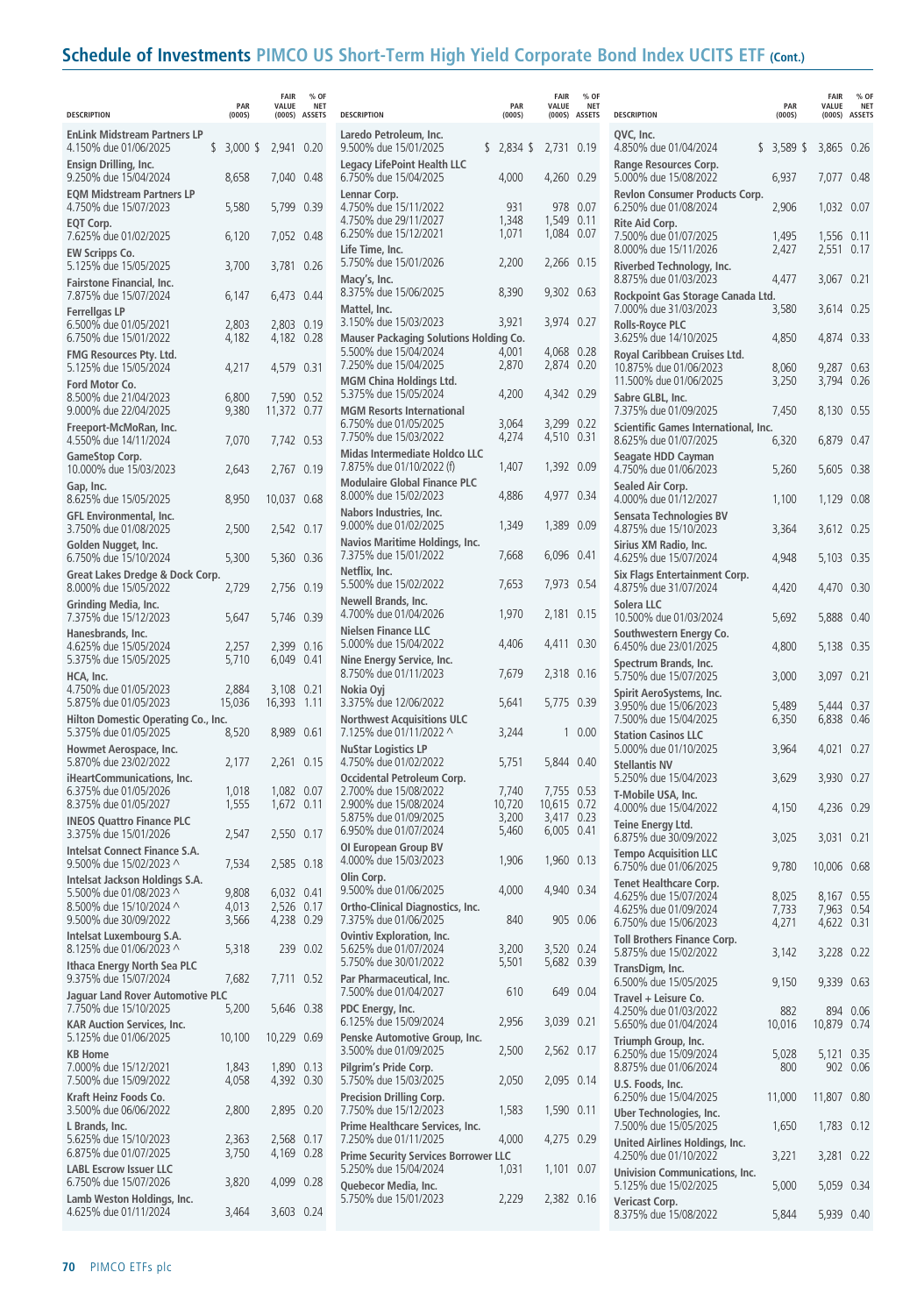| <b>DESCRIPTION</b>                                             | PAR<br>(000S)  | FAIR<br>VALUE  | % OF<br><b>NET</b><br>(000S) ASSETS | <b>DESCRIPTION</b>                                               | PAR<br>(000S)   | <b>FAIR</b><br>VALUE | % OF<br><b>NET</b><br>(000S) ASSETS |
|----------------------------------------------------------------|----------------|----------------|-------------------------------------|------------------------------------------------------------------|-----------------|----------------------|-------------------------------------|
| VeriSign, Inc.                                                 |                |                |                                     | <b>UTILITIES</b>                                                 |                 |                      |                                     |
| 4.625% due 01/05/2023                                          | $$3,823$ \$    | 3.849          | 0.26                                | <b>Bruce Mansfield UNIT</b>                                      |                 |                      |                                     |
| Veritas U.S., Inc.<br>10.500% due 01/02/2024 (f)               | 2.604          | 2.672          | 0.18                                | 8.875% due 01/08/2023                                            | 3,970 \$<br>\$  |                      | 109 0.01                            |
| ViaSat, Inc.                                                   |                |                |                                     | Calpine Corp.<br>5.250% due 01/06/2026                           | 1,743           | 1,798 0.12           |                                     |
| 5.625% due 15/09/2025                                          | 7,700          | 7.836          | 0.53                                | <b>Crestwood Midstream Partners LP</b>                           |                 |                      |                                     |
| Videotron Ltd.                                                 |                |                |                                     | 6.250% due 01/04/2023                                            | 1,767           | 1,773 0.12           |                                     |
| 5.000% due 15/07/2022                                          | 2,141          | 2.231          | 0.15                                | <b>CrownRock LP</b>                                              |                 |                      |                                     |
| <b>Viking Cruises Ltd.</b><br>13.000% due 15/05/2025           | 4,120          | 4,851          | 0.33                                | 5.625% due 15/10/2025                                            | 5,200           | 5,315 0.36           |                                     |
| Virgin Australia Holdings Ltd.                                 |                |                |                                     | Electricite de France S.A.                                       |                 |                      |                                     |
| 7.875% due 15/10/2021 ^                                        | 1,148          | 106            | 0.01                                | 5.625% due 22/01/2024 (c)                                        | 4,200           | 4,483 0.30           |                                     |
| <b>WESCO Distribution, Inc.</b>                                |                |                |                                     | <b>Frontier Communications Corp.</b><br>10.500% due 15/09/2022 ^ | 6,434           | 4.415 0.30           |                                     |
| 7.125% due 15/06/2025                                          | 5,850          | 6,405          | 0.44                                | Lumen Technologies, Inc.                                         |                 |                      |                                     |
| <b>Western Midstream Operating LP</b><br>4.350% due 01/02/2025 | 5,000          | 5,183          | 0.35                                | 5.800% due 15/03/2022                                            | 12,818          | 13,283 0.90          |                                     |
| WPX Energy, Inc.                                               |                |                |                                     | 6.450% due 15/06/2021<br>7.500% due 01/04/2024                   | 3.863<br>10,447 | 3.895<br>11,723      | 0.26<br>0.80                        |
| 5.250% due 15/09/2024                                          | 6,508          | 7,232          | 0.49                                | <b>NGPL PipeCo LLC</b>                                           |                 |                      |                                     |
| Wynn Las Vegas LLC                                             |                |                |                                     | 4.375% due 15/08/2022                                            | 6,163           | 6,399                | 0.44                                |
| 4.250% due 30/05/2023<br>5.500% due 01/03/2025                 | 5,560<br>6,350 | 5.669<br>6,717 | 0.39<br>0.46                        | <b>PBF Logistics LP</b>                                          |                 |                      |                                     |
| Wynn Macau Ltd.                                                |                |                |                                     | 6.875% due 15/05/2023                                            | 3,552           | 3,559 0.24           |                                     |
| 4.875% due 01/10/2024                                          | 500            | 508            | 0.03                                | Sanchez Energy Corp.<br>7.750% due 15/06/2021 ^                  |                 |                      |                                     |
| <b>Wynn Resorts Finance LLC</b>                                |                |                |                                     | <b>Sprint Communications, Inc.</b>                               | 2,769           | 17                   | 0.00                                |
| 7.750% due 15/04/2025                                          | 280            | 304            | 0.02                                | 6.000% due 15/11/2022                                            | 7,273           | 7,791                | 0.53                                |
| Xerox Holdings Corp.<br>5.000% due 15/08/2025                  | 5,280          | 5.491          | 0.37                                | Sprint Corp.                                                     |                 |                      |                                     |
| XPO Logistics, Inc.                                            |                |                |                                     | 7.125% due 15/06/2024                                            | 6.300           | 7.261                | 0.49                                |
| 6.125% due 01/09/2023                                          | 5.257          | 5.359          | 0.36                                | 7.250% due 15/09/2021<br>7.875% due 15/09/2023                   | 7,264<br>15,062 | 7,455<br>17,227      | 0.51<br>1.17                        |
| 6.750% due 15/08/2024                                          | 4,550          | 4,777          | 0.32                                | <b>Targa Resources Partners LP</b>                               |                 |                      |                                     |
| Yum! Brands, Inc.<br>3.875% due 01/11/2023                     | 5,376          | 5.685          | 0.39                                | 4.250% due 15/11/2023                                            | 8,033           | 8,086 0.55           |                                     |
| <b>ZF North America Capital, Inc.</b>                          |                |                |                                     |                                                                  |                 |                      |                                     |
| 4.750% due 29/04/2025                                          | 2,800          | 3.009          | 0.20                                |                                                                  |                 |                      |                                     |
|                                                                |                | 995,000 67.54  |                                     |                                                                  |                 |                      |                                     |

| <b>DESCRIPTION</b>                                 | PAR<br>(000S)    |   | <b>FAIR</b><br>VALUE<br>(000S) | % OF<br><b>NET</b><br><b>ASSETS</b> |
|----------------------------------------------------|------------------|---|--------------------------------|-------------------------------------|
| <b>Telecom Italia SpA</b><br>5.303% due 30/05/2024 | \$<br>$6,689$ \$ |   | 7,255                          | 0.49                                |
|                                                    |                  |   | 111,844                        | 7.59                                |
| Total Corporate Bonds & Notes                      |                  |   | 1,319,343                      | 89.56                               |
|                                                    | <b>SHARES</b>    |   |                                |                                     |
| <b>COMMON STOCKS</b>                               |                  |   |                                |                                     |
| <b>FINANCIALS</b>                                  |                  |   |                                |                                     |
| <b>Stearns Holdings</b>                            |                  |   |                                |                                     |
| LLC'B'(e)                                          | 219,600          |   | 975                            | 0.07                                |
|                                                    | PAR<br>(000S)    |   |                                |                                     |
| <b>SHORT-TERM INSTRUMENTS</b>                      |                  |   |                                |                                     |
| <b>U.S. TREASURY BILLS</b>                         |                  |   |                                |                                     |
| 0.006% due<br>18/05/2021 (a)(b)(g)                 | \$<br>4,800      |   | 4,800                          | 0.33                                |
| 0.015% due                                         |                  |   |                                |                                     |
| 24/06/2021 (a)(b)<br>0.019% due                    | 73,600           |   | 73,598                         | 5.00                                |
| 20/07/2021 (a)(b)                                  | 14,500           |   | 14,499                         | 0.98                                |
| 0.038% due<br>23/09/2021 (a)(b)                    | 8,400            |   | 8,399                          | 0.57                                |
| 0.040% due<br>25/05/2021 (a)(b)(g)                 | 3,300            |   | 3,300                          | 0.22                                |
| 0.054% due                                         |                  |   |                                |                                     |
| 02/09/2021 (a)(b)(q)<br>0.122% due                 | 2,300            |   | 2,300                          | 0.16                                |
| 22/04/2021 (a)(b)(g)                               | 2,400            |   | 2,400                          | 0.16                                |
| <b>Total Short-Term Instruments</b>                |                  |   | 109,296                        | 7.42                                |
| <b>Total Transferable Securities</b>               |                  | S | 1,436,673 97.53                |                                     |

# **REPURCHASE AGREEMENTS**

| Counterparty                       | Lending<br>Rate | <b>Settlement</b><br>Date | <b>Maturity</b><br><b>Date</b> | <b>Principal</b><br>Amount | <b>Collateralised By</b>                  | Collateral<br>(Received) | Repurchase<br>Agreements,<br>at Value | Repurchase<br>Agreement<br><b>Proceeds</b><br>to be<br>Received <sup>(1)</sup> | $%$ of<br><b>Net Assets</b> |
|------------------------------------|-----------------|---------------------------|--------------------------------|----------------------------|-------------------------------------------|--------------------------|---------------------------------------|--------------------------------------------------------------------------------|-----------------------------|
| <b>FICC</b>                        | 0.000%          | 31/03/2021                | 01/04/2021                     | \$ 8.476                   | U.S. Treasury Notes 0.125% due 31/03/2023 | \$ (8,646)               | \$ 8.476                              | \$ 8.476                                                                       | 0.57                        |
| <b>Total Repurchase Agreements</b> |                 |                           |                                |                            |                                           | \$ (8,646)               | \$ 8,476                              | \$ 8.476                                                                       | 0.57                        |

(1) Includes accrued interest.

# **FINANCIAL DERIVATIVE INSTRUMENTS DEALT IN ON A REGULATED MARKET (amounts in thousands\*, except number of contracts) \* A zero balance may reflect actual amounts rounding to less than one thousand.**

| <b>FUTURES</b>                                                               |             |                                   |                          |                                                      |                             |
|------------------------------------------------------------------------------|-------------|-----------------------------------|--------------------------|------------------------------------------------------|-----------------------------|
| <b>Description</b>                                                           | <b>Type</b> | <b>Expiration</b><br><b>Month</b> | # of<br><b>Contracts</b> | <b>Unrealised</b><br>Appreciation/<br>(Depreciation) | $%$ of<br><b>Net Assets</b> |
| U.S. Treasury 5-Year Note June Futures                                       | Long        | 06/2021                           | 301                      | \$ (454)                                             | (0.03)                      |
| <b>Total Financial Derivative Instruments Dealt in on a Regulated Market</b> |             |                                   |                          | \$ (454)                                             | (0.03)                      |

#### **CENTRALLY CLEARED FINANCIAL DERIVATIVE INSTRUMENTS (amounts in thousands\*)**

**\* A zero balance may reflect actual amounts rounding to less than one thousand.**

# **CREDIT DEFAULT SWAPS ON CREDIT INDICES - SELL PROTECTION(1)**

| <b>Index/Tranches</b>                                                      | <b>Fixed Deal</b><br><b>Receive Rate</b> | <b>Maturity</b><br><b>Date</b>         | <b>Notional</b><br>Amount <sup>(2)</sup> | <b>Unrealised</b><br>Appreciation/<br>(Depreciation) | $%$ of<br><b>Net Assets</b> |
|----------------------------------------------------------------------------|------------------------------------------|----------------------------------------|------------------------------------------|------------------------------------------------------|-----------------------------|
| CDX.HY-34 5-Year Index<br>CDX.HY-35 5-Year Index<br>CDX.HY-36 5-Year Index | 5.000%<br>5.000<br>5.000                 | 20/06/2025<br>20/12/2025<br>20/06/2026 | 105.248<br>77.400<br>101,200             | \$4,668<br>383<br>344                                | 0.32<br>0.03<br>0.02        |
|                                                                            |                                          |                                        |                                          | \$5,395                                              | 0.37                        |
| <b>Total Centrally Cleared Financial Derivative Instruments</b>            |                                          |                                        |                                          | \$5.395                                              | 0.37                        |

(1) If the Fund is a seller of protection and a credit event occurs, as defined under the terms of that particular swap agreement, the Fund will either (i) pay to the buyer of protection an amount equal to the notional amount of the swap and take delivery of the referenced obligation or underlying securities comprising the referenced index or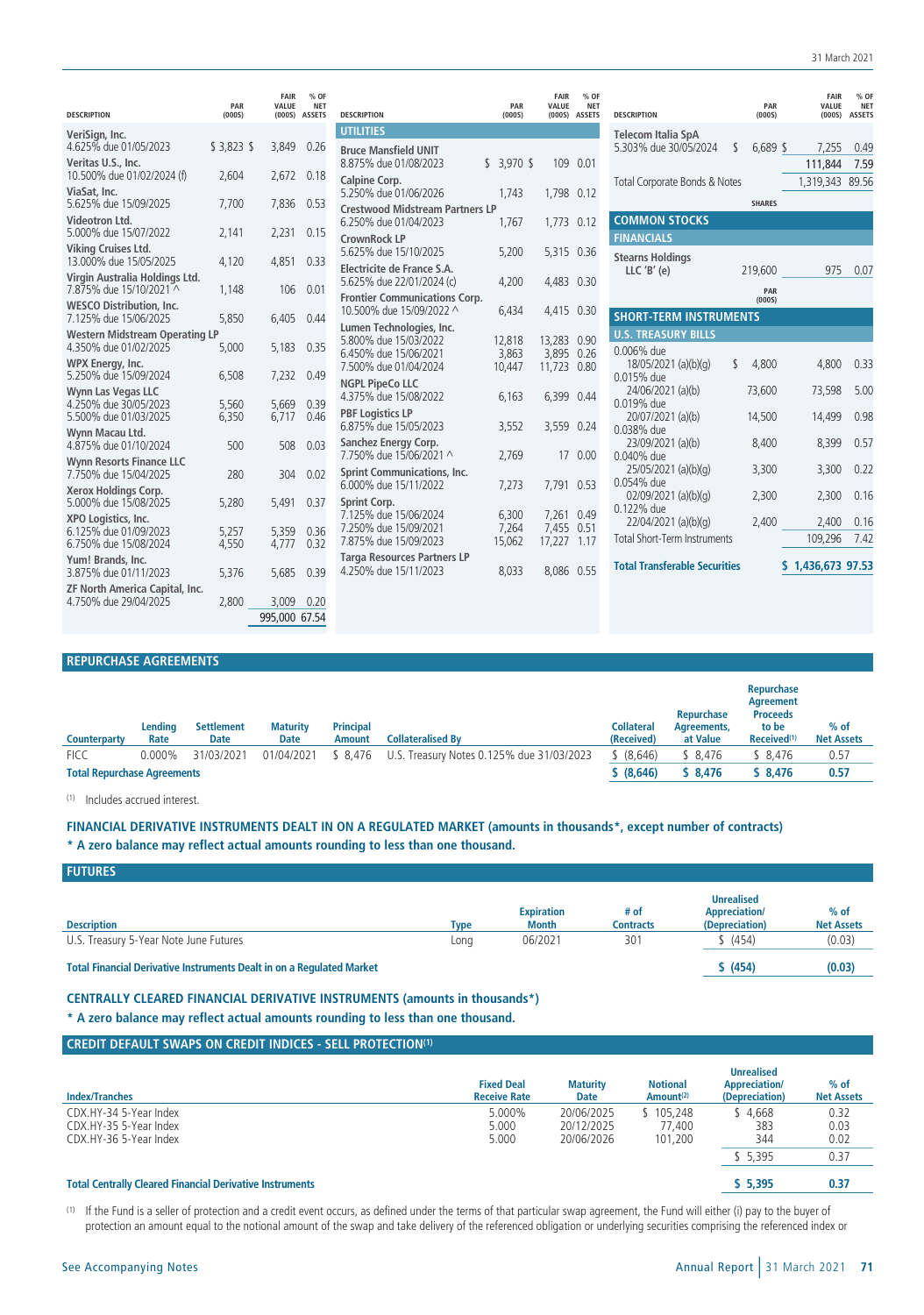# **Schedule of Investments PIMCO US Short-Term High Yield Corporate Bond Index UCITS ETF (Cont.)**

(ii) pay a net settlement amount in the form of cash, securities or other deliverable obligations equal to the notional amount of the swap less the recovery value of the referenced obligation or underlying securities comprising the referenced index.

(2) The maximum potential amount the Fund could be required to pay as a seller of credit protection or receive as a buyer of credit protection if a credit event occurs as defined under the terms of that particular swap agreement.

#### **OTC FINANCIAL DERIVATIVE INSTRUMENTS (amounts in thousands\*, except number of contracts)**

**\* A zero balance may reflect actual amounts rounding to less than one thousand.**

# **HEDGED FORWARD FOREIGN CURRENCY CONTRACTS**

As at 31 March 2021, the CHF (Hedged) Accumulation had the following forward foreign currency contracts outstanding:

| Counterparty | <b>Settlement</b><br><b>Month</b> | <b>Currency to</b><br>be Delivered | <b>Currency to</b><br>be Received | <b>Unrealised</b><br><b>Appreciation</b> | <b>Unrealised</b><br>(Depreciation) | <b>Net Unrealised</b><br>Appreciation/<br>(Depreciation) | $%$ of<br><b>Net Assets</b> |
|--------------|-----------------------------------|------------------------------------|-----------------------------------|------------------------------------------|-------------------------------------|----------------------------------------------------------|-----------------------------|
| <b>BPS</b>   | 04/2021                           | CHF 3,438                          | \$3,657                           |                                          |                                     | 4                                                        | 0.00                        |
|              | 04/2021                           | \$ 3,846                           | CHF 3.479                         |                                          | (149)                               | (149)                                                    | (0.01)                      |
|              | 05/2021                           | 3,660                              | 3,438                             |                                          | (4)                                 | (4, 4)                                                   | 0.00                        |
| <b>BRC</b>   | 04/2021                           | 65                                 | 59                                |                                          | (2)                                 |                                                          | 0.00                        |
| <b>GLM</b>   | 04/2021                           | 4,048                              | 3,658                             |                                          | (161)                               | (161)                                                    | (0.01)                      |
| <b>HUS</b>   | 04/2021                           | CHF 3,265                          | 3,465                             |                                          | (4)                                 | (4)                                                      | 0.00                        |
|              | 05/2021                           | \$3.468                            | CHF 3,265                         |                                          |                                     |                                                          | 0.00                        |
| <b>MYI</b>   | 04/2021                           | 671<br>CHF                         | 724                               |                                          |                                     |                                                          | 0.00                        |
| SSB          | 04/2021                           | 3.041                              | 3.225                             |                                          |                                     |                                                          | 0.00                        |
|              | 05/2021                           | \$3,227                            | CHF 3.041                         |                                          |                                     |                                                          | 0.00                        |
| <b>UAG</b>   | 04/2021                           | 3,557                              | 3,219                             |                                          | (137)                               | (137)                                                    | (0.01)                      |
|              |                                   |                                    |                                   | - 26                                     | \$(464)                             | \$ (438)                                                 | (0.03)                      |

As at 31 March 2021, the EUR (Hedged) Accumulation and EUR (Hedged) Income had the following forward foreign currency contracts outstanding:

|              |                                   |                                    |                                   |                                          |                                     | <b>NEL UIII CAIISCU</b>                |                             |  |
|--------------|-----------------------------------|------------------------------------|-----------------------------------|------------------------------------------|-------------------------------------|----------------------------------------|-----------------------------|--|
| Counterparty | <b>Settlement</b><br><b>Month</b> | <b>Currency to</b><br>be Delivered | <b>Currency to</b><br>be Received | <b>Unrealised</b><br><b>Appreciation</b> | <b>Unrealised</b><br>(Depreciation) | <b>Appreciation/</b><br>(Depreciation) | $%$ of<br><b>Net Assets</b> |  |
| <b>BOA</b>   | 04/2021                           | 6,739<br>€                         | 7,940                             | 19                                       | 0                                   | 19                                     | 0.00                        |  |
|              | 04/2021                           | 6,583                              | €<br>5,604                        |                                          |                                     |                                        | 0.00                        |  |
|              | 05/2021                           | 5,604<br>€                         | 6,586                             |                                          | (4)                                 | (4)                                    | 0.00                        |  |
| <b>BPS</b>   | 04/2021                           | 5.872                              | 6,993                             | 92                                       |                                     | 92                                     | 0.01                        |  |
|              | 04/2021                           | \$302.551                          | € 249,085                         |                                          | (9,801)                             | (9,801)                                | (0.66)                      |  |
|              | 05/2021                           | 291.734                            | 248.075                           |                                          | (2)                                 | (2)                                    | 0.00                        |  |
| <b>HUS</b>   | 04/2021                           | 10,862<br>€                        | 12,979                            | 212                                      |                                     | 212                                    | 0.01                        |  |
|              | 04/2021                           | 10,222                             | 8,570<br>€                        |                                          | (149)                               | (149)                                  | (0.01)                      |  |
|              | 05/2021                           | 9,336                              | 7,946                             | አ                                        |                                     | 8                                      | 0.00                        |  |
| SCX          | 04/2021                           | 307.174                            | 252,858                           |                                          | (9,990)                             | (9,990)                                | (0.68)                      |  |
|              | 05/2021                           | 295.531                            | 251,304                           |                                          | (2)                                 | (2)                                    | 0.00                        |  |
| <b>TOR</b>   | 04/2021                           | 307.174                            | 252,858                           |                                          | (9,990)                             | (9,990)                                | (0.68)                      |  |
|              | 05/2021                           | 295,531                            | 251,304                           |                                          | (2)                                 | (2)                                    | 0.00                        |  |
| <b>UAG</b>   | 04/2021                           | 6,161                              | 5,180                             |                                          | (74)                                | (74)                                   | (0.01)                      |  |
|              |                                   |                                    |                                   | \$335                                    | $$$ (30,014)                        | \$(29, 679)                            | (2.02)                      |  |

**Net Unrealised**

As at 31 March 2021, the GBP (Hedged) Income had the following forward foreign currency contracts outstanding:

|                                                   | <b>Settlement</b>             | <b>Currency to</b>             | <b>Currency to</b>             | <b>Unrealised</b>   | <b>Unrealised</b>        | <b>Net Unrealised</b><br><b>Appreciation/</b> | $%$ of                   |
|---------------------------------------------------|-------------------------------|--------------------------------|--------------------------------|---------------------|--------------------------|-----------------------------------------------|--------------------------|
| Counterparty                                      | <b>Month</b>                  | be Delivered                   | be Received                    | <b>Appreciation</b> | (Depreciation)           | (Depreciation)                                | <b>Net Assets</b>        |
| <b>BOA</b>                                        | 04/2021<br>04/2021<br>05/2021 | £ 18,993<br>\$25,471<br>26,086 | \$26,083<br>£ 17,991<br>18,993 | 0<br>0<br>121       | (121)<br>S<br>(648)<br>0 | (121)<br>(648)<br>121                         | (0.01)<br>(0.04)<br>0.01 |
| <b>BRC</b>                                        | 04/2021                       | 400                            | 287                            | 0                   | (4)                      | (4)                                           | 0.00                     |
| CBK                                               | 04/2021                       | 26,664                         | 18,851                         | 0                   | (656)                    | (656)                                         | (0.04)                   |
| <b>GLM</b>                                        | 04/2021                       | 266                            | 192                            |                     | (1)                      | (1)                                           | 0.00                     |
| <b>HUS</b>                                        | 04/2021                       | 26,658                         | 19,164                         |                     | (218)                    | (217)                                         | (0.01)                   |
| <b>JPM</b>                                        | 04/2021                       | £ 18,788                       | \$25,849                       |                     | (73)                     | (73)                                          | (0.01)                   |
|                                                   | 05/2021                       | \$25,851                       | £ 18,788                       | 73                  | $\theta$                 | 73                                            | 0.00                     |
| SCX                                               | 04/2021                       | £ 18,993                       | \$26,129                       | 0                   | (75)                     | (75)                                          | (0.01)                   |
|                                                   | 04/2021<br>05/2021            | 397<br>26,132                  | 288<br>f<br>18,993             | 0<br>75             | 0<br>$\mathbf 0$         | 75                                            | 0.00<br>0.01             |
|                                                   |                               |                                |                                | \$ 270              | \$(1,796)                | (1, 526)                                      | (0.10)                   |
| <b>Total OTC Financial Derivative Instruments</b> |                               |                                |                                |                     |                          | (31, 643)                                     | (2.15)                   |
| <b>Total Investments</b>                          |                               |                                |                                |                     |                          | \$1,418,447                                   | 96.29                    |
| <b>Other Current Assets &amp; Liabilities</b>     |                               |                                |                                |                     |                          | 54,674                                        | 3.71                     |
| <b>Net Assets</b>                                 |                               |                                |                                |                     |                          | \$1,473,121                                   | 100.00                   |

# NOTES TO SCHEDULE OF INVESTMENTS (amounts in thousands\*):

**\* A zero balance may reflect actual amounts rounding to less than one thousand.**

**^ Security is in default.**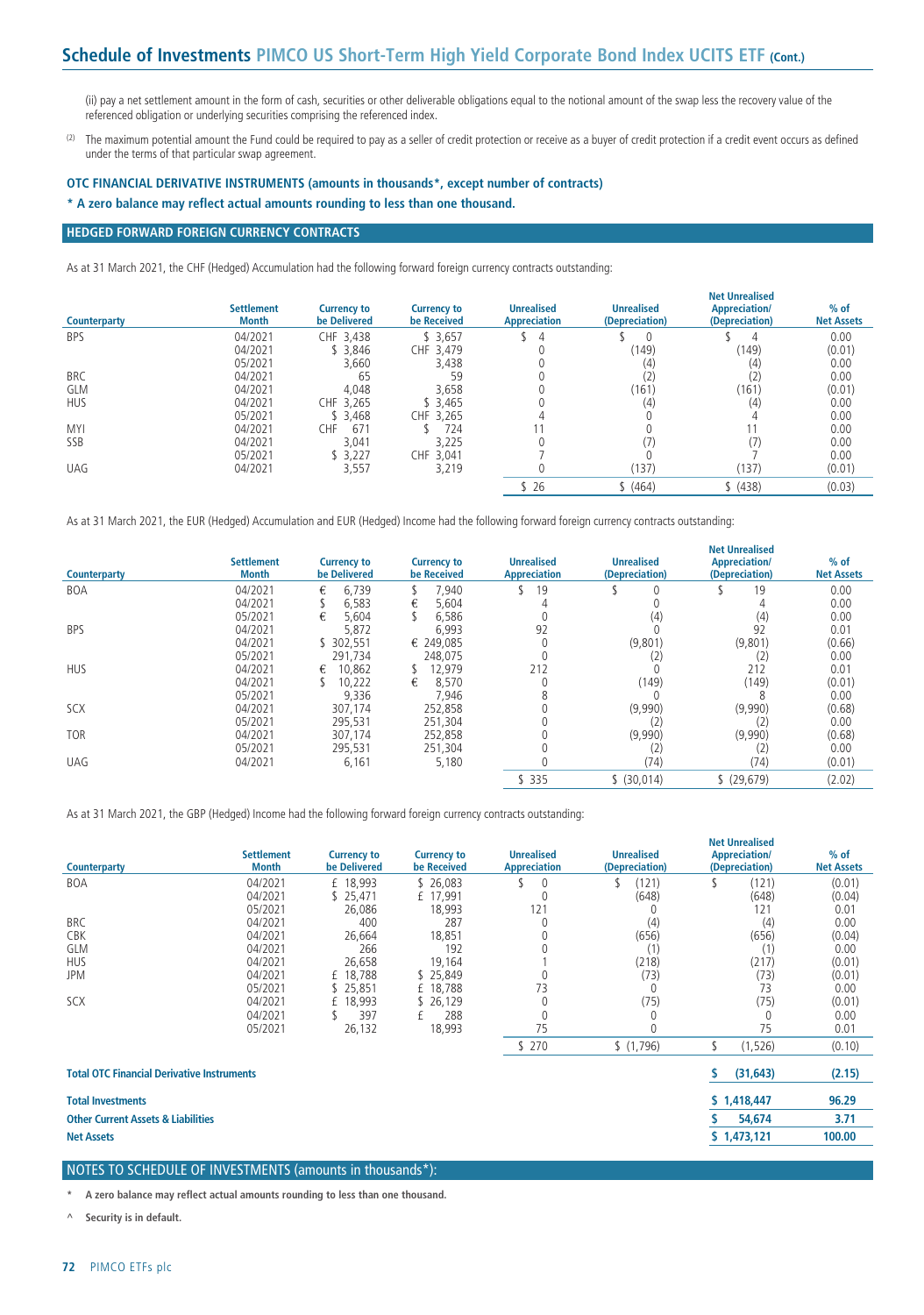**(a) Zero coupon security.**

**(b) Coupon represents a yield to maturity.**

- **(c) Perpetual maturity; date shown, if applicable, represents next contractual call date.**
- **(d) Contingent convertible security.**
- **(e) Restricted Securities:**

|                                                                 | <b>cauisition</b> |      | Fair<br>Value | 70 OI<br>Net Asset |
|-----------------------------------------------------------------|-------------------|------|---------------|--------------------|
| <b>Issuer Description</b>                                       | <b>Date</b>       | Cos  |               |                    |
| Stearns Holdings LLC 'B'<br>the contract of the contract of the | 5/03/<br>1 L U L  | ,036 | 975           | 0.07               |

**(f) Securities with an aggregate fair value of \$9,080 have been pledged as collateral under the terms of the Master Repurchase Agreements and/or Global Master Repurchase Agreements as at 31 March 2021.**

**(g) Securities with an aggregate fair value of \$12,244 and cash of \$21,010 have been pledged as collateral for financial derivative instruments as governed by International Swaps and Derivatives Association, Inc. master agreements as at 31 March 2021.**

**Cash of \$23,520 has been pledged as collateral for exchange-traded and centrally cleared financial derivative instruments as at 31 March 2021.**

**Fair Value Measurements(1)**

The following is a summary of the fair valuations according to the inputs used as at 31 March 2021 in valuing the Fund's assets and liabilities:

|                                                 | <b>Ouoted Prices in</b><br><b>Active Markets</b><br>for Identical Investments | <b>Significant Other</b><br><b>Observable Inputs</b> | <b>Significant</b><br>Unobservable Inputs |                   |
|-------------------------------------------------|-------------------------------------------------------------------------------|------------------------------------------------------|-------------------------------------------|-------------------|
| Category <sup>(2)</sup>                         | (Level 1)                                                                     | (Level 2)                                            | (Level 3)                                 | <b>Fair Value</b> |
| Transferable Securities                         |                                                                               | \$1,435,574                                          | \$1.099                                   | 1,436,673         |
| Repurchase Agreements                           |                                                                               | 8.476                                                |                                           | 8.476             |
| Financial Derivative Instruments <sup>(3)</sup> | (454)                                                                         | (26, 248)                                            |                                           | (26, 702)         |
| <b>Totals</b>                                   | \$ (454)                                                                      | \$1,417,802                                          | \$1.099                                   | \$1,418,447       |

The following is a summary of the fair valuations according to the inputs used as at 31 March 2020 in valuing the Fund's assets and liabilities:

|                                                 | <b>Quoted Prices in</b><br><b>Active Markets</b><br>for Identical Investments | <b>Significant Other</b><br><b>Observable Inputs</b> | <b>Significant</b><br><b>Unobservable Inputs</b> |                   |
|-------------------------------------------------|-------------------------------------------------------------------------------|------------------------------------------------------|--------------------------------------------------|-------------------|
| Category <sup>(2)</sup>                         | (Level 1)                                                                     | (Level 2)                                            | (Level 3)                                        | <b>Fair Value</b> |
| Transferable Securities                         |                                                                               | \$1,019,480                                          | 141                                              | 1,019,621         |
| Repurchase Agreements                           |                                                                               | 127.540                                              |                                                  | 127.540           |
| Financial Derivative Instruments <sup>(3)</sup> | 728                                                                           | (14, 928)                                            |                                                  | (14,200)          |
| <b>Totals</b>                                   | 728                                                                           | \$1,132,092                                          | 141                                              | \$1,132,961       |

(1) See Note 3 in the Notes to Financial Statements for additional information.

(2) Refer to the Schedule of Investments for additional information.

(3) Financial Derivative Instruments may include open futures contracts, swap agreements, written options, purchased options and forward foreign currency contracts.

**Reverse Repurchase Agreements as at 31 March 2021:**

|                                            |                  |                   |                 |                  | <b>Pavable for</b><br><b>Reverse</b> |                   |
|--------------------------------------------|------------------|-------------------|-----------------|------------------|--------------------------------------|-------------------|
| <b>Counterparty</b>                        | <b>Borrowing</b> | <b>Settlement</b> | <b>Maturity</b> | <b>Borrowing</b> | Repurchase                           | $%$ of            |
|                                            | Rate             | Date              | Date            | <b>Amount</b>    | <b>Agreements</b>                    | <b>Net Assets</b> |
| JML                                        | $(0.500)\%$      | 26/03/2021        | 15/04/2021      | \$(1.067)        | \$(1.066)                            | (0.07)            |
|                                            | (0.250)          | 25/03/2021        | 15/04/2021      | (1.992)          | (1.992)                              | (0.14)            |
|                                            | 0.000            | 26/03/2021        | 15/04/2021      | (4.303)          | (4,303)                              | (0.29)            |
| <b>Total Reverse Repurchase Agreements</b> |                  |                   |                 |                  | \$(7,361)                            | (0.50)            |

**Collateral (Received)/Pledged for OTC Financial Derivative Instruments**

The following is a summary by counterparty of the fair value of OTC financial derivative instruments and collateral (received)/pledged as at 31 March 2021:

|              | <b>Total Fair Value</b> | <b>Collateral</b>  | <b>Net</b>               |
|--------------|-------------------------|--------------------|--------------------------|
| Counterparty | of OTC Derivatives      | (Received)/Pledged | Exposures <sup>(1)</sup> |
| <b>BOA</b>   | (629)                   | 704                | 75                       |
| <b>BPS</b>   | (9,860)                 | 10.460             | 600                      |
| <b>BRC</b>   | (6)                     |                    | (6)                      |
| <b>CBK</b>   | (656)                   | 672                | 16                       |
| <b>GLM</b>   | (162)                   |                    | (162)                    |
| <b>HUS</b>   | (146)                   | 261                | 115                      |
| <b>MYI</b>   |                         |                    |                          |
| SCX          | (9,992)                 | 10.607             | 615                      |
| <b>TOR</b>   | (9,992)                 | 10.550             | 558                      |
| <b>UAG</b>   | (211)                   |                    | (211)                    |

(1) Net exposure represents the net receivable/(payable) that would be due from/to the counterparty in the event of default. See Note 16, Financial Risks, in the Notes to Financial Statements for more information regarding credit and counterparty risk.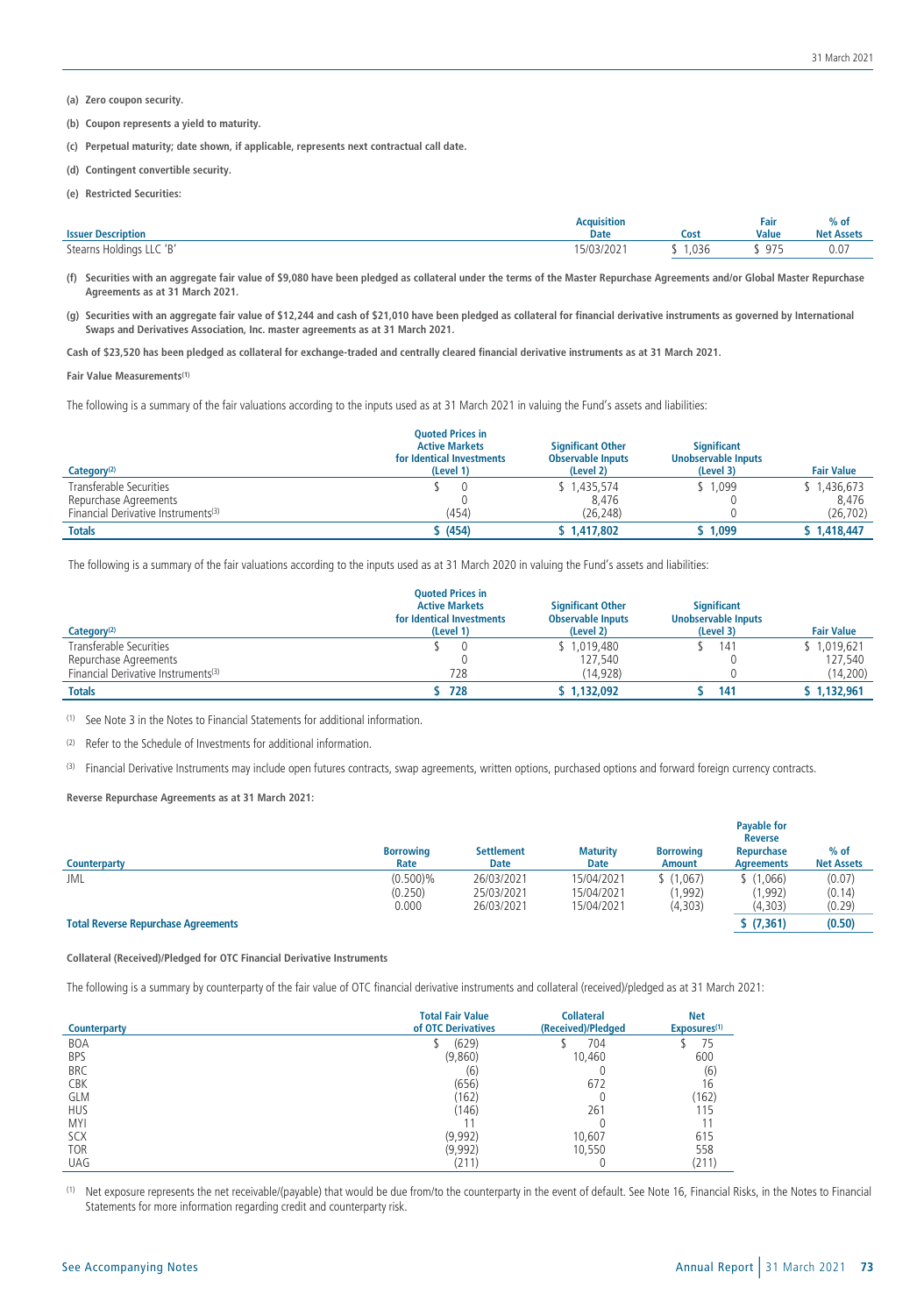**Comparative Information**

The following is a summary of the comparative information for Schedule of Investments as at 31 March 2021:

|                                                                 | 31-Mar-2021 (%) | 31-Mar-2020 (%) |
|-----------------------------------------------------------------|-----------------|-----------------|
| Transferable securities admitted to official stock exchange     | 59.90           | 57.19           |
| Transferable securities dealt in on another regulated market*   | 37.08           | 33.89           |
| Other transferable securities                                   | 0.55            | N/A             |
| Repurchase agreements                                           | 0.57            | 11.39           |
| Financial derivative instruments dealt in on a regulated market | (0.03)          | 0.07            |
| Centrally cleared financial derivative instruments              | 0.37            | (0.62)          |
| OTC financial derivative instruments                            | (2.15)          | (0.72)          |
| Reverse repurchase agreements                                   | (0.50)          | N/A             |

\* As per the list of markets set out in appendix 2 to the Prospectus which meet UCITS regulated market criteria.

The Fund's investment portfolio is concentrated in the following segments as at 31 March 2021:

| Investments, at fair value                                      | 31-Mar-2021 (%) | 31-Mar-2020 (%) |
|-----------------------------------------------------------------|-----------------|-----------------|
| Loan Participations and Assignments                             | 0.48            | 0.26            |
| Corporate Bonds & Notes                                         | 89.56           | 90.82           |
| Common Stocks                                                   | 0.07            | N/A             |
| <b>Warrants</b>                                                 | N/A             | 0.00            |
| Short-Term Instruments                                          | 7.42            | N/A             |
| Repurchase Agreements                                           | 0.57            | 11.39           |
| Financial Derivative Instruments Dealt in on a Regulated Market |                 |                 |
| <b>Futures</b>                                                  | (0.03)          | 0.07            |
| Centrally Cleared Financial Derivative Instruments              |                 |                 |
| Credit Default Swaps on Credit Indices - Sell Protection        | 0.37            | (0.62)          |
| OTC Financial Derivative Instruments                            |                 |                 |
| Total Return Swaps on Indices                                   | N/A             | (0.35)          |
| Hedged Forward Foreign Currency Contracts                       | (2.15)          | (0.37)          |
| Other Current Assets & Liabilities                              | 3.71            | (1.20)          |
| Net Assets                                                      | 100.00          | 100.00          |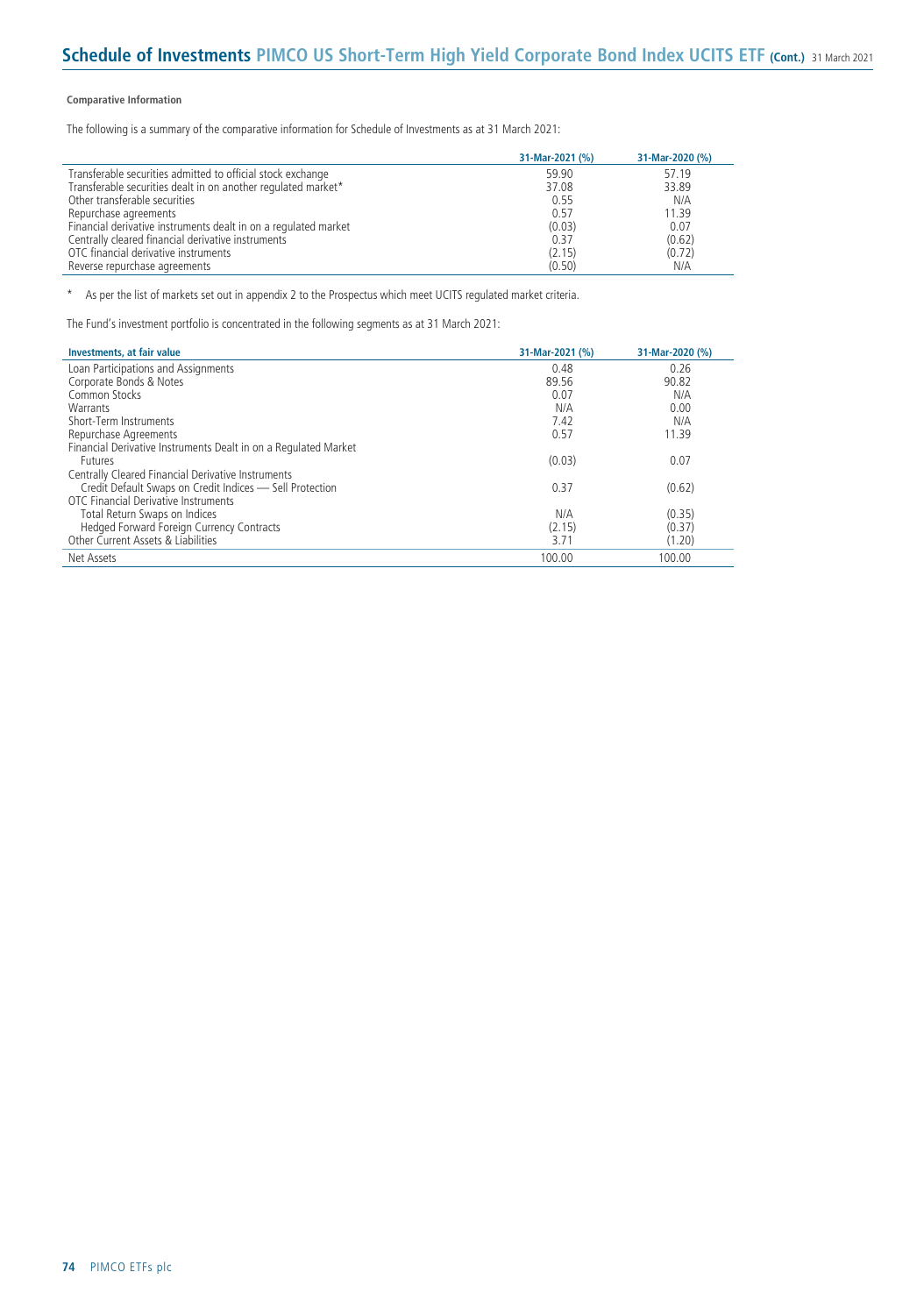# **1. GENERAL INFORMATION**

Each of the funds (hereinafter referred to individually as a "Fund" and collectively as the "Funds") discussed in this report is a sub-fund of PIMCO ETFs plc (the "Company"), an umbrella type open-ended investment company with variable capital and with segregated liability between Funds incorporated with limited liability in Ireland under the Companies Act 2014 with registration number 489440 and authorised by the Central Bank of Ireland (the "Central Bank") pursuant to the European Communities (Undertakings for Collective Investment in Transferable Securities) Regulations 2011 (S.I. No 352 of 2011), as amended (the "UCITS Regulations"). The Company is an umbrella type company consisting of different Funds each comprising one or more classes of shares. More than one class of shares ("Class") may, at the discretion of the Board of Directors (the "Board" or "Directors"), be issued in relation to a Fund. A separate portfolio of assets is maintained for each Fund and is invested in accordance with the investment objectives and policies applicable to such Fund. Additional Funds may be created from time to time by the Board with the prior written approval of the Central Bank. Additional Classes may be created from time to time by the Board in accordance with the requirements of the Central Bank. The Company was incorporated on 24 September 2010.

The Funds are exchange-traded Funds ("ETF") and Shares (as defined in the Prospectus) of the Funds are listed and traded at market prices on one or more Relevant Stock Exchanges (as defined in the Prospectus) and other secondary markets. The market price for a Fund's Shares may be different from the Fund's NAV. Typically only Authorised Participants (as defined in the Prospectus) may purchase Shares at Net Asset Value from the Company. Authorised Participants may subscribe for Shares in cash or in kind with securities similar to a Fund's portfolio (and acceptable as such to the Investment Advisors).

The PIMCO Covered Bond UCITS ETF, the PIMCO Euro Low Duration Corporate Bond UCITS ETF, the PIMCO Euro Short-Term High Yield Corporate Bond Index UCITS ETF and the PIMCO Euro Short Maturity UCITS ETF are traded on the Deutsche Börse AG and the PIMCO Emerging Markets Advantage Local Bond Index UCITS ETF, the PIMCO Sterling Short Maturity UCITS ETF, the PIMCO US Dollar Short Maturity UCITS ETF, the PIMCO US Low Duration Corporate Bond UCITS ETF and the PIMCO US Short-Term High Yield Corporate Bond Index UCITS ETF are listed on Euronext Dublin and traded on the London Stock Exchange.

PIMCO Global Advisors (Ireland) Ltd. (the "Manager") is the manager to the Company.

The registered office of the Company is 78 Sir John Rogerson's Quay, Dublin 2, D02 HD32, Ireland.

# **2. SIGNIFICANT ACCOUNTING POLICIES**

The following is a summary of the significant accounting policies and estimation techniques adopted by the Company and applied in the preparation of these financial statements:

## **(a) Basis of Preparation**

The financial statements are prepared in accordance with Financial Reporting Standard 102 ("FRS 102"), "The Financial Reporting Standard applicable in the United Kingdom and Republic of Ireland" issued by the Financial Reporting Council, the Companies Act 2014 and the UCITS Regulations. The financial statements are prepared on a going concern basis for all Funds.

The information required to be included in the Statement of Total Recognised Gains and Losses and a Reconciliation of Movements in Shareholders Funds, is, in the opinion of the Directors, contained in the Statement of Operations and the Statement of Changes in Net Assets.

The Company has availed of the exemption available to open-ended investment funds that hold a substantial proportion of highly liquid and fair valued investments under Section 7 of FRS 102 and is not presenting a cash flow statement.

The financial statements are prepared under the historical cost convention as modified by the revaluation of financial assets and liabilities held at fair value through profit or loss.

The Company maintains separate accounts for each Fund. Shares are issued by the Company and allocated to whichever Fund is selected by the shareholder. The proceeds of issue and the income arising thereon are credited to each Class of each Fund in proportion to the total valuation of each Class. Upon redemption, shareholders are only entitled to their portion of the net assets held in the Fund in respect of which shares have been issued to them.

The Company has adopted Euro as the presentation currency. The financial statements of each Fund are prepared in the functional currency of the respective Fund. The Company totals, required under Irish Company law, are presented in Euro, which is the primary economic environment of the Company. All amounts are in Euro unless otherwise indicated. The financial statements of the individual Funds are translated into Euro and accumulated for preparation of the Company's financial statements.

The Funds' Statement of Assets and Liabilities is translated using exchange rates at the financial year end and the Funds' Statement of Operations and Statement of Changes in Net Assets are translated at an average rate (as an approximate of actual rates) over the financial year for inclusion in the Company's financial statements.

The currency gain or loss on the conversion of the Company's opening net assets, and the average rate difference arising on the translation of the Company's Statement of Operations and Statement of Changes in Net Assets, is included in the Company's Statement of Changes in Net Assets. This translation adjustment does not impact the net assets allocated to the individual Funds.

All amounts have been rounded to the nearest thousand, unless otherwise indicated. A zero balance may reflect actual amounts rounding to less than one thousand. The Schedule of Investments of certain Funds may hold transferable securities displaying both a nil par value and nil fair value when the actual par value and fair value amounts are rounded to the nearest thousand.

#### **(b) Determination of Net Asset Value**

The Net Asset Value (the "NAV") of each Fund and/or each Class will be calculated as of the close of regular trading on each Dealing Day (normally 4:00 p.m., Eastern time) as disclosed in the Company's most recent Prospectus or the relevant supplement.

The Company has chosen to apply the recognition and measurement provisions of International Accounting Standard ("IAS") 39 Financial Instruments: Recognition and Measurement, and the disclosure and presentation requirements of FRS 102 to account for its financial instruments. In accordance with IAS 39, Fund securities and other assets are valued at the last traded price on the 31 March 2021 to determine the Net Assets Attributable to Redeemable Participating Shareholders ("Net Assets").

## **(c) Securities Transactions and Investment Income**

Securities transactions are recorded as of the trade date for financial reporting purposes. Securities purchased or sold on a when-issued or delayed-delivery basis may be settled beyond a standard settlement period for the security after the trade date. Realised gains and losses from securities sold are recorded on the identified cost basis. Dividend income is recorded on the ex-dividend date, except certain dividends from foreign securities where the ex-dividend date may have passed, which are recorded as soon as the Fund is informed of the ex-dividend date. Interest income, adjusted for the accretion of discounts and amortisation of premiums, is recorded on the accrual basis from settlement date and calculated using an effective interest methodology, with the exception of securities with a forward starting effective date, where interest income is recorded on the accrual basis from effective date. For convertible securities, premiums attributable to the conversion feature are not amortised. Paydown gains (losses) on mortgagerelated and other asset-backed securities, if any, are recorded as components of interest income on the Statement of Operations.

Debt obligations may be placed on non-accrual status and related interest income may be reduced by ceasing current accruals and writing off interest receivable when the collection of all or a portion of interest has become doubtful based on the consistently applied procedures. A debt obligation is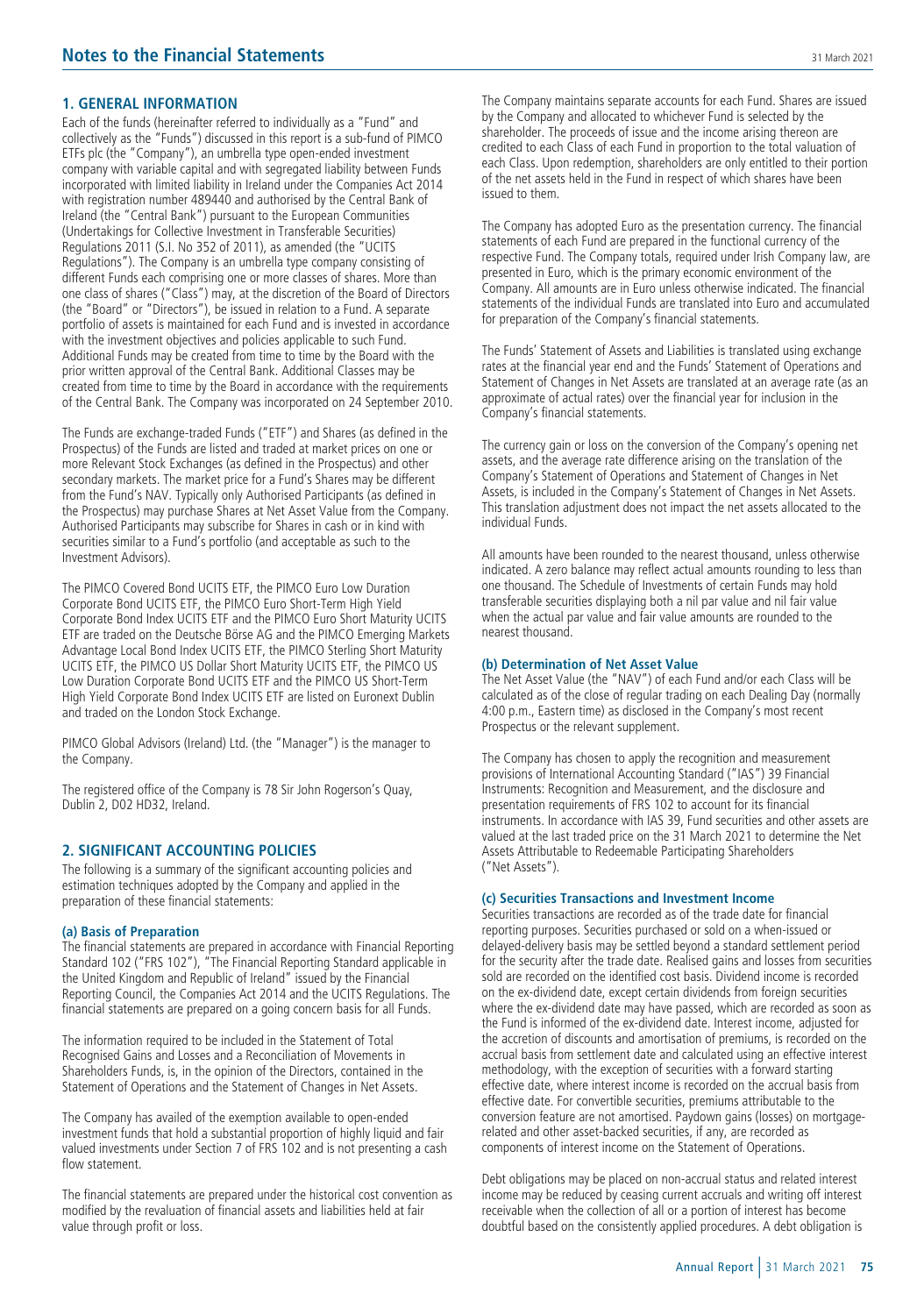removed from non-accrual status when the issuer resumes interest payments or when collectability of interest is probable.

Income is accounted for gross of any non-reclaimable/irrecoverable withholding taxes and net of any tax credits. The withholding tax is shown separately in the Statement of Operations. The Funds may be subject to taxes imposed by certain countries on capital gains on the sale of investments. Capital gains taxes are accounted for on an accruals basis and are shown separately in the Statement of Operations.

#### **(d) Multi-Class Allocations and Hedge Share Classes**

Each Class of a Fund offered by the Company has equal rights, unless otherwise specified, to assets and voting privileges (except that shareholders of a Class have exclusive voting rights regarding any matter relating solely to that Class). Within each Class of each Fund, the Company may issue either or all Income Shares (shares which distribute income) and Accumulation Shares (shares which accumulate income). The multiple Class structure permits an investor to choose the method of purchasing shares that is most beneficial to the shareholder, given the amount of the purchase, the length of time the shareholder expects to hold the shares, and other circumstances. Where there are shares of a different Class or type in issue, the NAV per share amongst Classes may differ to reflect the fact that income has been accumulated or distributed, or may have differing fees and expenses. Realised and unrealised capital gains and losses of each Fund are allocated daily to each Class of shares based on the relative net assets of each Class of the respective Fund.

With respect to the Hedged Classes (the "Hedged Classes"), the Company intends to hedge against movements of the currency denominations of the Hedged Classes versus other currencies subject to the regulations and interpretations promulgated by the Central Bank from time to time. The Hedged Classes shall not be leveraged as a result of these transactions. While the Company will attempt to hedge currency risk, there can be no guarantee that it will be successful in doing so. Hedging transactions will be clearly attributable to a specific Class. All costs and gains/(losses) of such hedging transactions shall substantially limit shareholders in the relevant Hedged Class from benefiting if the Class currency falls against the functional currency and/or the currency in which some or all of the assets of the relevant Fund are denominated in and hedged to other currencies.

## **(e) Foreign Currency Transactions**

The financial statements of each Fund are presented using the currency of the primary economic environment in which it operates (the "functional currency"). Each of the Funds of the Company have the same functional and presentation currency.

The Company totals of the Funds, required under Irish Company law, are presented in Euro, which is also the functional currency of the Company.

The fair values of foreign securities, currency holdings and other assets and liabilities are translated into the functional currency of each Fund based on the current exchange rates for each business day. Fluctuations in the value of currency holdings and other assets and liabilities resulting from changes in exchange rates are recorded as unrealised gains or losses on foreign currencies.

The unrealised gains or losses arising from the translation of securities denominated in a foreign currency are included in Net change in unrealised appreciation/(depreciation) on transferable securities, investment funds, repurchase agreements and deposits with credit institutions and unrealised gains or losses arising from the translation of financial derivative instruments denominated in a foreign currency are included in Net change in unrealised appreciation/(depreciation) on financial derivative instruments in the Statement of Operations.

Currency gains and losses arising from sale of securities denominated in a foreign currency are included in Net realised gain/(loss) on transferable securities, investment funds, repurchase agreements and deposits with credit institutions and currency gains or losses arising from the sale of financial derivative instruments denominated in a foreign currency are included in Net realised gain/(loss) on financial derivative instruments in the Statement of Operations.

Realised gains and losses arising between the transaction and settlement dates on purchases and sales of foreign currency denominated securities and financial derivative instruments are included in Net realised gain/ (loss) on foreign currency in the Statement of Operations.

Currency gains and losses can arise when there is a difference between the amounts of foreign income/expense recorded on the Fund's books and the Fund's functional currency equivalent to the amounts actually received or paid. These gains or losses are included where appropriate in the income/ expense figure in the Statement of Operations.

Certain Funds having a hedged class enter into forward foreign currency contracts designed to offset the effect of hedging at the Fund level in order to leave the functional currency of the Hedged Classes with an exposure to currencies other than the functional currency.

#### **(f) Transaction Costs**

Transaction costs are costs incurred to acquire financial assets and liabilities at fair value through profit or loss. They include fees and commissions paid to agents, advisors, brokers and dealers. Transaction costs are included on the Statement of Operations within Net realised gain/(loss) and Net change in unrealised appreciation/(depreciation) on transferable securities, investment funds, repurchase agreements and deposits with credit institutions, Net realised gain/(loss) and Net change in unrealised appreciation/(depreciation) on financial derivative instruments, Net realised gain/(loss) and Net change in unrealised appreciation/(depreciation) on foreign currency. For fixed income securities and certain derivatives, transaction costs are not separately identifiable from the purchase price of the security and therefore cannot be disclosed separately.

#### **(g) Equalisation**

The Company follows the accounting practice known as income equalisation. The income equalisation adjustment ensures income distributed to the shareholders investing in the Income Class Shares is in proportion to the time of ownership in the distribution period. A sum equal to that part of the issued price per Share which reflects net income (if any) accrued but undistributed up to the date of issue of the Shares will be deemed to be an equalisation payment and treated as repaid to the relevant Shareholder on (i) the redemption of such Shares prior to the payment of the first dividend thereon or (ii) the payment of the first dividend to which the Shareholder was entitled in the same accounting period as that in which the Shares are issued. The payment of any dividends subsequent to the payment of the first dividend thereon or the redemption of such Shares subsequent to the payment of the first dividend will be deemed to include net income (if any) accrued but unpaid up to the date of the relevant redemption or declaration of dividend.

#### **(h) Critical Accounting Estimates and Judgments**

The preparation of the financial statements in conformity with FRS 102 requires the Directors to make judgments, estimates and assumptions that effect the application of accounting policies and the reported amounts of assets, liabilities, income and expenses. Actual results may differ from these estimates. Estimates and underlying assumptions are reviewed on an ongoing basis. Revisions to accounting estimates are recognised in the period in which the estimates are revised and in any future periods affected.

# **3. INVESTMENTS AT FAIR VALUE AND FAIR VALUE HIERARCHY**

This category has two sub-categories: financial assets and liabilities designated by management at fair value through profit or loss at inception, and those held for trading. Financial assets and liabilities designated at fair value through profit or loss at inception are financial instruments that are not classified as held for trading but are managed, and their performance is evaluated on a fair value basis in accordance with the Fund's documented investment strategy. Financial assets or liabilities held for trading are acquired or incurred principally for the purpose of selling or repurchasing in the short term. Derivatives are categorised as held for trading.

**(a) Investment Valuation Policies** The Funds' policy requires Pacific Investment Management Company LLC, PIMCO Europe Ltd. and PIMCO Europe GmbH (or "PIMCO" or "Investment Advisors") and the Board of Directors (the "Board") to evaluate the information about these financial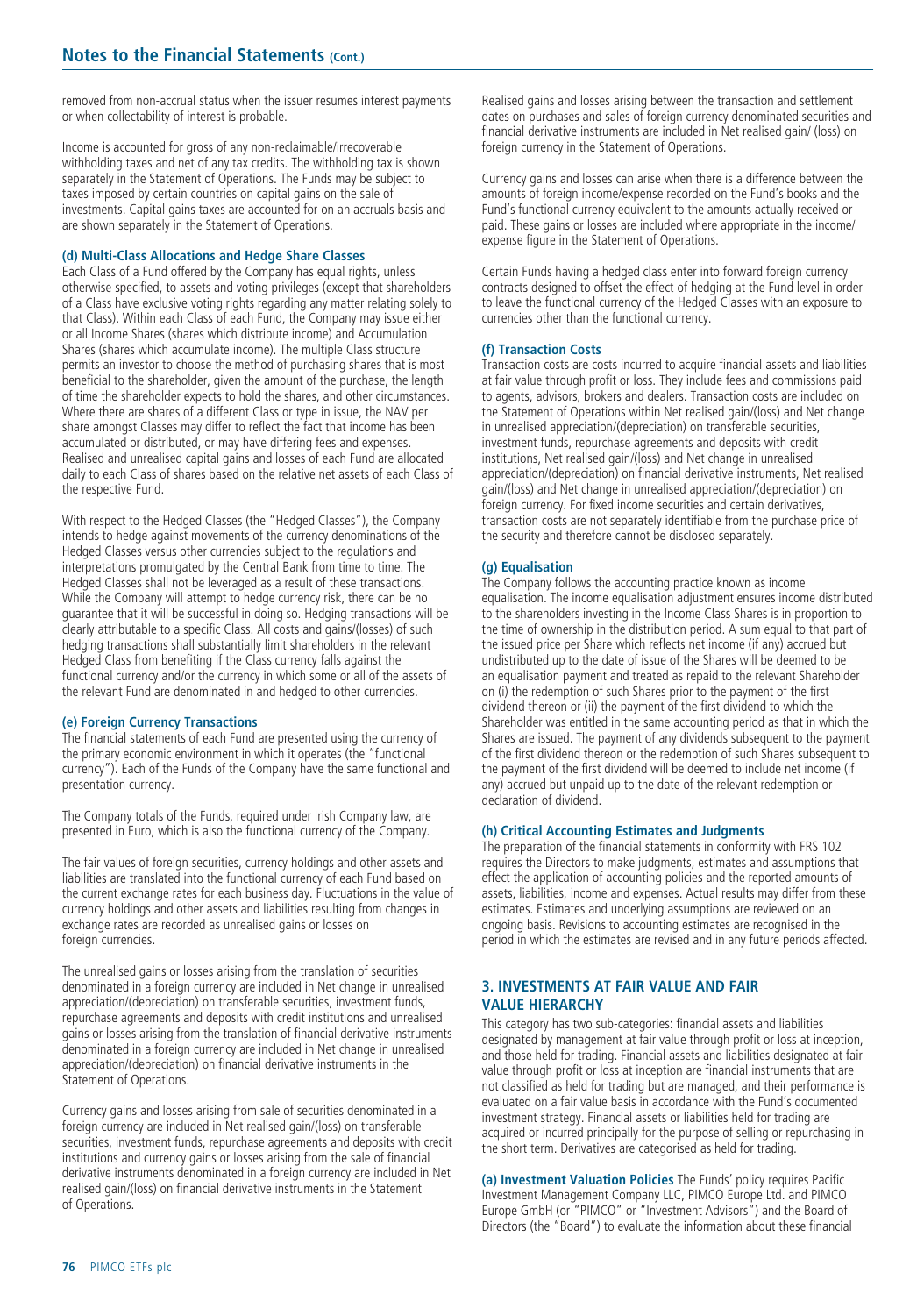assets and liabilities on a fair value basis together with other related financial information.

Gains and losses arising from changes in the fair value of financial assets and liabilities at fair value through profit or loss are included on the Statement of Operations in the financial year in which they arise.

Fund securities and other assets for which market quotes are readily available are valued at fair value. Fair value is generally determined on the basis of last reported sales prices, or if no sales are reported, based on quotes obtained from a quotation reporting system, established market makers, or pricing services.

Investments initially valued in currencies other than the functional currency of the Fund are converted using exchange rates obtained from pricing services. As a result, the NAV of the Fund's shares may be affected by changes in the value of currencies in relation to the Fund's functional currency. The value of securities traded in foreign markets or denominated in currencies other than the Fund's functional currency may be affected significantly on a day that the relevant stock exchange is closed and the NAV may change on days when an investor is not able to purchase, redeem or exchange shares.

If the value of a security that is solely traded on a foreign exchange has materially changed after the close of the security's primary exchange or principal market but before the close of the dealing day, the security will be valued at fair value based on procedures established and approved by the Board. Securities that do not trade when a Fund is open are also valued at fair value. A Fund may determine the fair value of investments based on information provided by pricing service providers and other third party vendors, which may recommend fair value prices or adjustments with reference to other securities, indices or assets. In considering whether fair value pricing is required and in determining fair values, a Fund may, among other things, consider significant events (which may be considered to include changes in the value of securities or securities indices) that occur after the close of the relevant market and before the close of the dealing day. A Fund may utilise modelling tools provided by third party vendors to determine fair values of securities impacted by significant events. Foreign exchanges may permit trading in foreign securities on days when the Company is not open for business, which may result in a Fund's portfolio of investments being affected when the Fund is unable to buy or sell shares. A Fund has retained a pricing service to assist in determining the fair value of foreign securities. This service utilises statistics and programs based on historical performance of markets and other economic data to assist in making fair value estimates. Fair value estimates used by a Fund for foreign securities may differ from the value realised from the sale of those securities and the difference could be material to the financial statements. Fair value pricing may require subjective determinations about the value of a security or other asset, and fair values used to determine a Fund's NAV may differ from quoted or published prices, or from prices that are used by others, for the same investments. In addition, the use of fair value pricing may not always result in adjustments to the prices of securities or other assets held by a Fund.

**(b) Fair Value Hierarchy** The Company is required to disclose the fair value hierarchy in which fair value measurements are categorised for assets and liabilities. The disclosures are based on a three-level fair value hierarchy for the inputs used in valuation techniques to measure fair value.

Fair value is defined as the amount for which an asset could be exchanged, a liability settled, or an equity instrument granted could be exchanged, between knowledgeable, willing parties in an arm's length transaction. Disclosure of a fair value hierarchy is required separately for each major category of assets and liabilities that segregates fair value measurements into levels (Levels 1, 2, and 3). The inputs or methodology used for valuing securities are not necessarily an indication of the risk associated with investing in those securities. Levels 1, 2, and 3 of the fair value hierarchy are defined as follows:

- Level 1 Quoted prices in active markets or exchanges for identical assets and liabilities.
- Level 2 Significant other observable inputs, which may include, but are not limited to, quoted prices for similar assets or liabilities in markets that are active, quoted prices for identical or similar assets or liabilities in markets that are not active, inputs other than quoted prices that are

observable for the assets or liabilities (such as interest rates, yield curves, volatilities, prepayment speeds, loss severities, credit risks and default rates) or other market corroborated inputs.

• Level 3 — Significant unobservable inputs based on the best information available in the circumstances, to the extent observable inputs are not available, which may include assumptions made by the Board or persons acting at their direction that are used in determining the fair value of investments.

**(c) Valuation Techniques and the Fair Value Hierarchy** The valuation techniques and significant inputs used in determining the fair values of financial instruments classified as Level 1 and Level 2 of the fair value hierarchy are as follows:

Fixed income securities including corporate, convertible and municipal bonds and notes, US government agencies, US treasury obligations, sovereign issues, bank loans, convertible preferred securities and non-US bonds are normally valued by pricing service providers that use broker dealer quotations, reported trades or valuation estimates from their internal pricing models. The service providers' internal models use inputs that are observable such as issuer details, interest rates, yield curves, prepayment speeds, credit risks/spreads, default rates and quoted prices for similar assets. Securities that use similar valuation techniques and inputs as described above are categorised as Level 2 of the fair value hierarchy.

Fixed income securities purchased on a delayed-delivery basis are marked to market daily until settlement at the forward settlement date. These securities are categorised as Level 2 of the fair value hierarchy.

Mortgage-related and asset-backed securities are usually issued as separate tranches, or classes, of securities within each deal. These securities are also normally valued by pricing service providers that use broker dealer quotations or valuation estimates from their internal pricing models. The pricing models for these securities usually consider tranche-level attributes, current market data, estimated cash flows and market-based yield spreads for each tranche, and incorporates deal collateral performance, as available. Mortgage-related and asset-backed securities that use similar valuation techniques and inputs as described above are categorised as Level 2 of the fair value hierarchy.

Common stocks, ETFs, exchange-traded notes, rights, warrants and financial derivative instruments, such as futures contracts or options on futures that are traded on a national securities exchange, are stated at the last reported sale or settlement price on the day of valuation. To the extent these securities are actively traded and valuation adjustments are not applied, they are categorised as Level 1 of the fair value hierarchy.

Valuation adjustments may be applied to certain securities that are solely traded on a foreign exchange to account for the market movement between the close of the foreign market and the NYSE close. These securities are valued using Pricing Services that consider the correlation of the trading patterns of the foreign security to the intraday trading in U.S. markets for investments. Securities using these valuation adjustments are categorised as Level 2 of the fair value hierarchy. Preferred securities and other equities traded on inactive markets or valued by reference to similar instruments are also categorised as Level 2 of the fair value hierarchy.

Investments in registered open-end investment companies (other than ETFs) will be valued based upon the NAVs of such investments and are categorised as Level 1 of the fair value hierarchy. Investments in unregistered open-end investment companies will be calculated based upon the NAVs of such investments and are considered Level 1 provided that the NAVs are observable, calculated daily and are the value at which both purchases and sales will be conducted. Investments in privately held investment funds with significant restrictions on redemption where the inputs to the NAVs are observable will be valued based upon the NAVs of such investments and are categorised as Level 2 of the fair value hierarchy.

Short-term debt instruments (such as commercial paper) having a remaining maturity of 60 days or less may be valued at amortised cost, so long as the amortised cost value of such short-term debt instruments is approximately the same as the fair value of the instrument as determined without the use of amortised cost valuation. These securities are categorised as Level 2 or Level 3 of the fair value hierarchy depending on the source of the base price.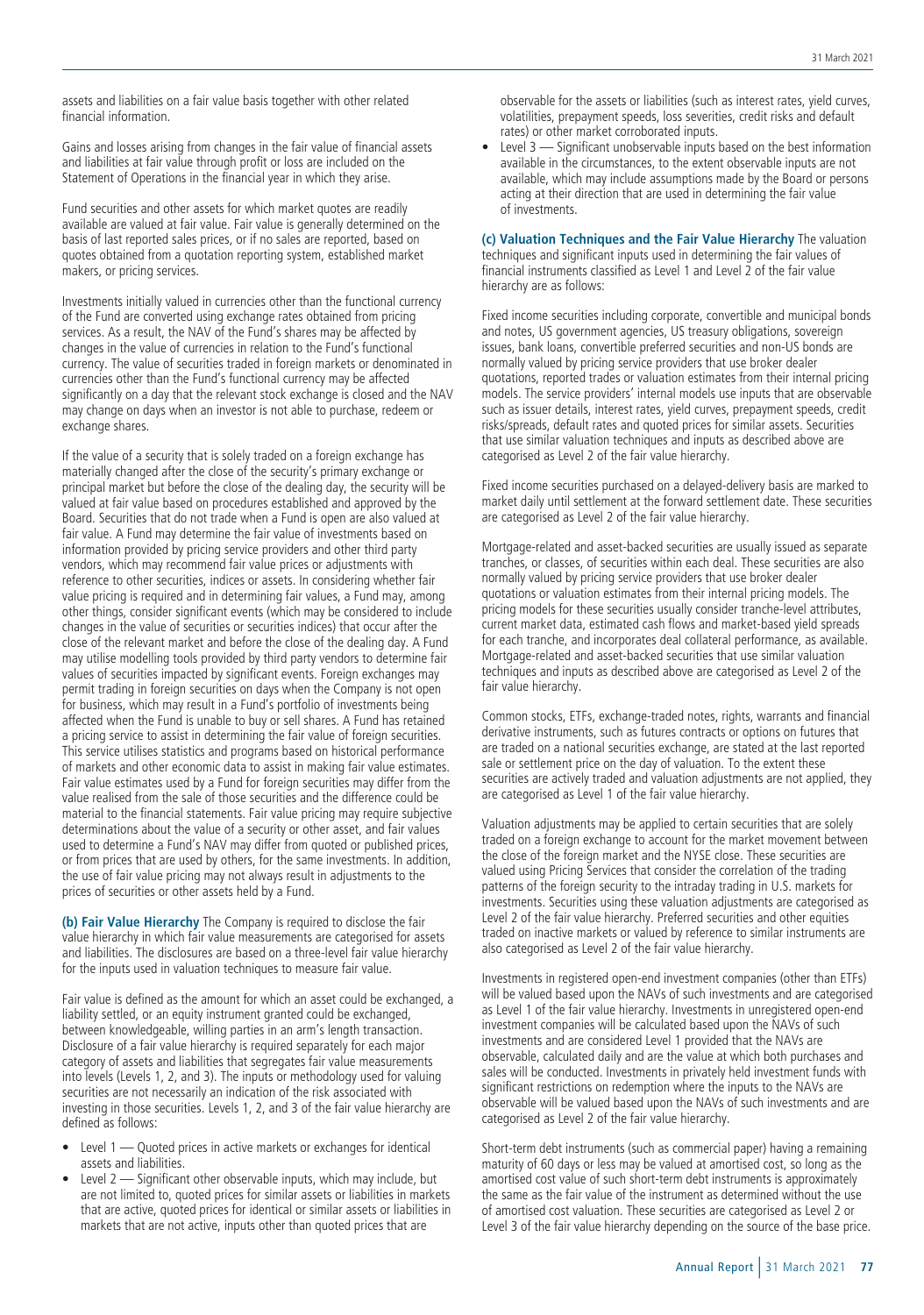Over-the-counter financial derivative instruments, such as forward foreign currency contracts, options contracts, or swap agreements, derive their value from underlying asset prices, indices, reference rates, and other inputs or a combination of these factors. These contracts are normally valued on the basis of broker dealer quotations or pricing service providers. Depending on the product and the terms of the transaction, the value of the derivative contracts can be estimated by a pricing service provider using a series inputs that are observed from actively quoted markets such as issuer details, indices, spreads, interest rates, curves, dividends and exchange rates. Derivatives that use similar valuation techniques and inputs as described above are categorised as Level 2 of the fair value hierarchy.

Centrally cleared swaps listed or traded on a multilateral or trade facility platform, such as a registered exchange are valued at the daily settlement price determined by the respective exchange. For centrally cleared credit default swaps the clearing facility requires its members to provide actionable levels across complete term structures. These levels along with external third party prices are used to produce daily settlement prices. These securities are categorised as Level 2 of the fair value hierarchy. Centrally cleared interest rate swaps are valued using a pricing model that references the underlying rates including the overnight index swap rate and LIBOR forward rate. These securities are categorised as Level 2 of the fair value hierarchy.

**Level 3 trading assets and trading liabilities, at fair value** When a fair valuation method is applied by PIMCO that uses significant unobservable inputs, investments will be priced by a method that the Board or persons acting at their direction believe reflects fair value and are categorised as Level 3 of the fair value hierarchy. The valuation techniques and significant inputs used in determining the fair values of Fund assets and financial instruments classified as Level 3 of the fair value hierarchy are as follows:

Proxy pricing procedures set the base price of a fixed income security and subsequently adjust the price proportionally to fair value changes of a pre-determined security deemed to be comparable in duration, generally a U.S. Treasury or sovereign note based on country of issuance. The base price may be a broker-dealer quote, transaction price, or an internal value as derived by analysis of market data. The base price of the security may be reset on a periodic basis based on the availability of market data and procedures approved by the Valuation Oversight Committee. Significant changes in the unobservable inputs of the proxy pricing process (the base price) would result in direct and proportional changes in the fair value of the security. These securities are categorised as Level 3 of the fair value hierarchy.

If third-party evaluated vendor pricing is not available or not deemed to be indicative of fair value, PIMCO may elect to obtain Broker Quotes directly from the broker-dealer or passed through from a third-party vendor. In the event that fair value is based upon a single sourced Broker Quote, these securities are categorised as Level 3 of the fair value hierarchy. Broker Quotes are typically received from established market participants. Although independently received, PIMCO does not have the transparency to view the underlying inputs which support the market quotation. Significant changes in the Broker Quote would have direct and proportional changes in the fair value of the security.

Reference instrument valuation estimates fair value by utilizing the correlation of the security to one or more broad-based securities, market indices, and/or other financial instruments, whose pricing information is readily available. Unobservable inputs may include those used in algorithm formulas based on percentage change in the reference instruments and/or weights of each reference instrument. Significant changes in the unobservable inputs would result in direct and proportional changes in the fair value of the security. These securities are categorised as Level 3 of the fair value hierarchy.

Fundamental analysis valuation estimates fair value by using an internal model that utilises financial statements of the non-public underlying company. Significant changes in the unobservable inputs would result in direct and proportional changes in the fair value of the security. These securities are categorised as Level 3 of the fair value hierarchy.

# **4. SECURITIES AND OTHER INVESTMENTS**

**(a) Cash** Cash is valued at face value with interest accrued, where applicable. All cash at bank balances are held either by State Street Bank and Trust Co. or directly with a sub-depositary.

**(b) Investments in Securities** The Funds may utilise the investments and strategies described below to the extent permitted by the Funds' investment policies.

**Delayed-Delivery Transactions** Certain Funds may purchase or sell securities on a delayed-delivery basis. These transactions involve a commitment by a Fund to purchase or sell securities for a predetermined price or yield, with payment and delivery taking place beyond the customary settlement period. When delayed-delivery transactions are outstanding, a Fund will designate or receive as collateral liquid assets in an amount sufficient to meet the purchase price or respective obligations. When purchasing a security on a delayed-delivery basis, a Fund assumes the rights and risks of ownership of the security, including the risk of price and yield fluctuations, and takes such fluctuations into account when determining its NAVs. A Fund may dispose of or renegotiate a delayed-delivery transaction after it is entered into, which may result in a realised gain or loss. When a Fund has sold a security on a delayed-delivery basis, the Fund does not participate in future gains and losses with respect to the security.

**Exchange-Traded Funds** Certain Funds may invest in exchange-traded funds ("ETFs"), which typically are index-based investment companies that hold substantially all of their assets in securities representing their specific index, but may also be actively-managed investment companies. Shares of ETFs trade throughout the day on an exchange and represent an investment in a portfolio of securities and assets. As a shareholder of another investment company, a Fund would bear its pro-rata portion of the other investment company's expenses, including advisory fees, in addition to the expenses a Fund bears directly in connection with its own operations.

**Inflation-Indexed Bonds** Certain Funds may invest in inflation-indexed bonds. Inflation-indexed bonds are fixed income securities whose principal value is periodically adjusted to the rate of inflation. The interest rate on these bonds is generally fixed at issuance at a rate lower than typical bonds. Over the life of an inflation-indexed bond, however, interest will be paid based on a principal value, which is adjusted for inflation. Any increase or decrease in the principal amount of an inflation-indexed bond will be included as interest income on the Statement of Operations, even though investors do not receive their principal until maturity.

**Loan Participations and Assignments** Certain Funds may invest in direct debt instruments which are interests in amounts owed to lenders or lending syndicates by corporate, governmental, or other borrowers. A Fund's investments in loans may be in the form of participations in loans or assignments of all or a portion of loans from third parties. A loan is often administered by a bank or other financial institution (the "lender") that acts as agent for all holders. The agent administers the terms of the loan, as specified in the loan agreement. A Fund may invest in multiple series or tranches of a loan, which may have varying terms and carry different associated risks. When a Fund purchases assignments from lenders it acquires direct rights against the borrower of the loans. These loans may include participations in "bridge loans", which are loans taken out by borrowers for a short period (typically less than one year) pending arrangement of more permanent financing through, for example, the issuance of bonds, frequently high yield bonds issued for the purpose of acquisitions.

The types of loans and related investments in which a Fund may invest include, among others, senior loans, subordinated loans (including second lien loans, B-Notes and mezzanine loans), whole loans, commercial real estate and other commercial loans and structured loans. In the case of subordinated loans, there may be significant indebtedness ranking ahead of the borrower's obligation to the holder of such a loan, including in the event of the borrower's insolvency. Mezzanine loans are typically secured by a pledge of an equity interest in the mortgage borrower that owns the real estate rather than an interest in a mortgage.

Investments in loans may include unfunded loan commitments, which are contractual obligations for funding. Unfunded loan commitments may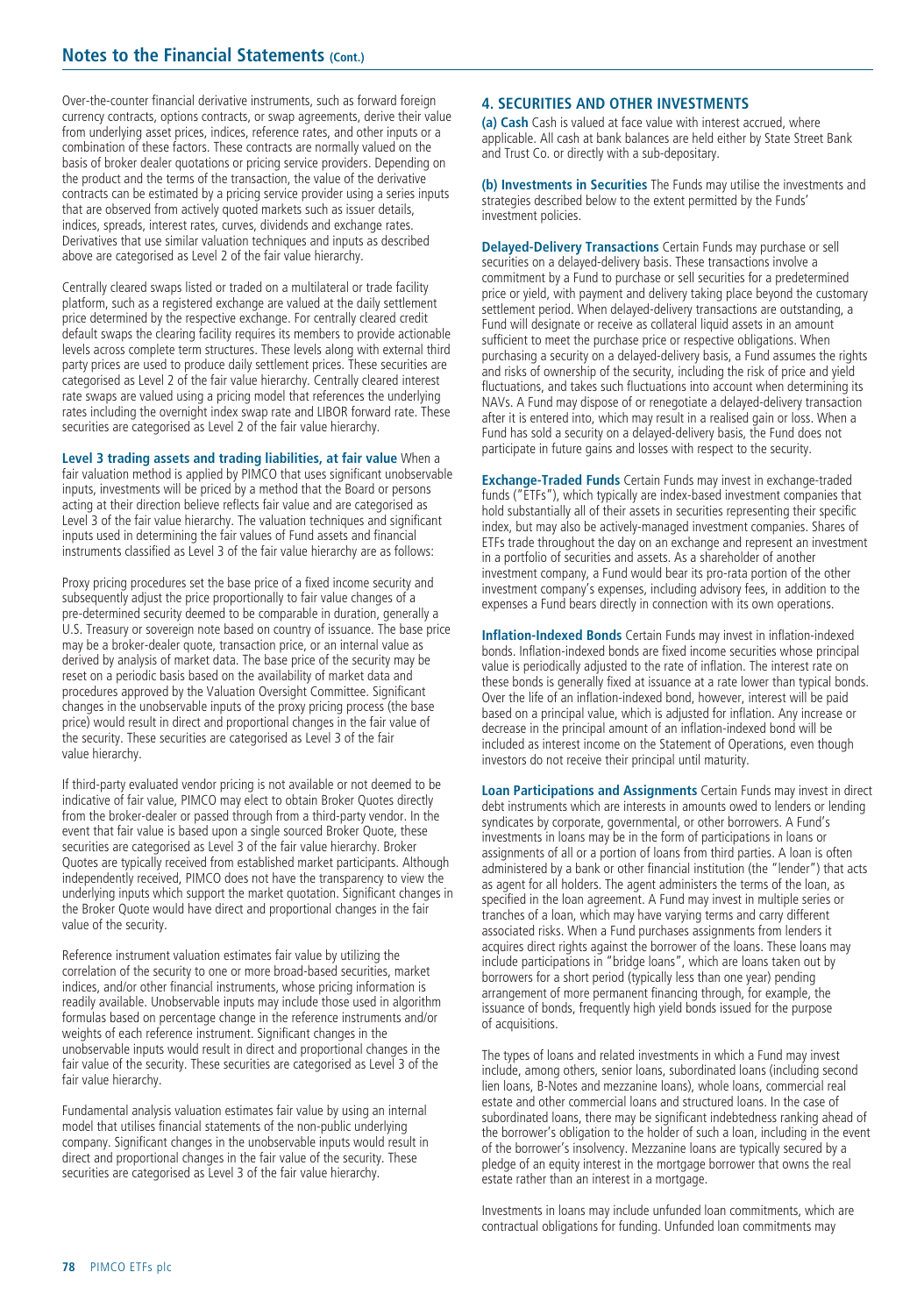include revolving credit facilities, which may obligate the Funds to supply additional cash to the borrower on demand. Unfunded loan commitments represent a future obligation in full, even though a percentage of the committed amount may not be utilised by the borrower. When investing in a loan participation, a Fund has the right to receive payments of principal, interest and any fees to which it is entitled only from the lender selling the loan agreement and only upon receipt of payments by the lender from the borrower. A Fund may receive a commitment fee based on the undrawn portion of the underlying line of credit portion of a floating rate loan. In certain circumstances, a Fund may receive a penalty fee upon the prepayment of a floating rate loan by a borrower. Fees earned or paid are recorded as a component of interest income or interest expense, respectively, on the Statement of Operations.

As of 31 March 2021 and 31 March 2020, the Funds had no unfunded loan commitments outstanding.

**Mortgage Related and Other Asset-Backed Securities** Certain Funds may invest in mortgage related and other asset-backed securities that directly or indirectly represent a participation in, or are secured by and payable from, loans on real property. Mortgage related securities are created from pools of residential or commercial mortgage loans, including mortgage loans made by savings and loan institutions, mortgage bankers, commercial banks and others. These securities provide a monthly payment which consists of both interest and principal. Interest may be determined by fixed or adjustable rates. The rate of prepayments on underlying mortgages will affect the price and volatility of a mortgage related security, and may have the effect of shortening or extending the effective duration of the security relative to what was anticipated at the time of purchase. The timely payment of principal and interest of certain mortgage related securities is guaranteed with the full faith and credit of the US Government. Pools created and guaranteed by non-governmental issuers, including government-sponsored corporations, may be supported by various forms of insurance or guarantees, but there can be no assurance that private insurers or guarantors can meet their obligations under the insurance policies or guarantee arrangements. Many of the risks of investing in mortgage related securities secured by commercial mortgage loans reflect the effects of local and other economic conditions on real estate markets, the ability of tenants to make lease payments, and the ability of a property to attract and retain tenants. These securities may be less liquid and may exhibit greater price volatility than other types of mortgage related or other asset-backed securities. Other asset-backed securities are created from many types of assets, including auto loans, credit card receivables, home equity loans, and student loans.

**Collateralised Mortgage Obligations** ("CMOs") are debt obligations of a legal entity that are collateralised by whole mortgage loans or private mortgage bonds and divided into classes. CMOs are structured into multiple classes, often referred to as "tranches", with each class bearing a different stated maturity and entitled to a different schedule for payments of principal and interest, including prepayments. CMOs may be less liquid and may exhibit greater price volatility than other types of mortgage related or asset-backed securities.

**Stripped Mortgage-Backed Securities** ("SMBS") are derivative multiclass mortgage securities. SMBS are usually structured with two classes that receive different proportions of the interest and principal distributions on a pool of mortgage assets. A SMBS will have one class that will receive all of the interest (the interest-only or "IO" class), while the other class will receive the entire principal (the principal-only or "PO" class). Payments received for IOs are included in interest income on the Statement of Operations. Because no principal will be received at the maturity of an IO, adjustments are made to the cost of the security on a monthly basis until maturity. These adjustments are included in interest income on the Statement of Operations. Payments received for POs are treated as reductions to the cost and par value of the securities.

**Uniform Mortgage-Backed Securities** ("UMBS") In June 2019, under the Single Security Initiative, FNMA and FHLMC started issuing Uniform Mortgage-Backed Securities in place of their current offerings of TBA-eligible securities. The Single Security Initiative seeks to support the overall liquidity of the TBA market and aligns the characteristics of FNMA and FHLMC certificates. The effects that the Single Security Initiative may have on the market for TBA and other mortgage-backed securities are uncertain.

**Collateralised Debt Obligations** ("CDOs") include Collateralised Bond Obligations ("CBOs"), Collateralised Loan Obligations ("CLOs") and other similarly structured securities. CBOs and CLOs are types of asset-backed securities. A CBO is a trust which is backed by a diversified pool of high risk, below investment grade fixed income securities. A CLO is a trust typically collateralised by a pool of loans, which may include, among others, domestic and foreign senior secured loans, senior unsecured loans, and subordinate corporate loans, including loans that may be rated below investment grade or equivalent unrated loans. The risks of an investment in a CDO depend largely on the type of the collateral securities and the class of the CDO in which the Fund invests. In addition to the normal risks associated with fixed income securities discussed elsewhere in this report and the Company's Prospectus and statement of additional information (e.g., prepayment risk, credit risk, liquidity risk, market risk, structural risk, legal risk and interest rate risk (which may be exacerbated if the interest rate payable on a structured financing changes based on multiples of changes in interest rates or inversely to changes in interest rates)), CBOs, CLOs and other CDOs carry additional risks including, but not limited to, (i) the possibility that distributions from collateral securities will not be adequate to make interest or other payments, (ii) the quality of the collateral may decline in value or default, (iii) a Fund may invest in CBOs, CLOs, or other CDOs that are subordinate to other classes, and (iv) the complex structure of the security may not be fully understood at the time of investment and may produce disputes with the issuer or unexpected investment results.

**Payment In-Kind Securities** Certain Funds may invest in payment in-kind securities ("PIKs"). PIKs may give the issuer the option at each interest payment date of making interest payments in either cash or additional debt securities. Those additional debt securities usually have the same terms, including maturity dates and interest rates, and associated risks as the original bonds. The daily market quotations of the original bonds may include the accrued interest (referred to as a "dirty price") which is reflected as a component of Financial Assets at fair value through profit or loss on Transferable Securities on the Statement of Assets and Liabilities.

#### **US Government Agencies or Government-Sponsored Enterprises**

Certain Funds may invest in securities of US Government agencies or government-sponsored enterprises. US Government securities are obligations of and, in certain cases, guaranteed by, the US Government, its agencies or instrumentalities. Some US Government securities, such as Treasury bills, notes and bonds, and securities guaranteed by the Government National Mortgage Association (''GNMA'' or ''Ginnie Mae''), are supported by the full faith and credit of the US Government; others, such as those of the Federal Home Loan Banks, are supported by the right of the issuer to borrow from the US Department of the Treasury (the "US Treasury"); and others, such as those of the Federal National Mortgage Association (''FNMA'' or ''Fannie Mae''), are supported by the discretionary authority of the US Government to purchase the agency's obligations. US Government securities may include zero coupon securities. Zero coupon securities do not distribute interest on a current basis and tend to be subject to a greater risk than interest-paying securities.

Government-related guarantors (i.e., not backed by the full faith and credit of the US Government) include FNMA and the Federal Home Loan Mortgage Corporation (''FHLMC'' or ''Freddie Mac''). FNMA is a governmentsponsored corporation. FNMA purchases conventional (i.e., not insured or guaranteed by any government agency) residential mortgages from a list of approved seller/servicers which include state and federally chartered savings and loan associations, mutual savings banks, commercial banks and credit unions and mortgage bankers. Pass-through securities issued by FNMA are guaranteed as to timely payment of principal and interest by FNMA, but are not backed by the full faith and credit of the US Government. FHLMC issues Participation Certificates ("PCs"), which are pass-through securities, each representing an undivided interest in a pool of residential mortgages. FHLMC guarantees the timely payment of interest and ultimate collection of principal, but PCs are not backed by the full faith and credit of the US Government.

A Fund may engage in strategies where it seeks to extend the expiration or maturity of a position, such as a To Be Announced ("TBA") security on an underlying asset, by closing out the position before expiration and opening a new position with respect to the same underlying asset with a later expiration date. TBA securities purchased or sold are reflected on the Statement of Assets and Liabilities as an asset or liability, respectively.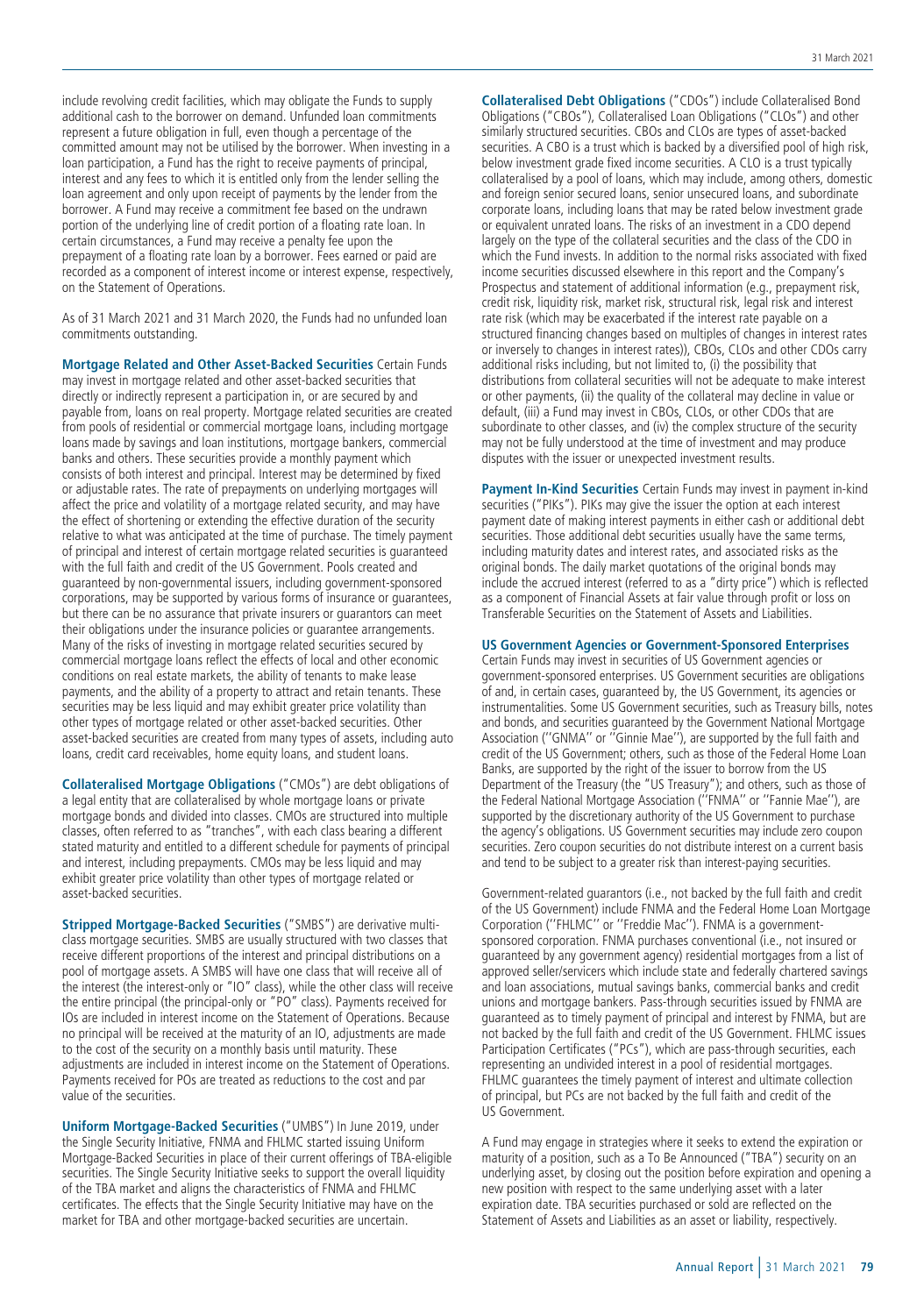**Real Estate Investment Trusts** ("REITs") are pooled investment vehicles that own, and typically operate, income-producing real estate. If a REIT meets certain requirements, including distributing to shareholders substantially all of its taxable income (other than net capital gains), then it is not taxed on the income distributed to shareholders. Distributions received from REITs may be characterised as income, capital gain or a return of capital. A return of capital is recorded by the Fund as a reduction to the cost basis of its investment in the REIT. REITs are subject to management fees and other expenses, and so the Funds that invest in REITs will bear their proportionate share of the costs of the REITs' operations.

**When-Issued Transactions** Certain Funds may purchase or sell securities on a when-issued basis. These transactions are made conditionally because a security, although authorised, has not yet been issued in the market. A commitment is made by a Fund to purchase or sell these securities for a predetermined price or yield, with payment and delivery taking place beyond the customary settlement period. A Fund may sell when-issued securities before they are delivered, which may result in a realised gain or loss.

**Perpetual Bonds** are fixed income securities with no maturity date but pay a coupon in perpetuity (with no specified ending or maturity date). Unlike typical fixed income securities, there is no obligation for perpetual bonds to repay principal. The coupon payments, however, are mandatory. While perpetual bonds have no maturity date, they may have a callable date in which the perpetuity is eliminated and the issuer may return the principal received on the specified call date. Additionally, a perpetual bond may have additional features, such as interest rate increases at periodic dates or an increase as of a predetermined point in the future.

# **5. BORROWINGS AND OTHER FINANCING TRANSACTIONS**

The Fund may enter into the borrowings and other financing transactions described below to the extent permitted by the Fund's investment policies.

The following disclosures contain information on the Fund's ability to lend or borrow cash or securities to the under the Act, the extent permitted by the investment objectives and policies of the Funds and subject to the limits set down by the Central Bank from time to time and to the provisions of the Prospectus, which may be viewed as borrowing or financing transactions by the Fund. The location of these instruments in the Fund's financial statements is described below.

**(a) Repurchase Agreements** Certain Funds may engage in repurchase agreements. Under the terms of a typical repurchase agreement, a Fund takes possession of an underlying debt obligation ("collateral") subject to an obligation of the seller to repurchase, and a Fund to resell, the obligation at an agreed-upon price and time. The fair value of the collateral must be equal to or exceed the total amount of the repurchase obligations, including interest. Repurchase agreements, including accrued interest, are included on the Statement of Assets and Liabilities. Interest earned is recorded as a component of interest income on the Statement of Operations. In periods of increased demand for collateral, a Fund may pay a fee for receipt of collateral, which may result in interest expense to the Fund.

**(b) Reverse Repurchase Agreements** Certain Funds may enter into reverse repurchase agreements. In a reverse repurchase agreement, a Fund delivers a security in exchange for cash to a financial institution, the counterparty, with a simultaneous agreement to repurchase the same or substantially the same security at an agreed upon price and date. A Fund is entitled to receive principal and interest payments, if any, made on the security delivered to the counterparty during the term of the agreement.

Cash received in exchange for securities delivered plus accrued interest payments to be made by a Fund to counterparties are reflected as a liability on the Statement of Assets and Liabilities. Interest payments made by a Fund to counterparties are recorded as a component of interest expense on the Statement of Operations. In periods of increased demand for the security, a Fund may receive a fee for use of the security by the counterparty, which may result in interest income to a Fund. A Fund will segregate assets determined to be liquid by the Investment Advisors or will otherwise cover its obligations under reverse repurchase agreements.

**(c) Short Sales** Certain Funds may enter into short sales transactions. A short sale is a transaction in which a Fund sells securities it may not own in anticipation of a decline in the fair value of the securities. Securities sold in short sale transactions and the interest payable on such securities, if any, are reflected as a liability on the Statement of Assets and Liabilities. A Fund is obligated to deliver securities at the trade price at the time the short position is covered. Possible losses from short sales may be unlimited, whereas losses from purchases cannot exceed the total amount invested.

**(d) Sale-Buybacks** Certain Funds may enter into financing transactions referred to as "sale-buybacks". A sale-buyback transaction consists of a sale of a security by a Fund to a financial institution, the counterparty, with a simultaneous agreement to repurchase the same or substantially the same security at an agreed-upon price and date. A Fund is not entitled to receive principal and interest payments, if any, made on the security sold to the counterparty during the term of the agreement. The agreed-upon proceeds for securities to be repurchased by a Fund are reflected as a liability on the Statement of Assets and Liabilities. A Fund will recognise net income represented by the price differential between the price received for the transferred security and the agreed-upon repurchase price. This is commonly referred to as the "price drop". A price drop consists of (i) the foregone interest and inflationary income adjustments, if any, a Fund would have otherwise received had the security not been sold and (ii) the negotiated financing terms between a Fund and counterparty. Foregone interest and inflationary income adjustments, if any, are recorded as components of interest income on the Statement of Operations. Interest payments based upon negotiated financing terms made by a Fund to counterparties are recorded as a component of interest expense on the Statement of Operations. In periods of increased demand for the security, a Fund may receive a fee for use of the security by the counterparty, which may result in interest income to a Fund. A Fund will segregate assets determined to be liquid by the Investment Advisors or will otherwise cover its obligations under sale-buyback transactions.

# **6. FINANCIAL DERIVATIVE INSTRUMENTS**

The following disclosures contain information on how and why the Funds use financial derivative instruments and how financial derivative instruments affect the Funds' financial positions, results of operations and cash flows. The financial derivative instruments outstanding as of financial year end, as disclosed in the Schedule of Investments, and the amounts of realised and changes in unrealised gains and losses on financial derivative instruments during the financial year, as disclosed in the Statement of Operations, serve as indicators of the volume of financial derivative activity for the Funds.

**(a) Forward Foreign Currency Contracts** Certain Funds may enter into forward foreign currency contracts in connection with settling planned purchases or sales of securities, to hedge the currency exposure associated with some or all of a Fund's securities or as a part of an investment strategy. A forward foreign currency contract is an agreement between two parties to buy and sell a currency at a set price on a future date. The fair value of a forward foreign currency contract fluctuates with changes in foreign currency exchange rates. Forward foreign currency contracts are marked to market daily, and the change in value is recorded by a Fund as an unrealised gain or loss. Realised gains or losses are equal to the difference between the value of the contract at the time it was opened and the value at the time it was closed and are recorded upon delivery or receipt of the currency. These contracts may involve market risk in excess of the unrealised gain or loss reflected on the Statement of Assets and Liabilities. In addition, a Fund could be exposed to risk if the counterparties are unable to meet the terms of the contracts or if the value of the currency changes unfavourably to the functional currency. To mitigate such risk, cash or securities may be exchanged as collateral pursuant to the terms of the underlying contracts.

For Class level hedges, the realised and unrealised gains or losses are allocated solely to the relevant share classes. The unrealised gains or losses are reflected as a component of financial derivative instruments on the Statement of Assets and Liabilities. In connection with these contracts, securities may be identified as collateral in accordance with the terms of the respective contracts.

**(b) Futures Contracts** Certain Funds may enter into futures contracts. A Fund may use futures contracts to manage its exposure to the securities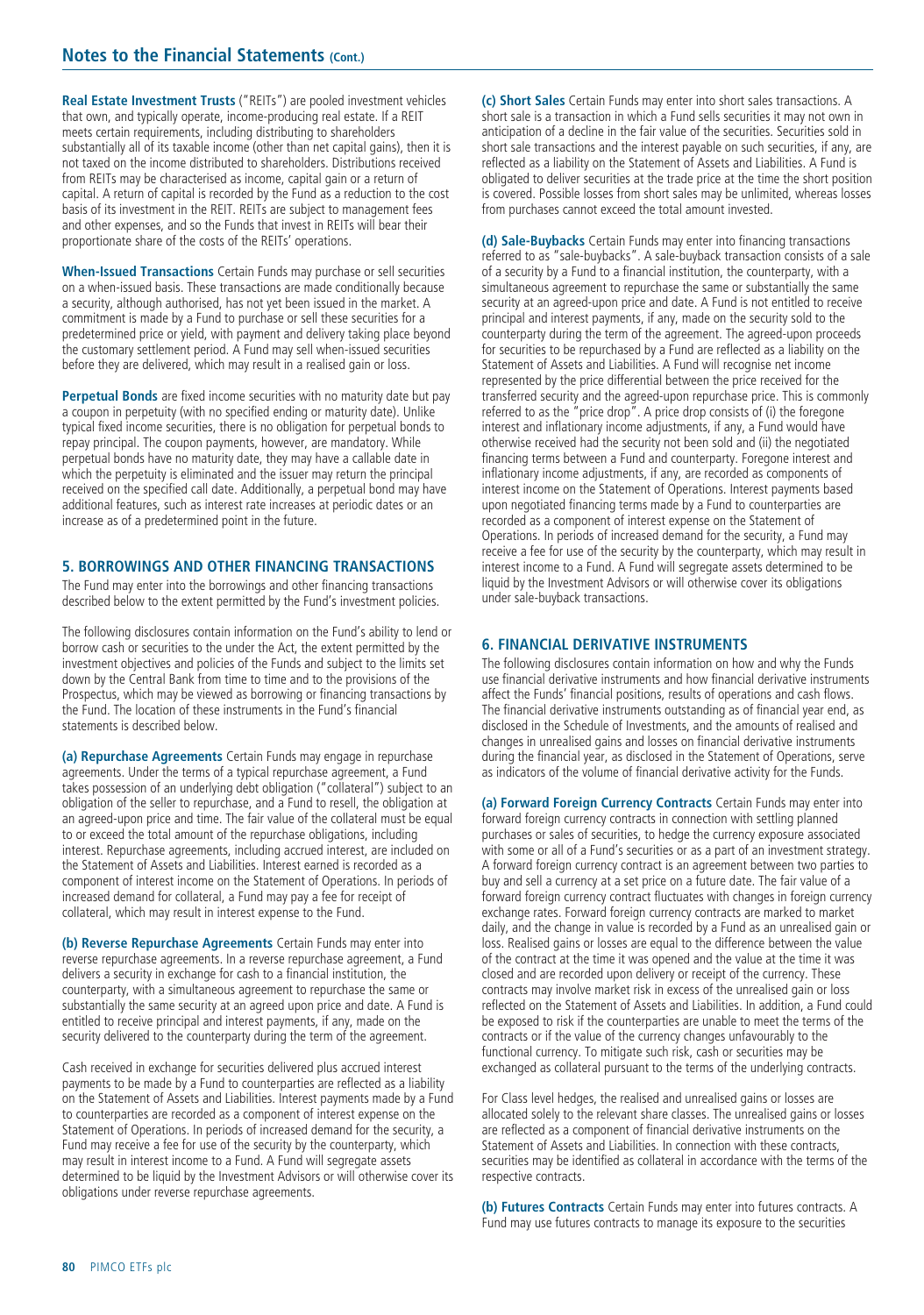markets or to movements in interest rates and currency values. The primary risks associated with the use of futures contracts are the imperfect correlation between the change in fair value of the securities held by a Fund and the prices of futures contracts and the possibility of an illiquid market. Futures contracts are valued based upon their quoted daily settlement prices. Upon entering into a futures contract, a Fund is required to deposit with its futures broker an amount of cash, US Government and Agency Obligations, or select sovereign debt, in accordance with the initial margin requirements of the broker or exchange. Futures contracts are marked to market daily and based on such movements in the price of the contracts, an appropriate payable or receivable for the change in value may be posted or collected by the Fund ("Financial Derivatives Margin"). Gains or losses are recognised but not considered realised until the contracts expire or close. Futures contracts involve, to varying degrees, risk of loss in excess of the Financial Derivatives Margin included on the Statement of Assets and Liabilities.

**(c) Options Contracts** Certain Funds may write or purchase options to enhance returns or to hedge an existing position or future investment. A Fund may write sale ("call") and purchase ("put") options on securities and financial derivative instruments they own or in which they may invest. Writing put options tends to increase a Fund's exposure to the underlying instrument. Writing call options tends to decrease a Fund's exposure to the underlying instrument. When a Fund writes a call or put, an amount equal to the premium received is recorded as a liability and subsequently marked to market to reflect the current value of the option written. These liabilities are included on the Statement of Assets and Liabilities. Premiums received from writing options which expire are treated as realised gains. Premiums received from writing options which are exercised or closed are added to the proceeds or offset against amounts paid on the underlying futures, swap, security or currency transaction to determine the realised gain or loss. Certain options may be written with premiums to be determined on a future date. The premiums for these options are based upon implied volatility parameters at specified terms. A Fund as a writer of an option has no control over whether the underlying instrument may be call or put and as a result bears the market risk of an unfavourable change in the price of the instrument underlying the written option. There is the risk a Fund may not be able to enter into a closing transaction because of an illiquid market.

A Fund may also purchase put and call options. Purchasing call options tends to increase a Fund's exposure to the underlying instrument. Purchasing put options tends to decrease a Fund's exposure to the underlying instrument. A Fund pays a premium which is included as an asset on the Statement of Assets and Liabilities and subsequently marked to market to reflect the current value of the option. Premiums paid for purchasing options which expire are treated as realised losses. Certain options may be purchased with premiums to be determined on a future date. The premiums for these options are based upon implied volatility parameters at specified terms. The risk associated with purchasing put and call options is limited to the premium paid. Premiums paid for purchasing options which are exercised or closed are added to the amounts paid or offset against the proceeds on the underlying investment transaction to determine the realised gain or loss when the underlying transaction is executed.

**Options on Exchange-Traded Futures Contracts** Certain Funds may write or purchase options on exchange-traded futures contracts ("Futures Option") to hedge an existing position or future investment, for speculative purposes or to manage exposure to market movements. A Futures Option is an option contract in which the underlying instrument is a single futures contract.

**Options on Commodity Futures Contracts** Certain Funds may write or purchase options on commodity futures contracts ("Commodity Option"). The underlying instrument for the Commodity Option is not the commodity itself, but rather a futures contract for that commodity. The exercise for a Commodity Option will not include physical delivery of the underlying commodity but will rather settle the amount of the difference between the current fair value of the underlying futures contract and the strike price directly into a Fund's depositary account. For an option that is in-the-money, a Fund will normally offset its position rather than exercise the option to retain any remaining time value.

**Barrier Options** Certain Funds may write or purchase a variety of options with non-standard payout structures or other features ("Barrier Options").

Barrier Options are generally traded OTC. A Fund may invest in various types of Barrier Options including down-and-in and up-and-in options. Down-and-in and up-and-in options are similar to standard options, except that the option expires worthless to the purchaser of the option if the price of the underlying instrument does, or does not reach a specific barrier price level prior to the option's expiration date.

**Credit Default Swaptions** Certain Funds may write or purchase credit default swaptions to hedge exposure to the credit risk of an investment without making a commitment to the underlying instrument. A credit default swaption is an option to sell or buy credit protection to a specific reference by entering into a pre-defined swap agreement by some specified date in the future.

**Interest Rate Swaptions** Certain Funds may write or purchase interest rate swaptions which are options to enter into a pre-defined swap agreement by some specified date in the future. The writer of the swaption becomes the counterparty to the swap if the buyer exercises. The interest rate swaption agreement will specify whether the buyer of the swaption will be a fixed-rate receiver or a fixed-rate payer upon exercise.

**Foreign Currency Options** Certain Funds may write or purchase foreign currency options. Writing or purchasing foreign currency options gives a Fund the right, but not the obligation to buy or sell the specified amounts of currency at a rate of exchange that may be exercised by a certain date.

These options may be used as a short or long hedge against possible variations in foreign exchange rates or to gain exposure to foreign currencies.

**Options on Securities** Certain Funds may write or purchase options on securities. An option uses a specified security as the underlying instrument for the option contract. A Fund may write or purchase options to enhance returns or to hedge an existing position or future investment.

**Straddle Options** Certain Funds may enter into differing forms of straddle options ("Straddle"). A Straddle is an investment strategy that uses combinations of options that allow a Fund to profit based on the future price movements of the underlying security, regardless of the direction of those movements. A written Straddle involves simultaneously writing a call option and a put option on the same security with the same strike price and expiration date. The written Straddle increases in value when the underlying security price has little volatility before the expiration date. A purchased Straddle involves simultaneously purchasing a call option and a put option on the same security with the same strike price and expiration date. The purchased Straddle increases in value when the underlying security price has high volatility, regardless of direction, before the expiration date.

**(d) Swap Agreements** Certain Funds may invest in swap agreements. Swap agreements are bilaterally negotiated agreements between a Fund and a counterparty to exchange or swap investment cash flows, assets, foreign currencies or market-linked returns at specified, future intervals. Swap agreements are privately negotiated in the over-the-counter market ("OTC swaps") or may be executed in a multilateral or other trade facility platform, such as a registered exchange ("centrally cleared swaps"). A Fund may enter into asset, credit default, cross-currency, interest rate, total return, variance and other forms of swap agreements to manage its exposure to credit, currency, interest rate, commodity, equity and inflation risk. In connection with these agreements, securities or cash may be identified as collateral or margin in accordance with the terms of the respective swap agreements to provide assets of value and recourse in the event of default or bankruptcy/insolvency.

Centrally cleared swaps are marked to market daily based upon valuations as determined from the underlying contract or in accordance with the requirements of the central counterparty or derivatives clearing organisation. Changes in fair value, if any, are reflected as a component of net change in unrealised appreciation/(depreciation) on the Statement of Operations. Daily changes in valuation of centrally cleared swaps ("Financial Derivatives Margin"), if any, are recorded as a receivable or payable for the change in value as appropriate on the Statement of Assets and Liabilities. OTC swap payments received or paid at the beginning of the measurement period are included on the Statement of Assets and Liabilities and represent premiums paid or received upon entering into the swap agreement to compensate for differences between the stated terms of the swap agreement and prevailing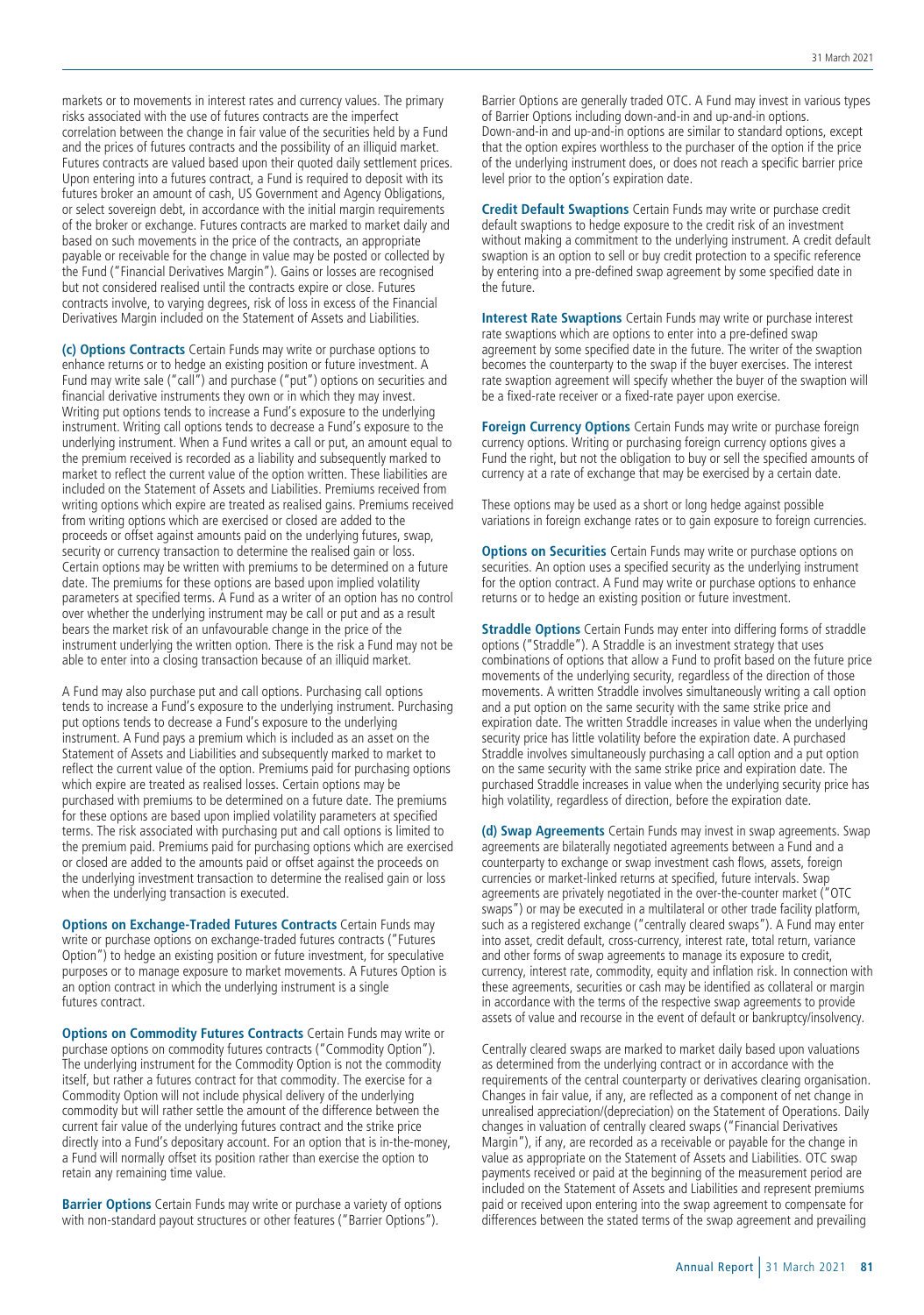market conditions (credit spreads, currency exchange rates, interest rates, and other relevant factors). Upfront premiums received (paid) are initially recorded as liabilities (assets) and subsequently marked to market to reflect the current value of the swap. These upfront premiums are recorded as realised gains or losses on the Statement of Operations upon termination or maturity of the swap. A liquidation payment received or made at the termination of the swap is recorded as realised gain or loss on the Statement of Operations. Net periodic payments received or paid by a Fund are included as part of realised gains or losses on the Statement of Operations.

For purposes of applying certain of the Fund's investment policies and restrictions, swap agreements like other derivative instruments, may be valued by the Fund at fair value, notional value or full exposure value. In the case of a credit default swap (see below), however, in applying certain of the Fund's investment policies and restrictions, the Fund will value the credit default swap at its notional value or its full exposure value (i.e., the sum of the notional amount for the contract plus the fair value), but may value the credit default swap at fair value for purposes of applying certain of the Fund's other investment policies and restrictions. For example, a Fund may value credit default swaps at full exposure value for purposes of the Fund's credit quality guidelines (if any) because such value reflects the Fund's actual economic exposure during the term of the credit default swap agreement. In this context, both the notional amount and the fair value may be positive or negative depending on whether the Fund is selling or buying protection through the credit default swap. The manner in which certain securities or other instruments are valued by the Fund for purposes of applying investment policies and restrictions may differ from the manner in which those investments are valued by other types of investors.

Entering into these agreements involves, to varying degrees, elements of interest, credit, market and documentation risk in excess of the amounts recognised on the Statement of Assets and Liabilities. Such risks involve the possibility that there will be no liquid market for these agreements, that the counterparty to the agreements may default on its obligation to perform or disagree as to the meaning of contractual terms in the agreements and that there may be unfavourable changes in interest rates.

A Fund's maximum risk of loss from counterparty credit risk is the discounted net value of the cash flows to be received from the counterparty over the contract's remaining life, to the extent that amount is positive. The risk is mitigated by having a master netting arrangement between a Fund and the counterparty and by the posting of collateral to a Fund to cover a Fund's exposure to the counterparty.

**Credit Default Swap Agreements** Certain Funds may use credit default swaps on corporate, loan, sovereign, US municipal or US Treasury issues to provide a measure of protection against defaults of the issuers (i.e., to reduce risk where a Fund owns or has exposure to the referenced obligation) or to take an active long or short position with respect to the likelihood of a particular issuer's default. Credit default swap agreements involve one party making a stream of payments (referred to as the "buyer of protection") to another party (the "seller of protection") in exchange for the right to receive a specified return in the event that the referenced entity, obligation or index, as specified in the swap agreement, undergoes a certain credit event. As a seller of protection on credit default swap agreements, the Fund will generally receive from the buyer of protection a fixed rate of income throughout the term of the swap provided that there is no credit event. As the seller, a Fund would effectively add leverage to its portfolio because, in addition to its total net assets, the Fund would be subject to investment exposure on the notional amount of the swap.

If the Fund is a seller of protection and a credit event occurs, as defined under the terms of that particular swap agreement, the Fund will either (i) pay to the buyer of protection an amount equal to the notional amount of the swap and take delivery of the referenced obligation, other deliverable obligations or underlying securities comprising the referenced index or (ii) pay a net settlement amount in the form of cash or securities equal to the notional amount of the swap less the recovery value of the referenced obligation or underlying securities comprising the referenced index. If the Fund is a buyer of protection and a credit event occurs, as defined under the terms of that particular swap agreement, the Fund will either (i) receive from the seller of protection an amount equal to the notional amount of the swap and deliver the referenced obligation, other deliverable obligations or

underlying securities comprising the referenced index or (ii) receive a net settlement amount in the form of cash or securities equal to the notional amount of the swap less the recovery value of the referenced obligation or underlying securities comprising the referenced index. Recovery values are estimated by market makers considering either industry standard recovery rates or entity specific factors and considerations until a credit event occurs. If a credit event has occurred, the recovery value is determined by a facilitated auction whereby a minimum number of allowable broker bids, together with a specified valuation method, are used to calculate the settlement value. The ability to deliver other obligations may result in a cheapest-to-deliver option (the buyer of protection's right to choose the deliverable obligation with the lowest value following a credit event).

Credit default swap agreements on credit indices involve one party making a stream of payments to another party in exchange for the right to receive a specified return in the event of a write-down, principal shortfall, interest shortfall or default of all or part of the referenced entities comprising the credit index. A credit index is a basket of credit instruments or exposures designed to be representative of some part of the credit market as a whole. These indices are made up of reference credits that are judged by a poll of dealers to be the most liquid entities in the credit default swap market based on the sector of the index. Components of the indices may include, but are not limited to, investment grade securities, high yield securities, assetbacked securities, emerging markets, and/ or various credit ratings within each sector. Credit indices are traded using credit default swaps with standardised terms including a fixed spread and standard maturity dates. An index credit default swap references all the names in the index, and if there is a default, the credit event is settled based on that name's weight in the index. The composition of the indices changes periodically, usually every six months, and for most indices, each name has an equal weight in the index. The Fund may use credit default swaps on credit indices to hedge a portfolio of credit default swaps or bonds, which is less expensive than it would be to buy many credit default swaps to achieve a similar effect. Credit default swaps on indices are instruments for protecting investors owning bonds against default, and traders use them to speculate on changes in credit quality.

Implied credit spreads, represented in absolute terms, utilised in determining the fair value of credit default swap agreements on corporate, loan, sovereign or US municipal issues as of period end are disclosed in the Schedule of Investments. They serve as an indicator of the current status of the payment/performance risk and represent the likelihood or risk of default for the referenced entity. The implied credit spread of a particular reference entity reflects the cost of buying/selling protection and may include upfront payments required to be made to enter into the agreement. Wider credit spreads represent a deterioration of the referenced entity's credit soundness and a greater likelihood or risk of default or other credit event occurring as defined under the terms of the agreement. For credit default swap agreements on asset-backed securities and credit indices, the quoted market prices and resulting values serve as the indicator of the current status of the payment/performance risk. Increasing fair values, in absolute terms when compared to the notional amount of the swap, represent a deterioration of the referenced entity's credit soundness and a greater likelihood or risk of default or other credit event occurring as defined under the terms of the agreement.

The maximum potential amount of future payments (undiscounted) that a Fund as a seller/buyer of protection could be required to make under a credit default swap agreement equals the notional amount of the agreement. Notional amounts of each individual credit default swap agreement outstanding as of 31 March 2021 for which the Fund is the seller/buyer of protection are disclosed in the Schedule of Investments. These potential amounts would be partially offset by any recovery values of the respective referenced obligations, upfront payments received upon entering into the agreement, or net amounts received from the settlement of buy protection credit default swap agreements entered into by the Fund for the same referenced entity or entities.

**Cross-Currency Swap Agreements** Certain Funds may enter into crosscurrency swap agreements to gain or mitigate exposure to currency risk. Cross-currency swap agreements involve two parties exchanging two different currencies with an agreement to reverse the exchange at a later date at specified exchange rates. The exchange of currencies at the inception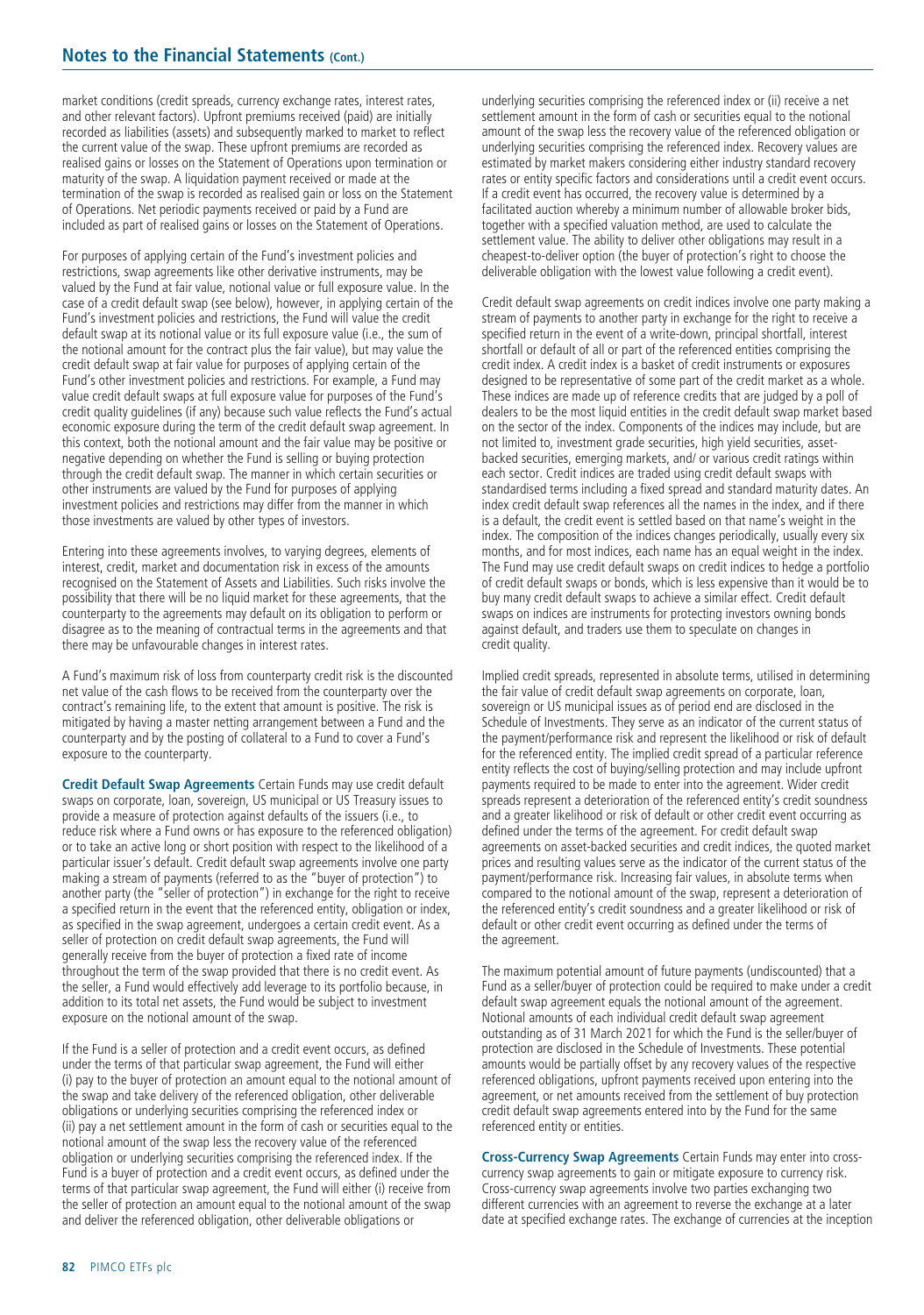date of the contract takes place at the current spot rate. The re-exchange at maturity may take place at the same exchange rate, a specified rate, or the then current spot rate. Interest payments, if applicable, are made between the parties based on interest rates available in the two currencies at the inception of the contract. The terms of cross-currency swap contracts may extend for many periods. Cross-currency swaps are usually negotiated with commercial and investment banks. Some cross-currency swaps may not provide for exchanging principal cash flows, but only for exchanging interest cash flows. The exchange of currencies at the inception date will be separately reflected on a gross basis with the notional principal currency amount as a receivable and payable, as appropriate for the fixed or floating leg, on the Statement of Assets and Liabilities.

For Class level hedges the realised and unrealised gains or losses are allocated solely to the relevant share classes. The unrealised gains or losses are reflected in financial derivative instruments on the Statement of Assets and Liabilities. In connection with these contracts, securities may be identified as collateral in accordance with the terms of the respective contracts.

**Interest Rate Swap Agreements** Certain Funds are subject to interest rate risk exposure in the normal course of pursuing their investment objectives. Because a Fund holds fixed rate bonds, the value of these bonds may decrease if interest rates rise. To help hedge against this risk and to maintain its ability to generate income at prevailing market rates, a Fund may enter into interest rate swap agreements. Interest rate swap agreements involve the exchange by the Fund with another party for their respective commitment to pay or receive interest on the notional amount of principal. Certain forms of interest rate swap agreements may include: (i) interest rate caps, under which, in return for a premium, one party agrees to make payments to the other to the extent that interest rates exceed a specified rate, or "cap", (ii) interest rate floors, under which, in return for a premium, one party agrees to make payments to the other to the extent that interest rates fall below a specified rate, or "floor", (iii) interest rate collars, under which a party sells a cap and purchases a floor or vice versa in an attempt to protect itself against interest rate movements exceeding given minimum or maximum levels, (iv) callable interest rate swaps, under which the buyer pays an upfront fee in consideration for the right to early terminate the swap transaction in whole, at zero cost and at a predetermined date and time prior to the maturity date, (v) spreadlocks, which allow the interest rate swap users to lock in the forward differential (or spread) between the interest rate swap rate and a specified benchmark, or (vi) basis swaps, under which two parties can exchange variable interest rates based on different segments of money markets.

**Total Return Swap Agreements** Certain Funds may enter into total return swap agreements. Total return swap agreements on commodities involve commitments where cash flows are exchanged based on the price of a commodity in return for either a fixed or floating price or rate. One party would receive payments based on the fair value of the commodity involved and pay a fixed amount. Total return swap agreements on indices involve commitments to pay interest in exchange for a market-linked return. One counterparty pays out the total return of a specific reference asset, which may be an equity, index, or bond, and in return receives a regular stream of payments. To the extent the total return of the security or index underlying the transaction exceeds or falls short of the offsetting interest rate obligation, the Fund will receive a payment from or make a payment to the counterparty.

Certain Funds may invest in total return equity swaps ("equity swaps"). Equity swaps can be used to secure a profit or avoid a loss by reference to fluctuations in the value or price of equities or financial instruments or in an index of such equities or financial instruments. An equity swap is a derivative instrument designed to replicate the economic performance and the cash flows of a conventional share investment.

The risks inherent in equity swaps are dependent on the position that a Fund may take in the transaction: by utilising equity swaps, a Fund may put itself in a long position on the underlying value, in which case the Fund will profit from any increase in the value of the underlying stock, and suffer from any decrease. The risks inherent in a long position are identical to the risks inherent in the purchase of the underlying stock. Conversely, a Fund may put itself in a short position on the value of the underlying stock, in which case the Fund will profit from any decrease in the underlying stock, and suffer

from any increase. The risks inherent in a short position are greater than those of a long position: while there is a ceiling to a maximum loss in a long position if the underlying stock is valued at zero, the maximum loss of a short position is that of the increase in the underlying stock, an increase that, in theory, is unlimited.

It should be noted that a long or short equity swap position is based on the Investment Advisors' opinion of the future direction of the underlying security. The position could have a negative impact on the Fund's performance.

**Variance Swap Agreements** Certain Funds may invest in variance swap agreements to gain or mitigate exposure to the underlying reference securities. Variance swap agreements involve two parties agreeing to exchange cash flows based on the measured variance (or square of volatility) of a specified underlying asset. One party agrees to exchange a "fixed rate price" or strike price payment for the "floating rate price" or realised price variance on the underlying asset with respect to the notional amount. At inception, the strike price is generally chosen such that the fair value of the swap is zero. At the maturity date, a net cash flow is exchanged, where the payoff amount is equivalent to the difference between the realised price variance of the underlying asset and the strike price multiplied by the notional amount. As a receiver of the realised price variance, the Fund would receive the payoff amount when the realised price variance of the underlying asset is greater than the strike price and would owe the payoff amount when the variance is less than the strike. As a payer of the realised price variance, the Fund would owe the payoff amount when the realised price variance of the underlying asset is greater than the strike price and would receive the payoff amount when the variance is less than the strike. This type of agreement is essentially a forward contract on the future realised price variance of the underlying asset.

# **7. EFFICIENT PORTFOLIO MANAGEMENT**

To the extent permitted by the investment objectives and policies of the Funds and subject to the limits set down by the Central Bank from time to time and to the provisions of the Prospectus, utilisation of financial derivative instruments and investment techniques shall be employed for efficient portfolio management purposes by all the Funds. The Funds may use these financial derivative instruments and investment techniques to hedge against changes in interest rates, non-functional currency exchange rates or securities prices or as part of their overall investment strategy.

The total interest income/(expense) arising from Repurchase Agreements during the financial year ended 31 March 2021 was €215,787/(€(966,081)) (31 March 2020 €3,772,335/(€970,272)).

The total interest income/(expense) arising from Reverse Repurchase Agreements during the financial year ended 31 March 2021 was €26,825 / (€(511,515)) (31 March 2020 €149,502/(€365,126)).

The total interest income/(expense) arising from Sale-Buyback Transactions during the financial year ended 31 March 2021 was €Nil/(€(1,027)) (31 March 2020 €2,824/(€618,032)).

# **8. TAXATION**

Under current law and practice the Company qualifies as an investment undertaking as defined in Section 739B of the Taxes Consolidation Act, 1997, as amended, so long as it is resident in Ireland. On that basis, it is not chargeable to Irish tax on its income or gains. However, Irish tax may arise on the happening of a "chargeable event". A chargeable event includes any distribution payments to Shareholders or any encashment, redemption, cancellation, transfer or deemed disposal (a deemed disposal will occur at the expiration of a Relevant Period) of Shares or the appropriation or cancellation of Shares of a Shareholder by the Company for the purposes of meeting the amount of tax payable on a gain arising on a transfer.

No Irish tax will arise on the Fund in respect of chargeable events in respect of:

(a) A shareholder who is neither an Irish resident nor ordinarily resident in Ireland for tax purposes, at the time of the chargeable event, provided appropriate valid declarations in accordance with the provisions of the Taxes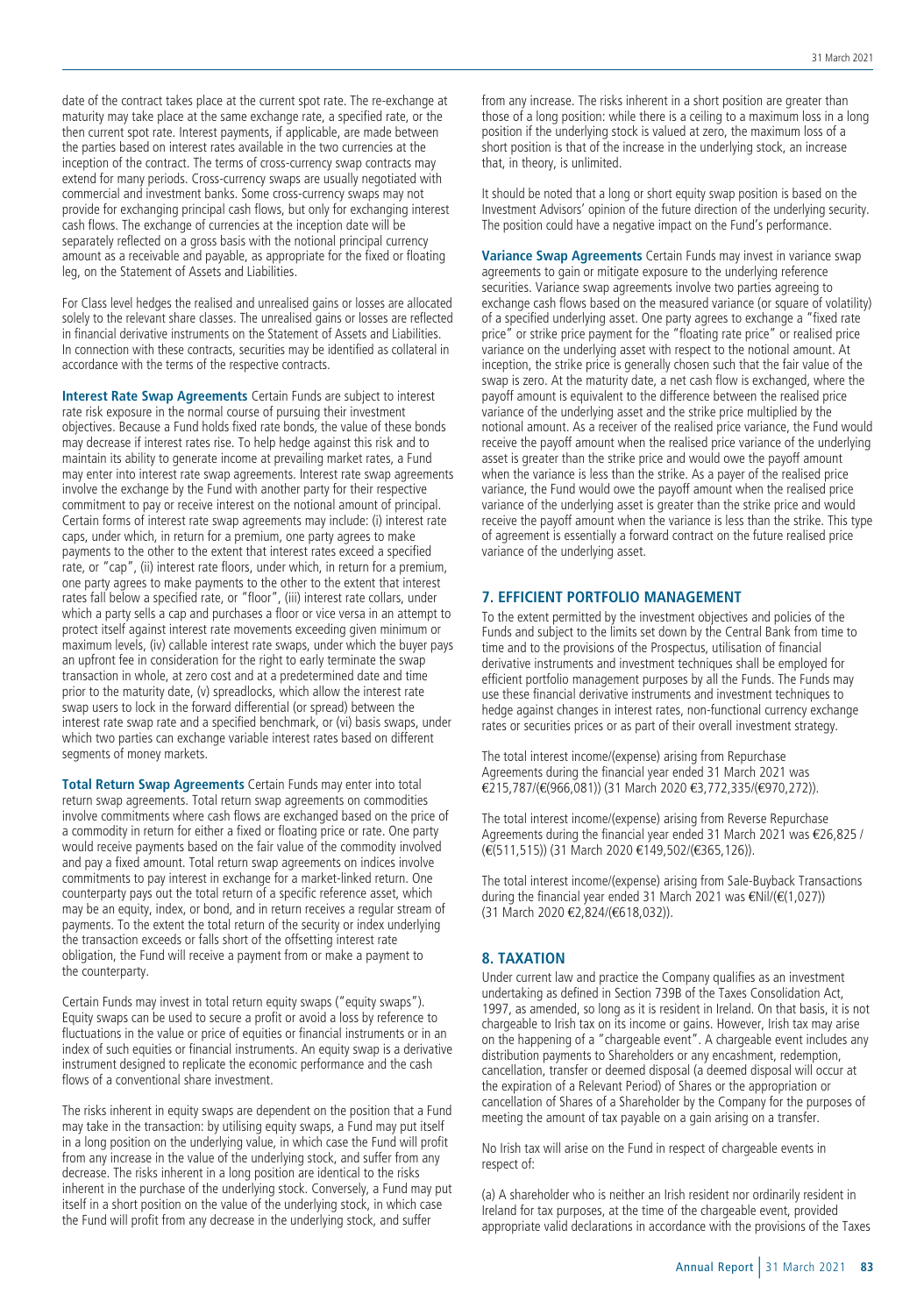# **Notes to the Financial Statements (Cont.)**

Consolidation Act, 1997, as amended, are held by the Fund and provided the Fund is not in possession of any information which would reasonably suggest that the information contained therein is no longer materially correct, or the Fund has been authorised by the Irish Revenue to make gross payments in the absence of appropriate declarations;

(b) Certain exempted Irish tax resident shareholders who have provided the Fund with the necessary signed statutory declarations;

(c) Any transactions in relation to shares held in a recognised clearing system as designated by order of the Revenue Commissioners;

(d) An exchange of shares representing one sub-fund for another sub-fund of the Fund;

(e) An exchange of shares arising on a qualifying amalgamation of or reconstruction of the Fund with another fund; and

(f) Certain exchange of shares between spouses and former spouses.

In the absence of the appropriate declaration, the Fund will be liable to Irish tax on the occurrence of a chargeable event.

The Finance Act 2010 provides that the Revenue Commissioners may grant approval for investment funds marketed outside of Ireland to make payments to non-resident shareholders without deduction of Irish tax where no relevant declaration is in place, subject to meeting the "equivalent measures". A Fund wishing to receive approval must apply in writing to the Revenue Commissioners, confirming compliance with the relevant conditions.

Dividends, interest and capital gains (if any) which the Company receives with respect to its investments (other than securities of Irish issuers) may be subject to taxes, including withholding taxes, in the countries in which the issuers of investments are located. It is anticipated that the Company may not be able to benefit from reduced rates of withholding tax in double taxation agreements between Ireland and such countries. If this position changes in the future and the application of a lower rate results in a repayment to the Company the Net Asset Value will not be re-stated and the benefit will be allocated to the existing Shareholders rateably at the time of the repayment.

In accordance with the reporting fund regime introduced by the United Kingdom HM Revenue and Customs, each share class will be viewed as a separate "offshore fund" for UK tax purposes. The reporting regime permits an offshore fund to seek advance approval from HM Revenue and Customs to be treated as a "reporting fund". Once an offshore fund has been granted reporting fund status it will maintain that status for so long as it continues to satisfy the conditions to be a reporting fund, without a requirement to apply for further certification by HM Revenue and Customs.

Each Share Class in the Company is treated as a reporting fund. This has been approved by HM Revenue and Customs.

# **9. DIVIDEND DISTRIBUTION POLICY**

It is the current dividend distribution policy of the Company to pay to the holders of Income Class Shares the net investment income of the Funds, if any (which consists of income less expenses). Dividends paid in respect of any Income Class Shares in the Funds will be declared monthly and paid in cash after declaration. In the case of the PIMCO Covered Bond UCITS ETF dividends paid in respect of any Income Class Shares will be declared annually and paid in cash after declaration. In the case of the PIMCO Euro Low Duration Corporate Bond UCITS ETF and the PIMCO US Low Duration Corporate Bond UCITS ETF dividends paid in respect of any Income Class Shares will be declared quarterly and paid in cash after declaration.

The net investment income allocated to Accumulation Class Shares of the Funds will neither be declared nor distributed but the NAV per Share of Accumulation Shares will be increased to take account of the net investment income.

Any dividend distribution unclaimed after a period of six years from the date of declaration of such dividend distribution shall be forfeited and shall revert to the account of the relevant Fund.

### **10. SOFT COMMISSIONS**

The Company or its Investment Advisor may effect transactions on behalf of the Funds with or through the agency of execution brokers, which may, in addition to routine order execution, from time to time, provide to or procure for the Company or its delegates' goods, services or other benefits such as research and advisory services. The Company or its Investment Advisor may pay these brokers full-service brokerage rates part of which may be applied in the provision of permitted goods or services. Those Investment Advisors which are MiFID investment firms shall pay for any third party research which it purchases relating to the management of the assets of each Fund directly out of its own resources.

# **11. SEGREGATED LIABILITY**

The Company is an umbrella type open-ended investment Company with variable capital and segregated liability between sub-funds. Accordingly, any liability on behalf of or attributable to any Fund of the Company shall be discharged solely out of the assets of that Fund, and neither the Company nor any Director, receiver, examiner, liquidator, provisional liquidator or other person shall apply, nor be obliged to apply, the assets of any such Fund in satisfaction of any liability incurred on behalf of or attributable to any other Fund of the Company, irrespective of when such liability was incurred.

# **12. CHANGES TO THE PROSPECTUS AND TO THE MEMORANDUM AND ARTICLES OF ASSOCIATION**

On 11 June 2020, the revised Prospectus of the Company was noted by the Central Bank, including:

- The name of the Company has been changed from PIMCO Fixed Income Source ETFs plc to PIMCO ETFs plc.
- The name of each Fund has been amended.
- Benchmark disclosure has been inserted into each Supplement so as to correspond with the updated KIIDs which were filed as part of the annual KIID update.
- Disclosure on conducting back testing and stress testing of the VaR model from each Supplement has been removed.
- References to Invesco have been removed and inserted the Investment Manager's website in relation to the publication of the portfolio holdings.
- The LIBOR Phase Out Risk has been inserted.
- Pandemic Risk disclosure has been added.
- Disclosure regarding the use of benchmarks and potential for correlation and deleted the reference to the use of benchmarks not referenced in fund documents, but used in marketing materials has been added.
- 'Call Extension Risk' has been added to the risks associated with the Company's investment in to Contingent convertible securities.

On 27 October 2020, the revised Prospectus of the Company was noted by the Central Bank, including:

- Electronic dealing to provide for the use of electronic signatures in subscription/redemption documentation.
- PIMCO Europe GmbH name change to one of the Investment Advisors of the Company (PIMCO Deutschland GmbH to PIMCO Europe GmbH).
- International Central Securities Depositaries ("ICSD") model amendments throughout the Prospectus to reflect that all sub-funds of the Company avail of an ICSD model.
- Termination of Computershare Investor Services (Ireland) Limited as Registrar — further to the migration to ICSD, amendments were made throughout the Prospectus and Fund Supplements to reflect the termination of Computershare Investor Services (Ireland) Limited as Registrar of the Company. An Amended And Re-Stated Administration Agreement was also filed with the Central Bank to reflect that the Administrator shall be the Registrar for all sub-funds of the Company.
- Global Share Certificate removal of references throughout the Prospectus to shares being in "dematerialised" or "uncertificated" form as all participating shares will be evidenced by a global share certificate and registered in the Company's register of members in the name of a single shareholder (i.e. the common depositary's nominee).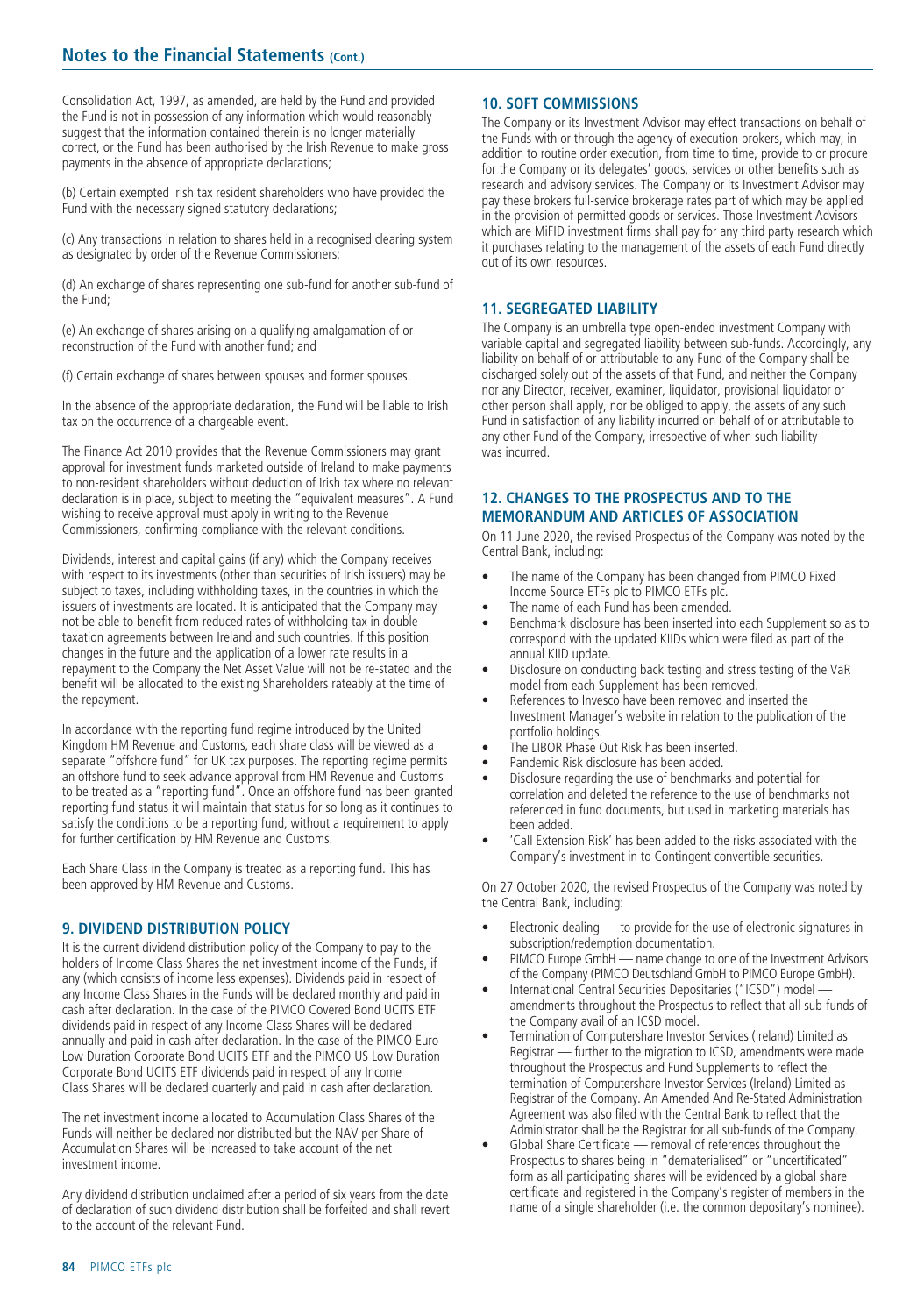#### Supplements

- ICSD model each of the Fund Supplements will now avail of an ICSD model as mentioned above.
- PIMCO US Low Duration Corporate Bond UCITS the ICSD disclosures in the Fund Supplement for the PIMCO US Low Duration Corporate Bond UCITS previously settled on ICSD. As such, this reference has been deleted for this Fund.

On 09 March 2021, the Prospectus and Supplements for the Company were updated in accordance with the Sustainable Finance Disclosure Regulation (EU) 2019/2088 ("SFDR") and noted by the Central Bank.

The Memorandum and Articles of Association of the Company have been amended by special resolutions dated 28 May 2020 to reflect the change of name to the Company and each Fund.

## **13. FEES AND EXPENSES**

# **(a) Fees Payable to the Manager**

The fees payable to the Manager as set out in the Prospectus shall not exceed 2.50% per annum of the NAV of each Fund.

#### **(b) Management Fee**

The Manager, in respect of each Fund and as described in the Prospectus, provides or procures investment advisory, administration, depositary and other services in return for which each Fund pays a single Management Fee to the Manager. The Management Fee (as defined in the Prospectus) for each Fund is accrued on each Dealing Day (as defined in the relevant Fund's Supplement) and is payable monthly in arrears. The Manager may pay the Management Fee in full or in part to the Investment Advisors in order to pay for the investment advisory and other services provided by the Investment Advisors and in order for the Investment Advisors to pay for administration, depositary and other services procured for the Funds by the Manager.

The Management Fee for each class of each Fund (expressed as a per annum percentage of its NAV) is as follows:

|                                                                           | <b>CHF (Hedged)</b><br>Income/<br><b>Accumulation</b> | <b>EUR Income/</b><br><b>Accumulation</b> | <b>EUR (Hedged)</b><br>Income/<br><b>Accumulation</b> | <b>GBP</b> Income/<br><b>Accumulation</b> | <b>GBP</b> (Hedged)<br>Income/<br><b>Accumulation</b> | <b>USD Income/</b><br><b>Accumulation</b> |
|---------------------------------------------------------------------------|-------------------------------------------------------|-------------------------------------------|-------------------------------------------------------|-------------------------------------------|-------------------------------------------------------|-------------------------------------------|
| <b>Fund</b>                                                               | <b>Class</b>                                          | <b>Class</b>                              | <b>Class</b>                                          | <b>Class</b>                              | <b>Class</b>                                          | <b>Class</b>                              |
| PIMCO Covered Bond UCITS ETF                                              | N/A                                                   | 0.43%                                     | N/A                                                   | N/A                                       | N/A                                                   | N/A                                       |
| PIMCO Emerging Markets Advantage Local Bond Index<br><b>UCITS ETF</b>     | N/A                                                   | N/A                                       | N/A                                                   | N/A                                       | N/A                                                   | 0.60%                                     |
| PIMCO Euro Low Duration Corporate Bond UCITS ETF                          | N/A                                                   | 0.49%                                     | N/A                                                   | N/A                                       | N/A                                                   | N/A                                       |
| PIMCO Euro Short-Term High Yield Corporate Bond Index<br><b>UCITS ETF</b> | N/A                                                   | 0.50%                                     | N/A                                                   | N/A                                       | N/A                                                   | N/A                                       |
| PIMCO Euro Short Maturity UCITS ETF                                       | N/A                                                   | 0.35%                                     | N/A                                                   | N/A                                       | N/A                                                   | N/A                                       |
| PIMCO Sterling Short Maturity UCITS ETF                                   | N/A                                                   | N/A                                       | N/A                                                   | 0.35%                                     | N/A                                                   | N/A                                       |
| PIMCO US Dollar Short Maturity UCITS ETF                                  | N/A                                                   | N/A                                       | N/A                                                   | N/A                                       | 0.40%                                                 | 0.35%                                     |
| PIMCO US Low Duration Corporate Bond UCITS ETF                            | 0.54%                                                 | N/A                                       | N/A                                                   | N/A                                       | N/A                                                   | 0.49%                                     |
| PIMCO US Short-Term High Yield Corporate Bond Index<br><b>UCITS ETF</b>   | 0.60%                                                 | N/A                                       | 0.60%                                                 | N/A                                       | 0.60%                                                 | 0.55%                                     |

The Management Fees for all Funds were unchanged from 31 March 2020.

Given the fixed nature of the Management Fee, the Manager, and not Shareholders, takes the risk of any price increases in the cost of the services covered by the Management Fee and takes the risk of expense levels relating to such services increasing above the Management Fee as a result of a decrease in net assets. Conversely, the Manager, and not Shareholders, would benefit from any price decrease in the cost of services covered by the Management Fee, including decreased expense levels, resulting from an increase in net assets.

#### **(c) Investment Advisory Services**

On behalf of the Company, the Manager provides and/or procures investment advisory services. Such services include the investment and reinvestment of the assets of each Fund. The fees of the Investment Advisors and Distributor (together with VAT, if any thereon) are paid by the Manager from the Management Fee.

#### **(d) Administration, Depositary and Other Services**

On behalf of the Company, the Manager provides and/or procures administration, depositary and other services. Such services include administration, transfer agency, fund accounting, depositary and sub-custody in respect of each Fund. The fees and expenses of the Administrator and Depositary (together with VAT, if any thereon) are paid by the Manager from the Management Fee, or by the Investment Advisors.

On behalf of the Company, the Manager provides and/or procures certain other services. These may include listing sponsor services, paying agent and other local representative services, accounting, audit, legal and other professional advisor services, company secretarial services, printing, publishing and translation services, and the provision and co-ordination of certain supervisorial, administrative and shareholder services necessary for operation

of the Funds. Fees and any ordinary expenses in relation to these services (together with VAT, if any thereon) are paid by the Manager, or by the Investment Advisors on behalf of the Manager, from the Management Fee.

The Funds will bear other expenses related to their operation that are not covered by the Management Fee which may vary and affect the total level of expenses within the Funds including, but not limited to, taxes and governmental fees, brokerage fees, commissions and other transaction expenses (including, but not limited to, fees and expenses related to due diligence on investments and potential investments and/or related to negotiations of such transactions), costs of borrowing money including interest expenses, establishment costs, extraordinary expenses (such as litigation and indemnification expenses) and fees and expenses of the Company's Independent Directors and their counsel.

The Company paid the Independent Directors fees of €42,600 during the financial year ended 31 March 2021 (31 March 2020 €35,400). In addition, each Independent Director is reimbursed for any reasonable out-of-pocket expenses. Non-Independent Directors are not entitled to separate remuneration for their directorship in the Funds. Directors' fees are a component of "Other expenses" on the Statement of Operations.

The following table sets out the fees the Company was charged by the statutory auditors during the financial years ended 31 March 2021 and 31 March 2020:

| <b>Auditor's Remuneration</b>        | 31-Mar-2021 | 31-Mar-2020 |
|--------------------------------------|-------------|-------------|
| Audit of entity financial statements | € 49.473    | € 64,684    |
| Other assurance services             |             |             |
| Tax advisory services                |             |             |
| Other non-audit services             | 16.462      |             |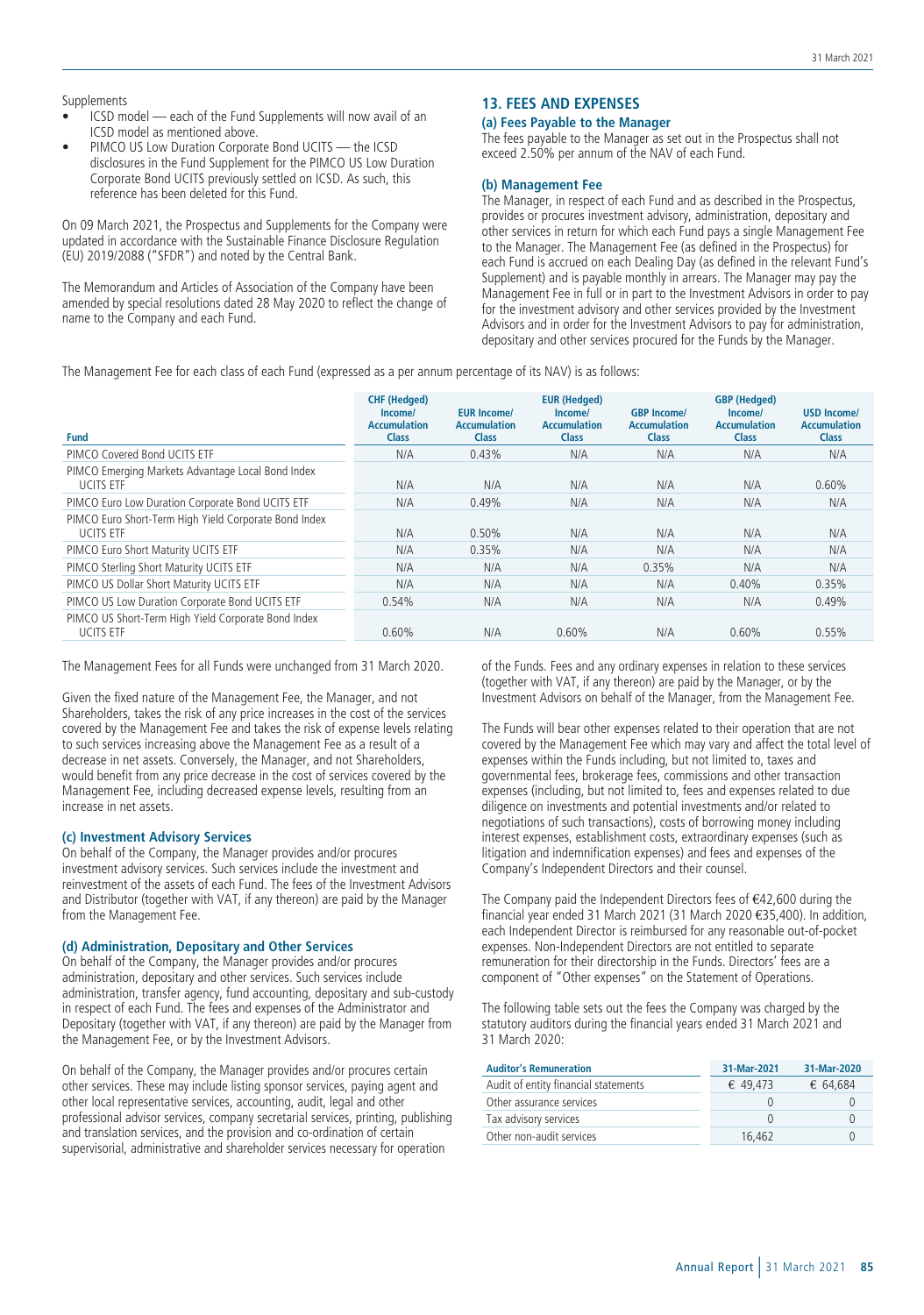## **(e) Transactional Fees**

The Directors may, at their discretion, impose the following transaction fees on Shareholders:

| <b>Fund</b>                                                               | <b>Subscription/Redemption</b><br><b>Transaction Fee</b> | <b>Exchange</b><br><b>Transaction Fee</b> | In-kind<br><b>Transaction Fee</b> | <b>Mix Fee</b>                                                                             |
|---------------------------------------------------------------------------|----------------------------------------------------------|-------------------------------------------|-----------------------------------|--------------------------------------------------------------------------------------------|
| PIMCO Covered Bond UCITS ETF                                              | up to $3%$                                               | up to $1\%$                               | $\epsilon$ Up to 1,000            | Up to $€1,000$ in-kind Transaction Fee plus<br>a maximum of 3% on any cash portion         |
| PIMCO Emerging Markets Advantage Local Bond Index<br>UCITS ETF            | up to $3\%$                                              | up to $1\%$                               | Up to 1,000<br>S.                 | \$500 plus a maximum of 3% on any<br>cash portion                                          |
| PIMCO Euro Low Duration Corporate Bond UCITS ETF                          | up to $3%$                                               | up to $1\%$                               | €<br>Up to 1,000                  | Up to $\epsilon$ 1,000 in-kind Transaction Fee plus<br>a maximum of 3% on any cash portion |
| PIMCO Euro Short-Term High Yield Corporate Bond Index<br><b>UCITS ETF</b> | up to $3%$                                               | up to $1\%$                               | Up to 1,000<br>S.                 | \$500 plus a maximum of 3% on any<br>cash portion                                          |
| PIMCO Euro Short Maturity UCITS ETF                                       | up to $3%$                                               | up to $1\%$                               | Up to 1,000<br>€                  | €500 plus a maximum of 3% on any<br>cash portion                                           |
| PIMCO Sterling Short Maturity UCITS ETF                                   | up to $3%$                                               | up to $1\%$                               | $f$ Up to 1,000                   | £500 plus a maximum of 3% on any<br>cash portion                                           |
| PIMCO US Dollar Short Maturity UCITS ETF                                  | up to $3\%$                                              | up to $1\%$                               | Up to 1,000<br>S.                 | \$500 plus a maximum of 3% on any<br>cash portion                                          |
| PIMCO US Low Duration Corporate Bond UCITS ETF                            | up to $3%$                                               | up to $1\%$                               | Up to 1,000<br>S.                 | Up to \$1,000 in-kind Transaction Fee plus<br>a maximum of 3% on any cash portion          |
| PIMCO US Short-Term High Yield Corporate Bond Index<br>UCITS ETF          | up to $3%$                                               | up to $1\%$                               | Up to 1,000<br>s.                 | \$500 plus a maximum of 3% on any<br>cash portion                                          |

#### **(f) Expense Limitation (including Management Fee Waiver and Recoupment)**

The Manager has agreed with the Company, pursuant to the Management Agreement between the Company and the Manager dated as of 09 December 2010, as amended, to manage total annual fund operating expenses for any Class of Fund, by waiving, reducing or reimbursing all or any portion of its Management Fee, to the extent that (and for such period of time that) such operating expenses would exceed, due to the payment of pro rata Directors' Fees, the sum of such Class of such Fund's Management Fee (prior to the application of any applicable Management Fee waiver), and other expenses borne by such Fund's share Class not covered by the Management Fee as described above (other than pro rata Directors' Fees), plus 0.0049% per annum (calculated on a daily basis based on the NAV of the Fund).

In any month in which the Management Agreement is in effect, the Manager may recoup from a Fund any portion of the Management Fee waived, reduced or reimbursed pursuant to the Management Agreement (the "Reimbursement Amount") during the previous 36 months, provided that such amount paid to the Manager will not: 1) exceed 0.0049% per annum of the Class of the applicable Fund's average net assets (calculated on a daily basis); 2) exceed the total Reimbursement Amount; 3) include any amounts previously reimbursed to the Manager; or 4) cause any Class of a Fund to maintain a net negative yield.

The Management Fee as disclosed in the Statement of Operations is recognised gross of the relevant Management Fee waiver where applicable. Management fee waivers are recognised within Reimbursement by Investment Advisors in the Statement of Operations. The Management Fee is paid to the Manager net of the waiver.

## **14. RELATED PARTY TRANSACTIONS**

The Manager, Investment Advisors, Distributor and Directors are related parties. Fees payable to these parties are disclosed in Note 13, where applicable.

At 31 March 2021 and 31 March 2020 the PIMCO Euro Low Duration Corporate Bond UCITS ETF invests in the PIMCO Euro Short Maturity UCITS ETF.

Each of the Funds may invest in the other Funds of the Company and/or other collective investment schemes managed by the Investment Advisor or entities affiliated with the Investment Advisor ("affiliated Funds").

During the financial years ended 31 March 2021 and 31 March 2020, the Funds below engaged in purchases and sales of securities among affiliated Funds, purchases and sales relating to cross investments and purchases and sales of investments into affiliated Funds (amounts in thousands):

|                                                                 |                  | 31-Mar-2021  |                  | 31-Mar-2020  |  |
|-----------------------------------------------------------------|------------------|--------------|------------------|--------------|--|
| <b>Fund</b>                                                     | <b>Purchases</b> | <b>Sales</b> | <b>Purchases</b> | <b>Sales</b> |  |
| PIMCO Covered Bond UCITS ETF                                    | 101              | 3,830<br>€   | 528              | 3,869<br>€   |  |
| PIMCO Emerging Markets Advantage Local Bond Index UCITS ETF     | 6.916            | 12,257       | 2,867            | 1,788        |  |
| PIMCO Euro Low Duration Corporate Bond UCITS ETF                | 13,302           | 9,402        | 49,737           | 72,732       |  |
| PIMCO Euro Short-Term High Yield Corporate Bond Index UCITS ETF | 693              | 1.597        | 960              | 0            |  |
| PIMCO Euro Short Maturity UCITS ETF                             | 418,679          | 73,059       | 273,081          | 6,321        |  |
| PIMCO Sterling Short Maturity UCITS ETF                         | 46,254           | 30,596       | 8.768            | 42,585       |  |
| PIMCO US Dollar Short Maturity UCITS ETF                        | 899,594          | 524,248      | 466,992          | 595,867      |  |
| PIMCO US Low Duration Corporate Bond UCITS ETF                  | 743              | 2.784        | 1,886            | 7,850        |  |
| PIMCO US Short-Term High Yield Corporate Bond Index UCITS ETF   | 36,992           |              | 46,445           | 5,744        |  |
|                                                                 |                  |              |                  |              |  |

The following table reflects the outstanding shares owned by PIMCO Funds: Global Investors Series plc, PIMCO Select Funds plc and PIMCO Cayman Trust, related parties of the Company, as at 31 March 2021 and 31 March 2020:

| <b>Fund</b>                                                        | 31-Mar-2021<br>% owned | 31-Mar-2020<br>% owned |
|--------------------------------------------------------------------|------------------------|------------------------|
| PIMCO Euro Short-Term High Yield Corporate<br>Bond Index UCITS ETF | 14.97                  | 15.73                  |
| PIMCO Euro Short Maturity UCITS ETF                                | 49.37                  | 36.82                  |
| PIMCO Sterling Short Maturity UCITS ETF                            | 41.24                  | 51.89                  |
| PIMCO US Dollar Short Maturity UCITS ETF                           | 85.98                  | 79.29                  |

|   |                  | 31-Mar-2021  |                  | 31-Mar-2020  |
|---|------------------|--------------|------------------|--------------|
|   | <b>Purchases</b> | <b>Sales</b> | <b>Purchases</b> | <b>Sales</b> |
| € | 101              | 3,830<br>€   | €<br>528         | €<br>3,869   |
|   | 6,916            | 12,257       | 2,867            | 1,788        |
|   | 13,302           | 9,402        | 49,737           | 72,732       |
|   | 693              | 1,597        | 960              | $\Omega$     |
|   | 418,679          | 73,059       | 273,081          | 6,321        |
|   | 46,254           | 30,596       | 8,768            | 42,585       |
|   | 899,594          | 524,248      | 466,992          | 595,867      |
|   | 743              | 2,784        | 1,886            | 7,850        |
|   | 36,992           | 0            | 46.445           | 5.744        |

## **Directors' and Secretary's Interests in Shares and Contracts**

The Directors' and Secretary held no interest in the shares of the Company during the financial years ended 31 March 2021 and 31 March 2020.

None of the Directors have a service contract with the Company.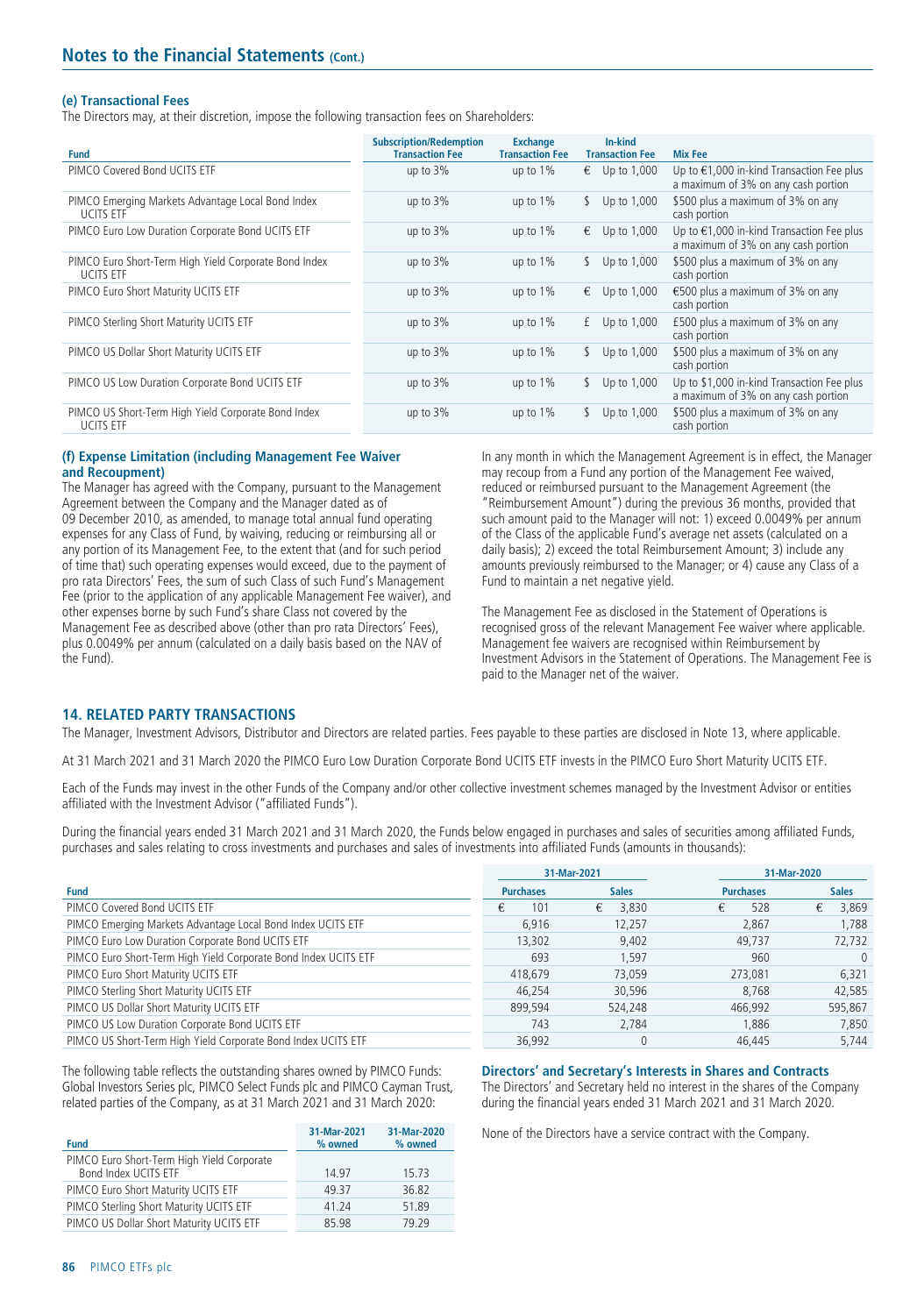# **15. EXCHANGE RATES**

For the purposes of combining the financial statements, to arrive at Company figures (required under Irish Company law), the amounts on the Statement of Assets and Liabilities have been translated at the exchange rate ruling at 31 March 2021 from US Dollar to Euro (USD/EUR 0.85085) (31 March 2020 USD/EUR 0.91137) and British Pound Sterling to Euro (GBP/EUR 1.17391) (31 March 2020 GBP/EUR 1.13005). The amounts on the Statement of Operations and Statement of Changes in Net Assets have been translated at an average exchange rate for the year ended 31 March 2021 from US Dollar to Euro (USD/EUR 0.85838) (31 March 2020 USD/EUR 0.90006) and British Pound Sterling to Euro (GBP/EUR 1.12086) (31 March 2020 GBP/EUR 1.14435).

The following tables reflect the exchange rates used to convert to British Pound Sterling, Euro and US Dollar, the functional currencies of Funds of the Company, the investments and other assets and liabilities denominated in currencies other than each Fund's functional currency.

The exchange rates for Argentine Peso ("ARS") at 31 March 2021 are inclusive of a 61% discount (31 March 2020: 34%), due to a gap between Argentina's official and unofficial exchange rates.

**31-Mar-2021**

|                         | J FMdFZUZ I<br><b>Presentation Currency</b> |            |              |  |
|-------------------------|---------------------------------------------|------------|--------------|--|
| <b>Foreign Currency</b> | <b>EUR</b>                                  | <b>GBP</b> | <b>USD</b>   |  |
| ARS                     | N/A                                         | N/A        | 145.48000    |  |
| <b>AUD</b>              | 1.54310                                     | N/A        | 1.31294      |  |
| <b>BRL</b>              | N/A                                         | N/A        | 5.64300      |  |
| CAD                     | N/A                                         | 1.73408    | 1.25685      |  |
| CHF                     | 1.10613                                     | 1.29851    | 0.94115      |  |
| <b>CLP</b>              | N/A                                         | N/A        | 718.40000    |  |
| <b>CNH</b>              | N/A                                         | N/A        | 6.56120      |  |
| <b>CNY</b>              | N/A                                         | N/A        | 6.55500      |  |
| COP                     | N/A                                         | N/A        | 3,675.00000  |  |
| <b>CZK</b>              | 26.12003                                    | N/A        | N/A          |  |
| <b>DKK</b>              | 7.43724                                     | N/A        | N/A          |  |
| <b>DOP</b>              | N/A                                         | N/A        | 56.72000     |  |
| EUR (or $\epsilon$ )    | 1.00000                                     | 1.17391    | 0.85085      |  |
| GBP (or £)              | 0.85185                                     | 1.00000    | 0.72480      |  |
| <b>IDR</b>              | N/A                                         | N/A        | 14,525.00000 |  |
| ILS                     | 3.91927                                     | N/A        | 3.33470      |  |
| <b>INR</b>              | N/A                                         | N/A        | 73.11375     |  |
| JPY (or ¥)              | 129.87059                                   | 152.45690  | 110.50000    |  |
| <b>MXN</b>              | 24.04721                                    | N/A        | 20.46050     |  |
| <b>MYR</b>              | N/A                                         | N/A        | 4.14650      |  |
| PHP                     | N/A                                         | N/A        | 48.53750     |  |
| PLN                     | N/A                                         | N/A        | 3.94600      |  |
| <b>RUB</b>              | N/A                                         | N/A        | 75.51875     |  |
| <b>SEK</b>              | 10.24426                                    | 12.02588   | N/A          |  |
| SGD                     | N/A                                         | N/A        | 1.34360      |  |
| THB                     | N/A                                         | N/A        | 31.25000     |  |
| <b>TRY</b>              | N/A                                         | N/A        | 8.27625      |  |
| USD (or \$)             | 1.17530                                     | 1.37970    | 1.00000      |  |
| ZAR                     | N/A                                         | N/A        | 14.76625     |  |

|                         |            | 31-Mar-2020<br><b>Presentation Currency</b> |             |
|-------------------------|------------|---------------------------------------------|-------------|
| <b>Foreign currency</b> | <b>EUR</b> | <b>GBP</b>                                  | <b>USD</b>  |
| ARS                     | N/A        | N/A                                         | 85.97000    |
| AUD                     | 1.79275    | N/A                                         | 1.63385     |
| <b>BRL</b>              | N/A        | N/A                                         | 5.18660     |
| CAD                     | 1.56177    | 1.76488                                     | 1.42335     |
| CHF                     | 1.06164    | 1.19971                                     | 0.96755     |
| <b>CLP</b>              | N/A        | N/A                                         | 852.32000   |
| <b>CNH</b>              | N/A        | N/A                                         | 7.08820     |
| <b>CNY</b>              | N/A        | N/A                                         | 7.09310     |
| COP                     | N/A        | N/A                                         | 4.060.10000 |
| <b>CZK</b>              | 27.39653   | N/A                                         | N/A         |
| <b>DKK</b>              | 7.46218    | N/A                                         | N/A         |
| EUR (or $\epsilon$ )    | 1.00000    | 1.13005                                     | 0.91137     |
| GBP (or £)              | 0.88491    | 1.00000                                     | 0.80648     |

|                         |            | 31-Mar-2020<br><b>Presentation Currency</b> |              |
|-------------------------|------------|---------------------------------------------|--------------|
| <b>Foreign currency</b> | <b>EUR</b> | <b>GBP</b>                                  | <b>USD</b>   |
| <b>IDR</b>              | N/A        | N/A                                         | 16,310.00000 |
| INR                     | N/A        | N/A                                         | 75.65125     |
| JPY                     | 118.45367  | 133.85882                                   | 107.95500    |
| MXN                     | 25.74067   | N/A                                         | 23.45925     |
| MYR                     | N/A        | N/A                                         | 4.32000      |
| PHP                     | N/A        | N/A                                         | 50.86000     |
| PLN                     | N/A        | N/A                                         | 4.15350      |
| RUB                     | N/A        | N/A                                         | 78.13375     |
| <b>SEK</b>              | 10.87123   | 12.28505                                    | N/A          |
| SGD                     | N/A        | N/A                                         | 1.42385      |
| THB                     | N/A        | N/A                                         | 32.81750     |
| TRY                     | N/A        | N/A                                         | 6.59025      |
| USD (or \$)             | 1.09725    | 1.23995                                     | 1.00000      |
| ZAR                     | N/A        | N/A                                         | 17.86000     |

# **16. FINANCIAL RISKS**

The main risks arising from the Company's financial instruments are market price, foreign currency, interest rate, liquidity, credit and counterparty risks.

## **(a) Market Price Risk**

Market risk arises mainly from uncertainty about future prices of financial instruments held. It represents the potential loss the Fund might suffer through holding market positions in the face of adverse price movements. The Investment Advisors consider the asset allocation of the portfolio in order to minimise the risk associated with particular countries or industry sectors whilst continuing to follow the Funds' investment objectives.

The Investment Advisors use a number of quantitative techniques to assess the impact of market risks including credit events, changes in interest rates, credit spreads and recovery values on the Funds' investment portfolio.

The Investment Advisors use Value at Risk ("VaR") analysis, a technique widely used by financial institutions to quantify, assess, and report market risk. VaR is a statistical framework that supports the quantification of market risk within a portfolio at a specified confidence interval over a defined holding period. Certain Funds may use the Relative VaR model or Absolute VaR model. Where the Relative VaR model is used, the VaR of a Fund's portfolio will not exceed twice the VaR on a comparable benchmark portfolio or reference portfolio (i.e. a similar portfolio with no derivatives) which will reflect a Fund's intended investment style. Where the Absolute VaR model is used, the VaR of a Fund's portfolio may not exceed 20% of the Net Asset Value of a Fund and the holding period shall be 20 days and the length of the data history shall not be less than one year. VaR seeks to quantify the expected minimum, maximum and average dollar losses that may result from the interactive behaviour of all material market prices, spreads, volatilities, rates and other risks including foreign exchange, interest rate, emerging market and convexity risk based on the historically observed relationships between these markets.

Although the use of derivatives may give rise to an additional leveraged exposure, any such additional exposure will be covered and will be risk managed using the VaR methodology in accordance with the Central Bank's requirements. The Investment Advisors monitor portfolio risk using market factor exposures on a daily basis. Potential market risk is calculated using the parametric delta-normal or factor model approach. VaR is calculated and reported automatically each day using the closing prices and market information of the most recent business day. Depending on the application of the risk statistics, various confidence levels (such as 99%) and time horizons (weeks or months) might be selected.

Stress tests also are conducted relating to the VaR model for each Fund on a monthly basis. The PIMCO Risk Group oversees the composition of stress tests and makes appropriate adjustments when market conditions or fund compositions make that appropriate. The stress tests estimate potential gains or losses from shocks to financial variables including nominal sovereign rates, nominal swap rates, real rates, credit spreads, equity valuations, commodity values, currency exchange rates, and implied volatilities. In addition to the monthly stress testing, three additional types of stress tests are also conducted, some of which are used daily and some of which are used for analysis interactively. The first are scenario duration tests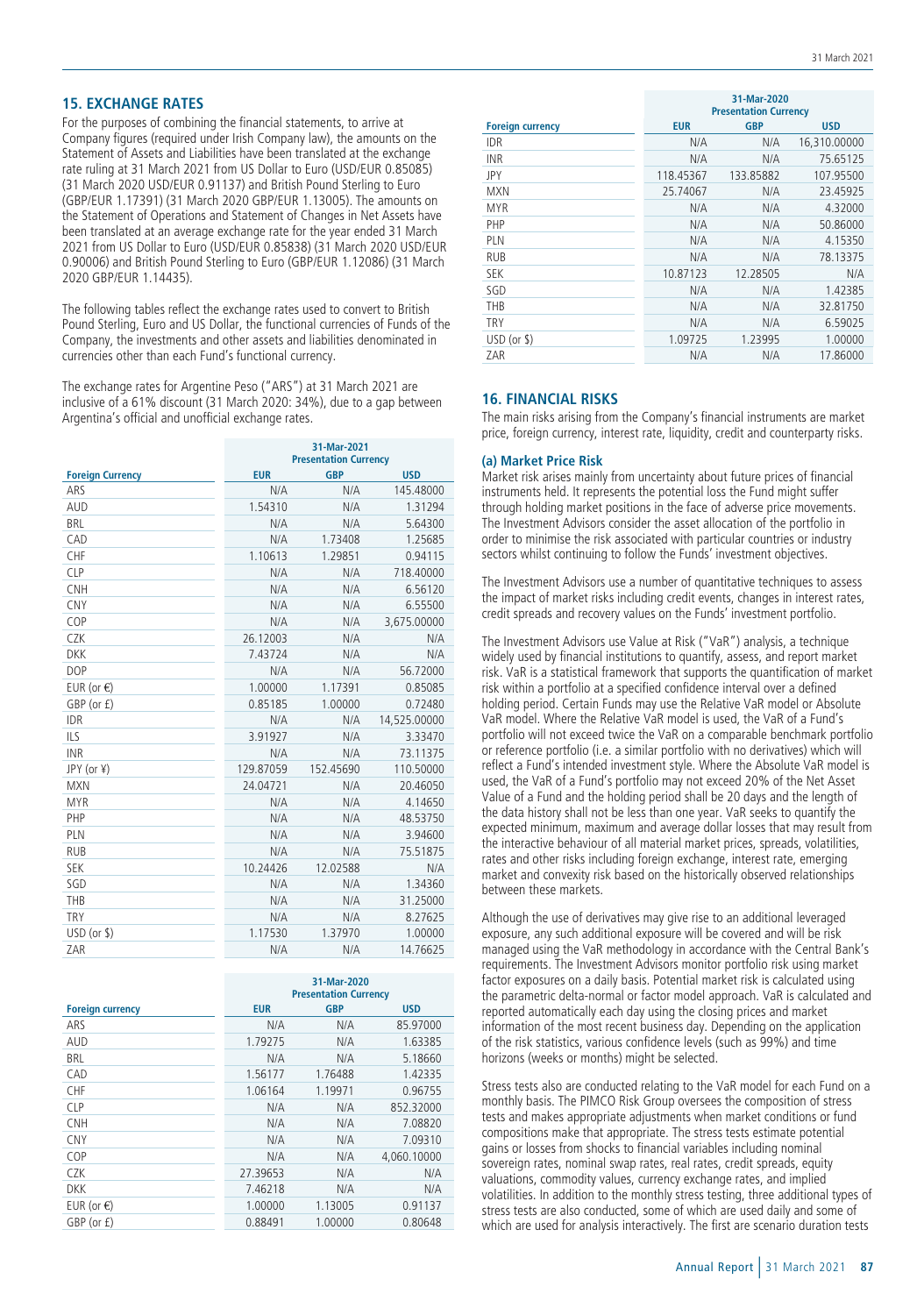that measure what happens to the value of the portfolio if unexpected movements in yields occur in the market. These durations are calculated every business day. The second test involves a database of historical crisis scenarios that can be executed to test reactions to these crises. The historical crisis scenarios contain many unexpected changes in market conditions and correlation matrices. The third test involves correlation matrices which can be manipulated manually to reflect conditions that may happen in the future but have not happened so far.

Calculations generally are done by using automated simulation methodologies. However, there are also methodologies to manually check what changes in the correlation matrices would have a big negative impact to the portfolios. These correlations changes can then be analysed and possible real world events that could bring about such changes can be assigned.

Of course, it cannot be ruled out that actual economic results will differ significantly from manually and automated scenarios.

The daily VaR measures are an estimate of the portfolio loss over the next one month period that would not be exceeded 99% of the time, relative to the assumptions of the VaR model.

Not all risks to which the portfolio may be exposed are intended to be captured by VaR and, in particular, the framework does not seek to capture liquidity risk, counterparty credit risk, or extreme credit events such as an issuer default. In practice, the actual trading results will differ from the VaR and may not provide a meaningful indication of profits and losses in stressed market conditions. To determine the reliability of the VaR models, actual outcomes are monitored to test the validity of the assumptions and parameters used in the VaR calculation. Market risk positions are also subject to regular stress tests to ensure that the Fund would withstand an extreme market event.

The following tables set out the minimum, maximum, average and financial year end VaR of each Fund as at 31 March 2021 and 31 March 2020:

|                                                                    |                    |                                                                               |            |            | 31-Mar-2021 |                   |
|--------------------------------------------------------------------|--------------------|-------------------------------------------------------------------------------|------------|------------|-------------|-------------------|
| <b>Fund</b>                                                        | <b>Methodology</b> | <b>Benchmark</b>                                                              | <b>Min</b> | <b>Max</b> | Average     | <b>Period End</b> |
| PIMCO Covered Bond UCITS ETF                                       | Absolute           | N/A                                                                           | 1.55%      | 3.40%      | 2.04%       | 1.73%             |
| PIMCO Emerging Markets Advantage Local Bond<br>Index UCITS ETF     | Relative           | PIMCO Emerging Markets Advantage Local<br>Currency Bond Index                 | 82.25%     | 104.73%    | 101.91%     | 103.60%           |
| PIMCO Euro Low Duration Corporate Bond<br>UCITS ETF                | Relative           | ICE BofAML Euro Corporate Bond<br>1-5 Year Index                              | 110.69%    | 130.46%    | 121.23%     | 112.50%           |
| PIMCO Euro Short-Term High Yield Corporate Bond<br>Index UCITS ETF | Relative           | ICE BofAML 0-5 Year Euro Developed<br>Markets High Yield 2% Constrained Index | 95.76%     | 104.45%    | 101.41%     | 98.78%            |
| PIMCO Euro Short Maturity UCITS ETF                                | Absolute           | N/A                                                                           | 0.53%      | 3.41%      | 0.95%       | 0.56%             |
| PIMCO Sterling Short Maturity UCITS ETF                            | Absolute           | N/A                                                                           | 0.30%      | $1.22\%$   | 0.52%       | 0.32%             |
| PIMCO US Dollar Short Maturity UCITS ETF                           | Absolute           | N/A                                                                           | 0.26%      | 3.43%      | 0.71%       | 0.47%             |
| PIMCO US Low Duration Corporate Bond UCITS ETF                     | Relative           | ICE BofAML US Corporate Bond 1-5 Year Index                                   | 94.75%     | 122.65%    | 106.40%     | 104.69%           |
| PIMCO US Short-Term High Yield Corporate Bond<br>Index UCITS ETF   | Relative           | ICE BofAML 0-5 Year US High Yield<br>Constrained Index                        | 79.65%     | 110.23%    | 97.40%      | 100.03%           |

|                                                                    |                    |                                                                               |            |            | 31-Mar-2020 |                   |
|--------------------------------------------------------------------|--------------------|-------------------------------------------------------------------------------|------------|------------|-------------|-------------------|
| <b>Fund</b>                                                        | <b>Methodology</b> | <b>Benchmark</b>                                                              | <b>Min</b> | <b>Max</b> | Average     | <b>Period End</b> |
| PIMCO Covered Bond UCITS ETF                                       | Absolute           | N/A                                                                           | 1.16%      | 2.28%      | 1.50%       | 2.28%             |
| PIMCO Emerging Markets Advantage Local Bond<br>Index UCITS ETF     | Relative           | PIMCO Emerging Markets Advantage Local<br>Currency Bond Index                 | 97.37%     | 107.10%    | 99.36%      | 100.13%           |
| PIMCO Euro Low Duration Corporate Bond<br><b>UCITS ETF</b>         | Relative           | ICE BofAML Euro Corporate Bond<br>1-5 Year Index                              | 88.25%     | 163.25%    | 104.16%     | 114.35%           |
| PIMCO Euro Short-Term High Yield Corporate Bond<br>Index UCITS ETF | Relative           | ICE BofAML 0-5 Year Euro Developed<br>Markets High Yield 2% Constrained Index | 93.80%     | 106.43%    | 100.95%     | 105.23%           |
| PIMCO Euro Short Maturity UCITS ETF                                | Absolute           | N/A                                                                           | 0.27%      | 6.13%      | 0.52%       | 3.38%             |
| PIMCO Sterling Short Maturity UCITS ETF                            | Absolute           | N/A                                                                           | 0.14%      | 2.33%      | 0.29%       | 1.13%             |
| PIMCO US Dollar Short Maturity UCITS ETF                           | Absolute           | N/A                                                                           | 0.13%      | 4.59%      | $0.33\%$    | 1.85%             |
| PIMCO US Low Duration Corporate Bond UCITS ETF                     | Relative           | ICE BofAML US Corporate Bond 1-5 Year Index                                   | 54.01%     | 114.16%    | 97.93%      | 95.87%            |
| PIMCO US Short-Term High Yield Corporate Bond<br>Index UCITS ETF   | Relative           | ICE BofAML 0-5 Year US High Yield<br>Constrained Index                        | 89.32%     | 111.19%    | 98.11%      | 95.90%            |

The Central Bank requires that all funds disclose a measure of leverage calculated on a gross notional exposure basis. The gross notional exposure figure is calculated using the sum of the absolute value of notionals of the derivatives (which is deemed to include certain forward settling trades), as is required by the Central Bank and as such does not take into account any netting and hedging arrangements that the Fund has in place at any time.

The use of derivatives (whether for hedging or investment purposes) may give rise to a higher gross notional exposure. The Funds' gross notional exposure is expected to increase to the higher levels, for example, at times when the Investment Advisors deem it most appropriate to use derivative instruments to alter the Funds' interest rate, currency or credit exposure.

The following table sets out the average level of gross notional exposure for the Funds for the financial years ended 31 March 2021 and 31 March 2020:

| <b>Fund</b>                                                        | 31-Mar-2021 | 31-Mar-2020 |
|--------------------------------------------------------------------|-------------|-------------|
| PIMCO Covered Bond UCITS ETF                                       | 110.34%     | 95.42%      |
| PIMCO Emerging Markets Advantage Local<br>Bond Index UCITS FTF     | 61.46%      | 60.53%      |
| PIMCO Euro Low Duration Corporate Bond<br><b>UCITS ETF</b>         | 40.71%      | 52.34%      |
| PIMCO Euro Short-Term High Yield Corporate<br>Bond Index UCITS ETF | 2.42%       | 1.93%       |
| PIMCO Euro Short Maturity UCITS ETF                                | 23.62%      | 22.00%      |
| PIMCO Sterling Short Maturity UCITS ETF                            | 41.15%      | 35.66%      |
| PIMCO US Dollar Short Maturity UCITS ETF                           | 0.09%       | 0.26%       |
| PIMCO US Low Duration Corporate Bond<br><b>UCITS ETF</b>           | 63.19%      | 63.11%      |
| PIMCO US Short-Term High Yield Corporate<br>Bond Index UCITS ETF   | 16.92%      | 13.16%      |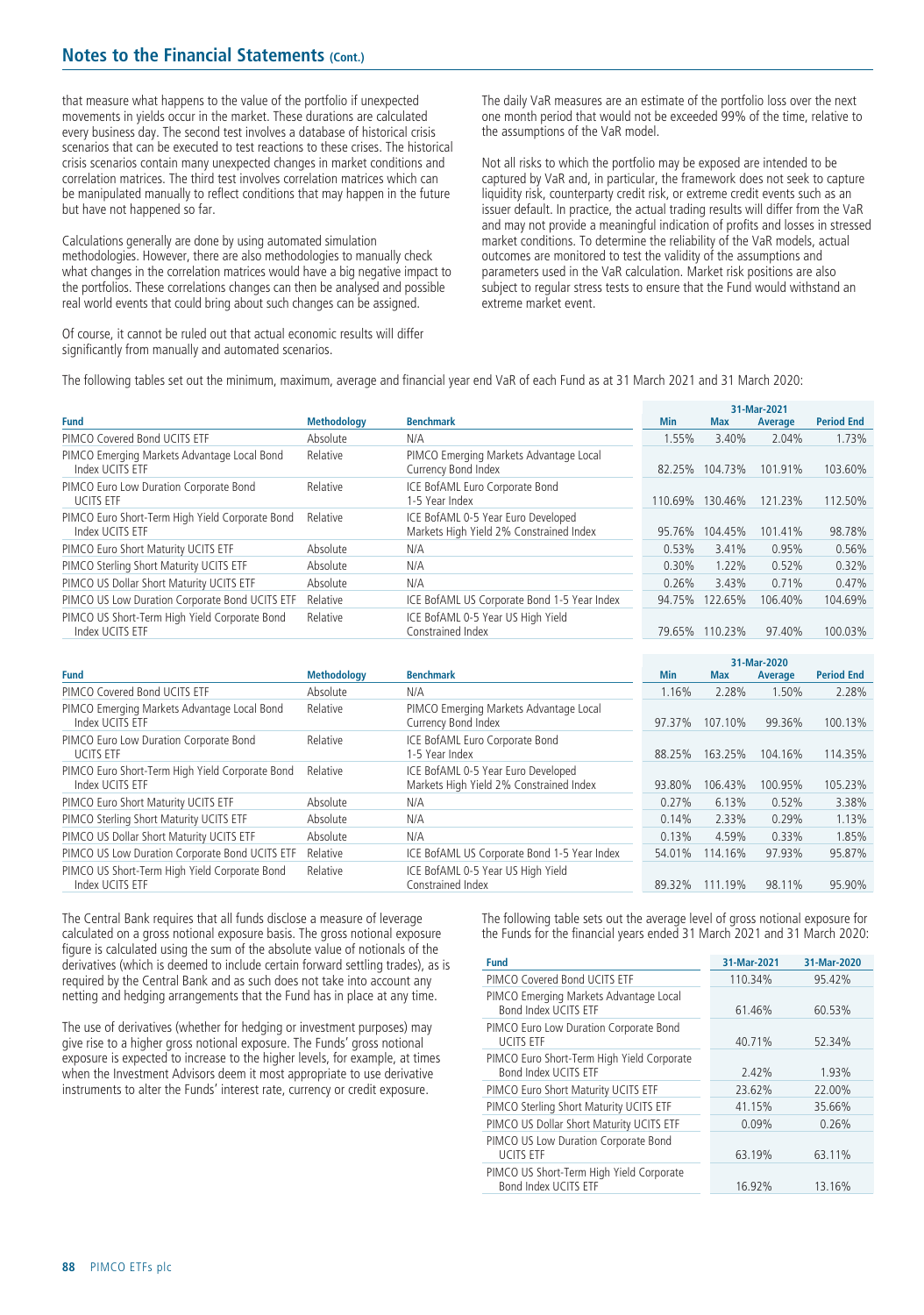| <b>Fund</b>                                                        | <b>Tracking Error:</b><br>31-Mar-2021 | <b>Tracking Error:</b><br>31-Mar-2020 |
|--------------------------------------------------------------------|---------------------------------------|---------------------------------------|
| PIMCO Emerging Markets Advantage Local<br>Bond Index UCITS ETF     | 1.13%                                 | 1.21%                                 |
| PIMCO Euro Short-Term High Yield<br>Corporate Bond Index UCITS ETF | 0.52%                                 | 0.41%                                 |
| PIMCO US Short-Term High Yield Corporate<br>Bond Index UCITS ETF   | 1.01%                                 | 0.97%                                 |

#### **(b) Foreign Currency Risk**

If the Fund invest directly in foreign currencies or in securities that trade in, and receive revenues in, foreign currencies, or in financial derivatives that provide exposure to foreign currencies, it will be subject to the risk that those currencies will decline in value relative to the functional currency of the Fund, or, in the case of hedging positions, that the Fund's functional currency will decline in value relative to the currency being hedged. Currency rates in foreign countries may fluctuate significantly over short periods of time for a number of reasons, including changes in interest rates, intervention (or the failure to intervene) by US or foreign governments, central banks or supranational entities such as the International Monetary Fund, or by the imposition of currency controls or other political developments in the United States or abroad. As a result, the Fund's investments in foreign currency denominated securities may reduce the returns of the Funds.

As at 31 March 2021, the investments of the PIMCO Euro Short-Term High Yield Corporate Bond Index UCITS ETF, PIMCO US Dollar Short Maturity UCITS ETF and PIMCO US Short-Term High Yield Corporate Bond Index UCITS ETF (as at 31 March 2020, PIMCO Euro Short-Term High Yield Corporate Bond Index UCITS ETF) were acquired in the functional currency of these Funds, thus there is no foreign currency exposure. As at 31 March 2021 the PIMCO Euro Low Duration Corporate Bond UCITS ETF, PIMCO Euro Short Maturity UCITS ETF and PIMCO Sterling Short Maturity UCITS ETF (as at 31 March 2020 the PIMCO Euro Low Duration Corporate Bond UCITS ETF, PIMCO Euro Short Maturity UCITS ETF, PIMCO Sterling Short Maturity UCITS ETF, PIMCO US Dollar Short Maturity UCITS ETF and PIMCO US Short-Term High Yield Corporate Bond Index UCITS ETF) had no material foreign currency exposure.

The following tables set out the total exposure to foreign currency risk in currencies where foreign currency exposure is deemed material (i.e. where, all other variables being equal, the impact of a reasonably possible movement in the foreign exchange rate would result in a significant movement in the net assets) (amounts in thousands):

|                      | <b>PIMCO Covered Bond UCITS ETF</b> |                   |  |          |   |            |   |                   |             |   |            |
|----------------------|-------------------------------------|-------------------|--|----------|---|------------|---|-------------------|-------------|---|------------|
|                      |                                     | As at 31-Mar-2021 |  |          |   |            |   | As at 31-Mar-2020 |             |   |            |
|                      |                                     | Total             |  | Hedaina  |   | <b>Net</b> |   | Total             | Hedging     |   | <b>Net</b> |
| Danish Krone         |                                     | 51                |  | (151)    | € | (100)      | € | 2,436             | € $(5,293)$ | € | (2, 857)   |
| United States Dollar |                                     | 5.204             |  | (9, 181) |   | (3, 977)   |   | 92                | 173         |   | 265        |
|                      |                                     | 5,255             |  | (9, 332) | € | (4,077)    | € | 2,528             | € $(5,120)$ | € | (2, 592)   |

|                             | PIMCO Emerging Markets Advantage Local Bond Index UCITS ETF |                   |              |                        |           |            |  |  |  |  |
|-----------------------------|-------------------------------------------------------------|-------------------|--------------|------------------------|-----------|------------|--|--|--|--|
|                             |                                                             | As at 31-Mar-2021 |              | As at 31-Mar-2020      |           |            |  |  |  |  |
|                             | Hedging<br>Total                                            |                   | <b>Net</b>   | <b>Total</b>           | Hedging   | Net        |  |  |  |  |
| Brazilian Real              | 47,304                                                      | \$(13,381)        | 33,923<br>\$ | 41,115<br>$\mathbb{S}$ | 2,611     | 43,726     |  |  |  |  |
| Chilean Peso                | 5,442                                                       | 819               | 6,261        | 17,527                 | (10, 101) | 7,426      |  |  |  |  |
| Chinese Renminbi (Mainland) | 25,208                                                      | 31,070            | 56,278       | 0                      | 41,697    | 41,697     |  |  |  |  |
| Chinese Renminbi (Offshore) | 0                                                           | (12, 184)         | (12, 184)    | 0                      | 13,138    | 13,138     |  |  |  |  |
| Colombian Peso              | 13,982                                                      | (7, 348)          | 6,634        | 17,416                 | (9, 722)  | 7,694      |  |  |  |  |
| Indian Rupee                | $\Omega$                                                    | 38,389            | 38,389       | 0                      | 53,565    | 53,565     |  |  |  |  |
| Indonesian Rupiah           | 18,102                                                      | 4,740             | 22,842       | 29,633                 | (3,625)   | 26,008     |  |  |  |  |
| Malaysian Ringgit           | 9,811                                                       | (5,863)           | 3,948        | 6,589                  | 3,981     | 10,570     |  |  |  |  |
| Mexican Peso                | 29,685                                                      | (70)              | 29,615       | 38,131                 | (5,695)   | 32,436     |  |  |  |  |
| Philippine Peso             | 10,098                                                      | (2,983)           | 7,115        | 20,648                 | (10, 433) | 10,215     |  |  |  |  |
| Polish Zloty                | 14,598                                                      | (2,630)           | 11,968       | 28,453                 | (12,051)  | 16,402     |  |  |  |  |
| Russian Ruble               | 41,867                                                      | (7, 395)          | 34,472       | 44,543                 | (1,718)   | 42,825     |  |  |  |  |
| South African Rand          | 10,823                                                      | (1,404)           | 9,419        | 19,915                 | (11, 125) | 8,790      |  |  |  |  |
| Thai Baht                   | 4,764                                                       | 5,248             | 10,012       | 11,158                 | 2,154     | 13,312     |  |  |  |  |
|                             | \$231,684                                                   | 27,008            | \$258,692    | \$275,128              | 52,676    | \$ 327,804 |  |  |  |  |

|              | <b>PIMCO US Low Duration Corporate Bond UCITS ETF</b> |       |  |         |                   |            |  |       |  |         |  |            |
|--------------|-------------------------------------------------------|-------|--|---------|-------------------|------------|--|-------|--|---------|--|------------|
|              | As at 31-Mar-2021                                     |       |  |         | As at 31-Mar-2020 |            |  |       |  |         |  |            |
|              |                                                       | Total |  | Hedaina |                   | <b>Net</b> |  | Total |  | Hedaina |  | <b>Net</b> |
| Japanese Yen |                                                       |       |  | 497     |                   | 497        |  | 85    |  | 3.026   |  |            |

#### **(c) Interest Rate Risk**

Interest rate risk is the risk that fixed income securities will decline in value because of changes in interest rates. As nominal interest rates rise, the value of certain fixed income securities held by the Funds are likely to decrease. A nominal interest rate can be described as the sum of a real interest rate and an expected inflation rate. Fixed income securities with longer durations tend to be more sensitive to changes in interest rates, usually making them more volatile than securities with shorter durations. Duration is useful primarily as a measure of the sensitivity of a fixed income's market price to interest rate (i.e. yield) movements.

All Funds invested primarily in fixed income instruments and therefore are exposed to the risks associated with the effects of fluctuations in the prevailing levels of market interest rates on their financial position and cash flows. These investments are disclosed in the Schedule of Investments. Any excess cash and cash equivalents are invested at short-term market interest rates.

The sensitivity of the Company's exposure to interest rate risk is included in the overall VaR calculations disclosed in Note 16 (a).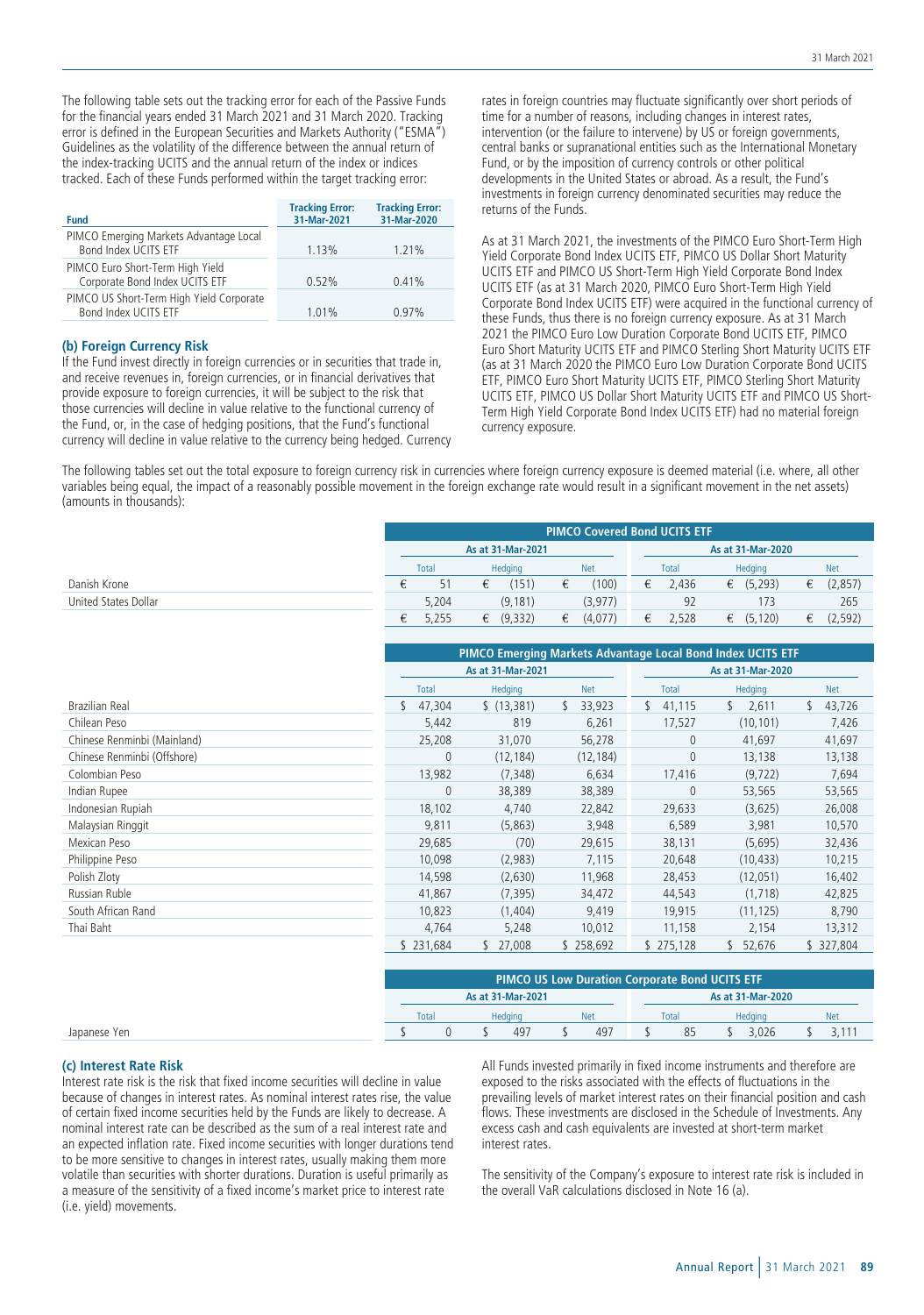## **(d) Liquidity Risk**

A Fund's exposure to liquidity risk is primarily affected by the redemption of Shares. Participating Shareholders may redeem some or all of their outstanding Shares in accordance with the Prospectus. Redeemable Shares are redeemed at the shareholders demand and are included on the Statement of Assets and Liabilities. The Fund's assets are primarily comprised of readily realisable securities, which can be readily sold to satisfy shareholder redemptions in accordance with the Prospectus. Liquidity risk exists when particular investments are difficult to purchase or sell. Also, illiquid securities may become harder to value especially in changing markets. A Fund's investments in illiquid securities may reduce returns of a Fund because it may be unable to sell the illiquid securities at an advantageous time or price. Funds with principal investment strategies that involve foreign securities, derivatives, or securities with substantial market and/or credit risk tend to have the greatest exposure to liquidity risk.

Additionally, the market for certain investments may become illiquid under adverse market or economic conditions independent of any specific adverse changes in the conditions of a particular issuer. In such cases, a Fund, due to limitations on investments in illiquid securities and the difficulty in purchasing and selling such securities or instruments, may be unable to achieve its desired level of exposure to a certain sector. To the extent that a Fund's principal investment strategies involve securities of companies with smaller market capitalisations, foreign securities, illiquid sectors of fixed income securities, or securities with substantial market and/or credit risk, the Fund will tend to have the greatest exposure to liquidity risk. Further, fixed income securities with longer durations until maturity face heightened levels of liquidity risk as compared to fixed income securities with shorter durations until maturity.

Finally, liquidity risk also refers to the risk of unusually high redemption requests or other unusual market conditions that may make it difficult for a Fund to fully honour redemption requests within the allowable time period. Meeting such redemption requests could require a Fund to sell securities at reduced prices or under unfavourable conditions, which would reduce the value of the Fund. It may also be the case that other market participants may be attempting to liquidate fixed income holdings at the same time as a Fund, causing increased supply in the market and contributing to liquidity risk and downward pricing pressure.

For all Funds, the Company is entitled to limit the number of Shares of any Fund redeemed on any Dealing Day to 10% of the total number of Shares of that Fund in issue. In this event, the Company shall reduce pro rata any requests for redemption on that Dealing Day and shall treat the redemption requests as if they were received on each subsequent Dealing Day until all the Shares to which the original request related have been redeemed.

The Company's Articles of Association contain special provisions where a redemption request received from a Shareholder would result in more than 5% of the Net Asset Value of Shares of any Fund being redeemed by the Company on any Dealing Day. In such a case the Company, at its sole discretion (unless otherwise outlined in the relevant Fund Supplement), may satisfy the redemption request by the transfer in specie (in kind) to the Shareholder of assets of the relevant Fund having a value equal to the redemption price for the Shares redeemed as if the redemption proceeds were paid in cash less any redemption charge and other expenses of the transfer provided that such a distribution would not be prejudicial to the interests of the remaining Shareholders of that Fund. Where the Shareholder requesting such redemption receives notice of the Company's intention to elect to satisfy the redemption request by such a distribution of assets, that Shareholder may require the Company, instead of transferring those assets, to arrange for their sale and the payment of the proceeds of sale to that Shareholder, the cost of which shall be borne by the relevant Shareholder.

The current known liabilities for the Funds are listed on the Statement of Assets and Liabilities and the majority of those liabilities are payable within three months with the exception of financial derivative instrument liabilities. The earliest contractual maturity dates for financial derivative instrument liabilities are disclosed on the Schedule of Investments.

Financial derivative instruments consist of the fair value of forward foreign currency contracts, futures contracts, option contracts and swap agreements as at the financial year end. Financial derivative instruments are financial

assets and liabilities that are held for trading, and are acquired principally for the purpose of selling in the short term. As the instruments are not expected to be held to maturity or termination, the current fair value represents the estimated cash flow that may be required to dispose of the positions. Future cash flows of the Funds and realised liabilities may differ from current liabilities based on changes in market conditions.

The Investment Advisors manage liquidity risk by monitoring the portfolios and considering investments deemed to be illiquid or not readily and easily sold, to ensure there are sufficient liquid assets to cover the outstanding liabilities of the Funds.

#### **(e) Credit and Counterparty Risks**

The Funds will be exposed to credit risk to parties with whom they trade and will also bear the risk of settlement default. The Funds trade with counterparties which at the present time have minimum rating of BBB/Baa2. The Funds minimise concentrations of credit risk by undertaking transactions with a large number of customers and counterparties on recognised and reputable exchanges, where applicable. OTC derivative transactions are subject to the risk that a counterparty to the transaction will not fulfil its contractual obligations to the other party, as many of the protections afforded to centrally cleared derivative transactions might not be available for OTC derivative transactions. For financial derivatives instruments traded on exchanges or clearinghouses, the primary credit risk is the creditworthiness of the Fund's clearing broker or the exchange or clearinghouse itself. The Funds could lose money if the issuer or guarantor of a fixed income security, or the counterparty to a financial derivatives instruments contract, repurchase agreement or a loan of portfolio securities, is unable or unwilling to make timely principal and/or interest payments, or to otherwise honour its obligations. Securities and financial derivative instruments are subject to varying degrees of credit risk, which are often reflected in credit ratings.

Similar to credit risk, the Funds may be exposed to counterparty risk, or the risk that an institution or other entity with which the Funds have unsettled or open transactions will default. PIMCO, as the Investment Advisors, minimise counterparty risks to the Fund through a number of ways. Prior to entering into transactions with a new counterparty, the PIMCO Counterparty Risk Committee conducts an extensive credit review of such counterparty and must approve the use of such counterparty. Furthermore, pursuant to the terms of the underlying contract, to the extent that unpaid amounts owed to a Fund exceed a predetermined threshold, such counterparty shall advance collateral to the Fund in the form of cash or securities equal in value to the unpaid amount owed to a Fund. The Funds may invest such collateral in securities or other instruments and will typically pay interest to the counterparty on the collateral received. If the unpaid amount owed to each Fund subsequently decreases, the Fund would be required to return to the counterparty all or a portion of the collateral previously advanced.

All transactions in listed securities are settled/paid for upon delivery using approved counterparties. The risk of default is considered minimal, as delivery of securities sold is only made once the Funds have received payment. Payment is made on a purchase once the securities have been delivered by the counterparty. The trade will fail if either party fails to meet its obligation.

**Master Netting Arrangements** Certain Funds may be subject to various netting arrangements ("Master Agreements") with selected counterparties. Master Agreements govern the terms of certain transactions, and reduce the counterparty risk associated with relevant transactions by specifying credit protection mechanisms and providing standardisation that improves legal certainty. Each type of Master Agreement governs certain types of transactions. Different types of transactions may be traded out of different legal entities or affiliates of a particular organisation, resulting in the need for multiple agreements with a single counterparty. As the Master Agreements are specific to unique operations of different asset types, they allow the Funds to close out and net its total exposure to a counterparty in the event of a default with respect to all the transactions governed under a single Master Agreement with a counterparty. For financial reporting purposes the Statement of Assets and Liabilities generally presents derivative assets and liabilities on a gross basis, which reflects the full risks and exposures prior to netting.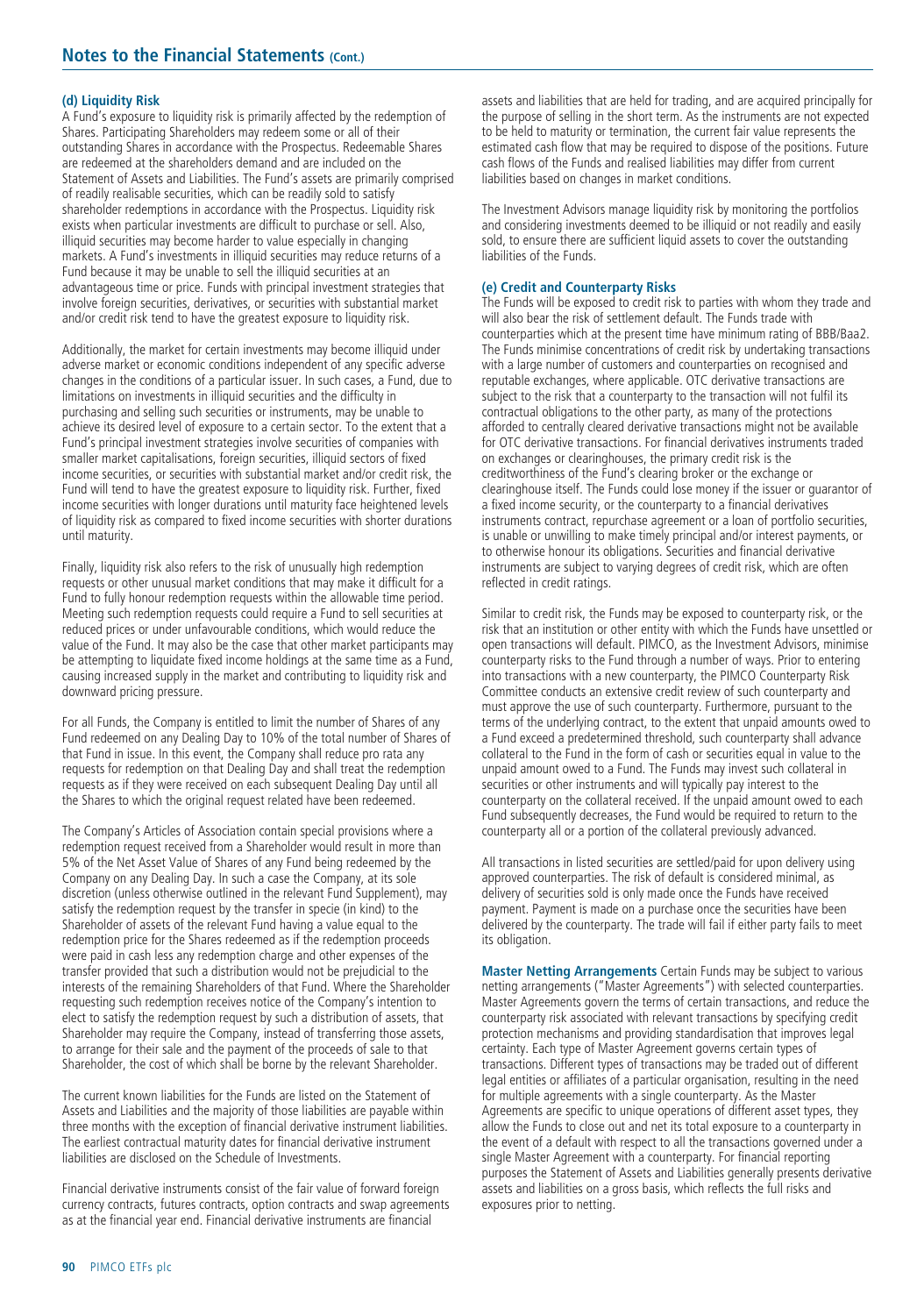Master Agreements can also help limit counterparty risk by specifying collateral posting arrangements at pre-arranged exposure levels. Under most Master Agreements, collateral is routinely transferred if the total net exposure to certain transactions (net of existing collateral already in place) governed under the relevant Master Agreement with a counterparty in a given account exceeds a specified threshold, which typically ranges from zero to \$250,000 depending on the counterparty and the type of Master Agreement. United States Treasury Bills and US Dollar cash are generally the preferred forms of collateral, although other forms of AAA rated paper or sovereign securities may be used depending on the terms outlined in the applicable Master Agreement. Securities and cash pledged as collateral are reflected as assets on the Statement of Assets and Liabilities as either a component of Financial Assets at fair value through profit or loss (Transferable securities) or Deposits with counterparty (cash). Cash collateral received is not typically held in a segregated account and as such is reflected as a liability on the Statement of Assets and Liabilities as Deposits from counterparty. The fair value of any securities received as collateral is not reflected as a component of NAV. The Fund's overall exposure to counterparty risk can change substantially within a short period, as it is affected by each transaction subject to the relevant Master Agreement.

Master Repurchase Agreements and Global Master Repurchase Agreements (individually and collectively "Master Repo Agreements") govern repurchase, reverse repurchase, and sale-buyback transactions between the Funds and select counterparties. Master Repo Agreements maintain provisions for, among other things, initiation, income payments, events of default, and maintenance of collateral. The fair value of transactions under the Master Repo Agreement, collateral pledged or received, and the net exposure by counterparty as of financial year end are disclosed in the Notes to Schedule of Investments.

Master Securities Forward Transaction Agreements ("Master Forward Agreements") govern certain forward settling transactions, such as To-Be-Announced securities, delayed-delivery or sale-buyback transactions by and between the Funds and select counterparties. The Master Forward Agreements maintain provisions for, among other things, initiation and confirmation, payment and transfer, events of default, termination, and maintenance of collateral. The fair value of forward settling transactions, collateral pledged or received, and the net exposure by counterparty as of financial year end is disclosed in the Notes to Schedule of Investments.

International Swaps and Derivatives Association, Inc. Master Agreements and Credit Support Annexes ("ISDA Master Agreements") govern bilateral OTC derivative transactions entered into by the Funds with select counterparties. ISDA Master Agreements maintain provisions for general obligations, representations, agreements, collateral and events of default or termination. Events of termination include conditions that may entitle counterparties to elect to terminate early and cause settlement of all outstanding transactions under the applicable ISDA Master Agreement. Any election to terminate early could be material to the financial statements. In limited circumstances, the ISDA Master Agreement may contain additional provisions that add counterparty protection beyond coverage of existing daily exposure if the counterparty has a decline in credit quality below a predefined level. These amounts, if any, may be segregated with a third party depositary. The fair value of OTC financial derivative instruments, collateral received or pledged, and net exposure by counterparty as of financial year end are disclosed in the Notes to Schedule of Investments.

The Investment Advisors conduct extensive research and analysis to identify and quantify credit risk within the Funds. Credit exposure within the Funds is reviewed frequently by the Investment Advisors to generate returns either through investments made or avoided. Securities are subject to varying degrees of credit risk, which are often reflected in credit ratings. The tables below summarise the credit rating composition for each of the Fund's Net Assets.

|                      |             | <b>PIMCO Covered Bond</b><br><b>UCITS ETF</b> |
|----------------------|-------------|-----------------------------------------------|
|                      | 31-Mar-2021 | 31-Mar-2020                                   |
| Investment grade     | 100%        | 100%                                          |
| Non-investment grade | 0%          | 0%                                            |
| Not rated            | 0%          | 0%                                            |
|                      | 100%        | 100%                                          |

|                                          | <b>PIMCO Emerging Markets</b> | <b>Advantage Local Bond</b><br><b>Index UCITS ETF</b>                                      |
|------------------------------------------|-------------------------------|--------------------------------------------------------------------------------------------|
|                                          | 31-Mar-2021<br>76%            | 31-Mar-2020<br>86%                                                                         |
| Investment grade<br>Non-investment grade | 24%                           | 14%                                                                                        |
| Not rated                                | 0%                            | $0\%$                                                                                      |
|                                          | 100%                          | 100%                                                                                       |
|                                          |                               |                                                                                            |
|                                          |                               | <b>PIMCO Euro Low Duration</b>                                                             |
|                                          |                               | <b>Corporate Bond UCITS ETF</b>                                                            |
|                                          | 31-Mar-2021                   | 31-Mar-2020                                                                                |
| Investment grade                         | 94%                           | 97%                                                                                        |
| Non-investment grade                     | 6%                            | 3%                                                                                         |
| Not rated                                | $0\%$                         | $0\%$                                                                                      |
|                                          | 100%                          | 100%                                                                                       |
|                                          |                               | <b>PIMCO Euro Short-Term</b><br><b>High Yield Corporate</b><br><b>Bond Index UCITS ETF</b> |
|                                          | 31-Mar-2021                   | 31-Mar-2020                                                                                |
| Investment grade                         | 5%                            | 2%                                                                                         |
| Non-investment grade                     | 95%                           | 98%                                                                                        |
| Not rated                                | 0%                            | $0\%$                                                                                      |
|                                          | 100%                          | 100%                                                                                       |
|                                          |                               | <b>PIMCO Euro Short</b><br><b>Maturity UCITS ETF</b>                                       |
|                                          | 31-Mar-2021                   | 31-Mar-2020                                                                                |
| Investment grade<br>Non-investment grade | 100%<br>0%                    | 99%<br>1%                                                                                  |
|                                          |                               |                                                                                            |
|                                          |                               |                                                                                            |
| Not rated                                | $0\%$                         | $0\%$                                                                                      |
|                                          | 100%                          | 100%                                                                                       |
|                                          |                               | <b>PIMCO Sterling Short</b><br><b>Maturity UCITS ETF</b>                                   |
|                                          | 31-Mar-2021                   | 31-Mar-2020                                                                                |
| Investment grade                         | 100%                          | 100%                                                                                       |
| Non-investment grade                     | 0%                            | 0%                                                                                         |
| Not rated                                | $0\%$                         | $0\%$                                                                                      |
|                                          | 100%                          | 100%                                                                                       |
|                                          |                               | <b>PIMCO US Dollar Short</b><br><b>Maturity UCITS ETF</b>                                  |
|                                          | 31-Mar-2021                   | 31-Mar-2020                                                                                |
| Investment grade                         | 100%                          | 99%                                                                                        |
| Non-investment grade                     | 0%                            | $1\%$                                                                                      |
| Not rated                                | 0%                            | $0\%$                                                                                      |
|                                          | 100%                          | 100%                                                                                       |
|                                          |                               | <b>PIMCO US Low Duration</b><br><b>Corporate Bond UCITS ETF</b>                            |
|                                          | 31-Mar-2021                   | 31-Mar-2020                                                                                |
| Investment grade                         | 96%                           | 97%                                                                                        |
| Non-investment grade                     | 4%                            | 3%                                                                                         |
| Not rated                                | 0%                            | 0%                                                                                         |
|                                          | 100%                          | 100%                                                                                       |
|                                          |                               | <b>PIMCO US Short-Term</b><br><b>High Yield Corporate</b><br><b>Bond Index UCITS ETF</b>   |
|                                          | 31-Mar-2021                   | 31-Mar-2020                                                                                |
| Investment grade                         | 20%                           | 25%                                                                                        |
| Non-investment grade                     | 80%                           | 75%                                                                                        |
| Not rated                                | 0%                            | 0%                                                                                         |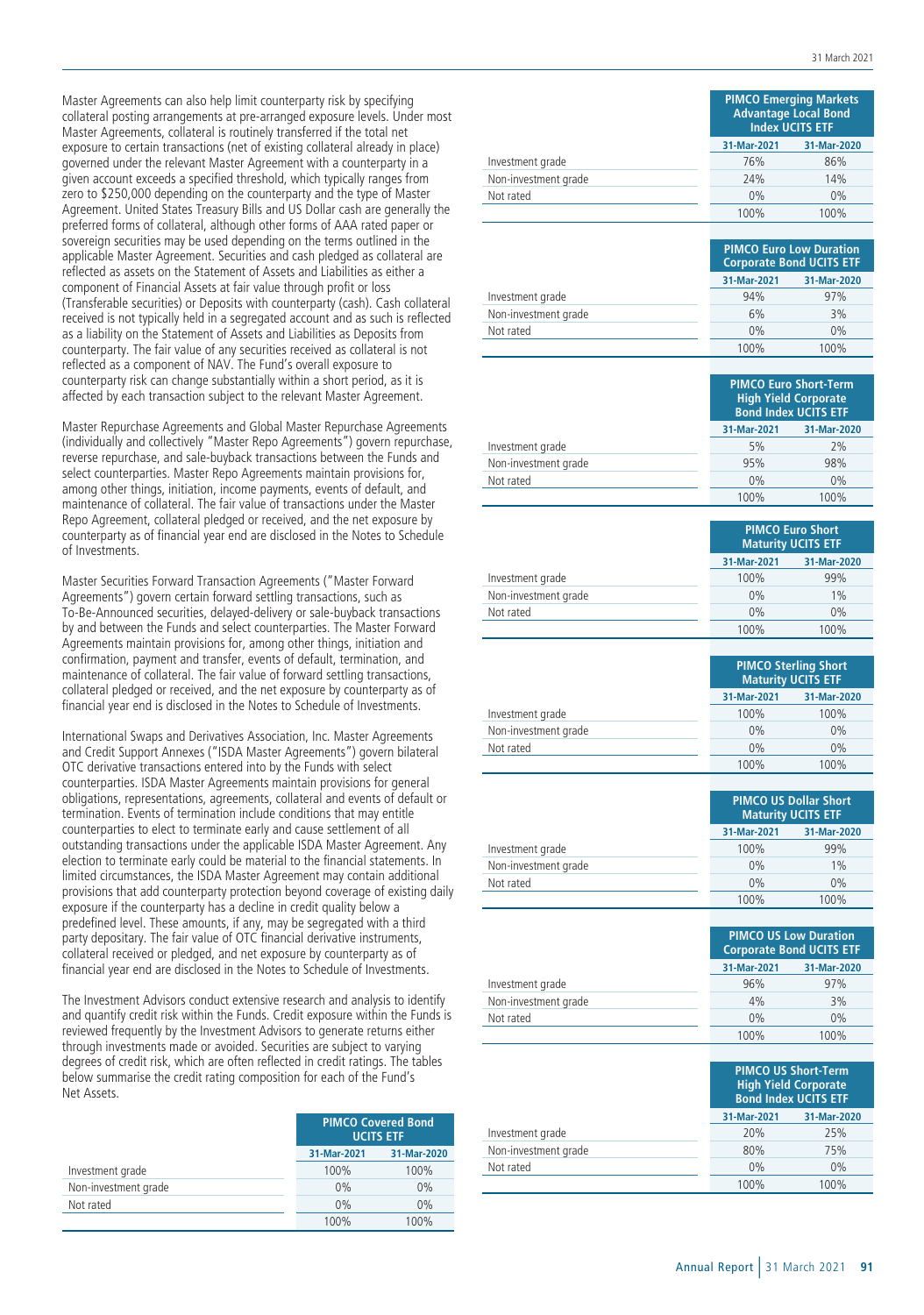# **Notes to the Financial Statements (Cont.)**

All of the Company's transferable securities as of 31 March 2021 and 31 March 2020 are held on a fiduciary basis by State Street Custodial Services (Ireland) Limited (the "Depositary"). These assets are held in segregated accounts of each Fund (in accordance with Central Bank UCITS Regulations), reducing the credit risk of holding the assets in safekeeping. The Company will however be exposed to the credit risk of a credit institution holding its deposits.

The long term credit rating of State Street Corporation, the Depositary's ultimate parent, as of 31 March 2021 was AA- (31 March 2020 was AA-) as issued by Fitch rating agency.

# **17. SHARE CAPITAL**

# **(a) Authorised Shares**

The authorised share capital of the Company is represented by 2 redeemable non-participating shares of no par value and 500,000,000,000 participating shares of no par value initially designated as unclassified shares.

## **(b) Subscriber Shares**

The subscriber shares do not form part of the NAV of the Company and are thus disclosed in the financial statements by way of this note only. In the opinion of the Board, this disclosure reflects the nature of the Company's business as an investment fund.

## **(c) Redeemable Participating Shares**

The issued participating share capital is at all times equal to the NAV of the Funds. Redeemable participating shares are redeemable at the shareholders' option and are classified as financial liabilities. The movement in the number of participating shares for the financial years ending 31 March 2021 and 31 March 2020 are as follows (amounts are in thousands):

|                                   | 31-Mar-2021 | 31-Mar-2020                                                                            |  |  |
|-----------------------------------|-------------|----------------------------------------------------------------------------------------|--|--|
|                                   |             | <b>PIMCO Covered Bond</b><br><b>UCITS ETF</b>                                          |  |  |
| <b>EUR Income</b><br>Issued       | 272         | 663                                                                                    |  |  |
| Redeemed during the year          | (725)       | (573)                                                                                  |  |  |
|                                   | (453)       | 90                                                                                     |  |  |
|                                   |             |                                                                                        |  |  |
|                                   |             | <b>PIMCO Emerging Markets</b><br><b>Advantage Local Bond</b><br><b>Index UCITS ETF</b> |  |  |
| <b>USD Accumulation</b><br>Issued | 117         | 783                                                                                    |  |  |
| Redeemed during the year          | (1,260)     | (304)                                                                                  |  |  |
|                                   | (1, 143)    | 479                                                                                    |  |  |
| <b>USD Income</b>                 |             |                                                                                        |  |  |
| Issued                            | 204         | 647                                                                                    |  |  |
| Redeemed during the year          | (62)        | (399)                                                                                  |  |  |
|                                   | 142         | 248                                                                                    |  |  |
|                                   |             |                                                                                        |  |  |
|                                   |             | <b>PIMCO Euro Low Duration</b><br><b>Corporate Bond UCITS ETF</b>                      |  |  |
| <b>EUR Income</b>                 |             |                                                                                        |  |  |

| Issued                                   | 189                                                                                        | 919      |  |  |
|------------------------------------------|--------------------------------------------------------------------------------------------|----------|--|--|
| Redeemed during the year                 | (675)                                                                                      | (698)    |  |  |
|                                          | (486)                                                                                      | 221      |  |  |
|                                          |                                                                                            |          |  |  |
|                                          | <b>PIMCO Euro Short-Term</b><br><b>High Yield Corporate</b><br><b>Bond Index UCITS ETF</b> |          |  |  |
| <b>EUR Accumulation</b><br><b>Issued</b> | 264                                                                                        | 3,253    |  |  |
|                                          |                                                                                            |          |  |  |
| Redeemed during the year                 | (1, 584)                                                                                   | (2, 134) |  |  |
|                                          | (1,320)                                                                                    | 1,119    |  |  |
| <b>EUR Income</b>                        |                                                                                            |          |  |  |
| <b>Issued</b>                            | 407                                                                                        | 3,626    |  |  |
| Redeemed during the year                 | (623)                                                                                      | (1, 814) |  |  |
|                                          | (216)                                                                                      | 1,812    |  |  |
|                                          |                                                                                            |          |  |  |

|                                            | <b>PIMCO Euro Short</b>                |                   |  |
|--------------------------------------------|----------------------------------------|-------------------|--|
|                                            | <b>Maturity UCITS</b>                  |                   |  |
|                                            | <b>ETF</b>                             |                   |  |
| <b>EUR Accumulation</b>                    |                                        |                   |  |
| <b>Issued</b><br>Redeemed during the year  | 12,526<br>(6, 848)                     | 4,679<br>(2,380)  |  |
|                                            | 5,678                                  | 2,299             |  |
| <b>EUR Income</b>                          |                                        |                   |  |
| Issued                                     | 8,106                                  | 21,502            |  |
| Redeemed during the year                   | (14, 329)                              | (19, 658)         |  |
|                                            | (6, 223)                               | 1,844             |  |
|                                            | <b>PIMCO Sterling</b>                  |                   |  |
|                                            | <b>Short Maturity</b>                  |                   |  |
|                                            | <b>UCITS ETF</b>                       |                   |  |
| <b>GBP</b> Income                          |                                        |                   |  |
| <b>Issued</b>                              | 1,473                                  | 5,692             |  |
| Redeemed during the year                   | (1,604)<br>(131)                       | (6, 131)<br>(439) |  |
|                                            |                                        |                   |  |
|                                            | <b>PIMCO US Dollar</b>                 |                   |  |
|                                            | <b>Short Maturity</b>                  |                   |  |
|                                            | <b>UCITS ETF</b>                       |                   |  |
| <b>GBP (Hedged) Accumulation</b><br>lssued | 18                                     | 3                 |  |
| Redeemed during the year                   | (13)                                   | 0                 |  |
|                                            | 5                                      | 3                 |  |
| <b>USD Income</b>                          |                                        |                   |  |
| <b>Issued</b>                              | 13,672                                 | 15,161            |  |
| Redeemed during the year                   | (3, 592)                               | (13, 206)         |  |
|                                            | 10,080                                 | 1,955             |  |
|                                            | <b>PIMCO US Low</b><br><b>Duration</b> |                   |  |
|                                            | <b>Corporate Bond</b>                  |                   |  |
|                                            | <b>UCITS ETF</b>                       |                   |  |
| <b>CHF (Hedged) Accumulation</b>           |                                        |                   |  |
| <b>Issued</b><br>Redeemed during the year  | 0<br>(21)                              | 6<br>(57)         |  |
|                                            | (21)                                   | (51)              |  |
| <b>USD Income</b>                          |                                        |                   |  |
| <b>Issued</b>                              | 71                                     | 283               |  |
| Redeemed during the year                   | (530)                                  | (374)             |  |
|                                            | (459)                                  | (91)              |  |
|                                            |                                        | PIMCO US Short-   |  |
|                                            | <b>Term High Yield</b>                 |                   |  |
|                                            | <b>Corporate Bond</b>                  |                   |  |
|                                            | <b>Index UCITS ETF</b>                 |                   |  |
| <b>CHF (Hedged) Accumulation</b><br>Issued | 81                                     | 82                |  |
| Redeemed during the year                   | (106)                                  | (293)             |  |
|                                            | (25)                                   | (211)             |  |
| <b>EUR (Hedged) Accumulation</b>           |                                        |                   |  |
| Issued                                     | 321                                    | 937               |  |
| Redeemed during the year                   | (108)                                  | (857)             |  |
|                                            | 213                                    | 80                |  |
| <b>EUR (Hedged) Income</b><br>Issued       | 1,676                                  | 5,390             |  |
| Redeemed during the year                   | (1, 599)                               | (4, 722)          |  |
|                                            | 77                                     | 668               |  |
| <b>GBP (Hedged) Income</b>                 |                                        |                   |  |
| Issued                                     | 2,789                                  | 5,813             |  |
| Redeemed during the year                   | (456)                                  | (4,688)           |  |
|                                            | 2,333                                  | 1,125             |  |
| <b>USD Accumulation</b><br>Issued          | 448                                    | 448               |  |
| Redeemed during the year                   | (163)                                  | (432)             |  |
|                                            | 285                                    | 16                |  |
| <b>USD Income</b>                          |                                        |                   |  |
| Issued                                     | 3,132                                  | 8,244             |  |
| Redeemed during the year                   | (2, 817)                               | (7, 405)          |  |
|                                            | 315                                    | 839               |  |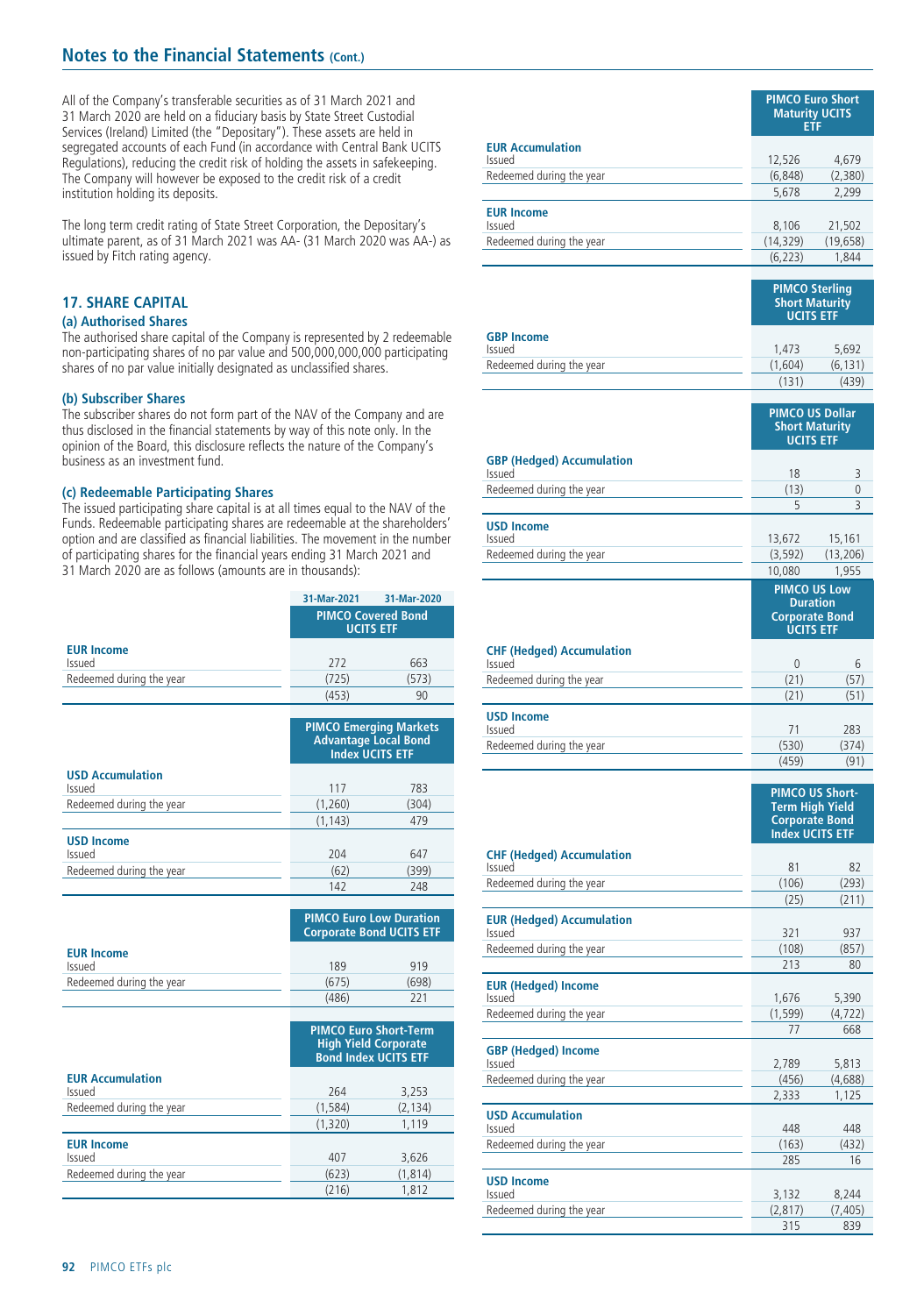### **18. NET ASSET VALUES**

Each Fund's net assets attributable to redeemable participating shareholders, shares issued and outstanding and NAV per share for the last three financial years are as follows (amounts are in thousands, except per share amounts). The NAV per share disclosed in these financial statements may include adjustments required by FRS 102, which may cause shareholders' NAVs or total returns to differ from those disclosed in these financial statements. Net Assets divided by shares issued and outstanding may not equal the NAV per share due to rounding:

|                               |   | As at<br>As at<br>31-Mar-2021 31-Mar-2020 31-Mar-2019 |  |                                     | As at   |
|-------------------------------|---|-------------------------------------------------------|--|-------------------------------------|---------|
|                               |   |                                                       |  | <b>PIMCO Covered Bond UCITS ETF</b> |         |
| Net Assets                    | € |                                                       |  | 62,614 € 111,462 €                  | 100.512 |
| EUR Income                    | € |                                                       |  | 62,614 € 111,462 €                  | 100.512 |
| Shares issued and outstanding |   | 547                                                   |  | 1.000                               | 910     |
| NAV per share                 | € | 114.46 €                                              |  | 111.46 €                            | 110.50  |

|                               | <b>PIMCO Emerging Markets</b><br><b>Advantage Local Bond Index</b><br><b>UCITS ETF</b> |              |  |              |  |         |  |
|-------------------------------|----------------------------------------------------------------------------------------|--------------|--|--------------|--|---------|--|
| Net Assets                    | \$                                                                                     | 259,226 \$   |  | 332,805 \$   |  | 293,709 |  |
| USD Accumulation              | $\mathsf{\$}$                                                                          | 140,805 \$   |  | 232,243 \$   |  | 199,810 |  |
| Shares issued and outstanding |                                                                                        | 1,358        |  | 2,501        |  | 2,022   |  |
| NAV per share                 | \$                                                                                     | 103.72 \$    |  | $92.86$ \$   |  | 98.81   |  |
| USD Income                    | \$                                                                                     | $118,421$ \$ |  | $100,562$ \$ |  | 93,899  |  |
| Shares issued and outstanding |                                                                                        | 1,646        |  | 1,504        |  | 1,256   |  |
| NAV per share                 | \$                                                                                     | 71.94 \$     |  | 66.86 \$     |  | 74.77   |  |
|                               | <b>PIMCO Euro Low Duration Corporate</b><br><b>Bond UCITS ETF</b>                      |              |  |              |  |         |  |
| Net Assets                    | €                                                                                      | 256,027 €    |  | 289,835 €    |  | 279,612 |  |
| <b>EUR</b> Income             | €                                                                                      | 256,027 €    |  | 289,835 €    |  | 279,612 |  |
| Shares issued and outstanding |                                                                                        | 2,433        |  | 2,919        |  | 2,698   |  |
| NAV per share                 | €                                                                                      | 105.23 €     |  | 99.29 €      |  | 103.62  |  |

|                               | <b>PIMCO Euro Short-Term High Yield</b><br><b>Corporate Bond Index UCITS ETF</b> |                      |  |           |  |        |  |  |
|-------------------------------|----------------------------------------------------------------------------------|----------------------|--|-----------|--|--------|--|--|
| Net Assets                    | €                                                                                | 104,595 €            |  | 101,865 € |  | 87,507 |  |  |
| <b>EUR Accumulation</b>       | €                                                                                | 51,246 €             |  | 54,390 €  |  | 50,151 |  |  |
| Shares issued and outstanding |                                                                                  | 4.805                |  | 6,125     |  | 5,006  |  |  |
| NAV per share                 | €                                                                                | $10.66 \text{ } \in$ |  | 8.88 €    |  | 10.02  |  |  |
| <b>EUR</b> Income             | €                                                                                | 53,349 €             |  | 47,475 €  |  | 37,356 |  |  |
| Shares issued and outstanding |                                                                                  | 5,428                |  | 5,644     |  | 3,832  |  |  |
| NAV per share                 | €                                                                                | $9.83 \in$           |  | 8.41€     |  | 9.75   |  |  |

|                               | <b>PIMCO Euro Short Maturity UCITS</b><br><b>ETF</b> |                                     |  |         |  |         |  |
|-------------------------------|------------------------------------------------------|-------------------------------------|--|---------|--|---------|--|
| Net Assets                    |                                                      | € 2,441,381 € 2,481,678 € 2,110,841 |  |         |  |         |  |
| <b>EUR Accumulation</b>       |                                                      | € 1,078,934 € 518,558 €             |  |         |  | 300,598 |  |
| Shares issued and outstanding |                                                      | 11,030                              |  | 5,352   |  | 3,053   |  |
| NAV per share                 | €                                                    | 97.82 $\epsilon$                    |  | 96.89€  |  | 98.45   |  |
| <b>EUR</b> Income             |                                                      | € 1,362,447 € 1,963,120 € 1,810,243 |  |         |  |         |  |
| Shares issued and outstanding |                                                      | 13,681                              |  | 19,904  |  | 18,060  |  |
| NAV per share                 | €                                                    | 99.58 €                             |  | 98.63 € |  | 100.24  |  |

|                               | <b>PIMCO Sterling Short Maturity</b><br><b>UCITS ETF</b> |          |  |                             |  |        |  |
|-------------------------------|----------------------------------------------------------|----------|--|-----------------------------|--|--------|--|
| Net Assets                    |                                                          |          |  | 160,971 £ 172,151 £ 217,837 |  |        |  |
| GBP Income                    |                                                          |          |  | 160,971 £ 172,151 £ 217,837 |  |        |  |
| Shares issued and outstanding |                                                          | 1.566    |  | 1.697                       |  | 2.136  |  |
| NAV per share                 |                                                          | 102.80 f |  | $101.47 \pm$                |  | 102.00 |  |

|                               |   | <b>PIMCO US Dollar Short Maturity UCITS ETF</b> |                    |           |
|-------------------------------|---|-------------------------------------------------|--------------------|-----------|
| Net Assets                    | S | 4,373,218 \$                                    | 3,277,273 \$       | 3,146,046 |
| GBP (Hedged) Accumulation     | f | 762 f                                           | 246                | N/A       |
| Shares issued and outstanding |   | 8                                               | 3                  | N/A       |
| NAV per share                 |   | 100.77 $E$                                      | 98.21              | N/A       |
| USD Income                    | S | 4,372,166 \$                                    | 3,276,969 \$       | 3,146,046 |
| Shares issued and outstanding |   | 43,080                                          | 33,000             | 31,045    |
| NAV per share                 |   | $101.49$ \$                                     | 99.30 <sup>5</sup> | 101.34    |
|                               |   |                                                 |                    |           |

|                               | <b>PIMCO US Low Duration Corporate</b><br><b>Bond UCITS ETF</b> |              |  |            |  |         |  |  |  |
|-------------------------------|-----------------------------------------------------------------|--------------|--|------------|--|---------|--|--|--|
| Net Assets                    | S                                                               | $101,665$ \$ |  | 145,163 \$ |  | 161,167 |  |  |  |
| CHF (Hedged) Accumulation     | <b>CHF</b>                                                      | 7,548 CHF    |  | 9,256 CHF  |  | 14,626  |  |  |  |
| Shares issued and outstanding |                                                                 | 72           |  | 93         |  | 144     |  |  |  |
| NAV per share                 | <b>CHF</b>                                                      | 105.48 CHF   |  | 100.01 CHF |  | 101.53  |  |  |  |
| USD Income                    | S                                                               | 93,646 \$    |  | 135,596 \$ |  | 146,481 |  |  |  |
| Shares issued and outstanding |                                                                 | 884          |  | 1,343      |  | 1,434   |  |  |  |
| NAV per share                 |                                                                 | $105.91$ \$  |  | 100.97 \$  |  | 102.15  |  |  |  |

|                               | <b>PIMCO US Short-Term High Yield Corporate</b><br><b>Bond Index UCITS ETF</b> |                |  |              |  |           |  |  |  |
|-------------------------------|--------------------------------------------------------------------------------|----------------|--|--------------|--|-----------|--|--|--|
| Net Assets                    | \$                                                                             | $1,473,121$ \$ |  | 1,119,510 \$ |  | 1,187,603 |  |  |  |
| CHF (Hedged) Accumulation     | <b>CHF</b>                                                                     | 9,825 CHF      |  | 10,644 CHF   |  | 35,026    |  |  |  |
| Shares issued and outstanding |                                                                                | 87             |  | 112          |  | 323       |  |  |  |
| NAV per share                 | <b>CHF</b>                                                                     | 112.46 CHF     |  | 94.68 CHF    |  | 108.37    |  |  |  |
| EUR (Hedged) Accumulation     | €                                                                              | 80,551 €       |  | 48,716 €     |  | 47,534    |  |  |  |
| Shares issued and outstanding |                                                                                | 761            |  | 548          |  | 468       |  |  |  |
| NAV per share                 | €                                                                              | 105.83 €       |  | 88.91 €      |  | 101.62    |  |  |  |
| EUR (Hedged) Income           | €                                                                              | 675,411 €      |  | 591,723 €    |  | 650,502   |  |  |  |
| Shares issued and outstanding |                                                                                | 8,073          |  | 7,996        |  | 7,328     |  |  |  |
| NAV per share                 | €                                                                              | 83.67 €        |  | 74.00 €      |  | 88.77     |  |  |  |
| GBP (Hedged) Income           | £                                                                              | 57,422 £       |  | 30,817 £     |  | 25,427    |  |  |  |
| Shares issued and outstanding |                                                                                | 5,982          |  | 3,649        |  | 2,524     |  |  |  |
| NAV per share                 | £                                                                              | 9.60 £         |  | 8.45 £       |  | 10.08     |  |  |  |
| <b>USD Accumulation</b>       | \$                                                                             | 147,302 \$     |  | $91,363$ \$  |  | 98,898    |  |  |  |
| Shares issued and outstanding |                                                                                | 1,130          |  | 845          |  | 829       |  |  |  |
| NAV per share                 | \$                                                                             | 130.38 \$      |  | 108.12 \$    |  | 119.37    |  |  |  |
| USD Income                    | \$                                                                             | 347,672 \$     |  | 276,214 \$   |  | 236,612   |  |  |  |
| Shares issued and outstanding |                                                                                | 3,501          |  | 3,186        |  | 2,347     |  |  |  |
| NAV per share                 | \$                                                                             | 99.30 \$       |  | 86.71 \$     |  | 100.80    |  |  |  |

## **19. REGULATORY AND LITIGATION MATTERS**

The Company is not named as a defendant in any material litigation or arbitration proceedings and is not aware of any material litigation or claim pending or threatened against it.

The foregoing speaks only as of the date of this report.

#### **20. SECURITIES FINANCING TRANSACTIONS REGULATION**

Securities Financing Transactions Regulation ("SFTR") introduces reporting and disclosure requirements for securities financing transactions ("SFTs") and total return swaps. SFTs are specifically defined as per Article 3(11) of the SFTR as follows:

- a repurchase/reverse repurchase agreement
- securities or commodities lending/borrowing
- a buy-sellback or sale-buyback transaction
- a margin lending transaction
- **(a) Global Data and Concentration of SFT Counterparties**

As at 31 March 2021 the Funds held the following types of SFTs:

- Repurchase Agreements
- Reverse Repurchase Agreements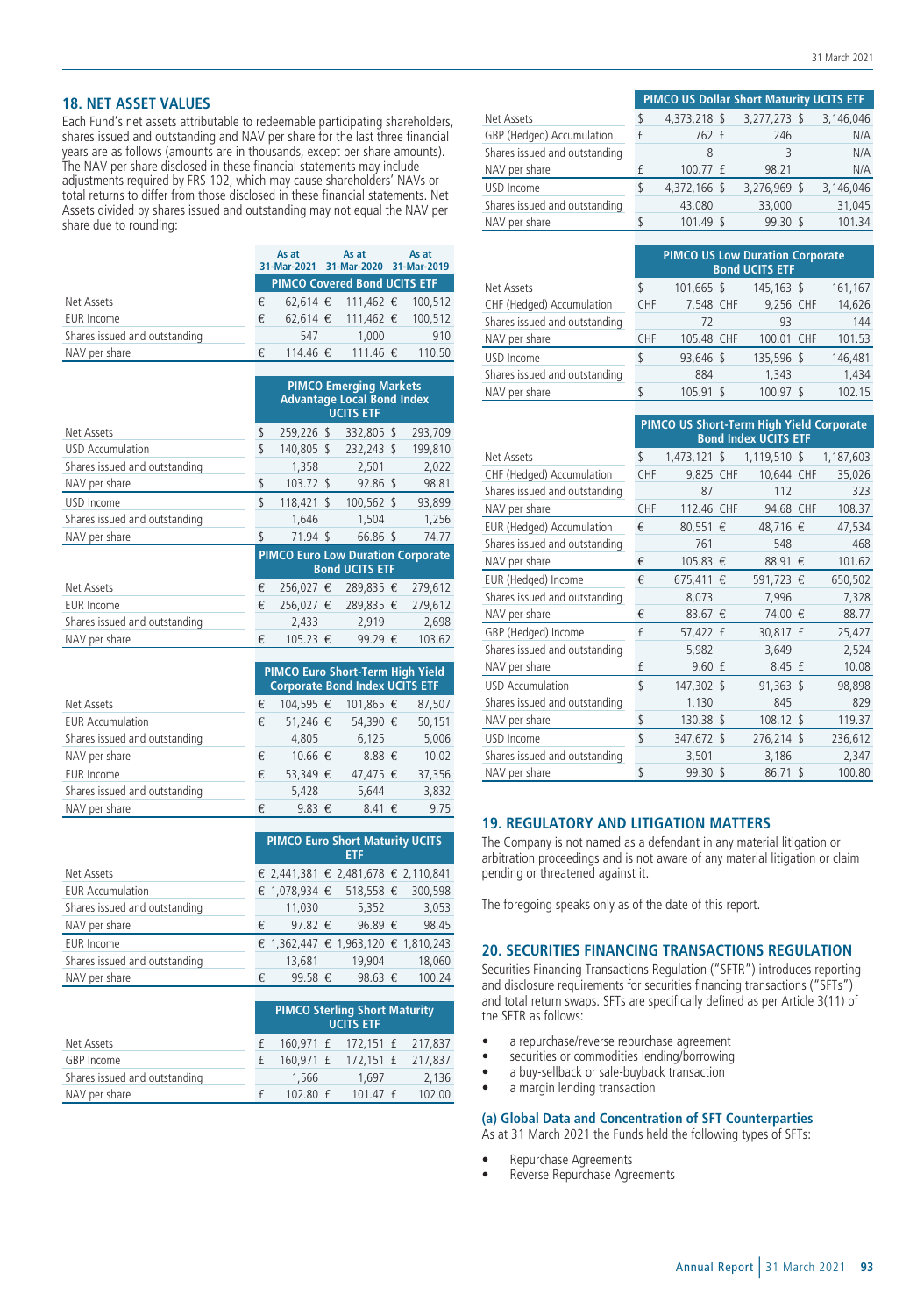The fair value of assets/(liabilities) across all as at 31 March 2021, grouped by SFT type(s) and the ten largest counterparties are as follows (if fewer than ten counterparties are used then all counterparties are detailed).

|                                                                                                                         |    | 31-Mar-2021                 |                             |
|-------------------------------------------------------------------------------------------------------------------------|----|-----------------------------|-----------------------------|
| <b>Fund</b>                                                                                                             |    | <b>Fair value</b><br>(000S) | $%$ of<br><b>Net Assets</b> |
| <b>PIMCO Euro Low Duration Corporate Bond</b><br><b>UCITS ETF</b><br>Repurchase Agreements<br><b>BPS</b>                | €  | 14,400                      | 5.62                        |
| <b>PIMCO Euro Short-Term High Yield Corporate</b><br><b>Bond Index UCITS ETF</b><br>Repurchase Agreements<br><b>BRC</b> | €  | 221                         | 0.21                        |
| <b>CFR</b>                                                                                                              |    | 180                         | 0.17                        |
| <b>Total</b>                                                                                                            |    | 401                         | 0.38                        |
| Reverse Repurchase Agreements<br><b>BRC</b>                                                                             |    | (220)                       | (0.21)                      |
| CFR                                                                                                                     |    | (176)                       | (0.17)                      |
| <b>Total</b>                                                                                                            |    | (396)                       | (0.38)                      |
| <b>PIMCO Euro Short Maturity UCITS ETF</b><br>Repurchase Agreements<br>COM                                              |    | € 124,900                   | 5.12                        |
| Reverse Repurchase Agreements<br><b>CFR</b>                                                                             |    | (1,032)                     | (0.04)                      |
| <b>PIMCO Sterling Short Maturity UCITS ETF</b><br>Repurchase Agreements<br><b>BRC</b>                                   | £  | 5,300                       | 3.29                        |
| <b>PIMCO US Dollar Short Maturity UCITS ETF</b><br>Repurchase Agreements<br><b>FICC</b>                                 | \$ | 17,377                      | 0.40                        |
| <b>PIMCO US Short-Term High Yield Corporate</b><br><b>Bond Index UCITS ETF</b><br>Repurchase Agreements<br><b>FICC</b>  | \$ | 8,476                       | 0.57                        |
| Reverse Repurchase Agreements<br>JML                                                                                    |    | (7, 361)                    | (0.50)                      |

As at 31 March 2020 the Funds held total return swaps and the following types of SFTs:

- Repurchase Agreements
- Reverse Repurchase Agreements

The fair value of assets/(liabilities) across all SFTs and total return swaps as at 31 March 2020, grouped by SFT type(s) and the ten largest counterparties are as follows (if fewer than ten counterparties are used then all counterparties are detailed).

|                                                                                                                      | 31-Mar-2020 |                             |                             |  |  |
|----------------------------------------------------------------------------------------------------------------------|-------------|-----------------------------|-----------------------------|--|--|
| <b>Fund</b>                                                                                                          |             | <b>Fair value</b><br>(000S) | $%$ of<br><b>Net Assets</b> |  |  |
| <b>PIMCO Covered Bond UCITS ETF</b><br>Repurchase Agreements<br>SSB                                                  | €           | 43                          | 0.04                        |  |  |
| <b>PIMCO Emerging Markets Advantage Local</b><br><b>Bond Index UCITS ETF</b><br>Repurchase Agreements<br><b>FICC</b> | S           | 1.727                       | 0.52                        |  |  |
| <b>PIMCO Euro Low Duration Corporate Bond</b><br><b>UCITS ETF</b><br>Repurchase Agreements<br><b>BPS</b>             |             | € 26,900                    | 9.28                        |  |  |
| <b>FICC</b>                                                                                                          |             | 119                         | 0.04                        |  |  |
| <b>Total</b>                                                                                                         |             | 27,019                      | 9.32                        |  |  |
| Reverse Repurchase Agreements<br>SOG                                                                                 |             | (764)                       | (0.26)                      |  |  |

|                                                                                                                                 | 31-Mar-2020 |                             |                             |  |
|---------------------------------------------------------------------------------------------------------------------------------|-------------|-----------------------------|-----------------------------|--|
| <b>Fund</b>                                                                                                                     |             | <b>Fair value</b><br>(000S) | $%$ of<br><b>Net Assets</b> |  |
| <b>PIMCO Euro Short-Term High Yield</b><br><b>Corporate Bond Index UCITS ETF</b><br>Reverse Repurchase Agreements<br><b>BRC</b> | €           | (764)                       | (0.75)                      |  |
| <b>CFR</b>                                                                                                                      |             | (1,891)                     | (1.86)                      |  |
| JML                                                                                                                             |             | (652)                       | (0.64)                      |  |
| <b>Total</b>                                                                                                                    |             | (3, 307)                    | (3.25)                      |  |
| <b>PIMCO Euro Short Maturity UCITS ETF</b><br>Repurchase Agreements<br>BRC                                                      |             | 63,000                      | 2.54                        |  |
| RYI                                                                                                                             |             | 289,200                     | 11.65                       |  |
| <b>Total</b>                                                                                                                    |             | 352,200                     | 14.19                       |  |
| <b>PIMCO Sterling Short Maturity UCITS ETF</b><br>Repurchase Agreements<br><b>BPS</b>                                           | £           | 26,900                      | 15.63                       |  |
| <b>PIMCO US Dollar Short Maturity UCITS ETF</b><br>Repurchase Agreements<br><b>BPS</b>                                          | \$          | 60,900                      | 1.86                        |  |
| <b>FICC</b>                                                                                                                     |             | 790                         | 0.02                        |  |
| JPS                                                                                                                             |             | 75,100                      | 2.29                        |  |
| <b>Total</b>                                                                                                                    |             | 136,790                     | 4.17                        |  |
| Reverse Repurchase Agreements<br><b>BPS</b>                                                                                     |             | (27,085)                    | (0.83)                      |  |
| <b>RCY</b>                                                                                                                      |             | (177, 488)                  | (5.41)                      |  |
| <b>Total</b>                                                                                                                    |             | (204, 573)                  | (6.24)                      |  |
| <b>PIMCO US Low Duration Corporate Bond</b><br><b>UCITS ETF</b><br>Repurchase Agreements<br><b>FICC</b>                         | \$          | 516                         | 0.36                        |  |
| <b>TDM</b>                                                                                                                      |             | 4,100                       | 2.82                        |  |
| <b>Total</b>                                                                                                                    |             | 4,616                       | 3.18                        |  |
| Reverse Repurchase Agreements<br>GRE                                                                                            |             | (10, 816)                   | (7.45)                      |  |
| <b>PIMCO US Short-Term High Yield Corporate</b><br><b>Bond Index UCITS ETF</b><br>Repurchase Agreements                         |             |                             |                             |  |
| <b>AZD</b>                                                                                                                      | \$          | 50,000                      | 4.47                        |  |
| <b>BPS</b>                                                                                                                      |             | 76,300                      | 6.81                        |  |
| <b>FICC</b>                                                                                                                     |             | 1,240                       | 0.11                        |  |
| <b>Total</b>                                                                                                                    |             | 127,540                     | 11.39                       |  |
| <b>Total Return Swaps</b><br>BRC                                                                                                |             | (2, 425)                    | (0.22)                      |  |
| GST                                                                                                                             |             | (1,440)                     | (0.13)                      |  |
| <b>Total</b>                                                                                                                    |             | (3,865)                     | (0.35)                      |  |

#### **(b) Collateral**

#### **(i) Safekeeping of Collateral Received:**

Collateral received as at 31 March 2021 and 31 March 2020 is held within the custodial network of State Street Bank and Trust as agent for the Depositary.

# **(ii) Concentration Data:**

The ten largest issuers for collateral securities received across all SFTs as at 31 March 2021 are as follows. If there are fewer than ten issuers then all issuers are detailed below:

|                                                                    | 31-Mar-2021               |                             |  |  |  |
|--------------------------------------------------------------------|---------------------------|-----------------------------|--|--|--|
| <b>Fund</b>                                                        | <b>Collateral Issuer</b>  | <b>Fair Value</b><br>(000S) |  |  |  |
| PIMCO Euro Low Duration<br>Corporate Bond UCITS ETF                | Netherlands Government    | € 14.238                    |  |  |  |
| PIMCO Euro Short-Term High Yield<br>Corporate Bond Index UCITS ETF | Germany Government        | 383                         |  |  |  |
| PIMCO Euro Short Maturity                                          | European Investment Bank  | 47,853                      |  |  |  |
| <b>UCITS ETF</b>                                                   | <b>KFW</b>                | 77.059                      |  |  |  |
| PIMCO Sterling Short Maturity<br><b>UCITS ETF</b>                  | United Kingdom Government | 5.273<br>£                  |  |  |  |
| PIMCO US Dollar Short Maturity<br><b>UCITS ETF</b>                 | United States Government  | 17.725                      |  |  |  |
| PIMCO US Short-Term High Yield<br>Corporate Bond Index UCITS ETF   | United States Government  | 8.646                       |  |  |  |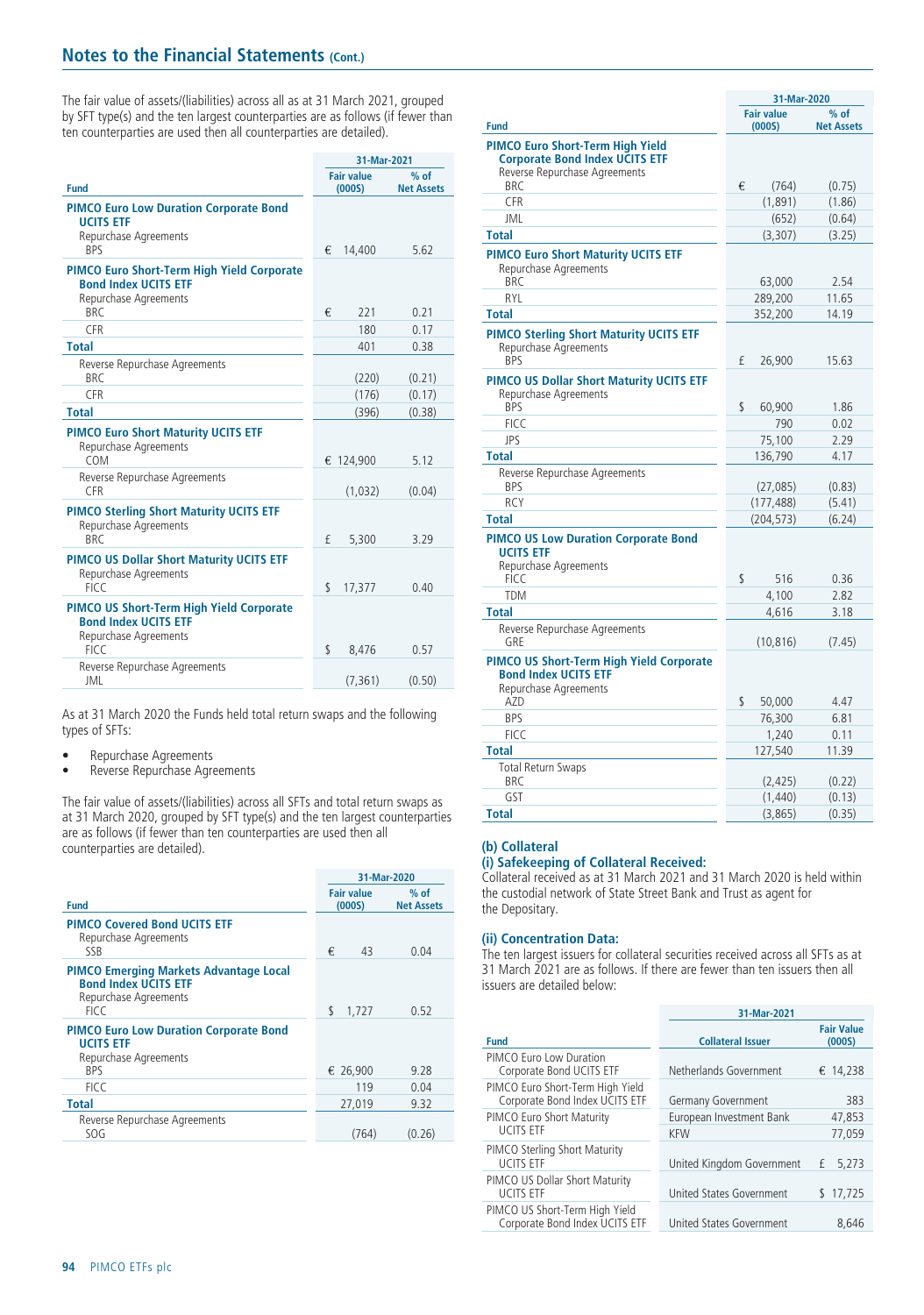The ten largest issuers for collateral securities received across all SFTs as at 31 March 2020 are as follows. If there are fewer than ten issuers then all issuers are detailed below:

|                                                                          | 31-Mar-2020                                                        |   |                             |  |  |  |
|--------------------------------------------------------------------------|--------------------------------------------------------------------|---|-----------------------------|--|--|--|
| <b>Fund</b>                                                              | <b>Collateral Issuer</b>                                           |   | <b>Fair Value</b><br>(000S) |  |  |  |
| PIMCO Covered Bond UCITS ETF                                             | United States Government                                           | € | 44                          |  |  |  |
| PIMCO Emerging Markets<br>Advantage Local Bond Index<br><b>UCITS ETF</b> | United States Government                                           | S | 1.766                       |  |  |  |
| PIMCO Euro Low Duration<br>Corporate Bond UCITS ETF                      | Caisse Francaise de<br>Financement Local                           | € | 3.744                       |  |  |  |
|                                                                          | Caixa Economica Montepio<br>Geral Caixa Economica<br>Bancaria S.A. |   | 7,440                       |  |  |  |
|                                                                          | Deutsche Pfandbriefbank AG                                         |   | 14,592                      |  |  |  |
|                                                                          | United States Government                                           |   | 123                         |  |  |  |
|                                                                          |                                                                    |   |                             |  |  |  |

|                                                                            | 31-Mar-2020                                     |                             |
|----------------------------------------------------------------------------|-------------------------------------------------|-----------------------------|
| <b>Fund</b>                                                                | <b>Collateral Issuer</b>                        | <b>Fair Value</b><br>(000S) |
| PIMCO Euro Short Maturity<br><b>UCITS ETF</b>                              | Amphenol Technologies<br>Holding GmbH           | €<br>26,130                 |
|                                                                            | <b>B.A.T.</b> International<br>Finance PLC      | 1,501                       |
|                                                                            | DH Europe Finance Sarl                          | 20,056                      |
|                                                                            | Hewlett-Packard International<br>Bank PLC       | 14,029                      |
|                                                                            | Snam S.p.A                                      | 1,508                       |
|                                                                            | European Financial<br><b>Stability Facility</b> | 30,062                      |
|                                                                            | European Investment Bank                        | 56,468                      |
|                                                                            | European Stability Mechanism                    | 69,385                      |
|                                                                            | European Union                                  | 27,190                      |
|                                                                            | <b>KFW</b>                                      | 105,003                     |
| PIMCO Sterling Short Maturity<br><b>UCITS FTF</b>                          | United Kingdom Government                       | £<br>26,936                 |
| PIMCO US Dollar Short Maturity<br><b>UCITS ETF</b>                         | United States Government                        | 139,279<br>S.               |
| PIMCO US Low Duration<br>Corporate Bond UCITS ETF                          | United States Government                        | 4,793                       |
| PIMCO US Short-Term High Yield<br>Corporate Bond Index<br><b>UCITS ETF</b> | United States Government                        | 129,178                     |

#### **(iii) Aggregate Transaction Data:**

The aggregate transaction data for collateral positions received across all SFTs as at 31 March 2021 is as follows:

|                                                                         |                          |                                              |                                     | Fair                   |              |                                        |                                         | <b>Country of</b>                           |                                   |
|-------------------------------------------------------------------------|--------------------------|----------------------------------------------|-------------------------------------|------------------------|--------------|----------------------------------------|-----------------------------------------|---------------------------------------------|-----------------------------------|
| <b>Fund</b>                                                             | <b>Security Type</b>     | <b>Collateral Description</b>                | <b>Type of</b><br><b>Collateral</b> | <b>Value</b><br>(000S) | Quality      | <b>Maturity Tenor</b><br>of Collateral | <b>Currency of</b><br><b>Collateral</b> | <b>Counterparty</b><br><b>Establishment</b> | <b>Settlement</b><br>and Clearing |
| PIMCO Euro Low<br>Duration<br>Corporate Bond<br><b>UCITS ETF</b>        | Repurchase Agreements    | Netherlands Government<br>International Bond | Treasury                            | € 14,238               | AAA          | Above 1 Year                           | <b>EUR</b>                              | France                                      | FED, Bilateral                    |
| PIMCO Euro Short-<br>Term High Yield<br>Corporate Bond                  | Repurchase Agreements    | Republic of Germany                          | Treasury                            | 170                    | AAA          | Above 1 Year                           | <b>EUR</b>                              | Switzerland                                 | FED, Bilateral                    |
| Index UCITS ETF                                                         |                          | Republic of Germany                          | Treasury                            | 213                    | AAA          | Above 1 Year                           | <b>EUR</b>                              | United Kingdom                              | FED, Bilateral                    |
| PIMCO Euro Short<br>Repurchase Agreements<br>Maturity                   | European Investment Bank | Supranational                                | 47,853                              | AAA                    | Above 1 Year | <b>EUR</b>                             | Germany                                 | FED, Bilateral                              |                                   |
| <b>UCITS ETF</b>                                                        |                          | <b>KFW</b>                                   | Corporate                           | 77,059                 | AAA          | Above 1 Year                           | <b>EUR</b>                              | Germany                                     | FED, Bilateral                    |
| PIMCO Sterling<br><b>Short Maturity</b><br><b>UCITS ETF</b>             | Repurchase Agreements    | United Kingdom Gilt                          | Treasury                            | 5,273<br>f             | $AA-$        | Above 1 Year                           | GBP                                     | United Kingdom                              | FED, Bilateral                    |
| PIMCO US Dollar<br>Short Maturity<br><b>UCITS ETF</b>                   | Repurchase Agreements    | U.S. Treasury Notes                          | Treasury                            | \$17,725               | AAA          | Above 1 Year                           | <b>USD</b>                              | <b>United States</b>                        | FED, Bilateral                    |
| PIMCO US Short-<br>Term High Yield<br>Corporate Bond<br>Index UCITS ETF | Repurchase Agreements    | U.S. Treasury Notes                          | Treasury                            | 8,646                  | AAA          | Above 1 Year                           | <b>USD</b>                              | <b>United States</b>                        | FED, Bilateral                    |

The aggregate transaction data for collateral positions received across all SFTs and total return swaps as at 31 March 2020 is as follows:

|                                                                                       |                                                                    |                                          | Fair                                                          |   |        |         |                                        | <b>Country of</b>                       |                                             |                                   |  |  |  |
|---------------------------------------------------------------------------------------|--------------------------------------------------------------------|------------------------------------------|---------------------------------------------------------------|---|--------|---------|----------------------------------------|-----------------------------------------|---------------------------------------------|-----------------------------------|--|--|--|
| <b>Fund</b>                                                                           | <b>Security Type</b>                                               | <b>Collateral Description</b>            | <b>Value</b><br><b>Type of</b><br><b>Collateral</b><br>(000S) |   |        | Quality | <b>Maturity Tenor</b><br>of Collateral | <b>Currency of</b><br><b>Collateral</b> | <b>Counterparty</b><br><b>Establishment</b> | <b>Settlement</b><br>and Clearing |  |  |  |
| PIMCO Covered<br>Bond UCITS ETF                                                       | Repurchase Agreements                                              | U.S. Treasury Notes                      | Treasury                                                      | € | 44     | AAA     | Above 1 Year                           | <b>USD</b>                              | <b>United States</b>                        | FED, Bilateral                    |  |  |  |
| PIMCO Emerging<br><b>Markets</b><br>Advantage Local<br>Bond Index<br><b>UCITS ETF</b> | Repurchase Agreements                                              | U.S. Treasury Notes                      | Treasury                                                      | S | .766   | AAA     | Above 1 Year                           | <b>USD</b>                              | <b>United States</b>                        | FED, Bilateral                    |  |  |  |
| PIMCO Euro Low<br>Duration                                                            | Repurchase Agreements                                              | Caisse Francaise de<br>Financement Local | Corporate                                                     | € | 3.744  | $AA+$   | Above 1 Year                           | <b>EUR</b>                              | France                                      | FED, Bilateral                    |  |  |  |
| Corporate Bond<br><b>UCITS ETF</b>                                                    | Caixa Economica<br>Montepio Geral Caixa<br>Economica Bancaria S.A. |                                          | Corporate                                                     |   | 7,440  | BB-     | Above 1 Year                           | <b>EUR</b>                              | France                                      | FED, Bilateral                    |  |  |  |
|                                                                                       |                                                                    | Deutsche<br>Pfandbriefbank AG            | Corporate                                                     |   | 14,592 | $A -$   | Above 1 Year                           | <b>EUR</b>                              | France                                      | FED, Bilateral                    |  |  |  |
|                                                                                       |                                                                    | U.S. Treasury Notes                      | Treasury                                                      |   | 123    | AAA     | Above 1 Year                           | <b>USD</b>                              | <b>United States</b>                        | FED. Bilateral                    |  |  |  |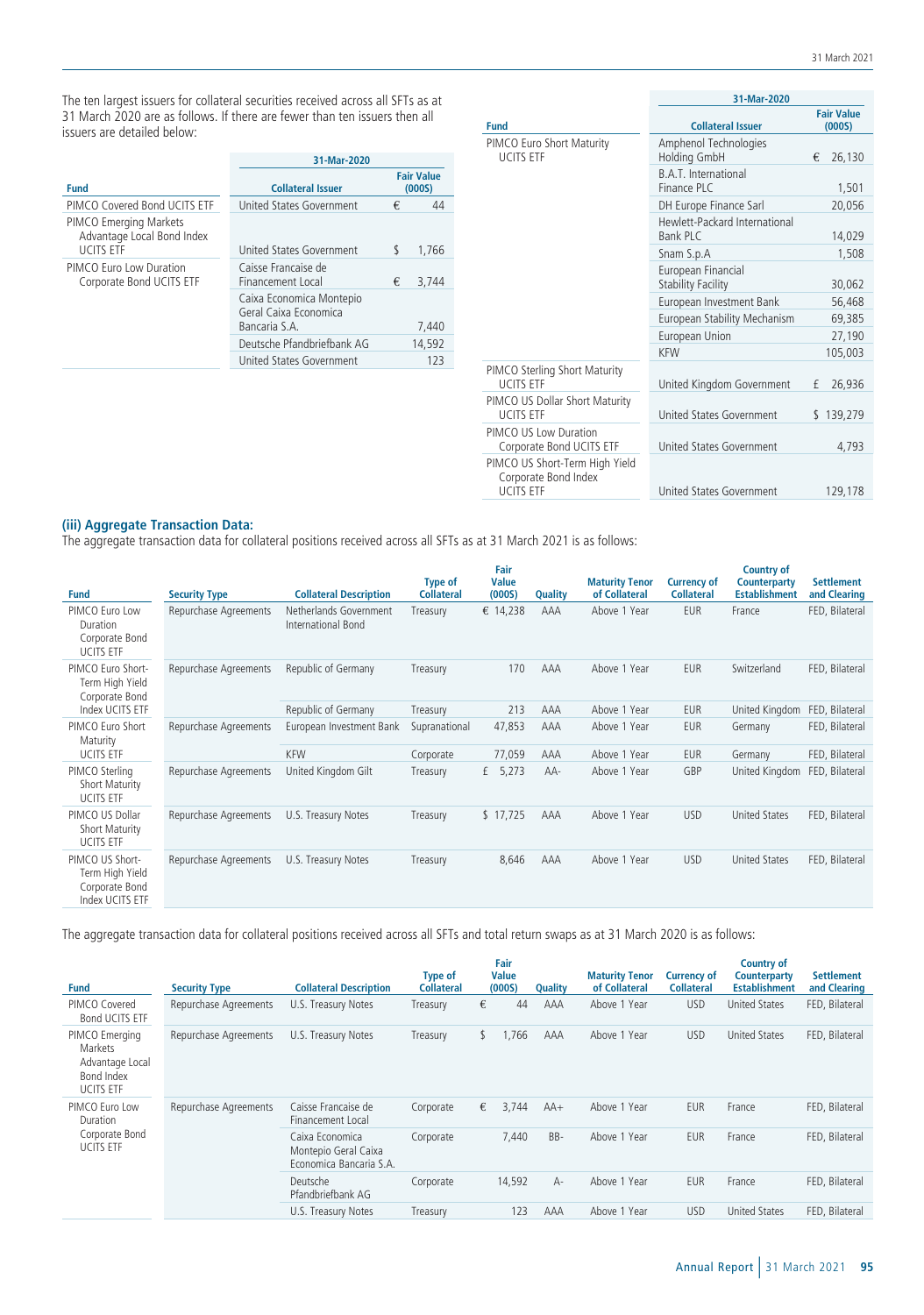# **Notes to the Financial Statements (Cont.)**

| <b>Fund</b>                                          | <b>Security Type</b>  | <b>Collateral Description</b>                          | <b>Type of</b><br><b>Collateral</b> |  | Fair<br><b>Value</b><br>(000S) | Quality    | <b>Maturity Tenor</b><br>of Collateral | <b>Currency of</b><br><b>Collateral</b> | <b>Country of</b><br>Counterparty<br><b>Establishment</b> | <b>Settlement</b><br>and Clearing |
|------------------------------------------------------|-----------------------|--------------------------------------------------------|-------------------------------------|--|--------------------------------|------------|----------------------------------------|-----------------------------------------|-----------------------------------------------------------|-----------------------------------|
| PIMCO Euro Short<br>Maturity                         | Repurchase Agreements | Amphenol Technologies<br>Holding GmbH                  | Corporate                           |  | 26,130                         | $A-2$      | Below 1 Month                          | <b>EUR</b>                              | United Kingdom                                            | FED, Bilateral                    |
| <b>UCITS ETF</b>                                     |                       | <b>B.A.T.</b> International<br>Finance PLC             | Corporate                           |  | 1,501                          | BBB+       | 1 Month - 3 Months                     | <b>EUR</b>                              | United Kingdom                                            | FED, Bilateral                    |
|                                                      |                       | DH Europe Finance Sarl                                 | Corporate                           |  | 5.025                          | $BBB+$     | 1 Month - 3 Months                     | <b>EUR</b>                              | United Kingdom                                            | FED, Bilateral                    |
|                                                      |                       | DH Europe Finance Sarl                                 | Corporate                           |  | 15,031                         | BBB+       | 3 months - 1 Year                      | <b>EUR</b>                              | United Kingdom                                            | FED, Bilateral                    |
|                                                      |                       | Hewlett-Packard<br><b>International Bank PLC</b>       | Corporate                           |  | 14,029                         | <b>BBB</b> | 3 months - 1 Year                      | <b>EUR</b>                              | United Kingdom                                            | FED, Bilateral                    |
|                                                      |                       | Snam S.p.A                                             | Corporate                           |  | 1,508                          | $BBB+$     | 1 Month - 3 Months                     | <b>EUR</b>                              | United Kingdom                                            | FED, Bilateral                    |
|                                                      |                       | European Financial<br><b>Stability Facility</b>        | Supranational                       |  | 30,062                         | $AA+$      | Above 1 Year                           | <b>EUR</b>                              | United Kingdom                                            | FED, Bilateral                    |
|                                                      |                       | European<br><b>Investment Bank</b>                     | Supranational                       |  | 56,468                         | AAA        | Above 1 Year                           | <b>EUR</b>                              | United Kingdom                                            | FED, Bilateral                    |
|                                                      |                       | European<br><b>Stability Mechanism</b>                 | Supranational                       |  | 69,385                         | AAA        | Above 1 Year                           | <b>EUR</b>                              | United Kingdom                                            | FED, Bilateral                    |
|                                                      |                       | European Union                                         | Supranational                       |  | 27,190                         | AA         | Above 1 Year                           | <b>EUR</b>                              | United Kingdom                                            | FED, Bilateral                    |
|                                                      |                       | <b>KFW</b>                                             | Corporate                           |  | 105,003                        | $AA+$      | Above 1 Year                           | <b>EUR</b>                              | United Kingdom                                            | FED, Bilateral                    |
| PIMCO Sterling<br>Short Maturity<br><b>UCITS ETF</b> | Repurchase Agreements | United Kingdom Gilt                                    | Treasury                            |  | £ 26,936                       | AA         | Above 1 Year                           | GBP                                     | France                                                    | FED, Bilateral                    |
| PIMCO US Dollar<br><b>Short Maturity</b>             | Repurchase Agreements | U.S. Treasury Inflation<br><b>Protected Securities</b> | Treasury                            |  | \$61,938                       | AAA        | Above 1 Year                           | <b>USD</b>                              | France                                                    | FED, Bilateral                    |
| <b>UCITS ETF</b>                                     |                       | U.S. Treasury Notes                                    | Treasury                            |  | 810                            | AAA        | Above 1 Year                           | <b>USD</b>                              | <b>United States</b>                                      | FED, Bilateral                    |
|                                                      |                       | U.S. Treasury Inflation<br><b>Protected Securities</b> | Treasury                            |  | 76,531                         | AAA        | Above 1 Year                           | <b>USD</b>                              | United Kingdom FED, Bilateral                             |                                   |
| PIMCO US Low<br>Duration<br>Corporate<br>Bond        | Repurchase Agreements | U.S. Treasury Notes                                    | Treasury                            |  | 530                            | AAA        | Above 1 Year                           | <b>USD</b>                              | <b>United States</b>                                      | FED, Bilateral                    |
| <b>UCITS ETF</b>                                     |                       | U.S. Treasury Bonds                                    | Treasury                            |  | 4,263                          | AAA        | Above 1 Year                           | <b>USD</b>                              | <b>United States</b>                                      | FED, Bilateral                    |
| PIMCO US Short-<br>Term High                         | Repurchase Agreements | U.S. Treasury Bonds                                    | Treasury                            |  | 50,311                         | AAA        | Above 1 Year                           | <b>USD</b>                              | Australia                                                 | FED, Bilateral                    |
| Yield Corporate<br>Bond Index                        |                       | U.S. Treasury Inflation<br><b>Protected Securities</b> | Treasury                            |  | 77,600                         | AAA        | Above 1 Year                           | <b>USD</b>                              | France                                                    | FED, Bilateral                    |
| <b>UCITS ETF</b>                                     |                       | U.S. Treasury Notes                                    | Treasury                            |  | 1,267                          | AAA        | Above 1 Year                           | <b>USD</b>                              | <b>United States</b>                                      | FED, Bilateral                    |

The collateral fair value for Repurchase Agreements includes interest accrued. Master Forward Agreements covers a combination of Buy-sellback Transactions, Sale-Buyback Transactions and other financing transactions not included above. The total amount of the collateral received as at 31 March 2021 and 31 March 2020 for all transactions entered into under these Agreements is included above. It is not possible to separately analyse the collateral for each specific SFT.

ISDA Agreements cover a combination of swap contracts and the total amount of the collateral for these agreements is included above.

A portion of the collateral disclosed relates to derivatives not in scope of SFTR.

## **(iv) Data on Reuse of Collateral:**

Securities received as collateral are not reused as of 31 March 2021 and 31 March 2020.

No cash collateral was received by the Funds for SFTs as of 31 March 2021 or 31 March 2020.

# **(v) Safekeeping of Collateral Granted:**

The collateral pledged by the Funds as of 31 March 2021 and 31 March 2020 is held by the counterparties in accounts other than segregated or pooled accounts.

## **(c) Returns/Costs**

The tables below detail the data on returns and cost for each type of SFT and total return swaps for the financial years ended 31 March 2021 and 31 March 2020. Amounts are shown in the base currency of the Fund.

|                                                                 | <b>Financial Years Ended 31 March 2021</b> |                |                 |              |                                                |                        |                                                                |                 |                                                         |                        |
|-----------------------------------------------------------------|--------------------------------------------|----------------|-----------------|--------------|------------------------------------------------|------------------------|----------------------------------------------------------------|-----------------|---------------------------------------------------------|------------------------|
|                                                                 | <b>Repurchase</b><br><b>Agreements</b>     |                |                 |              | <b>Reverse Repurchase</b><br><b>Agreements</b> |                        | <b>Buy-sellback</b><br><b>Financing</b><br><b>Transactions</b> |                 | Sale-buyback<br><b>Financing</b><br><b>Transactions</b> |                        |
| <b>To Fund:</b>                                                 | <b>Returns</b><br>(000S)                   |                | Costs<br>(000S) |              | <b>Returns</b><br>(000S)                       | <b>Costs</b><br>(000S) | <b>Returns</b><br>(000S)                                       | Costs<br>(000S) | <b>Returns</b><br>(000S)                                | <b>Costs</b><br>(000S) |
| PIMCO Covered Bond UCITS ETF                                    | €                                          | $\cup$         | €               | 6            | $\epsilon$ 0                                   | €<br>0                 | € 0                                                            | € 0             | € 0                                                     | € 0                    |
| PIMCO Euro Low Duration Corporate Bond UCITS ETF                |                                            |                |                 | 58           |                                                |                        | $\Omega$                                                       | 0               |                                                         |                        |
| PIMCO Euro Short-Term High Yield Corporate Bond Index UCITS ETF |                                            |                |                 |              | 16                                             |                        |                                                                | 0               |                                                         |                        |
| PIMCO Euro Short Maturity UCITS ETF                             |                                            | $\theta$       | 900             |              | 4                                              |                        | $\Omega$                                                       | 0               | $\Omega$                                                |                        |
| PIMCO Sterling Short Maturity UCITS ETF                         | $+$                                        | $\overline{4}$ | f.              | $\Omega$     | $f \cap$                                       | $\Omega$<br>$+$        | $f \theta$                                                     | $f \theta$      | $f \theta$                                              | f <sub>0</sub>         |
| PIMCO US Dollar Short Maturity UCITS ETF                        | \$181                                      |                |                 | $\Omega$     | $\Omega$                                       | \$591                  | \$0                                                            | \$0             | \$0                                                     | \$0                    |
| PIMCO US Low Duration Corporate Bond UCITS ETF                  |                                            |                |                 |              |                                                |                        | $\Omega$                                                       | 0               |                                                         |                        |
| PIMCO US Short-Term High Yield Corporate Bond Index UCITS ETF   | 64                                         |                |                 | $\mathbf{0}$ |                                                |                        |                                                                | 0               |                                                         |                        |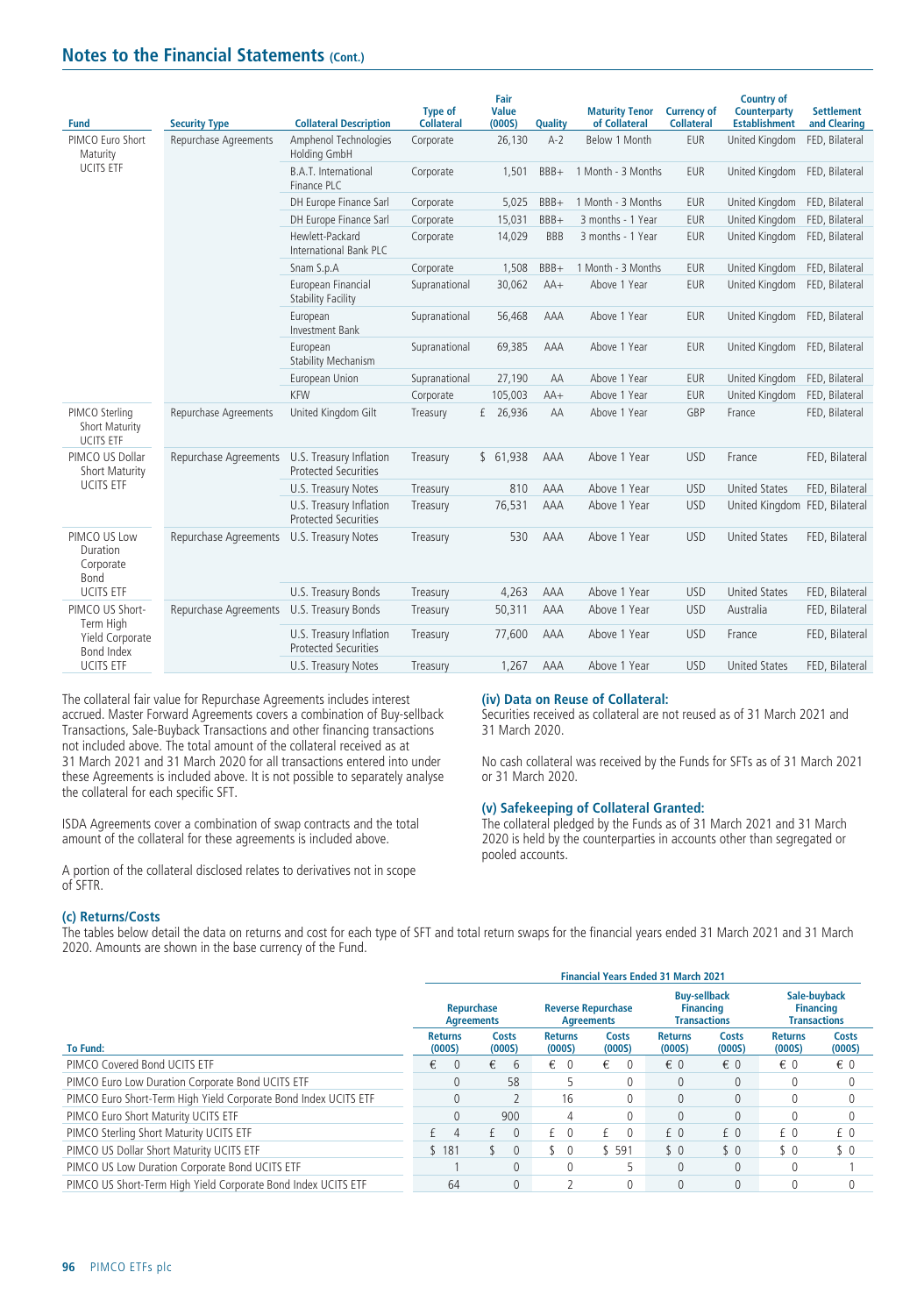|                                                                 | <b>Financial Years Ended 31 March 2020</b> |                        |                          |                                                |                                                         |                        |                                                         |                        |
|-----------------------------------------------------------------|--------------------------------------------|------------------------|--------------------------|------------------------------------------------|---------------------------------------------------------|------------------------|---------------------------------------------------------|------------------------|
|                                                                 | Repurchase<br><b>Agreements</b>            |                        |                          | <b>Reverse Repurchase</b><br><b>Agreements</b> | <b>Buy-sellback</b><br><b>Financing</b><br>Transactions |                        | Sale-buyback<br><b>Financing</b><br><b>Transactions</b> |                        |
| <b>To Fund:</b>                                                 | <b>Returns</b><br>(000S)                   | <b>Costs</b><br>(000S) | <b>Returns</b><br>(000S) | <b>Costs</b><br>(000S)                         | <b>Returns</b><br>(000S)                                | <b>Costs</b><br>(000S) | <b>Returns</b><br>(000S)                                | <b>Costs</b><br>(000S) |
| PIMCO Covered Bond UCITS ETF                                    | €                                          | €                      | $\epsilon$ 0             | €<br>$\Omega$                                  | $\epsilon$ 0                                            | $\epsilon$ 0           | € 0                                                     | €<br>0                 |
| PIMCO Emerging Markets Advantage Local Bond Index UCITS ETF     | 19                                         | $\overline{0}$         | $\Omega$<br>S.           |                                                | \$0                                                     | \$0                    | \$0                                                     | 0                      |
| PIMCO Euro Low Duration Corporate Bond UCITS ETF                | €<br>4                                     | €<br>29                | $\epsilon$ 27            | €<br>$\mathbf{0}$                              | $\epsilon$ 0                                            | € 0                    | $\epsilon$ 0                                            | €<br>$\Omega$          |
| PIMCO Euro Short-Term High Yield Corporate Bond Index UCITS ETF | 0                                          |                        | 84                       | 0                                              | $\Omega$                                                | 0                      | 0                                                       |                        |
| PIMCO Euro Short Maturity UCITS ETF                             | 9                                          | 933                    | 9                        | 5                                              | $\Omega$                                                | 0                      | $\Omega$                                                |                        |
| PIMCO Sterling Short Maturity UCITS ETF                         | 111                                        | $\Omega$               |                          | 0                                              | $f \theta$                                              | f <sub>0</sub>         | £0                                                      |                        |
| PIMCO US Dollar Short Maturity UCITS ETF                        | \$1.700                                    | $\Omega$               | $\mathbf 0$              | 67                                             | \$0                                                     | \$0                    | \$3                                                     | \$237                  |
| PIMCO US Low Duration Corporate Bond UCITS ETF                  | 25                                         | $\Omega$               | $\Omega$                 | 322                                            | $\Omega$                                                | 0                      | $\Omega$                                                | 450                    |
| PIMCO US Short-Term High Yield Corporate Bond Index UCITS ETF   | 2,291                                      | 0                      | 32                       | 0                                              | $\Omega$                                                | 0                      | 0                                                       |                        |

All returns from SFT derivative transactions will accrue to the Fund and are not subject to any returns sharing agreement with the Company's Manager or any other third parties.

For total return swaps transactions costs are not separately identifiable. For these investments, transaction costs are included in the purchase and sales price and are part of the gross investment performance of each Fund. Returns are identified as the realised gains and change in unrealised gains on the swap contract during the reporting period which are included within Net realised gain/(loss) on financial derivative instruments and Net change in unrealised appreciation/(depreciation) on financial derivative instruments within the Statement of Operations.

# **21. SIGNIFICANT EVENTS**

Beginning in January 2020, global financial markets have experienced and may continue to experience significant volatility resulting from the spread of a novel coronavirus known as COVID-19. The outbreak of COVID-19 has resulted in travel and border restrictions, quarantines, supply chain disruptions, lower consumer demand and general market uncertainty. The effects of COVID-19 have and may continue to adversely affect the global economy, the economies of certain nations and individual issuers. There was no significant impact on the Funds to date as a result of COVID-19.

On 27 April 2020, PIMCO announced the integration of its European ETF business with its global ETF platform.

On 28 May 2020, at an Emergency General Meeting of the Company's Shareholders, the Shareholders approved to change the name of the Company from PIMCO Fixed Income Source ETFs plc to PIMCO ETFs plc and to change the name of each Fund, as noted in the Company's 2020 Annual Report.

On 11 June 2020, the Prospectus of the Company was updated and noted by the Central Bank.

On 12 June 2020, PIMCO and Invesco ceased their European distribution partnership.

The European Union (Statutory Audits) (Directive 2006/43/EC, as amended by Directive 2014/56/EU, and Regulation (EU) NO 537/2014) Regulations 2016 ("S.I. No. 312 of 2016") introduced mandatory statutory audit firm rotation for Public Interest Entities ('PIE'). The Company is considered a PIE under S.I. No. 312 of 2016. As a result, the Company's incumbent statutory independent auditors, PricewaterhouseCoopers, retired at the conclusion of the Company's 2020 annual general meeting, during which the succeeding statutory independent auditors, Grant Thornton, were appointed in accordance with section 383 of the Companies Act.

A change to the share settlement structure for the Company, as described in the circular issued to Shareholders of the Company dated 12 August 2020 (the "Circular"), took effect from 00:01AM on 26 October 2020, whereby all Funds converted to a share settlement structure within an International Central Securities Depository model ("ICSD settlement model").

On 27 October 2020 and 09 March 2021, the Prospectus of the Company was updated and noted by the Central Bank.

Other than the above, there were no other significant events during the financial year.

## **22. SUBSEQUENT EVENTS**

On 01 July 2021, the Manager's registered address changed from 78 Sir John Rogerson's Quay, Dublin 2, D02 HD32, Ireland to Third Floor, Harcourt Building, Harcourt Street, Dublin, D02 F721, Ireland.

There were no other significant events after the financial year end.

## **23. APPROVAL OF FINANCIAL STATEMENTS**

The financial statements were approved by the Board on 28 July 2021.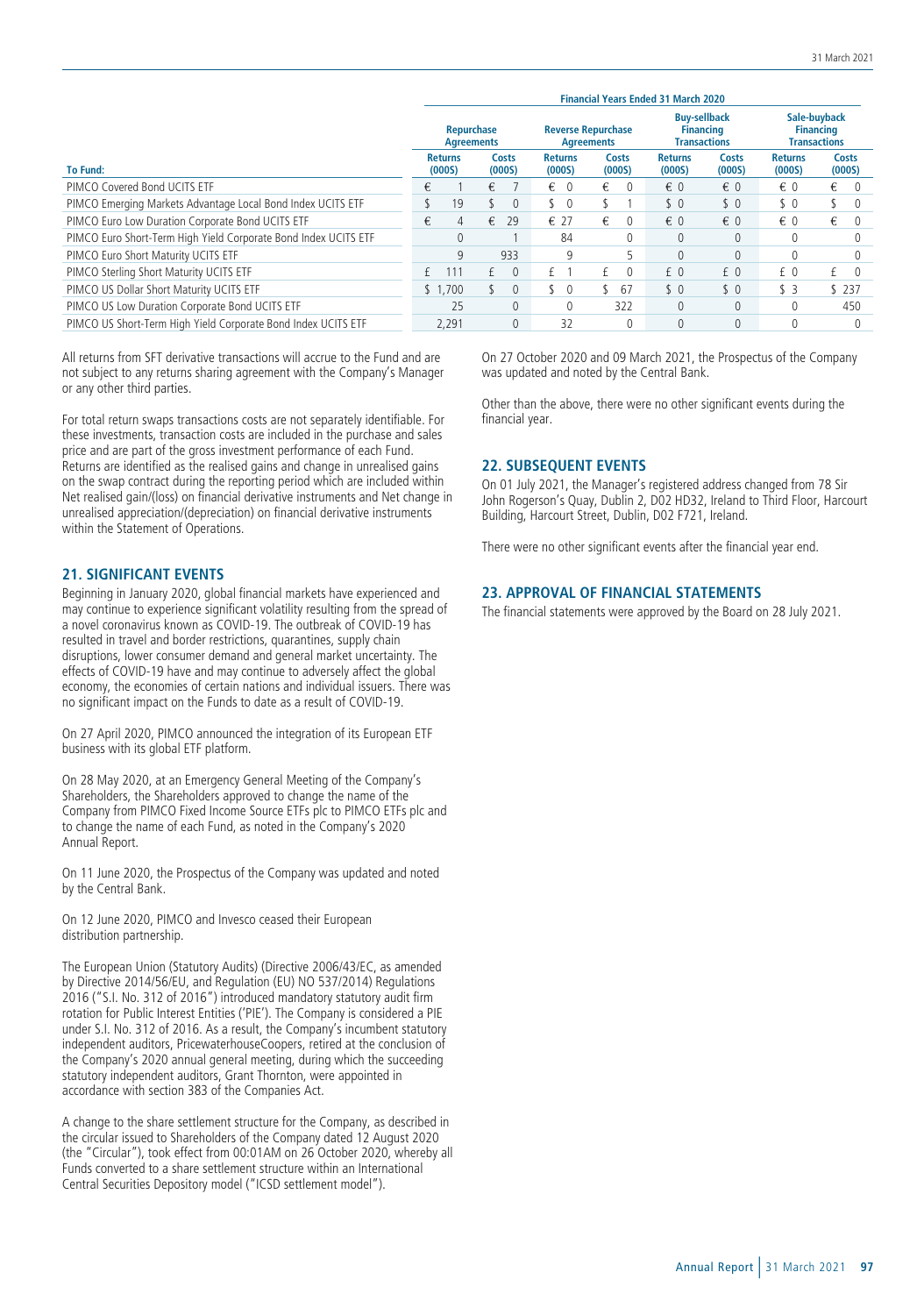The Directors present to the shareholders the audited financial statements of the Company for the financial year ended 31 March 2021.

## **DIRECTORS' RESPONSIBILITIES**

The Directors are responsible for preparing the annual report and the financial statements in accordance with applicable Irish Law and Generally Accepted Accounting Practice in Ireland including the accounting standards issued by the Financial Reporting Council.

Under Irish law, the Directors shall not approve the financial statements unless they are satisfied that they give a true and fair view of the Company's assets, liabilities and financial position as at the end of the financial year and the profit or loss of the Company for the financial year.

In preparing these financial statements, the Directors are required to:

- select suitable accounting policies and then apply them consistently;
- make judgements and estimates that are reasonable and prudent;
- state whether the financial statements have been prepared in accordance with applicable accounting standards and identify the standards in question, subject to any material departures from those standards being disclosed and explained in the Notes to the financial statements; and
- prepare the financial statements on the going concern basis unless it is inappropriate to presume that the Company will continue in business.

The Directors are responsible for keeping adequate accounting records that are sufficient to:

- correctly record and explain the transactions of the Company;
- enable, at any time, the assets, liabilities, financial position and profit or loss of the Company to be determined with reasonable accuracy; and
- enable the Directors to ensure that the financial statements comply with the Companies Act 2014 and enable those financial statements to be audited.

The Directors are also responsible for safeguarding the assets of the Company and hence for taking reasonable steps for the prevention and detection of fraud and other irregularities.

The Directors are responsible for the maintenance and integrity of the corporate and financial information included on the Company's website. Legislation in Ireland governing the preparation and dissemination of financial statements may differ from legislation in other jurisdictions.

## **DIRECTORS' COMPLIANCE STATEMENT**

It is the policy of the Company to comply with its relevant obligations (as defined in the Companies Act 2014). As required by Section 225(2) of the Companies Act 2014, the Directors acknowledge that they are responsible for securing the Company's compliance with the relevant obligations. The Directors have drawn up a compliance policy statement as defined in Section 225(3)(a) of the Companies Act 2014 and a compliance policy which refers to the arrangements and structures that are in place and which are, in the Directors' opinion, designed to secure material compliance with the Company's relevant obligations and have conducted a review during this financial year of any such arrangements or structures that have been put in place. In discharging their responsibilities under Section 225, the Directors relied upon, among other things, the services provided, advice and/or representations from third parties whom the Directors believe have the requisite knowledge and experience in order to secure material compliance with the Company's relevant obligations.

# **STATEMENT OF RELEVANT AUDIT INFORMATION**

The Directors in office at the date of this report have each confirmed that:

- as far as he/she is aware, there is no relevant audit information of which the Company's auditor is unaware; and
- he/she has taken all the steps that he/she ought to have taken as a Director in order to make himself/herself aware of any relevant audit information and to establish that the Company's auditor is aware of that information.

# **RESULTS, ACTIVITIES AND FUTURE DEVELOPMENTS**

The results of operations and dividends declared are set out on the Statement of Operations on pages 20 through 23. A review of the Funds' investment performance and portfolio insights is contained on pages 5 through 13.

## **PRINCIPAL RISKS AND UNCERTAINTIES**

Details of the financial risk management objectives and policies of the Company and the exposure of the Company to market price risk, foreign currency risk, interest rate risk, liquidity risk and credit and counterparty risk are disclosed in Note 16 in the Notes to Financial Statements.

#### Brexit

The UK formally exited the EU on 31 January 2020 ("Brexit"). Refer to the Chairman's Letter for more information on the effect of Brexit on the Company.

## COVID-19

Refer to the Chairman's Letter and to Note 21 for more information on the effect of COVID-19 on the Company.

# **SIGNIFICANT EVENTS**

A list of the significant events affecting the Company during the financial year is disclosed in Note 21.

# **POST BALANCE SHEET EVENTS**

A list of the post-Balance Sheet events affecting the Company after the financial year end is disclosed in Note 22.

# **ACCOUNTING RECORDS**

The measures taken by the Directors to secure compliance with the Company's obligation to keep adequate accounting records are the use of appropriate systems and procedures and employment of competent persons. The accounting records are kept at State Street Fund Services (Ireland) Limited, 78 Sir John Rogerson's Quay, Dublin D02 HD32, Ireland.

## **DIVERSITY REPORT**

The Manager, together with the Board, acknowledges the importance of diversity to enhance its operation. During the selection process the Manager and Board are committed to appointments made on merit, measured against objective criteria, with due regard for the benefits of diversity and reflecting the skills, knowledge and experience needed to ensure an effective board, while also ensuring compliance with applicable regulatory requirements (including the Central Bank Fund Management Companies Guidance, the Fitness and Probity Standards (Code issued under Section 50 of the Central Bank Reform Act 2010) and the Corporate Governance Code for Collective Investment Schemes and Management Companies as adopted by the Funds).

The current composition of the Boards of the Manager and the Fund reflects the value which they place on diversity, comprising a mix of gender, a range of nationalities, differing professional backgrounds and age groups, and periodic reviews are conducted of board effectiveness, with diversity being a component of any such review.

## **CORPORATE GOVERNANCE STATEMENT**

The Company is subject to and complies with Irish statute comprising the Companies Act 2014 and with the European Communities (Undertakings for Collective Investment in Transferable Securities) Regulations 2011 (S.I. No 352 of 2011), as amended (the "UCITS Regulations"), and the Listing Rules of Euronext Dublin as applicable to Investment Funds. The Board of Directors (the "Board") have assessed the measures included in the voluntary Corporate Governance Code for Collective Investment Schemes and Management Companies, as published by the Irish Fund Industry Association in December 2011 (the "IFIA Code"). The Board has adopted all corporate governance practices and procedures of the IFIA Code.

The Board has assessed the measures included in the IFIA Code as being consistent with its corporate governance practices and procedures for the financial year. Each of the service providers engaged by the Company is subject to their own corporate governance requirements.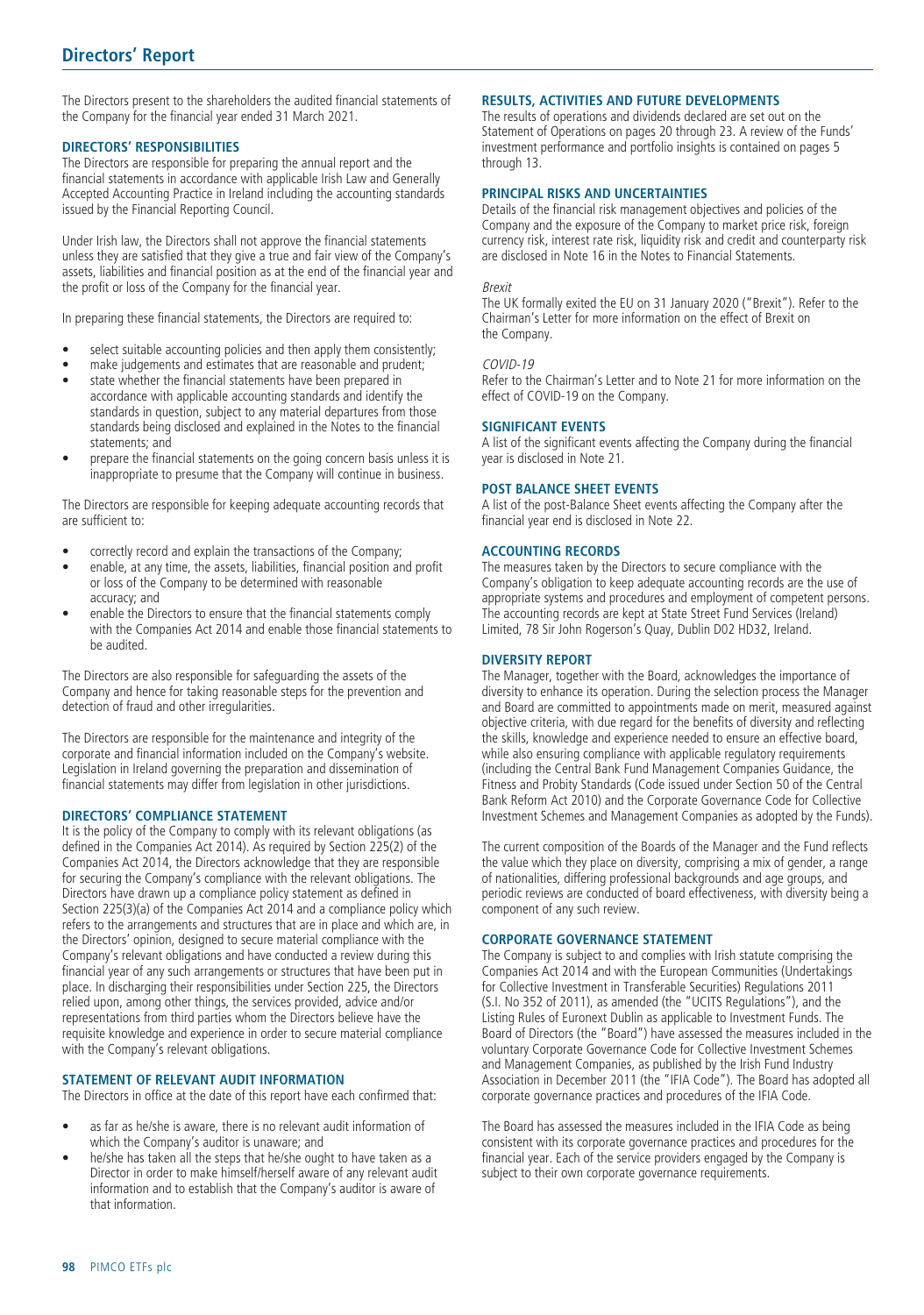Financial Reporting Process – description of main features The Board is responsible for establishing and maintaining adequate internal control and risk management systems of the Company in relation to the financial reporting process. Such systems are designed to manage rather than eliminate the risk of failure to achieve the Company's financial reporting objectives and can only provide reasonable and not absolute assurance against material misstatement or loss.

The Board has established processes regarding internal control and risk management systems to ensure its effective oversight of the financial reporting process. These include appointing the Administrator, State Street Fund Administration Services (Ireland) Limited, to maintain the books and records. The Administrator is authorised and regulated by the Central Bank and must comply with the rules imposed by the Central Bank. The Administrator is also contractually obliged to prepare for review and approval by the Board the annual report including financial statements intended to give a true and fair view and the half yearly financial statements.

The Board evaluates and discusses significant accounting and reporting issues as the need arises. From time to time the Board also examines and evaluates the Administrator's financial accounting and reporting routines and monitors and evaluates the external auditor's performance, qualifications and independence. The Administrator has operating responsibility in respect of its internal controls in relation to the financial reporting process and the Administrator's report to the Board.

#### Risk Assessment

The Board is responsible for assessing the risk of irregularities whether caused by fraud or error in financial reporting and ensuring the processes are in place for the timely identification of internal and external matters with a potential effect on financial reporting. The Board has also put in place processes to identify changes in accounting rules and recommendations and to ensure that these changes are accurately reflected in the Company's financial statements.

#### Control Activities

The Administrator maintains control structures to manage the risks over financial reporting. These control structures include appropriate division of responsibilities and specific control activities aimed at detecting or preventing the risk of significant deficiencies in financial reporting for every significant account in the financial statements and the related notes in the Company's annual report. Examples of control activities exercised by the Administrator include analytical review procedures, reconciliations and automated controls over IT systems. The method of valuing securities and other assets when prices are not available from external independent sources is disclosed in Note 3 in the Notes to Financial Statements.

## Information and Communication

The Company's policies and the Board's instructions with relevance for financial reporting are updated and communicated via appropriate channels, such as e-mail, correspondence and meetings to ensure that all financial reporting information requirements are met in a complete and accurate manner.

#### **Monitoring**

The Board receives regular presentations and reviews reports from the Depositary, Investment Advisors and Administrator. The Board also has an annual process to ensure that appropriate measures are taken to consider and address the shortcomings identified and measures recommended by the Independent Auditors.

#### Capital Structure

No person has a significant direct or indirect holding of securities in the Company. No person has any special rights of control over the Company's share capital.

There are no restrictions on voting rights.

#### Powers of the Directors

With regard to the appointment and replacement of Directors, the Company is governed by its Articles of Association, Irish statute comprising the Companies Act 2014, the UCITS Regulations and the Listing Rules of

Euronext Dublin as applicable to Investment Funds. The Articles of Association themselves may be amended by special resolution of the shareholders.

The Board is responsible for managing the business affairs of the Company in accordance with the Articles of Association. The Directors may delegate certain functions to the Administrator and other parties, subject to the supervision and direction by the Directors. The Directors have delegated the day to day administration of the Company to the Administrator and the investment management and distribution functions to the Investment Advisors. Consequently none of the Directors is an executive Director.

The Articles of Association provide that the Directors may exercise all the powers of the Company to borrow money, to mortgage or charge its undertaking, property or any part thereof and may delegate these powers to the Investment Advisors.

The Directors may, at any time and from time to time temporarily suspend the calculation of the Net Asset Value of a particular Fund and the issue, repurchase and conversion of Shares in any of the following instances:

(a) during any period (other than ordinary holiday or customary weekend closings) when any market or Recognised Exchange is closed and which is the main market or Recognised Exchange for a significant part of investments of the relevant Fund, or in which trading thereon is restricted or suspended;

(b) during any period when an emergency exists as a result of which disposal by the Company of investments which constitute a substantial portion of the assets of the relevant class is not practically feasible; or it is not possible to transfer monies involved in the acquisition or disposition of investments at normal rates of exchange; or it is not practically feasible for the Directors or their delegate fairly to determine the value of any assets of the relevant Fund;

(c) during any breakdown in the means of communication normally employed in determining the price of any of the investments of the relevant Fund or of current prices on any market or Recognised Exchange;

(d) when for any reason the prices of any investments of the relevant class cannot be reasonably, promptly or accurately ascertained;

(e) during any period when remittance of monies which will or may be

involved in the realisation of or in the payment for any of the investments of the relevant class cannot, in the opinion of the Directors, be carried out at normal rates of exchange;

(f) for the purpose of winding up the Company or terminating any Fund; or

(g) if any other reason makes it impossible or impracticable to determine the value of a substantial portion of the investments of the Company or any Fund.

Notice of any such suspension and notice of the termination of any such suspension shall be given immediately to the Central Bank and to Euronext Dublin and will be notified to applicants for Shares or to Shareholders requesting the repurchase of Shares at the time of application or filing of the written request for such repurchase. Where possible, all reasonable steps will be taken to bring any period of suspension to an end as soon as possible.

Registered Shares may be transferred by instrument in writing. The instrument of transfer must be accompanied by a certificate from the transferee that it is not acquiring such Shares on behalf of or for the benefit of a US Person. In the case of the death of one of joint Shareholders, the survivor or survivors will be the only person or persons recognised by the Administrator as having any title to or interest in the Shares registered in the names of such joint Shareholders. The Directors may decline to register a transfer if they are aware or reasonably believe the transfer would result in the beneficial ownership of Shares by a person in contravention of any restrictions on ownership imposed by the Directors or might result in legal, regulatory, pecuniary, taxation or material administrative disadvantage to the relevant Fund or Shareholders generally.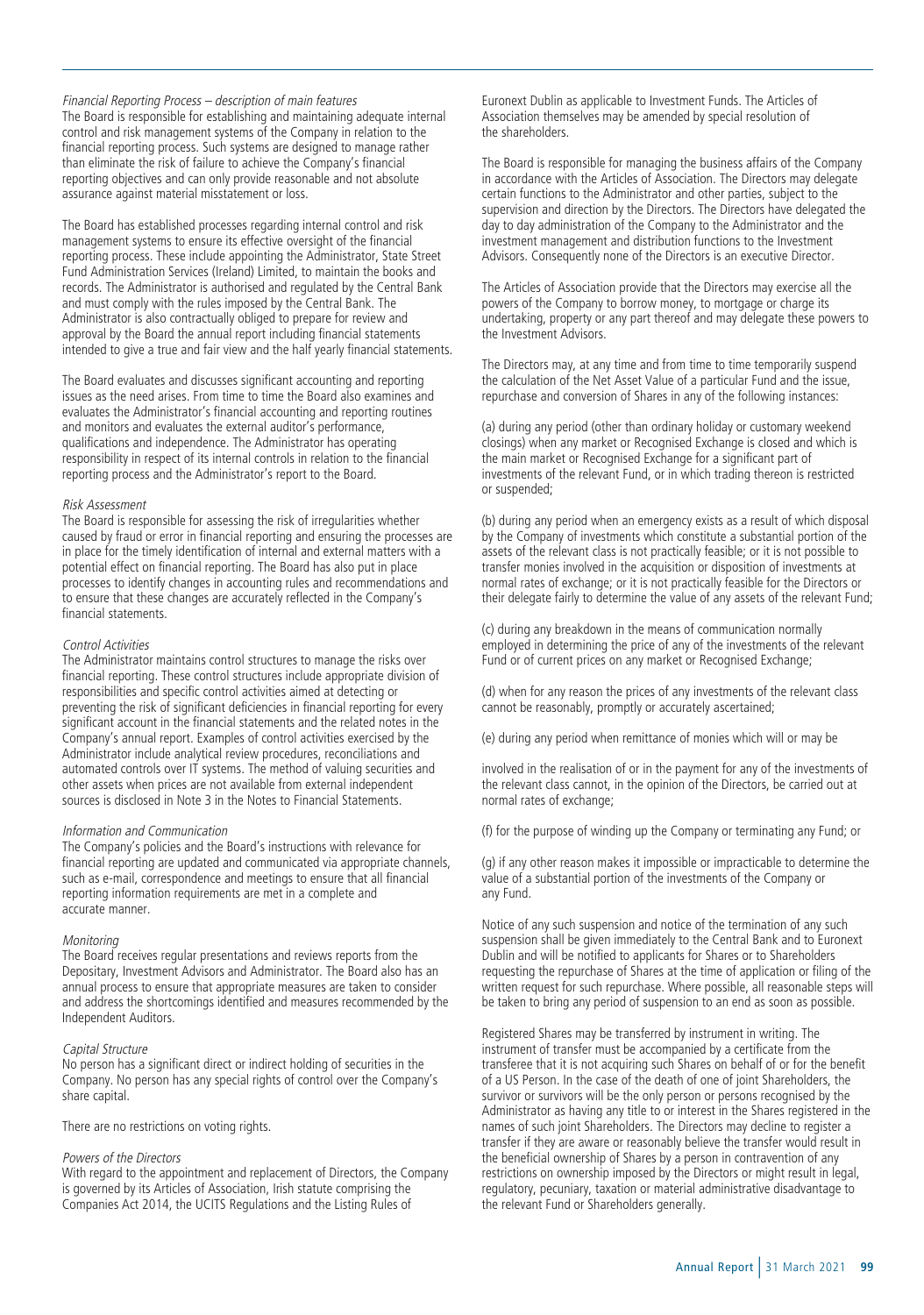#### Shareholder Meetings

The Annual General Meeting of the Company will usually be held in Dublin, normally during the month of September or such other date as the Directors may determine. Notice convening the Annual General Meeting in each year at which the audited financial statements of the Company will be presented (together with the Directors' and Auditor's Reports of the Company) will be sent to Shareholders at their registered addresses not less than 21 clear days before the date fixed for the meeting. Other general meetings may be convened from time to time by the Directors in such manner as provided by Irish law.

Each of the shares entitles the holder to attend and vote at meetings of the Company and of the Fund represented by those shares. Matters may be determined by a meeting of shareholders on a show of hands unless a poll is requested by any shareholder having the right to vote at the meeting or unless the chairman of the meeting requests a poll. Each shareholder has one vote on a show of hands. Each share gives the holder one vote in relation to any matters relating to the Company which are submitted to shareholders for a vote by poll.

No class of shares confers on the holder thereof any preferential or pre-emptive rights or any rights to participate in the profits and dividends of any other share class or any voting rights in relation to matters relating solely to any other share class.

Any resolution to alter the class rights of the shares requires the approval of three quarters of the holders of the shares represented or present and voting at a general meeting of the class. The quorum for any general meeting of the class convened to consider any alteration to the class rights of the shares shall be such number of shareholders being two or more persons whose holdings comprise one third of the shares.

Each of the shares other than subscriber shares entitles the shareholder to participate equally on a pro-rata basis in the dividends and net assets of the Fund in respect of which the shares have been issued, save in the case of dividends declared prior to becoming a shareholder.

Management shares entitle the Shareholders holding them to attend and vote at all general meetings of the Company but do not entitle the holders to participate in the dividends or net assets of the Company.

Composition and Operation of Board and Committees

There are six Directors currently, all of whom are non-executive Directors and three of whom are independent of the Investment Advisors. The Directors may be removed by the shareholders by ordinary resolution in accordance with the procedures established under the Irish Companies Act 2014. The Board meets at least quarterly during each calendar year. The Board has an audit committee, currently consisting of the three Independent Directors, which met four times during the financial year under review.

## **CONNECTED PERSONS TRANSACTIONS**

Transactions carried out with the Manager or depositary to a UCITS; and the delegates or sub-delegates of such a Manager or depositary (excluding any non-group company sub-custodians appointed by a depositary); and any associated or group company of such a Manager, depositary, delegate or sub-delegate ("connected persons") must be carried out as if effected on normal commercial terms, negotiated at arm's length and only when in the best interests of the shareholders. The Directors are satisfied that there are arrangements (evidenced by written procedures) in place to ensure that connected party transactions are carried out as described above and that they have been complied with during the financial year.

## **DIRECTORS**

The Directors who held office during the financial year ended 31 March 2021 were:

V. Mangala Ananthanarayanan – appointed 30 June 2016 Ryan P. Blute – appointed 30 May 2014 John Bruton – appointed 28 February 2018 Craig A. Dawson – appointed 28 October 2010 David M. Kennedy – appointed 28 October 2010 Frances Ruane – appointed 28 February 2018

The Articles of Association do not provide for the retirement of Directors by rotation.

### **SECRETARY**

State Street Fund Services (Ireland) Limited held the office of Secretary for the financial year ended 31 March 2021.

#### **DIRECTORS' AND SECRETARY'S INTERESTS IN SHARES AND CONTRACTS**

None of the Directors or the Secretary held an interest in the shares of the Company during the financial years ended 31 March 2021 and 31 March 2020.

None of the Directors have a service contract with the Company.

#### **LEGAL ADVISOR AS TO IRISH LAW**

Dillon Eustace was Legal Advisor (as to Irish Law) to the Company during the financial year ended 31 March 2021.

#### **INDEPENDENT AUDITORS**

The Independent Auditors, Grant Thornton, who were appointed during the year, have indicated their willingness to continue in office in accordance with section 383 of the Companies Act 2014.

On behalf of the Board of Directors

ythang

Director: Craig A. Dawson

aird M Kennedy

Director: David M. Kennedy

Date: 28 July 2021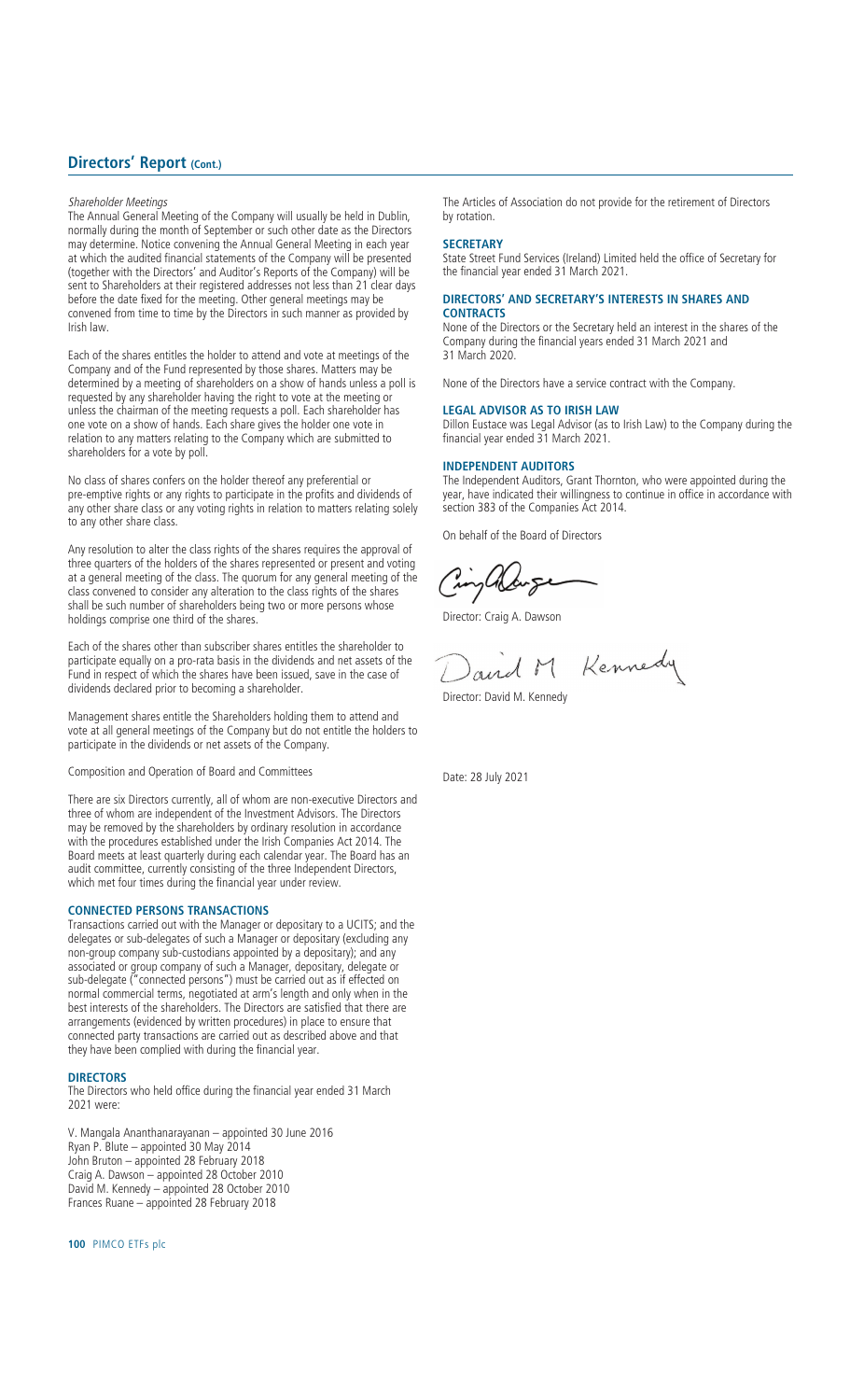

# **Opinion**

We have audited the financial statements of PIMCO ETFs plc (the "Company"), which comprise the Statement of Assets and Liabilities, Statement of Operations, Statement of Changes in Net Assets and Schedule of Investments for the financial year ended 31 March 2021, and the related notes to the financial statements, including the summary of significant accounting policies.

The financial reporting framework that has been applied in the preparation of the financial statements is Irish law and FRS 102 "The Financial Reporting Standard applicable in the UK and Republic of Ireland" (Generally Accepted Accounting Practice in Ireland).

In our opinion, PIMCO ETFs plc's financial statements:

- Š give a true and fair view in accordance with Generally Accepted Accounting Practice in Ireland of the assets, liabilities and financial position of the Company as at 31 March 2021 and of its financial performance for the financial year then ended; and
- have been properly prepared in accordance with the requirements of the Companies Act 2014 and European Communities (Undertaking for Collective Investment in Transferable Securities) Regulations 2011 and the Central Bank (Supervision and Enforcement) Act 2013 (Section 48(1)) (Undertakings for Collective Investment in Transferable Securities) (Amendment) Regulations 2019.

## **Basis for opinion**

We conducted our audit in accordance with International Standards on Auditing (Ireland) ('ISAs (Ireland)') and applicable law. Our responsibilities under those standards are further described in the 'Responsibilities of the auditor for the audit of the financial statements' section of our report. We are independent of the Company in accordance with the ethical requirements that are relevant to our audit of the financial statements in Ireland, including the Ethical Standard for Auditors (Ireland) issued by the Irish Auditing and Accounting Supervisory Authority (IAASA), and the ethical pronouncements established by Chartered Accountants Ireland, applied as determined to be appropriate in the circumstances for the Company. We have fulfilled our other ethical responsibilities in accordance with these requirements. We believe that the audit evidence we have obtained is sufficient and appropriate to provide a basis for our opinion.

#### **Conclusions relating to going concern**

In auditing the financial statements, we have concluded that the Directors' use of going concern basis of accounting in the preparation of the financial statements is appropriate. Our evaluation of the Directors' assessment of the Company's ability to continue as a going concern basis of accounting included consideration of liquidity of the assets, consideration of the value of the Company's Net Assets Attributable to Redeemable Participating Shareholders and the possibility of it going into a net liabilities position, making inquiries with management and reviewing the board minutes and assessing the adequacy of the disclosures with respect to the going concern assertion. We have nothing to report having performed our review.

Based on the work we have performed, we have not identified any material uncertainties relating to events or conditions that, individually or collectively, may cast significant doubt on the Company's ability to continue as a going concern for a period of at least twelve months from the date when the financial statements are authorised for issue.

Our responsibilities and the responsibilities of the Directors with respect to going concern are described in the relevant sections of this report.

#### **Key audit matters**

Key audit matters are those matters that, in our professional judgement, were of most significance in our audit of the financial statements of the current financial period and include the most significant assessed risks of material misstatement (whether or not due to fraud) we identified, including those which had the greatest effect on: the overall audit strategy, the allocation of resources in the audit, and the directing of efforts of the engagement team. These matters were addressed in the context of our audit of the financial statements as a whole, and in forming our opinion thereon, and therefore we do not provide a separate opinion on these matters.

#### *Overall audit strategy*

We designed our audit by determining materiality and assessing the risks of material misstatement in the financial statements. In particular, we looked at where the Directors made subjective judgements, for example, in respect of significant accounting estimates that involved making assumptions and considering future events that are inherently uncertain / the selection of pricing sources to value the investment portfolio. We also addressed the risk of management override of internal controls, including evaluating whether there was any evidence of potential bias that could result in a risk of material misstatement due to fraud.

Based on our considerations as set out below, our areas of focus include existence and valuation of financial assets and liabilities measured at fair value through profit or loss.

#### *How we tailored the audit scope*

The Company is an open ended investment company with variable capital and segregated liability between sub-funds. As at 31 March 2021, there was nine sub-funds in existence. The PIMCO Emerging Markets Advantage Local Bond Index UCITS ETF, the PIMCO Sterling Short Maturity UCITS ETF, the PIMCO US Dollar Short Maturity UCITS ETF, the PIMCO US Low Duration Corporate Bond UCITS ETF and the PIMCO US Short-Term High Yield Corporate Bond Index UCITS ETF are listed on the Euronext Dublin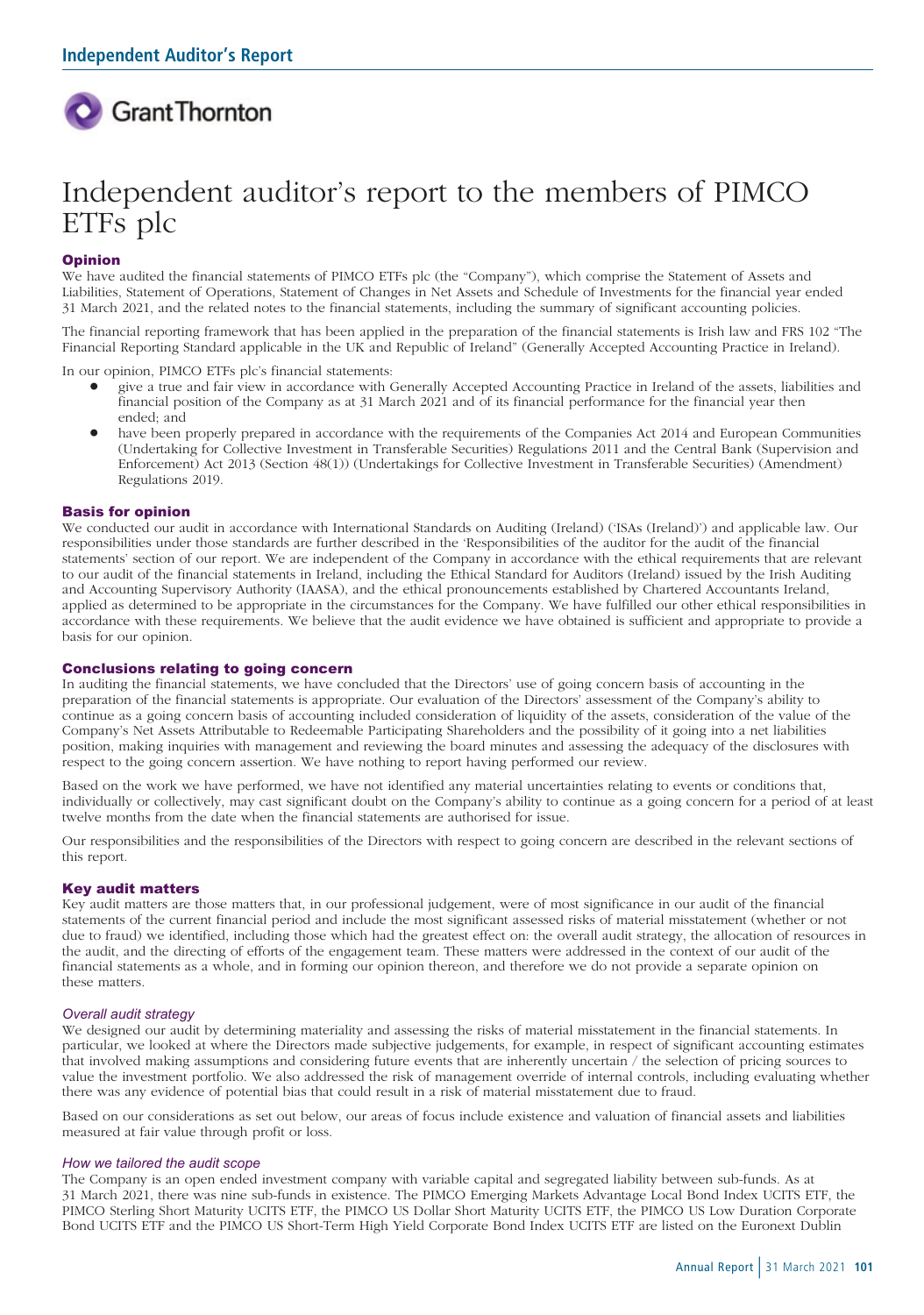

("Euronext") and traded on the London Stock Exchange. Shares of the PIMCO Covered Bond UCITS ETF, the PIMCO Euro Low Duration Corporate Bond UCITS ETF, the PIMCO Euro Short-Term High Yield Corporate Bond Index UCITS ETF and the PIMCO Euro Short Maturity UCITS ETF are listed and traded at market prices on the Deutsche Börse AG. The Funds are also listed and traded on other secondary markets.

The Directors control the affairs of the Company and they are responsible for the overall investment policy, which is determined by them. The Company engages PIMCO Global Advisors (Ireland) Ltd (or the "Manager") to manage certain duties and responsibilities with regards to the day-to-day management of the Company.

The Directors have delegated certain responsibilities to State Street Fund Services (Ireland) Ltd (the "Administrator"). The financial statements, which remain the responsibility of the Directors, are prepared on their behalf by the Administrator. The Company has appointed State Street Custodial Services (Ireland) Ltd (the "Depositary") to act as depositary of the Company's assets.

We tailored the scope of our audit taking into account the types of investments within the Company, the involvement of third party service providers, the accounting processes and controls, and the industry in which the Company operates. We look at each fund at an individual level.

In establishing the overall approach to our audit we assessed the risk of material misstatement at a fund level, taking into account the nature, likelihood and potential magnitude of any misstatement. As part of our risk assessment, we considered the Company's interaction with the Administrator, and we assessed the control environment in place at the Administrator.

#### *Materiality and audit approach*

The scope of our audit is influenced by our application of materiality. We set certain quantitative thresholds for materiality. These, together with qualitative considerations, such as our understanding of the Company and its environment, our review of prior year's auditor's work, the complexity of the Company and the reliability of the control environment, helped us to determine the scope of our audit and the nature, timing and extent of our audit procedures and to evaluate the effect of misstatements, both individually and on the financial statements as a whole.

Based on our professional judgement, we determined materiality for each of the Company's sub-funds as follows: 0.5% (50 basis points) of the NAV at 31 March 2021. We have applied this benchmark because the main objective of the Company is to provide investors with a total return at a fund level.

We have set performance materiality for the Company at 60% of materiality, having considered business risks and fraud risks associated with the Company and its control environment. This is to reduce to an appropriately low level the probability that the aggregate of uncorrected and undetected misstatements in the financial statements exceeds materiality for the financial statements as a whole.

We agreed with the audit committee that we would report to them misstatements identified during our audit above 5% of each sub-fund's materiality, as well as misstatements below that amount that, in our view, warranted reporting for qualitative reasons.

## *Significant matters identified*

The risks of material misstatement that had the greatest effect on our audit, including the allocation of our resources and effort, are set out below as significant matters together with an explanation of how we tailored our audit to address these specific areas in order to provide an opinion on the financial statements as a whole. This is not a complete list of all risks identified by our audit.

| Significant matter                                                                                                                                                                             | <b>Description of Significant Matter and Audit Response</b>                                                                                                                                                                                                                                                                                                                                                                            |
|------------------------------------------------------------------------------------------------------------------------------------------------------------------------------------------------|----------------------------------------------------------------------------------------------------------------------------------------------------------------------------------------------------------------------------------------------------------------------------------------------------------------------------------------------------------------------------------------------------------------------------------------|
| <b>Existence and valuation of financial</b><br>assets and liabilities<br>Refer to the significant accounting<br>policies outlined in note 4, 5 and 6,<br>the investments at fair value and the | There is a risk that the financial assets and liabilities held by the Company do not exist<br>or that the balance included in the Statement of Assets and Liabilities of the Company<br>as at 31 March 2021 is not valued in line with the recognition and measurement<br>provisions of IAS 39 Financial Instruments: Recognition and Measurement (as adopted<br>in the European Union) as the accounting policy choice under FRS 102. |
| fair value hierarchy outlined in note<br>3 and the Schedule of Investments<br>for each Fund.                                                                                                   | Significant auditor's attention was deemed appropriate because of the materiality of<br>these investments and the level of subjectivity in estimating the fair value of<br>investments at Level 3. As a result, we considered these as key audit matters.                                                                                                                                                                              |
|                                                                                                                                                                                                | Existence of financial assets and liabilities at fair value through profit or loss                                                                                                                                                                                                                                                                                                                                                     |
|                                                                                                                                                                                                | The following audit work has been performed to address the risks:                                                                                                                                                                                                                                                                                                                                                                      |
|                                                                                                                                                                                                | We obtained an understanding of the processes in place in relation to the existence of<br>the Company's financial assets and liabilities by conducting a walkthrough of these<br>processes and reviewed the Administrator's controls report.                                                                                                                                                                                           |
|                                                                                                                                                                                                | Obtained independent confirmations of the existence of the financial assets and<br>liabilities from the Company's Depositary and counterparties and agreed the amounts<br>held to the accounting records as at 31 March 2021. Reconciling items noted were<br>tested to underlying supporting documentation.                                                                                                                           |
|                                                                                                                                                                                                | No issues were identified during the course of our audit work on this matter.                                                                                                                                                                                                                                                                                                                                                          |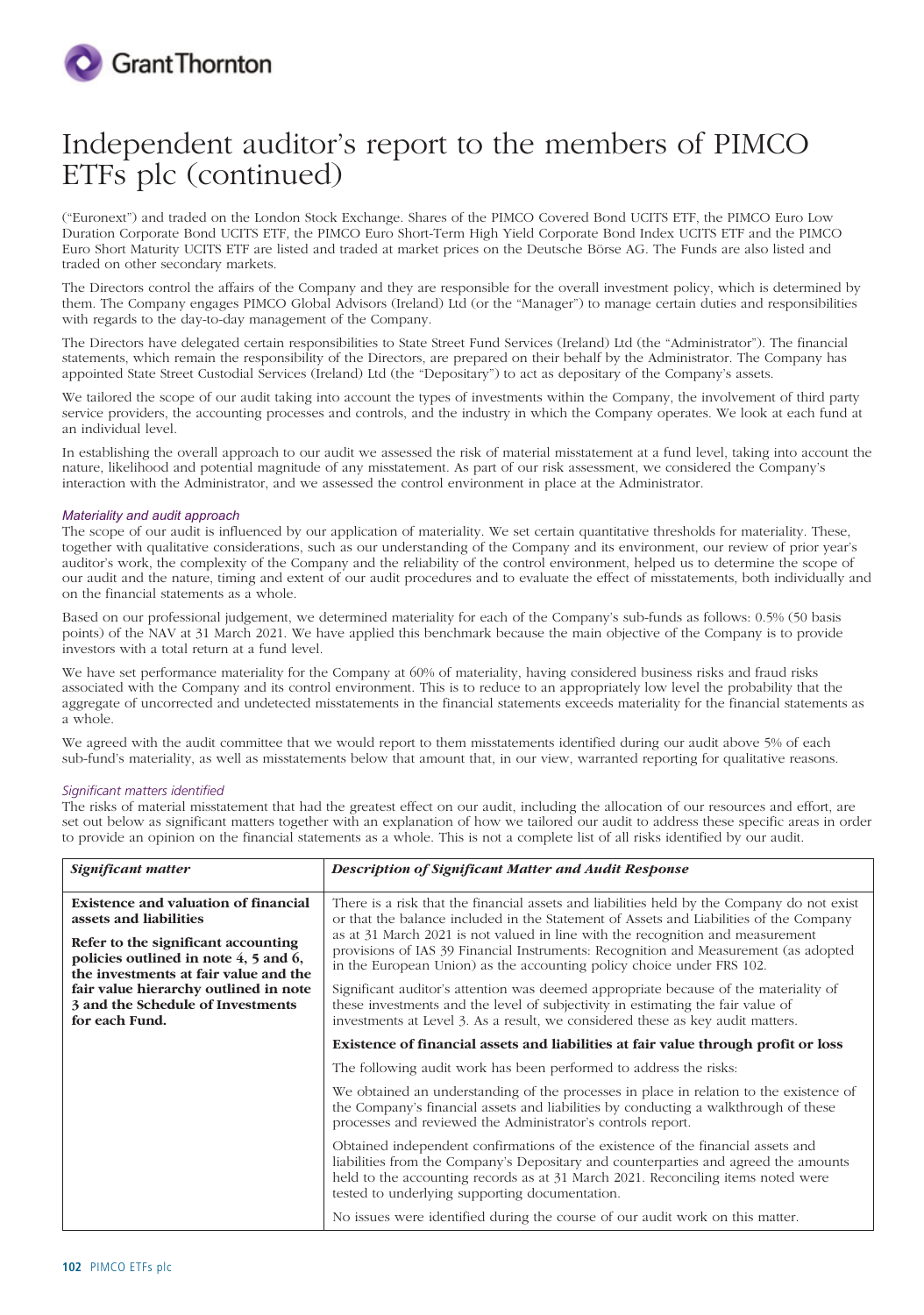

| Significant matter | <b>Description of Significant Matter and Audit Response</b>                                                                                                                                                                                                                                                                       |
|--------------------|-----------------------------------------------------------------------------------------------------------------------------------------------------------------------------------------------------------------------------------------------------------------------------------------------------------------------------------|
|                    | Valuation of financial assets and liabilities at fair value through profit or loss                                                                                                                                                                                                                                                |
|                    | The following audit work has been performed to address the risks:                                                                                                                                                                                                                                                                 |
|                    | We obtained an understanding of the processes in place in relation to the valuation of<br>the Company's financial assets and liabilities by conducting a walkthrough of these<br>processes and reviewed the Administrator's controls report.                                                                                      |
|                    | We tested the valuation of transferable securities as at 31 March 2021 to third party<br>vendor sources where available. We tested the valuation of financial derivative<br>instruments as at 31 March 2021 to third party vendor sources or obtaining<br>counterparty confirmations where available.                             |
|                    | We have tested the fair value of repurchase agreements by agreeing the value to<br>counterparty statements.                                                                                                                                                                                                                       |
|                    | In the absence of third party vendor sources being available for certain level 3 positions<br>we considered the appropriateness of the valuation methodology used by the Investment<br>Advisors, taking into account the specific circumstances of the investments, and where<br>available, obtaining alternative audit evidence. |
|                    | No issues were identified during the course of our audit work on this matter.                                                                                                                                                                                                                                                     |

# **Other matter**

The financial statements of the Company for the financial year ended 31 March 2020, were audited by PricewaterhouseCoopers, Chartered Accountants and Statutory Audit Firm, who expressed an unmodified opinion on those financial statements on 22 July 2020.

#### **Other information**

Other information comprises information included in the annual report, other than the financial statements and the auditor's report thereon, including the Chairman's letter, Important information about the funds, Benchmark descriptions, Directors' report, Depositary's report, Unaudited remuneration disclosures, Unaudited significant changes in portfolio composition, Unaudited shareholder rights directive II, Unaudited glossary and Unaudited general information. The Directors are responsible for the other information. Our opinion on the financial statements does not cover the other information and, except to the extent otherwise explicitly stated in our report, we do not express any form of assurance conclusion thereon.

In connection with our audit of the financial statements, our responsibility is to read the other information and, in doing so, consider whether the other information is materially inconsistent with the financial statements or our knowledge obtained in the audit, or otherwise appears to be materially misstated. If we identify such material inconsistencies in the financial statements, we are required to determine whether there is a material misstatement in the financial statements or a material misstatement of the other information. If, based on the work we have performed, we conclude that there is a material misstatement of this other information, we are required to report that fact.

We have nothing to report in this regard.

#### *Diversity report*

In our opinion, based on the work undertaken in the course of our audit, the information in relation to the diversity report required by S.I. No. 360/2017 — European Union (Disclosure of Non-Financial and Diversity Information by certain large undertakings and groups) Regulations 2017, is contained in the Directors' Report set out on page 98. We have nothing to report having performed our review.

# **Matters on which we are required to report by the Companies Act 2014**<br>• We have obtained all the information and explanations which we consider neces

- We have obtained all the information and explanations which we consider necessary for the purposes of our audit.
- In our opinion the accounting records of the Company were sufficient to permit the financial statements to be readily and properly audited.
- The financial statements are in agreement with the accounting records.
- $\bullet$  In our opinion the information given in the Directors' report is consistent with the financial statements. Based solely on the work undertaken in the course of our audit, in our opinion, the Directors' report has been prepared in accordance with the requirements of the Companies Act 2014.

# **Matters on which we are required to report by exception**

Based on our knowledge and understanding of the Company and its environment obtained in the course of the audit, we have not identified material misstatements in the Directors' report.

Under the Companies Act 2014 we are required to report to you if, in our opinion, the disclosures of Directors' remuneration and transactions specified by sections 305 to 312 of the Act have not been made. We have no exceptions to report arising from this responsibility.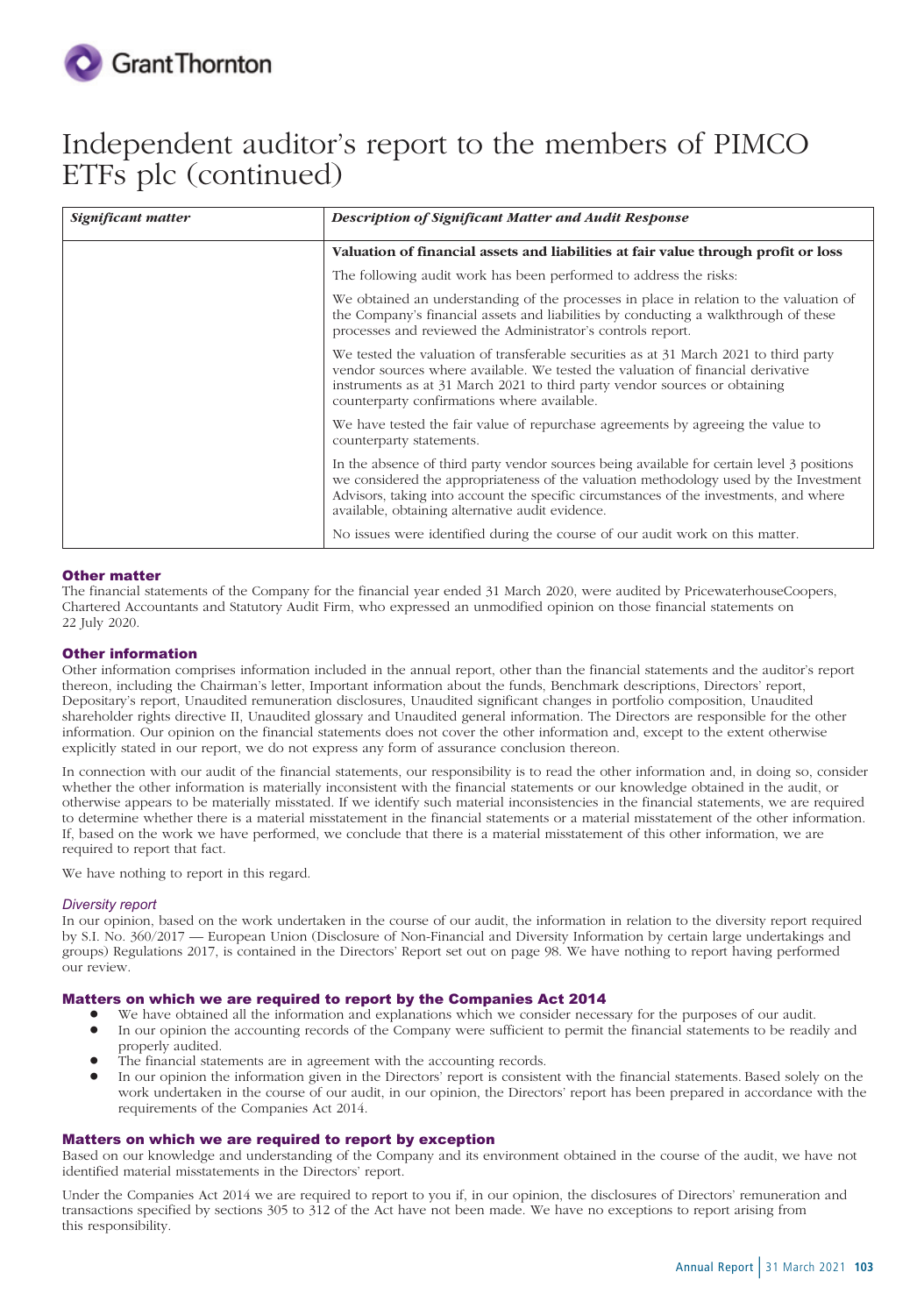

## **Corporate governance statement**

In our opinion, based on the work undertaken in the course of our audit of the financial statements, the description of the main features of the internal control and risk management systems in relation to the financial reporting process, 2006, specified for our consideration and included in the Corporate Governance Statement, is consistent with the financial statements and has been prepared in accordance with section 1373(2)(c) of the Companies Act 2014.

Based on our knowledge and understanding of the Company and its environment obtained in the course of our audit of the financial statements, we have not identified material misstatements in the description of the main features of the internal control and risk management systems in relation to the financial reporting process included in the Corporate Governance Statement.

In our opinion, based on the work undertaken during the course of our audit of the financial statements, the information required by section  $1373(2)(a)$ , (b), (e) and (f) is contained in the Corporate Governance Statement.

## **Responsibilities of management and those charged with governance for the financial statements**

As explained more fully in the Directors' responsibilities statement, management is responsible for the preparation of the financial statements which give a true and fair view in accordance with Generally Accepted Accounting Practice in Ireland, including FRS 102, and for such internal control as they determine necessary to enable the preparation of financial statements that are free from material misstatement, whether due to fraud or error.

In preparing the financial statements, management is responsible for assessing the Company's ability to continue as a going concern, disclosing, as applicable, matters related to going concern and using the going concern basis of accounting unless management either intends to liquidate the Company or to cease operations, or has no realistic alternative but to do so.

Those charged with governance are responsible for overseeing the Company's financial reporting process.

#### **Responsibilities of the auditor for the audit of the financial statements**

The auditor's objectives are to obtain reasonable assurance about whether the financial statements as a whole are free from material misstatement, whether due to fraud or error, and to issue an auditor's report that includes their opinion. Reasonable assurance is a high level of assurance, but is not a guarantee that an audit conducted in accordance with ISAs (Ireland) will always detect a material misstatement when it exists. Misstatements can arise from fraud or error and are considered material if, individually or in the aggregate, they could reasonably be expected to influence the economic decisions of users taken on the basis of these financial statements.

As part of an audit in accordance with ISAs (Ireland), the auditor will exercise professional judgment and maintain professional scepticism throughout the audit. The auditor will also:

- Identify and assess the risks of material misstatement of the financial statements, whether due to fraud or error, design and perform audit procedures responsive to those risks, and obtain audit evidence that is sufficient and appropriate to provide a basis for their opinion. The risk of not detecting a material misstatement resulting from fraud is higher than for one resulting from error, as fraud may involve collusion, forgery, intentional omissions, misrepresentations, or the override of internal control.
- Obtain an understanding of internal control relevant to the audit in order to design audit procedures that are appropriate in the circumstances, but not for the purpose of expressing an opinion on the effectiveness of the Company's internal control.
- Evaluate the appropriateness of accounting policies used and the reasonableness of accounting estimates and related disclosures made by management.
- Conclude on the appropriateness of management's use of the going concern basis of accounting and, based on the audit evidence obtained, whether a material uncertainty exists related to events or conditions that may cast significant doubt on the Company's ability to continue as a going concern. If they conclude that a material uncertainty exists, they are required to draw attention in the auditor's report to the related disclosures in the financial statements or, if such disclosures are inadequate, to modify their opinion. Their conclusions are based on the audit evidence obtained up to the date of the auditor's report. However, future events or conditions may cause the Company to cease to continue as a going concern.
- Evaluate the overall presentation, structure and content of the financial statements, including the disclosures, and whether the financial statements represent the underlying transactions and events in a manner that achieves a true and fair view.

The auditor communicates with those charged with governance regarding, among other matters, the planned scope and timing of the audit and significant audit findings, including any significant deficiencies in internal control that may be identified during the audit.

The auditor also provides those charged with governance with a statement that they have complied with relevant ethical requirements regarding independence, including the Ethical Standards for Auditors (Ireland), and communicates with them all relationships and other matters that may reasonably be thought to bear on their independence, and where applicable, related safeguards.

From the matters communicated with those charged with governance, the auditor determines those matters that were of most significance in the audit of the financial statements of the current period and are therefore the key audit matters. These matters are described in the auditor's report unless law or regulation precludes public disclosure about the matter or when, in extremely rare circumstances, the auditor determines that a matter should not be communicated in the report because the adverse consequences of doing so would reasonably be expected to outweigh the public interest benefits of such communication.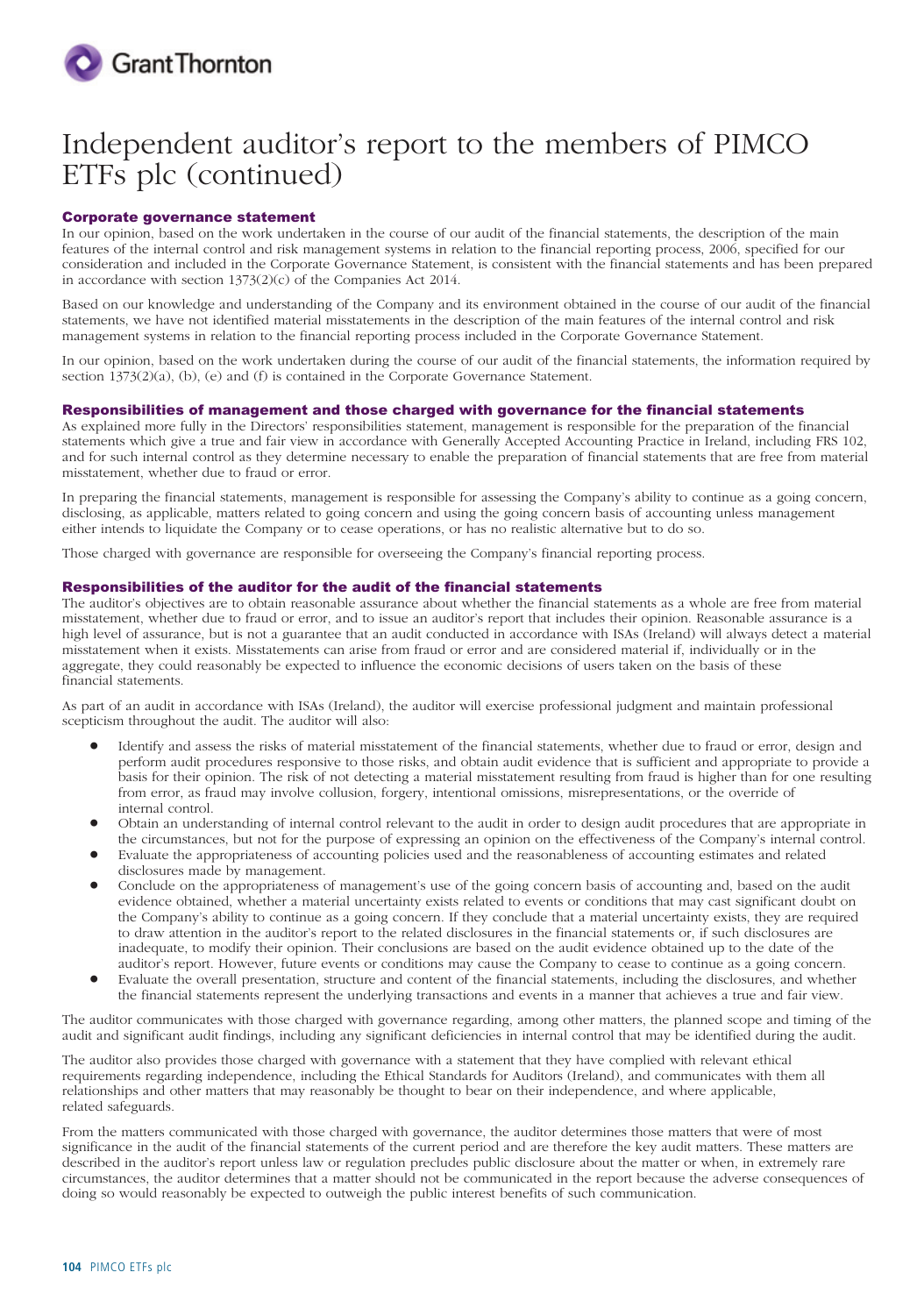

# The purpose of our audit work and to whom we owe our responsibilities

This report is made solely to the Company's members, as a body, in accordance with section 391 of the Companies Act 2014. Our audit work has been undertaken so that we might state to the Company's members those matters we are required to state to them in an auditor's report and for no other purpose. To the fullest extent permitted by law, we do not accept or assume responsibility to anyone other than the Company and the Company's members as a body, for our audit work, for this report, or for the opinions we have formed.

# Report on other legal and regulatory requirements

We were appointed by the Board of Directors on 28 January 2021 to audit the financial statements for the financial year ended 31 March 2021. This is the first year we have been engaged to audit the financial statements of the Company.

We are responsible for obtaining reasonable assurance that the financial statements taken as a whole are free from material misstatement, whether caused by fraud or error. Owing to the inherent limitations of an audit, there is an unavoidable risk that material misstatements of the financial statements may not be detected, even though the audit is properly planned and performed in accordance with the ISAs. Our audit approach is a risk-based approach and is explained more fully in the 'Responsibilities of the auditor for the audit of the financial statements' section of our report.

We have not provided non-audit services prohibited by the IAASA's Ethical Standard and have remained independent of the Company in conducting the audit.

The audit opinion is consistent with the additional report to the audit committee.

Ali C

Niamh Meenan

For and on behalf of

## Grant Thornton

Chartered Accountants & Statutory Audit Firm

Dublin Ireland

28 July 2021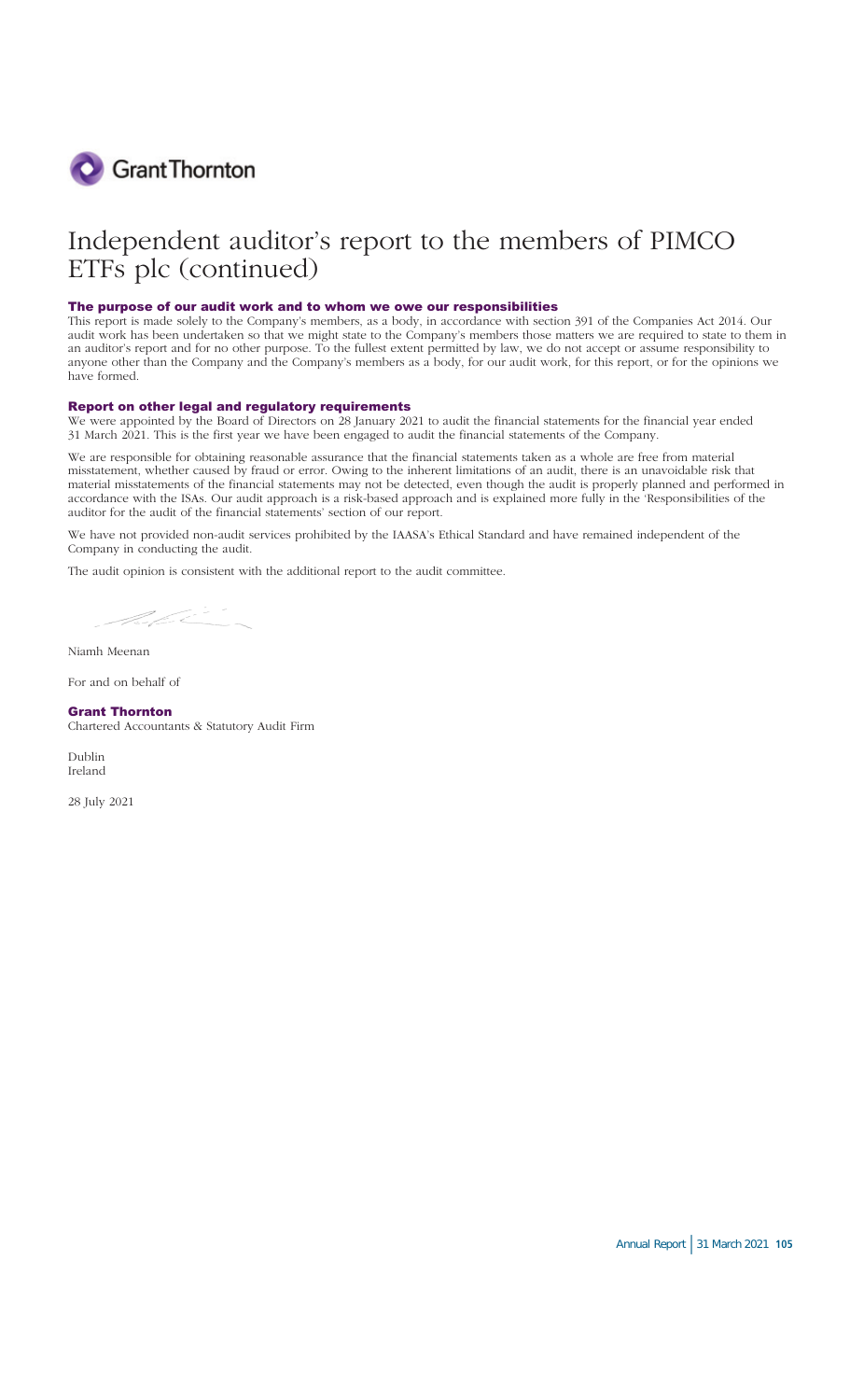We have enquired into the conduct of PIMCO ETFs plc (the "Company") for the financial year ended 31 March 2021, in our capacity as Depositary to the Company.

This report including the opinion has been prepared for and solely for the shareholders in the Company as a body, in accordance with Regulation 34, (1), (3) and (4) in Part 5 of the European Communities (Undertakings for Collective Investment in Transferable Securities) Regulations 2011, as amended, ("the UCITS Regulations"), and for no other purpose. We do not, in giving this opinion, accept or assume responsibility for any other purpose or to any other person to whom this report is shown.

#### **RESPONSIBILITIES OF THE DEPOSITARY**

Our duties and responsibilities are outlined in Regulation 34, (1), (3) and (4) in Part 5 of the UCITS Regulations. One of those duties is to enquire into the conduct of the Company in each annual accounting period and report thereon to the shareholders.

Our report shall state whether, in our opinion, the Company has been managed in that financial period in accordance with the provisions of the Company's constitution (the "Constitution") and the UCITS Regulations. It is the overall responsibility of the Company to comply with these provisions. If the Company has not so complied, we as Depositary must state why this is the case and outline the steps which we have taken to rectify the situation.

#### **BASIS OF DEPOSITARY OPINION**

The Depositary conducts such reviews as it, in its reasonable opinion, considers necessary in order to comply with its duties as outlined in Regulation 34, (1), (3) and (4) in Part 5 of the UCITS Regulations and to ensure that, in all material respects, the Company has been managed (i) in accordance with the limitations imposed on its investment and borrowing powers by the provisions of the Constitution and the UCITS Regulations and (ii) otherwise in accordance with the Constitution and the appropriate regulations.

#### **OPINION**

In our opinion, the Company has been managed during the financial period, in all material respects:

(i) in accordance with the limitations imposed on the investment and borrowing powers of the Company by the Constitution, the UCITS Regulations and the Central Bank (Supervision and Enforcement) Act 2013 (Section 48(1)) (Undertakings for Collective Investment in Transferable Securities) Regulations 2019, ("the Central Bank UCITS Regulations"); and

(ii) otherwise in accordance with the provisions of the Constitution, the UCITS Regulations and the Central Bank UCITS Regulations.

Vf. June of Lex. James Healy

78 Sir John Rogerson's Quay, Dublin D02 HD32 Ireland

Date: 28 July 2021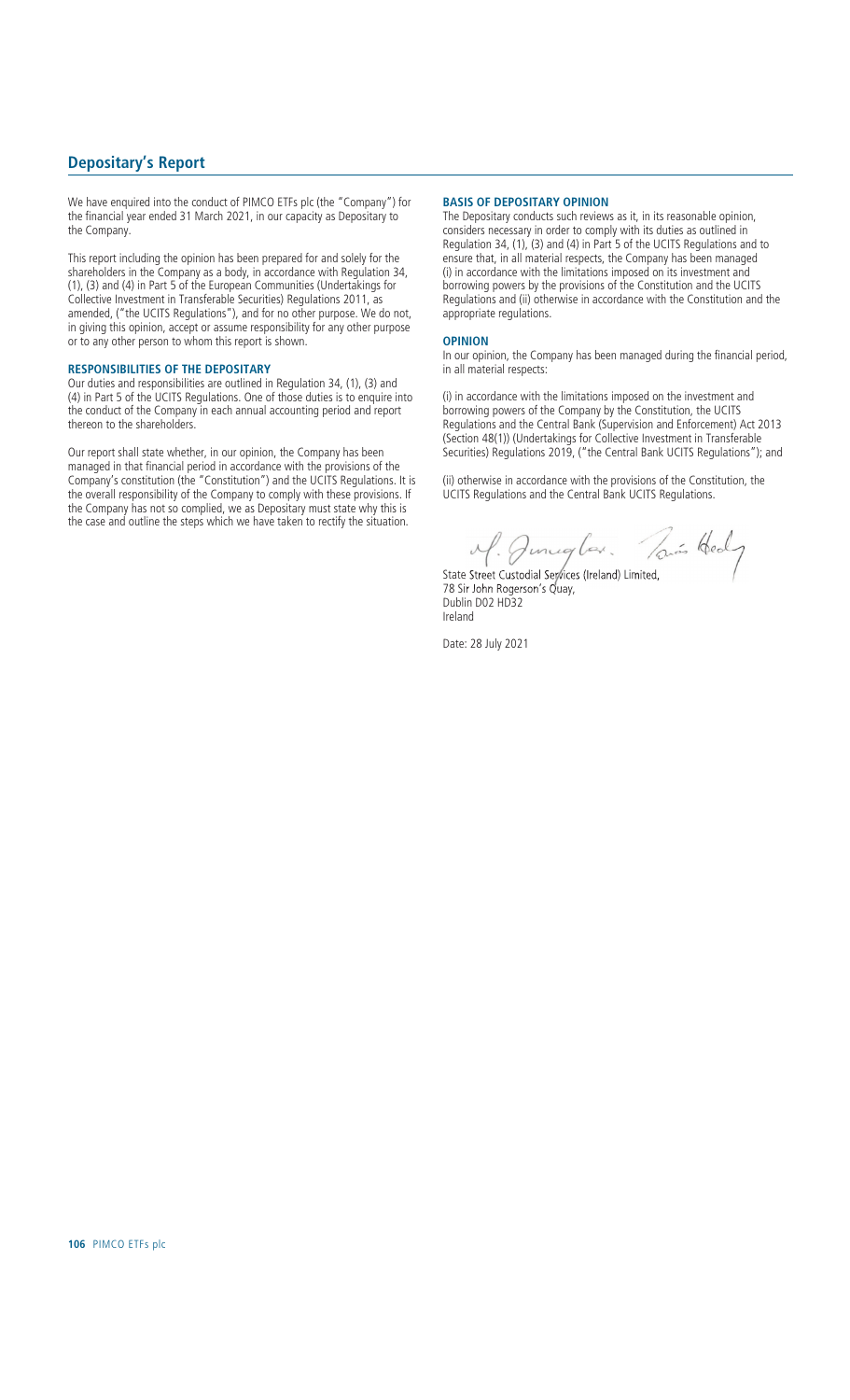PIMCO Global Advisors (Ireland) Limited (the "Manager"), in accordance with its obligations under Directive 2009/65/EC, as amended (the "UCITS Directive") is required to have remuneration policies and practices for those categories of staff, including senior management, risk takers, control functions, and any employees receiving total remuneration that takes them into the same remuneration bracket as senior management and risktakers, whose professional activities have a material impact on the risk profiles of the Manager or any Undertakings for Collective Investment in Transferable Securities ("UCITS") under management, that are consistent with and promote sound and effective risk management and do not encourage risk taking which is inconsistent with the risk profiles, rules or instruments of incorporation of the Manager or PIMCO ETFs plc (the "Company").

Remuneration consists of all forms of payments or benefits made directly by, or indirectly, but on behalf of the Manager, in exchange for professional services rendered by staff. This shall include where appropriate: (i) all forms of payments or benefits paid by the Manager; (ii) any amount paid by the Company, including any portion of performance fees; and/or (iii) any transfer of units or shares of any Company; in exchange for professional services rendered by the Identified Staff. Fixed remuneration means payments or benefits without consideration of any performance criteria. Variable remuneration means additional payments or benefits depending on performance or, in certain cases, other contractual criteria.

Disclosures are provided in relation to (a) the staff of the Manager; (b) staff who are senior management; and (c) staff who have the ability to materially affect the risk profile of the Funds, including individuals who, although not directly employed by the Manager, are assigned by their employer to carry out services directly for the Manager ("Delegates").

The amount of the total remuneration awarded by the Manager to its staff which has been attributed to the Manager's UCITS-related business in respect of the Manager's financial year ending 31 March 2021 is €42,600. This figure is comprised of fixed remuneration of €42,600 and variable remuneration of €Nil. There were a total of 3 beneficiaries of the remuneration described above.

The amount of the aggregate remuneration awarded by the Manager, which has been attributed to the Manager's UCITS-related business in respect of the Manager's financial year ending 31 March 2021, to its senior management was \$Nil, and to other members of its staff whose actions have a material impact on the risk profile of the Manager's UCITS related business was \$Nil.

The amount of total remuneration awarded by Delegates to their Identified Staff which has been attributed to the Funds in respect of the financial year ended 31 March 2021 is \$41,945. This figure is comprised of fixed remuneration of \$1,776 and variable remuneration of \$40,169. There were a total of 9 beneficiaries of the remuneration described above.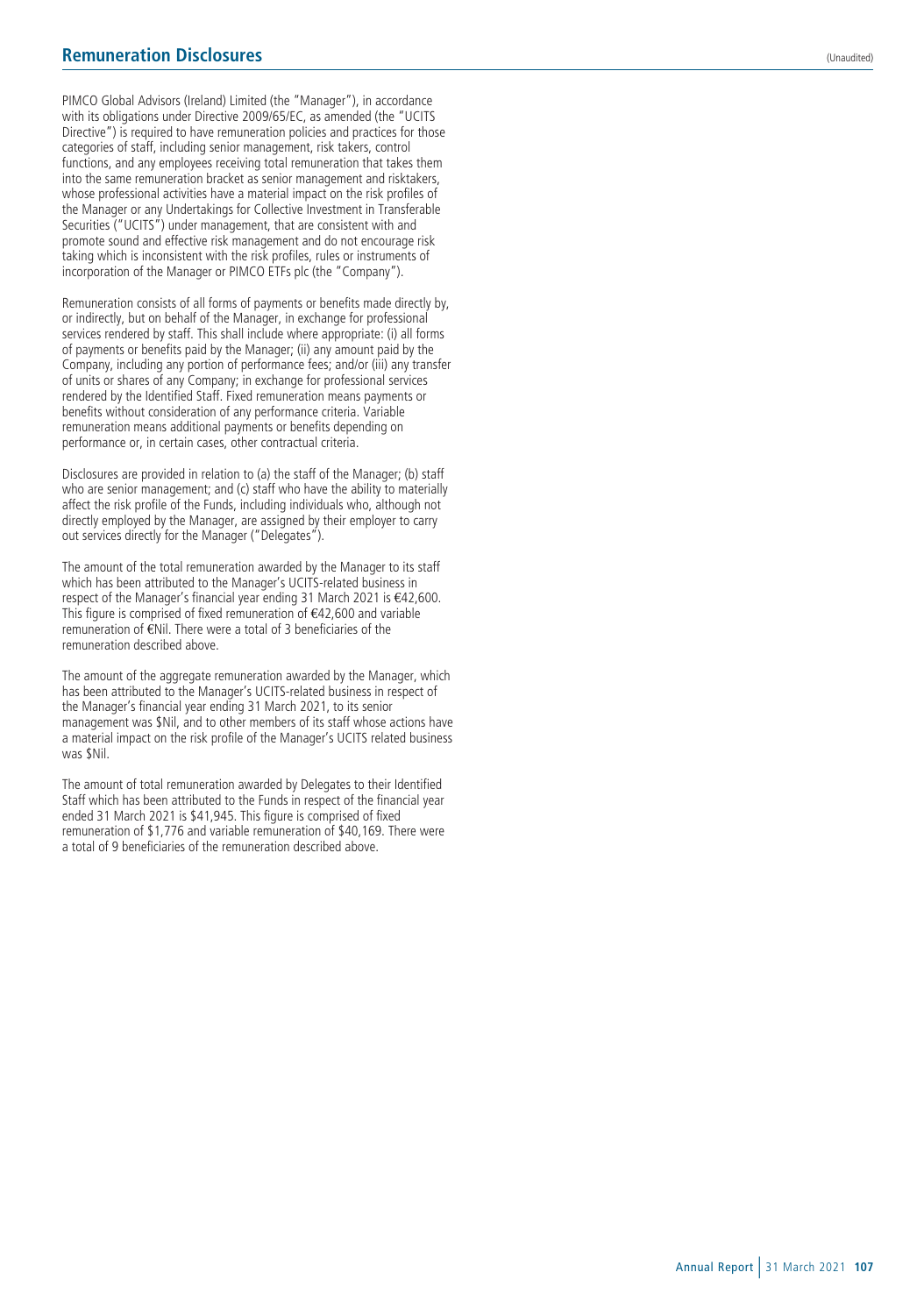# **Significant Changes in Portfolio Composition PIMCO Covered Bond UCITS ETF** 31 March 2021 (Unaudited)

| <b>DESCRIPTION</b>                                                          |            | PAR<br>(000S) | COST<br>(000S) |
|-----------------------------------------------------------------------------|------------|---------------|----------------|
| <b>PURCHASES THROUGH 31 MARCH 2021</b>                                      |            |               |                |
| Santander UK PLC<br>0.050% due 12/01/2027                                   | €          | 10,400        | € 10,527       |
| <b>Sumitomo Mitsui Trust Bank Ltd.</b><br>0.010% due 15/10/2027             |            | 7,800         | 7,838          |
| Sveriges Sakerstallda Obligationer AB<br>1.000% due 12/06/2030              | <b>SEK</b> | 74,000        | 7,488          |
| Italy Buoni Poliennali Del Tesoro<br>1.850% due 01/07/2025                  | €          | 6,600         | 7,065          |
| <b>PITCH FTA</b><br>5.125% due 20/07/2022                                   |            | 6,400         | 6,985          |
| Italy Buoni Poliennali Del Tesoro<br>2.100% due 15/07/2026                  |            | 6,400         | 6,896          |
| <b>Republic of Germany</b><br>1.250% due 15/08/2048                         |            | 5,000         | 6,834          |
| Banca Monte dei Paschi di Siena SpA<br>0.875% due 08/10/2027                |            | 6,700         | 6,792          |
| <b>AXA Bank Europe SCF</b><br>0.250% due 09/06/2040                         |            | 6,400         | 6,371          |
| Lloyds Bank PLC<br>6.000% due 08/02/2029                                    | £          | 3,881         | 6,164          |
| Caixa Economica Montepio Geral Caixa<br>Economica Bancaria S.A.             |            |               |                |
| 0.125% due 14/11/2024<br><b>SumitG Guaranteed Secured Obligation Issuer</b> | €          | 5,600         | 5,629          |
| <b>DAC</b>                                                                  |            |               |                |
| 2.251% due 02/11/2020<br><b>Nykredit Realkredit A/S</b>                     | \$         | 6,500         | 5,511          |
| 1.500% due 01/10/2050<br>AMCO - Asset Management Co. SpA                    | <b>DKK</b> | 40,000        | 5,414          |
| 2.625% due 13/02/2024<br><b>Santander UK PLC</b>                            |            | 4,900         | 5,176          |
| 0.884% due 12/02/2027<br><b>Santander UK PLC</b>                            | £          | 4,600         | 5,078          |
| 5.250% due 16/02/2029<br><b>Berlin Hyp AG</b>                               |            | 3,300         | 4,903          |
| 0.010% due 02/09/2030<br>Lansforsakringar Hypotek AB                        | €          | 4,800         | 4,902          |
| 1.250% due 17/09/2025<br><b>Realkredit Danmark A/S</b>                      | SEK        | 47,900        | 4,844          |
| 1.000% due 01/10/2053<br><b>Nykredit Realkredit A/S</b>                     | DKK        | 35,700        | 4,799          |
| 1.000% due 01/10/2053                                                       |            | 35,100        | 4,719          |
| Sumitomo Mitsui Banking Corp.<br>0.409% due 07/11/2029                      | €          | 4,600         | 4,715          |
| <b>Nationwide Building Society</b><br>1.375% due 29/06/2032                 |            | 4,100         | 4,694          |
| NORD/LB Luxembourg S.A. Covered Bond Bank<br>0.010% due 10/06/2027          |            | 4,500         | 4,547          |
| Nordea Kredit Realkreditaktieselskab<br>1.000% due 01/10/2053               | <b>DKK</b> | 32,300        | 4,349          |
| Nationale-Nederlanden Bank NV<br>0.050% due 12/11/2040                      | €          | 4,400         | 4,272          |
| <b>Commonwealth Bank of Australia</b><br>0.875% due 19/02/2029              |            | 3,950         | 4,269          |
| Italy Buoni Poliennali Del Tesoro<br>0.950% due 15/09/2027                  |            | 4,000         | 4,183          |
| Cajamar Caja Rural SCC<br>0.875% due 18/06/2023                             |            | 4,000         | 4,116          |
| <b>Kommuninvest I Sverige AB</b><br>1.000% due 02/10/2024                   | <b>SEK</b> | 38,300        | 3,892          |
| Cie de Financement Foncier S.A.<br>3.875% due 25/04/2055                    | €          | 1,825         | 3,860          |
| Nordea Kredit Realkreditaktieselskab<br>1.500% due 01/10/2050               | <b>DKK</b> | 28,000        | 3,781          |
| <b>Kookmin Bank</b><br>0.052% due 15/07/2025                                |            | 3,700         | 3,728          |
| Cie de Financement Foncier S.A.<br>1.200% due 29/04/2031                    | €          | 3,300         | 3,716          |
| <b>Nykredit Realkredit A/S</b><br>1.000% due 01/10/2050                     | <b>DKK</b> | 27,100        | 3,611          |
| <b>Jyske Realkredit A/S</b><br>1.000% due 01/10/2053                        |            | 26,800        | 3,609          |
| <b>Cooperatieve Rabobank UA</b><br>0.010% due 02/07/2030                    | €          | 3,500         | 3,576          |
|                                                                             |            |               |                |

| <b>DESCRIPTION</b>                                                                       |            | PAR<br>(000S) | <b>PROCEEDS</b><br>(000S) |
|------------------------------------------------------------------------------------------|------------|---------------|---------------------------|
| <b>SALES THROUGH 31 MARCH 2021</b>                                                       |            |               |                           |
| <b>PITCH FTA</b><br>5.125% due 20/07/2022                                                | €          | 9,600         | € 10,579                  |
| <b>Santander UK PLC</b><br>0.050% due 12/01/2027                                         |            | 8,800         | 8,901                     |
| <b>Republic of Germany</b><br>1.250% due 15/08/2048                                      |            | 6,500         | 8,732                     |
| <b>Santander UK PLC</b><br>0.884% due 12/02/2027                                         | £          | 6,800         | 7,571                     |
| Sveriges Sakerstallda Obligationer AB<br>1.000% due 12/06/2030                           | <b>SEK</b> | 74,000        | 7,558                     |
| <b>Banca Carige SpA</b><br>1.247% due 25/10/2021                                         | €          | 7,300         | 7,344                     |
| Italy Buoni Poliennali Del Tesoro<br>1.850% due 01/07/2025                               |            | 6,600         | 7,109                     |
| Italy Buoni Poliennali Del Tesoro<br>2.100% due 15/07/2026                               |            | 6,400         | 6,981                     |
| <b>AXA Bank Europe SCF</b><br>0.250% due 09/06/2040                                      |            | 6,400         | 6,474                     |
| <b>Banco BPM SpA</b><br>0.750% due 31/03/2022                                            |            | 5,700         | 5,791                     |
| Deutsche Bank AG<br>0.050% due 20/11/2024                                                |            | 5,700         | 5,760                     |
| <b>Canadian Imperial Bank of Commerce</b><br>0.916% due 28/10/2022                       | £          | 5,000         | 5,571                     |
| <b>Commonwealth Bank of Australia</b><br>1.071% due 16/01/2025                           |            | 5,000         | 5,564                     |
| <b>NIBC Bank NV</b><br>1.000% due 24/01/2060                                             | €          | 5,100         | 5,551                     |
| Nationale-Nederlanden Bank NV<br>0.125% due 24/09/2029                                   |            | 5,400         | 5,538                     |
| National Australia Bank Ltd.<br>0.891% due 04/02/2025                                    | £          | 5,000         | 5,535                     |
| <b>Toronto-Dominion Bank</b><br>0.546% due 24/06/2022                                    |            | 4,900         | 5,512                     |
| Sumitomo Mitsui Trust Bank Ltd.<br>0.010% due 15/10/2027                                 | €          | 5,300         | 5,340                     |
| Sumitomo Mitsui Banking Corp.<br>0.409% due 07/11/2029                                   |            | 4,950         | 5,135                     |
| <b>Santander UK PLC</b><br>5.250% due 16/02/2029                                         | £          | 3,300         | 5,031                     |
| <b>Berlin Hyp AG</b><br>0.010% due 02/09/2030                                            | €          | 4,800         | 4,918                     |
| Lloyds Bank PLC<br>6.000% due 08/02/2029                                                 | £          | 3,100         | 4,904                     |
| mBank Hipoteczny S.A.<br>0.242% due 15/09/2025                                           | €          | 4,800         | 4,883                     |
| Lansforsakringar Hypotek AB<br>1.250% due 17/09/2025                                     | <b>SEK</b> | 47,900        | 4,856                     |
| <b>Realkredit Danmark A/S</b><br>1.000% due 01/10/2053                                   | DKK        | 35,635        | 4,757                     |
| <b>Nykredit Realkredit A/S</b><br>1.000% due 01/10/2053                                  |            | 35,008        | 4,676                     |
| NORD/LB Luxembourg S.A. Covered Bond Bank<br>0.010% due 10/06/2027                       | €          | 4,500         | 4,556                     |
| <b>Stadshypotek AB</b><br>2.000% due 01/09/2028                                          | <b>SEK</b> | 43,000        | 4,555                     |
| Nordea Kredit Realkreditaktieselskab<br>1.000% due 01/10/2053                            | DKK        | 32,205        | 4,308                     |
| Nationale-Nederlanden Bank NV<br>0.050% due 12/11/2040                                   | €          | 4,400         | 4,278                     |
| Banca Monte dei Paschi di Siena SpA<br>0.875% due 08/10/2027                             |            | 4,000         | 4,220                     |
| Caixa Economica Montepio Geral Caixa<br>Economica Bancaria S.A.<br>0.125% due 14/11/2024 |            | 4,000         | 4,044                     |
| <b>Kommuninvest I Sverige AB</b><br>1.000% due 02/10/2024                                | <b>SEK</b> | 38,300        | 3,876                     |
| Lloyds Bank PLC<br>0.125% due 23/09/2029                                                 | €          | 3,800         | 3,868                     |
| <b>Nationwide Building Society</b><br>1.093% due 10/01/2025                              | £          | 3,300         | 3,706                     |
| Cie de Financement Foncier S.A.<br>1.200% due 29/04/2031                                 | €          | 3,300         | 3,704                     |
| <b>Clydesdale Bank PLC</b><br>0.010% due 22/09/2026                                      |            | 3,600         | 3,636                     |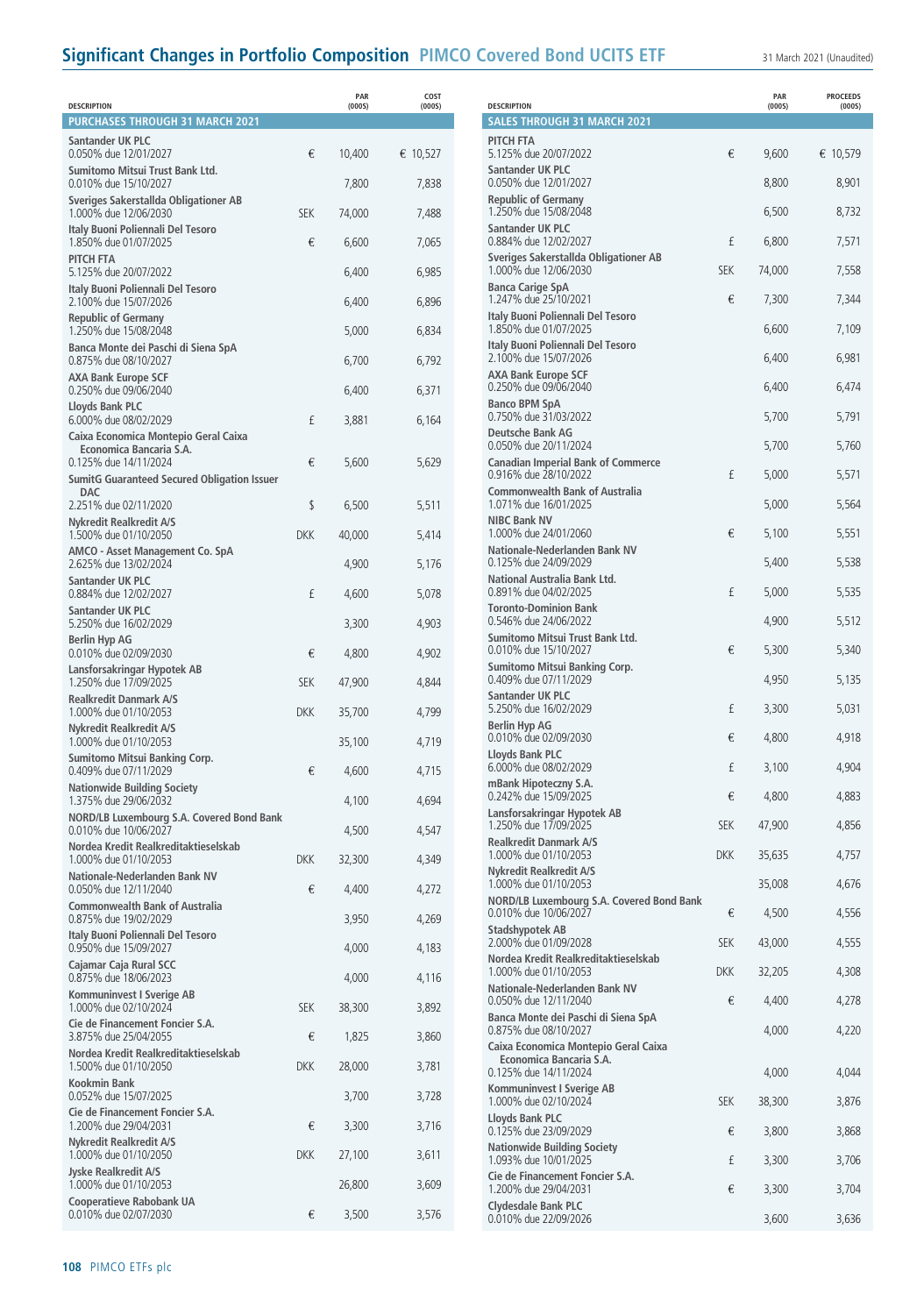## **Significant Changes in Portfolio Composition PIMCO Covered Bond UCITS ETF (Cont.) 31 March 2021 (Unaudited)**

| <b>DESCRIPTION</b>                                          |            | PAR<br>(000S) | COST<br>(000S) |
|-------------------------------------------------------------|------------|---------------|----------------|
| Italy Buoni Ordinari del Tesoro<br>0.000% due 14/05/2021    | €          | 3,500         | € 3,500        |
| Nationale-Nederlanden Bank NV<br>0.010% due 08/07/2030      |            | 3,300         | 3,364          |
| <b>Banca Carige SpA</b><br>1.250% due 28/01/2021            |            | 3,300         | 3,309          |
| Stadshypotek AB<br>0.010% due 24/11/2028                    |            | 3,200         | 3,244          |
| Vseobecna Uverova Banka A/S<br>0.010% due 24/03/2026        |            | 3,200         | 3,244          |
| <b>U.S. Treasury Notes</b><br>1.125% due 15/02/2031         | \$         | 3.900         | 3,182          |
| <b>Jyske Realkredit A/S</b><br>1.500% due 01/10/2050        | <b>DKK</b> | 23,600        | 3,169          |
| <b>Nationwide Building Society</b><br>1.125% due 31/05/2028 | €          | 2,900         | 3,164          |
| <b>DNB Boligkreditt A/S</b><br>0.010% due 21/01/2031        |            | 3,100         | 3,102          |
| Vseobecna Uverova Banka A/S<br>0.250% due 26/03/2024        |            | 3,000         | 3,029          |

| <b>DESCRIPTION</b>                                            |            | PAR<br>(000S) | <b>PROCEEDS</b><br>(000S) |
|---------------------------------------------------------------|------------|---------------|---------------------------|
| <b>Nykredit Realkredit A/S</b><br>1.000% due 01/10/2050       | DKK.       | 26,700        | € 3,605                   |
| Cajamar Caja Rural SCC<br>0.875% due 18/06/2023               | €          | 3,500         | 3,602                     |
| Nordea Kredit Realkreditaktieselskab<br>1.500% due 01/10/2050 | DKK.       | 26.130        | 3,594                     |
| <b>Cooperatieve Rabobank UA</b><br>0.010% due 02/07/2030      | €          | 3.500         | 3,578                     |
| <b>Jyske Realkredit A/S</b><br>1.000% due 01/10/2053          | <b>DKK</b> | 26.754        | 3,561                     |
| Italy Buoni Ordinari del Tesoro<br>0.000% due 14/05/2021      | €          | 3,500         | 3,505                     |
| Nationale-Nederlanden Bank NV<br>0.010% due 08/07/2030        |            | 3,300         | 3.364                     |
| <b>Banca Carige SpA</b><br>1.250% due 28/01/2021              |            | 3,300         | 3.309                     |

Significant portfolio changes are defined as the value of purchases exceeding 1% of total cost of purchases, and sales exceeding 1% of total proceeds. At a minimum the twenty largest purchases and twenty largest sales must be shown. Should there have been less than that amount of transactions, all such transactions have been disclosed.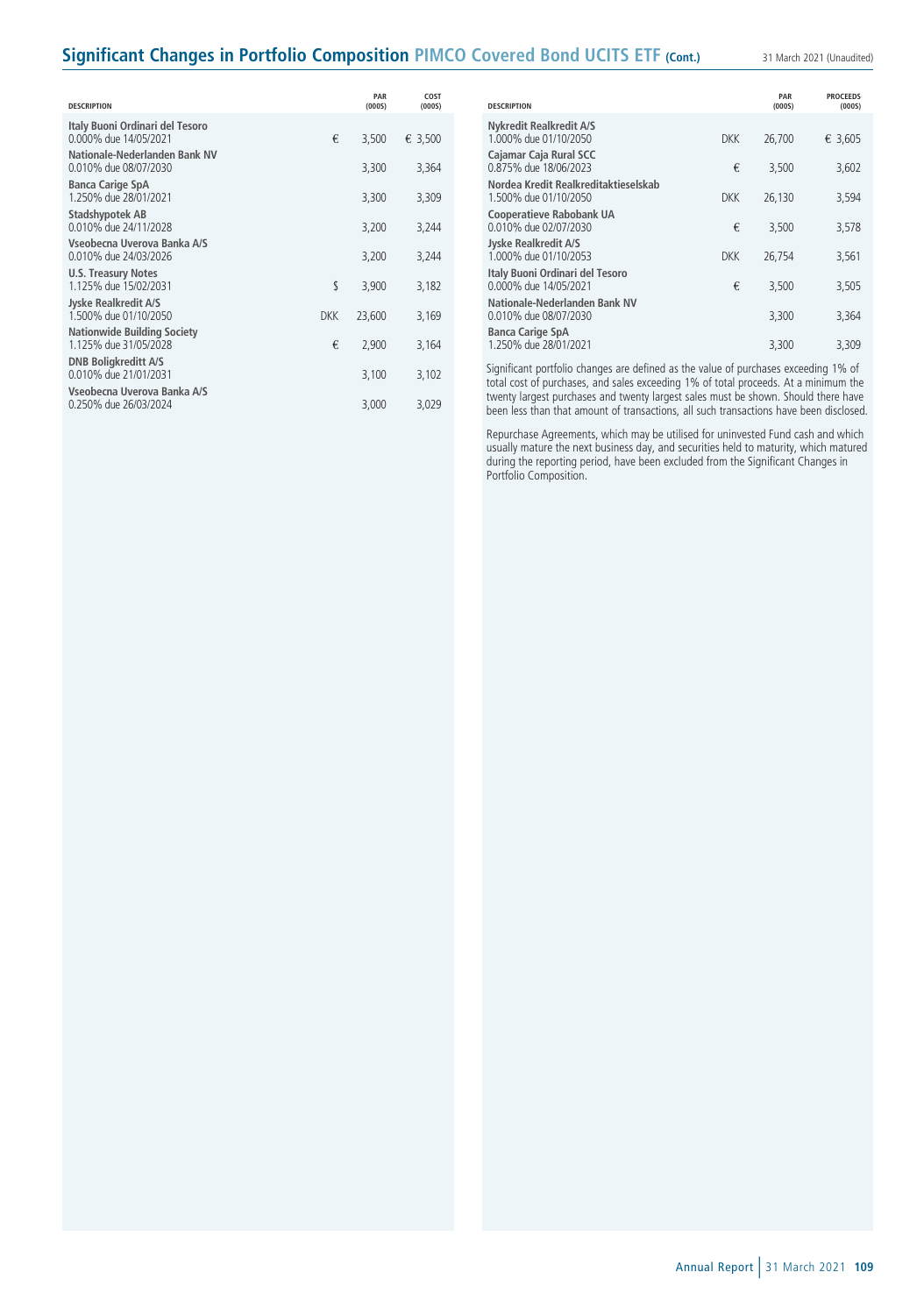#### **Significant Changes in Portfolio Composition PIMCO Emerging Markets Advantage Local Bond Index UCITS ETF** 31 March 2021 (Unaudited)

| <b>DESCRIPTION</b><br>(000S)                                                                                                            | COST<br>(000S) |
|-----------------------------------------------------------------------------------------------------------------------------------------|----------------|
| PURCHASES THROUGH 31 MARCH 2021                                                                                                         |                |
| <b>Brazil Letras do Tesouro Nacional</b><br>0.000% due 01/10/2021<br>BRL<br>157,700                                                     | \$28,902       |
| <b>Brazil Letras do Tesouro Nacional</b><br>0.000% due 01/01/2024<br>180,300                                                            | 27,206         |
| <b>Malaysia Government International Bond</b><br>3.620% due 30/11/2021<br><b>MYR</b><br>101,900                                         | 25,392         |
| <b>Russia Government International Bond</b><br>7.400% due 17/07/2024<br><b>RUB</b><br>1,750,200                                         | 25,023         |
| <b>Russia Government International Bond</b><br>7.500% due 18/08/2021<br>1,265,600                                                       | 17.744         |
| <b>Mexico Government International Bond</b><br>7.250% due 09/12/2021<br><b>MXN</b><br>333,000                                           | 16,222         |
| <b>Mexico Government International Bond</b><br>8.000% due 05/09/2024<br>276,500                                                         | 14,841         |
| <b>Malaysia Government Investment Issue</b><br>4.170% due 30/04/2021<br><b>MYR</b><br>54,500                                            | 12,862         |
| <b>Brazil Letras do Tesouro Nacional</b><br>0.000% due 01/07/2023<br><b>BRL</b><br>70,600                                               | 11,188         |
| <b>China Government Bond</b><br>2.880% due 05/11/2023<br><b>CNY</b><br>68,100                                                           | 10,541         |
| <b>Russia Government International Bond</b><br>6.500% due 28/02/2024<br><b>RUB</b><br>735,400                                           | 10,311         |
| <b>Poland Government International Bond</b><br>0.000% due 25/05/2021<br><b>PLN</b><br>38,700                                            | 10,287         |
| <b>Russia Government International Bond</b><br>5.300% due 04/10/2023<br><b>RUB</b><br>729,400                                           | 9,894          |
| South Africa Government International<br>Bond                                                                                           |                |
| 8.875% due 28/02/2035<br>ZAR<br>190,500<br><b>Brazil Letras do Tesouro Nacional</b>                                                     | 9,487          |
| 0.000% due 01/07/2022<br><b>BRL</b><br>51,800<br><b>Mexico Government International Bond</b>                                            | 8,909          |
| 8.500% due 18/11/2038<br>MXN<br>162,000<br><b>Mexico Government International Bond</b>                                                  | 8,639          |
| 6.750% due 09/03/2023<br>178,000<br><b>Thailand Government International Bond</b>                                                       | 8,433          |
| 3.650% due 17/12/2021<br>225,900<br>THB<br><b>Russia Government International Bond</b>                                                  | 7,441          |
| 4.500% due 16/07/2025<br><b>RUB</b><br>535,600<br><b>Thailand Government International Bond</b>                                         | 7,404          |
| 1.450% due 17/12/2024<br><b>THB</b><br>220,900<br><b>Brazil Notas do Tesouro Nacional</b>                                               | 7,218          |
| 10.000% due 01/01/2023<br><b>BRL</b><br>33,700<br>Russia Government International Bond                                                  | 6,873          |
| 7.750% due 16/09/2026<br>459,100<br>RUB                                                                                                 | 6,564          |
| <b>Colombia Government International Bond</b><br>7.750% due 14/04/2021<br>COP<br>24,637,000                                             | 6,277          |
| South Africa Government International<br>Bond<br>10.500% due 21/12/2027<br>ZAR<br>91,800                                                | 5,941          |
| <b>Brazil Government International Bond</b><br>12.500% due 05/01/2022<br><b>BRL</b><br>24,850                                           | 5,204          |
| <b>Chile Government International Bond</b><br>5.500% due 05/08/2020<br><b>CLP</b><br>3,868,000                                          | 4,676          |
| <b>Mexico Government International Bond</b><br>8.500% due 31/05/2029<br>MXN<br>80,000                                                   | 4,434          |
| <b>Colombian TES</b>                                                                                                                    | 4,238          |
| 7.500% due 26/08/2026<br>COP<br>13,653,700<br><b>Brazil Government International Bond</b>                                               |                |
| 10.250% due 10/01/2028<br><b>BRL</b><br>20,400<br><b>Israel Government International Bond</b><br>0.500% due 31/01/2021<br>ILS<br>14,500 | 4,195<br>4,150 |

| <b>DESCRIPTION</b>                                                            |            | PAR<br>(000S) | <b>PROCEEDS</b><br>(000S) |
|-------------------------------------------------------------------------------|------------|---------------|---------------------------|
| <b>SALES THROUGH 31 MARCH 2021</b>                                            |            |               |                           |
| <b>Russia Government International Bond</b><br>7.500% due 18/08/2021          | <b>RUB</b> | 2,145,400     | \$29,360                  |
| <b>Brazil Letras do Tesouro Nacional</b><br>0.000% due 01/10/2021             | BRL        | 157,700       | 28,380                    |
| <b>Mexico Government International Bond</b><br>6.500% due 10/06/2021          | <b>MXN</b> | 438,790       | 19,934                    |
| Malaysia Government International Bond<br>3.620% due 30/11/2021               | <b>MYR</b> | 73,500        | 18,077                    |
| <b>Colombia Government International Bond</b><br>7.750% due 14/04/2021        | COP        | 62,500,000    | 17,511                    |
| <b>Mexico Government International Bond</b><br>7.250% due 09/12/2021          | MXN        | 333,000       | 16,840                    |
| <b>Russia Government International Bond</b><br>7.400% due 17/07/2024          | <b>RUB</b> | 1,130,600     | 15,974                    |
| <b>Poland Government International Bond</b><br>0.000% due 25/05/2021          | PLN        | 59,060        | 15,661                    |
| <b>Brazil Letras do Tesouro Nacional</b><br>0.000% due 01/01/2024             | <b>BRL</b> | 92,200        | 14,286                    |
| <b>Brazil Notas do Tesouro Nacional</b><br>10.000% due 01/01/2023             |            | 68,200        | 13,926                    |
| <b>Malaysia Government Investment Issue</b><br>4.170% due 30/04/2021          | <b>MYR</b> | 54,500        | 12,776                    |
| <b>Brazil Letras do Tesouro Nacional</b><br>0.000% due 01/07/2022             | <b>BRL</b> | 71,800        | 12,267                    |
| <b>Russia Government International Bond</b><br>6.500% due 28/02/2024          | <b>RUB</b> | 873,682       | 11,551                    |
| <b>Russia Government International Bond</b><br>5.300% due 04/10/2023          |            | 729,400       | 9,744                     |
| <b>Mexico Government International Bond</b><br>8.000% due 07/11/2047          | <b>MXN</b> | 187,500       | 9,483                     |
| <b>Mexico Government International Bond</b><br>6.750% due 09/03/2023          |            | 178,000       | 9,158                     |
| <b>Mexico Government International Bond</b><br>8.000% due 07/12/2023          |            | 172,700       | 8,658                     |
| <b>Brazil Government International Bond</b><br>10.250% due 10/01/2028         | BRL        | 36,185        | 7,858                     |
| <b>Thailand Government International Bond</b><br>3.650% due 17/12/2021        | THB        | 226,117       | 7,533                     |
| <b>Thailand Government International Bond</b><br>1.450% due 17/12/2024        |            | 221,400       | 7,317                     |
| <b>Brazil Notas do Tesouro Nacional</b><br>10.000% due 01/01/2025             | <b>BRL</b> | 31,700        | 7,196                     |
| <b>Brazil Government International Bond</b><br>8.500% due 05/01/2024          |            | 33,105        | 6,865                     |
| <b>Poland Government International Bond</b><br>4.000% due 25/10/2023          | PLN        | 21,300        | 6,445                     |
| South Africa Government International                                         |            |               |                           |
| <b>Bond</b><br>10.500% due 21/12/2027                                         | ZAR        | 91,800        | 6,237                     |
| South Africa Government International<br><b>Bond</b><br>8.875% due 28/02/2035 |            | 99,898        | 5,543                     |
| <b>Mexico Government International Bond</b>                                   |            |               |                           |
| 7.750% due 29/05/2031<br><b>Israel Government International Bond</b>          | <b>MXN</b> | 87,500        | 4,475                     |
| 0.500% due 31/01/2021                                                         | ILS        | 14,500        | 4,431                     |
| <b>Colombian TES</b><br>7.500% due 26/08/2026                                 | <b>COP</b> | 13,264,100    | 4,360                     |

Significant portfolio changes are defined as the value of purchases exceeding 1% of total cost of purchases, and sales exceeding 1% of total proceeds. At a minimum the twenty largest purchases and twenty largest sales must be shown. Should there have been less than that amount of transactions, all such transactions have been disclosed.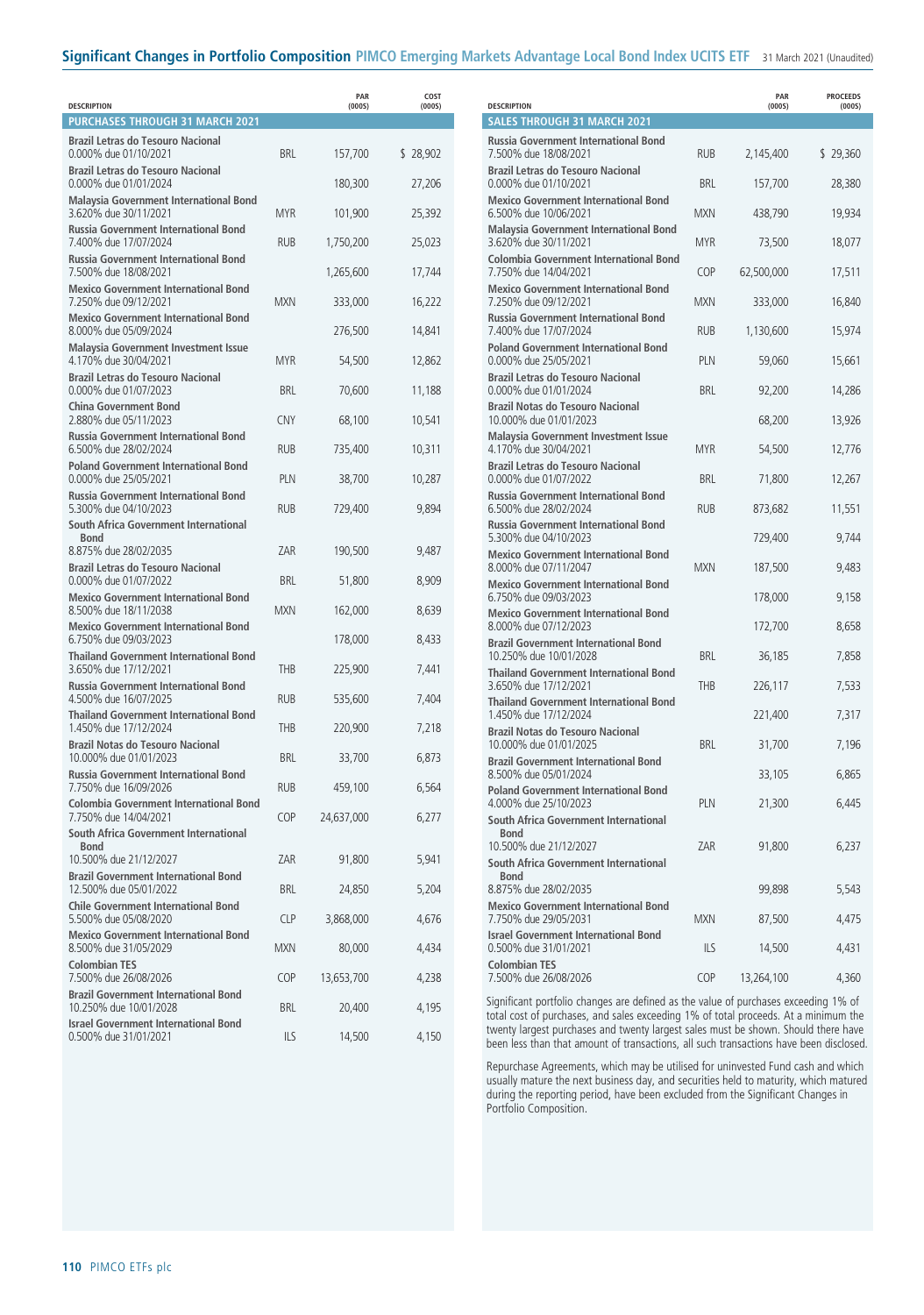### **Significant Changes in Portfolio Composition PIMCO Euro Low Duration Corporate Bond UCITS ETF** 31 March 2021 (Unaudited)

| <b>DESCRIPTION</b>                                                              |    | PAR<br>(000S)          | COST<br>(000S) | <b>DESCRIPTION</b>                                                                                        | PAR<br>(000S) | <b>PROCEEDS</b><br>(000S) |
|---------------------------------------------------------------------------------|----|------------------------|----------------|-----------------------------------------------------------------------------------------------------------|---------------|---------------------------|
| <b>PURCHASES THROUGH 31 MARCH 2021</b>                                          |    |                        |                | <b>SALES THROUGH 31 MARCH 2021</b>                                                                        |               |                           |
| <b>France Government International Bond</b>                                     |    |                        |                | <b>Republic of Germany</b>                                                                                |               |                           |
| 0.250% due 25/07/2024                                                           | €  | 7,471<br><b>SHARES</b> | € 7.869        | 1.500% due 15/05/2023<br>€<br><b>France Government International Bond</b>                                 | 4,500         | € 4,757                   |
| PIMCO ETFs plc - PIMCO Euro Short Maturity                                      |    |                        |                | 0.250% due 25/07/2024                                                                                     | 4,343         | 4,614                     |
| UCITS ETF (a)                                                                   |    | 63,500                 | 6,214          | <b>U.S. Treasury Notes</b><br>1.875% due 31/08/2022<br>\$                                                 | 5,200         | 4,476                     |
|                                                                                 |    | PAR<br>(000S)          |                | <b>Republic of Germany</b><br>1.500% due 04/09/2022<br>€                                                  | 3,800         | 3,968                     |
| <b>Barclays PLC</b>                                                             |    |                        |                | <b>Barclays PLC</b><br>1.875% due 08/12/2023                                                              | 3,100         | 3,265                     |
| 3.375% due 02/04/2025<br>Abertis Infraestructuras S.A.                          | €  | 3,300                  | 3,624          | Abertis Infraestructuras S.A.                                                                             |               |                           |
| 3.375% due 27/11/2026                                                           | £  | 2,600                  | 3,118          | 3.750% due 20/06/2023<br><b>Airbus SE</b>                                                                 | 2,800         | 3,061                     |
| Abertis Infraestructuras S.A.<br>3.750% due 20/06/2023                          | €  | 2,800                  | 3,051          | 1.375% due 09/06/2026                                                                                     | 2,900         | 3,046                     |
| <b>Booking Holdings, Inc.</b><br>0.100% due 08/03/2025                          |    | 3,000                  | 2,999          | Societe Generale S.A.<br>0.000% due 27/05/2022                                                            | 3,000         | 3,016                     |
| Takeda Pharmaceutical Co. Ltd.                                                  |    |                        |                | <b>Clearstream Banking AG</b><br>0.000% due 01/12/2025                                                    | 2,800         | 2,821                     |
| 0.750% due 09/07/2027<br>AT&T, Inc.                                             |    | 2,900                  | 2,899          | <b>Ford Motor Credit Co. LLC</b><br>0.000% due 07/12/2022                                                 | 2,900         | 2,640                     |
| 1.600% due 19/05/2028                                                           |    | 2,900                  | 2,898          | <b>BNP Paribas S.A.</b>                                                                                   |               |                           |
| <b>Airbus SE</b><br>1.375% due 09/06/2026                                       |    | 2,900                  | 2,896          | 1.250% due 19/03/2025<br><b>Volkswagen International Finance NV</b>                                       | 2,500         | 2,618                     |
| <b>Cromwell Ereit Lux Finco SARL</b><br>2.125% due 19/11/2025                   |    | 2,900                  | 2,895          | 3.500% due 17/06/2025<br>AT&T, Inc.                                                                       | 2,300         | 2,436                     |
| <b>Clearstream Banking AG</b>                                                   |    |                        |                | 1.600% due 19/05/2028                                                                                     | 2,100         | 2,293                     |
| 0.000% due 01/12/2025<br><b>Vantage Towers AG</b>                               |    | 2,800                  | 2,817          | ACS Actividades de Construccion y Servicios S.A.<br>1.375% due 17/06/2025                                 | 2,200         | 2,197                     |
| 0.000% due 31/03/2025                                                           |    | 2,500                  | 2,492          | <b>HSBC Holdings PLC</b><br>0.000% due 05/10/2023                                                         | 2,100         | 2,111                     |
| <b>Volkswagen International Finance NV</b><br>3.500% due 17/06/2025             |    | 2,300                  | 2,300          | <b>Continental AG</b><br>2.500% due 27/08/2026                                                            | 2,000         | 2,110                     |
| <b>Redexis Gas Finance BV</b><br>1.875% due 28/05/2025                          |    | 2,300                  | 2,289          | <b>Bank of America Corp.</b><br>0.503% due 07/02/2022                                                     | 2,100         | 2,105                     |
| Ubisoft Entertainment S.A.<br>0.878% due 24/11/2027                             |    | 2,200                  | 2,200          | Wells Fargo & Co.<br>1.338% due 04/05/2025                                                                | 2,000         | 2,078                     |
| ACS Actividades de Construccion y Servicios S.A.<br>1.375% due 17/06/2025       |    | 2,200                  | 2,199          | <b>Bevco Lux SARL</b><br>1.750% due 09/02/2023                                                            | 1,900         | 1,969                     |
| Nissan Motor Co. Ltd.<br>3.522% due 17/09/2025                                  | \$ | 2,500                  | 2,106          | <b>Ubisoft Entertainment S.A.</b><br>1.289% due 30/01/2023                                                | 1,900         | 1,941                     |
| Wells Fargo & Co.<br>1.338% due 04/05/2025                                      | €  | 2,000                  | 2,049          | <b>ABN AMRO Bank NV</b><br>6.375% due 27/04/2021                                                          | 1,800         | 1,857                     |
| <b>Continental AG</b><br>2.500% due 27/08/2026                                  |    | 2,000                  | 1,976          | Kreditanstalt fuer Wiederaufbau<br>0.000% due 15/09/2023                                                  | 1.600         | 1,630                     |
| Credit Agricole Assurances S.A.<br>4.500% due 14/10/2025                        |    | 1,500                  | 1,725          | <b>INEOS Styrolution Group GmbH</b><br>2.250% due 16/01/2027                                              | 1.700         | 1,591                     |
| Daimler AG<br>2.000% due 22/08/2026                                             |    | 1,600                  | 1,588          | <b>MTU Aero Engines AG</b><br>3.000% due 01/07/2025                                                       | 1,500         | 1,557                     |
| Telecom Italia SpA<br>5.875% due 19/05/2023                                     | £  | 1,300                  | 1,583          | <b>IHO Verwaltungs GmbH</b><br>3.625% due 15/05/2025                                                      | 1,500         | 1,535                     |
| Mizuho Financial Group, Inc.<br>0.118% due 06/09/2024                           | €  | 1,600                  | 1,577          | <b>UBS Group AG</b><br>0.160% due 20/09/2022                                                              | 1,500         | 1,507                     |
| <b>UBS Group AG</b><br>1.250% due 17/04/2025                                    |    | 1,500                  | 1,548          | EssilorLuxottica S.A.<br>0.000% due 27/05/2023                                                            | 1,500         | 1,499                     |
| <b>BNP Paribas S.A.</b>                                                         |    |                        |                | Volkswagen Bank GmbH<br>1.875% due 31/01/2024                                                             | 1,400         | 1,477                     |
| 1.125% due 28/08/2024<br><b>Bank of Ireland Group PLC</b>                       |    | 1,500                  | 1,539          |                                                                                                           | <b>SHARES</b> |                           |
| 1.375% due 29/08/2023                                                           |    | 1,500                  | 1,513          | PIMCO ETFs plc - PIMCO Euro Short Maturity<br>UCITS ETF (a)                                               | 15,000        | 1,470                     |
| <b>Medtronic Global Holdings S.C.A.</b><br>0.000% due 15/03/2023                |    | 1,500                  | 1,501          |                                                                                                           | PAR           |                           |
| Intesa Sanpaolo SpA<br>1.000% due 04/07/2024                                    |    | 1,500                  | 1,500          | Credit Agricole S.A.                                                                                      | (000S)        |                           |
| <b>Virgin Money UK PLC</b><br>2.875% due 24/06/2025                             |    | 1,500                  | 1,499          | 0.875% due 14/01/2032<br>€<br><b>Lunar Funding for Swisscom AG</b>                                        | 1,400         | 1,442                     |
| <b>Fraport AG Frankfurt Airport Services Worldwide</b><br>1.625% due 09/07/2024 |    | 1,500                  | 1,494          | 1.875% due 08/09/2021<br><b>Proximus SADP</b>                                                             | 1,400         | 1,427                     |
| <b>MTU Aero Engines AG</b><br>3.000% due 01/07/2025                             |    | 1,500                  | 1,491          | 0.500% due 22/03/2022<br><b>Volkswagen Bank GmbH</b>                                                      | 1,400         | 1,411                     |
| Traton Finance Luxembourg S.A.<br>0.125% due 24/03/2025                         |    | 1,400                  | 1,394          | 1.250% due 01/08/2022<br>RCI Banque S.A.                                                                  | 1,400         | 1,409                     |
| <b>BPCE S.A.</b><br>0.500% due 15/09/2027                                       |    | 1,400                  | 1,389          | 0.625% due 10/11/2021<br>Goldman Sachs Group, Inc.                                                        | 1,400         | 1,406                     |
| <b>ASR Nederland NV</b>                                                         |    |                        |                | 0.093% due 09/09/2022                                                                                     | 1,400         | 1,405                     |
| 5.000% due 30/09/2024                                                           |    | 1,200                  | 1,367          | (a) The PIMCO Euro Low Duration Corporate Bond UCITS ETF is investing in shares<br>of an affiliated fund. |               |                           |

Significant portfolio changes are defined as the value of purchases exceeding 1% of total cost of purchases, and sales exceeding 1% of total proceeds. At a minimum the twenty largest purchases and twenty largest sales must be shown. Should there have been less than that amount of transactions, all such transactions have been disclosed.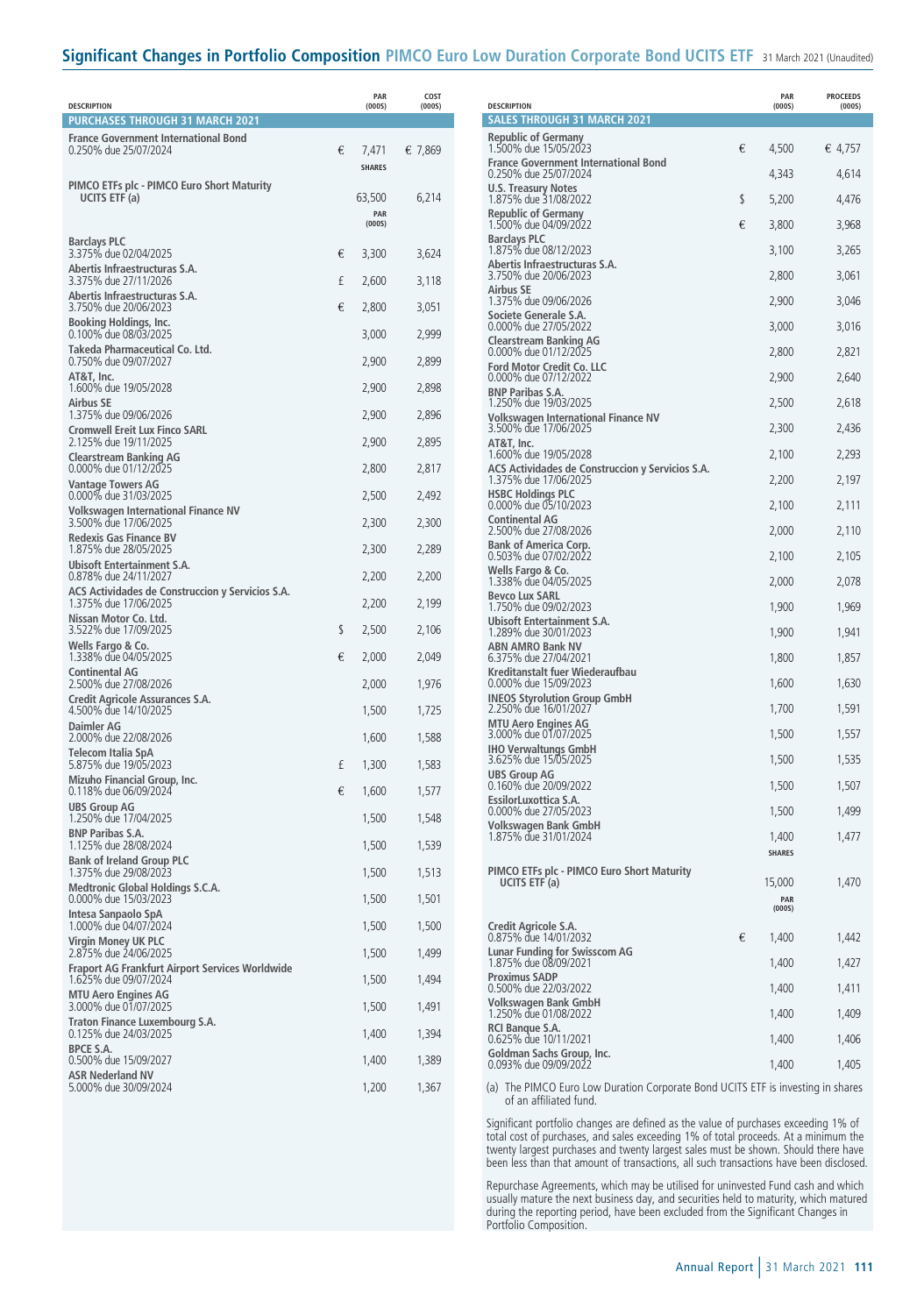#### **Significant Changes in Portfolio Composition PIMCO Euro Short-Term High Yield Corporate Bond Index UCITS ETF** 31 March 2021 (Unaudited)

| <b>DESCRIPTION</b>                                                        |   | PAR<br>(000S) | COST<br>(000S) | <b>DESCRIPTION</b>                                                                                                                                                         | PAR<br>(000S) | <b>PROCEEDS</b><br>(000S) |
|---------------------------------------------------------------------------|---|---------------|----------------|----------------------------------------------------------------------------------------------------------------------------------------------------------------------------|---------------|---------------------------|
| <b>PURCHASES THROUGH 31 MARCH 2021</b>                                    |   |               |                | <b>SALES THROUGH 31 MARCH 2021</b>                                                                                                                                         |               |                           |
| <b>UniCredit SpA</b><br>6.950% due 31/10/2022                             | € | 730           | € 792          | Nidda Healthcare Holding GmbH<br>€<br>3.500% due 30/09/2024                                                                                                                | 1.020         | € 1,013                   |
| <b>Ford Motor Credit Co. LLC</b><br>3.021% due 06/03/2024                 |   | 796           | 712            | Fiat Chrysler Finance Europe SENC<br>4.750% due 15/07/2022                                                                                                                 | 844           | 902                       |
| Assicurazioni Generali SpA<br>4.596% due 21/11/2025                       |   | 600           | 669            | <b>Fiat Chrysler Automobiles NV</b><br>3.750% due 29/03/2024                                                                                                               | 750           | 832                       |
| <b>UniCredit SpA</b><br>4.875% due 20/02/2029                             |   | 637           | 643            | SoftBank Group Corp.<br>4.000% due 20/04/2023                                                                                                                              | 740           | 771                       |
| <b>UniCredit SpA</b><br>5.750% due 28/10/2025                             |   | 637           | 640            | Fiat Chrysler Finance Europe SENC<br>4.750% due 22/03/2021                                                                                                                 | 550           | 556                       |
| <b>FCE Bank PLC</b><br>1.615% due 11/05/2023                              |   | 700           | 629            | <b>Repsol International Finance BV</b><br>3.875% due 25/03/2021                                                                                                            | 540           | 546                       |
| Electricite de France S.A.<br>4.000% due 04/07/2024                       |   | 600           | 629            | <b>Centrica PLC</b><br>3.000% due 10/04/2076                                                                                                                               | 545           | 542                       |
| ArcelorMittal S.A.<br>3.125% due 14/01/2022                               |   | 600           | 613            | Bankia S.A.<br>3.750% due 15/02/2029                                                                                                                                       | 500           | 501                       |
| Abertis Infraestructuras Finance BV<br>3.248% due 24/11/2025              |   | 600           | 613            | Orano S.A.<br>3.500% due 22/03/2021                                                                                                                                        | 500           | 501                       |
| IHO Verwaltungs GmbH (3.625% Cash or 4.375% PIK)<br>3.625% due 15/05/2025 |   | 600           | 608            | <b>Vodafone Group PLC</b><br>3.100% due 03/01/2079                                                                                                                         | 500           | 499                       |
| Nidda Healthcare Holding GmbH<br>3.500% due 30/09/2024                    |   | 600           | 594            | <b>Verisure Midholding AB</b><br>5.750% due 01/12/2023                                                                                                                     | 475           | 465                       |
| ArcelorMittal S.A.<br>1.000% due 19/05/2023                               |   | 600           | 580            | Vallourec S.A.<br>6.625% due 15/10/2022                                                                                                                                    | 520           | 441                       |
| Renault S.A.<br>1.250% due 24/06/2025                                     |   | 600           | 564            | <b>DKT Finance ApS</b><br>7.000% due 17/06/2023                                                                                                                            | 430           | 433                       |
| Electricite de France S.A.<br>5.375% due 29/01/2025                       |   | 500           | 552            | Valeo S.A.<br>0.375% due 12/09/2022                                                                                                                                        | 400           | 401                       |
| ArcelorMittal S.A.<br>2.250% due 17/01/2024                               |   | 500           | 521            | <b>Hertz Holdings Netherlands BV</b><br>5.500% due 30/03/2023                                                                                                              | 450           | 371                       |
| Grifols S.A.<br>1.625% due 15/02/2025                                     |   | 500           | 491            | <b>Lincoln Financing SARL</b><br>3.625% due 01/04/2024                                                                                                                     | 350           | 354                       |
| SoftBank Group Corp.<br>3.125% due 19/09/2025                             |   | 480           | 479            | Renault S.A.<br>3.125% due 05/03/2021                                                                                                                                      | 350           | 351                       |
| Electricite de France S.A.<br>5.000% due 22/01/2026                       |   | 400           | 454            | Intesa Sanpaolo SpA<br>6.625% due 13/09/2023                                                                                                                               | 300           | 335                       |
| Carnival Corp.<br>10.125% due 01/02/2026                                  |   | 380           | 444            | <b>Smurfit Kappa Acquisitions ULC</b><br>2.375% due 01/02/2024                                                                                                             | 300           | 318                       |
| <b>Telecom Italia SpA</b><br>4.000% due 11/04/2024                        |   | 400           | 435            | Deutsche Lufthansa AG<br>5.125% due 12/08/2075                                                                                                                             | 360           | 317                       |
| <b>Rolls-Royce PLC</b><br>4.625% due 16/02/2026                           |   | 400           | 432            | Significant portfolio changes are defined as the value of purchases exceeding 1% of<br>total cost of purchases, and sales exceeding 1% of total proceeds. At a minimum the |               |                           |

total cost of purchases, and sales exceeding 1% of total proceeds. At a minimum the twenty largest purchases and twenty largest sales must be shown. Should there have been less than that amount of transactions, all such transactions have been disclosed.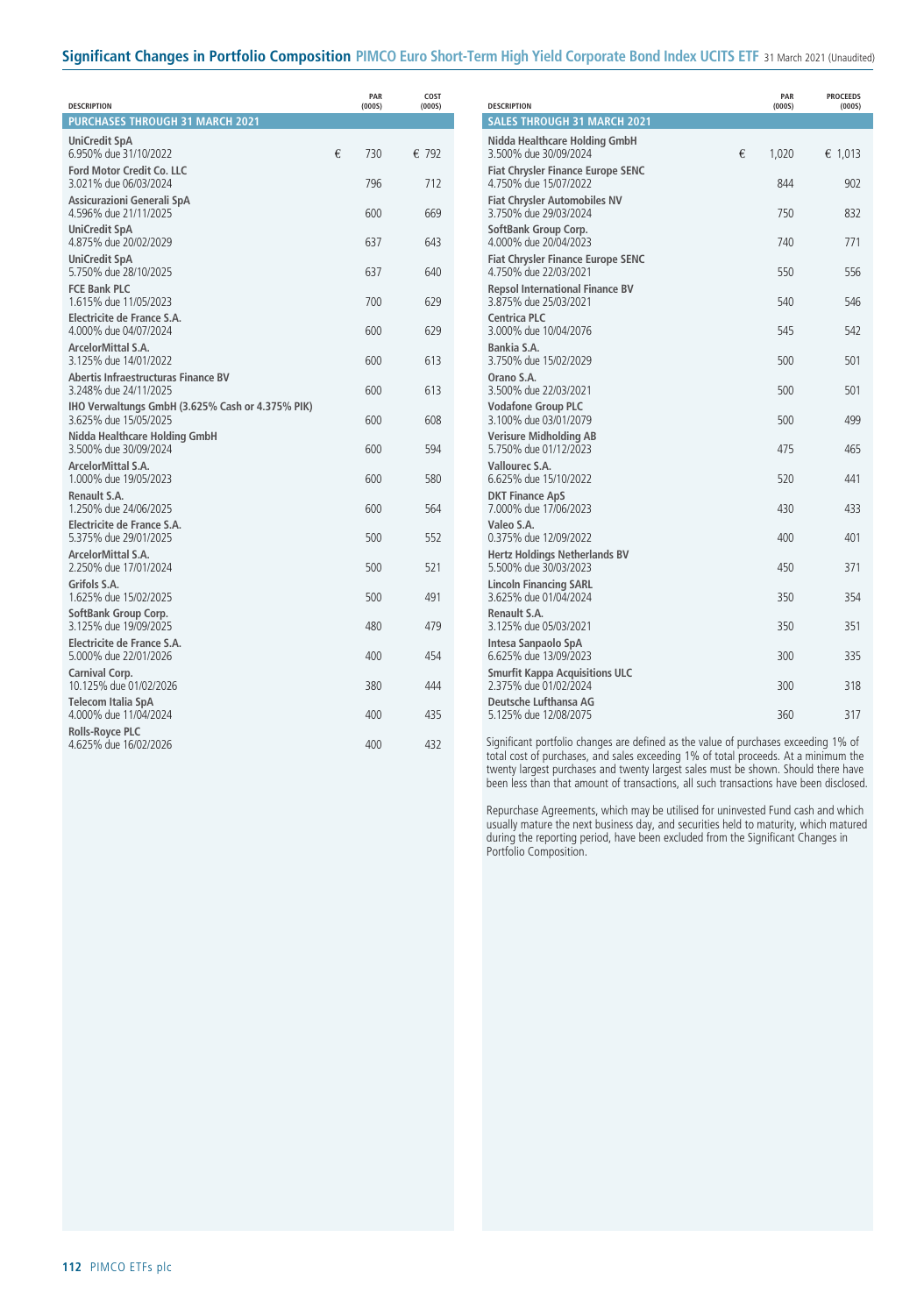| <b>DESCRIPTION</b>                                                           |            | PAR<br>(000S) | COST<br>(000S) |
|------------------------------------------------------------------------------|------------|---------------|----------------|
| PURCHASES THROUGH 31 MARCH 2021                                              |            |               |                |
| Italy Buoni Poliennali Del Tesoro<br>0.950% due 01/03/2023                   | €          | 62,000        | € 63,513       |
| <b>Bevco Lux SARL</b><br>1.750% due 09/02/2023                               |            | 27,003        | 27,991         |
| <b>Bank of America Corp.</b><br>0.240% due 04/05/2023                        |            | 25,550        | 25,695         |
| <b>Freddie Mac</b><br>0.600% due 15/10/2025                                  | \$         | 30,000        | 25,440         |
| <b>Trinity Square PLC</b><br>0.000% due 15/07/2059                           | £          | 21,600        | 25,229         |
| <b>Fannie Mae</b><br>0.875% due 18/12/2026                                   | \$         | 30,000        | 24,831         |
| <b>HSBC Holdings PLC</b><br>0.162% due 27/09/2022                            | €          | 24,000        | 24,050         |
| Daimler Canada Finance, Inc.<br>0.160% due 11/09/2022                        |            | 23,500        | 23,637         |
| Credit Suisse Group Funding Guernsey Ltd.<br>1.250% due 14/04/2022           |            | 23,033        | 23,514         |
| <b>Israel Government International Bond</b><br>0.000% due 22/07/2022         |            | 22,700        | 22,700         |
| SC Germany S.A., Compartment Consumer<br>0.142% due 14/11/2034               |            | 21,800        | 22,041         |
| <b>Cardiff Auto Receivables Securitisation PLC</b><br>0.679% due 16/09/2025  | £          | 18,340        | 20,352         |
| <b>Fukuoka Prefecture</b><br>0.880% due 22/06/2022                           | ¥          | 2,520,000     | 20,190         |
| <b>Medtronic Global Holdings S.C.A.</b><br>0.000% due 15/03/2023             | €          | 20,100        | 20,131         |
| <b>BMW Finance NV</b><br>0.062% due 24/06/2022                               |            | 19,500        | 19,557         |
| <b>NatWest Group PLC</b><br>2.000% due 08/03/2023                            |            | 17,000        | 17,409         |
| Goldman Sachs Group, Inc.<br>0.085% due 26/09/2023                           |            | 15,900        | 15,962         |
| American International Group, Inc.<br>1.500% due 08/06/2023                  |            | 15,300        | 15,833         |
| General Motors Financial Co., Inc.<br>0.144% due 10/05/2021                  |            | 15,700        | 15,711         |
| Intesa Sanpaolo Bank Luxembourg S.A.<br>0.215% due 26/09/2021                |            | 15,400        | 15,369         |
| Aroundtown S.A.<br>0.375% due 23/09/2022                                     |            | 15,000        | 15,121         |
| LeasePlan Corp. NV<br>1.000% due 25/02/2022                                  |            | 14,700        | 14,922         |
| <b>Stratton Mortgage Funding PLC</b><br>0.000% due 20/07/2060                | £          | 12,950        | 14,794         |
| <b>Cars Alliance Auto Leases France</b><br>0.148% due 21/10/2036             | €          | 14,400        | 14,598         |
| <b>Fidelity National Information Services, Inc.</b><br>0.125% due 03/12/2022 |            | 14,500        | 14,573         |
| <b>Barclays Bank PLC</b><br>10.000% due 21/05/2021                           | £          | 12,350        | 14,521         |
| <b>Barclays Bank PLC</b><br>6.000% due 14/01/2021                            | €          | 13,900        | 14,235         |
| <b>Realkredit Danmark A/S</b><br>1.000% due 01/04/2022                       | <b>DKK</b> | 98,200        | 13,461         |
| LeasePlan Corp. NV<br>0.750% due 03/10/2022                                  | €          | 13,100        | 13,308         |
| <b>Freddie Mac</b><br>0.800% due 28/10/2026                                  | \$         | 15,500        | 13,100         |
| Legal & General Group PLC<br>10.000% due 23/07/2041                          | £          | 10,700        | 12,910         |
| <b>Israel Government International Bond</b><br>5.500% due 31/01/2022         | ILS        | 47,700        | 12,754         |
| <b>Freddie Mac</b><br>0.650% due 27/10/2025                                  | \$         | 14,400        | 12,287         |
| <b>Stratton Mortgage Funding PLC</b><br>0.000% due 25/09/2051                | £          | 10,700        | 12,090         |
| <b>Avon Finance No. 2 PLC</b><br>0.949% due 20/09/2048                       |            | 11,100        | 12,010         |

| <b>DESCRIPTION</b>                                                 |            | PAR<br>(000S) | <b>PROCEEDS</b><br>(000S) |
|--------------------------------------------------------------------|------------|---------------|---------------------------|
| <b>SALES THROUGH 31 MARCH 2021</b>                                 |            |               |                           |
| Italy Buoni Poliennali Del Tesoro<br>0.950% due 01/03/2023         | €          | 62,000        | € 63,655                  |
| Banco Bilbao Vizcaya Argentaria S.A.<br>0.050% due 12/04/2022      |            | 25,200        | 25,336                    |
| <b>Barclays PLC</b><br>1.875% due 23/03/2021                       |            | 24,700        | 24,853                    |
| Banque Federative du Credit Mutuel S.A.<br>0.375% due 13/01/2022   |            | 22,700        | 22,775                    |
| SC Germany S.A., Compartment Consumer<br>0.142% due 14/11/2034     |            | 21,800        | 22,086                    |
| Intesa Sanpaolo SpA<br>2.000% due 18/06/2021                       |            | 19,100        | 19,411                    |
| JPMorgan Chase & Co.<br>1.375% due 16/09/2021                      |            | 18,449        | 18,705                    |
| <b>Imperial Brands Finance PLC</b><br>0.500% due 27/07/2021        |            | 16,144        | 16,198                    |
| American Honda Finance Corp.<br>0.644% due 15/02/2022              | \$         | 17,900        | 16,058                    |
| Citigroup, Inc.<br>1.375% due 27/10/2021                           | €          | 15,600        | 15,801                    |
| Wells Fargo & Co.<br>0.000% due 31/01/2022                         |            | 15,000        | 15,065                    |
| <b>Wizink Master Credit Cards FT</b><br>0.000% due 26/12/2031      |            | 15,000        | 15,000                    |
| <b>Cars Alliance Auto Leases France</b><br>0.148% due 21/10/2036   |            | 14,400        | 14,609                    |
| RCI Banque S.A.<br>0.128% due 14/03/2022                           |            | 14,600        | 14,444                    |
| <b>Realkredit Danmark A/S</b><br>1.000% due 01/04/2022             | <b>DKK</b> | 98,200        | 13,396                    |
| <b>Standard Chartered PLC</b><br>1.625% due 13/06/2021             | €          | 10,400        | 10,445                    |
| Credit Suisse Group Funding Guernsey Ltd.<br>1.250% due 14/04/2022 |            | 10,000        | 10,030                    |
| <b>ING Bank NV</b><br>0.000% due 08/04/2022                        |            | 9,900         | 9,966                     |
| Citigroup, Inc.<br>0.287% due 24/05/2021                           |            | 9,700         | 9,740                     |
| <b>FCT Titrisocram</b><br>0.000% due 25/07/2036                    |            | 9,163         | 9,175                     |
| <b>Mondelez International, Inc.</b><br>1.000% due 07/03/2022       |            | 9,000         | 9,119                     |
| Pfizer, Inc.<br>0.250% due 06/03/2022                              |            | 8,900         | 8,953                     |
| RCI Banque S.A.<br>0.250% due 12/07/2021                           |            | 8,800         | 8,739                     |
| <b>Bank of America Corp.</b><br>1.375% due 10/09/2021              |            | 8,340         | 8,430                     |
| <b>Nationwide Building Society</b><br>4.375% due 28/02/2022        |            | 7,900         | 8,401                     |
| <b>British Telecommunications PLC</b><br>0.625% due 10/03/2021     |            | 8,200         | 8,225                     |
| <b>Nykredit Realkredit A/S</b><br>1.000% due 01/07/2022            | <b>DKK</b> | 57,400        | 7,858                     |
| <b>Morgan Stanley</b><br>0.000% due 09/11/2021                     | €          | 7,600         | 7,488                     |
| <b>Ford Motor Credit Co. LLC</b><br>1.104% due 12/10/2021          | \$         | 8,900         | 7,433                     |
| <b>HSBC Continental Europe S.A.</b><br>0.200% due 04/09/2021       | €          | 7,100         | 7,135                     |
| Goldman Sachs Group, Inc.<br>0.457% due 27/07/2021                 |            | 7,000         | 7,039                     |
| <b>NatWest Markets PLC</b><br>0.625% due 02/03/2022                |            | 7,000         | 6,860                     |
| <b>Morgan Stanley</b><br>0.000% due 21/05/2021                     |            | 6,600         | 6,619                     |
| Credit Agricole S.A.<br>0.875% due 19/01/2022                      |            | 6,400         | 6,475                     |

Significant portfolio changes are defined as the value of purchases exceeding 1% of total cost of purchases, and sales exceeding 1% of total proceeds. At a minimum the twenty largest purchases and twenty largest sales must be shown. Should there have been less than that amount of transactions, all such transactions have been disclosed.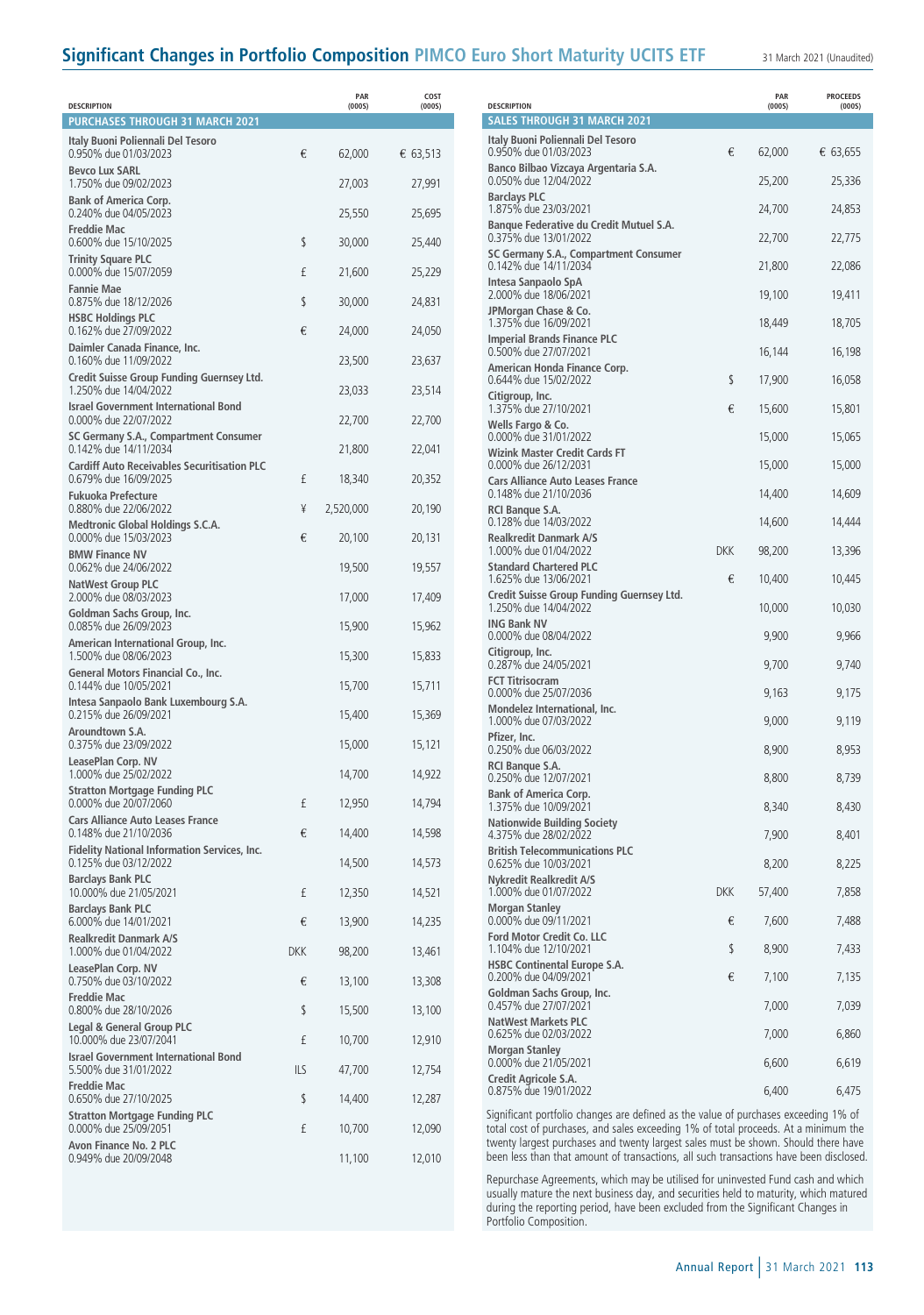| <b>DESCRIPTION</b>                                                           |    | PAR<br>(000S) | COST<br>(000S) |
|------------------------------------------------------------------------------|----|---------------|----------------|
| PURCHASES THROUGH 31 MARCH 2021                                              |    |               |                |
| <b>United Kingdom Gilt</b><br>3.750% due 07/09/2021                          | £  | 13,700        | £ 14,146       |
| Italy Buoni Poliennali Del Tesoro<br>0.950% due 01/03/2023                   | €  | 4,700         | 4,287          |
| <b>HSBC Holdings PLC</b><br>2.175% due 27/06/2023                            | £  | 3,700         | 3,781          |
| <b>Deutsche Pfandbriefbank AG</b><br>1.500% due 16/12/2021                   |    | 2,900         | 2,937          |
| Wells Fargo & Co.<br>1.375% due 30/06/2022                                   |    | 2,500         | 2,531          |
| <b>Bayerische Landesbank</b><br>1.250% due 20/12/2021                        |    | 2,500         | 2,527          |
| <b>HSBC Holdings PLC</b><br>0.162% due 27/09/2022                            | €  | 2,600         | 2,370          |
| <b>Medtronic Global Holdings S.C.A.</b><br>0.000% due 15/03/2023             |    | 2,300         | 2,104          |
| <b>Imperial Brands Finance PLC</b><br>9.000% due 17/02/2022                  | £  | 1,800         | 1,979          |
| <b>Toronto-Dominion Bank</b><br>1.000% due 13/12/2021                        |    | 1,900         | 1,910          |
| <b>BAE Systems PLC</b><br>4.125% due 08/06/2022                              |    | 1,800         | 1,884          |
| <b>Credit Suisse Group Funding Guernsey Ltd.</b><br>1.250% due 14/04/2022    | €  | 2,000         | 1,857          |
| <b>SSE PLC</b><br>5.875% due 22/09/2022                                      | £  | 1,700         | 1,849          |
| <b>BP Capital Markets PLC</b><br>1.177% due 12/08/2023                       |    | 1,800         | 1,841          |
| SC Germany S.A., Compartment Consumer<br>0.142% due 14/11/2034               | €  | 2,000         | 1,833          |
| <b>Trinity Square PLC</b><br>0.000% due 15/07/2059                           | £  | 1,700         | 1,700          |
| <b>European Investment Bank</b><br>0.329% due 10/01/2022                     |    | 1,600         | 1,604          |
| <b>LVMH Moet Hennessy Louis Vuitton SE</b><br>1.000% due 14/06/2022          |    | 1,560         | 1,574          |
| <b>Western Power Distribution East Midlands PLC</b><br>5.250% due 17/01/2023 |    | 1,400         | 1,559          |
| <b>BPCE S.A.</b><br>2.125% due 16/12/2022                                    |    | 1,500         | 1,556          |
| Banque Federative du Credit Mutuel S.A.<br>1.875% due 13/12/2022             |    | 1,500         | 1,554          |
| LeasePlan Corp. NV<br>0.750% due 03/10/2022                                  | €  | 1,700         | 1,549          |
| <b>Severn Trent Utilities Finance PLC</b><br>1.625% due 04/12/2022           | £  | 1,500         | 1,540          |
| Deutsche Telekom International Finance BV<br>6.500% due 08/04/2022           |    | 1,400         | 1,539          |
| <b>Freddie Mac</b><br>0.700% due 19/08/2025                                  | \$ | 2,000         | 1,528          |
| <b>BMW Finance NV</b><br>0.875% due 16/08/2022                               | £  | 1,500         | 1,512          |
| <b>BMW Finance NV</b><br>0.125% due 13/07/2022                               | €  | 1,600         | 1,467          |
| Daimler Canada Finance, Inc.<br>0.160% due 11/09/2022                        |    | 1,600         | 1,464          |
| <b>Israel Government International Bond</b><br>0.000% due 22/07/2022         |    | 1,600         | 1,457          |
| <b>Fidelity National Information Services, Inc.</b><br>1.700% due 30/06/2022 | £  | 1,400         | 1,427          |
| LeasePlan Corp. NV<br>1.000% due 25/02/2022                                  | €  | 1,500         | 1,370          |
| Silver Arrow S.A.<br>0.145% due 20/11/2030                                   |    | 1,500         | 1,364          |
| <b>Cardiff Auto Receivables Securitisation PLC</b><br>0.679% due 16/09/2025  | £  | 1,330         | 1,332          |

| <b>DESCRIPTION</b>                                                    |    | PAR<br>(000S) | <b>PROCEEDS</b><br>(000S) |
|-----------------------------------------------------------------------|----|---------------|---------------------------|
| SALES THROUGH 31 MARCH 2021                                           |    |               |                           |
| United Kingdom Gilt<br>3.750% due 07/09/2021                          | £  | 13,700        | £ 14,006                  |
| Italy Buoni Poliennali Del Tesoro<br>0.950% due 01/03/2023            | €  | 4,700         | 4,267                     |
| Jubilee CLO BV<br>0.295% due 07/12/2028                               |    | 4,000         | 3,405                     |
| Royal Bank of Canada<br>0.346% due 08/06/2021                         | £  | 3,100         | 3,100                     |
| Santander UK PLC<br>0.254% due 13/04/2021                             |    | 2,900         | 2,900                     |
| Towd Point Mortgage Funding PLC<br>1.058% due 20/10/2051              |    | 2,909         | 2,897                     |
| <b>TSB Bank PLC</b><br>0.420% due 07/12/2022                          |    | 2,900         | 2,878                     |
| <b>Leeds Building Society</b><br>4.875% due 16/11/2020                |    | 2,800         | 2,859                     |
| Santander UK PLC<br>1.625% due 10/05/2021                             |    | 2,400         | 2,417                     |
| <b>Residential Mortgage Securities PLC</b>                            |    |               |                           |
| 0.884% due 20/03/2050<br>Medtronic Global Holdings S.C.A.             |    | 2,253         | 2,241                     |
| 0.000% due 15/03/2023<br>Australia & New Zealand Banking Group Ltd.   | €  | 2,300         | 2,056                     |
| 0.729% due 24/01/2022<br>Lanark Master Issuer PLC                     | £  | 2,000         | 2,007                     |
| 0.880% due 22/12/2069                                                 |    | 1,957         | 1,958                     |
| <b>NatWest Markets PLC</b><br>0.072% due 01/03/2021                   | €  | 2,100         | 1,890                     |
| <b>BP Capital Markets PLC</b><br>1.177% due 12/08/2023                | £  | 1,800         | 1,837                     |
| Takeda Pharmaceutical Co. Ltd.<br>0.557% due 21/11/2022               | €  | 2,100         | 1,834                     |
| SC Germany S.A., Compartment Consumer<br>0.142% due 14/11/2034        |    | 2,000         | 1,812                     |
| Societe Generale S.A.<br>0.000% due 27/05/2022                        |    | 2,000         | 1,719                     |
| Citigroup, Inc.<br>1.375% due 27/10/2021                              |    | 1,800         | 1,663                     |
| Morgan Stanley<br>0.157% due 08/11/2022                               |    | 1,900         | 1,650                     |
| <b>Auto ABS UK Loans</b><br>1.371% due 27/11/2027                     | £  | 1,600         | 1,582                     |
| <b>LVMH Moet Hennessy Louis Vuitton SE</b><br>1.000% due 14/06/2022   |    | 1,560         | 1,571                     |
| Banque Federative du Credit Mutuel S.A.<br>1.875% due 31/12/2022      |    | 1,500         | 1,548                     |
| <b>Bank of America Corp.</b><br>6.125% due 15/09/2021                 |    | 1,500         | 1,542                     |
| Deutsche Telekom International Finance BV<br>6.500% due 08/04/2022    |    | 1,400         | 1,499                     |
| <b>Freddie Mac</b><br>0.700% due 19/08/2025                           | \$ | 2,000         | 1,499                     |
| <b>HSBC Holdings PLC</b><br>0.162% due 27/09/2022                     | €  | 1,600         | 1,458                     |
| Nationale-Nederlanden Bank NV<br>0.036% due 11/12/2020                |    | 1,600         | 1,450                     |
| National Australia Bank Ltd.<br>1.125% due 10/11/2021                 | £  | 1,400         | 1,411                     |
| <b>UBS Group AG</b><br>0.160% due 20/09/2022                          | €  | 1,500         | 1,366                     |
| Silver Arrow S.A.<br>0.145% due 20/11/2030                            |    | 1,500         | 1,355                     |
| Deutsche Hypothekenbank AG<br>0.297% due 22/03/2021                   | £  | 1,300         | 1,301                     |
| <b>Canadian Imperial Bank of Commerce</b><br>0.529% due 28/10/2022    |    | 1,300         | 1,295                     |
| <b>Schaeffler Finance BV</b><br>3.250% due 15/05/2025                 | €  | 1,400         | 1,292                     |
| American Honda Finance Corp.<br>0.644% due 15/02/2022                 | \$ | 1,600         | 1,290                     |
| <b>Chevy Chase Funding LLC Mortgage-Backed</b><br><b>Certificates</b> |    |               |                           |
| 0.000% due 16/01/2057                                                 | £  | 1,282         | 1,270                     |

Significant portfolio changes are defined as the value of purchases exceeding 1% of total cost of purchases, and sales exceeding 1% of total proceeds. At a minimum the twenty largest purchases and twenty largest sales must be shown. Should there have been less than that amount of transactions, all such transactions have been disclosed.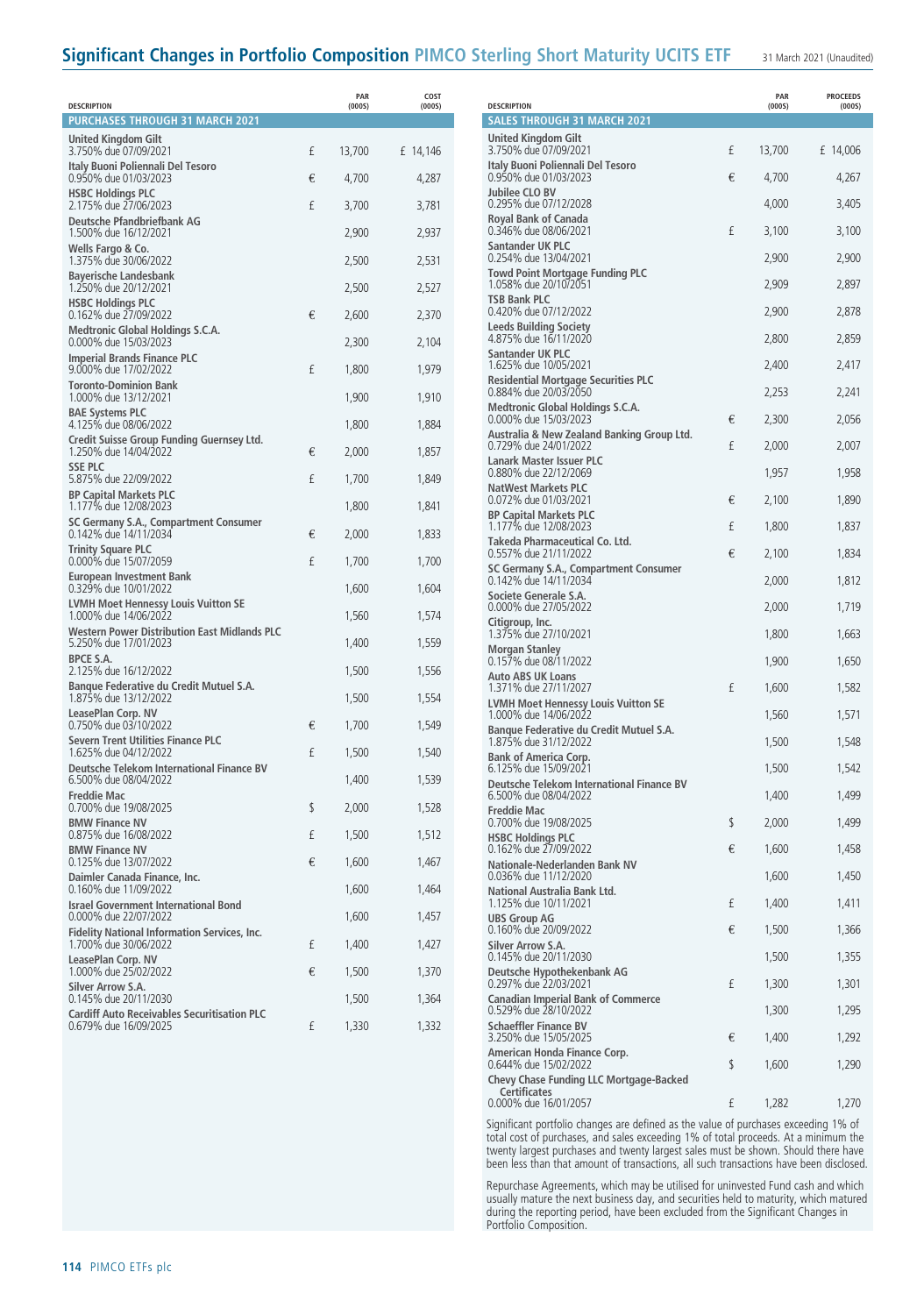## **Significant Changes in Portfolio Composition PIMCO US Dollar Short Maturity UCITS ETF** 31 March 2021 (Unaudited)

| <b>DESCRIPTION</b>                                     | PAR<br>(000S) | COST<br>(000S) |
|--------------------------------------------------------|---------------|----------------|
| <b>PURCHASES THROUGH 31 MARCH 2021</b>                 |               |                |
| Federal Home Loan Bank<br>0.960% due 05/03/2026        | \$<br>60,500  | \$<br>60,500   |
| <b>Freddie Mac</b><br>0.800% due 30/07/2025            | 54,830        | 54,830         |
| <b>Freddie Mac</b><br>0.900% due 28/05/2025            | 50,070        | 50,060         |
| <b>Freddie Mac</b><br>0.700% due 02/09/2025            | 44,000        | 44,000         |
| <b>Freddie Mac</b><br>0.690% due 05/08/2025            | 42,900        | 42,900         |
| <b>Federal Home Loan Bank</b><br>0.750% due 24/02/2026 | 42,000        | 42,000         |
| <b>Freddie Mac</b><br>0.800% due 28/10/2026            | 42,000        | 41,994         |
| <b>Federal Home Loan Bank</b><br>0.830% due 10/02/2027 | 41,500        | 41,500         |
| <b>Federal Home Loan Bank</b><br>0.650% due 26/02/2026 | 40,300        | 40,296         |
| <b>Freddie Mac</b><br>0.770% due 15/07/2025            | 40,000        | 40,000         |
| <b>Freddie Mac</b><br>0.700% due 19/08/2025            | 39,600        | 39,600         |
| <b>Fannie Mae</b><br>0.875% due 18/12/2026             | 39,000        | 39,000         |
| <b>Freddie Mac</b><br>0.650% due 27/10/2025            | 36,000        | 36,000         |
| <b>Freddie Mac</b><br>1.200% due 17/04/2025            | 35,000        | 35,000         |
| <b>Freddie Mac</b><br>0.650% due 22/10/2025            | 35,000        | 35,000         |
| <b>Freddie Mac</b><br>0.700% due 19/08/2025            | 34,350        | 34,347         |
| Landeskreditbank Baden-Wuerttemberg                    |               |                |
| Foerderbank<br>0.448% due 15/03/2022                   | 34,000        | 34,023         |
| <b>Freddie Mac</b><br>0.900% due 30/06/2025            | 33,000        | 33,000         |
| <b>Credit Suisse AG</b><br>0.412% due 02/02/2024       | 30,000        | 30,000         |
| <b>Freddie Mac</b><br>0.800% due 27/10/2026            | 29,650        | 29,646         |
| <b>Federal Home Loan Bank</b><br>0.790% due 25/02/2026 | 28,300        | 28,293         |
| <b>International Bank for Reconstruction &amp;</b>     |               |                |
| Development<br>0.650% due 10/02/2026                   | 28,200        | 28,200         |
| <b>Freddie Mac</b><br>0.750% due 28/07/2025            | 28,200        | 28,200         |

| <b>DESCRIPTION</b>                                                 | PAR<br>(000S) | <b>PROCEEDS</b><br>(000S) |
|--------------------------------------------------------------------|---------------|---------------------------|
| <b>SALES THROUGH 31 MARCH 2021</b>                                 |               |                           |
| <b>Freddie Mac</b>                                                 |               |                           |
| 0.700% due 19/08/2025                                              | \$<br>39,600  | \$ 39,603                 |
| <b>Freddie Mac</b><br>1.875% due 05/03/2025                        | 39,000        | 39,011                    |
| <b>Freddie Mac</b><br>2.000% due 11/02/2025                        | 28,000        | 28,034                    |
| <b>Freddie Mac</b><br>1.200% due 17/04/2025                        | 25,000        | 25,003                    |
| <b>Freddie Mac</b><br>0.900% due 06/05/2025                        | 23,200        | 23,204                    |
| <b>Banco Santander Chile</b><br>1.791% due 25/07/2020              | 22,800        | 22,857                    |
| <b>Freddie Mac</b><br>1.970% due 06/02/2025                        | 22,000        | 22,001                    |
| <b>Freddie Mac</b><br>0.700% due 18/08/2025                        | 22,000        | 22,001                    |
| <b>Bank of Nova Scotia</b><br>0.560% due 15/09/2023                | 19,500        | 19,648                    |
| <b>Canadian Imperial Bank of Commerce</b><br>0.810% due 17/03/2023 | 16,700        | 16,807                    |
| Gilead Sciences, Inc.<br>0.713% due 29/09/2023                     | 13,900        | 13,939                    |
| Intercontinental Exchange, Inc.<br>0.834% due 15/06/2023           | 10,224        | 10,254                    |
| <b>Ginnie Mae</b><br>1.223% due 20/01/2050                         | 9,508         | 9,586                     |
| <b>Federal Home Loan Bank</b><br>2.000% due 20/02/2025             | 9,500         | 9,501                     |
| Occidental Petroleum Corp.<br>1.163% due 08/02/2021                | 11,586        | 9,385                     |
| <b>Credit Suisse AG</b><br>1.000% due 05/05/2023                   | 8,500         | 8,624                     |
| <b>Nationwide Building Society</b><br>2.000% due 27/01/2023        | 8,000         | 8,264                     |
| <b>Freddie Mac</b><br>0.750% due 21/07/2025                        | 8,000         | 8,001                     |
| Mizuho Financial Group, Inc.<br>1.057% due 11/09/2022              | 6,500         | 6,558                     |
| <b>Freddie Mac</b><br>0.900% due 28/05/2025                        | 6,000         | 6,001                     |
| <b>Bank of Nova Scotia</b><br>1.950% due 01/02/2023                | 5,000         | 5,073                     |
| <b>Cooperatieve Rabobank UA</b><br>0.335% due 12/01/2024           | 5,000         | 5,009                     |
| <b>Freddie Mac</b><br>0.700% due 08/12/2025                        | 5,000         | 5,001                     |
| Mizuho Financial Group, Inc.<br>1.034% due 13/09/2023              | 4,300         | 4,340                     |

Significant portfolio changes are defined as the value of purchases exceeding 1% of total cost of purchases, and sales exceeding 1% of total proceeds. At a minimum the twenty largest purchases and twenty largest sales must be shown. Should there have been less than that amount of transactions, all such transactions have been disclosed.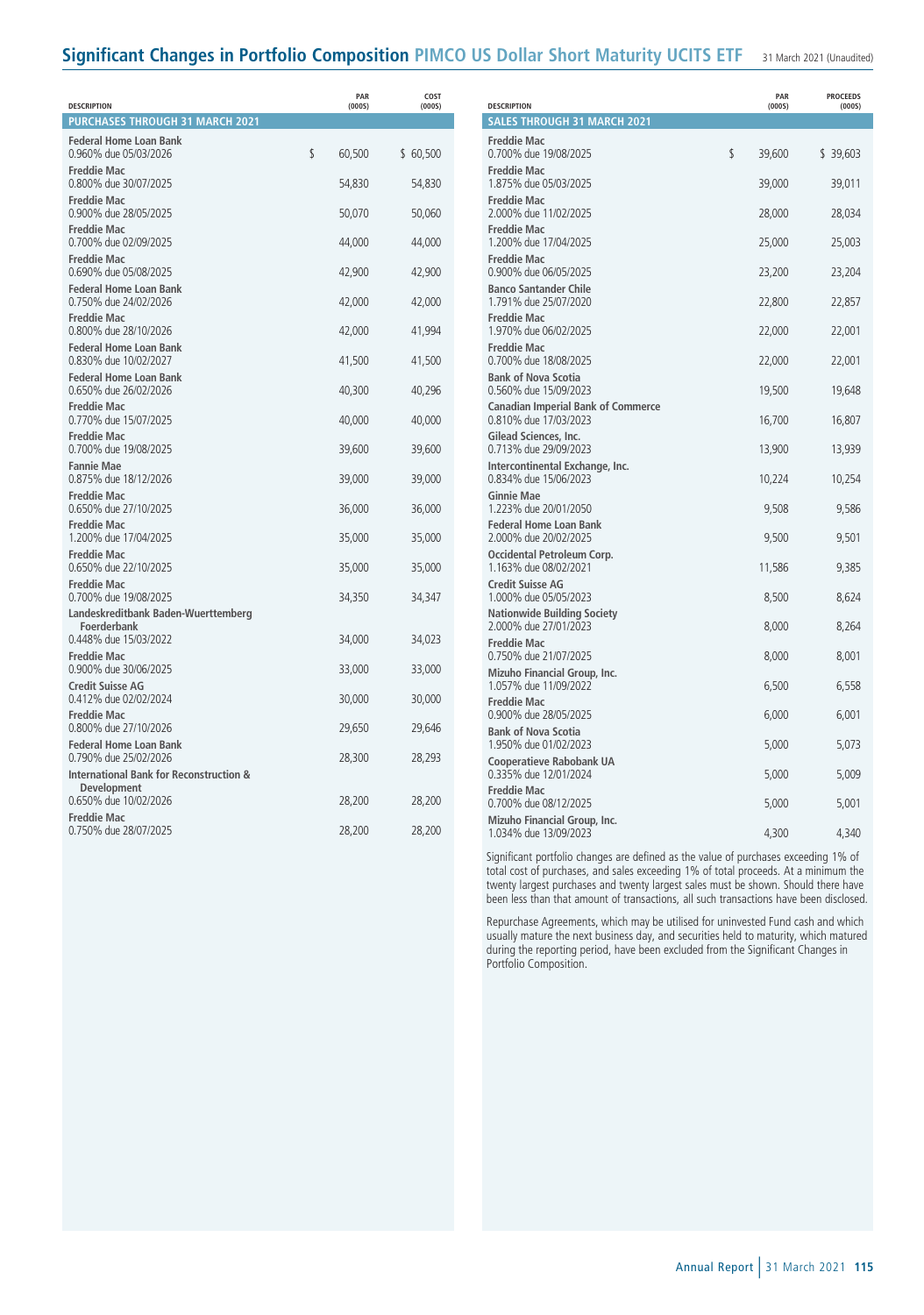### **Significant Changes in Portfolio Composition PIMCO US Low Duration Corporate Bond UCITS ETF** 31 March 2021 (Unaudited)

| <b>DESCRIPTION</b>                                                               |    | PAR<br>(000S) | COST<br>(000S) |
|----------------------------------------------------------------------------------|----|---------------|----------------|
| <b>PURCHASES THROUGH 31 MARCH 2021</b>                                           |    |               |                |
| <b>U.S. Treasury Notes</b><br>1.500% due 15/08/2026                              | \$ | 7,500         | \$ 8,009       |
| <b>U.S. Treasury Inflation Protected Securities</b><br>0.125% due 15/04/2025 (a) |    | 6,597         | 6,799          |
| <b>U.S. Treasury Notes</b><br>0.250% due 31/05/2025                              |    | 4,000         | 3,957          |
| <b>U.S. Treasury Notes</b><br>1.750% due 31/12/2024                              |    | 2,700         | 2,877          |
| <b>Bank of America Corp.</b><br>1.319% due 19/06/2026                            |    | 1,700         | 1,700          |
| <b>American Tower Corp.</b><br>1.300% due 15/09/2025                             |    | 1,300         | 1,296          |
| Westinghouse Air Brake Technologies Corp.<br>3.200% due 15/06/2025               |    | 1,100         | 1,138          |
| <b>IHS Markit Ltd.</b><br>5.000% due 01/11/2022                                  |    | 1,000         | 1,077          |
| 7-Eleven, Inc.<br>0.625% due 10/02/2023                                          |    | 900           | 899            |
| <b>FirstEnergy Corp.</b><br>1.600% due 15/01/2026                                |    | 900           | 899            |
| East Ohio Gas Co.<br>1.300% due 15/06/2025                                       |    | 800           | 799            |
| <b>Metropolitan Life Global Funding</b><br>0.900% due 08/06/2023                 |    | 800           | 799            |
| Golub Capital BDC, Inc.<br>2.500% due 24/08/2026                                 |    | 800           | 798            |
| <b>Volkswagen Financial Services NV</b><br>0.875% due 20/02/2025                 | £  | 500           | 679            |
| <b>Georgia-Pacific LLC</b><br>0.625% due 15/05/2024                              | \$ | 600           | 601            |
| <b>Protective Life Global Funding</b><br>1.170% due 15/07/2025                   |    | 600           | 600            |
| <b>NTT Finance Corp.</b><br>0.583% due 01/03/2024                                |    | 600           | 600            |
| <b>Entergy Louisiana LLC</b><br>0.620% due 17/11/2023                            |    | 600           | 600            |
| Oracle Corp.<br>1.650% due 25/03/2026                                            |    | 600           | 600            |
| Banco Bilbao Vizcaya Argentaria S.A.<br>0.875% due 18/09/2023                    |    | 600           | 599            |
| <b>DAE Funding LLC</b><br>1.625% due 15/02/2024                                  |    | 600           | 595            |
| Nissan Motor Co. Ltd.<br>1.940% due 15/09/2023                                   | €  | 500           | 592            |

| <b>DESCRIPTION</b>                                                               | PAR<br>(000S) | <b>PROCEEDS</b><br>(000S) |
|----------------------------------------------------------------------------------|---------------|---------------------------|
| <b>SALES THROUGH 31 MARCH 2021</b>                                               |               |                           |
| <b>U.S. Treasury Notes</b><br>1.125% due 28/02/2025                              | \$<br>13,200  | \$13,729                  |
| <b>U.S. Treasury Notes</b><br>1.500% due 15/08/2026                              | 7,500         | 7,882                     |
| <b>U.S. Treasury Notes</b><br>1.750% due 31/12/2024                              | 5,400         | 5,752                     |
| <b>U.S. Treasury Inflation Protected Securities</b><br>0.625% due 15/04/2023 (a) | 4,094         | 4,361                     |
| <b>U.S. Treasury Notes</b><br>0.250% due 31/05/2025                              | 3,500         | 3,435                     |
| D.R. Horton, Inc.<br>4.375% due 15/09/2022                                       | 1,600         | 1,682                     |
| <b>American Tower Corp.</b><br>1.300% due 15/09/2025                             | 1,300         | 1,318                     |
| Flex Ltd.<br>4.750% due 15/06/2025                                               | 1,200         | 1,280                     |
| <b>Cooperatieve Rabobank UA</b><br>1.111% due 26/09/2023                         | 1,100         | 1,096                     |
| <b>AerCap Ireland Capital DAC</b><br>4.450% due 03/04/2026                       | 1,100         | 1,048                     |
| <b>Lloyds Banking Group PLC</b><br>2.907% due 07/11/2023                         | 1,000         | 1,041                     |
| Danske Bank A/S<br>1.280% due 12/09/2023                                         | 1,000         | 942                       |
| <b>FirstEnergy Corp.</b><br>1.600% due 15/01/2026                                | 900           | 906                       |
| 7-Eleven, Inc.<br>0.625% due 10/02/2023                                          | 900           | 902                       |
| <b>Imperial Brands Finance PLC</b><br>3.125% due 26/07/2024                      | 900           | 892                       |
| <b>Dell International LLC</b><br>4.000% due 15/07/2024                           | 800           | 880                       |
| Park Aerospace Holdings Ltd.<br>5.250% due 15/08/2022                            | 900           | 824                       |
| East Ohio Gas Co.<br>1.300% due 15/06/2025                                       | 800           | 816                       |
| <b>Metropolitan Life Global Funding</b><br>0.900% due 08/06/2023                 | 800           | 809                       |
| <b>United Airlines Pass-Through Trust</b><br>3.100% due 07/01/2030               | 842           | 800                       |
| Air Canada Pass-Through Trust<br>3.750% due 15/06/2029                           | 807           | 773                       |
| <b>CVS Health Corp.</b><br>3.625% due 01/02/2027                                 | 700           | 765                       |

(a) Principal amount of security is adjusted for inflation.

Significant portfolio changes are defined as the value of purchases exceeding 1% of total cost of purchases, and sales exceeding 1% of total proceeds. At a minimum the twenty largest purchases and twenty largest sales must be shown. Should there have been less than that amount of transactions, all such transactions have been disclosed.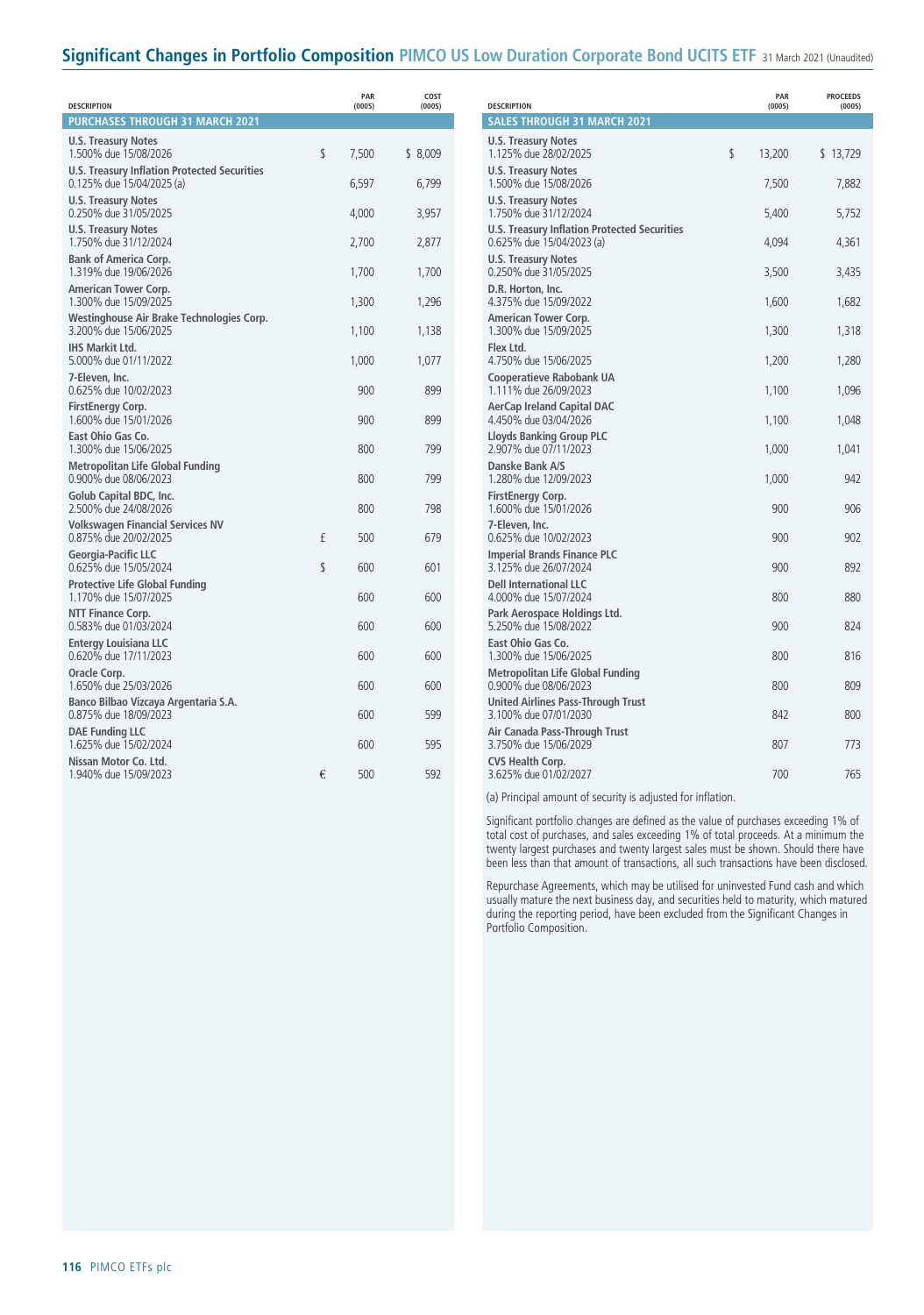#### **Significant Changes in Portfolio Composition PIMCO US Short-Term High Yield Corporate Bond Index UCITS ETF** 31 March 2021 (Unaudited)

| <b>DESCRIPTION</b>                                             | PAR<br>(000S) | COST<br>(000S) |
|----------------------------------------------------------------|---------------|----------------|
| PURCHASES THROUGH 31 MARCH 2021                                |               |                |
| <b>Caesars Entertainment, Inc.</b><br>6.250% due 01/07/2025    | \$<br>23,918  | \$25,245       |
| Delta Air Lines, Inc.<br>2.900% due 28/10/2024                 | 16,280        | 14,807         |
| U.S. Foods, Inc.<br>6.250% due 15/04/2025                      | 11,750        | 12,544         |
| <b>Deutsche Bank AG</b><br>4.500% due 01/04/2025               | 10,800        | 11,340         |
| <b>Change Healthcare Holdings LLC</b><br>5.750% due 01/03/2025 | 10,950        | 11,258         |
| Ford Motor Co.<br>9.000% due 22/04/2025                        | 9,800         | 11,208         |
| Carnival Corp.<br>11.500% due 01/04/2023                       | 10,250        | 11,162         |
| <b>Tempo Acquisition LLC</b><br>6.750% due 01/06/2025          | 10,200        | 10,447         |
| Beacon Roofing Supply, Inc.<br>4.875% due 01/11/2025           | 10,100        | 10,289         |
| <b>KAR Auction Services, Inc.</b><br>5.125% due 01/06/2025     | 9,600         | 9,832          |
| Macy's, Inc.<br>8.375% due 15/06/2025                          | 8,750         | 9,233          |
| TransDigm, Inc.<br>6.500% due 15/05/2025                       | 9,150         | 9,090          |
| Royal Caribbean Cruises Ltd.<br>10.875% due 01/06/2023         | 8,420         | 9,035          |
| Hilton Domestic Operating Co., Inc.<br>5.375% due 01/05/2025   | 8,520         | 8,871          |
| Bausch Health Cos., Inc.<br>6.125% due 15/04/2025              | 8,649         | 8,861          |
| Occidental Petroleum Corp.<br>2.900% due 15/08/2024            | 10,420        | 8,376          |
| Freeport-McMoRan, Inc.<br>4.550% due 14/11/2024                | 7,500         | 8,209          |
| Ford Motor Co.<br>8.500% due 21/04/2023                        | 7,600         | 8,137          |
| <b>AMC Networks, Inc.</b><br>4.750% due 01/08/2025             | 7,600         | 7,877          |
| Sprint Corp.<br>7.125% due 15/06/2024                          | 6,750         | 7,768          |
| Occidental Petroleum Corp.<br>2.700% due 15/08/2022            | 8,100         | 7,625          |
| <b>Station Casinos LLC</b><br>5.000% due 01/10/2025            | 7,500         | 7,622          |

| <b>DESCRIPTION</b>                                                   | PAR<br>(000S) | <b>PROCEEDS</b><br>(000S) |
|----------------------------------------------------------------------|---------------|---------------------------|
| <b>SALES THROUGH 31 MARCH 2021</b>                                   |               |                           |
| <b>Ascent Resources Utica Holdings LLC</b><br>10.000% due 01/04/2022 | \$<br>7,464   | \$7,389                   |
| Denbury, Inc.<br>9.000% due 15/05/2021                               | 7,469         | 3,716                     |
| Hertz Corp.<br>7.625% due 01/06/2022                                 | 1,965         | 1,729                     |
| <b>Washington Prime Group LP</b><br>6.450% due 15/08/2024            | 2,289         | 1,641                     |
| <b>Valaris PLC (8.000% PIK)</b><br>8.000% due 17/08/2021             | 1,205         | 1,205                     |
| Sprint Corp.<br>7.875% due 15/09/2023                                | 1,050         | 1,194                     |
| HCA, Inc.<br>5.875% due 01/05/2023                                   | 1,050         | 1,137                     |
| Party City Holdings, Inc.<br>6.125% due 15/08/2023                   | 5,970         | 1,015                     |
| <b>Gulfport Energy Corp.</b><br>6.625% due 01/05/2023                | 1,501         | 976                       |
| Ford Motor Co.<br>8.500% due 21/04/2023                              | 800           | 890                       |
| <b>Whiting Petroleum Corp.</b><br>5.750% due 15/03/2021              | 4,643         | 798                       |
| U.S. Foods, Inc.<br>6.250% due 15/04/2025                            | 750           | 798                       |
|                                                                      | <b>SHARES</b> |                           |
| <b>Jersey Newco</b>                                                  | 15,437        | 760                       |
|                                                                      | PAR<br>(000S) |                           |
| <b>EQM Midstream Partners LP</b><br>4.750% due 15/07/2023            | \$<br>720     | 745                       |
| Carnival Corp.<br>11.500% due 01/04/2023                             | 650           | 744                       |
| Vericast Corp.<br>8.375% due 15/08/2022                              | 720           | 729                       |
| <b>Ford Motor Credit Co. LLC</b><br>5.584% due 18/03/2024            | 640           | 688                       |
| Yum! Brands, Inc.<br>3.875% due 01/11/2023                           | 640           | 672                       |
| Xerox Holdings Corp.<br>5.000% due 15/08/2025                        | 640           | 672                       |
| Wynn Las Vegas LLC<br>4.250% due 30/05/2023                          | 640           | 648                       |
| iStar, Inc.<br>4.750% due 01/10/2024                                 | 610           | 622                       |

Significant portfolio changes are defined as the value of purchases exceeding 1% of total cost of purchases, and sales exceeding 1% of total proceeds. At a minimum the twenty largest purchases and twenty largest sales must be shown. Should there have been less than that amount of transactions, all such transactions have been disclosed.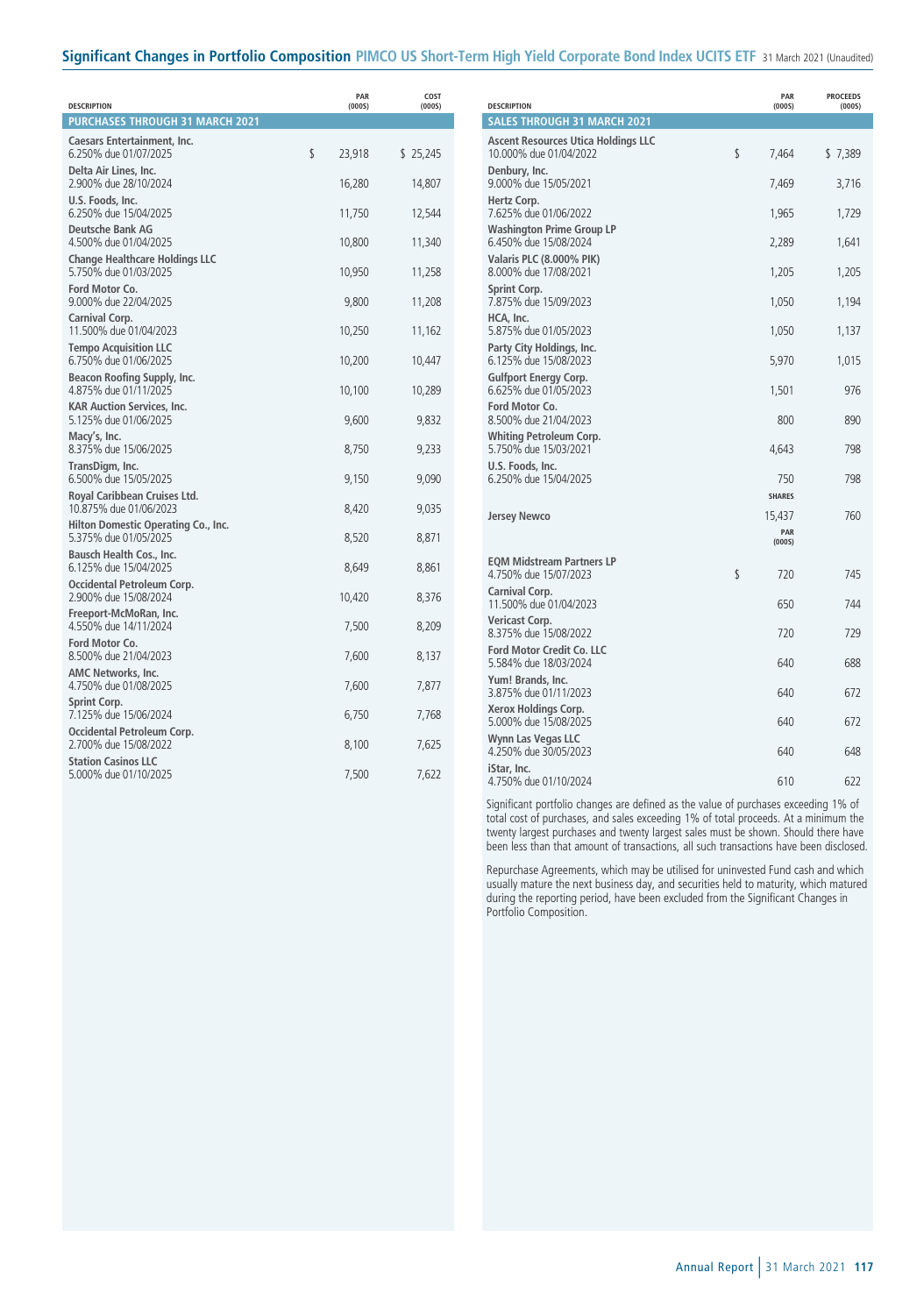#### **Portfolio Turnover Rate**

This report has been prepared in support of the Shareholder Rights Directive II disclosures to institutional investors. The length of time a Fund has held a particular security is not generally a consideration in investment decisions. A change in the securities held by a Fund is known as "portfolio turnover." Each Fund may engage in frequent and active trading of portfolio securities to achieve its investment objective, particularly during periods of volatile market movements. High portfolio turnover may involve correspondingly greater transaction costs, including brokerage commissions or dealer mark-ups and other transaction costs on the sale of securities and reinvestments in other securities, which are borne by the Fund. Such sales may also result in realisation of taxable capital gains, including short-term capital gains (which are generally taxed at ordinary income tax rates when distributed to shareholders). The transaction costs associated with portfolio turnover may adversely affect a Fund's performance.

The portfolio turnover rate for the financial years ending 31 March 2021 and 31 March 2020 for each Fund is as follows:

| <b>Fund Name</b>                                                        | 2021<br><b>Portfolio</b><br><b>Turnover</b><br>Rate | 2020<br><b>Portfolio</b><br><b>Turnover</b><br>Rate |
|-------------------------------------------------------------------------|-----------------------------------------------------|-----------------------------------------------------|
| PIMCO Covered Bond UCITS ETF                                            | 308%                                                | 1.124%                                              |
| PIMCO Emerging Markets Advantage Local Bond Index<br><b>UCITS ETF</b>   | 154%                                                | 78%                                                 |
| PIMCO Euro Low Duration Corporate Bond UCITS ETF                        | 43%                                                 | 82%                                                 |
| PIMCO Euro Short-Term High Yield Corporate Bond<br>Index UCITS ETF      | 39%                                                 | 63%                                                 |
| PIMCO Euro Short Maturity UCITS ETF                                     | 66%                                                 | 37%                                                 |
| PIMCO Sterling Short Maturity UCITS ETF                                 | 112%                                                | 25%                                                 |
| PIMCO US Dollar Short Maturity UCITS ETF                                | 64%                                                 | 83%                                                 |
| PIMCO US Low Duration Corporate Bond UCITS ETF                          | 63%                                                 | 157%                                                |
| PIMCO US Short-Term High Yield Corporate Bond Index<br><b>UCITS ETF</b> | 50%                                                 | 54%                                                 |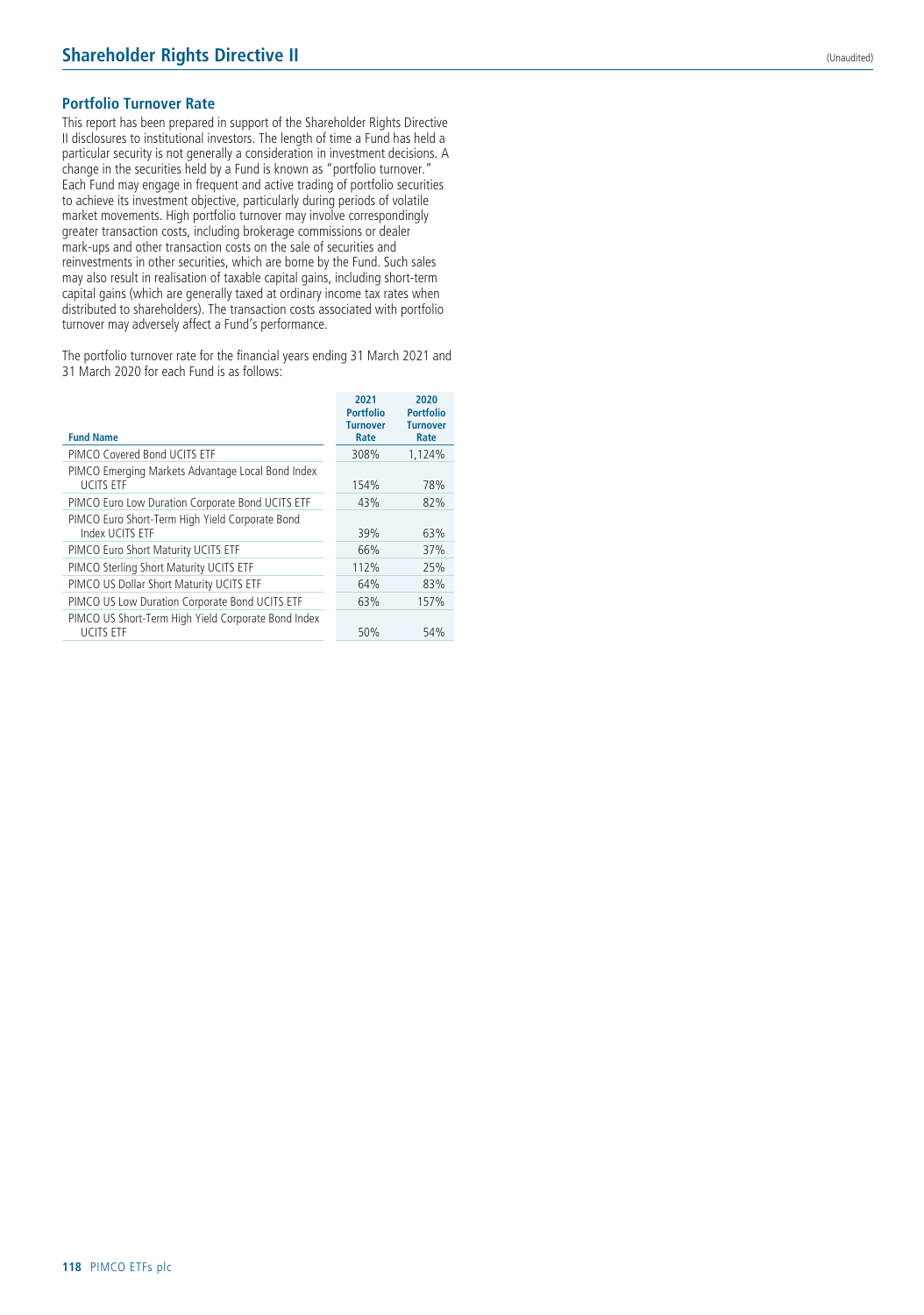#### **Counterparty Abbreviations:**

| <b>AZD</b>  | Australia and New Zealand Banking Group | <b>GLM</b> | Goldman Sachs Bank USA                   | <b>RBC</b> | Royal Bank of Canada             |  |  |  |
|-------------|-----------------------------------------|------------|------------------------------------------|------------|----------------------------------|--|--|--|
| <b>BOA</b>  | Bank of America N.A.                    | <b>GRE</b> | RBS Securities, Inc.                     | <b>RCY</b> | Royal Bank of Canada             |  |  |  |
| <b>BPS</b>  | BNP Paribas S.A.                        | <b>GST</b> | Goldman Sachs International              | <b>RYL</b> | Royal Bank of Scotland Group PLC |  |  |  |
| <b>BRC</b>  | Barclays Bank PLC                       | <b>HUS</b> | HSBC Bank USA N.A.                       | <b>SCX</b> | <b>Standard Chartered Bank</b>   |  |  |  |
| <b>CBK</b>  | Citibank N.A.                           | <b>IND</b> | Crédit Agricole Corporate and Investment | <b>SOG</b> | Societe Generale                 |  |  |  |
| <b>CFR</b>  | Credit Suisse Securities (Europe) Ltd.  |            | Bank S.A.                                | <b>SSB</b> | State Street Bank and Trust Co.  |  |  |  |
| <b>COM</b>  | Commerzbank AG                          | JML        | JP Morgan Securities Plc                 | TDM        | TD Securities (USA) LLC          |  |  |  |
| <b>DUB</b>  | Deutsche Bank AG                        | JPM        | JP Morgan Chase Bank N.A.                | TOR        | <b>Toronto Dominion Bank</b>     |  |  |  |
| <b>FAR</b>  | Wells Fargo Bank National Association   | JPS        | JP Morgan Securities, Inc.               | UAG        | UBS AG Stamford                  |  |  |  |
| <b>FBF</b>  | Credit Suisse International             | <b>MYC</b> | Morgan Stanley Capital Services, Inc.    |            |                                  |  |  |  |
| <b>FICC</b> | Fixed Income Clearing Corporation       | MYI        | Morgan Stanley & Co. International PLC   |            |                                  |  |  |  |
|             |                                         |            |                                          |            |                                  |  |  |  |
|             | <b>Currency Abbreviations:</b>          |            |                                          |            |                                  |  |  |  |

| <b>ARS</b>              | Argentine Peso                                                                   | <b>DKK</b>           | Danish Krone                     | <b>PHP</b>       | Philippine Peso               |
|-------------------------|----------------------------------------------------------------------------------|----------------------|----------------------------------|------------------|-------------------------------|
| <b>AUD</b>              | Australian Dollar                                                                | <b>DOP</b>           | Dominican Peso                   | <b>PLN</b>       | Polish Zloty                  |
| <b>BRL</b>              | Brazilian Real                                                                   | EUR (or $\epsilon$ ) | Euro                             | <b>RUB</b>       | Russian Ruble                 |
| <b>CAD</b>              | Canadian Dollar                                                                  | GBP (or £)           | <b>British Pound</b>             | <b>SEK</b>       | Swedish Krona                 |
| <b>CHF</b>              | Swiss Franc                                                                      | <b>IDR</b>           | Indonesian Rupiah                | <b>SGD</b>       | Singapore Dollar              |
| <b>CLP</b>              | Chilean Peso                                                                     | <b>ILS</b>           | Israeli Shekel                   | THB              | Thai Baht                     |
| <b>CNH</b>              | Chinese Renminbi (Offshore)                                                      | <b>INR</b>           | Indian Rupee                     | TRY              | Turkish New Lira              |
| <b>CNY</b>              | Chinese Renminbi (Mainland)                                                      | $JPY$ (or $\angle$ ) | Japanese Yen                     | $USD$ (or \$)    | United States Dollar          |
| <b>COP</b>              | Colombian Peso                                                                   | MXN                  | Mexican Peso                     | <b>ZAR</b>       | South African Rand            |
| <b>CZK</b>              | Czech Koruna                                                                     | <b>MYR</b>           | Malaysian Ringgit                |                  |                               |
|                         | <b>Exchange Abbreviations:</b>                                                   |                      |                                  |                  |                               |
| <b>OTC</b>              | Over the Counter                                                                 |                      |                                  |                  |                               |
|                         | <b>Index/Spread Abbreviations:</b>                                               |                      |                                  |                  |                               |
| <b>CDX.HY</b><br>CDX.IG | Credit Derivatives Index-High Yield<br>Credit Derivatives Index-Investment Grade | <b>CMBX</b>          | Commercial Mortgage-Backed Index | <b>CNREPOFIX</b> | China Fixing Repo Rates 7-Day |

#### **Other Abbreviations:**

| <b>ABS</b> | Asset-Backed Security                  | <b>EURIBOR</b> | Euro Interbank Offered Rate        | <b>RMBS</b> | Residential Mortgage-Backed Security        |
|------------|----------------------------------------|----------------|------------------------------------|-------------|---------------------------------------------|
| <b>BTP</b> | Buoni del Tesoro Poliennali            | <b>LIBOR</b>   | London Interbank Offered Rate      | TBA         | To-Be-Announced                             |
| <b>CLO</b> | Collateralised Loan Obligation         | <b>OAT</b>     | Obligations Assimilables du Trésor | TIIE.       | Tasa de Interés Interbancaria de Equilibrio |
|            | <b>DAC</b> Designated Activity Company | <b>PIK</b>     | Payment-in-Kind                    |             | "Equilibrium Interbank Interest Rate"       |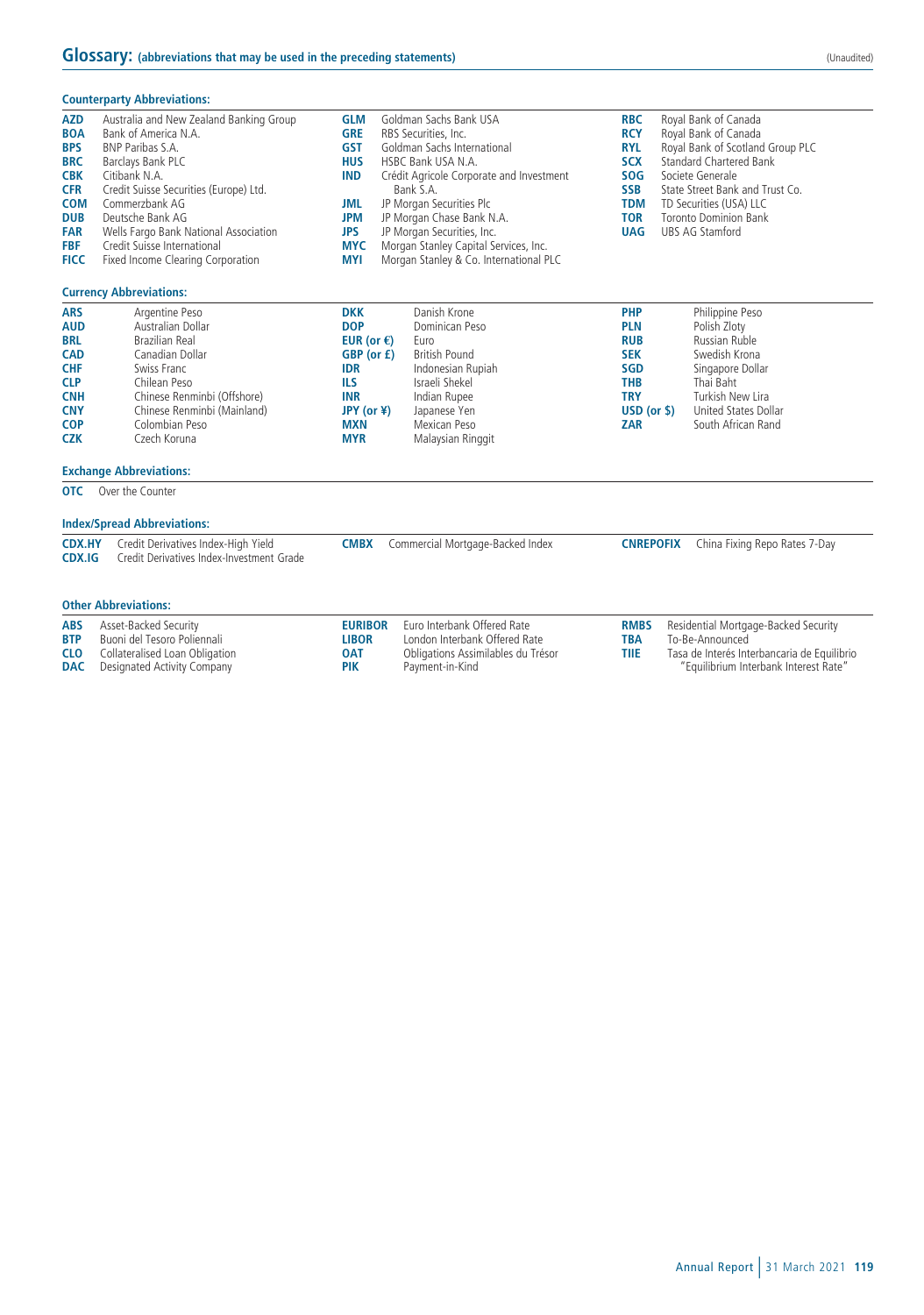## **General Information** (Unaudited)

#### **MANAGER**

PIMCO Global Advisors (Ireland) Limited, 78 Sir John Rogerson's Quay, Dublin 2, D02 HD32, Ireland.

#### **INVESTMENT ADVISORS**

Pacific Investment Management Company LLC, 650 Newport Center Drive, Newport Beach, California 92660, USA.

PIMCO Europe Ltd., 11 Baker Street, London W1U 3AH, United Kingdom.

PIMCO Europe GmbH, Seidlstraße 24-24a, 80335 Munich, Germany.

#### **ADMINISTRATOR**

State Street Fund Services (Ireland) Limited, 78 Sir John Rogerson's Quay, Dublin 2, D02 HD32, Ireland.

#### **DEPOSITARY**

State Street Custodial Services (Ireland) Limited, 78 Sir John Rogerson's Quay, Dublin 2, D02 HD32, Ireland.

#### **DISTRIBUTOR**

PIMCO Europe Ltd., 11 Baker Street, London W1U 3AH, United Kingdom.

#### **UNITED KINGDOM REPRESENTATIVE**

PIMCO Europe Ltd., 11 Baker Street, London W1U 3AH, England.

#### **CO-PROMOTERS**

PIMCO Europe Ltd., 11 Baker Street, London W1U 3AH, England.

(Up to 11 June 2020) Invesco UK Services Limited, Perpetual Park, Perpetual Park Drive, Henley-on-Thames, Oxfordshire, RG9 1HH England.

#### **AUSTRIAN PAYING AGENT**

UniCredit Bank Austria AG, AMG/9991, Am Hof 2, 1010 Vienna, Austria.

### **INTERNATIONAL PAYING AGENT**

Citibank, N.A., London Branch, Citigroup Centre, Canada Square, Canary Wharf, London E14 5LB, England.

#### **GERMAN PAYING AND INFORMATION AGENT**

Marcard, Stein & Co. AG, Ballindamm 36, 20095 Hamburg, Germany.

#### **FRENCH CENTRALISING AND FINANCIAL AGENT**

Société Générale Securities Services, 3, Rue d'Antin, 75002 Paris, France.

#### **LUXEMBOURG PAYING AND REPRESENTATIVE AGENT**

BNP Paribas Securities Services, 23, avenue de la Porte-Neuve, L-2085, Luxembourg.

#### **SWISS PAYING AND REPRESENTATIVE AGENT**

BNP Paribas Securities Services, Paris, succursale de Zurich, Selnaustrasse 16, 8002 Zurich, Switzerland.

### **SWEDEN PAYING AGENT**

SEB Merchant Banking, Sergels Torg 2, SE-106 40, Stockholm, Sweden.

#### **LEGAL ADVISORS AS TO IRISH LAW**

Dillon Eustace, 33 Sir John Rogerson's Quay, Dublin 2, D02 XK09, Ireland.

#### **INDEPENDENT AUDITORS**

(From 28 January 2021) Grant Thornton, 13-18 City Quay, Dublin 2, D02 ED70, Ireland.

(Up to 28 January 2021) PricewaterhouseCoopers, Chartered Accountants and Statutory Audit Firm, One Spencer Dock, North Wall Quay, Dublin 2, D01 X9R7, Ireland.

#### **SECRETARY**

State Street Fund Services (Ireland) Limited, 78 Sir John Rogerson's Quay, Dublin 2, D02 HD32, Ireland.

#### **REGISTERED OFFICE**

PIMCO ETFs plc, 78 Sir John Rogerson's Quay, Dublin 2, D02 HD32, Ireland.

#### **DIRECTORS OF THE COMPANY AND THE MANAGER**

V. Mangala Ananthanarayanan1 (India) Ryan P. Blute1 (USA) John Bruton (Independent Director) (Ireland) Craig A. Dawson<sup>1</sup> (USA) David M. Kennedy (Independent Director) (Ireland) Frances Ruane (Independent Director) (Ireland)

The Prospectus, supplements to the Prospectus, Memorandum & Articles of Association, annual and semiannual reports are available free of charge at the office of the representative or agent of each jurisdiction. Shareholders may obtain a copy of the list of changes in the portfolio during the financial year ended 31 March 2021, free of charge, at the office of the Administrator or Paying Agents, at the Paying and Information Agent in Germany and the Swiss Representative office in Switzerland.

<sup>1</sup> Employed by PIMCO.